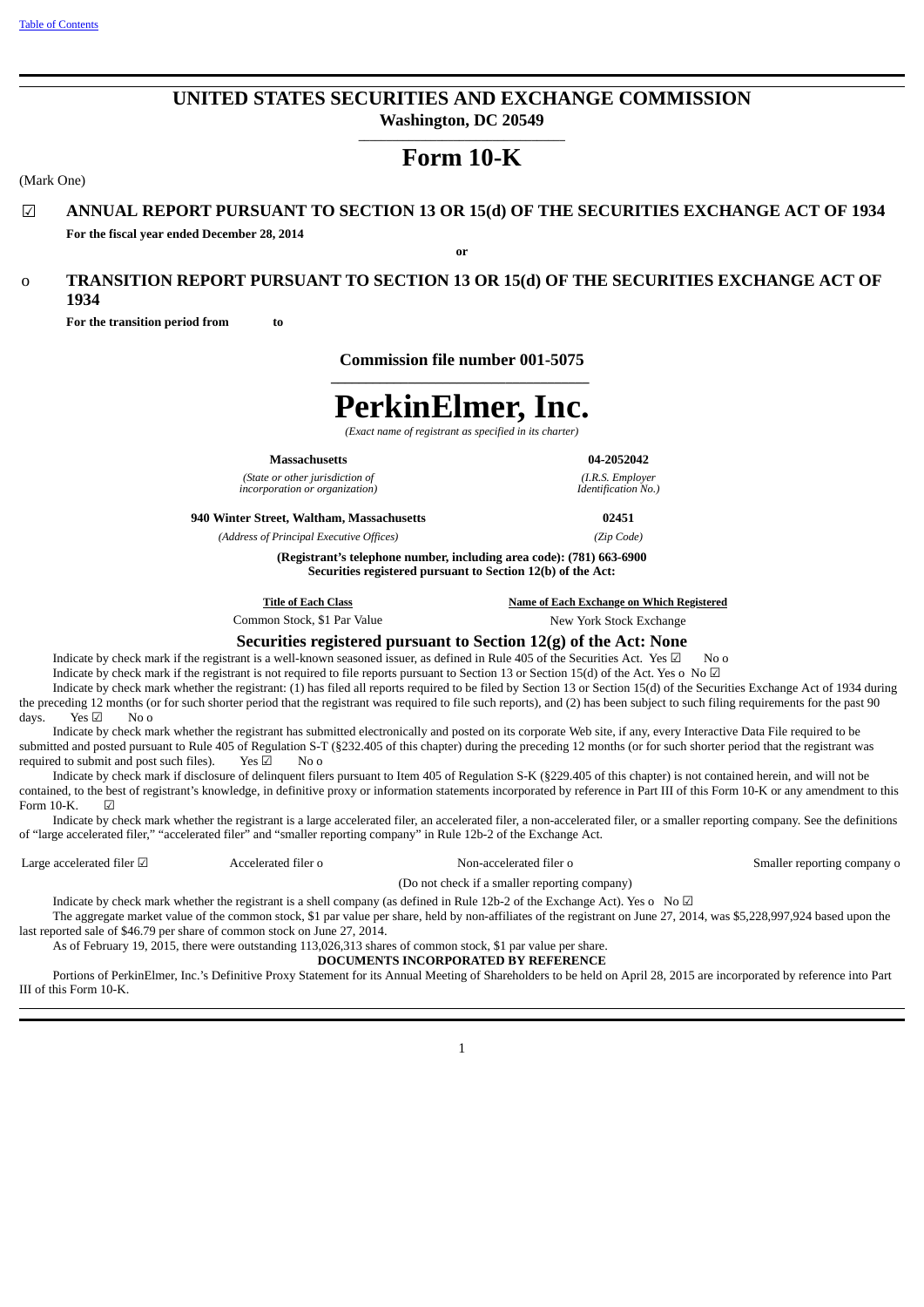## **TABLE OF CONTENTS**

|                   |                                                                                                              | Page            |
|-------------------|--------------------------------------------------------------------------------------------------------------|-----------------|
|                   | <b>PART I</b>                                                                                                |                 |
| Item 1.           | <b>Business</b>                                                                                              | $\overline{3}$  |
| Item 1A.          | <b>Risk Factors</b>                                                                                          | <u>13</u>       |
| Item 1B.          | <b>Unresolved Staff Comments</b>                                                                             | $\overline{20}$ |
| Item 2.           | <b>Properties</b>                                                                                            | $\overline{20}$ |
| Item 3.           | <b>Legal Proceedings</b>                                                                                     | $\overline{20}$ |
| Item 4.           | <b>Mine Safety Disclosures</b>                                                                               | 20              |
|                   | <b>PART II</b>                                                                                               |                 |
| Item 5.           | Market for Registrant's Common Equity, Related Stockholder Matters and Issuer Purchases of Equity Securities | $\overline{23}$ |
| Item 6.           | <b>Selected Financial Data</b>                                                                               | 26              |
| Item 7.           | <b>Management's Discussion and Analysis of Financial Condition and Results of Operations</b>                 | 29              |
| Item 7A.          | Quantitative and Qualitative Disclosures About Market Risk                                                   | 51              |
| Item 8.           | <b>Financial Statements and Supplemental Data</b>                                                            | 54              |
| Item 9.           | <b>Changes in and Disagreements with Accountants on Accounting and Financial Disclosure</b>                  | <b>106</b>      |
| Item 9A.          | <b>Controls and Procedures</b>                                                                               | <u>106</u>      |
| Item 9B.          | <b>Other Information</b>                                                                                     | 108             |
|                   | <b>PART III</b>                                                                                              |                 |
| Item 10.          | <b>Directors, Executive Officers and Corporate Governance</b>                                                | <u> 109</u>     |
| Item 11.          | <b>Executive Compensation</b>                                                                                | <u> 109</u>     |
| Item 12.          | <b>Security Ownership of Certain Beneficial Owners and Management and Related Stockholder Matters</b>        | <u> 109</u>     |
| Item 13.          | <b>Certain Relationships and Related Transactions, and Director Independence</b>                             | <u>109</u>      |
| Item 14.          | <b>Principal Accountant Fees and Services</b>                                                                | 110             |
|                   | <b>PART IV</b>                                                                                               |                 |
| Item 15.          | <b>Exhibits and Financial Statement Schedules</b>                                                            | <u> 111</u>     |
| <b>Signatures</b> |                                                                                                              | <b>116</b>      |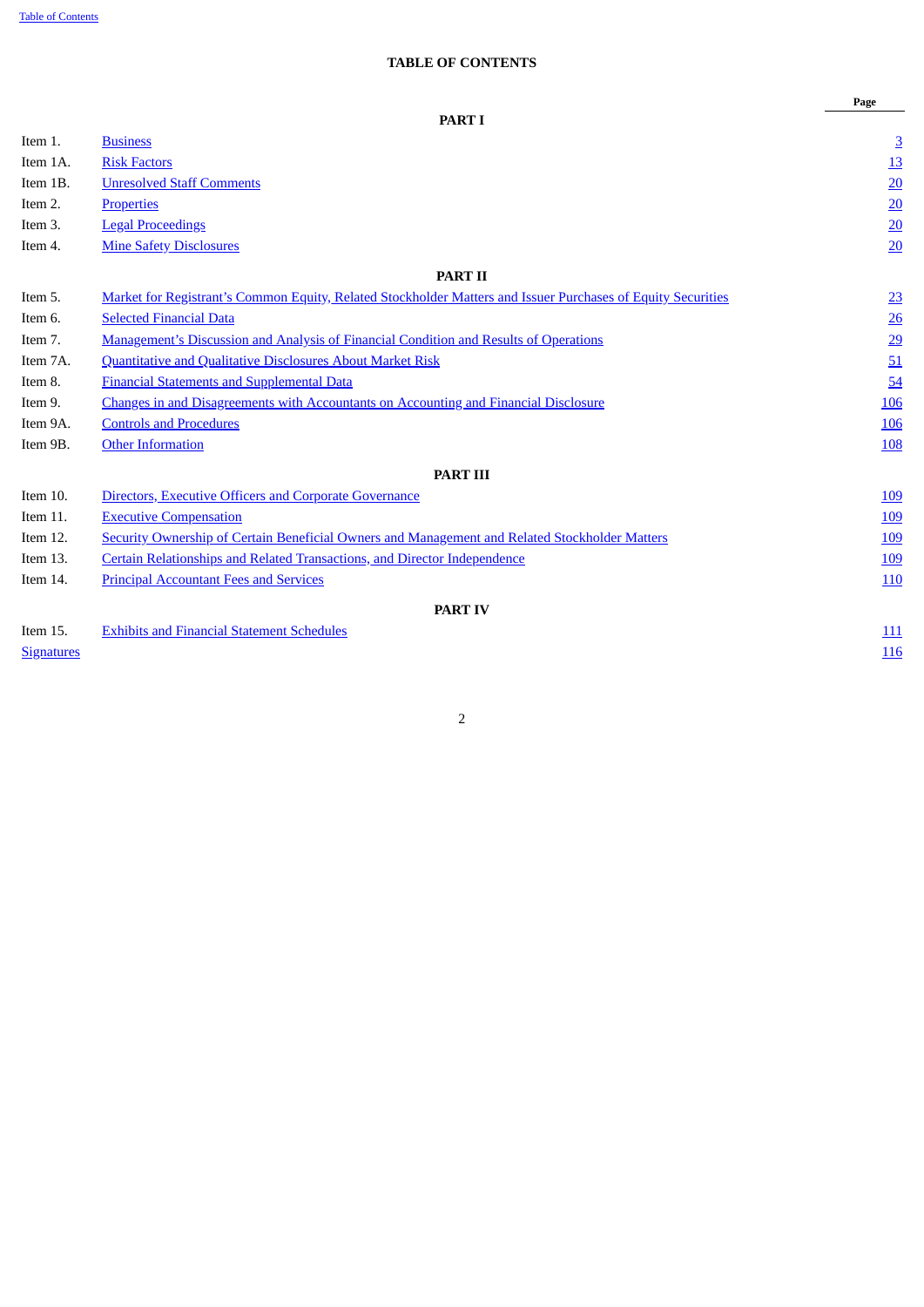## <span id="page-2-0"></span>**Item 1.** *Business*

## **Overview**

We are a leading provider of products, services and solutions to the diagnostics, research, environmental, industrial and laboratory services markets. Through our advanced technologies, solutions, and services, we address critical issues that help to improve the health and safety of people and their environment.

We are a Massachusetts corporation, founded in 1947. Our headquarters are in Waltham, Massachusetts, and we market our products and services in more than 150 countries. As of December 28, 2014, we employed approximately 7,700 employees in our continuing operations. Our common stock is listed on the New York Stock Exchange under the symbol "PKI" and we are a component of the S&P 500 Index.

We maintain a website with the address http://www.perkinelmer.com. We are not including the information contained in our website as part of, or incorporating it by reference into, this annual report on Form 10-K. We make available free of charge through our website our annual reports on Form 10-K, quarterly reports on Form 10-Q, current reports on Form 8-K and amendments to these reports, as soon as reasonably practicable after we electronically file these materials with, or otherwise furnish them to, the Securities and Exchange Commission.

#### **Our Strategy**

Our strategy is to provide innovative products, services and solutions that drive scientific enhancements and productivity improvements in targeted high growth market segments and to develop value-added applications and solutions to foster further development and expansion of the markets we serve. To execute on our strategy and drive higher revenue growth, we focus on broadening our product and service offerings through the acquisition of innovative technology and expenditures for research and development. Our strategy includes:

- Achieving significant growth in both of our core business segments, Human Health and Environmental Health, through strategic acquisitions and licensing;
- Accelerating innovation through both internal research and development and third-party collaborations and alliances;
- Strengthening our position within key markets, by expanding our product and service offerings and maintaining superior product quality;
- Utilizing our share repurchase programs to help drive shareholder value; and
- Attracting, retaining and developing talented and engaged employees.

#### **Recent Developments**

As part of our strategy to grow our core businesses, we have recently taken the following actions:

#### *Strategic Business ReAlignment:*

In January 2015, we approved and announced a new alignment of our businesses effective for fiscal year 2015 that is designed to enable us to both deliver complete solutions targeted towards certain end markets and to develop value-added applications and solutions to foster further expansion of those markets. As part of this realignment, our OneSource multivendor service offering business that serves the life sciences end market will be moved from our Environmental Health segment into our Human Health segment. Beginning in fiscal year 2015, we will report financial results under our Human Health and Environmental Health segments using this new alignment.

#### *Acquisitions in Fiscal Year 2014:*

*Acquisition of Perten Instruments Group AB.* In December 2014, we acquired all of the outstanding stock of Perten Instruments Group AB ("Perten"). Perten is a provider of analytical instruments and services for quality control of food, grain, flour and feed. We expect this acquisition to enhance our industrial, environmental and safety business by expanding our product offerings to the academic and industrial end markets. We paid the shareholders of Perten \$269.9 million in cash for the stock of Perten. We have reported the operations for this acquisition within the results of our Environmental Health segment from the acquisition date.

*Other acquisitions.* In addition to the Perten acquisition, we completed the acquisition of two businesses in fiscal year 2014 for total consideration of \$18.0 million in cash and \$4.3 million of assumed debt. We reported the operations for these acquisitions within the results of our Human Health and Environmental Health segments from the acquisition dates.

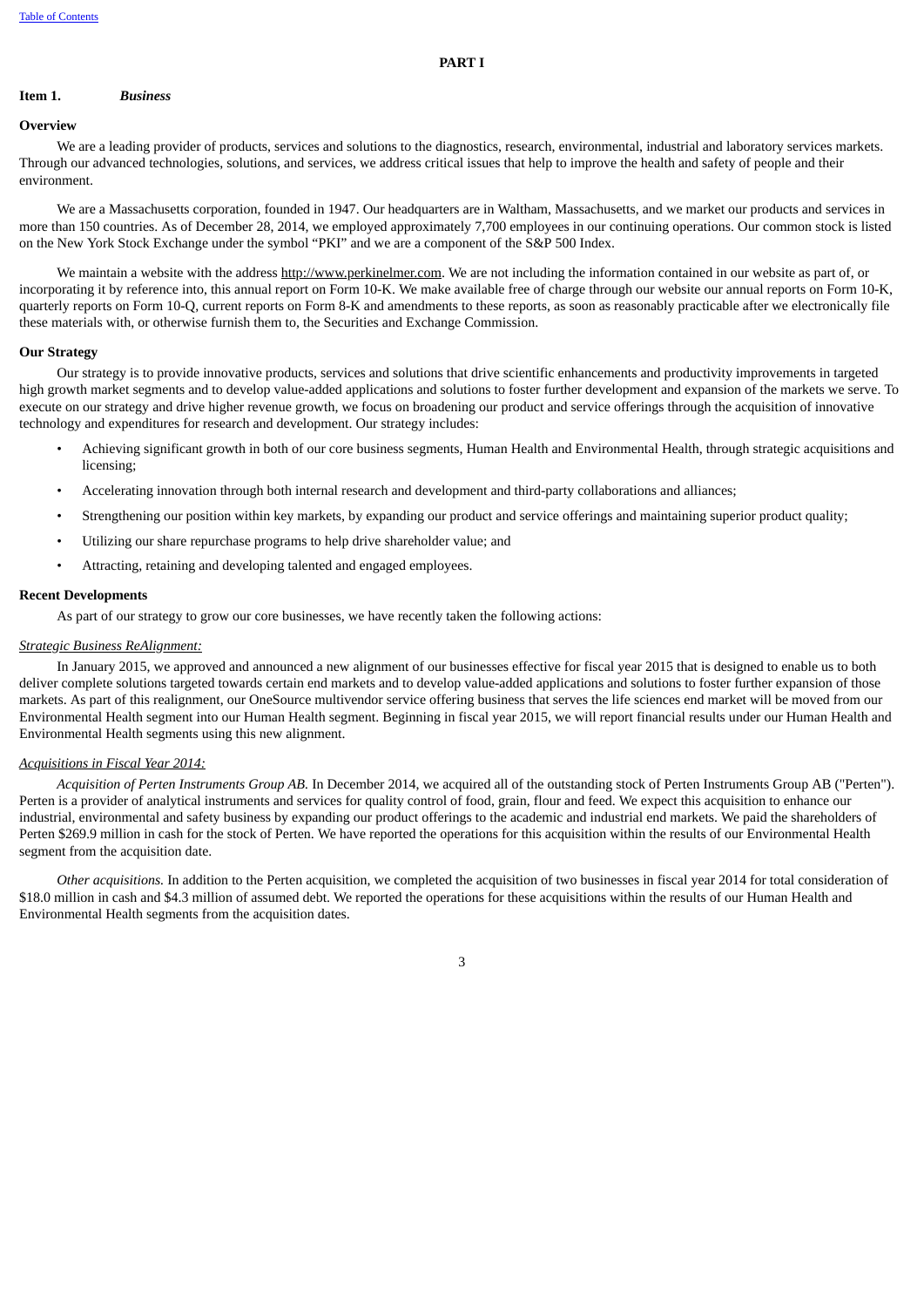#### *Restructuring:*

During fiscal year 2014, we recorded pre-tax restructuring charges of \$7.7 million in our Human Health segment and \$6.7 million in our Environmental Health segment related to a workforce reduction from reorganization activities. Our management approved these plans principally to realign resources to emphasize growth initiatives and to focus resources on higher growth end markets. We also recorded net pre-tax restructuring reversals of \$0.8 million in our Human Health segment and \$1.7 million in our Environmental Health segment related to lower than expected costs associated with workforce reductions, which were partially offset by higher than expected costs for the closure of excess facility space. In addition during fiscal year 2014, we recorded a pre-tax restructuring charge of \$1.5 million in our Environmental Health segment primarily as a result of terminating various contractual commitments. This pre-tax restructuring activity has been reported as restructuring and contract termination charges and is included as a component of operating expenses from continuing operations. We expect no significant impact on future operating results or cash flows from the restructuring activities executed in fiscal year 2014.

As part of our ongoing business strategy, we also took the following actions:

#### *Share Repurchase Program:*

On October 24, 2012, our Board of Directors (our "Board") authorized us to repurchase up to 6.0 million shares of common stock under a stock repurchase program (the "Repurchase Program"). The Repurchase Program expired on October 24, 2014. On October 23, 2014, our Board authorized us to repurchase up to 8.0 million shares of common stock under a new stock repurchase program (the "New Repurchase Program"). The New Repurchase Program will expire on October 23, 2016 unless terminated earlier by our Board, and may be suspended or discontinued at any time. During fiscal year 2014, we repurchased 1.4 million shares of common stock in the open market at an aggregate cost of \$61.3 million, including commissions, under these repurchase programs. As of December 28, 2014, approximately 7.4 million shares authorized by our Board under the New Repurchase Program remained available for repurchase.

#### *Discontinued Operations:*

In May 2014, our management approved the shutdown of our microarray-based diagnostic testing laboratory in the United States, which had been reported within our Human Health segment. We determined that, with the lack of adequate reimbursement from health care payers, the microarray-based diagnostic testing laboratory in the United States would need significant investment in its operations to reduce costs in order to effectively compete in the market. The shutdown of the microarray-based diagnostic testing laboratory in the United States resulted in a \$0.1 million net pre-tax loss primarily related to the disposal of fixed assets, which was partially offset by the sale of a building in fiscal year 2014.

#### **Business Segments and Products**

We report our business in two segments: Human Health and Environmental Health. We performed our annual impairment testing on January 1, 2014, the annual impairment date for our reporting units, and based on the first step of the impairment process (the comparison of the fair value to the carrying value of the reporting unit to determine if the carrying value exceeds the fair value), we concluded that there was no goodwill impairment.

#### *Human Health Segment*

Our Human Health segment concentrates on developing diagnostics, tools and applications to help detect diseases earlier and more accurately and to accelerate the discovery and development of critical new therapies. Within our Human Health segment, we serve the diagnostics and research markets. Our Human Health segment generated revenue of \$1,243.4 million in fiscal year 2014.

#### *Diagnostics Market:*

We provide early detection for genetic disorders from pregnancy to early childhood, as well as flat panel X-ray detectors and infectious disease testing for the diagnostics market. Our screening products are designed to provide early and accurate insights into the health of expectant mothers during pregnancy and into the health of their babies. Our instruments, reagents and software test and screen for genetic abnormalities, disorders and diseases, including Down syndrome, hypothyroidism, infertility and various metabolic conditions. Our flat panel X-ray detectors are used within X-ray imaging systems to allow physicians to make fast and accurate diagnoses of conditions ranging from broken bones to reduced blood flow in vascular systems. In addition, our flat panel X-ray detectors are used within oncology radiation therapy systems to support more accurate tumor treatment.

#### *Research Market:*

In the research market, we provide a broad suite of solutions including reagents, liquid handling systems, and detection and imaging technologies that enable scientists to improve life sciences research and drug discovery processes. These products, solutions and services enable pharmaceutical companies to create better therapeutics by helping to bring products to market

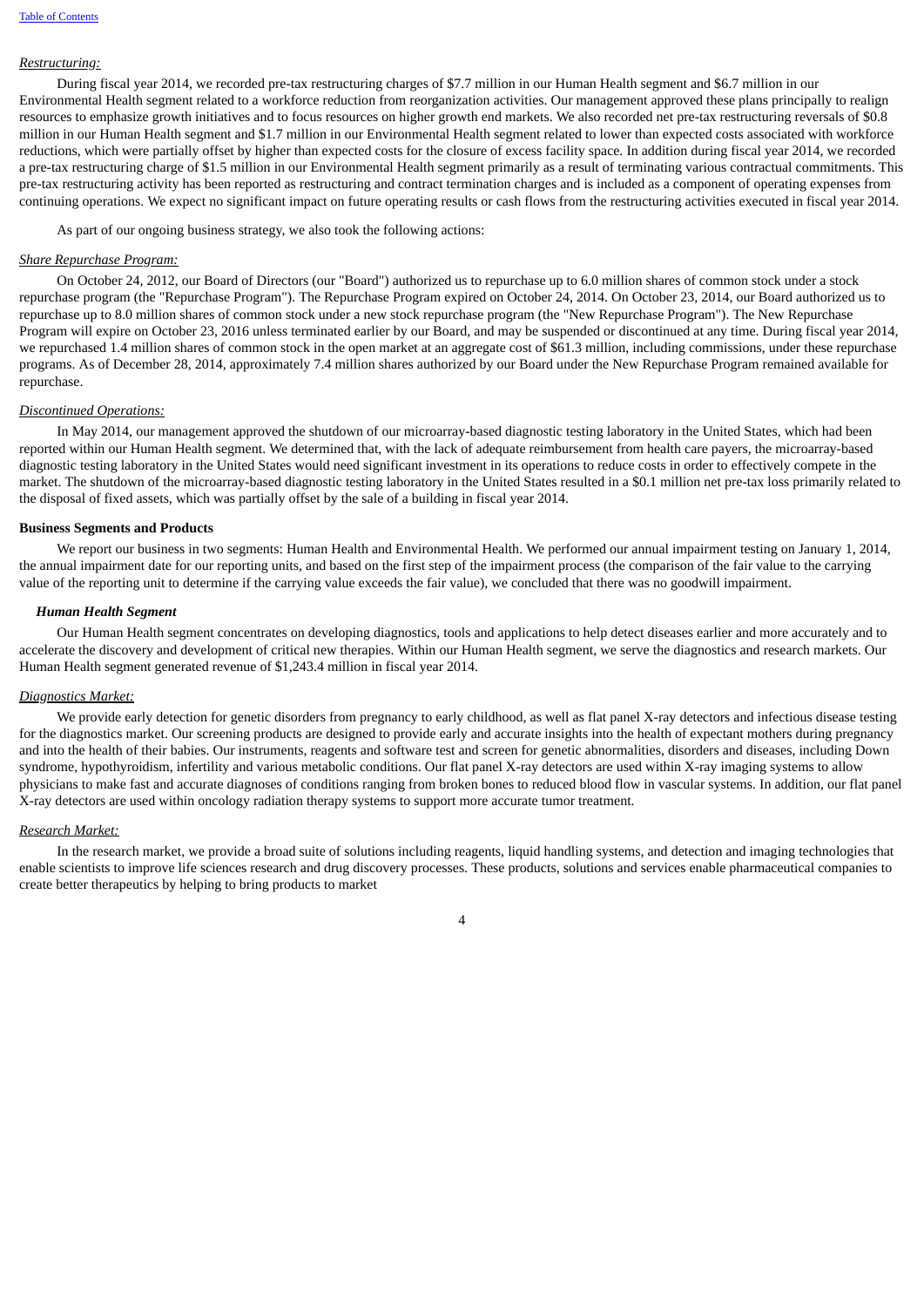faster and more efficiently. Our research portfolio includes a wide range of systems consisting of instrumentation for automation and detection solutions, in vitro and in vivo imaging and analysis hardware and software, plus a portfolio of consumable products, including drug discovery and research reagents. We sell our research solutions to pharmaceutical, biotechnology and academic research customers globally.

## *Principal Products:*

Our principal products for Human Health applications include the following:

## *Diagnostics:*

- The DELFIA<sup>®</sup> Xpress screening platform, which is a complete solution for prenatal and maternal health screening, and includes a fast continuous loading system supported by kits for both first and second trimester analyses, including dried blood spot assays for prenatal screening, and clinically validated LifeCycle™ software. A Placental Growth Factor assay is used to screen pregnant women for early-onset pre-eclampsia.
- The NeoGram™ MS/MS AAAC in vitro diagnostic kit, which is used to support detection of metabolic disorders in newborns by tandem mass spectrometry.
- The NeoBase™ Non-derivatized MS/MS kit, which analyzes newborn blood samples for measurement of amino acids and other metabolic analytes for specific diseases.
- The GSP® Neonatal hTSH, T4 17 $\alpha$ -OHP, GALT IRT, BTD, PKU, Total Galactose and G6PD kits, which are used for screening congenital neonatal conditions from a drop of blood.
- The Specimen Gate® informatics data management solution, which is designed specifically for newborn screening laboratories.
- A PCR-based assay for quantification of trinucleotide repeats used to detect normal, intermediate, pre and full mutations associated with Fragile X.
- The First Trimester Screen|Fß™ screening protocol, which is used to provide a first trimester prenatal aneuploidy screening service by combining ultrasound measurement of the fluid accumulation behind the neck of the fetus with maternal serum markers. It is designed to assess patientspecific risk for fetal Down syndrome, trisomy 18 and trisomy 13.
- The XRpad® family of amorphous Silicon (a-Si) flat panel cassette X-ray detectors, which enable X-ray system manufacturers to upgrade their systems from film to digital and to produce exceptional image resolution and diagnostic capability for radiography especially when imaging small anatomical features such as bone fractures and lung nodules.
- The prenatal BACs-on-Beads® ("BoBs®") in vitro diagnostic ("IVD") assay for rapid prenatal testing of multiple genetic diseases and chromosomal abnormalities, which is the first IVD product from the BoBs® proprietary multiplexed bead-based technology product family.
- ViaCord® Umbilical cord tissue stem cell banking services for the banking of stem cells harvested from umbilical cord tissue for potential therapeutic application.
- The  $XRD^{\text{TM}}$  family of a-Si flat panel X-ray detectors, which provide imaging for medical applications such as radiation therapy and veterinary imaging as well as industrial imaging applications including pipeline inspection, manufacturing inspection, PCB inspection and 3D Cone Beam CT.
- The Dexela® family of CMOS flat panel X-ray detectors, which provide imaging for mammography, dental, and industrial imaging applications such as PCB inspection and 3D Cone Beam CT.
- An expanded portfolio of molecular-based infectious disease screening technologies for blood bank and clinical laboratory settings in China. The tools include a qualitative 3-in-1 assay for the detection of hepatitis B, hepatitis C and HIV, as well as assays for other communicable diseases.

## *Research:*

- Radiometric detection solutions, including over 1,100 NEN® radiochemicals, the Tri-carb®, Quantulus™ GCT families of liquid scintillation analyzers, Wizard<sup>2®</sup> Gamma counters and MicroBeta<sup>2®</sup> plate based LSA, which are used for beta, gamma and luminescence counting in microplate formats utilized in research, environmental and drug discovery applications.
- The Operetta® high content imaging system, which is used to automate imaging and analysis for cell-based assays for drug discovery and basic cellular science research laboratories.
- The Columbus™ image data storage and analysis system, which provides a single solution to the storage and analysis of high content data from any major high content screening system helping to visualize and analyze high content images via the Internet.
- The EnVision® Multilabel Plate Reader, which is targeted towards a wide range of high-throughput screening applications, including those using AlphaScreen®, AlphaLISA® and/or AlphaPlex™ technologies.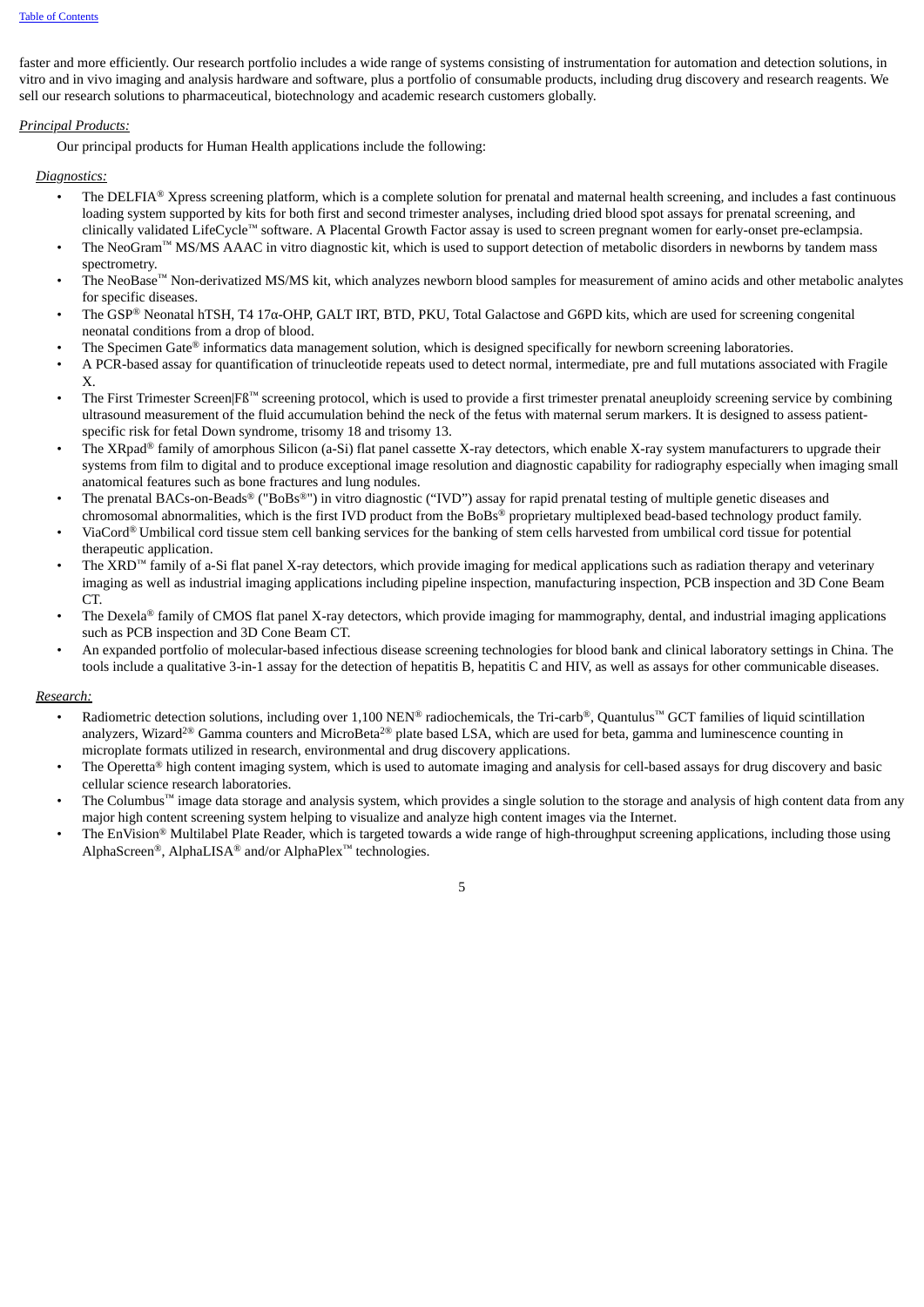- A wide range of homogeneous biochemical and cellular assay reagents, including LANCE® *Ultra*™ and Alpha™ Technology assay platforms, which are used for drug discovery targets such as G-protein coupled receptors ("GPCR"), kinases, antibodies and epigenetic modification enzymes.
- A broad portfolio of recombinant GPCR and Ion Channel cell lines, including over 300 products and 120 ready-to-use frozen cell lines for a wide range of disease areas.
- AlphaScreen®, AlphaLISA® and AlphaPlex™ research assays, including over 200 no-wash biomarker kits for both biotherapeutics and small molecule development in a variety of therapeutic areas including cancer, inflammation, metabolic disorders, neurodegeneration and virology. • TSA® Plus biotin kits, which can increase sensitivity of histochemistry and cytochemistry as much as 10 to 20 times.
- In vivo imaging technologies for preclinical research, including the IVIS® Spectrum™ series and the FMT® series for 3D imaging and the IVIS® Lumina™ series for 2D imaging. These technologies are designed to provide for non-invasive longitudinal monitoring of disease progression, cell trafficking and gene expression patterns in living animals and are complemented by a broad portfolio of fluorescent and bioluminescent in vivo imaging reagents that can be useful for identifying, characterizing and quantifying a range of disease biomarkers and therapeutic efficacy in living animal models.
- Next-generation sequencing automation and nucleic acid quantitation including LabChip® separation, as well as Sciclone®, Zephyr® and JANUS® automated liquid handling workstations for library preparation.
- JANUS® BioTx<sup>™</sup> Workstation for automated small scale purification, which offers column, tip and plate based chromatography on a single platform.
- Expanded assay kits utilizing AlphaLISA® technology in the area of metabolic research and for the development and safety testing of biotherapeutic drugs.
- Lead Discovery<sup>™</sup> powered by TIBCO<sup>®</sup> Spotfire<sup>®</sup>, which adds chemical intelligence to the TIBCO<sup>®</sup> Spotfire<sup>®</sup> business intelligence platform, enabling scientific professionals to derive new information from chemical structures relevant to experimental data.
- The Quantitative Pathology technologies for cancer immunology research including our Opal™ multiplexed tissue staining workflow. Vectra® automated quantitative pathology imaging system and inForm® advanced image analysis software. These enable the detection, visualization and quantification of multiple cell phenotypes within the same tissue section.
- The cell::explorer<sup>®</sup> and plate::explorer<sup>®</sup> automated workstations, which allow integration of multiple laboratory instrumentation using a centralized robotic interface, allowing higher throughput and turnkey-application focused solutions.
- Informatics platforms including E-Notebook for Chemistry and Biology iLab™, ChemDraw®, ChemBioOffice® and Labworks® which are integrated suites that focus on the complex and varied needs of understanding and managing data for productivity and collaboration.
- Datalytix™, a tool enabling self-service import and manipulation of relevant data into the TIBCO® Spotfire® software from scientifically significant data sources such as compound registries, biological assay repositories, LIMS and other corporate information systems.
- ChemDraw<sup>®</sup> and Chem3D<sup>®</sup> mobile apps for the iPad<sup>®</sup> device, new chemical structure drawing and visualization apps, available in multiple languages and featuring our Flick-to-Share® technology.
- Licensing for the exclusive, worldwide rights to the TIBCO® Spotfire® software platform in certain scientific research and development markets, and certain clinical markets through an exclusive strategic relationship with TIBCO Software, Inc.
- Asset Genius™, an informatics-based business intelligence solution, which assists laboratories in deploying, utilizing and managing laboratory assets throughout their lifecycle.

## *New Products:*

Significant new products introduced or acquired for Human Health applications in fiscal year 2014 include the following:

## *Diagnostics:*

- An expanded portfolio of medical X-ray detectors, including the XRpad® cassette sized 4336 and 4343 F Radiography detectors and the XRD™ 4343 RF combined Radiography & Fluoroscopy detector.
- The EnLite™ Neonatal TREC™ System, a screening test for Severe Combined Immunodeficiency, which consists of EnLite™ Neonatal TREC™ reagent kits, the Victor EnLite™ instrument and EnLite™ Workstation software.

## *Research:*

• The Opera® Phenix™ high content screening system a platform for high speed phenotypic drug screening of complex cellular models.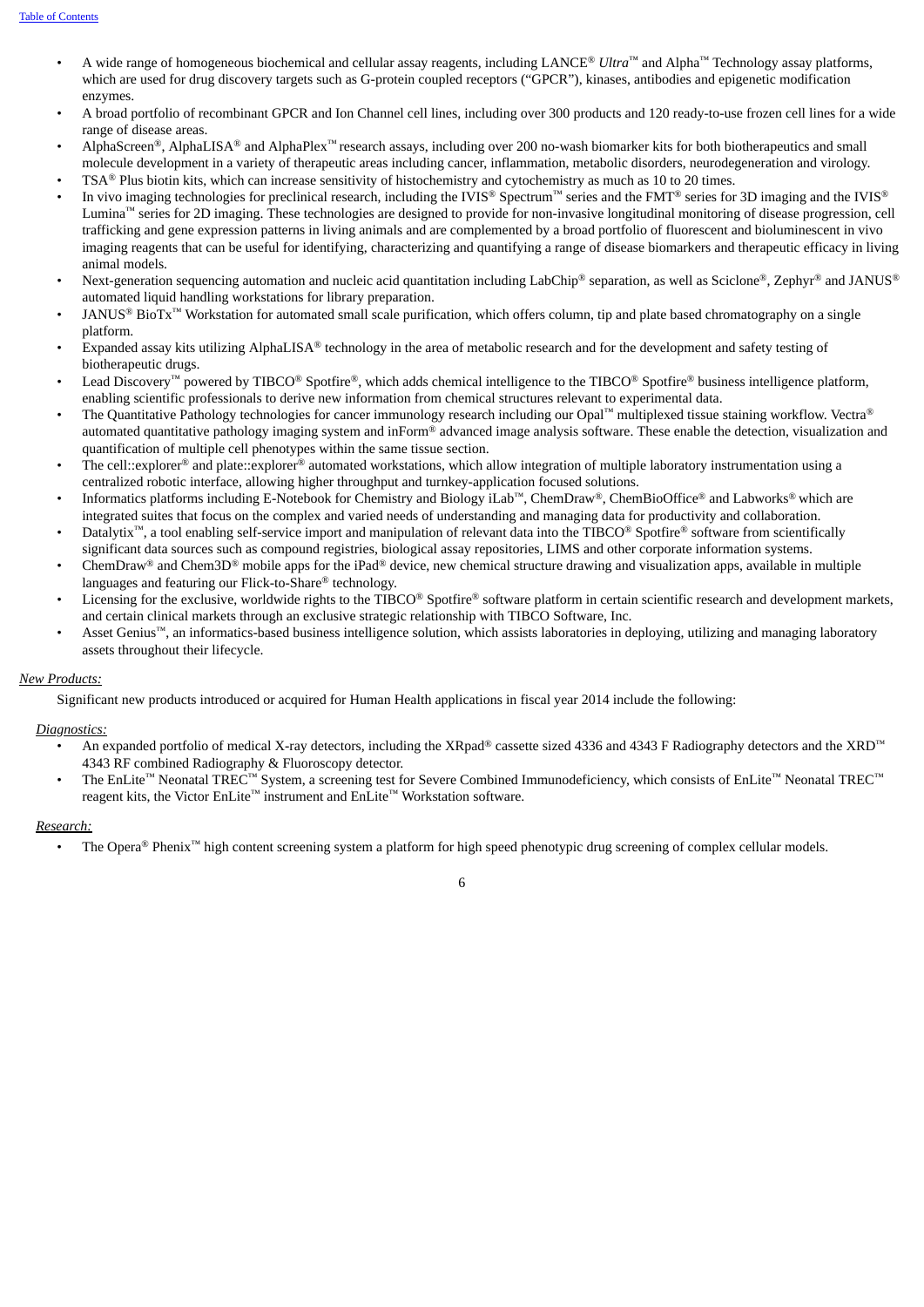- The EnSight™ Multimode Plate Reader benchtop system, which offers well plate imaging alongside label-free and labeled detection technologies for target-based and phenotypic assays.
- The Lamina<sup>™</sup> multilabel slide scanner, a high throughput imaging system designed to assist research pathologists to study protein expression and the relationships between disease markers in formalin-fixed, paraffin-embedded (FFPE) tissue sections.
- Mantra<sup>™</sup> quantitative pathology workstation with inForm® image analysis software enables visualization, quantification and phenotyping of multiple types of immune cells simultaneously in intact FFPE tissue sections for cancer immunology research.
- Opal™ multiplexed staining kits for amplified detection of immunohistochemistry utilized for biomarker assessment.
- $S$ olaris<sup>™</sup> open air imaging platform, which is a research tool that enables translational in vivo preclinical imaging in small and large animals.
- We collaborated with Sofie Biosciences to offer benchtop PET systems for in vivo preclinical imaging. The G4 PET/X-ray and G8 PET/CT delivers PET imaging with an intuitive user interface and efficient workflows, ensuring subject monitoring throughout preparation and imaging.
- Quantum  $GX^{\pi}$  microCT platform is an in vivo microCT scanner that offers industry leading microCT resolution for pre-clinical imaging applications or eight second scan times for higher throughput with lower doses of radiation. With Quantum GX 3D data from the IVIS and FMT imaging platforms can be coregistered with microCT.
- LabChip<sup>®</sup> devices for molecular diagnostics in clinical research laboratories, which use microfluidic technology to perform reproducible, highresolution, electrophoretic separations for analyzing multiplex polymerase chain reaction products for molecular biology applications.
- LabChip® GXII Touch™ for protein characterization in pharma and biotech research laboratories, which require analysis and recording of protein product critical quality attributes.
- JANUS<sup>®</sup> chemagic<sup>™</sup> Workstation, which combines magnetic bead nucleic acid isolation technology with a fully-supported automated liquid handler, enabling extraction for genomic analysis from a variety of human and veterinary blood, plasma and saliva sample types.
- AlphaLISA® SureFire® Ultra Assays for screening therapeutic antibodies and small molecules on cultured cells or tissue lysates.
- AlphaPlex™ reagent technology, a homogeneous, all-in-one-well multiplexing reagent system for performing ultra-sensitive immunoassay analyses.
- CellCarrier® Ultra 384-well microplates, which are used in high content imaging applications such as phenotypic screening and three-dimensional disease model studies.
- IVIS<sup>®</sup> Spectrum BL, a 2D and 3D optical imaging system designed to improve quantitative outcomes of bioluminescent, chemiluminescent and Cerenkov in vivo imaging.
- High Content Profiler<sup>™</sup> powered by TIBCO<sup>®</sup> Spotfire®, which provides automated workflows for quality control and hit classification for truly multi-parametric cellular drug screens.
- Elements® electronic lab notebook, a cloud-based lab notebook that is delivered through a web browser to allow scientists to capture data, collaborate with colleagues, and search for results.

## *Brand Names:*

Our Human Health segment offers additional products under various brand names, including AlphaLISA®, AlphaPlex™, AlphaScreen®, Asset Genius™, AutoDELFIA®, BACS-on-Beads®, BoBs®, cell::explorer®, Chem3D®, ChemBioOffice®, ChemDraw®, Columbus™, Datalytix™, Dexela® CMOS FPDs™, Elements®, Elsevier's Reaxys®, EnLite™, EnSight™, EnSpire®, EnVision®, Evolution™, FMT®, FragilEase™, Genoglyphix®, Geospiza®, GSP ®, High Content Profiler™, iLab™, inForm®, IVIS®, JANUS®, LabChip®, LABWORKS® EZ-Reader™, LANCE®, LifeCycle™, LimsLink™, Living Image®, Mantra™, MicroBeta 2® MultiPROBE®, NEN®, NTD Labs®, Nuance®, Oncoglyphix™, Opal™, Opera®, Operetta®, Pannoramic™, plate::explorer®, Quantulus™ GCT, Quantum™, Sciclone®, Search Genius™, Specimen Gate™, Tri-Carb®, TRIO™, Twister®, Ultra*VIEW*® VoX™, VariSpec™, Vectra®, ViaCord®, VICTOR™, ViewLux®, VivoTag®, Volocity®, Wizard<sup>2®</sup>, XRD™, XRpad® and Zephyr®.

## *Environmental Health Segment*

Our Environmental Health segment provides products, services and solutions to facilitate the creation of safer food and consumer products, more secure surroundings and efficient energy resources. Our Environmental Health segment serves the environmental, industrial and laboratory services markets. Our Environmental Health segment generated revenue of \$993.8 million in fiscal year 2014.

## *Environmental Market:*

For the environmental market, we develop and provide analytical technologies, solutions and services that enable our customers to understand the characterization and health of many aspects of our environment, including air, water, soil and food.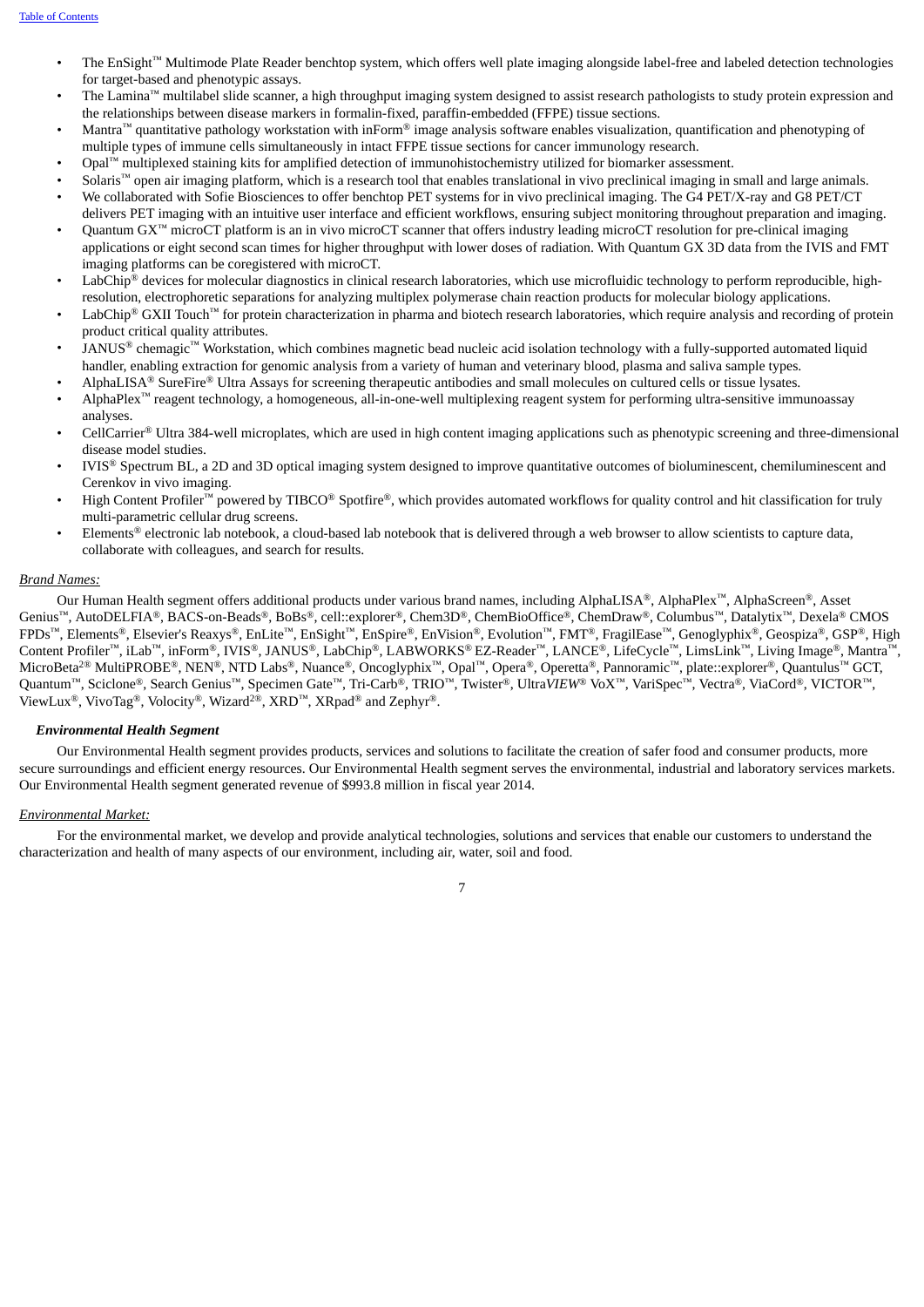Our technologies are used to detect and help reduce the impact products and industrial processes may have on our environment. For example, we have solutions to help ensure compliance with regulatory standards that protect the purity of the world's water supply by detecting harmful substances, such as trace metal, organic, pesticide, chemical and radioactive contaminants.

We provide a variety of solutions that detect the presence of potentially dangerous materials, including adulterants in food such as melamine in milk, to enable our customers to protect their products against contaminants. Our solutions are also used to identify and prevent counterfeiting of medicine, toxic metals in toys and many other consumer products. Our methods and analyses are transferable throughout the supply chain so our customers are able to keep pace with industry standards as well as governmental regulations and certifications.

#### *Industrial Market:*

We provide analytical instrumentation for the industrial market which includes the chemical, petrochemical, lubricant, polymer, electronics, pharmaceutical, and food and dietary supplement industries. Our industrial instrumentation is primarily used by customers focusing on quality assurance standards.

#### *Laboratory Services Market:*

We have approximately 1,600 service personnel to support our customers throughout the world and to help them improve the productivity of their labs. Our OneSource® laboratory service business strategy is aligned with customers' needs to accelerate science as our service portfolio enables efficiency gains within their labs.

#### *Principal Products:*

Our principal products for Environmental Health applications include the following:

- The Clarus® series of gas chromatographs, gas chromatographs/mass spectrometers and the TurboMatrix™ family of sample-handling equipment, which are used to identify and quantify compounds in the environmental, forensics, food and beverage, hydrocarbon processing/biofuels, materials testing, pharmaceutical and semiconductor industries.
- The Flexar<sup>™</sup> series of liquid chromatography and mass spectrometry instruments, which are controlled by the Chromera® chromatography data system and incorporate an ergonomic industrial design to deliver a wide range of pressure and detector options to address the application needs of high pressure liquid chromatography laboratories. These systems are used to identify and quantify compounds for applications in the environmental, food, beverage, and pharmaceutical industries.
- The GC SNFR™ Olfactory Port accessory to our GC product line, which provides a complete aroma characterization solution that seamlessly integrates sensory evaluation with GC and GC/MS analytical data.
- Supra-d™ QuEChERS™ Dispersive Solid Phase Extraction solution for sample preparation in pesticide residue analysis to test the safety of fruit and vegetables.
- The AxION® Direct Sample Analysis system, which is an innovative technology that reduces or eliminates sample preparation steps and eliminates the need for front-end gas or liquid chromatography separation for direct sample introduction to a mass spectrometer.
- The AxION® 2 TOF MS platform, which helps companies deliver highly sensitive and accurate measurements to help ensure quality products and services to consumers across the environmental, food and pharmaceutical sectors and is used for the identification of unexpected compounds in samples, providing a high level of resolution and mass accuracy.
- Our atomic spectroscopy family of instruments, including the AAnalyst™/PinAAcle® series of atomic absorption spectrometers, the Optima® family of inductively coupled plasma ("ICP") optical emission spectrometers and the NexION® family of ICP mass spectrometers, which are used in the environmental and chemical industries, among others, to determine the elemental content of a sample.
- Our infrared spectroscopy family, including the Spectrum Two™ spectrometer, a compact and portable instrument which is used for high-speed infrared analysis for unknown substance identification, material qualification or concentration determination in fuel and lubricant analysis, polymer analysis and pharmaceutical and environmental applications and the Frontier™ IR and NIR spectrometers, which are designed to provide high sensitivity, flexibility to address a range of sample types and safe drug development and for determining chemical and material properties in a variety of samples, including consumer products.
- The LAMBDA<sup>™</sup> UV/Vis is a series of spectrophotometers, which provide sampling flexibility to enable measuring of a wide range of sample types from liquids, powders and solid materials both in regulated industries as well as QC/QA and research applications.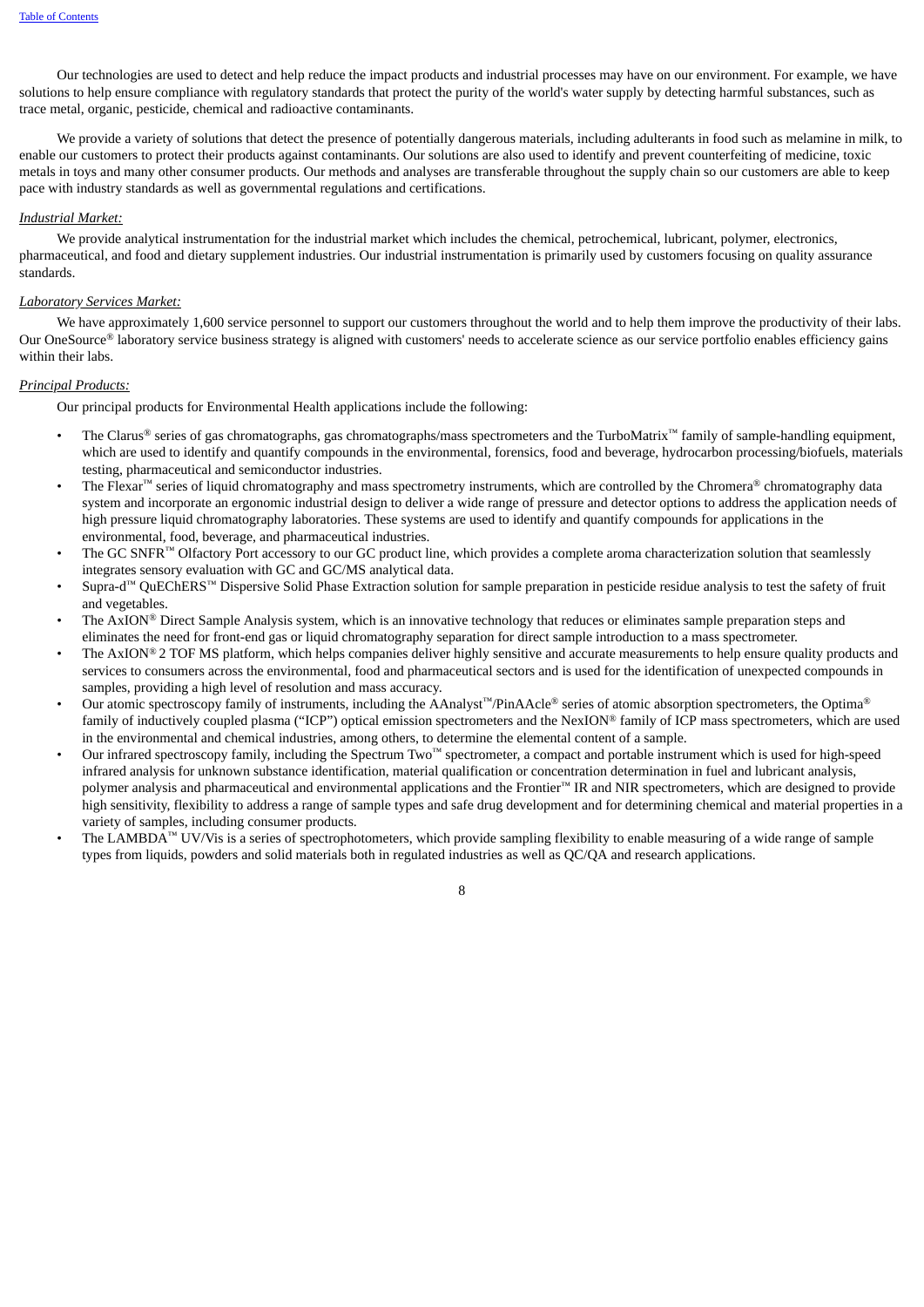- The DSC<sup>™</sup> 8000 and 8500, which feature a second generation, power controlled double furnace designed to provide fast heating and cooling rates required to accurately understand how materials behave under different conditions.
- The DMA<sup>™</sup> 8000 thermal analysis system, which is used by scientists in the polymers, composites, pharmaceutical and food and beverage industries for applications ranging from simple quality control to advanced research.
- TMA 4000, a thermomechanical analysis system enabling customers to measure expansion of small components.
- The OilExpress™ 4 Oil Condition Monitoring Systems, which combine the high-performance Spectrum Two™ FT-IR spectrometer with an OilPrep™ oil dilution system to quickly analyze contaminants in oil.
- OneSource® Laboratory services made up of a comprehensive portfolio of multivendor instrument management, QA/QC, lab relocation and regulatory compliance services. OneSource programs are tailored to the specific needs and goals of individual customers.
- The DairyGuard™ Milk Powder Analyzer, an infrared spectrometer specifically developed for food suppliers and manufacturers to help ensure the safety and quality of milk powder in their supply chains.

## *New Products:*

New products introduced or acquired for Environmental Health applications in fiscal year 2014 include the following:

- The NexION® 350 ICP-MS, which is used for multi-elemental inorganic analyses in the environmental and chemical industries, among others, and delivers a variety of features engineered to enhance signal stability and complete nanoparticle characterization.
- Syngistix™ Atomic Spectroscopy Software, a cross-platform instrument control solution enabling lab professionals conducting inorganic elemental analysis to work across AA, ICP and ICP-MS technologies.
- HybridXLT™ torch, a new sample introduction component for the Optima® 8x00 ICP-OES series of spectrometers.
- Asset Informatics and Analytics, which provides customers with insights into their laboratory operations through proprietary dashboards (powered by TIBCO<sup>®</sup> Spotfire®), business consulting services and a mobile app to allow customers to understand the performance and utilization of their laboratory assets.
- OneSource® Scientific IT Solutions, a series of informatics-based consulting, planning and management offerings to assist in laboratory productivity.
- OneSource® Mobile Application, which provides instant mobile access to service activity and equipment data including the ability to open a service call, check service history and view future scheduled events.
- OneSource® Dashboard, a TIBCO SpotFire® driven interactive graphical platform providing visibility to a customer's global asset population, service event and downtime distribution as well as key performance indicators to assist in asset operation.
- The  $\text{Elm}^m$  air sensing network, which monitors and measures the details of air quality using a high-density deployment of nano-technology sensors. Elm™ network identifies hyper-local pollutant levels in real-time, wirelessly transmitting the data to a cloud-based system for storage, analysis and processing.
- The DA 7250 NIR Analyzer, which measures the nutritional quality of food samples such as grains, flakes, feed pellets, powders, pastes, slurries and liquids with no sample preparation.
- The IM 9500 Whole Grain Analyzer, which analyzes a wide range of grains and oilseeds for moisture, protein, oil and many other parameters.

## *Brand Names:*

Our Environmental Health segment offers additional products under various brand names, including AAnalyst™, AxION®, Chromera®, Clarus®, DairyGuard™, Elm™, Flexar™, Frontier™, HyperDSC®, LAMBDA™, NexION®, OilExpress™, OilPrep™, OneSource®, Optima™, Perten®, PinAAcle®, Spectrum™, Spectrum Two™, Spotlight™, Supra-clean®, Supra-d™, Supra-poly® and Ultraspray®.

## **Marketing**

All of our businesses market their products and services primarily through their own specialized sales forces. As of December 28, 2014, we employed approximately 3,600 sales and service representatives operating in approximately 35 countries and marketing products and services in more than 150 countries. In geographic regions where we do not have a sales and service presence, we utilize distributors to sell our products.

## **Raw Materials, Key Components and Supplies**

Each of our businesses uses a wide variety of raw materials, key components and supplies that are generally available from alternate sources of supply and in adequate quantities from domestic and foreign sources. We generally have multi-year contracts, with no minimum purchase requirements, with certain of our suppliers. For certain critical raw materials, key components and supplies required for the production of some of our principal products, we have qualified only a limited or a single source of supply. We periodically purchase quantities of some of these critical raw materials in excess of current requirements, in anticipation of future manufacturing needs. With sufficient lead times, we believe we would be able to qualify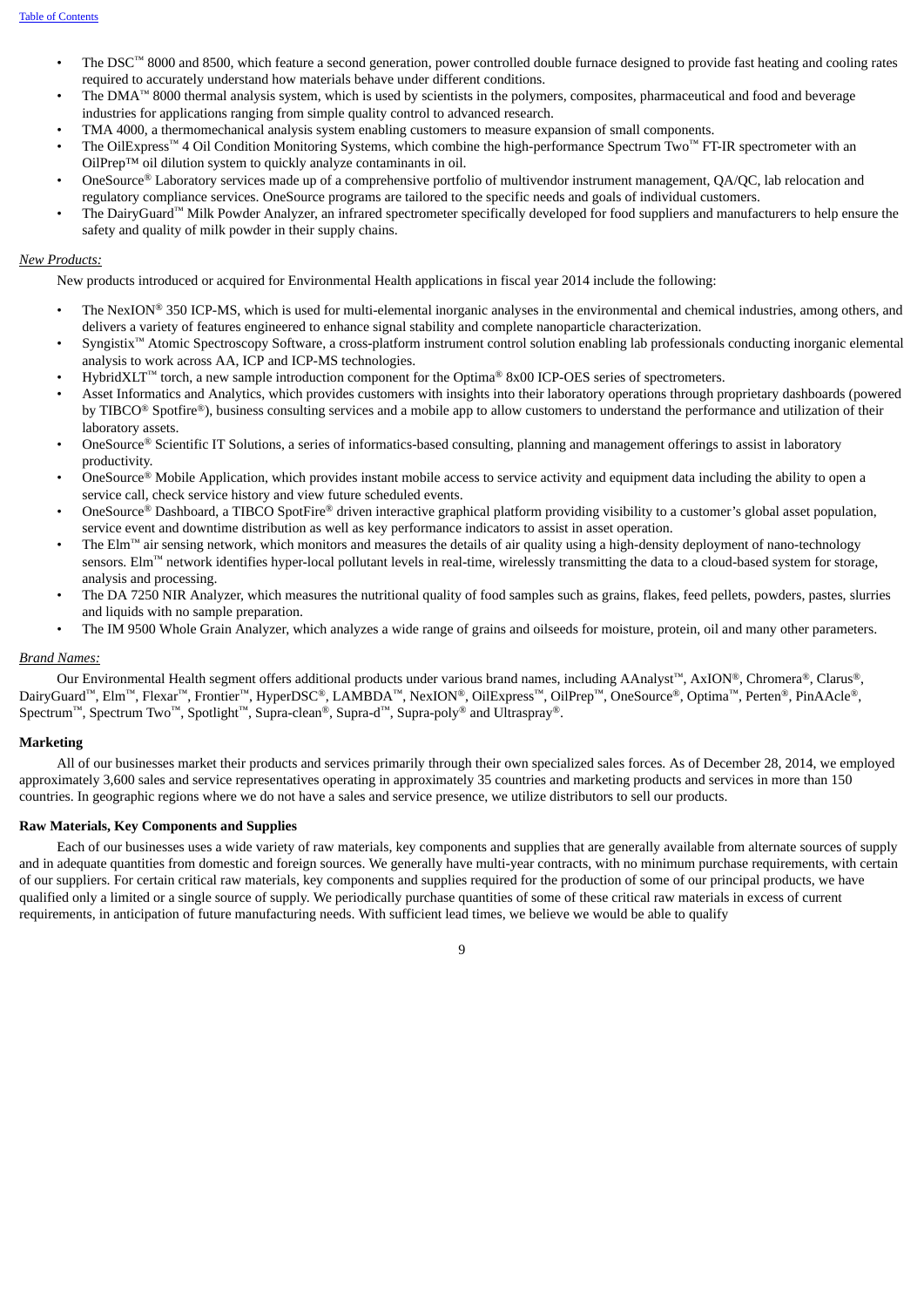alternative suppliers for each of these raw materials and key components. See the applicable risk factor in "Item 1A. Risk Factors" for an additional description of this risk.

## **Intellectual Property**

We own numerous United States and foreign patents and have patent applications pending in the United States and abroad. We also license intellectual property rights to and from third parties, some of which bear royalties and are terminable in specified circumstances. In addition to our patent portfolio, we possess a wide array of unpatented proprietary technology and know-how. We also own numerous United States and foreign trademarks and trade names for a variety of our product names, and have applications for the registration of trademarks and trade names pending in the United States and abroad. We believe that patents and other proprietary rights are important to the development of both of our reporting segments, but we also rely upon trade secrets, know-how, continuing technological innovations and licensing opportunities to develop and maintain the competitive position of both of our reporting segments. We do not believe that the loss of any one patent or other proprietary right would have a material adverse effect on our overall business or on any of our reporting segments.

In some cases, we may participate in litigation or other proceedings to defend against or assert claims of infringement, to enforce our patents or our licensors' patents, to protect our trade secrets, know-how or other intellectual property rights, or to determine the scope and validity of our or third parties' intellectual property rights. Litigation of this type could result in substantial cost to us and diversion of our resources. An adverse outcome in any litigation or proceeding could subject us to significant liabilities or expenses, require us to cease using disputed intellectual property or cease the sale of a product, or require us to license the disputed intellectual property from third parties.

#### **Backlog**

We believe that backlog is not a meaningful indicator of future business prospects for either of our business segments due to the short lead time required on a majority of our sales. Therefore, we believe that backlog information is not material to an understanding of our business.

#### **Competition**

Due to the wide range of our products and services, we face many different types of competition and competitors. This affects our ability to sell our products and services and the prices at which these products and services are sold. Our competitors range from large foreign and domestic organizations, which produce a comprehensive array of goods and services and that may have greater financial and other resources than we do, to small firms producing a limited number of goods or services for specialized market segments.

We compete on the basis of service level, price, technological innovation, operational efficiency, product differentiation, product availability, quality and reliability. Competitors range from multinational organizations with a wide range of products to specialized firms that in some cases have wellestablished market niches. We expect the proportion of large competitors to increase through the continued consolidation of competitors.

We believe we compete effectively in each of the areas in which our businesses experience competition.

#### **Research and Development**

Research and development expenditures were \$121.1 million during fiscal year 2014, \$132.4 million during fiscal year 2013, and \$131.8 million during fiscal year 2012.

We have a broad product base, and we do not expect any single research and development project to have significant costs. We directed our research and development efforts in fiscal years 2014, 2013, and 2012 primarily toward the diagnostics and research markets within our Human Health segment, and the environmental, industrial and laboratory service and support markets within our Environmental Health segment, in order to help accelerate our growth initiatives. We expect to continue our strong investments in research and development to drive growth during fiscal year 2015, and to continue to emphasize the diagnostics and research markets within our Human Health segment, and the environmental, industrial and laboratory services markets within our Environmental Health segment.

#### **Environmental Matters**

Our operations are subject to various foreign, federal, state and local environmental and safety laws and regulations. These requirements include those governing uses, emissions and discharges of hazardous substances, the remediation of contaminated soil and groundwater, the regulation of radioactive materials, and the health and safety of our employees.

We may have liability under the Comprehensive Environmental Response Compensation and Liability Act and comparable state statutes that impose liability for investigation and remediation of contamination without regard to fault, in

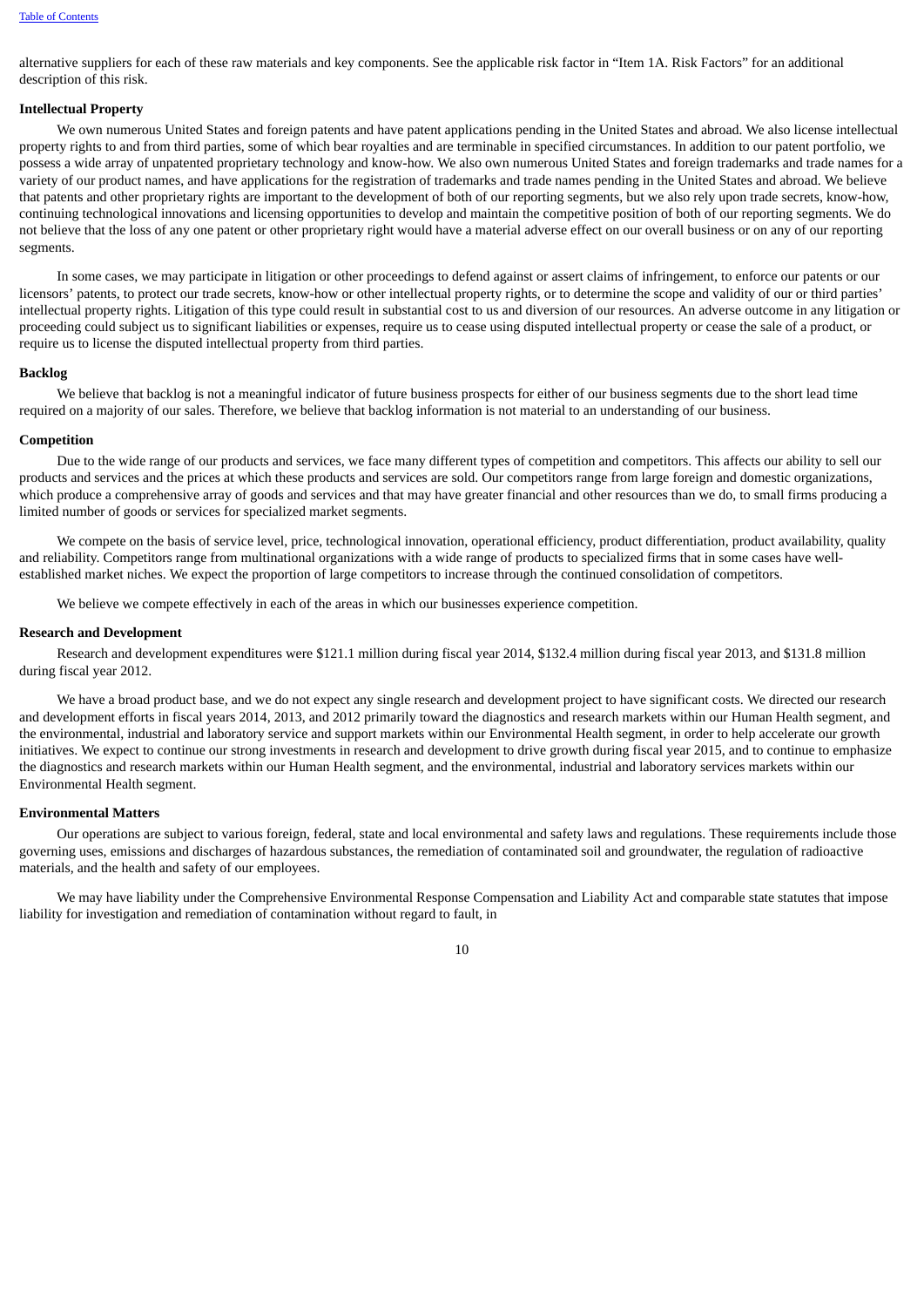connection with materials that we or our former businesses sent to various third-party sites. We have incurred, and expect to incur, costs pursuant to these statutes.

We are conducting a number of environmental investigations and remedial actions at our current and former locations and, along with other companies, have been named a potentially responsible party ("PRP") for certain waste disposal sites. We accrue for environmental issues in the accounting period that our responsibility is established and when the cost can be reasonably estimated. We have accrued \$12.3 million and \$13.5 million as of December 28, 2014 and December 29, 2013, respectively, which represents our management's estimate of the cost of the remediation of known environmental matters, and does not include any potential liability for related personal injury or property damage claims. These amounts are recorded in accrued expenses and other current liabilities. During fiscal year 2014, we recorded a benefit of \$2.3 million for cost reimbursements related to a particular site, of which \$1.2 million was for future monitoring and mitigation activities. During fiscal year 2013, we accrued an additional \$5.7 million related to a particular site for increased monitoring and mitigation activities, of which \$4.6 million was recorded in the fourth quarter of fiscal year 2013. Our environmental accrual is not discounted and does not reflect the recovery of any material amounts through insurance or indemnification arrangements. The cost estimates are subject to a number of variables, including the stage of the environmental investigations, the magnitude of the possible contamination, the nature of the potential remedies, possible joint and several liability, the time period over which remediation may occur, and the possible effects of changing laws and regulations. For sites where we have been named a PRP, our management does not currently anticipate any additional liability to result from the inability of other significant named parties to contribute. We expect that the majority of such accrued amounts could be paid out over a period of up to ten years. As assessment and remediation activities progress at each individual site, these liabilities are reviewed and adjusted to reflect additional information as it becomes available. There have been no environmental problems to date that have had, or are expected to have, a material adverse effect on our consolidated financial statements. While it is possible that a loss exceeding the amounts recorded in the consolidated financial statements may be incurred, the potential exposure is not expected to be materially different from those amounts recorded.

We may become subject to new or unforeseen environmental costs or liabilities. Compliance with new or more stringent laws or regulations, stricter interpretations of existing laws, or the discovery of new contamination could cause us to incur additional costs.

#### **Employees**

As of December 28, 2014, we employed approximately 7,700 employees in our continuing operations. Several of our subsidiaries are parties to contracts with labor unions and workers' councils. As of December 28, 2014, we estimate that we employed an aggregate of approximately 1,500 union and workers' council employees. We consider our relations with employees to be satisfactory.

## **Financial Information About Business Segments**

We have included the expenses for our corporate headquarters, such as legal, tax, audit, human resources, information technology, and other management and compliance costs, as well as the activity related to the mark-to-market adjustment on postretirement benefit plans, as "Corporate" below. We have a process to allocate and recharge expenses to the reportable segments when these costs are administered or paid by the corporate headquarters based on the extent to which the segment benefited from the expenses. These amounts have been calculated in a consistent manner and are included in our calculations of segment results to internally plan and assess the performance of each segment for all purposes, including determining the compensation of the business leaders for each of our operating segments.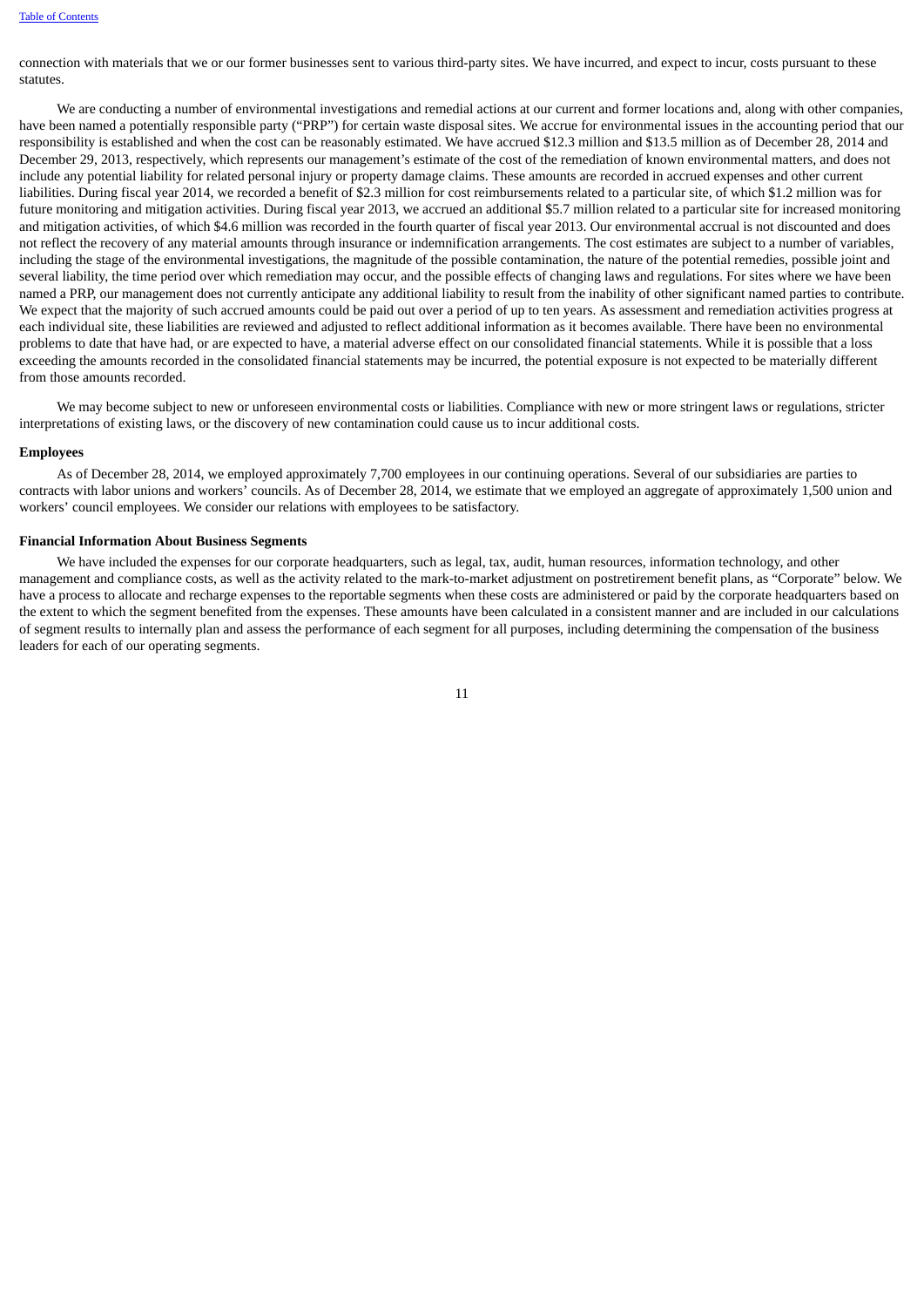$\frac{1}{2}$  ,  $\frac{1}{2}$  ,  $\frac{1}{2}$  ,  $\frac{1}{2}$  ,  $\frac{1}{2}$  ,  $\frac{1}{2}$  ,  $\frac{1}{2}$  ,  $\frac{1}{2}$  ,  $\frac{1}{2}$  ,  $\frac{1}{2}$  ,  $\frac{1}{2}$  ,  $\frac{1}{2}$  ,  $\frac{1}{2}$  ,  $\frac{1}{2}$  ,  $\frac{1}{2}$  ,  $\frac{1}{2}$  ,  $\frac{1}{2}$  ,  $\frac{1}{2}$  ,  $\frac{1$ 

The table below sets forth revenue and operating income (loss) from continuing operations by operating segment for the fiscal years ended:

|                                                            | December 28,<br>2014 |                | December 29,<br>2013 |               | December 30,<br>2012 |
|------------------------------------------------------------|----------------------|----------------|----------------------|---------------|----------------------|
|                                                            |                      |                | (In thousands)       |               |                      |
| <b>Human Health</b>                                        |                      |                |                      |               |                      |
| Product revenue                                            | \$<br>996,767        | $\mathfrak{S}$ | 957,022              | <sup>\$</sup> | 926,733              |
| Service revenue                                            | 246,635              |                | 244,088              |               | 237,892              |
| Total revenue                                              | 1,243,402            |                | 1,201,110            |               | 1,164,625            |
| Operating income from continuing operations $(1)$          | 220,165              |                | 156,452              |               | 63,773               |
| <b>Environmental Health</b>                                |                      |                |                      |               |                      |
| Product revenue                                            | 543,308              |                | 541,048              |               | 547,941              |
| Service revenue                                            | 450,509              |                | 415,428              |               | 392,622              |
| Total revenue                                              | 993,817              |                | 956,476              |               | 940,563              |
| Operating income from continuing operations <sup>(1)</sup> | 109,129              |                | 97,052               |               | 111,844              |
| Corporate                                                  |                      |                |                      |               |                      |
| Operating loss from continuing operations $(2)(3)$         | (118, 552)           |                | (25,710)             |               | (72, 497)            |
| <b>Continuing Operations</b>                               |                      |                |                      |               |                      |
| Product revenue                                            | \$<br>1,540,075      | \$             | 1,498,070            | <sup>\$</sup> | 1,474,674            |
| Service revenue                                            | 697,144              |                | 659,516              |               | 630,514              |
| Total revenue                                              | 2,237,219            |                | 2,157,586            |               | 2,105,188            |
| Operating income from continuing operations                | 210,742              |                | 227,794              |               | 103,120              |
| Interest and other expense, net                            | 41,139               |                | 64,110               |               | 47,956               |
| Income from continuing operations before income taxes      | \$<br>169,603        | \$             | 163,684              | \$            | 55,164               |

 $\overline{p}$ <sup>(1)</sup> Pre-tax impairment charges have been included in our Human Health and Environmental Health operating income from continuing operations. We had no pre-tax impairment charges in fiscal year 2014. We recognized a \$0.2 million pre-tax impairment charge in our Human Health segment in fiscal year 2013. We recognized \$73.4 million of pre-tax impairment charges in our Human Health segment and also recognized \$0.7 million of pretax impairment charges in our Environmental Health segment in fiscal year 2012.

(2) Activity related to the mark-to-market adjustment on postretirement benefit plans has been included in the Corporate operating loss from continuing operations, and in the aggregate constituted a pre-tax loss of \$75.9 million in fiscal year 2014, pre-tax income of \$17.6 million in fiscal year 2013, and a pre-tax loss of \$31.8 million in fiscal year 2012.

(3) Includes expenses related to litigation with Enzo Biochem, Inc. and Enzo Life Sciences, Inc. (collectively, "Enzo"). Enzo filed a complaint in 2002 alleging that we separately and together with other defendants breached distributorship and settlement agreements with Enzo, infringed Enzo's patents, engaged in unfair competition and fraud, and committed torts against Enzo by, among other things, engaging in commercial development and exploitation of Enzo's patented products and technology. We entered into a settlement agreement with Enzo dated June 20, 2014 and during fiscal year 2014 paid \$7.0 million into a designated escrow account to resolve this matter, of which \$3.7 million had been accrued in previous years and \$3.3 million was recorded during fiscal year 2014. In addition, \$3.4 million of expenses were incurred and recorded in preparation for the trial during fiscal year 2014.

Additional information relating to our reporting segments is as follows for the fiscal years ended:

|                         |                      |   | <b>Depreciation and Amortization</b><br><b>Expense</b> | <b>Capital Expenditures</b> |         |                      |        |                      |        |               |                      |  |
|-------------------------|----------------------|---|--------------------------------------------------------|-----------------------------|---------|----------------------|--------|----------------------|--------|---------------|----------------------|--|
|                         | December 28.<br>2014 |   | December 29,<br>2013                                   | December 30.<br>2012        |         | December 28.<br>2014 |        | December 29.<br>2013 |        |               | December 30.<br>2012 |  |
|                         |                      |   | (In thousands)                                         |                             |         | (In thousands)       |        |                      |        |               |                      |  |
| Human Health            | \$<br>89,969         | S | 98,582                                                 | S                           | 99,597  | £.                   | 15,201 | <b>S</b>             | 20,900 | <sup>\$</sup> | 24,518               |  |
| Environmental Health    | 24,736               |   | 25,915                                                 |                             | 23,001  |                      | 12,149 |                      | 16,532 |               | 14,488               |  |
| Corporate               | 2,031                |   | 2,382                                                  |                             | 2,528   |                      | 1,722  |                      | 1,549  |               | 3,395                |  |
| Continuing operations   | 116,736              |   | 126,879                                                |                             | 125,126 |                      | 29,072 |                      | 38,981 |               | 42,401               |  |
| Discontinued operations | 339                  |   | 1,590                                                  | \$.                         | 1,741   | <sup>\$</sup>        | 213    | -S                   | 10     | <sup>\$</sup> | $\overline{7}$       |  |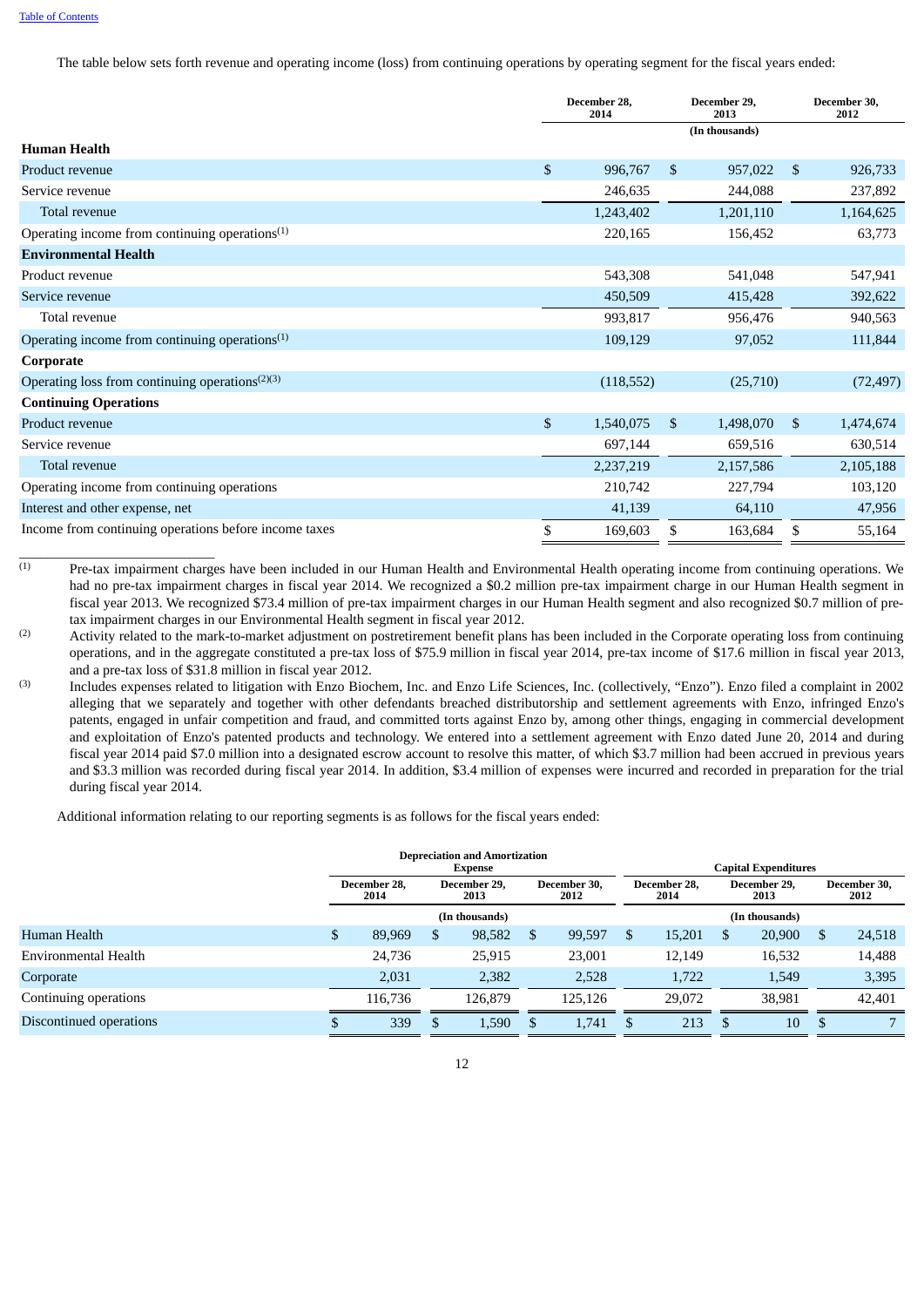|                                                             | <b>Total Assets</b> |                      |   |                      |               |                      |  |  |  |  |
|-------------------------------------------------------------|---------------------|----------------------|---|----------------------|---------------|----------------------|--|--|--|--|
|                                                             |                     | December 28,<br>2014 |   | December 29,<br>2013 |               | December 30,<br>2012 |  |  |  |  |
|                                                             |                     |                      |   | (In thousands)       |               |                      |  |  |  |  |
| Human Health                                                | \$                  | 2,645,411            | S | 2,692,809            | S             | 2,700,565            |  |  |  |  |
| Environmental Health                                        |                     | 1,453,683            |   | 1,213,801            |               | 1,153,444            |  |  |  |  |
| Corporate                                                   |                     | 34,981               |   | 34,271               |               | 33,952               |  |  |  |  |
| Net current and long-term assets of discontinued operations |                     |                      |   | 5.831                |               | 13,801               |  |  |  |  |
| Total assets                                                |                     | 4.134,075            |   | 3,946,712            | <sup>\$</sup> | 3,901,762            |  |  |  |  |

#### **Financial Information About Geographic Areas**

Both of our reporting segments conduct business in, and derive substantial revenue from, various countries outside the United States. During fiscal year 2014, we had \$1,387.9 million in sales from our international operations, representing approximately 60% of our total sales. During fiscal year 2014, we derived approximately 50% of our international sales from our Human Health segment and approximately 50% of our international sales from our Environmental Health segment. We anticipate that sales from international operations will continue to represent a substantial portion of our total sales in the future.

We are exposed to the risks associated with international operations, including exchange rate fluctuations, regional and country-specific political and economic conditions, foreign receivables collection concerns, trade protection measures and import or export licensing requirements, tax risks, staffing and labor law concerns, intellectual property protection risks, and differing regulatory requirements. Additional geographic information is discussed in Note 23 to our consolidated financial statements included in this annual report on Form 10-K.

#### <span id="page-12-0"></span>**Item 1A.** *Risk Factors*

The following important factors affect our business and operations generally or affect multiple segments of our business and operations:

## If the markets into which we sell our products decline or do not grow as anticipated due to a decline in general economic conditions, or there are uncertainties surrounding the approval of government or industrial funding proposals, or there are unfavorable changes in government regulations, we *may see an adverse effect on the results of our business operations.*

Our customers include pharmaceutical and biotechnology companies, laboratories, academic and research institutions, public health authorities, private healthcare organizations, doctors and government agencies. Our quarterly revenue and results of operations are highly dependent on the volume and timing of orders received during the quarter. In addition, our revenues and earnings forecasts for future quarters are often based on the expected trends in our markets. However, the markets we serve do not always experience the trends that we may expect. Negative fluctuations in our customers' markets, the inability of our customers to secure credit or funding, restrictions in capital expenditures, general economic conditions, cuts in government funding or unfavorable changes in government regulations would likely result in a reduction in demand for our products and services. In addition, government funding is subject to economic conditions and the political process, which is inherently fluid and unpredictable. Our revenues may be adversely affected if our customers delay or reduce purchases as a result of uncertainties surrounding the approval of government or industrial funding proposals. Such declines could harm our consolidated financial position, results of operations, cash flows and trading price of our common stock, and could limit our ability to sustain profitability.

## Our growth is subject to global economic and political conditions, and operational disruptions at our facilities.

Our business is affected by global economic conditions and the state of the financial markets, particularly as the United States and other countries balance concerns around debt, inflation, growth and budget allocations in their policy initiatives. There can be no assurance that global economic conditions and financial markets will not worsen and that we will not experience any adverse effects that may be material to our consolidated cash flows, results of operations, financial position or our ability to access capital, such as the adverse effects resulting from a prolonged shutdown in government operations both in the United States and internationally. Our business is also affected by local economic environments, including inflation, recession, financial liquidity and currency volatility or devaluation. Political changes, some of which may be disruptive, could interfere with our supply chain, our customers and all of our activities in a particular location.

While we take precautions to prevent production or service interruptions at our global facilities, a major earthquake, fire, flood, power loss or other catastrophic event that results in the destruction or delay of any of our critical business operations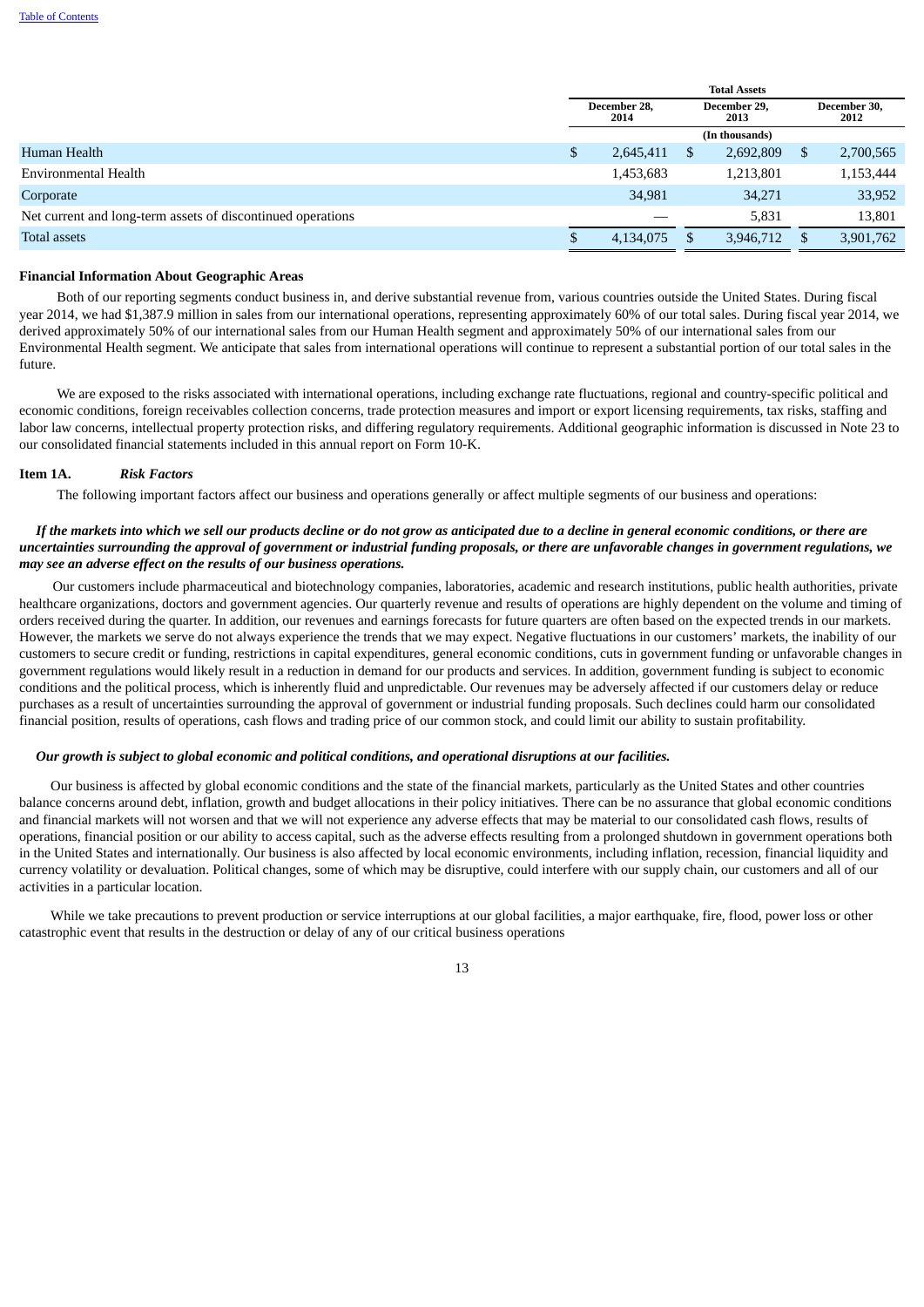could result in our incurring significant liability to customers or other third parties, cause significant reputational damage or have a material adverse effect on our business, operating results or financial condition.

Certain of these risks can be hedged to a limited degree using financial instruments, or other measures, and some of these risks are insurable, but any such mitigation efforts are costly and may not always be fully successful. Our ability to engage in such mitigation efforts has decreased or become even more costly as a result of recent market developments.

#### If we do not introduce new products in a timely manner, we may lose market share and be unable to achieve revenue growth targets.

We sell many of our products in industries characterized by rapid technological change, frequent new product and service introductions, and evolving customer needs and industry standards. Many of the businesses competing with us in these industries have significant financial and other resources to invest in new technologies, substantial intellectual property portfolios, substantial experience in new product development, regulatory expertise, manufacturing capabilities, and established distribution channels to deliver products to customers. Our products could become technologically obsolete over time, or we may invest in technology that does not lead to revenue growth or continue to sell products for which the demand from our customers is declining, in which case we may lose market share or not achieve our revenue growth targets. The success of our new product offerings will depend upon several factors, including our ability to:

- accurately anticipate customer needs,
- innovate and develop new technologies and applications,
- successfully commercialize new technologies in a timely manner,
- price our products competitively, and manufacture and deliver our products in sufficient volumes and on time, and
- differentiate our offerings from our competitors' offerings.

Many of our products are used by our customers to develop, test and manufacture their products. We must anticipate industry trends and consistently develop new products to meet our customers' expectations. In developing new products, we may be required to make significant investments before we can determine the commercial viability of the new product. If we fail to accurately foresee our customers' needs and future activities, we may invest heavily in research and development of products that do not lead to significant revenue. We may also suffer a loss in market share and potential revenue if we are unable to commercialize our technology in a timely and efficient manner.

In addition, some of our licensed technology is subject to contractual restrictions, which may limit our ability to develop or commercialize products for some applications.

## We may not be able to successfully execute acquisitions or license technologies, integrate acquired businesses or licensed technologies into our existing *businesses, make acquired businesses or licensed technologies profitable, or successfully divest businesses.*

We have in the past supplemented, and may in the future supplement, our internal growth by acquiring businesses and licensing technologies that complement or augment our existing product lines, such as our acquisition of Perten in the fourth quarter of fiscal year 2014. However, we may be unable to identify or complete promising acquisitions or license transactions for many reasons, such as:

- competition among buyers and licensees,
- the high valuations of businesses and technologies,
- the need for regulatory and other approval, and
- our inability to raise capital to fund these acquisitions.

Some of the businesses we acquire may be unprofitable or marginally profitable, or may increase the variability of our revenue recognition. Accordingly, the earnings or losses of acquired businesses may dilute our earnings. For these acquired businesses to achieve acceptable levels of profitability, we would have to improve their management, operations, products and market penetration. We may not be successful in this regard and may encounter other difficulties in integrating acquired businesses into our existing operations, such as incompatible management, information or other systems, cultural differences, loss of key personnel, unforeseen regulatory requirements, previously undisclosed liabilities or difficulties in predicting financial results. Additionally, if we are not successful in selling businesses we seek to divest, the activity of such businesses may dilute our earnings and we may not be able to achieve the expected benefits of such divestitures. As a result, our financial results may differ from our forecasts or the expectations of the investment community in a given quarter or over the long term.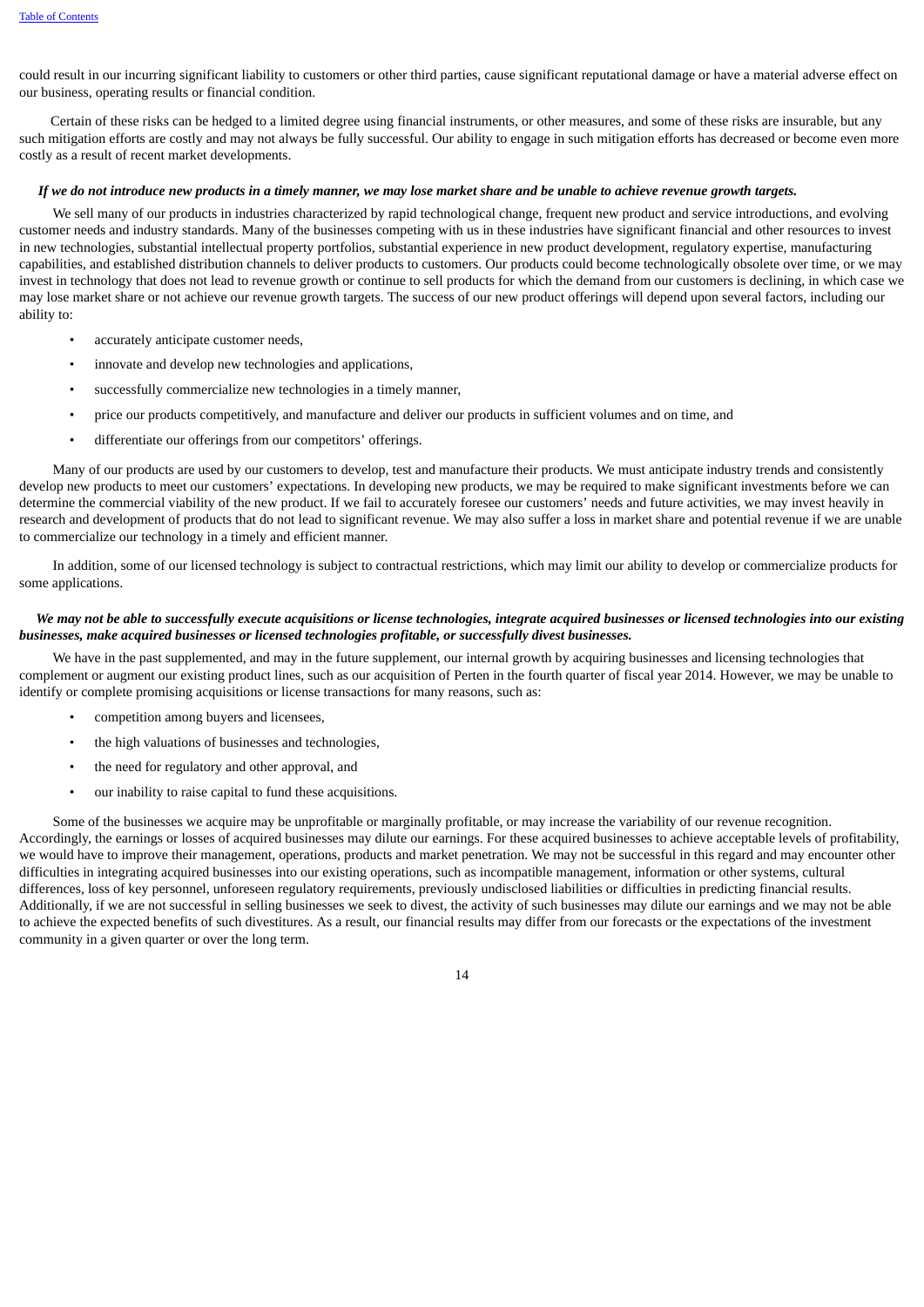To finance our acquisitions, we may have to raise additional funds, either through public or private financings. We may be unable to obtain such funds or may be able to do so only on terms unacceptable to us. We may also incur expenses related to completing acquisitions or licensing technologies, or in evaluating potential acquisitions or technologies, which may adversely impact our profitability.

## *We may not be successful in adequately protecting our intellectual property.*

Patent and trade secret protection is important to us because developing new products, processes and technologies gives us a competitive advantage, although it is time-consuming and expensive. We own many United States and foreign patents and intend to apply for additional patents. Patent applications we file, however, may not result in issued patents or, if they do, the claims allowed in the patents may be narrower than what is needed to protect fully our products, processes and technologies. The expiration of our previously issued patents may cause us to lose a competitive advantage in certain of the products and services we provide. Similarly, applications to register our trademarks may not be granted in all countries in which they are filed. For our intellectual property that is protected by keeping it secret, such as trade secrets and know-how, we may not use adequate measures to protect this intellectual property.

Third parties may also challenge the validity of our issued patents, may circumvent or "design around" our patents and patent applications, or may claim that our products, processes or technologies infringe their patents. In addition, third parties may assert that our product names infringe their trademarks. We may incur significant expense in legal proceedings to protect our intellectual property against infringement by third parties or to defend against claims of infringement by third parties. Claims by third parties in pending or future lawsuits could result in awards of substantial damages against us or court orders that could effectively prevent us from manufacturing, using, importing or selling our products in the United States or other countries.

## If we are unable to renew our licenses or otherwise lose our licensed rights, we may have to stop selling products or we may lose competitive *advantage.*

We may not be able to renew our existing licenses, or licenses we may obtain in the future, on terms acceptable to us, or at all. If we lose the rights to a patented or other proprietary technology, we may need to stop selling products incorporating that technology and possibly other products, redesign our products or lose a competitive advantage. Potential competitors could in-license technologies that we fail to license and potentially erode our market share.

Our licenses typically subject us to various economic and commercialization obligations. If we fail to comply with these obligations, we could lose important rights under a license, such as the right to exclusivity in a market. In some cases, we could lose all rights under the license. In addition, rights granted under the license could be lost for reasons out of our control. For example, the licensor could lose patent protection for a number of reasons, including invalidity of the licensed patent, or a third-party could obtain a patent that curtails our freedom to operate under one or more licenses.

## *If we do not compete effectively, our business will be harmed.*

We encounter aggressive competition from numerous competitors in many areas of our business. We may not be able to compete effectively with all of these competitors. To remain competitive, we must develop new products and periodically enhance our existing products. We anticipate that we may also have to adjust the prices of many of our products to stay competitive. In addition, new competitors, technologies or market trends may emerge to threaten or reduce the value of entire product lines.

## Our quarterly operatina results could be subiect to significant fluctuation, and we may not be able to adjust our operations to effectively address changes we do not anticipate, which could increase the volatility of our stock price and potentially cause losses to our shareholders.

Given the nature of the markets in which we participate, we cannot reliably predict future revenue and profitability. Changes in competitive, market and economic conditions may require us to adjust our operations, and we may not be able to make those adjustments or make them quickly enough to adapt to changing conditions. A high proportion of our costs are fixed, due in part to our research and development and manufacturing costs. As a result, small declines in sales could disproportionately affect our operating results in a quarter. Factors that may affect our quarterly operating results include:

- demand for and market acceptance of our products.
- competitive pressures resulting in lower selling prices,
- changes in the level of economic activity in regions in which we do business,
- changes in general economic conditions or government funding,

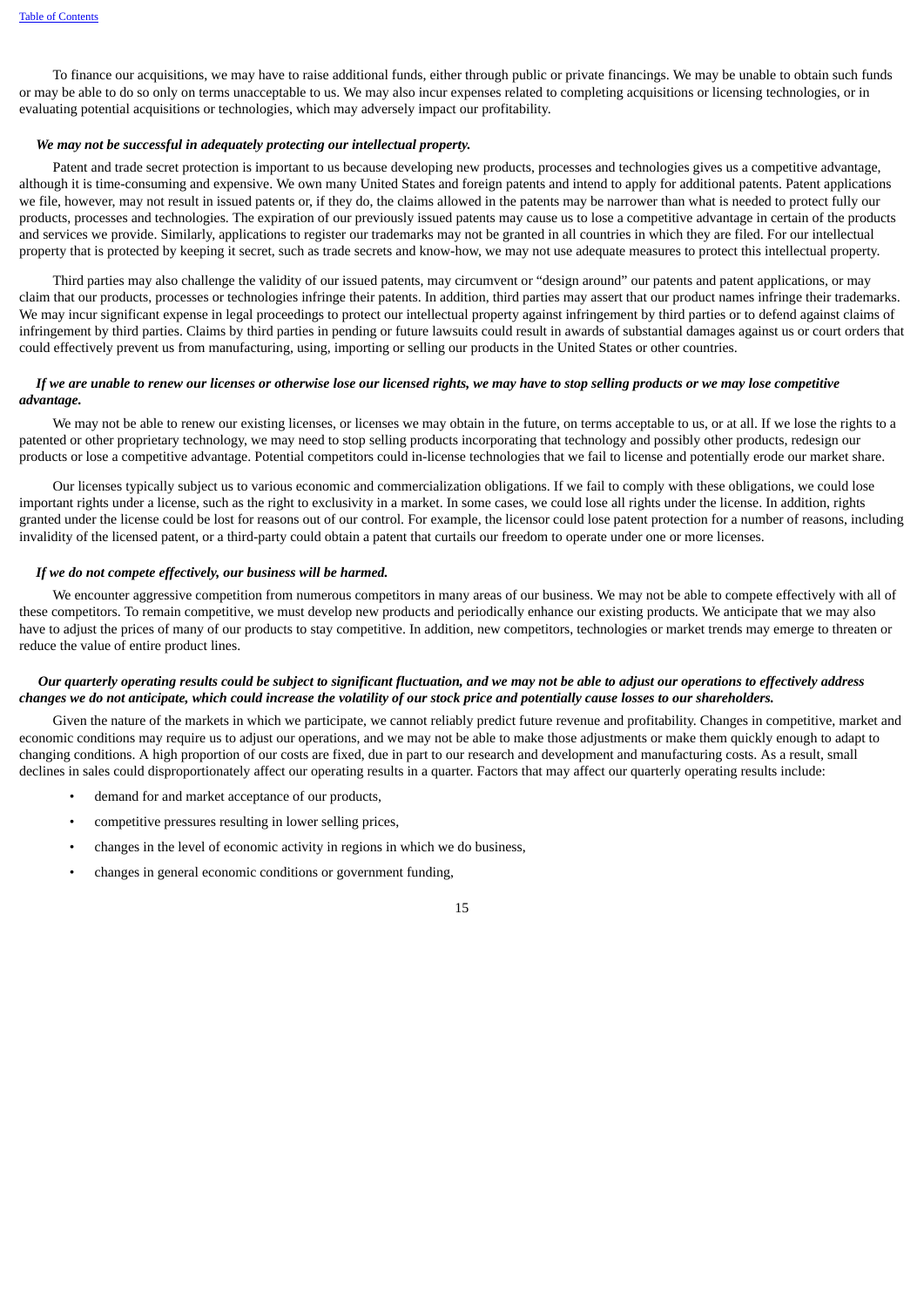- settlements of income tax audits,
- expenses incurred in connection with claims related to environmental conditions at locations where we conduct or formerly conducted operations,
- differing tax laws and changes in those laws, or changes in the countries in which we are subject to taxation,
- changes in our effective tax rate,
- changes in industries, such as pharmaceutical and biomedical,
- changes in the portions of our revenue represented by our various products and customers,
- our ability to introduce new products,
- our competitors' announcement or introduction of new products, services or technological innovations,
- costs of raw materials, energy or supplies,
- changes in healthcare or other reimbursement rates paid by government agencies and other third parties for certain of our products and services,
- our ability to realize the benefit of ongoing productivity initiatives,
- changes in the volume or timing of product orders,
- fluctuation in the expense related to the mark-to-market adjustment on postretirement benefit plans
- changes in our assumptions underlying future funding of pension obligations, and
- changes in assumptions used to determine contingent consideration in acquisitions.

## A significant disruption in third-party package delivery and import/export services, or significant increases in prices for those services, could interfere *with our ability to ship products, increase our costs and lower our profitability.*

We ship a significant portion of our products to our customers through independent package delivery and import/export companies, including UPS and Federal Express in the United States; TNT, UPS and DHL in Europe; and UPS in Asia. We also ship our products through other carriers, including national trucking firms, overnight carrier services and the United States Postal Service. If one or more of the package delivery or import/export providers experiences a significant disruption in services or institutes a significant price increase, we may have to seek alternative providers and the delivery of our products could be prevented or delayed. Such events could cause us to incur increased shipping costs that could not be passed on to our customers, negatively impacting our profitability and our relationships with certain of our customers.

## Disruptions in the supply of raw materials, certain key components and other goods from our limited or single source suppliers could have an adverse *effect on the results of our business operations, and could damage our relationships with customers.*

The production of our products requires a wide variety of raw materials, key components and other goods that are generally available from alternate sources of supply. However, certain critical raw materials, key components and other goods required for the production and sale of some of our principal products are available from limited or single sources of supply. We generally have multi-year contracts with no minimum purchase requirements with these suppliers, but those contracts may not fully protect us from a failure by certain suppliers to supply critical materials or from the delays inherent in being required to change suppliers and, in some cases, validate new raw materials. Such raw materials, key components and other goods can usually be obtained from alternative sources with the potential for an increase in price, decline in quality or delay in delivery. A prolonged inability to obtain certain raw materials, key components or other goods is possible and could have an adverse effect on our business operations, and could damage our relationships with customers.

We are subject to the rules of the Securities and Exchange Commission requiring disclosure as to whether certain materials known as conflict minerals (tantalum, tin, gold, tungsten and their derivatives), which may be contained in our products are mined from the Democratic Republic of the Congo and adjoining countries. As a result of these rules, we may incur additional costs in complying with the disclosure requirements and in satisfying those customers who require that the components used in our products be certified as conflict-free, and the potential lack of availability of these materials at competitive prices could increase our production costs.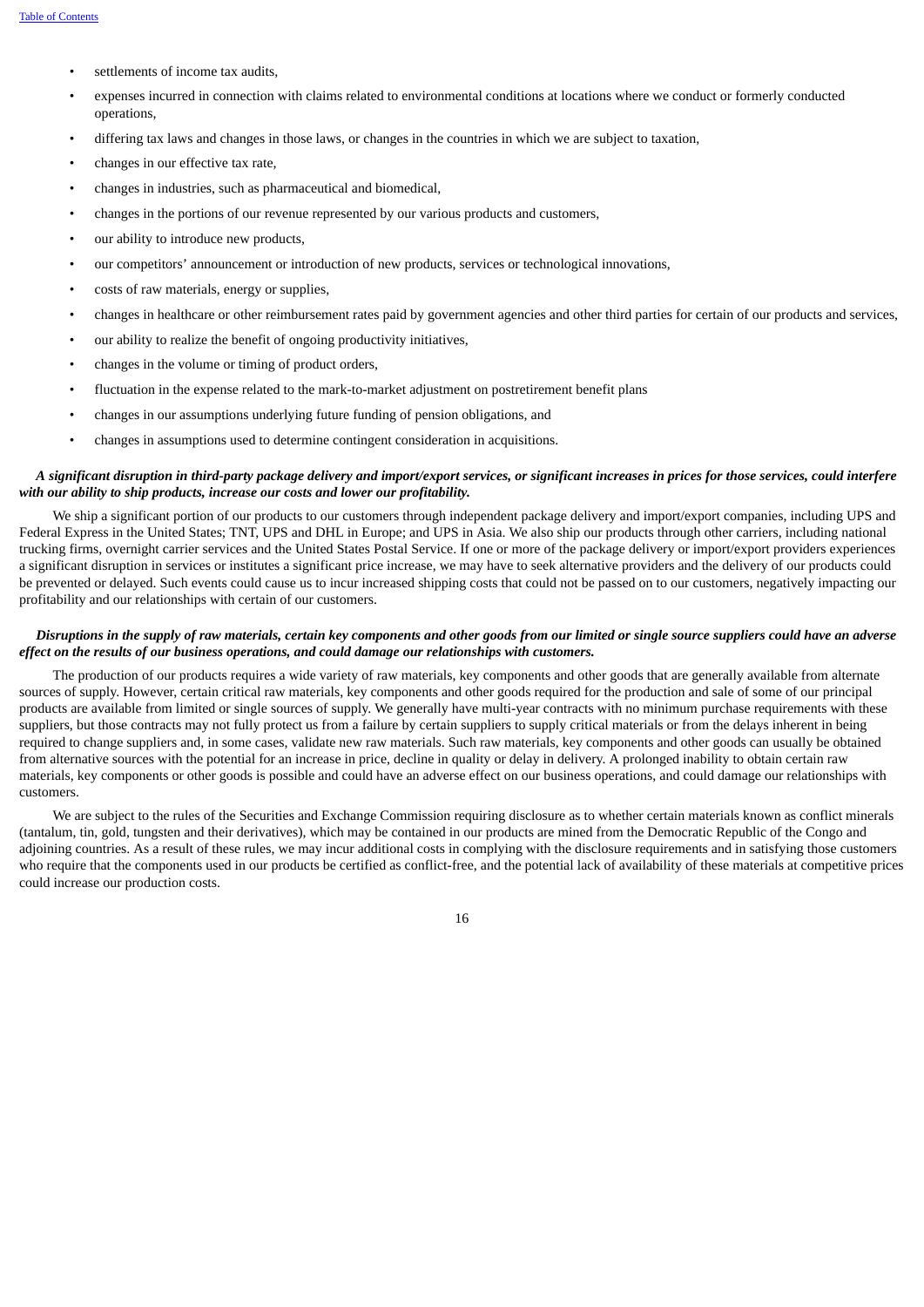## The manufacture and sale of products and services may expose us to product liability claims for which we could have substantial liability.

We face an inherent business risk of exposure to product liability claims if our products, services or product candidates are alleged or found to have caused injury, damage or loss. We may in the future be unable to obtain insurance with adequate levels of coverage for potential liability on acceptable terms or claims of this nature may be excluded from coverage under the terms of any insurance policy that we can obtain. If we are unable to obtain such insurance or the amounts of any claims successfully brought against us substantially exceed our coverage, then our business could be adversely impacted.

## If we fail to maintain satisfactory compliance with the regulations of the United States Food and Drug Administration and other governmental agencies in the United States and abroad, we may be forced to recall products and cease their manufacture and distribution, and we could be subject to *civil, criminal or monetary penalties.*

Our operations are subject to regulation by different state and federal government agencies in the United States and other countries, as well as to the standards established by international standards bodies. If we fail to comply with those regulations or standards, we could be subject to fines, penalties, criminal prosecution or other sanctions. Some of the products produced by our Human Health segment are subject to regulation by the United States Food and Drug Administration and similar foreign and domestic agencies. These regulations govern a wide variety of product activities, from design and development to labeling, manufacturing, promotion, sales and distribution. If we fail to comply with those regulations or standards, we may have to recall products, cease their manufacture and distribution, and may be subject to fines or criminal prosecution.

We are also subject to a variety of laws, regulations and standards that govern, among other things, the importation and exportation of products, the handling, transportation and manufacture of toxic or hazardous substances, and our business practices in the United States and abroad such as anti-bribery. anti-corruption and competition laws. This requires that we devote substantial resources to maintaining our compliance with those laws, regulations and standards. A failure to do so could result in the imposition of civil, criminal or monetary penalties having a material adverse effect on our operations.

## *Changes in governmental regulations may reduce demand for our products or increase our expenses.*

We compete in markets in which we or our customers must comply with federal, state, local and foreign regulations, such as environmental, health and safety, and food and drug regulations. We develop, configure and market our products to meet customer needs created by these regulations. Any significant change in these regulations could reduce demand for our products or increase our costs of producing these products.

## The healthcare industry is highly reaulated and if we fail to comply with its extensive system of laws and reaulations, we could suffer fines and penalties or be required to make significant changes to our operations which could have a significant adverse effect on the results of our business *operations.*

The healthcare industry, including the genetic screening market, is subject to extensive and frequently changing international and United States federal, state and local laws and regulations. In addition, legislative provisions relating to healthcare fraud and abuse, patient privacy violations and misconduct involving government insurance programs provide federal enforcement personnel with substantial powers and remedies to pursue suspected violations. We believe that our business will continue to be subject to increasing regulation as the federal government continues to strengthen its position on healthcare matters, the scope and effect of which we cannot predict. If we fail to comply with applicable laws and regulations, we could suffer civil and criminal damages, fines and penalties, exclusion from participation in governmental healthcare programs, and the loss of various licenses, certificates and authorizations necessary to operate our business, as well as incur liabilities from third-party claims, all of which could have a significant adverse effect on our business.

## Economic, political and other risks associated with foreign operations could adversely affect our international sales and profitability.

Because we sell our products worldwide, our businesses are subject to risks associated with doing business internationally. Our sales originating outside the United States represented the majority of our total revenue in fiscal year 2014. We anticipate that sales from international operations will continue to represent a substantial portion of our total revenue. In addition, many of our manufacturing facilities, employees and suppliers are located outside the United States. Accordingly, our future results of operations could be harmed by a variety of factors, including:

- changes in foreign currency exchange rates,
- changes in a country's or region's political or economic conditions, particularly in developing or emerging markets,
- longer payment cycles of foreign customers and timing of collections in foreign jurisdictions,

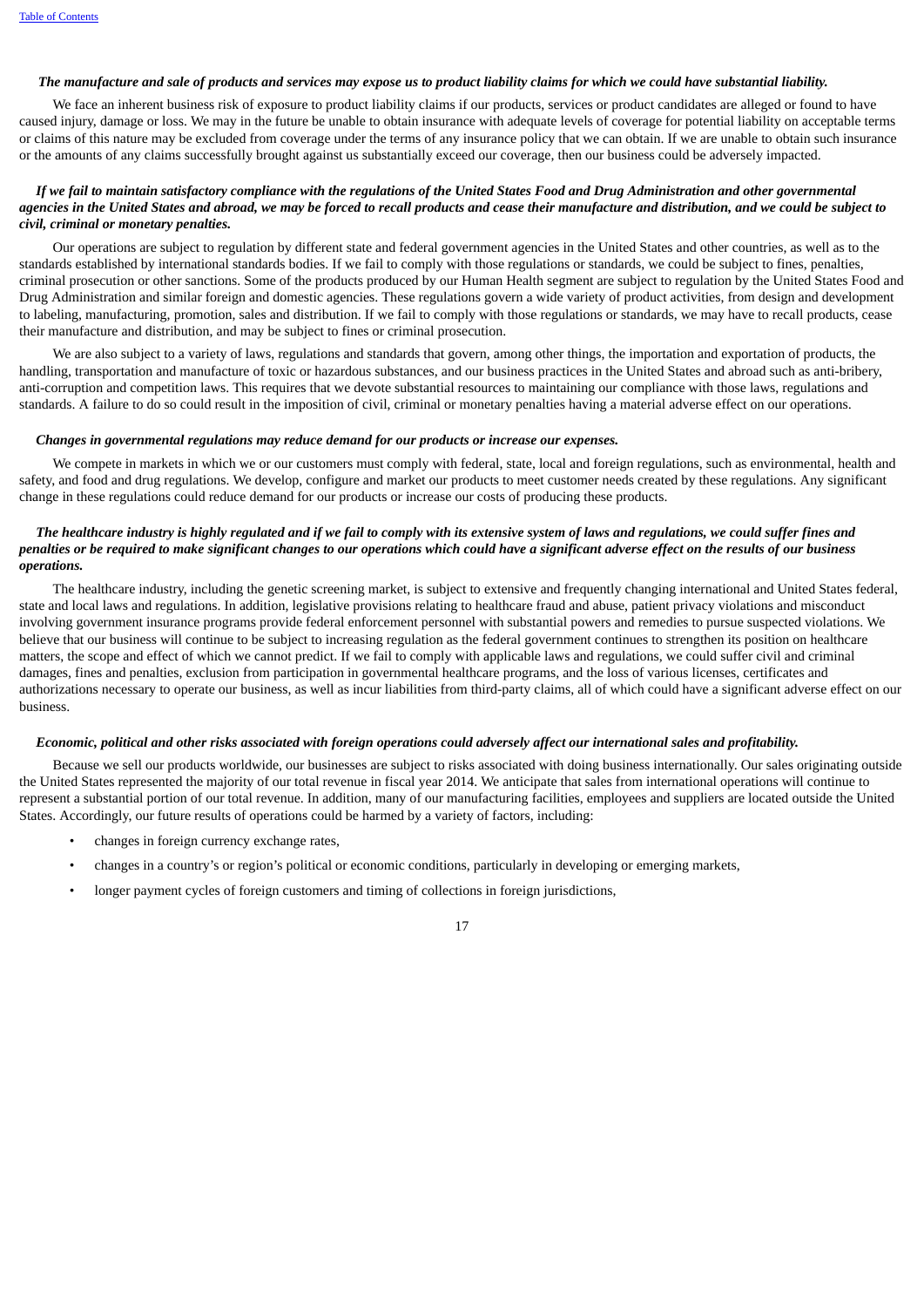- embargoes, trade protection measures and import or export licensing requirements,
- policies in foreign countries benefiting domestic manufacturers or other policies detrimental to companies headquartered in the United States,
- differing tax laws and changes in those laws, or changes in the countries in which we are subject to tax,
- adverse income tax audit settlements or loss of previously negotiated tax incentives,
- differing business practices associated with foreign operations,
- difficulty in transferring cash between international operations and the United States,
- difficulty in staffing and managing widespread operations,
- differing labor laws and changes in those laws,
- differing protection of intellectual property and changes in that protection,
- increasing global enforcement of anti-bribery and anti-corruption laws, and
- differing regulatory requirements and changes in those requirements.

## If we do not retain our key personnel, our ability to execute our business strategy will be limited.

Our success depends to a significant extent upon the continued service of our executive officers and key management and technical personnel, particularly our experienced engineers and scientists, and on our ability to continue to attract, retain, and motivate qualified personnel. The competition for these employees is intense. The loss of the services of key personnel could have a material adverse effect on our operating results. In addition, there could be a material adverse effect on us should the turnover rates for key personnel increase significantly or if we are unable to continue to attract qualified personnel. We do not maintain any key person life insurance policies on any of our officers or employees.

Our success also depends on our ability to execute leadership succession plans. The inability to successfully transition key management roles could have a material adverse effect on our operating results.

## If we experience a significant disruption in, or breach in security of, our information technology systems, or if we fail to implement new systems, *software and technologies successfully, our business could be adversely affected.*

We rely on several centralized information technology systems throughout our company to develop, manufacture and provide products and services, keep financial records, process orders, manage inventory, process shipments to customers and operate other critical functions. Our information technology systems may be susceptible to damage, disruptions or shutdowns due to power outages, hardware failures, computer viruses, attacks by computer hackers, telecommunication failures, user errors, catastrophes or other unforeseen events. If we were to experience a prolonged system disruption in the information technology systems that involve our interactions with customers or suppliers, it could result in the loss of sales and customers and significant incremental costs, which could adversely affect our business. In addition, security breaches of our information technology systems could result in the misappropriation or unauthorized disclosure of confidential information belonging to us or to our employees, partners, customers or suppliers, which could result in our suffering significant financial or reputational damage.

## We have a substantial amount of outstanding debt, which could impact our ability to obtain future financing and limit our ability to make other *expenditures in the conduct of our business.*

Our debt level and related debt service obligations could have negative consequences, including:

- requiring us to dedicate significant cash flow from operations to the payment of principal and interest on our debt, which reduces the funds we have available for other purposes, such as acquisitions and stock repurchases;
- reducing our flexibility in planning for or reacting to changes in our business and market conditions; and
- exposing us to interest rate risk since a portion of our debt obligations are at variable rates.

In addition, we may incur additional indebtedness in the future to meet future financing needs. If we add new debt, the risks described above could increase.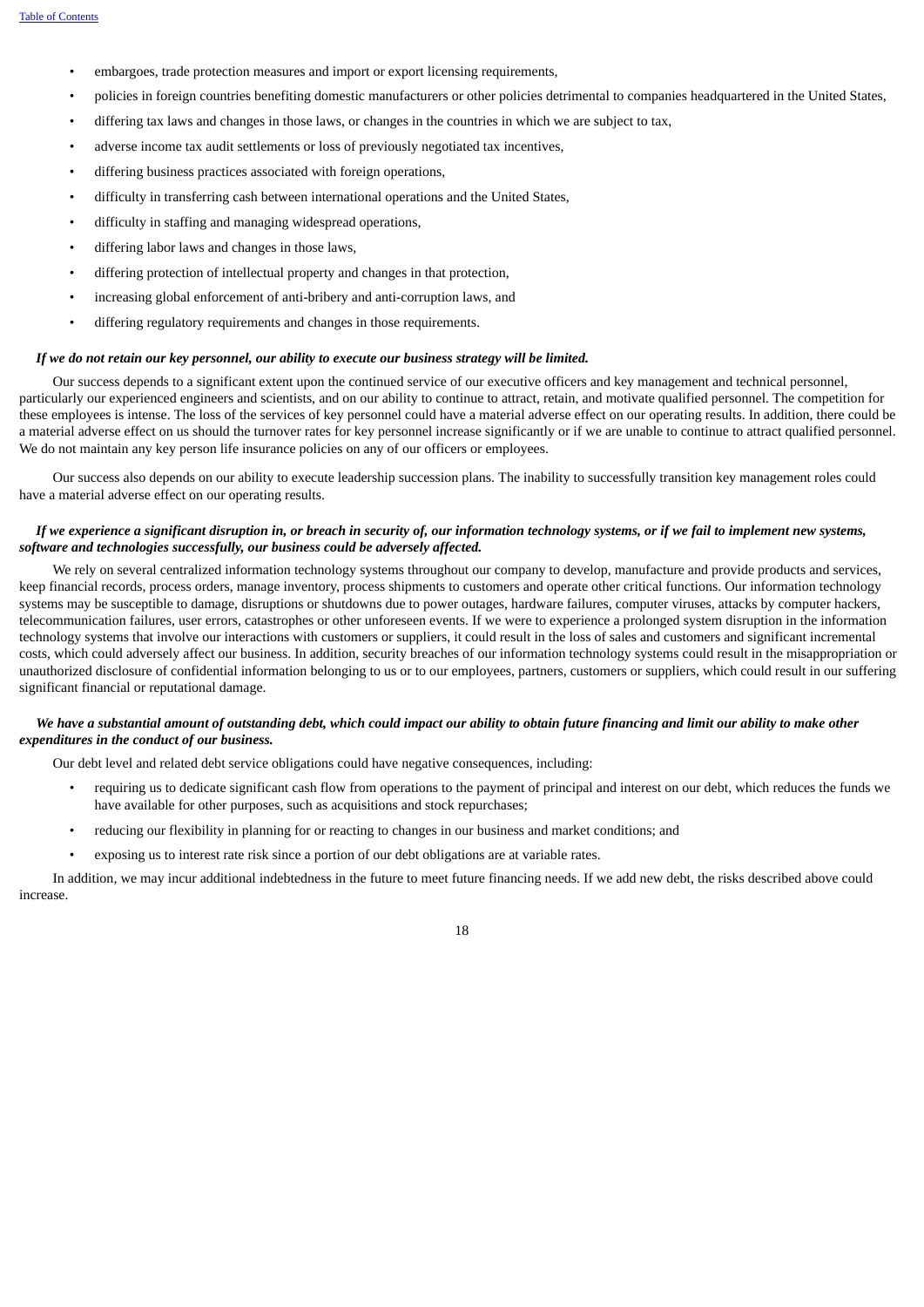## Restrictions in our senior unsecured revolving credit facility and other debt instruments may limit our activities.

Our senior unsecured revolving credit facility and our 5% senior unsecured notes due in 2021 (the "2021 Notes") include restrictive covenants that limit our ability to engage in activities that could otherwise benefit our company. These include restrictions on our ability and the ability of our subsidiaries to:

- pay dividends on, redeem or repurchase our capital stock,
- sell assets,
- incur obligations that restrict our subsidiaries' ability to make dividend or other payments to us,
- guarantee or secure indebtedness,
- enter into transactions with affiliates, and
- consolidate, merge or transfer all, or substantially all, of our assets and the assets of our subsidiaries on a consolidated basis.

We are also required to meet specified financial ratios under the terms of certain of our existing debt instruments. Our ability to comply with these financial restrictions and covenants is dependent on our future performance, which is subject to prevailing economic conditions and other factors, including factors that are beyond our control, such as foreign exchange rates, interest rates, changes in technology and changes in the level of competition. In addition, if we are unable to maintain our investment grade credit rating, our borrowing costs would increase and we would be subject to different and potentially more restrictive financial covenants under some of our existing debt instruments.

Any future indebtedness that we incur may include similar or more restrictive covenants. Our failure to comply with any of the restrictions in our senior unsecured revolving credit facility, our 2021 Notes or any future indebtedness may result in an event of default under those debt instruments, which could permit acceleration of the debt under those debt instruments, and require us to prepay that debt before its scheduled due date under certain circumstances.

## Our results of operations will be adversely affected if we fail to realize the full value of our intangible assets.

As of December 28, 2014, our total assets included \$2.8 billion of net intangible assets. Net intangible assets consist principally of goodwill associated with acquisitions and costs associated with securing patent rights, trademark rights, customer relationships, core technology and technology licenses, net of accumulated amortization. We test certain of these items—specifically all of those that are considered "non-amortizing"—at least annually for potential impairment by comparing the carrying value to the fair market value of the reporting unit to which they are assigned. All of our amortizing intangible assets are also evaluated for impairment should events occur that call into question the value of the intangible assets.

Adverse changes in our business, adverse changes in the assumptions used to determine the fair value of our reporting units, or the failure to grow our Human Health and Environmental Health segments may result in impairment of our intangible assets, which could adversely affect our results of operations.

## *Our share price will fluctuate.*

Over the last several years, stock markets in general and our common stock in particular have experienced significant price and volume volatility. Both the market price and the daily trading volume of our common stock may continue to be subject to significant fluctuations due not only to general stock market conditions but also to a change in sentiment in the market regarding our operations and business prospects. In addition to the risk factors discussed above, the price and volume volatility of our common stock may be affected by:

- operating results that vary from our financial guidance or the expectations of securities analysts and investors,
- the financial performance of the major end markets that we target,
- the operating and securities price performance of companies that investors consider to be comparable to us,
- announcements of strategic developments, acquisitions and other material events by us or our competitors, and
- changes in global financial markets and global economies and general market conditions, such as interest or foreign exchange rates, commodity and equity prices and the value of financial assets.

#### *Dividends on our common stock could be reduced or eliminated in the future.*

On October 23, 2014, we announced that our Board had declared a quarterly dividend of \$0.07 per share for the fourth quarter of fiscal year 2014 that will be payable in February 2015. On January 23, 2015, we announced that our Board had

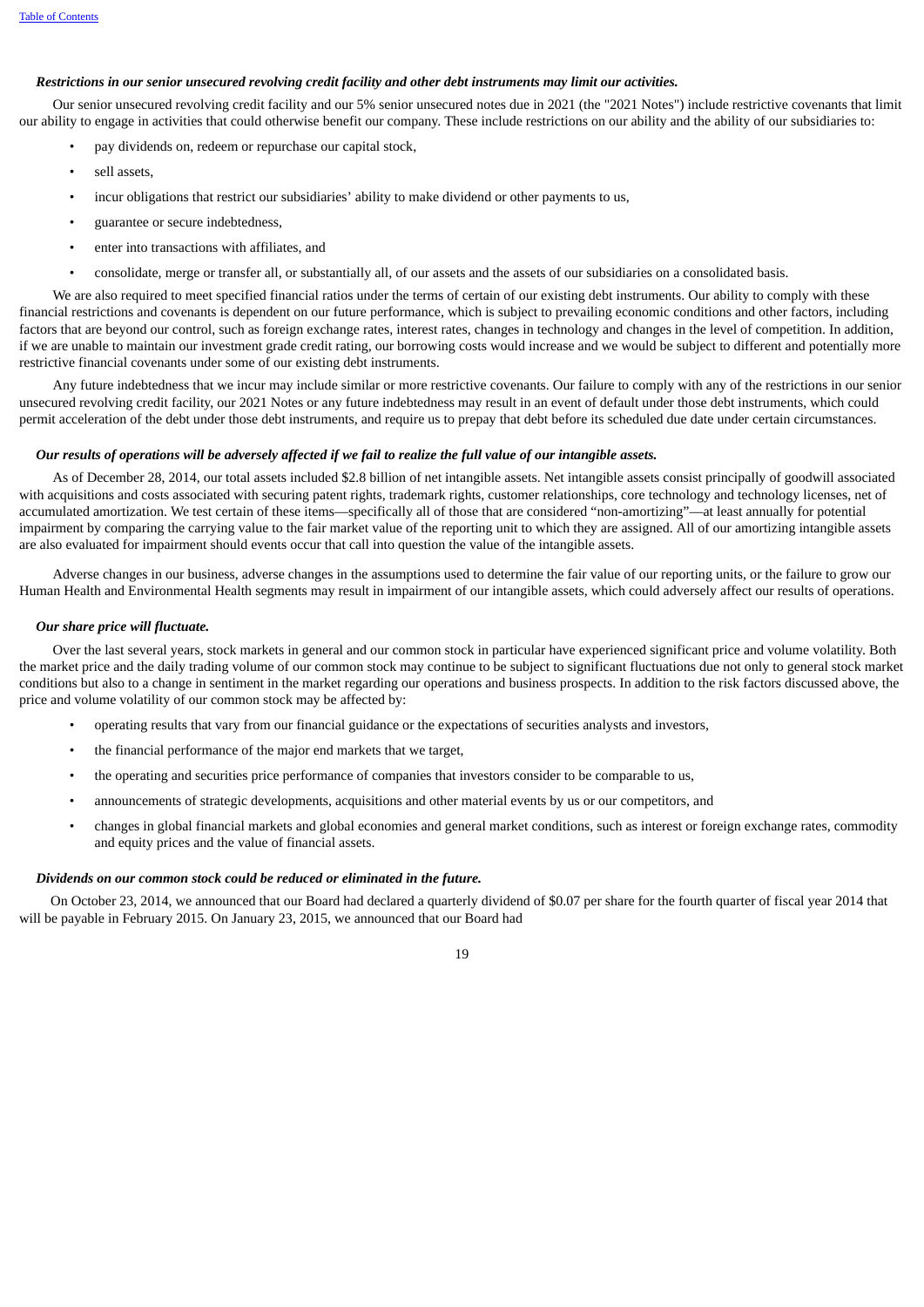declared a quarterly dividend of \$0.07 per share for the first quarter of fiscal year 2015 that will be payable in May 2015. In the future, our Board may determine to reduce or eliminate our common stock dividend in order to fund investments for growth, repurchase shares or conserve capital resources.

## <span id="page-19-0"></span>**Item 1B.** *Unresolved Staff Comments*

Not applicable.

#### <span id="page-19-1"></span>**Item 2.** *Properties*

As of December 28, 2014, our continuing operations occupied 2,440,435 square feet in over 124 locations. We own 267,770 square feet of this space, and lease the balance. We conduct our operations in manufacturing and assembly plants, research laboratories, administrative offices and other facilities located in 14 states and 36 foreign countries.

Facilities outside of the United States account for approximately 1,452,030 square feet of our owned and leased property, or approximately 60% of our total occupied space.

Our real property leases are both short-term and long-term. We believe that our properties are well-maintained and are adequate for our present requirements.

The following table indicates, as of December 28, 2014, the approximate square footage of real property owned and leased attributable to the continuing operations of our reporting segments:

|                       | Owned   | Leased           | <b>Total</b> |
|-----------------------|---------|------------------|--------------|
|                       |         | (In square feet) |              |
| Human Health          | 254,789 | 1,127,617        | 1,382,406    |
| Environmental Health  | 12,981  | 987,073          | 1,000,054    |
| Corporate offices     |         | 57,975           | 57,975       |
| Continuing operations | 267,770 | 2,172,665        | 2,440,435    |

## <span id="page-19-2"></span>**Item 3.** *Legal Proceedings*

We are subject to various claims, legal proceedings and investigations covering a wide range of matters that arise in the ordinary course of our business activities. Although we have established accruals for potential losses that we believe are probable and reasonably estimable, in the opinion of our management, based on its review of the information available at this time, the total cost of resolving these contingencies at December 28, 2014 should not have a material adverse effect on our consolidated financial statements included in this annual report on Form 10-K. However, each of these matters is subject to uncertainties, and it is possible that some of these matters may be resolved unfavorably to us.

#### <span id="page-19-3"></span>**Item 4.** *Mine Safety Disclosures*

Not applicable.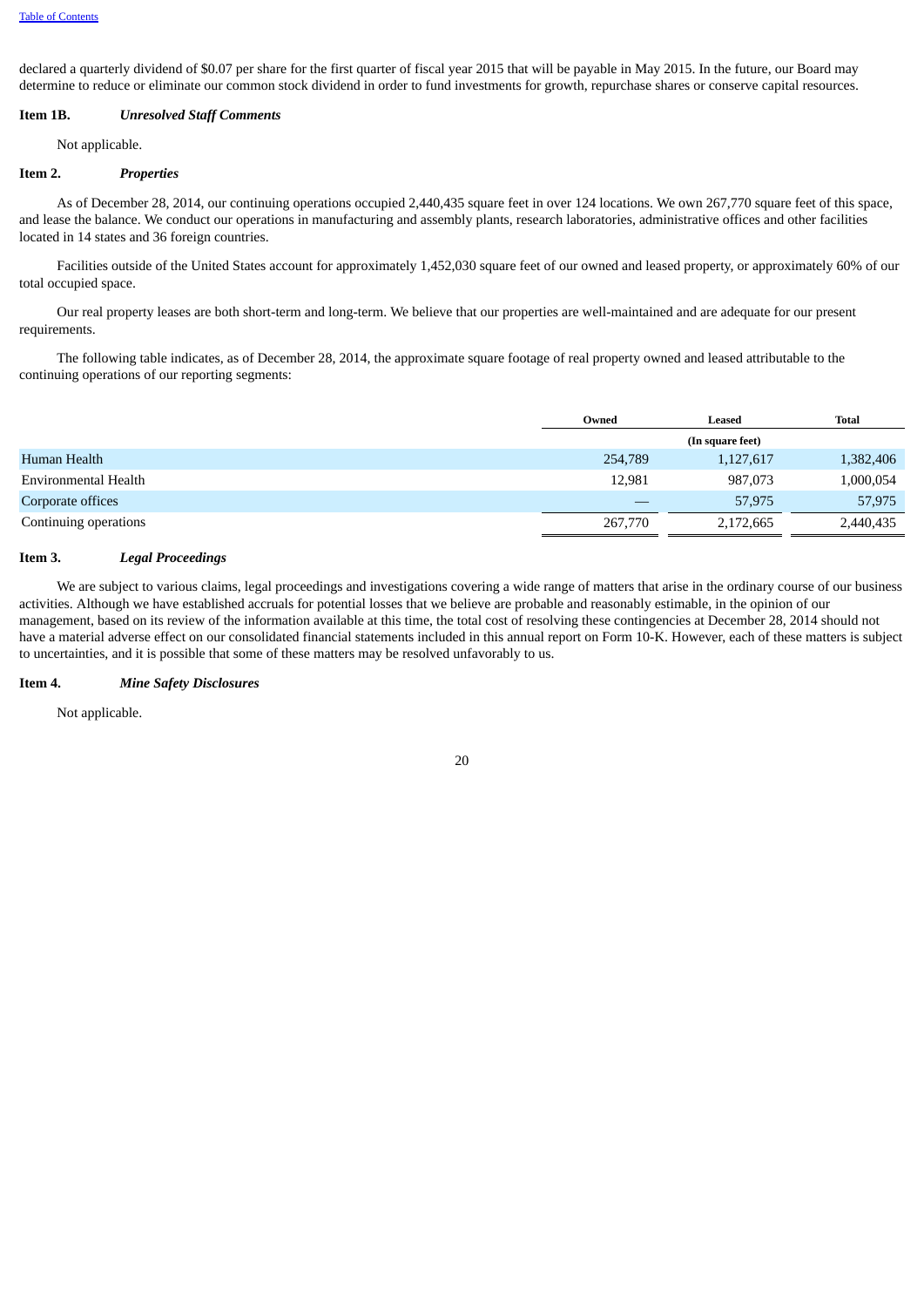## **EXECUTIVE OFFICERS OF THE REGISTRANT**

Listed below are our executive officers as of February 24, 2015. No family relationship exists between any one of these officers and any of the other executive officers or directors.

| Name             | Position                                                             | Age |
|------------------|----------------------------------------------------------------------|-----|
| Robert F. Friel  | Chairman, Chief Executive Officer and President                      | 59  |
| Frank A. Wilson  | Senior Vice President and Chief Financial Officer                    | 56  |
| Joel S. Goldberg | Senior Vice President, Administration, General Counsel and Secretary | 46  |
| John R. Letcher  | Senior Vice President, Human Resources                               | 53  |
| James Corbett    | Senior Vice President and President, Human Health                    | 52  |
| Jon DiVincenzo   | Senior Vice President and President, Environmental Health            | 49  |
| Andrew Okun      | Vice President and Chief Accounting Officer                          | 45  |

*Robert F. Friel, 59.* Mr. Friel currently serves as our Chairman, Chief Executive Officer and President. Prior to being appointed President and Chief Executive Officer in February 2008 and Chairman in April 2009, Mr. Friel had served as President and Chief Operating Officer since August 2007, and as Vice Chairman and President of our Life and Analytical Sciences unit since January 2006. Mr. Friel was our Executive Vice President and Chief Financial Officer, with responsibility for business development and information technology in addition to his oversight of the finance functions, from October 2004 until January 2006. Mr. Friel joined PerkinElmer in February 1999 as our Senior Vice President and Chief Financial Officer. Prior to joining PerkinElmer, he held several senior management positions with AlliedSignal, Inc., now Honeywell International. He received a Bachelor of Arts degree in economics from Lafayette College and a Master of Science degree in taxation from Fairleigh Dickinson University. Mr. Friel is currently a director of CareFusion Corporation and Xylem Inc. He also previously served on the national board of trustees for the March of Dimes Foundation.

*Frank A. Wilson, 56.* Mr. Wilson joined us in May 2009 as our Senior Vice President and Chief Financial Officer. Prior to joining us, Mr. Wilson held key financial and business management roles over 12 years at the Danaher Corporation, including Corporate Vice President of Investor Relations; Group Vice President of Business Development; Group Vice President of Finance for Danaher Motion Group; President of Gems Sensors; and Group Vice President of Finance for the Industrial Controls Group. Previously, Mr. Wilson worked for several years at AlliedSignal Inc., now Honeywell International, where he last served as Vice President of Finance and Chief Financial Officer for Commercial Aviations Systems. His earlier experience includes PepsiCo Inc. in financial and controllership positions of increasing responsibility, E.F. Hutton and Company, and KPMG Peat Marwick. Mr. Wilson received a Bachelor's degree in business administration from Baylor University and is also a Certified Public Accountant.

*Joel S. Goldberg*, *46*. Mr. Goldberg joined us as our Senior Vice President, General Counsel and Secretary in July 2008. Prior to joining us, Mr. Goldberg spent seven years at Millennium Pharmaceuticals, Inc., where he most recently served as Vice President, Chief Compliance Officer and Secretary. During his seven years with Millennium, he focused in the areas of mergers and acquisitions, strategic alliances, investment and financing transactions, securities and healthcare related compliance, and employment law. Previously, he was an associate of the law firm Edwards & Angell, LLP. Mr. Goldberg graduated from the Northeastern University School of Law and also holds a Master of Business Administration from Northeastern University. He completed his undergraduate degree at the University of Wisconsin-Madison.

*John R. Letcher, 53.* Mr. Letcher is our Senior Vice President of Human Resources. He joined us in 1999 as our Vice President of Human Resources for the Optoelectronics business unit and in 2003 was named Vice President of Human Resources for the Life and Analytical Sciences business unit. In 2008, Mr. Letcher was named Vice President of Human Resources for PerkinElmer, Inc. He was named Senior Vice President of Human Resources in January 2010. Previously, he served as Director of Human Resources of ABB Americas, Inc., the United States subsidiary of an international engineering company. Prior to that, Mr. Letcher held the positions of Business Controller in ABB Americas, Inc.'s United States Power Generation Gas Turbine Power business; Vice President of Finance for General Ship Corporation and Senior Auditor for Arthur Andersen. Mr. Letcher holds a Bachelor of Science degree in accounting and information technology from Boston College*.*

*James Corbett, 52.* Mr. Corbett was appointed President of our Human Health business in March 2014 and has been a Senior Vice President and officer of PerkinElmer since February 2012. Mr. Corbett was appointed President of the Diagnostics business in May 2010 and was appointed President of the Life Sciences and Technology business in May 2013. Mr. Corbett joined the Company in October of 2007 through our acquisition of ViaCord, where he served as President. Prior to joining ViaCord, he co-founded CADx Systems, a company focused on the oncology market, where he held the position of Executive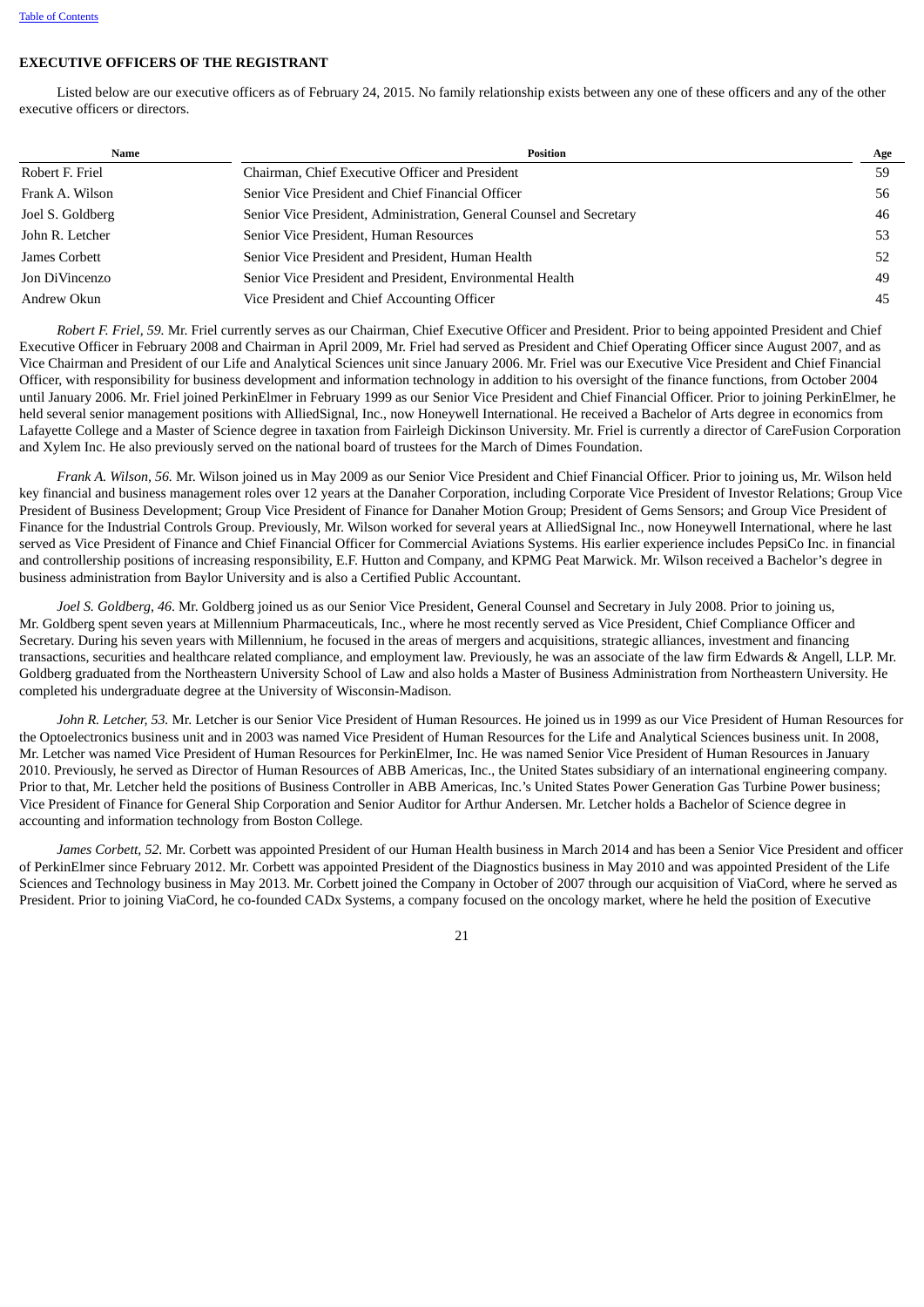Vice President and Director with responsibility for worldwide sales and marketing, technical support and business development. Following the 2004 acquisition of CADx by iCAD, Inc., he was named Chief Commercial Officer. In addition, Mr. Corbett worked for Abbott Laboratories for 14 years in a variety of sales and marketing positions including Worldwide Marketing Manager for Abbott Diagnostics Immunoassay Systems and Region Manager for Abbott Diagnostics. Mr. Corbett holds a Bachelor of Science degree in business from the University of Massachusetts. Mr. Corbett also serves on the national board of trustees for the March of Dimes Foundation.

*Jon DiVincenzo, 49.* Mr. DiVincenzo was appointed Senior Vice President and President of our Environmental Health business in November 2013. Prior to joining us, Mr. DiVincenzo served as the President and Chief Executive Officer of Enzymatics, now a part of Qiagen, a provider of molecular biology reagents, from 2012 to 2013. He previously worked at Millipore for 18 years, where he last served as President of the Bioscience division and also led the company's Lab Water business. Mr. DiVincenzo holds a Bachelor of Science in mechanical engineering from Northeastern University where he currently serves on the College of Engineering's Advisory Council. He is also a member of the Corporate Executive Board for Innovation and member of the Board of Directors of the Analytical Life Sciences and Diagnostics Association.

*Andrew Okun, 45.* Mr. Okun serves as our Vice President and Chief Accounting Officer, a position in which he has served since April 2011. Mr. Okun joined us in 2001 and has served in financial and controllership positions of increasing responsibility, including Director of Finance for the Optoelectronics business from 2001 through 2005, Vice President of Finance from 2005 through 2009 and Vice President and Corporate Controller from 2009 through 2011. Prior to joining us, Mr. Okun most recently worked for Honeywell International as a Site Controller as well as for Coopers & Lybrand. Mr. Okun is a Certified Public Accountant and earned his Master of Business Administration from the University of Virginia. He completed his undergraduate degree at the University of Santa Barbara*.*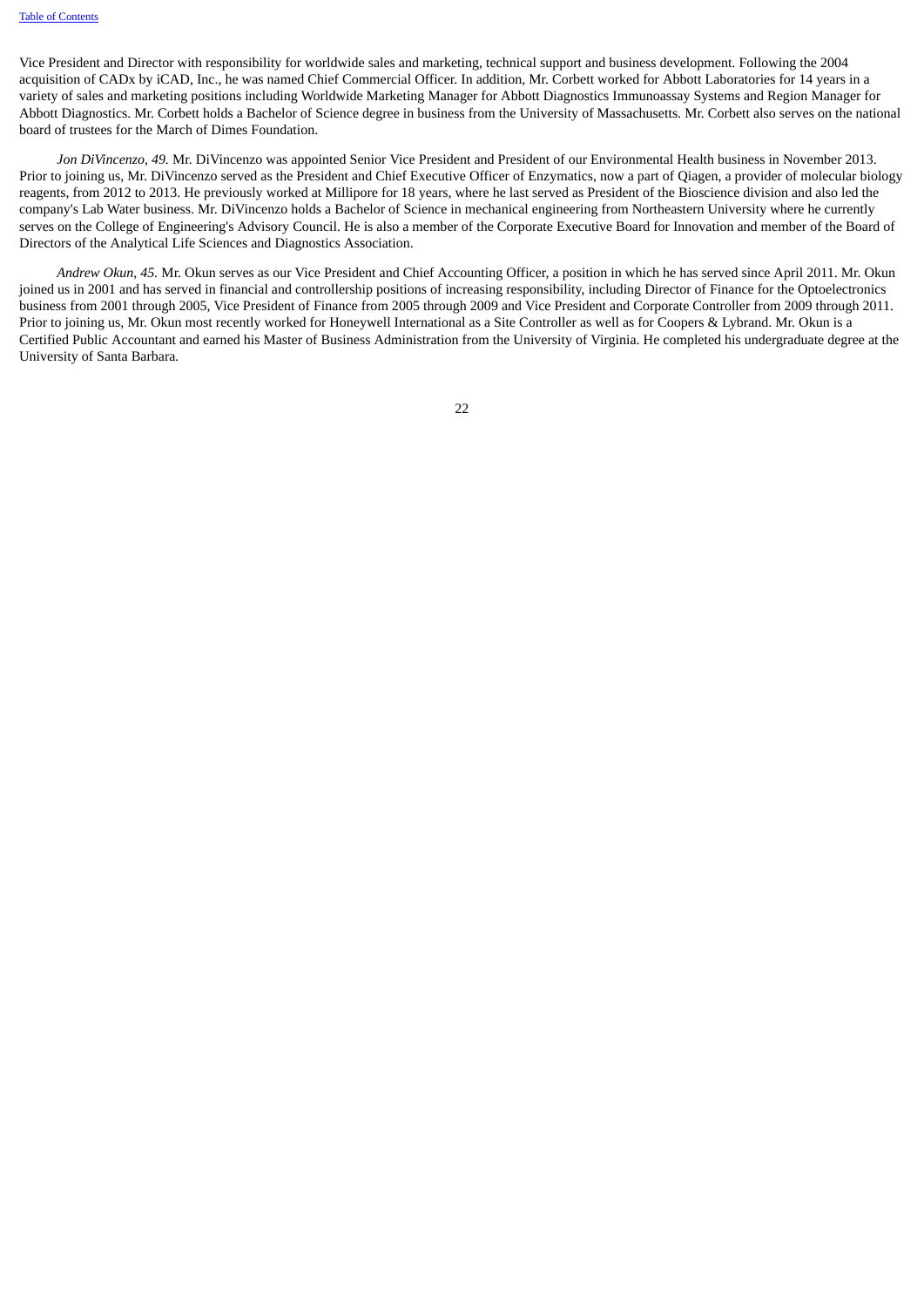## **PART II**

## <span id="page-22-0"></span>Item 5. Market for Registrant's Common Equity, Related Stockholder Matters and Issuer Purchases of Equity Securities

#### **Market Price of Common Stock**

Our common stock is listed and traded on the New York Stock Exchange. The following table sets forth the high and low per share closing sale prices for our common stock on that exchange for each quarter in fiscal years 2014 and 2013.

|      |         | <b>2014 Fiscal Quarters</b> |              |         |
|------|---------|-----------------------------|--------------|---------|
|      | First   | Second                      | <b>Third</b> | Fourth  |
| High | \$46.21 | \$47.52                     | \$48.25      | \$45.76 |
| Low  | 40.94   | 41.97                       | 43.51        | 39.83   |
|      |         |                             |              |         |
|      | First   | Second                      | <b>Third</b> | Fourth  |
| High | \$35.86 | \$34.95                     | \$38.63      | \$41.18 |
| Low  | 31.74   | 30.35                       | 32.39        | 36.33   |

As of February 19, 2015, we had approximately 4,529 holders of record of our common stock.

## **Stock Repurchase Program**

\_\_\_\_\_\_\_\_\_\_\_\_\_\_\_\_\_\_\_\_\_\_\_\_\_\_\_\_

The following table provides information with respect to the shares of common stock repurchased by us for the periods indicated.

|                                              | <b>Issuer Repurchases of Equity Securities</b>             |                                                  |                                                                                                                          |                                                                                                                        |  |  |  |  |  |  |  |  |
|----------------------------------------------|------------------------------------------------------------|--------------------------------------------------|--------------------------------------------------------------------------------------------------------------------------|------------------------------------------------------------------------------------------------------------------------|--|--|--|--|--|--|--|--|
| Period                                       | <b>Total Number of</b><br><b>Shares</b><br>Purchased(1)(2) | <b>Average Price</b><br><b>Paid Per</b><br>Share | <b>Total Number of</b><br><b>Shares Purchased as</b><br><b>Part of Publicly</b><br><b>Announced Plans or</b><br>Programs | <b>Maximum Number of</b><br><b>Shares that May Yet</b><br><b>Be Purchased</b><br><b>Under the Plans or</b><br>Programs |  |  |  |  |  |  |  |  |
| September 29, 2014—October 26, 2014          | 98                                                         | 40.40                                            |                                                                                                                          | 8,000,000                                                                                                              |  |  |  |  |  |  |  |  |
| October 27, 2014-November 23, 2014           | 600.343                                                    | 44.15                                            | 600,000                                                                                                                  | 7,400,000                                                                                                              |  |  |  |  |  |  |  |  |
| November 24, 2014—December 28, 2014          | 54                                                         | 40.95                                            |                                                                                                                          | 7,400,000                                                                                                              |  |  |  |  |  |  |  |  |
| Activity for quarter ended December 28, 2014 | 600.495                                                    | 44.15                                            | 600,000                                                                                                                  | 7,400,000                                                                                                              |  |  |  |  |  |  |  |  |

 $\overline{c}$  On October 24, 2012, our Board of Directors (our "Board") authorized us to repurchase up to 6.0 million shares of common stock under a stock repurchase program (the "Repurchase Program"). The Repurchase Program expired on October 24, 2014. On October 23, 2014, our Board authorized us to repurchase up to 8.0 million shares of common stock under a new stock repurchase program (the "New Repurchase Program"). The New Repurchase Program will expire on October 23, 2016 unless terminated earlier by our Board, and may be suspended or discontinued at any time. During the fourth quarter of fiscal year 2014, we repurchased 0.6 million shares of common stock in the open market at an aggregate cost of \$26.5 million, including commissions, under the New Repurchase Program. As of December 28, 2014, approximately 7.4 million shares authorized by our Board under the New Repurchase Program remained available for repurchase. The repurchased shares have been reflected as additional authorized but unissued shares, with the payments reflected in common stock and capital in excess of par value.

(2) Our Board has authorized us to repurchase shares of common stock to satisfy minimum statutory tax withholding obligations in connection with the vesting of restricted stock awards and restricted stock unit awards granted pursuant to our equity incentive plans. During the fourth quarter of fiscal year 2014, we repurchased 495 shares of common stock for this purpose. The repurchased shares have been reflected as additional authorized but unissued shares, with the payments reflected in common stock and capital in excess of par value.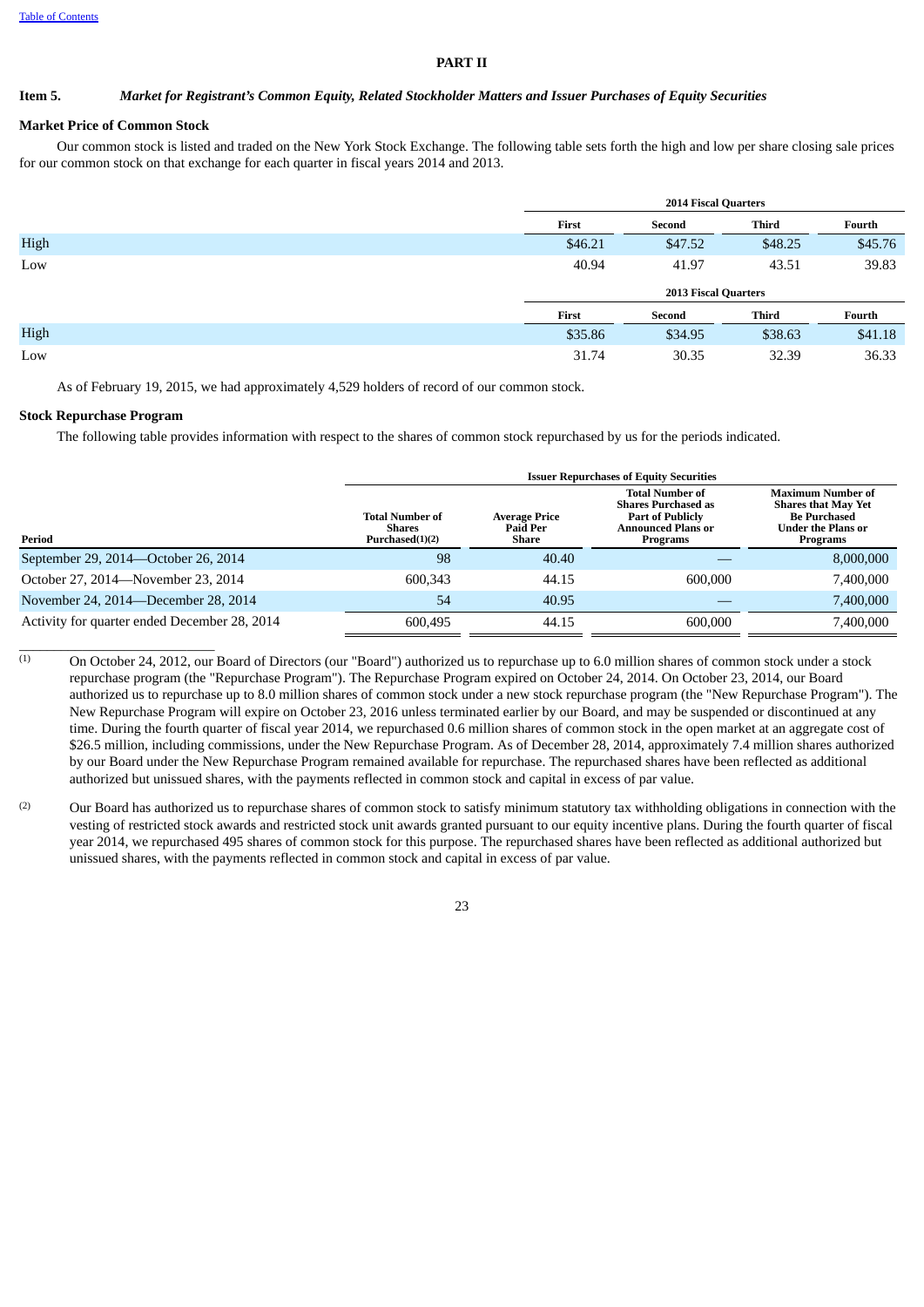## **Dividends**

During fiscal years 2014 and 2013, we declared regular quarterly cash dividends on our common stock. The table below sets forth the cash dividends per share that we declared on our common stock during each of those fiscal years, by quarter.

|                                          |       |       |  |                             | 2014 Total |              |  |        |    |            |
|------------------------------------------|-------|-------|--|-----------------------------|------------|--------------|--|--------|----|------------|
|                                          |       | First |  | Second                      |            | <b>Third</b> |  | Fourth |    |            |
| Cash dividends declared per common share | S     | 0.07  |  | 0.07                        |            | 0.07         |  | 0.07   | S  | 0.28       |
|                                          |       |       |  | <b>2013 Fiscal Quarters</b> |            |              |  |        |    | 2013 Total |
|                                          | First |       |  | Second                      |            | <b>Third</b> |  | Fourth |    |            |
| Cash dividends declared per common share | J     | 0.07  |  | 0.07                        |            | 0.07         |  | 0.07   | -5 | 0.28       |

While it is our current intention to pay regular quarterly cash dividends, any decision to pay future cash dividends will be made by our Board and will depend on our earnings, financial condition and other factors. Our Board may reduce or eliminate our common stock dividend in order to fund investments for growth, repurchase shares or conserve capital resources. For further information related to our stockholders' equity, see Note 19 to our consolidated financial statements included in this annual report on Form 10-K.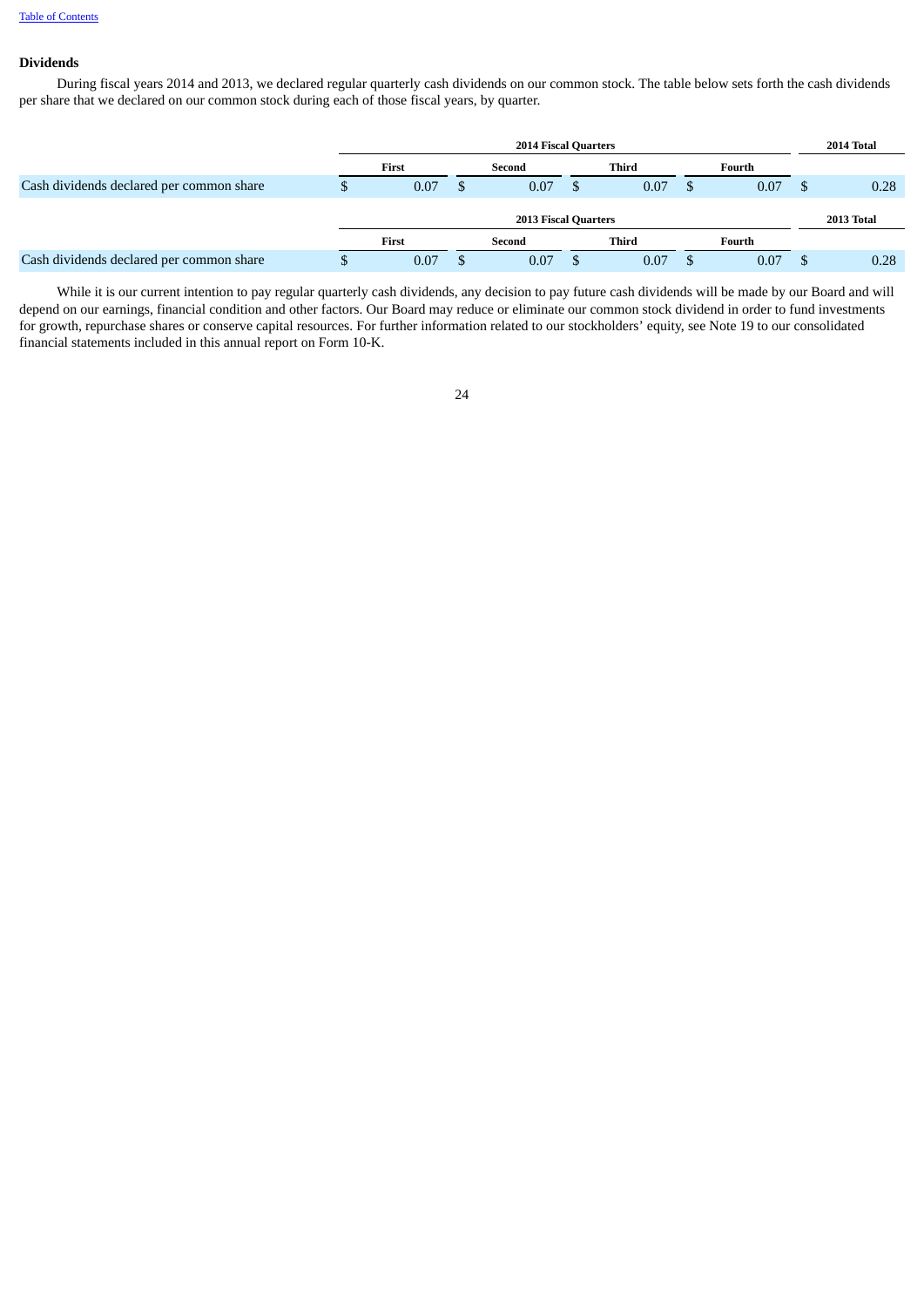## **Stock Performance Graph**

Set forth below is a line graph comparing the cumulative total shareholder return on our common stock against the cumulative total return of the S&P Composite-500 Index and a Peer Group Index for the five fiscal years from January 3, 2010 to December 28, 2014. Our Peer Group Index consists of Affymetrix, Inc., Agilent Technologies Inc., Thermo Fisher Scientific Inc., and Waters Corporation. The peer group is the same as the peer group used in the stock performance graph in our Annual Report on Form 10-K for fiscal year ended December 29, 2014, except that it does not include Life Technologies Corporation, which has been excluded due to its acquisition by Thermo Fisher Scientific Inc.

## **Comparison of Five-Year Cumulative Total Return PerkinElmer, Inc. Common Stock, S&P Composite-500 and Peer Group Index**

**TOTAL RETURN TO SHAREHOLDERS (Includes reinvestment of dividends)**



<span id="page-24-0"></span>

|                   | 03-Jan-10 |  | $02 - Jan-11$ | 01-Jan-12 | 30-Dec-12 | 29-Dec-13 | 28-Dec-14 |
|-------------------|-----------|--|---------------|-----------|-----------|-----------|-----------|
| PerkinElmer, Inc. | 100.00    |  | 127.04        | 99.57     | 156.15    | 208.92    | 225.03    |
| S&P 500 Index     | 100.00    |  | 115.06        | 117.49    | 136.30    | 180.44    | 205.14    |
| Peer Group        | 100.00    |  | 122.35        | 103.41    | 131.71    | 206.88    | 231.54    |

25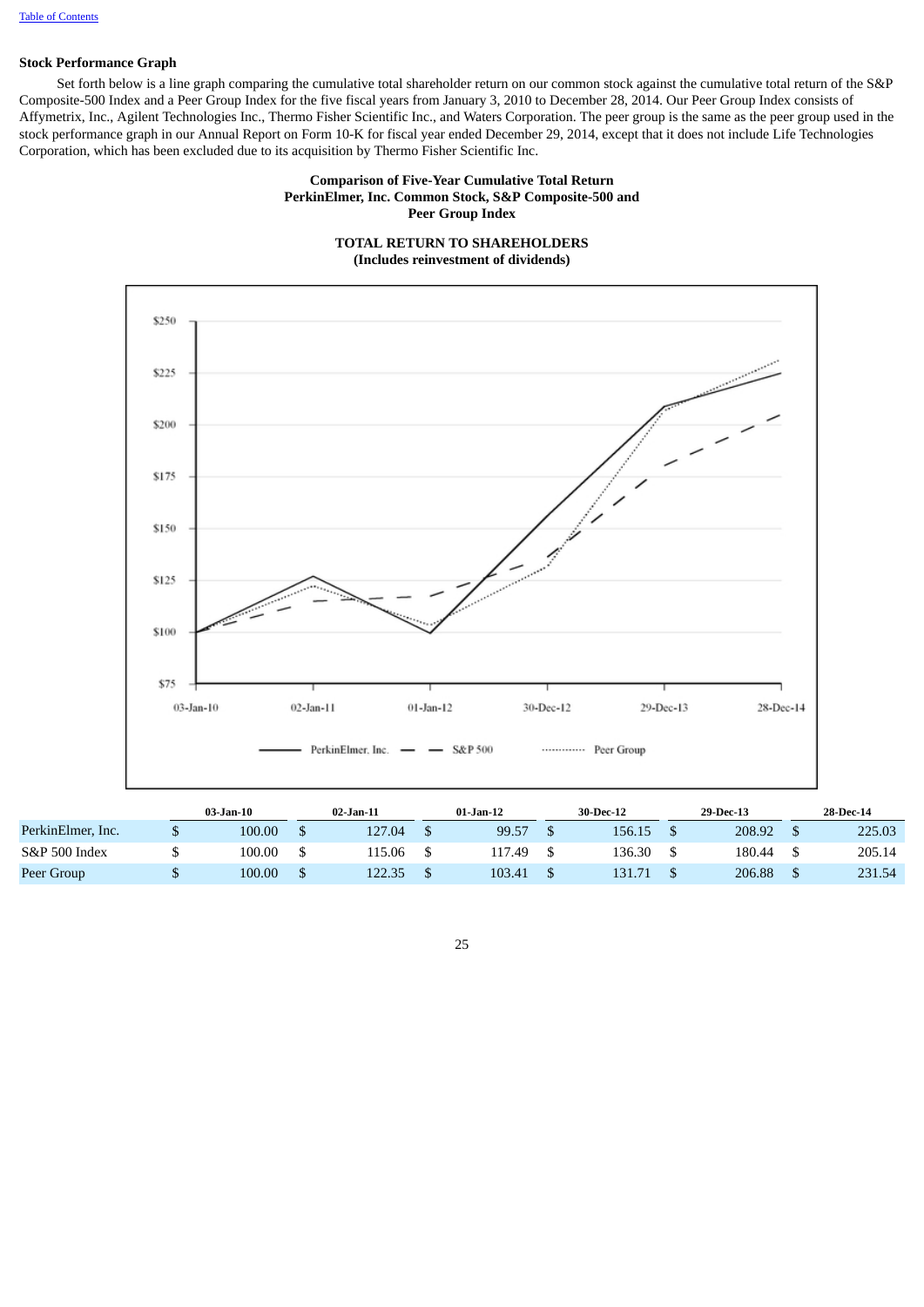## **Item 6.** *Selected Financial Data*

The following table sets forth selected historical financial information as of and for each of the fiscal years in the five-year period ended December 28, 2014. We derived the selected historical financial information for the balance sheets for the fiscal years ended December 28, 2014 and December 29, 2013 and the statement of operations for each of the fiscal years in the three-year period ended December 28, 2014 from our audited consolidated financial statements which are included elsewhere in this annual report on Form 10-K. We derived the selected historical financial information for the statements of operations for the fiscal years ended January 1, 2012 and January 2, 2011 from our audited consolidated financial statements which are not included in this annual report on Form 10-K. We derived the selected historical financial information for the balance sheets as of December 30, 2012, January 1, 2012 and January 2, 2011 from our audited consolidated financial statements which are not included in this annual report on Form 10-K. We adjusted the information in the consolidated financial statements, where appropriate, to account for the adoption of new guidance applicable to certain of our health care businesses, our change in accounting for pension and other postretirement benefit plans and for discontinued operations.

Our historical financial information may not be indicative of our future results of operations or financial position.

The following selected historical financial information should be read together with our "Management's Discussion and Analysis of Financial Condition and Results of Operations" and our consolidated financial statements, including the related notes, included elsewhere in this annual report on Form 10-K.

|                                                                                                | <b>Fiscal Years Ended</b> |                      |               |                      |    |                                       |                    |           |    |                    |
|------------------------------------------------------------------------------------------------|---------------------------|----------------------|---------------|----------------------|----|---------------------------------------|--------------------|-----------|----|--------------------|
|                                                                                                |                           | December 28,<br>2014 |               | December 29,<br>2013 |    | December 30,<br>2012                  | January 1,<br>2012 |           |    | January 2,<br>2011 |
|                                                                                                |                           |                      |               |                      |    | (In thousands, except per share data) |                    |           |    |                    |
| <b>Statement of Operations Data:</b>                                                           |                           |                      |               |                      |    |                                       |                    |           |    |                    |
| Revenue                                                                                        | \$                        | 2,237,219            | \$            | 2,157,586            | \$ | 2,105,188                             | \$                 | 1,906,190 | \$ | 1,692,643          |
| Operating income from continuing<br>operations $(1)(2)(3)(4)$                                  |                           | 210,742              |               | 227,794              |    | 103,120                               |                    | 94,777    |    | 159,488            |
| Interest and other expense (income), $net^{(5)(6)}$                                            |                           | 41,139               |               | 64,110               |    | 47,956                                |                    | 26,774    |    | (8,383)            |
| Income from continuing operations before income taxes                                          |                           | 169,603              |               | 163,684              |    | 55,164                                |                    | 68,003    |    | 167,871            |
| Income from continuing operations, net of income taxes $(7)(8)(9)$<br>(10)(11)                 |                           | 161,166              |               | 174,267              |    | 71,289                                |                    | 3,383     |    | 140,071            |
| (Loss) income from discontinued operations and dispositions,<br>net of income taxes $(12)(13)$ |                           | (3,388)              |               | (7,055)              |    | (1,349)                               |                    | 4,272     |    | 250,912            |
| Net income                                                                                     | \$                        | 157,778              | \$            | 167,212              | \$ | 69,940                                | \$                 | 7,655     | \$ | 390,983            |
| Basic earnings per share:                                                                      |                           |                      |               |                      |    |                                       |                    |           |    |                    |
| Continuing operations                                                                          | \$                        | 1.43                 | <sup>\$</sup> | 1.55                 | \$ | 0.63                                  | \$                 | 0.03      | \$ | 1.20               |
| Discontinued operations                                                                        |                           | (0.03)               |               | (0.06)               |    | (0.01)                                |                    | 0.04      |    | 2.14               |
| Net income                                                                                     | \$                        | 1.40                 | \$            | 1.49                 | \$ | 0.61                                  | \$                 | 0.07      | \$ | 3.34               |
| Diluted earnings per share:                                                                    |                           |                      |               |                      |    |                                       |                    |           |    |                    |
| Continuing operations                                                                          | \$                        | 1.42                 | <sup>\$</sup> | 1.54                 | \$ | 0.62                                  | \$                 | 0.03      | \$ | 1.19               |
| Discontinued operations                                                                        |                           | (0.03)               |               | (0.06)               |    | (0.01)                                |                    | 0.04      |    | 2.13               |
| Net income                                                                                     | \$                        | 1.39                 | \$            | 1.47                 | \$ | 0.61                                  | \$                 | 0.07      | \$ | 3.31               |
| Weighted-average common shares outstanding:                                                    |                           |                      |               |                      |    |                                       |                    |           |    |                    |
| Basic:                                                                                         |                           | 112,593              |               | 112,254              |    | 113,728                               |                    | 112,976   |    | 117,109            |
| Diluted:                                                                                       |                           | 113,739              |               | 113,503              |    | 114,860                               |                    | 113,864   |    | 117,982            |
| Cash dividends declared per common share                                                       | \$                        | 0.28                 | \$            | 0.28                 | \$ | 0.28                                  | \$                 | 0.28      | \$ | 0.28               |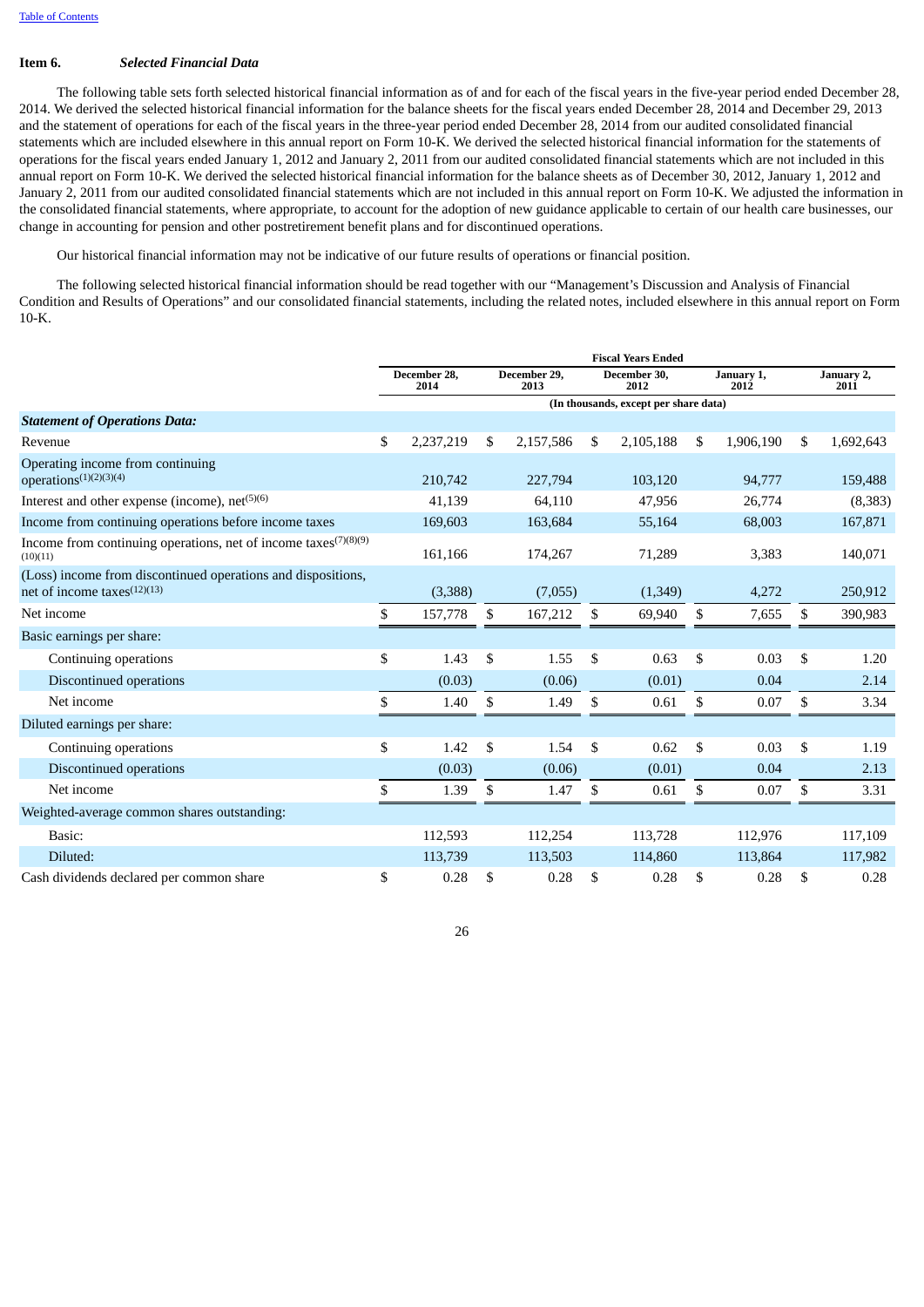\_\_\_\_\_\_\_\_\_\_\_\_\_\_\_\_\_\_\_\_\_\_\_\_\_\_\_\_

|                                         |                      |    |                      |     | As of                |    |                    |   |                    |
|-----------------------------------------|----------------------|----|----------------------|-----|----------------------|----|--------------------|---|--------------------|
|                                         | December 28,<br>2014 |    | December 29,<br>2013 |     | December 30,<br>2012 |    | January 1,<br>2012 |   | January 2,<br>2011 |
|                                         |                      |    |                      |     | (In thousands)       |    |                    |   |                    |
| <b>Balance Sheet Data:</b>              |                      |    |                      |     |                      |    |                    |   |                    |
| Total assets $(12)(13)$                 | \$<br>4,134,075      | \$ | 3,946,712            | \$. | 3,901,762            | \$ | 3,855,641          | S | 3,208,946          |
| Short-term debt                         | 1,075                |    | 2,624                |     | 1,772                |    |                    |   | 2,255              |
| Long-term $debt^{(5)(14)}$              | 1,051,892            |    | 932,104              |     | 938,824              |    | 944,908            |   | 424,000            |
| Stockholders' equity <sup>(1)(15)</sup> | 2,042,102            |    | 1,994,487            |     | 1,939,812            |    | 1,842,216          |   | 1,925,391          |
| Common shares outstanding $(15)$        | 112,481              |    | 112,626              |     | 115,036              |    | 113,157            |   | 115,715            |

 $\overline{a}$ <sup>(1)</sup> Activity related to the mark-to-market adjustment on postretirement benefit plans was a pre-tax loss of \$75.9 million in fiscal year 2014, pre-tax income of \$17.6 million in fiscal year 2013, a pre-tax loss of \$31.8 million in fiscal year 2012, a pre-tax loss of \$67.9 million in fiscal year 2011 and a pre-tax loss of \$0.2 million in fiscal year 2010.

- (2) We recorded pre-tax restructuring and contract termination charges, net, of \$13.4 million in fiscal year 2014, \$33.9 million in fiscal year 2013, \$25.1 million in fiscal year 2012, \$13.4 million in fiscal year 2011 and \$18.6 million in fiscal year 2010.
- (3) On April 27, 2010 we sold a building which provided net proceeds of \$11.0 million. We recorded a pre-tax gain of \$3.4 million in operating income.<br>(4) In fiscal year 2013, we recorded pre-tax impairment charges of \$0. In fiscal year 2013, we recorded pre-tax impairment charges of \$0.2 million as the carrying amounts of certain long-lived assets were not recoverable and exceeded their fair value. In fiscal year 2012, we recorded pre-tax impairment charges of \$74.2 million as a result of a review of certain of our trade names within our portfolio as part of a realignment of our marketing strategy. In fiscal year 2011, we recorded a pre-tax impairment charge of \$3.0 million for the full impairment of license agreements that we no longer intend to use.
- $(5)$  In fiscal years 2014, 2013, 2012 and 2011, interest expense was \$36.3 million, \$49.9 million, \$45.8 million and \$24.8 million, respectively, with higher interest expense in fiscal years 2013 and 2012 due primarily to increased debt and the higher interest rates on those debt balances with the issuance in fiscal year 2011 of the senior unsecured notes due in 2021. In fiscal year 2013, we redeemed all of our 6% senior unsecured notes due in 2015 (the "2015 Notes") that included a prepayment premium of \$11.1 million, which is included in other expense, net, the write-off of \$2.8 million for the remaining unamortized derivative losses for previously settled cash flow hedges, which is included in interest expense, and the write-off of \$0.2 million for the remaining deferred debt issuance costs, which is included in interest expense. In fiscal year 2014, interest expense was lower due to lower debt outstanding throughout fiscal year 2014 and an increased mix of variable rate debt with lower interest rates due to the redemption of the 2015 Notes. For fiscal year 2011, acquisition related financing costs added an additional expense of \$3.1 million, and is included in interest expense.
- <sup>(6)</sup> In fiscal year 2010, we acquired the remaining fifty percent equity interest in our joint venture (the "ICPMS Joint Venture") with the company previously known as MDS, Inc. for the development and manufacturing of our Inductively Coupled Plasma Mass Spectrometry product line. The fair value of the acquisition was \$67.7 million, including cash consideration of \$35.0 million, non-cash consideration of \$2.6 million for certain nonexclusive rights to intangible assets we own, and \$30.4 million representing the fair value of our fifty percent equity interest in the ICPMS Joint Venture held prior to the acquisition. We recognized a pre-tax gain of \$25.6 million from the re-measurement to fair value of our previously held equity interest in the ICPMS Joint Venture. This pre-tax gain is reported in interest and other expense (income), net, for fiscal year 2010.
- (7) The fiscal year 2014 effective tax rate on continuing operations of 5.0% was primarily due to income in lower tax rate jurisdictions, partially offset by losses in higher tax rate jurisdictions and a tax benefit of \$7.0 million related to discrete items.
- <sup>(8)</sup> The benefit from income taxes in fiscal year 2013 was primarily due to a tax benefit of \$24.0 million related to discrete items and losses in higher tax rate jurisdictions, offset by a provision from income taxes related to profits in lower tax rate jurisdictions.
- (9) The benefit from income taxes in fiscal year 2012 was primarily due to a tax benefit of \$7.0 million related to discrete items and losses in higher tax rate jurisdictions, which included pre-tax impairment charges of \$74.2 million, partially offset by a provision from income taxes related to profits in lower tax rate jurisdictions.
- (10) The fiscal year 2011 effective tax rate on continuing operations of 95.0% was primarily due to the fiscal year 2011 provision of \$79.7 million related to our planned \$350.0 million repatriation of previously unremitted earnings.
- $(11)$  The fiscal year 2010 effective tax rate on continuing operations of 16.6% was primarily due to the favorable impact related to the gain on the previously held equity interest in the ICPMS Joint Venture.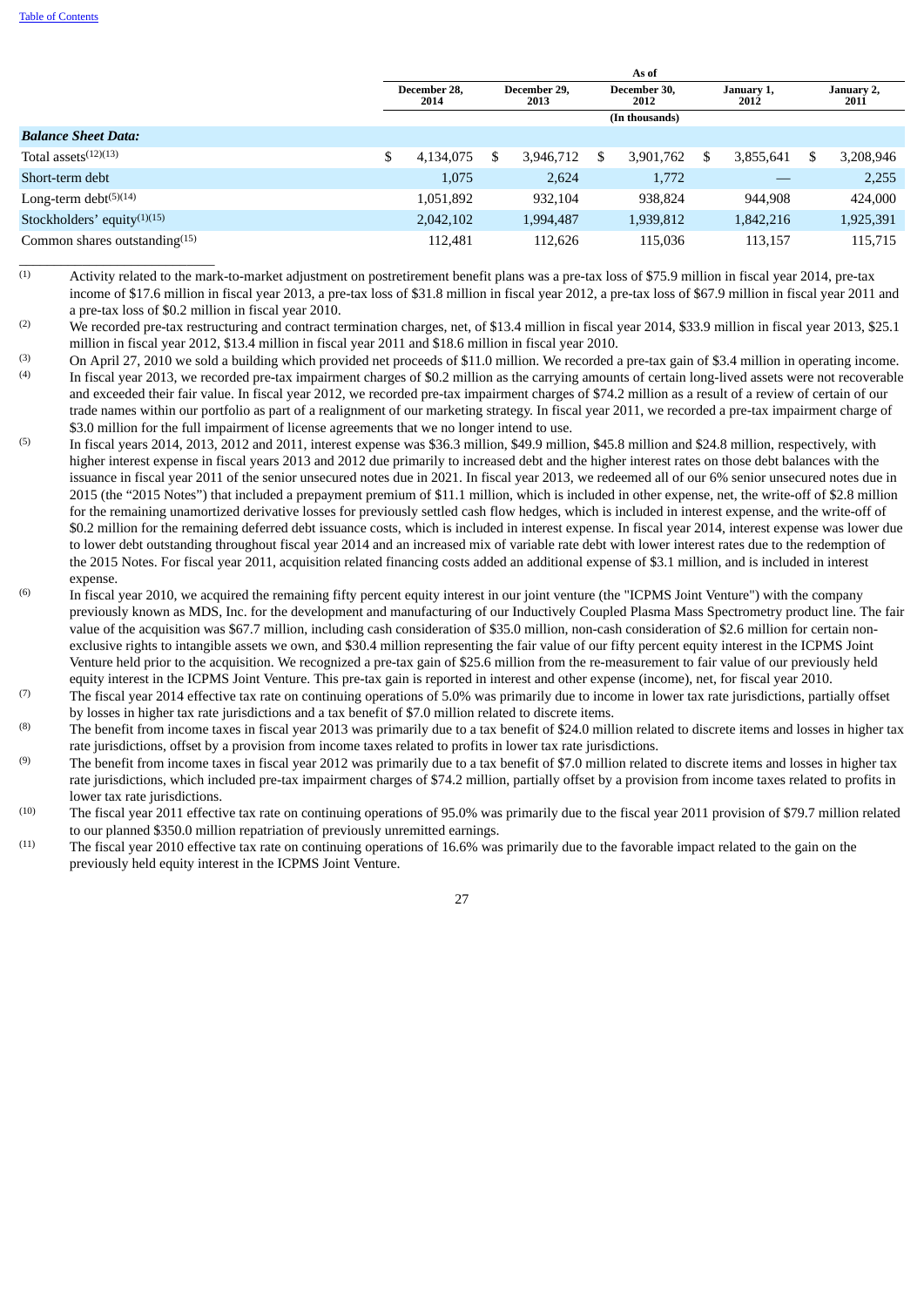- (12) In May 2014, we approved the shutdown of our microarray-based diagnostic testing laboratory in the United States. The shutdown resulted in a \$0.1 million net pre-tax loss primarily related to the disposal of fixed assets, which was partially offset by the sale of a building in fiscal year 2014.
- (13) In November 2010, we sold our Illumination and Detection Solutions ("IDS") business for approximately \$500.0 million, \$482.0 million net of payments for acquired cash balances, subject to an adjustment for working capital as of the closing date. We recognized a pre-tax gain of \$315.3 million, inclusive of the net working capital adjustment, in fiscal year 2010 as a result of the sale of our IDS business. The gain was recognized as a gain on the disposition of discontinued operations.
- $\frac{1}{14}$  In October 2011, we issued and sold ten-year senior notes at a rate of 5% with a face value of \$500.0 million and received \$496.9 million of net proceeds from the issuance. The debt, which matures in November 2021, is unsecured.
- <span id="page-27-0"></span> $\frac{15}{10}$  In fiscal year 2014, we repurchased in the open market 1.4 million shares of our common stock at an aggregate cost of \$61.3 million, including commissions under both the New Repurchase Program and the Repurchase Program. In fiscal year 2013, we repurchased in the open market approximately 3.6 million shares of our common stock at an aggregate cost of \$123.0 million, including commissions under the Repurchase Program. In fiscal year 2012, we did not repurchase any shares of our common stock under any stock repurchase program. In fiscal year 2011, we repurchased in the open market approximately 4.0 million shares of our common stock at an aggregate cost of \$107.8 million, including commissions. In fiscal year 2010, we repurchased in the open market approximately 3.0 million shares of our common stock at an aggregate cost of \$71.5 million, including commissions. The repurchases made during fiscal years 2011 and 2010 were made pursuant to our stock repurchase program originally announced in October 2008 that expired in October 2012. The repurchased shares have been reflected as additional authorized but unissued shares, with the payments reflected in common stock and capital in excess of par value.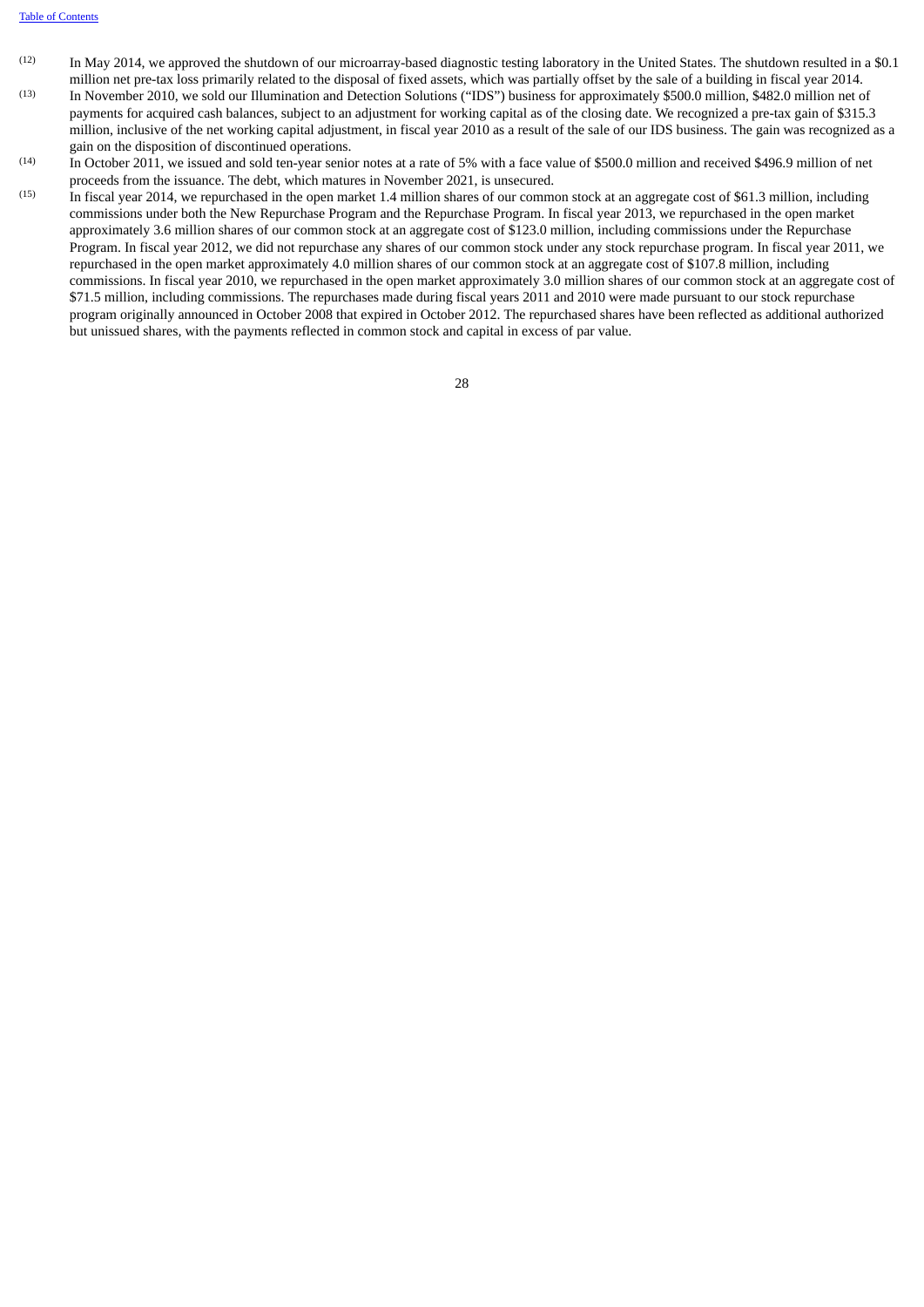## **Item 7.** *Management's Discussion and Analysis of Financial Condition and Results of Operations*

This annual report on Form 10-K, including the following management's discussion and analysis, contains forward-looking information that you should read in conjunction with the consolidated financial statements and notes to consolidated financial statements that we have included elsewhere in this annual report on Form 10-K. For this purpose, any statements contained in this report that are not statements of historical fact may be deemed to be forwardlooking statements. Words such as "believes," "plans," "anticipates," "expects," "will" and similar expressions are intended to identify forward-looking statements. Our actual results may differ materially from the plans, intentions or expectations we disclose in the forward-looking statements we make. We have included important factors above under the heading "Risk Factors" in Item 1A above that we believe could cause actual results to differ materially from the forward-looking statements we make. We are not obligated to publicly update any forward-looking statements, whether as a result of new information, *future events or otherwise.*

#### **Accounting Period**

Our fiscal year ends on the Sunday nearest December 31. We report fiscal years under a 52/53 week format. Under this method, certain years will contain 53 weeks. Each of the fiscal years ended December 28, 2014, December 29, 2013 and December 30, 2012 included 52 weeks. The fiscal year ending January 3, 2016 will include 53 weeks. The extra week during fiscal year 2015 will be included in the third quarter.

## **Overview of Fiscal Year 2014**

During fiscal year 2014, we continued to see good performance from acquisitions, investments in our ongoing technology and sales and marketing initiatives. Our overall revenue in fiscal year 2014 increased \$79.6 million, or 4%, as compared to fiscal year 2013, reflecting an increase of \$42.3 million, or 4%, in our Human Health segment revenue and an increase of \$37.3 million, or 4%, in our Environmental Health segment revenue. The increase in our Human Health segment revenue during fiscal year 2014 was primarily due to growth in our diagnostics market from our newborn and prenatal screening and infectious disease testing solutions as well as from our medical imaging business' new wireless cassette detector. The increase in our Environmental Health segment revenue during fiscal year 2014 was primarily due to an increase in our services revenue, which included our OneSource multivendor service offerings within our laboratory service market.

In our Human Health segment during fiscal year 2014 as compared to fiscal year 2013, we experienced growth in our diagnostics business as birth rates increased and from continued expansion of our prenatal, newborn and infectious disease screening solutions in emerging markets such as China and Brazil, as well as from increased demand for our medical imaging business' new wireless cassette detector used in diagnostic imaging and veterinary applications. In the research market we experienced growth related to our informatics, radiometric detection, and high-content screening offerings, as well as our microfluidics technology licensing program. This growth in the research market was partially offset by declines in some products in our research market due to weakness in the global academic end market, specifically in Europe, as well as the expiration of certain patents in our licensing portfolio. As the rising cost of healthcare continues to be one of the critical issues facing our customers, we anticipate that the benefits of providing earlier detection of disease, which can result in savings of long-term health care costs as well as create better outcomes for patients, are increasingly valued and we expect to see continued growth in these markets.

In our Environmental Health segment, our laboratory services business offers services designed to enable our customers to increase efficiencies and production time, while reducing maintenance costs, all of which continue to be critical for our customers. During fiscal year 2014, we continued to experience growth in our laboratory services business, which included the addition of new customers to our OneSource multivendor service offering. These increases were partially offset by decreased demand across some of our products in the environmental and industrial markets, primarily in the Asian industrial end markets. We anticipate that the continued development of contaminant regulations and corresponding testing protocols will result in increased demand for efficient, analytically sensitive and information rich testing solutions.

Our consolidated gross margins decreased 34 basis points in fiscal year 2014, as compared to fiscal year 2013, due to unfavorable changes in product mix, with an increase in sales of lower gross margin product offerings, pricing pressure, a higher mark-to-market loss for our postretirement benefit plans in fiscal year 2014 as compared to fiscal year 2013, and negative impacts from foreign currency exchange rates. These items were partially offset by increased sales volume and cost containment and productivity initiatives. Our consolidated operating margin decreased 114 basis points in fiscal year 2014, as compared to fiscal year 2013, primarily due to a pre-tax loss of \$75.9 million in fiscal year 2014 as compared to pre-tax income of \$17.6 million in fiscal year 2013 for the mark-to-market adjustments for our postretirement plans and lower gross margins. These items were partially offset by increased sales volume, cost containment and productivity initiatives and lower restructuring charges.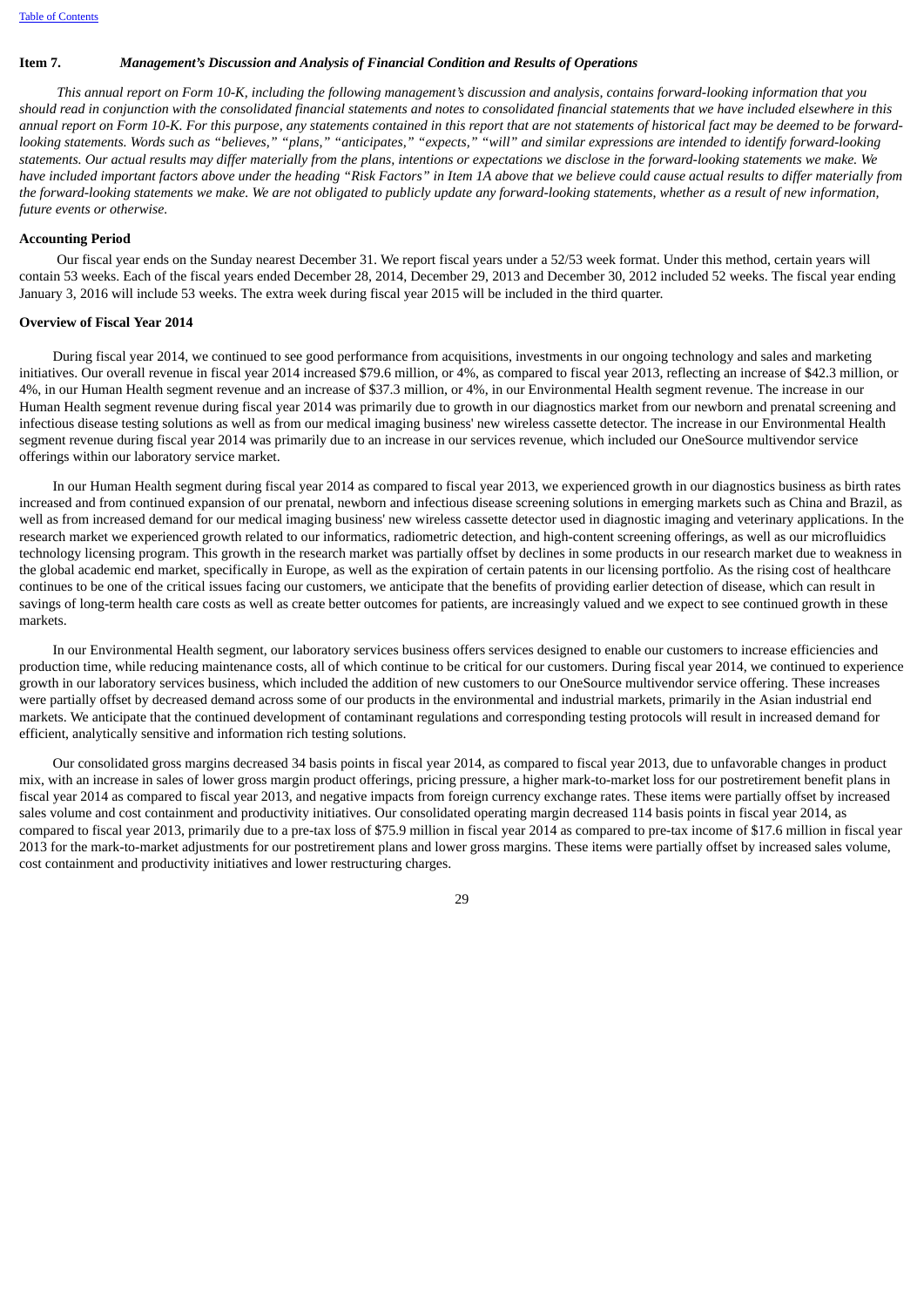We believe we are well positioned to continue to take advantage of the spending trends in our end markets and to promote our efficiencies in markets where current conditions may increase demand for certain services. Overall, we believe that our strategic focus on Human Health and Environmental Health coupled with our breadth of end markets, deep portfolio of technologies and applications, leading market positions, global scale and financial strength will provide us with a foundation for growth.

## **Consolidated Results of Continuing Operations**

#### *Revenue*

*2014 Compared to 2013.* Revenue for fiscal year 2014 was \$2,237.2 million, as compared to \$2,157.6 million for fiscal year 2013, an increase of \$79.6 million, or 4%, which includes an approximate 1% increase in revenue attributable to acquisitions and an approximate 1% decrease in revenue attributable to changes in foreign exchange rates. The analysis in the remainder of this paragraph compares segment revenue for fiscal year 2014 as compared to fiscal year 2013 and includes the effect of foreign exchange rate fluctuations and acquisitions. The total increase in revenue reflects a \$42.3 million, or 4%, increase in our Human Health segment revenue, due to an increase in diagnostics market revenue of \$39.8 million and an increase in research market revenue of \$2.5 million. Our Environmental Health segment revenue increased \$37.3 million, or 4%, due to an increase in laboratory services market revenue of \$33.8 million and an increase in environmental and industrial markets revenue of \$3.5 million. As a result of adjustments to deferred revenue related to certain acquisitions required by business combination rules, we did not recognize \$2.9 million of revenue primarily related to our informatics business in our Human Health segment for fiscal year 2014 and \$7.3 million for fiscal year 2013 that otherwise would have been recorded by the acquired businesses during each of the respective periods.

*2013 Compared to 2012.* Revenue for fiscal year 2013 was \$2,157.6 million, as compared to \$2,105.2 million for fiscal year 2012, an increase of \$52.4 million, or 2%, which includes an approximate 1% increase in revenue attributable to acquisitions and an approximate 0.4% decrease in revenue attributable to changes in foreign exchange rates. The analysis in the remainder of this paragraph compares segment revenue for fiscal year 2013 as compared to fiscal year 2012 and includes the effect of foreign exchange rate fluctuations and acquisitions. The total increase in revenue reflects a \$36.5 million, or 3%, increase in our Human Health segment revenue, due to an increase in diagnostics market revenue of \$22.8 million and an increase in research market revenue of \$13.7 million. Our Environmental Health segment revenue for fiscal year 2013 as compared to fiscal year 2012 increased \$15.9 million, or 2%, due to an increase in laboratory services market revenue of \$23.2 million, partially offset by decreases in environmental and industrial markets revenue of \$7.3 million. As a result of adjustments to deferred revenue related to certain acquisitions required by business combination rules, we did not recognize \$7.3 million of revenue primarily related to our informatics business in our Human Health segment for fiscal year 2013 and \$26.2 million for fiscal year 2012 that otherwise would have been recorded by the acquired businesses during each of the respective periods.

#### *Cost of Revenue*

*2014 Compared to 2013.* Cost of revenue for fiscal year 2014 was \$1,232.6 million, as compared to \$1,181.4 million for fiscal year 2013, an increase of approximately \$51.2 million, or 4%. As a percentage of revenue, cost of revenue increased to 55.1% in fiscal year 2014 from 54.8% in fiscal year 2013, resulting in a decrease in gross margin of approximately 34 basis points to 44.9% in fiscal year 2014 from 45.2% in fiscal year 2013. Amortization of intangible assets decreased and was \$49.7 million for fiscal year 2014, as compared to \$52.0 million for fiscal year 2013. The mark-to-market adjustment for postretirement benefit plans was a loss of \$8.4 million for fiscal year 2014, as compared to a loss of \$0.8 million for fiscal year 2013. Stock-based compensation expense was \$1.5 million for fiscal year 2014, as compared to \$1.3 million for fiscal year 2013. The amortization of purchase accounting adjustments to record the inventory from certain acquisitions was \$2.4 million for fiscal year 2014, as compared to \$0.2 million for fiscal year 2013. Acquisition related costs for integration, contingent consideration and other costs added an incremental expense of \$0.1 million for fiscal year 2014, as compared to \$0.2 million for fiscal year 2013. In addition to the factors noted above, the decrease in gross margin was primarily the result of unfavorable changes in product mix, with an increase in sales of lower gross margin product offerings, pricing pressure, and negative impacts from foreign exchange rates. These items were partially offset by increased sales volume and cost containment and productivity initiatives.

*2013 Compared to 2012.* Cost of revenue for fiscal year 2013 was \$1,181.4 million, as compared to \$1,143.7 million for fiscal year 2012, an increase of approximately \$37.8 million, or 3%. As a percentage of revenue, cost of revenue increased to 54.8% in fiscal year 2013 from 54.3% in fiscal year 2012, resulting in a decrease in gross margin of approximately 43 basis points to 45.2% in fiscal year 2013 from 45.7% in fiscal year 2012. Amortization of intangible assets increased and was \$52.0 million for fiscal year 2013, as compared to \$50.7 million for fiscal year 2012. The mark-to-market adjustment for postretirement benefit plans was a loss of \$0.8 million for fiscal year 2013, as compared to \$3.7 million for fiscal year 2012. Stock-based compensation expense was \$1.3 million for both fiscal years 2013 and 2012. The amortization of purchase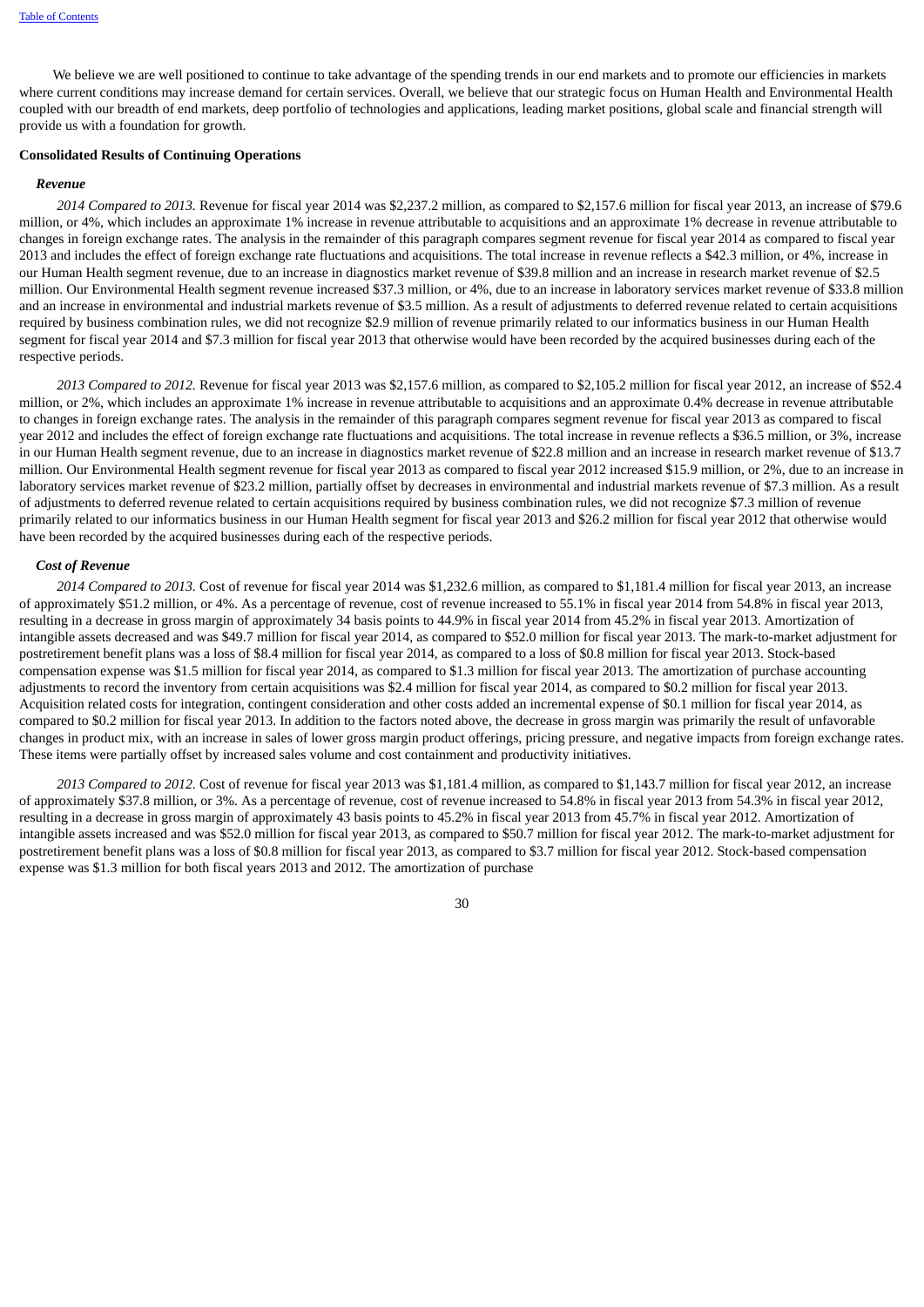accounting adjustments to record the inventory from certain acquisitions was \$0.2 million for fiscal year 2013, as compared to \$5.2 million for fiscal year 2012. Acquisition related costs for integration, contingent consideration and other costs added an incremental expense of \$0.2 million for fiscal year 2013. In addition to the factors noted above, the decrease in gross margin was primarily the result of pricing pressure and unfavorable changes in product mix with an increase in sales of lower gross margin product offerings, partially offset by productivity improvements.

#### *Selling, General and Administrative Expenses*

*2014 Compared to 2013.* Selling, general and administrative expenses for fiscal year 2014 were \$659.3 million, as compared to \$581.9 million for fiscal year 2013, an increase of approximately \$77.4 million, or 13%. As a percentage of revenue, selling, general and administrative expenses increased and were 29.5% in fiscal year 2014, compared to 27.0% in fiscal year 2013. Amortization of intangible assets decreased and was \$33.1 million for fiscal year 2014, as compared to \$36.9 million for fiscal year 2013. The mark-to-market adjustment for postretirement benefit plans was a loss of \$67.1 million for fiscal year 2014, as compared to income of \$18.1 million for fiscal year 2013. Stock-based compensation expense increased and was \$12.5 million for fiscal year 2014, as compared to \$11.9 million for fiscal year 2013. During fiscal year 2014, we recorded a benefit of \$2.3 million for cost reimbursements related to a particular site, of which \$1.2 million was for future monitoring and mitigation activities, as compared to an expense of \$4.6 million for environmental costs for fiscal year 2013. Acquisition related costs for integration, contingent consideration and other costs added an incremental expense of \$0.4 million for fiscal year 2014 and \$1.1 million for fiscal year 2013. In addition to the above items, the increase in selling, general and administrative expenses was primarily the result of costs related to growth investments, particularly in emerging territories, partially offset by cost containment and productivity initiatives.

*2013 Compared to 2012.* Selling, general and administrative expenses for fiscal year 2013 were \$581.9 million, as compared to \$627.4 million for fiscal year 2012, a decrease of approximately \$45.5 million, or 7%. As a percentage of revenue, selling, general and administrative expenses decreased and were 27.0% in fiscal year 2013, compared to 29.8% in fiscal year 2012. Amortization of intangible assets decreased and was \$36.9 million for fiscal year 2013, as compared to \$38.9 million for fiscal year 2012. The mark-to-market adjustment for postretirement benefit plans was income of \$18.1 million for fiscal year 2013, as compared to a loss of \$27.9 million for fiscal year 2012. Stock-based compensation expense decreased and was \$11.9 million for fiscal year 2013, as compared to \$18.6 million for fiscal year 2012. Environmental charges related to a particular site for increased monitoring and mitigation activities were \$4.6 million during the fourth quarter of fiscal year 2013. Acquisition related costs for integration, contingent consideration and other costs added an incremental expense of \$1.1 million for fiscal year 2013 and \$0.3 million for fiscal year 2012. In addition to the factors noted above, the decrease in selling, general and administrative expenses was primarily the result of cost containment and productivity initiatives.

## *Research and Development Expenses*

*2014 Compared to 2013.* Research and development expenses for fiscal year 2014 were \$121.1 million, as compared to \$132.4 million for fiscal year 2013, a decrease of \$11.3 million, or 8.5%. As a percentage of revenue, research and development expenses decreased to 5.4% in fiscal year 2014, as compared to 6.1% in fiscal year 2013. Amortization of intangible assets increased and was \$0.6 million for fiscal year 2014, as compared to \$0.3 million for fiscal year 2013. The mark-to-market adjustment for postretirement benefit plans was a loss of \$0.4 million for fiscal year 2014, as compared to income of \$0.3 million for fiscal year 2013. Stock-based compensation expense decreased and was \$0.5 million for fiscal year 2014, as compared to \$0.9 million for fiscal year 2013. Acquisition related costs added an incremental expense of \$0.2 million for fiscal year 2013. We have a broad product base, and we do not expect any single research and development project to have significant costs. In addition to the above items, the decrease in research and development expenses was primarily the result of the consolidation of research and development activities into our newly opened Center for Innovation. We directed research and development efforts similarly during fiscal years 2014 and 2013, primarily toward the diagnostics and research markets within our Human Health segment, and the environmental, industrial and laboratory services markets within our Environmental Health segment, in order to help accelerate our growth initiatives.

*2013 Compared to 2012.* Research and development expenses for fiscal year 2013 were \$132.4 million, as compared to \$131.8 million for fiscal year 2012, an increase of \$0.6 million, or 0.4%. As a percentage of revenue, research and development expenses decreased to 6.1% in fiscal year 2013, as compared to 6.3% in fiscal year 2012. Amortization of intangible assets decreased and was \$0.3 million for fiscal year 2013, as compared to \$0.5 million for fiscal year 2012. The mark-to-market adjustment for postretirement benefit plans was income of \$0.3 million for fiscal year 2013, as compared to a loss of \$0.2 million for fiscal year 2012. Stock-based compensation expense increased and was \$0.9 million for fiscal year 2013, as compared to \$0.7 million for fiscal year 2012. Acquisition related costs added an incremental expense of \$0.2 million for fiscal year 2013. We directed research and development efforts similarly during fiscal years 2013 and 2012, primarily toward the diagnostics and research markets within our Human Health segment, and the environmental, industrial and laboratory services markets within our Environmental Health segment, in order to help accelerate our growth initiatives.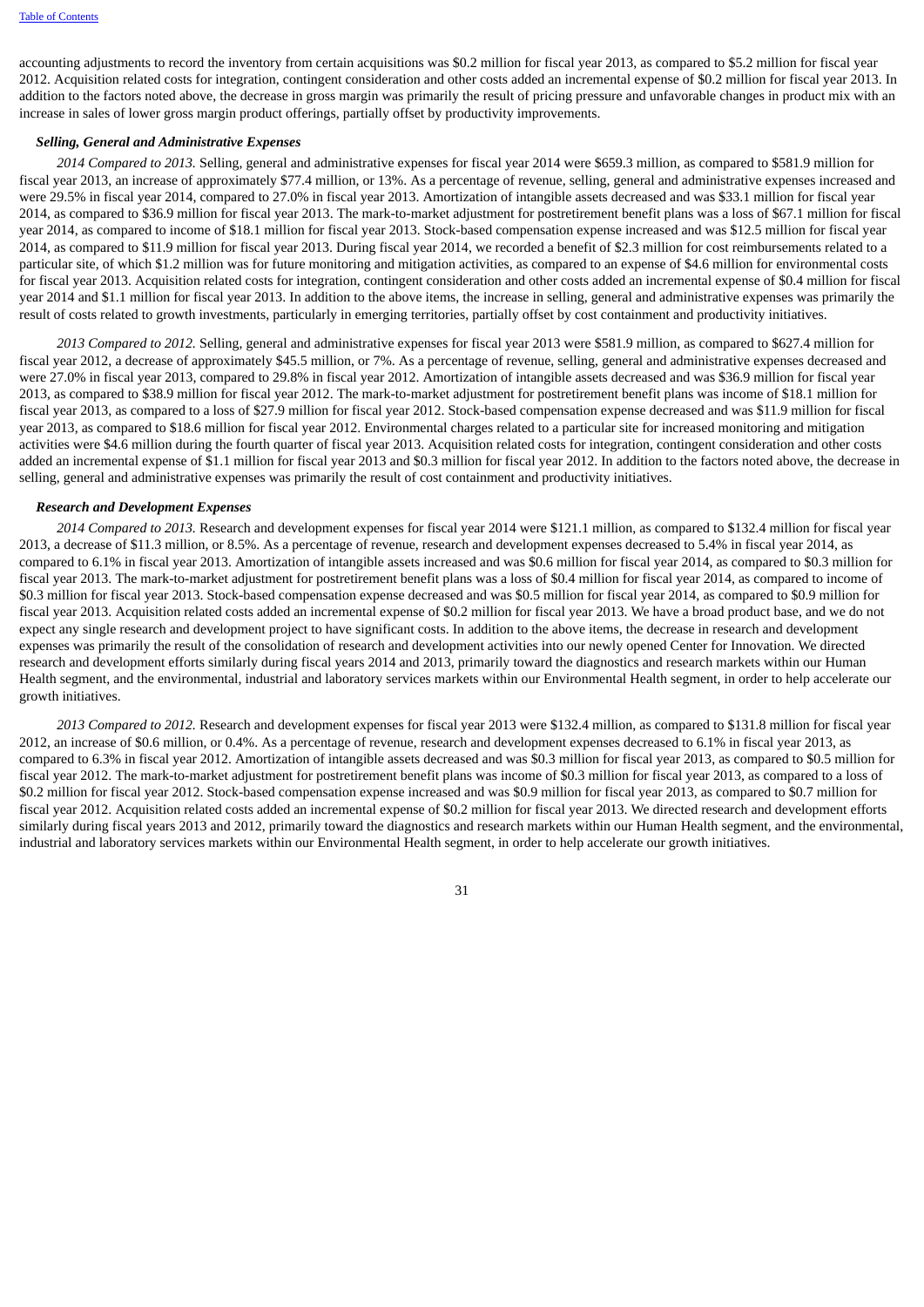## *Restructuring and Contract Termination Charges, Net*

We have undertaken a series of restructuring actions related to the impact of acquisitions and divestitures, the alignment of our operations with our growth strategy, the integration of our business units and productivity initiatives. Restructuring and contract termination charges for fiscal year 2014 were \$13.4 million, as compared to \$33.9 million for fiscal year 2013 and \$25.1 million for fiscal year 2012.

We implemented a restructuring plan in the third quarter of fiscal year 2014 consisting of workforce reductions principally intended to realign resources to emphasize growth initiatives (the "Q3 2014 Plan"). We implemented restructuring plans in the second and first quarters of fiscal year 2014, the first quarter of fiscal year 2013, and the fourth quarter of fiscal year 2012 consisting of workforce reductions principally intended to focus resources on higher growth end markets (the "Q2 2014 Plan", "Q1 2014 Plan", "Q1 2013 Plan" and "Q4 2012 Plan", respectively). We implemented restructuring plans in the fourth and third quarters of fiscal year 2013 consisting of workforce reductions and the closure of excess facility space principally intended to shift certain of our research and development resources into a newly opened Center for Innovation (the "Q4 2013 Plan" and "Q3 2013 Plan", respectively). We implemented restructuring plans in the second quarter of fiscal year 2013, and the third, second and first quarters of fiscal year 2012 consisting of workforce reductions and the closure of excess facility space principally intended to shift certain of our operations into a newly established shared service center, as well as realign operations, research and development resources, and production resources as a result of previous acquisitions (the "Q2 2013 Plan", "Q3 2012 Plan", "Q2 2012 Plan" and "Q1 2012 Plan", respectively). All other previous restructuring plans were workforce reductions or the closure of excess facility space principally intended to integrate our businesses in order to realign operations, reduce costs, achieve operational efficiencies and shift resources into geographic regions and end markets that are more consistent with our growth strategy (the "Previous Plans"). We also have terminated various contractual commitments in connection with certain disposal activities and have recorded charges, to the extent applicable, for the costs of terminating these contracts before the end of their terms and the costs that will continue to be incurred for the remaining terms without economic benefit to us. We expect no significant impact on future operating results or cash flows from the restructuring activities executed in fiscal year 2014. We expect the impact of future cost savings on operating results and cash flows from the restructuring activities executed in fiscal year 2013 to exceed \$9.0 million annually beginning in fiscal year 2015, primarily resulting in a decrease in research and development expenses.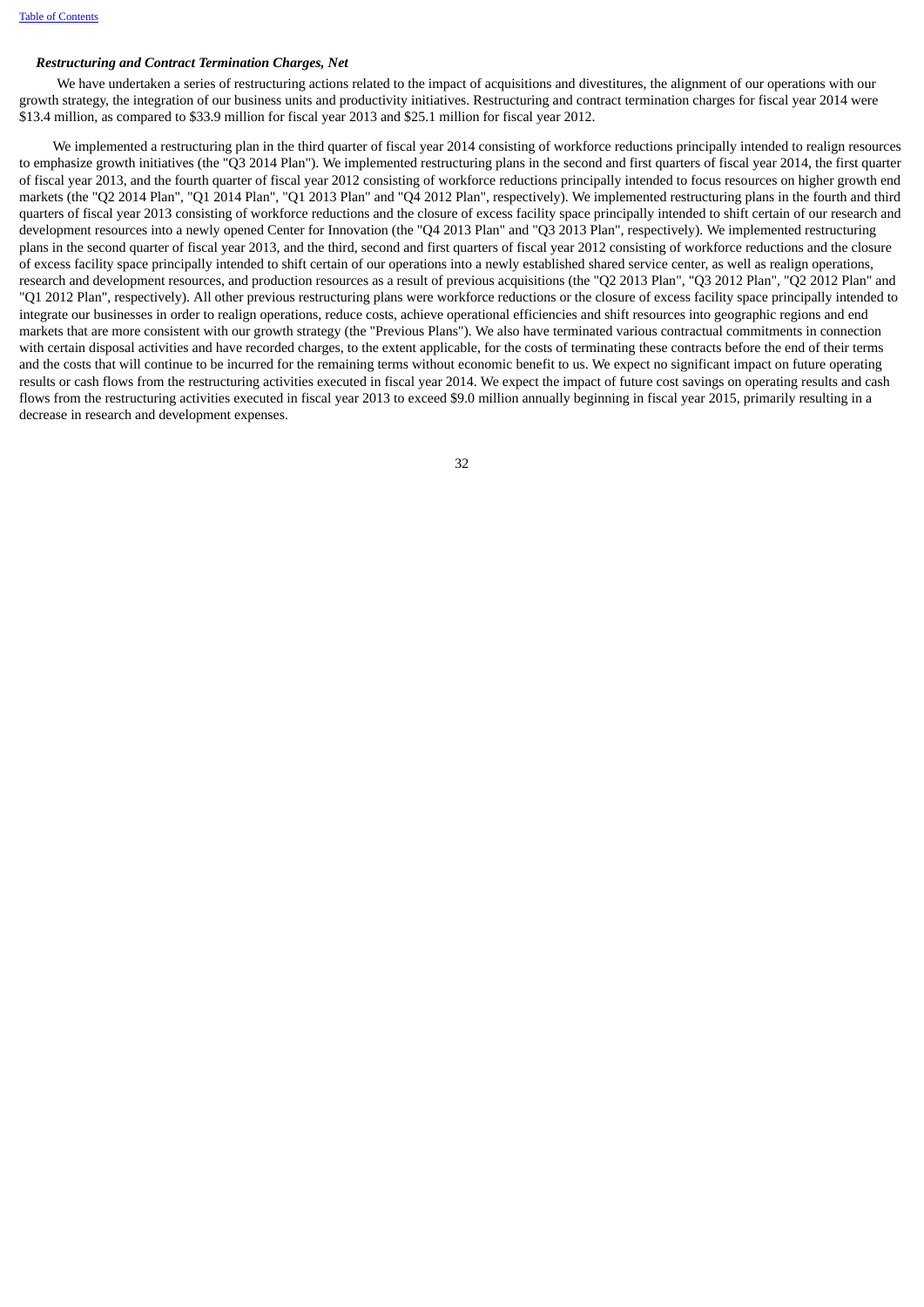The following table summarizes the number of employees reduced, the initial restructuring and contract termination charges by operating segment, and the expected dates payments will be substantially completed for restructuring actions during fiscal years 2014, 2013, and 2012. We expect to make payments for the leases of our Previous Plans, of which the terms vary in length, through fiscal year 2022.

|                                      |                                      | <b>Workforce Reductions</b> |                                       |                        | <b>Closure of Excess Facility or</b><br><b>Contract Termination Charges</b> |              | (Expected) Date Payments<br><b>Substantially Completed by</b> |                                                             |  |  |
|--------------------------------------|--------------------------------------|-----------------------------|---------------------------------------|------------------------|-----------------------------------------------------------------------------|--------------|---------------------------------------------------------------|-------------------------------------------------------------|--|--|
|                                      | <b>Headcount</b><br><b>Reduction</b> | Human<br>Health             | <b>Environmental</b><br><b>Health</b> | Human<br><b>Health</b> | <b>Environmental</b><br>Health                                              | <b>Total</b> | <b>Severance</b>                                              | <b>Excess Facility or</b><br>Contract<br><b>Termination</b> |  |  |
|                                      |                                      |                             | (In thousands, except headcount data) |                        |                                                                             |              |                                                               |                                                             |  |  |
| Q3 2014 Plan                         | 152                                  | \$<br>6,863                 | 6,188<br>\$                           | \$                     | <sup>\$</sup><br>$\hspace{0.05cm}$                                          | \$<br>13,051 | Q3 FY2015                                                     |                                                             |  |  |
| Q2 2014 Plan                         | 22                                   | 460                         | 275                                   |                        |                                                                             | 735          | Q2 FY2015                                                     |                                                             |  |  |
| Q1 2014 Plan                         | 17                                   | 370                         | 197                                   |                        |                                                                             | 567          | Q4 FY2014                                                     |                                                             |  |  |
| 2014 Contract Termination<br>Charges | N/A                                  | N/A                         | N/A                                   |                        | 1,545                                                                       | 1,545        | N/A                                                           | Q4 FY2015                                                   |  |  |
|                                      |                                      |                             |                                       |                        |                                                                             |              |                                                               |                                                             |  |  |
| Q4 2013 Plan                         | 73                                   | 902                         | 3,006                                 | 7,271                  |                                                                             | 11,179       | Q4 FY2014                                                     | Q1 FY2019                                                   |  |  |
| Q3 2013 Plan                         | 29                                   | 394                         |                                       | 138                    |                                                                             | 532          | Q1 FY2014                                                     | Q4 FY2013                                                   |  |  |
| Q2 2013 Plan $^{(1)}$                | 264                                  | 9,395                       | 8,737                                 | 522                    | 50                                                                          | 18,704       | Q4 FY2014                                                     | Q3 FY2014                                                   |  |  |
| Q1 2013 Plan                         | 62                                   | 2,340                       | 245                                   |                        | $\overline{\phantom{0}}$                                                    | 2,585        | Q3 FY2013                                                     |                                                             |  |  |
| 2013 Contract Termination<br>Charges | N/A                                  | N/A                         | N/A                                   |                        | 696                                                                         | 696          | N/A                                                           | Q4 FY2015                                                   |  |  |
|                                      |                                      |                             |                                       |                        |                                                                             |              |                                                               |                                                             |  |  |
| Q4 2012 Plan                         | 54                                   | 523                         | 2,413                                 |                        |                                                                             | 2,936        | Q1 FY2014                                                     |                                                             |  |  |
| Q3 2012 Plan(2)                      | 61                                   | 3,671                       | 3,728                                 |                        |                                                                             | 7,399        | Q3 FY2014                                                     |                                                             |  |  |
| Q2 2012 Plan(3)                      | 203                                  | 3,976                       | 242                                   |                        |                                                                             | 4,218        | Q3 FY2014                                                     |                                                             |  |  |
| Q1 2012 Plan(4)                      | 112                                  | 5,252                       | 388                                   | 79                     |                                                                             | 5,719        | Q1 FY2013                                                     | Q2 FY2012                                                   |  |  |
| 2012 Contract Termination<br>Charges | N/A                                  | N/A                         | N/A                                   | \$                     | \$<br>1,470                                                                 | \$<br>1,470  | N/A                                                           | Q4 FY2015                                                   |  |  |

(1) Subsequent to the initial charge, during fiscal year 2013, we recorded an additional \$0.6 million pre-tax restructuring charge in our Human Health segment for the Q2 2013 Plan for services that were provided for one-time termination benefits in which the employee was required to render service beyond the legal notification period.

(2) Local law required some severance for the Q3 2012 Plan to be paid in monthly installments through the fourth quarter of fiscal year 2014.

(3) Subsequent to the initial charge, during fiscal years 2013 and 2012, we recorded an additional \$2.1 million and \$3.2 million, respectively, pre-tax restructuring charges in our Human Health segment for the Q2 2012 Plan for services that were provided for one-time termination benefits in which the employee was required to render service beyond the legal notification period.

(4) Subsequent to the initial charge, during fiscal year 2012, we recorded an additional \$0.7 million pre-tax restructuring charge primarily in our Environmental Health segment for the Q1 2012 Plan for services that were provided for one-time termination benefits in which the employee was required to render service beyond the legal notification period.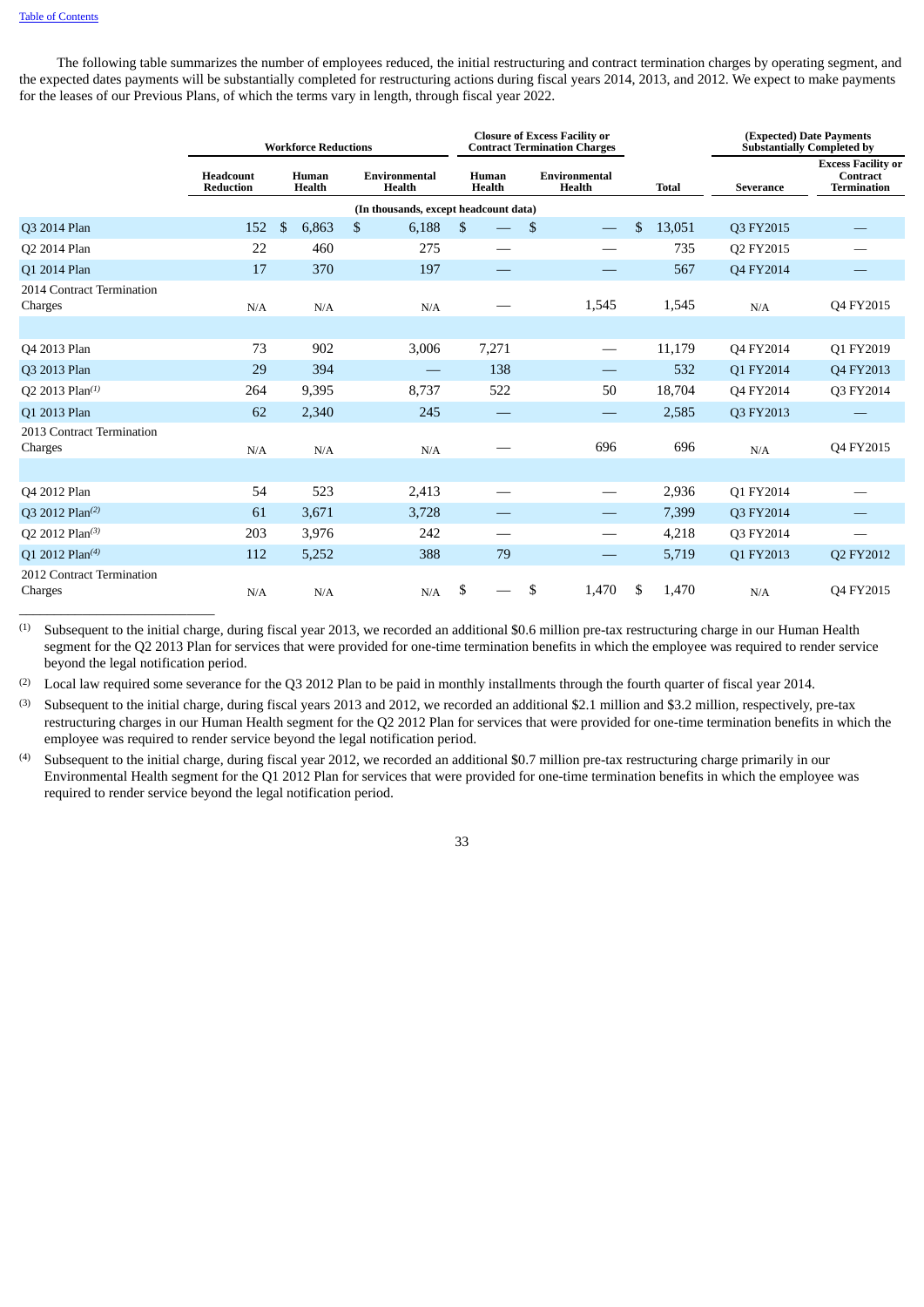\_\_\_\_\_\_\_\_\_\_\_\_\_\_\_\_\_\_\_\_\_\_\_\_\_\_\_\_

At December 28, 2014, we had \$23.8 million recorded for accrued restructuring and contract termination charges, of which \$17.1 million was recorded in short-term accrued restructuring and \$6.7 million was recorded in long-term liabilities. At December 29, 2013, we had \$35.5 million recorded for accrued restructuring and contract termination charges, of which \$26.4 million was recorded in short-accrued restructuring and \$9.1 million was recorded in long-term liabilities. The following table summarizes our restructuring and contract termination accrual balances and related activity by restructuring plan, as well as contract termination, during fiscal years 2014, 2013, and 2012:

|                                                       | <b>Balance</b> at<br><b>January 1, 2012</b> | 2012 Charges<br>and Changes<br>in Estimates,<br><b>Net</b> |    | 2012<br><b>Amounts Paid</b> | <b>Balance</b> at<br>December 30,<br>2012 | 2013 Charges<br>and Changes<br>in Estimates.<br><b>Net</b> | 2013<br><b>Amounts</b><br>Paid |    | <b>Balance</b> at<br><b>December</b><br>29, 2013 | 2014 Charges<br>and Changes<br>in Estimates.<br><b>Net</b> | 2014<br><b>Amounts</b><br>Paid | <b>Balance</b> at<br><b>December</b><br>28, 2014 |        |
|-------------------------------------------------------|---------------------------------------------|------------------------------------------------------------|----|-----------------------------|-------------------------------------------|------------------------------------------------------------|--------------------------------|----|--------------------------------------------------|------------------------------------------------------------|--------------------------------|--------------------------------------------------|--------|
|                                                       |                                             |                                                            |    |                             |                                           | (In thousands)                                             |                                |    |                                                  |                                                            |                                |                                                  |        |
| Severance:                                            |                                             |                                                            |    |                             |                                           |                                                            |                                |    |                                                  |                                                            |                                |                                                  |        |
| Q3 2014 Plan                                          | \$                                          | \$                                                         | \$ |                             | \$                                        | \$<br>$\overline{\phantom{0}}$                             | \$                             | \$ |                                                  | \$<br>13,051                                               | \$<br>(2,992)                  | \$                                               | 10,059 |
| Q2 2014 Plan                                          |                                             |                                                            |    |                             |                                           |                                                            |                                |    |                                                  | 735                                                        | (484)                          |                                                  | 251    |
| Q1 2014 Plan                                          |                                             |                                                            |    |                             |                                           |                                                            |                                |    |                                                  | 567                                                        | (475)                          |                                                  | 92     |
| Q4 2013 Plan(1)                                       |                                             |                                                            |    |                             |                                           | 3,908                                                      | (1,921)                        |    | 1,987                                            | (121)                                                      | (1,541)                        |                                                  | 325    |
| Q3 2013 Plan                                          |                                             |                                                            |    |                             |                                           | 394                                                        | (257)                          |    | 137                                              | $\overline{\phantom{0}}$                                   | (137)                          |                                                  |        |
| Q2 2013 Plan(2)                                       |                                             |                                                            |    |                             |                                           | 18,704                                                     | (5,954)                        |    | 12,750                                           | (796)                                                      | (10, 373)                      |                                                  | 1,581  |
| Q1 2013 Plan $^{(3)}$                                 |                                             |                                                            |    |                             |                                           | 2,585                                                      | (2,377)                        |    | 208                                              | (208)                                                      |                                |                                                  |        |
|                                                       |                                             |                                                            |    |                             |                                           |                                                            |                                |    |                                                  |                                                            |                                |                                                  |        |
| <b>Facility:</b>                                      |                                             |                                                            |    |                             |                                           |                                                            |                                |    |                                                  |                                                            |                                |                                                  |        |
| Q4 2013 Plan(1)                                       |                                             |                                                            |    |                             |                                           | 7,271                                                      | (417)                          |    | 6,854                                            | 1,055                                                      | (2,106)                        |                                                  | 5,803  |
| Q3 2013 Plan                                          |                                             |                                                            |    |                             |                                           | 138                                                        | (138)                          |    |                                                  |                                                            |                                |                                                  |        |
| Q2 2013 Plan(2)                                       |                                             |                                                            |    |                             |                                           | 572                                                        | (572)                          |    |                                                  | 184                                                        | (184)                          |                                                  |        |
|                                                       |                                             |                                                            |    |                             |                                           |                                                            |                                |    |                                                  |                                                            |                                |                                                  |        |
| Previous Plans <sup>(4)</sup>                         | 20,819                                      | 23,581                                                     |    | (17,249)                    | 27,151                                    | (376)                                                      | (13, 476)                      |    | 13,299                                           | (2,622)                                                    | (5,262)                        |                                                  | 5,415  |
| Restructuring                                         | 20,819                                      | 23,581                                                     |    | (17, 249)                   | 27,151                                    | 33,196                                                     | (25, 112)                      |    | 35,235                                           | 11,845                                                     | (23, 554)                      |                                                  | 23,526 |
| Contract<br>Termination                               | 2,067                                       | 1,470                                                      |    | (2,941)                     | 596                                       | 696                                                        | (992)                          |    | 300                                              | 1,545                                                      | (1,541)                        |                                                  | 304    |
| Total<br>Restructuring and<br>Contract<br>Termination | \$<br>22,886                                | \$<br>25,051                                               | S  | (20, 190)                   | \$<br>27,747                              | \$<br>33,892                                               | \$<br>(26, 104)                | S  | 35,535                                           | \$<br>13,390                                               | \$<br>(25,095)                 |                                                  | 23,830 |

(1) During fiscal year 2014, we recorded a pre-tax restructuring reversal of \$0.1 million in our Environmental Health segment related to lower than expected costs associated with the remaining severance payments for the Q4 2013 Plan and recorded an additional pre-tax restructuring charge of \$1.1 million in our Human Health segment related to higher than expected costs associated with the closure of the excess facility for the Q4 2013 Plan.

(2) During fiscal year 2014, we recorded pre-tax restructuring reversals of \$0.3 million in our Human Health segment and \$0.5 million in our Environmental Health segment related to lower than expected costs associated with the remaining severance payments for the Q2 2013 Plan. In addition during fiscal year 2014, we incurred an additional pre-tax restructuring charge of \$0.1 million in each of our Human Health and Environmental Health segments related to higher than expected costs associated with the closure of the excess facility space for the Q2 2013 Plan.

(3) During fiscal year 2014, we recorded a pre-tax restructuring reversal of \$0.2 million in our Human Health segment related to lower than expected costs associated with the remaining severance payments for the Q1 2013 Plan.

(4) During fiscal year 2014, we recognized pre-tax restructuring reversals of \$1.6 million in our Human Health segment and \$1.1 million in our Environmental Health segment related to lower than expected costs associated with workforce reductions for the previous restructuring plans. During fiscal year 2014, we recognized an additional pre-tax restructuring charge of \$0.1 million in our Human Health segment related to higher than expected costs associated with the closure of the excess facility space for the previous restructuring plans.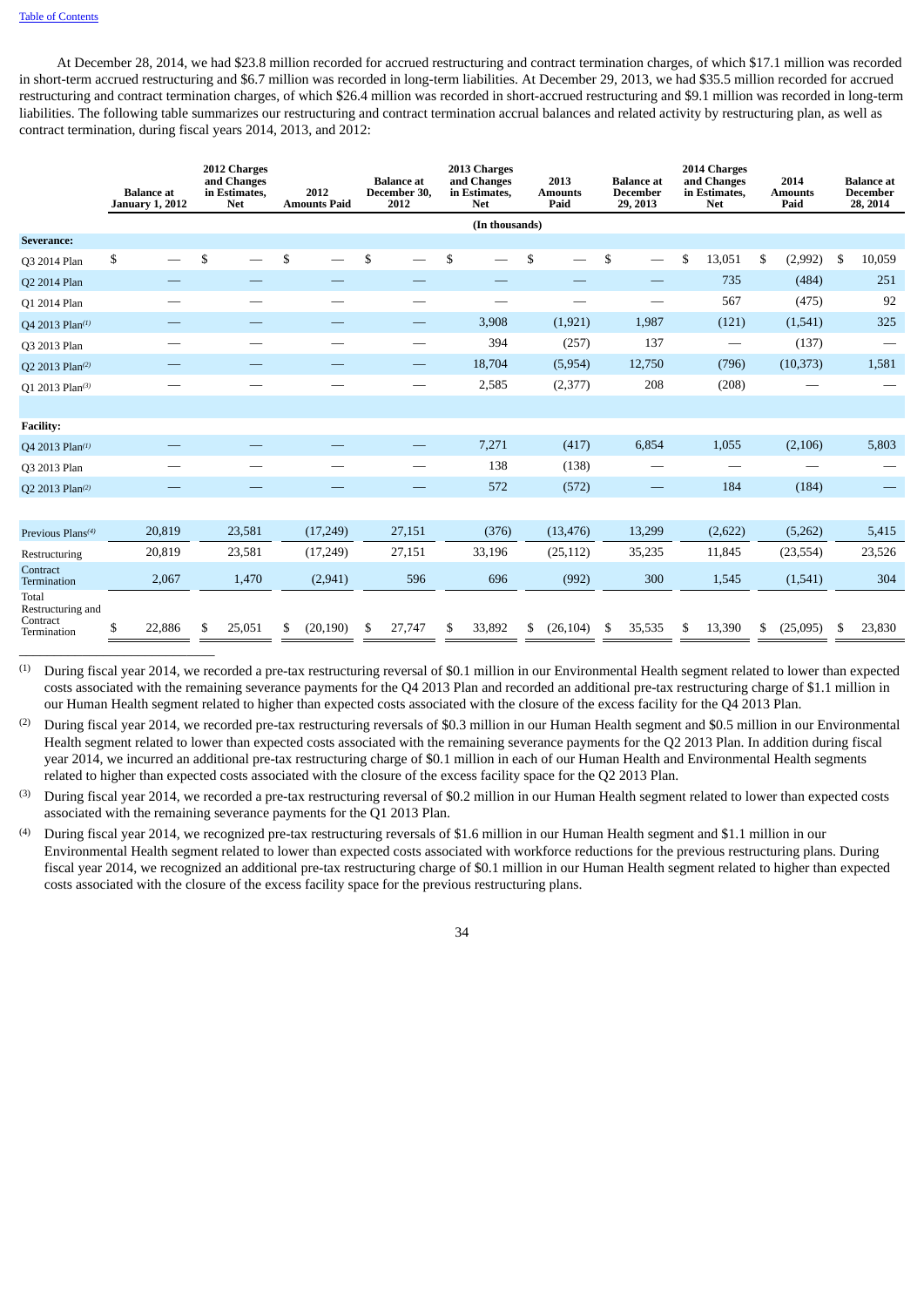## *Impairment of Assets*

*2014 Compared to 2013.* Impairment of assets was zero in fiscal year 2014, as compared to \$0.2 million in fiscal year 2013. The fiscal year 2013 pretax impairment charge was \$0.2 million for the impairment of certain long-lived assets within our Human Health segment as the carrying amounts of the long-lived assets were not recoverable and exceeded their fair value. Additional information regarding impairment of assets is discussed in Note 12 to our consolidated financial statements included in this annual report on Form 10-K.

*2013 Compared to 2012.* Impairment of assets was \$0.2 million in fiscal year 2013, as compared to \$74.2 million in fiscal year 2012. As part of integrating our recent acquisitions, in the fourth quarter of fiscal year 2012, we decided that prospectively we would primarily focus on the PerkinElmer trade name. Accordingly, we undertook a review of certain of our trade names within our portfolio as part of a realignment of our marketing strategy, which resulted in pre-tax impairment charges of \$73.4 million in our Human Health segment and \$0.7 million in our Environmental Health segment during fiscal year 2012.

## *Interest and Other Expense, Net*

Interest and other expense, net, consisted of the following:

|                                       | December 28,<br>2014 | December 29,<br>2013 | December 30,<br>2012 |
|---------------------------------------|----------------------|----------------------|----------------------|
|                                       |                      | (In thousands)       |                      |
| Interest income                       | (667)<br>\$          | (650)                | (747)<br>- \$        |
| Interest expense                      | 36,270               | 49,924               | 45,787               |
| Other expense, net                    | 5,536                | 14,836               | 2,916                |
| Total interest and other expense, net | 41,139               | 64,110               | 47,956               |

*2014 Compared to 2013.* Interest and other expense, net, for fiscal year 2014 was an expense of \$41.1 million, as compared to an expense of \$64.1 million for fiscal year 2013, a decrease of \$23.0 million. The decrease in interest and other expense, net, in fiscal year 2014 as compared to fiscal year 2013 was primarily due to a decrease in interest expense and other expense. Interest expense decreased by \$13.7 million in fiscal year 2014 as compared to fiscal year 2013, primarily due to the redemption of our fixed rate 2015 Notes in fiscal year 2013, resulting in lower debt outstanding and an increased mix of variable rate debt with lower interest rates during fiscal year 2014. In addition, during fiscal year 2013, we wrote-off \$2.8 million for the remaining unamortized derivative losses for previously settled cash flow hedges and wrote-off \$0.2 million for the remaining deferred debt issuance costs related to the prepayment of our 2015 Notes. Other expenses for fiscal year 2014 decreased by \$9.3 million as compared to fiscal year 2013, primarily due to a prepayment premium of \$11.1 million for the redemption of our 2015 Notes in fiscal year 2013, which was partially offset by expenses related to foreign currency transactions and translation of non-functional currency assets and liabilities. A more complete discussion of our liquidity is set forth below under the heading "Liquidity and Capital Resources."

*2013 Compared to 2012.* Interest and other expense, net, for fiscal year 2013 was an expense of \$64.1 million, as compared to an expense of \$48.0 million for fiscal year 2012, an increase of \$16.2 million. The increase in interest and other expense, net, in fiscal year 2013 as compared to fiscal year 2012 was primarily due to an increase in other expense, net, resulting from a prepayment premium of \$11.1 million for the redemption of our 2015 Notes. Interest expense increased by \$4.1 million in fiscal year 2013 as compared to fiscal year 2012, primarily due to the write-off of \$2.8 million for the remaining unamortized derivative losses for previously settled cash flow hedges and the write-off of \$0.2 million for the remaining deferred debt issuance costs related to the prepayment of our 2015 Notes. Interest income decreased by \$0.1 million in fiscal year 2013 as compared to fiscal year 2012, primarily due to lower cash balances throughout fiscal year 2013. Other expenses for fiscal year 2013 increased by \$11.9 million as compared to fiscal year 2012, and consisted primarily of the prepayment premium of \$11.1 million for the redemption of our 2015 Notes, expenses related to foreign currency transactions and translation of non-functional currency assets and liabilities.

## *Provision for (Benefit from) Income Taxes*

*2014 Compared to 2013.* The fiscal year 2014 provision for income taxes on continuing operations was \$8.4 million, as compared to a benefit of \$10.6 million for fiscal year 2013. The effective tax rate on continuing operations was a provision of 5.0% for fiscal year 2014 as compared to a benefit of 6.5% for fiscal year 2013. The provision for income taxes in fiscal year 2014 was primarily due to income in lower tax rate jurisdictions, partially offset by losses in higher rate jurisdictions and a tax benefit of \$7.0 million related to discrete items. The benefit from income taxes in fiscal year 2013 was primarily due a tax benefit of \$24.0 million related to discrete items and losses in higher tax rate jurisdictions, partially offset by a provision from income taxes related to profits in lower tax rate jurisdictions. The \$24.0 million of discrete items includes \$9.4 million for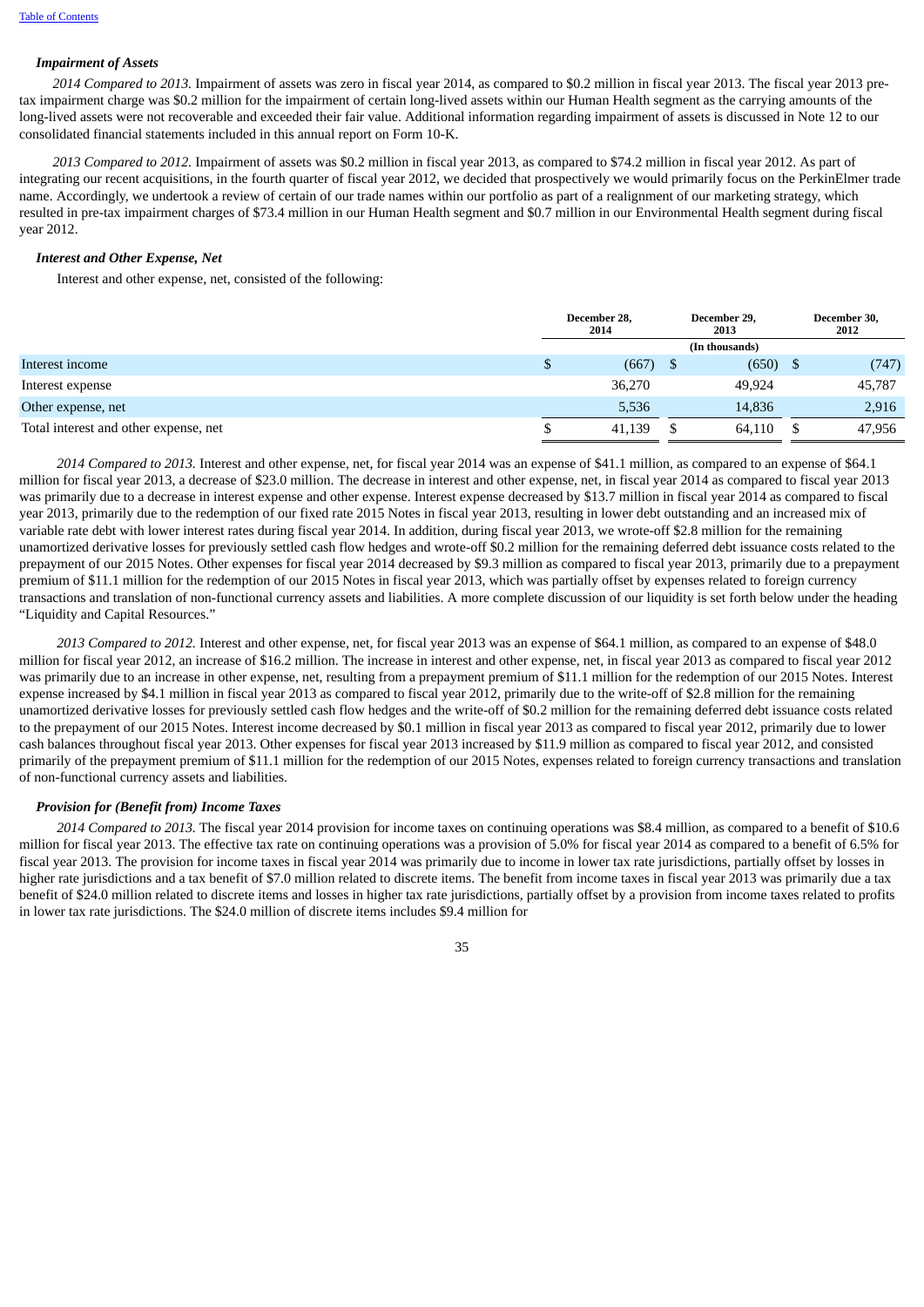lapses in statutes of limitations during the first quarter of fiscal year 2013 and \$9.2 million primarily for lapses in statutes of limitations and audit settlements in the fourth quarter of fiscal year 2013.

*2013 Compared to 2012.* The fiscal year 2013 benefit from income taxes on continuing operations was \$10.6 million, as compared to a benefit of \$16.1 million for fiscal year 2012. The effective tax rate on continuing operations was a benefit of 6.5% for fiscal year 2013 as compared to a benefit of 29.2% for fiscal year 2012. The benefit from income taxes in fiscal year 2013 was primarily due to a tax benefit of \$24.0 million related to discrete items and losses in higher tax rate jurisdictions, partially offset by a provision from income taxes related to profits in lower tax rate jurisdictions. The \$24.0 million of discrete items includes \$9.4 million for lapses in statutes of limitations during the first quarter of fiscal year 2013 and \$9.2 million primarily for lapses in statutes of limitations and audit settlements in the fourth quarter of fiscal year 2013. The benefit from income taxes in fiscal year 2012 was primarily due to a tax benefit of \$7.0 million related to discrete items and losses in higher tax rate jurisdictions, which included the pre-tax impairment charges of \$74.2 million, partially offset by a provision from income taxes related to profits in lower tax rate jurisdictions.

#### **Discontinued Operations**

As part of our continuing efforts to focus on higher growth opportunities, we have discontinued certain businesses. We have accounted for these businesses as discontinued operations and, accordingly, have presented the results of operations and related cash flows as discontinued operations for all periods presented. Any remaining assets and liabilities of these businesses have been presented separately, and are reflected within assets and liabilities from discontinued operations in the accompanying consolidated balance sheets as of December 28, 2014 and December 29, 2013.

We recorded the following pre-tax gains and losses, which have been reported as a net gain or loss on disposition of discontinued operations during the three fiscal years ended:

|                                                                               | December 28.<br>2014 |                | December 29,<br>2013 | December 30,<br>2012 |       |  |
|-------------------------------------------------------------------------------|----------------------|----------------|----------------------|----------------------|-------|--|
|                                                                               |                      | (In thousands) |                      |                      |       |  |
| Loss on disposition of microarray-based diagnostic testing laboratory         | (90)                 | - \$           |                      | ۰D                   |       |  |
| (Loss) gain on disposition of Photoflash business                             | (14)                 |                | 493                  |                      | 2,459 |  |
| Loss on disposition of Technical Services business                            | (156)                |                | (2,100)              |                      |       |  |
| Loss on disposition of other discontinued operations                          |                      |                | (203)                |                      | (54)  |  |
| Net (loss) gain on disposition of discontinued operations before income taxes | (260)                |                | (1,810)              |                      | 2,405 |  |

In May 2014, our management approved the shutdown of our microarray-based diagnostic testing laboratory in the United States, which had been reported within our Human Health segment. We determined that, with the lack of adequate reimbursement from health care payers, the microarray-based diagnostic testing laboratory in the United States would need significant investment in its operations to reduce costs in order to effectively compete in the market. The shutdown of the microarray-based diagnostic testing laboratory in the United States resulted in a \$0.1 million net pre-tax loss primarily related to the disposal of fixed assets, which was partially offset by the sale of a building in fiscal year 2014.

In June 2010, we sold our Photoflash business, which was included in our Environmental Health segment. We recognized a pre-tax loss of \$0.01 million in fiscal year 2014, a pre-tax gain of \$0.5 million in fiscal year 2013 and a pre-tax gain of \$2.5 million in fiscal year 2012 for contingent consideration related to this sale. These gains and losses were recognized as a (loss) gain on disposition of discontinued operations.

In August 1999, we sold the assets of our Technical Service business. During fiscal years 2014 and 2013, we recorded pre-tax losses of \$0.2 million and \$2.1 million, respectively, for a contingency related to this business. These losses were recognized as a (loss) gain on disposition of discontinued operations.

During fiscal years 2014, 2013, and 2012, we settled various commitments related to the divestiture of other discontinued operations. We recognized net pre-tax losses during fiscal years 2013 and 2012. These losses were recognized as a (loss) gain on disposition of discontinued operations.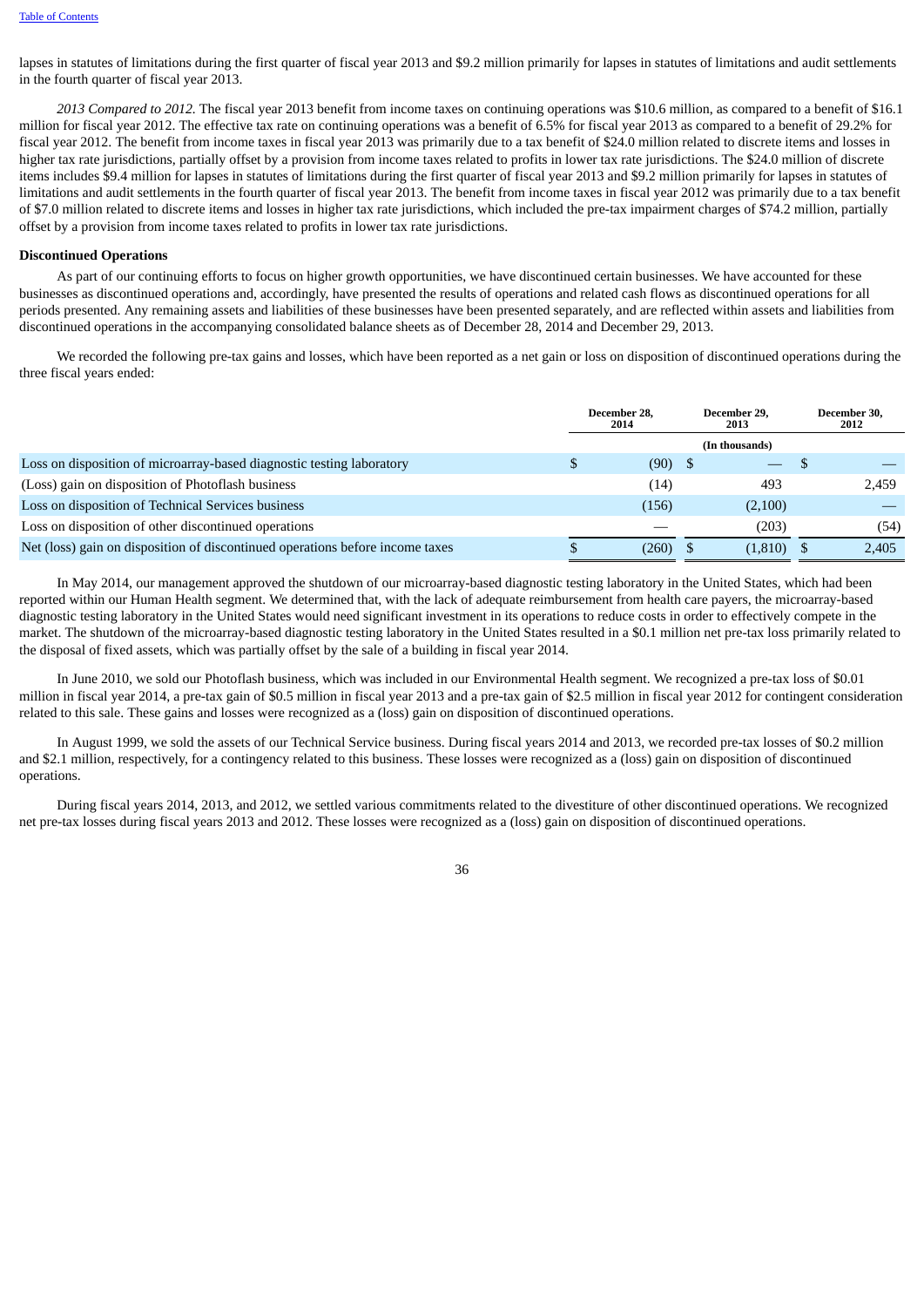Summary pre-tax operating results of the discontinued operations for the periods prior to disposition, which included a \$1.0 million pre-tax restructuring charge related to workforce reductions in the microarray-based diagnostic testing laboratory in the United States during fiscal year 2014, were as follows during the three fiscal years ended:

|                                                       | December 28,<br>2014 | December 29,<br>2013 | December 30,<br>2012 |
|-------------------------------------------------------|----------------------|----------------------|----------------------|
|                                                       |                      | (In thousands)       |                      |
| Revenue                                               | 348                  | 8.646                | 10,017               |
| Costs and expenses                                    | 5.307                | 18,998               | 14,594               |
| Loss from discontinued operations before income taxes | (4,959)              | (10, 352)            | (4,577)              |

We recorded a tax benefit of \$1.8 million on discontinued operations in fiscal year 2014, a tax benefit of \$5.1 million on discontinued operations in fiscal year 2013 and a tax benefit of \$0.8 million on discontinued operations in fiscal year 2012.

#### **Business Combinations**

### *Acquisitions in fiscal year 2014*

*Acquisition of Perten Instruments Group AB.* In December 2014, we acquired all of the outstanding stock of Perten. Perten is a provider of analytical instruments and services for quality control of food, grain, flour and feed. We expect this acquisition to enhance our industrial, environmental and safety business by expanding our product offerings to the academic and industrial end markets. We paid the shareholders of Perten \$269.9 million in cash for the stock of Perten. The excess of the purchase price over the fair value of the acquired net assets represents cost and revenue synergies specific to us, as well as non-capitalizable intangible assets, such as the employee workforce acquired, and has been allocated to goodwill, none of which is tax deductible. We have reported the operations for this acquisition within the results of our Environmental Health segment from the acquisition date.

*Other acquisitions in fiscal year 2014.* In addition to the Perten acquisition, we completed the acquisition of two businesses in fiscal year 2014 for total consideration of \$18.0 million in cash and \$4.3 million of assumed debt. The excess of the purchase price over the fair value of each of the acquired businesses' net assets represents cost and revenue synergies specific to us, as well as non-capitalizable intangible assets, such as the employee workforce acquired, and has been allocated to goodwill, none of which is tax deductible. We reported the operations for these acquisitions within the results of our Human Health and Environmental Health segments from the acquisition dates.

#### *Acquisitions in fiscal year 2013*

During fiscal year 2013, we completed the acquisition of four businesses for total consideration of \$11.4 million, in cash. As of the closing dates, we potentially had to pay additional contingent consideration for the four acquired businesses of up to \$2.2 million, which at closing had an estimated fair value of \$1.1 million. During fiscal year 2014, we paid \$0.4 million in additional deferred consideration for one of these acquisitions. The excess of the purchase price over the fair value of each of the acquired businesses' net assets represents cost and revenue synergies specific to us, as well as non-capitalizable intangible assets, such as the employee workforce acquired, and has been allocated to goodwill, none of which is tax deductible. We reported the operations for these acquisitions within the results of our Human Health and Environmental Health segments from the acquisition dates.

### *Acquisition in fiscal year 2012*

*Acquisition of Shanghai Haoyuan Biotech Co., Ltd.* In November 2012, we acquired all outstanding stock of Shanghai Haoyuan Biotech Co., Ltd. ("Haoyuan"). Haoyuan is a provider of nucleic acid-based blood screening solutions for the blood banking and clinical diagnostics markets. We expect this acquisition to extend our capabilities into nucleic acid blood screening, as well as deepen our position in the growing molecular clinical diagnostics market in China. We paid the shareholders of Haoyuan \$38.0 million in cash for the stock of Haoyuan. We recorded a receivable of \$2.7 million from the shareholders of Haoyuan as a reduction of purchase price for the settlement of certain contingencies. This receivable was collected in fiscal year 2013. As of the closing date, we potentially had to pay the shareholders additional contingent consideration of up to \$30.0 million, which at closing had an estimated fair value of \$1.9 million. The excess of the purchase price over the fair value of the acquired net assets represents cost and revenue synergies specific to us, as well as non-capitalizable intangible assets, such as the employee workforce acquired, and has been allocated to goodwill, none of which is tax deductible. We reported the operations for this acquisition within the results of our Human Health segment from the acquisition date.

We do not consider the acquisitions completed during fiscal years 2014, 2013, and 2012, to be material to our consolidated results of operations; therefore, we are not presenting pro forma financial information of operations. We have also

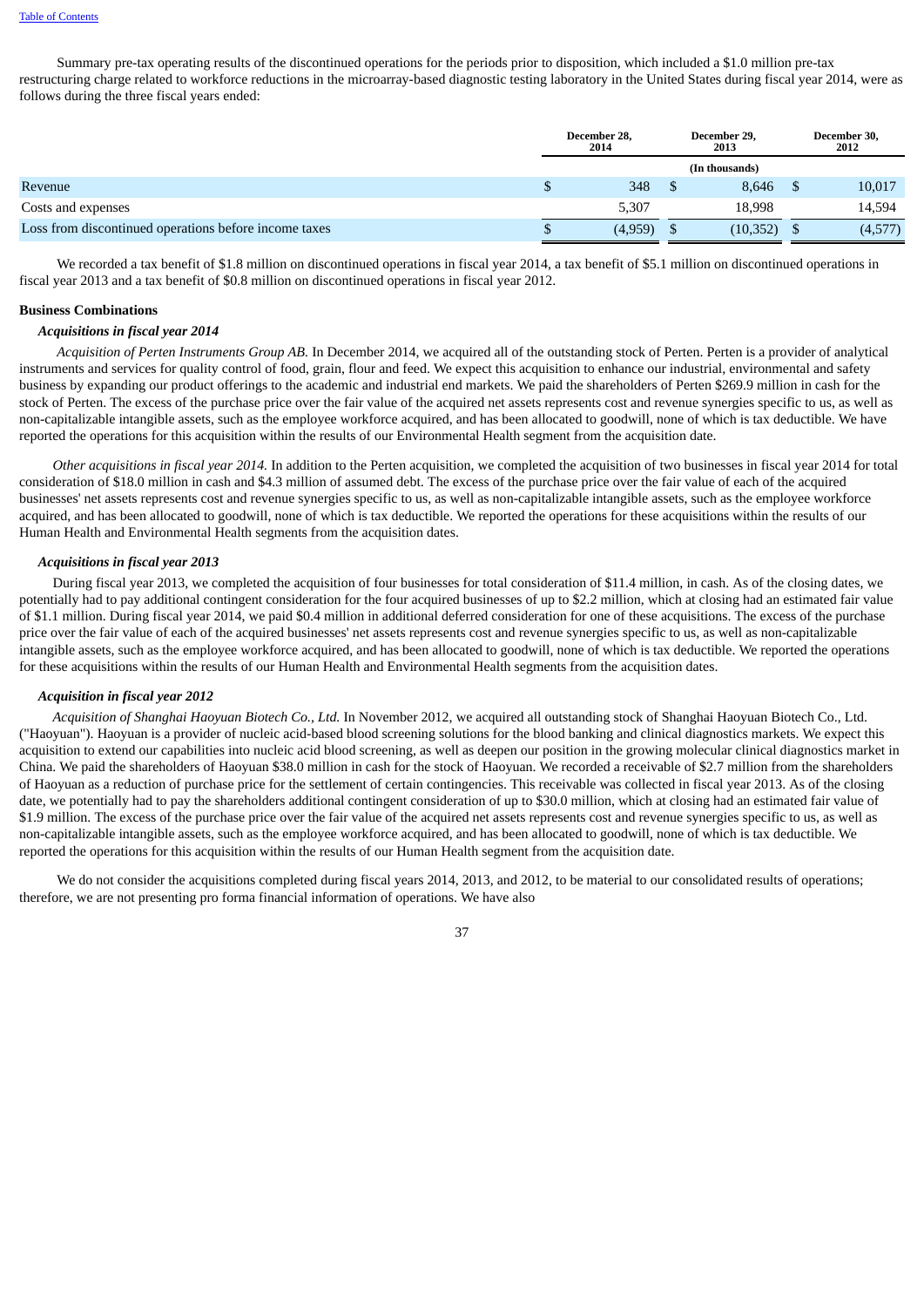determined that the presentation of the results of operations for each of those acquisitions, from the date of acquisition, is impracticable due to the integration of the operations upon acquisition.

As of December 28, 2014 the allocation of purchase prices for acquisitions completed in fiscal years 2013 and 2012 were final. The preliminary allocation of the purchase prices for acquisitions completed in fiscal year 2014 were based upon initial valuations. Our estimates and assumptions underlying the initial valuations are subject to the collection of information necessary to complete our valuations within the measurement periods, which are up to one year from the respective acquisition dates. The primary areas of the preliminary purchase price allocations that are not yet finalized relate to the fair value of certain tangible and intangible assets acquired and liabilities assumed, assets and liabilities related to income taxes and related valuation allowances, and residual goodwill. We expect to continue to obtain information to assist in determining the fair values of the net assets acquired at the acquisition dates during the measurement periods. During the measurement periods, we will adjust assets or liabilities if new information is obtained about facts and circumstances that existed as of the acquisition dates that, if known, would have resulted in the recognition of those assets and liabilities as of those dates. Adjustments to the preliminary allocations of the purchase prices during the measurement period require the revision of comparative prior period financial information when reissued in subsequent financial statements. The effect of adjustments to the allocations of the purchase prices made during the measurement period would be as if the adjustments had been completed on the acquisition dates. The effects of any such adjustments, if material, may cause changes in depreciation, amortization, or other income or expense recognized in prior periods. All changes that do not qualify as adjustments made during the measurement periods are included in current period earnings.

Allocations of the purchase price for acquisitions are based on estimates of the fair value of the net assets acquired and are subject to adjustment upon finalization of the purchase price allocations. The accounting for business combinations requires estimates and judgments as to expectations for future cash flows of the acquired business, and the allocation of those cash flows to identifiable intangible assets, in determining the estimated fair values for assets acquired and liabilities assumed. The fair values assigned to tangible and intangible assets acquired and liabilities assumed, including contingent consideration, are based on management's estimates and assumptions, as well as other information compiled by management, including valuations that utilize customary valuation procedures and techniques. Contingent consideration is measured at fair value at the acquisition date, based on the probability that revenue thresholds or product development milestones will be achieved during the earnout period, with changes in the fair value after the acquisition date affecting earnings to the extent it is to be settled in cash. Increases or decreases in the fair value of contingent consideration liabilities primarily result from changes in the estimated probabilities of achieving revenue thresholds or product development milestones during the earnout period.

We may have to pay contingent consideration, related to all acquisitions with open contingency periods, of up to \$31.4 million as of December 28, 2014. As of December 28, 2014, we had recorded contingent consideration obligations relating to our acquisition of Tetra Teknolojik Sistemler Limited Sirketi with an estimated fair value of \$0.1 million. The earnout period for each of these acquisitions does not exceed three years from the respective acquisition date. If the actual results differ from the estimates and judgments used in these fair values, the amounts recorded in the consolidated financial statements could result in a possible impairment of the intangible assets and goodwill, require acceleration of the amortization expense of definite-lived intangible assets or the recognition of additional consideration which would be expensed.

In connection with the purchase price allocations for acquisitions, we estimate the fair value of deferred revenue assumed with our acquisitions. The estimated fair value of deferred revenue is determined by the legal performance obligation at the date of acquisition, and is generally based on the nature of the activities to be performed and the related costs to be incurred after the acquisition date. The fair value of an assumed liability related to deferred revenue is estimated based on the current market cost of fulfilling the obligation, plus a normal profit margin thereon. The estimated costs to fulfill the deferred revenue are based on the historical direct costs related to providing the services. We do not include any costs associated with selling effort, research and development, or the related fulfillment margins on these costs. In most acquisitions, profit associated with selling effort is excluded because the acquired businesses would have concluded the selling effort on the support contracts prior to the acquisition date. The estimated research and development costs are not included in the fair value determination, as these costs are not deemed to represent a legal obligation at the time of acquisition. The sum of the costs and operating income approximates, in theory, the amount that we would be required to pay a third-party to assume the obligation.

### **Contingencies, Including Tax Matters**

We are conducting a number of environmental investigations and remedial actions at our current and former locations and, along with other companies, have been named a potentially responsible party ("PRP") for certain waste disposal sites. We accrue for environmental issues in the accounting period that our responsibility is established and when the cost can be reasonably estimated. We have accrued \$12.3 million and \$13.5 million as of December 28, 2014 and December 29, 2013, respectively, which represents our management's estimate of the cost of the remediation of known environmental matters, and does not include any potential liability for related personal injury or property damage claims. These amounts are recorded in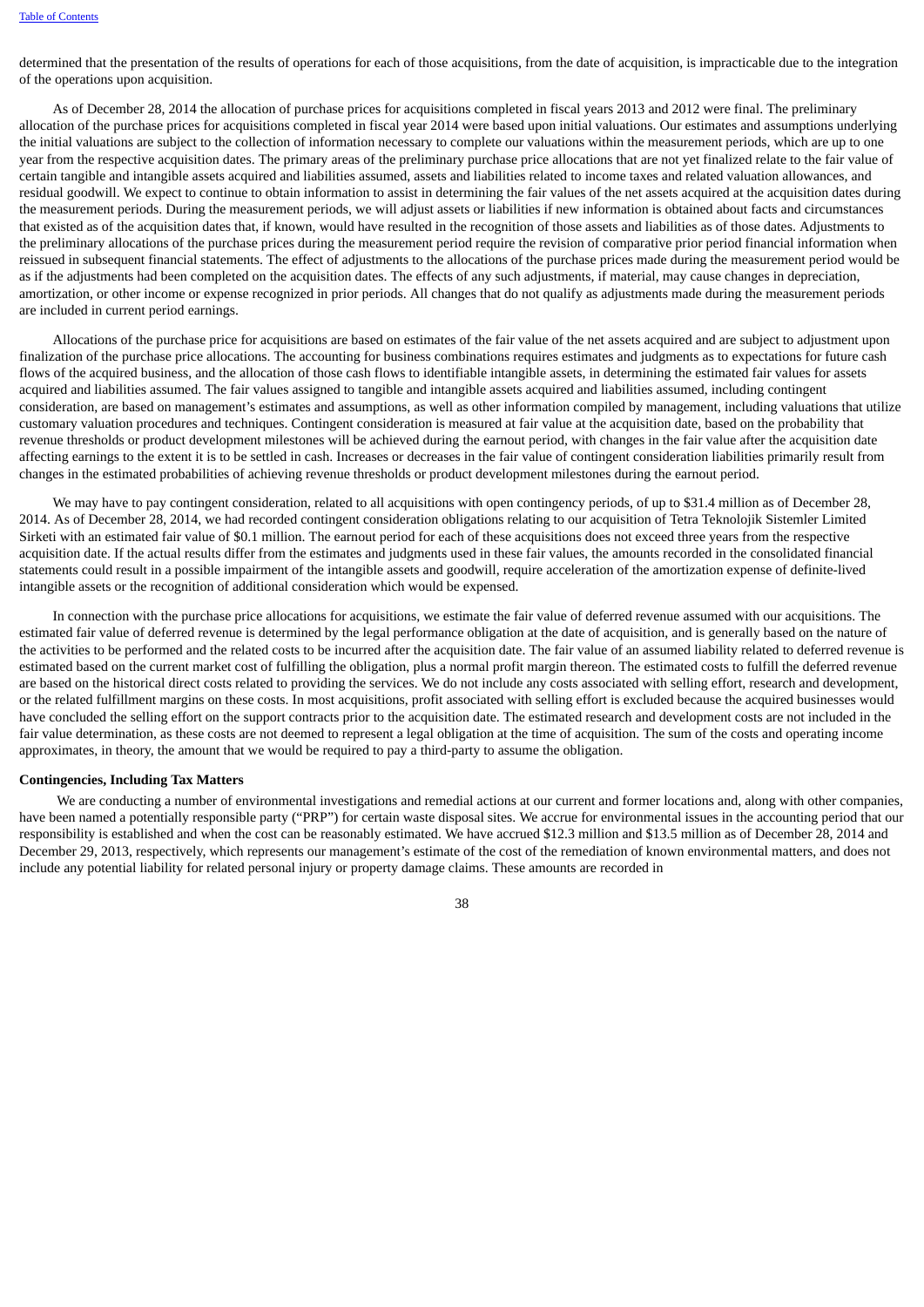accrued expenses and other current liabilities. During fiscal year 2014, we recorded a benefit of \$2.3 million for cost reimbursements related to a particular site, of which \$1.2 million was for future monitoring and mitigation activities. During fiscal year 2013, we accrued an additional \$5.7 million related to a particular site for increased monitoring and mitigation activities, of which \$4.6 million was recorded in the fourth quarter of fiscal year 2013. Our environmental accrual is not discounted and does not reflect the recovery of any material amounts through insurance or indemnification arrangements. The cost estimates are subject to a number of variables, including the stage of the environmental investigations, the magnitude of the possible contamination, the nature of the potential remedies, possible joint and several liability, the time period over which remediation may occur, and the possible effects of changing laws and regulations. For sites where we have been named a PRP, our management does not currently anticipate any additional liability to result from the inability of other significant named parties to contribute. We expect that the majority of such accrued amounts could be paid out over a period of up to ten years. As assessment and remediation activities progress at each individual site, these liabilities are reviewed and adjusted to reflect additional information as it becomes available. There have been no environmental problems to date that have had, or are expected to have, a material adverse effect on our consolidated financial statements. While it is possible that a loss exceeding the amounts recorded in the consolidated financial statements may be incurred, the potential exposure is not expected to be materially different from those amounts recorded.

Various tax years after 2007 remain open to examination by certain tax jurisdictions in which we have significant business operations, such as China, Finland, Germany, Italy, Netherlands, Singapore, the United Kingdom and the United States. The tax years under examination vary by jurisdiction. We regularly review our tax positions in each significant taxing jurisdiction in the process of evaluating our unrecognized tax benefits. We make adjustments to our unrecognized tax benefits when: (i) facts and circumstances regarding a tax position change, causing a change in management's judgment regarding that tax position; (ii) a tax position is effectively settled with a tax authority; and/or (iii) the statute of limitations expires regarding a tax position.

We are subject to various claims, legal proceedings and investigations covering a wide range of matters that arise in the ordinary course of our business activities. Although we have established accruals for potential losses that we believe are probable and reasonably estimable, in the opinion of our management, based on its review of the information available at this time, the total cost of resolving these contingencies at December 28, 2014 should not have a material adverse effect on our consolidated financial statements included in this annual report on Form 10-K. However, each of these matters is subject to uncertainties, and it is possible that some of these matters may be resolved unfavorably to us.

### **Reporting Segment Results of Continuing Operations**

In January 2015, we approved and announced a new alignment of our businesses effective for fiscal year 2015 that is designed to enable us to both deliver complete solutions targeted towards certain end markets and to develop value-added applications and solutions to foster further expansion of those markets. As part of this realignment, our OneSource multivendor service offering business that serves the life sciences end market will be moved from our Environmental Health segment into our Human Health segment. Beginning in fiscal year 2015, we will report financial results under our Human Health and Environmental Health segments using this new alignment.

#### *Human Health*

*2014 Compared to 2013.* Revenue for fiscal year 2014 was \$1,243.4 million, as compared to \$1,201.1 million for fiscal year 2013, an increase of \$42.3 million, or 4%, which includes an approximate 0.4% increase in revenue attributable to acquisitions and an approximate 1% decrease in revenue attributable to changes in foreign exchange rates. The analysis in the remainder of this paragraph compares selected revenue by product type for fiscal year 2014, as compared to fiscal year 2013, and includes the effect of foreign exchange fluctuations and acquisitions. The increase in revenue in our Human Health segment was a result of an increase in diagnostics market revenue of \$39.8 million and an increase in research market revenue of \$2.5 million. As a result of adjustments to deferred revenue related to certain acquisitions required by business combination rules, we did not recognize \$2.9 million of revenue in our Human Health segment for fiscal year 2014 and \$7.3 million of revenue in our Human Health segment for fiscal year 2013 that otherwise would have been recorded by the acquired businesses during each of the respective periods. This increase in our Human Health segment during fiscal year 2014 was primarily due to growth in our diagnostics business as birth rates increased and from continued expansion of our prenatal, newborn and infectious disease screening solutions in emerging markets such as China and Brazil, as well as from increased demand for our medical imaging business' new wireless cassette detector used in diagnostic imaging and veterinary applications. In the research market we experienced growth related to our informatics, radiometric detection, and high-content screening offerings, as well as our microfluidics technology licensing program. This growth in the research market was offset by declines in some products in our research market due to weakness in the global academic end market, specifically in Europe, as well as the expiration of certain patents in our licensing portfolio.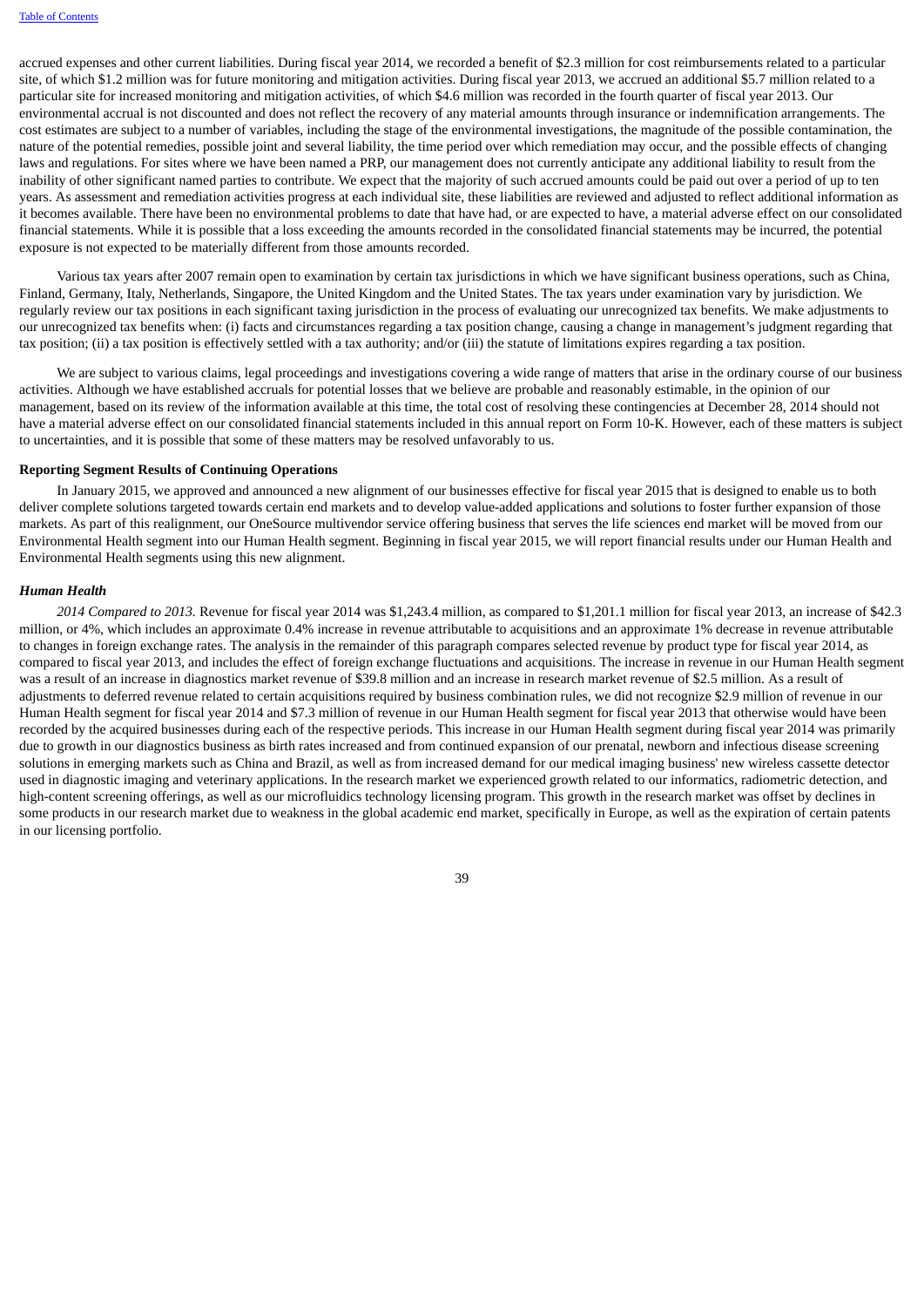Operating income from continuing operations for fiscal year 2014 was \$220.2 million, as compared to \$156.5 million for fiscal year 2013, an increase of \$63.7 million, or 41%. Amortization of intangible assets decreased and was \$72.6 million for fiscal year 2014 as compared to \$79.1 million for fiscal year 2013. Restructuring and contract termination charges decreased and were \$6.9 million for fiscal year 2014 as compared to \$22.1 million for fiscal year 2013. Impairment of assets was a charge of \$0.2 million for fiscal year 2013 as the carrying amounts of certain long-lived assets were not recoverable and exceeded their fair value. Acquisition related costs for integration, contingent consideration and other costs decreased expenses by \$1.7 million for fiscal year 2014, as compared to adding an incremental expense of \$1.4 million for fiscal year 2013. The amortization of purchase accounting adjustments to record the inventory from certain acquisitions was \$0.2 million for fiscal year 2013. In addition to the factors noted above, increased sales volume in the diagnostics and research markets and cost containment and productivity initiatives increased operating income for fiscal year 2014.

*2013 Compared to 2012.* Revenue for fiscal year 2013 was \$1,201.1 million, as compared to \$1,164.6 million for fiscal year 2012, an increase of \$36.5 million, or 3%, which includes an approximate 2% increase in revenue attributable to acquisitions and an approximate 0.3% decrease in revenue attributable to changes in foreign exchange rates. The analysis in the remainder of this paragraph compares selected revenue by product type for fiscal year 2013, as compared to fiscal year 2012, and includes the effect of foreign exchange fluctuations and acquisitions. The increase in revenue in our Human Health segment was a result of an increase in diagnostics market revenue of \$22.8 million and an increase in research market revenue of \$13.7 million. As a result of adjustments to deferred revenue related to certain acquisitions required by business combination rules, we did not recognize \$7.3 million of revenue in our Human Health segment for fiscal year 2013 and \$26.2 million of revenue in our Human Health segment for fiscal year 2012 that otherwise would have been recorded by the acquired businesses during each of the respective periods. This increase in our Human Health segment revenue during fiscal year 2013 was due to growth in the diagnostics market as birth rates in the United States increased and from continued expansion of our prenatal, newborn and infectious disease screening solutions in key regions outside the United States, particularly in emerging markets such as China, the Middle East and Africa, and Korea, as well as increased demand for our informatics offerings and in-vivo imaging systems in the research market. This growth was partially offset by slight declines in our medical imaging business despite continued growth in our complementary metal-oxide-semiconductor imaging technology, as well as declines in our radiometric detection businesses within the research market, as a result of sequestration concerns in the United States, European austerity and weakening research markets in Asia, particularly in Japan.

Operating income from continuing operations for fiscal year 2013 was \$156.5 million, as compared to \$63.8 million for fiscal year 2012, an increase of \$92.7 million, or 145%. Amortization of intangible assets decreased and was \$79.1 million for fiscal year 2013 as compared to \$79.7 million for fiscal year 2012. Restructuring and contract termination charges increased and were \$22.1 million for fiscal year 2013 as compared to \$17.5 million for fiscal year 2012. Impairment of assets was a charge of \$0.2 million for fiscal year 2013 as the carrying amounts of certain long-lived assets were not recoverable and exceeded their fair value, as compared to \$73.4 million for fiscal year 2012 as a result of a review of certain of our trade names within our portfolio as part of a realignment of our marketing strategy. Acquisition related costs for integration, contingent consideration and other costs added an incremental expense of \$1.4 million for fiscal year 2013, as compared to an incremental expense of \$0.1 million for fiscal year 2012. The amortization of purchase accounting adjustments to record the inventory from certain acquisitions was \$0.2 million for fiscal year 2013, as compared to \$5.2 million for fiscal year 2012. In addition to the factors noted above, increased sales volume in the diagnostics and research markets, favorable changes in product mix, and cost containment initiatives, increased operating income for fiscal year 2013, which was partially offset by higher costs related to growth and productivity investments.

### *Environmental Health*

*2014 Compared to 2013.* Revenue for fiscal year 2014 was \$993.8 million, as compared to \$956.5 million for fiscal year 2013, an increase of \$37.3 million, or 4%, which includes an approximate 1% decrease in revenue attributable to changes in foreign exchange rates and an approximate 1% increase in revenue attributable to acquisitions. The analysis in the remainder of this paragraph compares selected revenue by product type for fiscal year 2014, as compared to fiscal year 2013, and includes the effect of foreign exchange fluctuations and acquisitions. The increase in revenue in our Environmental Health segment was a result of an increase in revenue of \$33.8 million from the laboratory services market and an increase in revenue of \$3.5 million from the environmental and industrial markets. As a result of adjustments to deferred revenue related to certain acquisitions required by business combination rules, we did not recognize \$0.01 million of revenue for fiscal year 2013 that otherwise would have been recorded by the acquired businesses during each of the respective periods. This increase in our Environmental Health segment revenue during fiscal year 2014 was primarily due to continued growth in our laboratory services business, which included the addition of new customers to our OneSource multivendor service offering. These increases were partially offset by decreased demand across some of our products in the environmental and industrial markets, primarily in the Asian industrial end markets.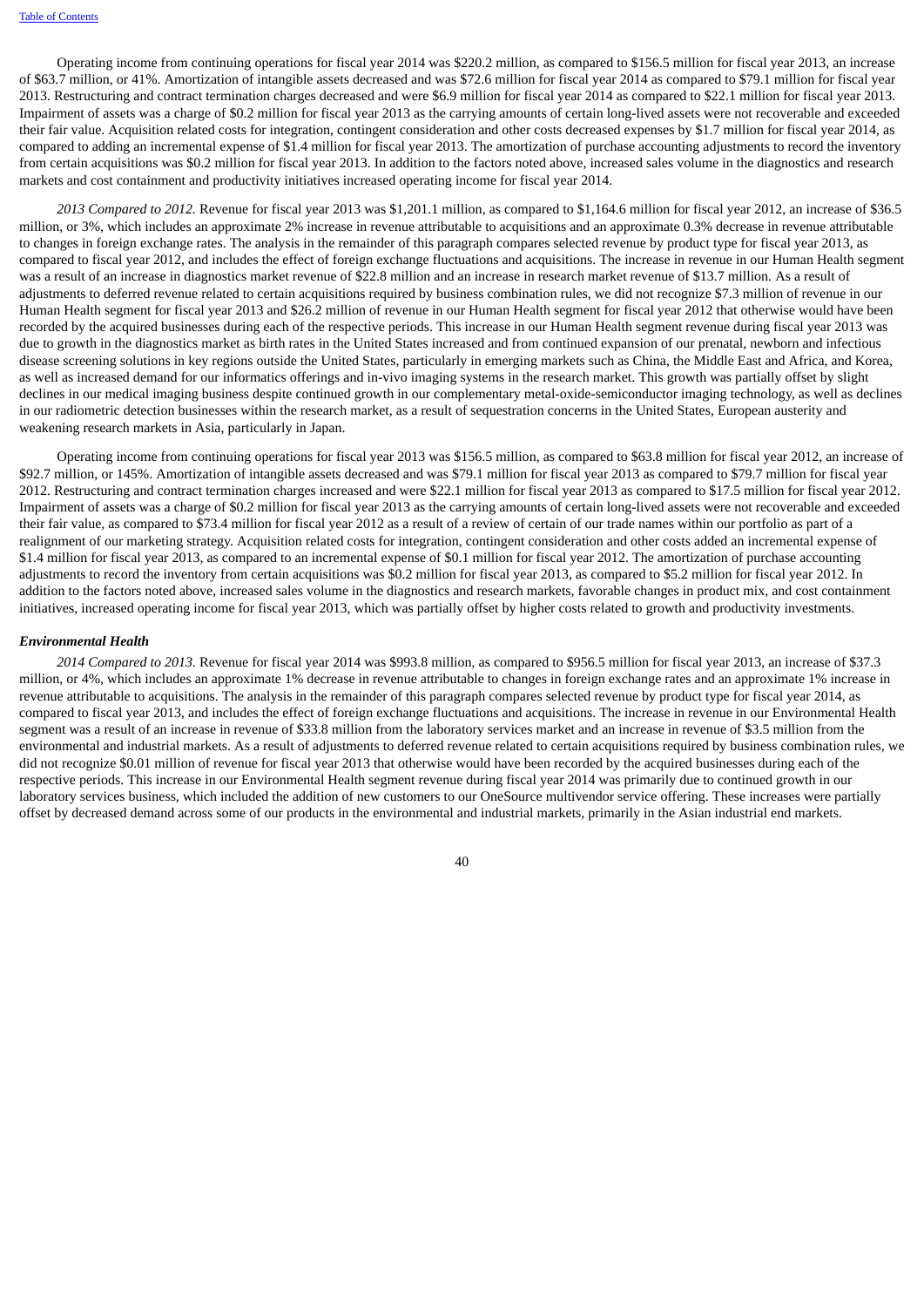Operating income from continuing operations for fiscal year 2014 was \$109.1 million, as compared to \$97.1 million for fiscal year 2013, an increase of \$12.1 million, or 12%. Amortization of intangible assets increased and was \$10.8 million for fiscal year 2014 as compared to \$10.1 million for fiscal year 2013. Restructuring and contract termination charges decreased and were \$6.5 million for fiscal year 2014 as compared to \$11.8 million for fiscal year 2013. Acquisition related costs for contingent consideration and other costs added an incremental expense of \$2.1 million in fiscal year 2014, as compared to an incremental expense of \$0.2 million for fiscal year 2013. The amortization of purchase accounting adjustments to record the inventory from certain acquisitions was \$2.4 million for fiscal year 2014. In addition to the factors noted above, savings related to cost containment initiatives increased operating income for fiscal year 2014, which was partially offset by unfavorable changes in product mix, with an increase in sales of lower gross margin product offerings, and pricing pressure.

*2013 Compared to 2012.* Revenue for fiscal year 2013 was \$956.5 million, as compared to \$940.6 million for fiscal year 2012, an increase of \$15.9 million or 2%, which includes an approximate 1% decrease in revenue attributable to changes in foreign exchange rates and an approximate 0.4% increase in revenue attributable to acquisitions. The analysis in the remainder of this paragraph compares selected revenue by product type for fiscal year 2013, as compared to fiscal year 2012, and includes the effect of foreign exchange fluctuations and acquisitions. The increase in revenue in our Environmental Health segment was a result of an increase in revenue of \$23.2 million from the laboratory services market, partially offset by decreases in revenue of \$7.3 million from the environmental and industrial markets. As a result of adjustments to deferred revenue related to certain acquisitions required by business combination rules, we did not recognize \$0.01 million of revenue for fiscal year 2013 that otherwise would have been recorded by the acquired businesses during each of the respective periods. This increase in our Environmental Health segment revenue during fiscal year 2013 was due primarily to growth in our laboratory services business by the addition of new customers to our OneSource multivendor service offering, partially offset by decreased demand across some of our products in the environmental and industrial markets.

Operating income from continuing operations for fiscal year 2013 was \$97.1 million, as compared to \$111.8 million for fiscal year 2012, a decrease of \$14.8 million, or 13%. Amortization of intangible assets decreased and was \$10.1 million for fiscal year 2013 as compared to \$10.4 million for fiscal year 2012. Restructuring and contract termination charges increased and were \$11.8 million for fiscal year 2013 as compared to \$7.6 million for fiscal year 2012. Impairment of assets decreased and was zero for fiscal year 2013 as compared to a charge of \$0.7 million for fiscal year 2012 a result of a review of certain of our trade names within our portfolio as part of a realignment of our marketing strategy. Acquisition related costs for contingent consideration and other costs added an incremental expense of \$0.2 million for both fiscal years 2013 and 2012. In addition to the factors noted above, pricing pressure, unfavorable changes in product mix, with an increase in sales of lower gross margin product offerings, and increased costs related to growth investments decreased operating income for fiscal year 2013, which was partially offset by increased sales volume and cost containment and productivity initiatives

## **Liquidity and Capital Resources**

We require cash to pay our operating expenses, make capital expenditures, make strategic acquisitions, service our debt and other long-term liabilities, repurchase shares of our common stock and pay dividends on our common stock. Our principal sources of funds are from our operations and the capital markets, particularly the debt markets. We anticipate that our internal operations will generate sufficient cash to fund our operating expenses, capital expenditures, smaller acquisitions, interest payments on our debt and dividends on our common stock. However, we expect to use external sources to satisfy the balance of our debt when due, any larger acquisitions and other long-term liabilities, such as contributions to our postretirement benefit plans.

Principal factors that could affect the availability of our internally generated funds include:

- changes in sales due to weakness in markets in which we sell our products and services, and
- changes in our working capital requirements.

Principal factors that could affect our ability to obtain cash from external sources include:

- financial covenants contained in the financial instruments controlling our borrowings that limit our total borrowing capacity,
- increases in interest rates applicable to our outstanding variable rate debt,
- a ratings downgrade that could limit the amount we can borrow under our senior unsecured revolving credit facility and our overall access to the corporate debt market,
- increases in interest rates or credit spreads, as well as limitations on the availability of credit, that affect our ability to borrow under future potential facilities on a secured or unsecured basis,

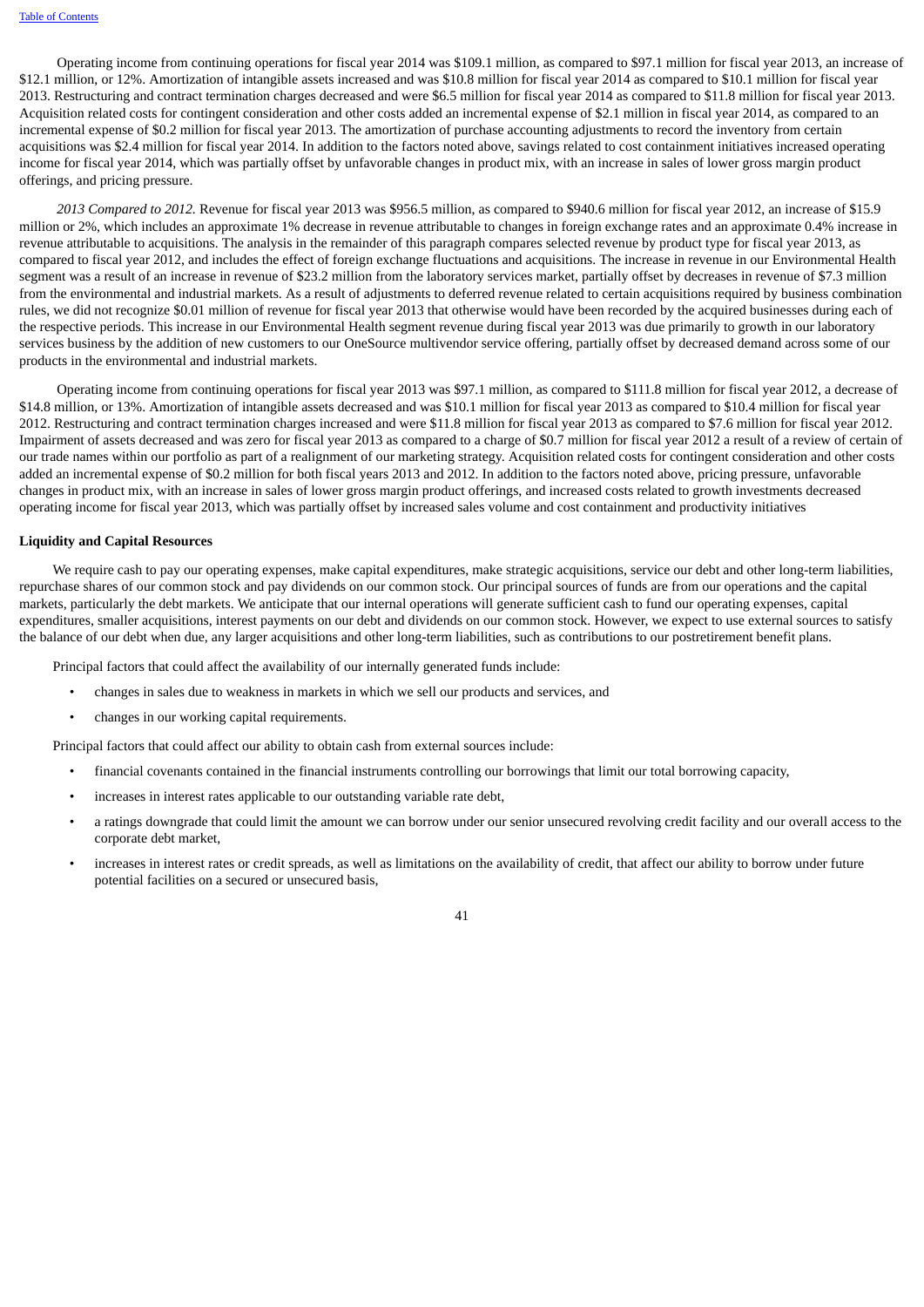- a decrease in the market price for our common stock, and
- volatility in the public debt and equity markets.

## *Cash Flows*

### *Fiscal Year 2014*

*Operating Activities.* Net cash provided by continuing operations was \$282.3 million for fiscal year 2014, as compared to net cash provided by continuing operations of \$157.2 million for fiscal year 2013, an increase of \$125.0 million. The cash provided by operating activities for fiscal year 2014 was principally a result of income from continuing operations of \$161.2 million, and non-cash charges, including depreciation and amortization of \$116.7 million, stock based compensation expense of \$14.5 million, restructuring and contract termination charges, net, of \$13.4 million and loss related to our postretirement benefit plans, including the mark-to-market adjustment, in the fourth quarter of fiscal year 2014, of \$77.7 million. These amounts were partially offset by a net decrease of \$67.6 million in accrued expenses, other assets and liabilities and other items, and a net increase in working capital of \$33.5 million. The change in accrued expenses, other assets and liabilities and other items that decreased cash provided by operating activities by \$67.6 million for fiscal year 2014, primarily related to the timing of payments for taxes, defined benefit pension plans, royalties, restructuring, and salary and benefits. During fiscal year 2014, we made contributions of \$11.2 million, in the aggregate, to plans outside of the United States. Contributing to the net increase in working capital for fiscal year 2014, excluding the effect of foreign exchange rate fluctuations, was an increase in inventory of \$24.6 million and an increase in accounts receivable of \$17.0 million, which were partially offset by an increase in accounts payable of \$8.1 million. The increase in inventory was primarily a result of realigning operations, research and development resources, and production resources within our Environmental Health and Human Health segments to ensure responsiveness to customer requirements as this realignment occurs. The increase in accounts receivable was a result of higher sales volume in the fourth quarter of fiscal year 2014. The increase in accounts payable was primarily a result of the timing of disbursements during the fourth quarter of fiscal year 2014.

*Investing Activities.* Net cash used in the investing activities of our continuing operations was \$297.5 million for fiscal year 2014, as compared to net cash used in the investing activities of our continuing operations of \$1.7 million for fiscal year 2013, an increase of \$295.8 million. For fiscal year 2014, we used \$271.5 million of net cash for acquisitions and investments, as compared to \$15.7 million used in fiscal year 2013. Capital expenditures for fiscal year 2014 were \$29.1 million, primarily for manufacturing equipment and other capital equipment purchases. These cash outflows were partially offset by proceeds from dispositions of property, plant and equipment of \$2.5 million, and the settlement of life insurance policies of \$0.5 million in fiscal year 2014.

*Financing Activities.* Net cash provided by the financing activities of our continuing operations was \$30.9 million for fiscal year 2014, as compared to net cash used in the financing activities of our continuing operations of \$154.2 million for fiscal year 2013, a change of \$185.1 million. For fiscal year 2014, we repurchased 1.4 million shares of our common stock, including 98,269 shares of our common stock pursuant to our equity incentive plans, for a total cost of \$65.5 million, including commissions. This compares to repurchases of 3.6 million shares of our common stock, including 127,544 shares of our common stock pursuant to our equity incentive plans, for a total cost of \$127.4 million, including commissions, for fiscal year 2013. This use of cash in fiscal year 2014 was partially offset by proceeds from the issuance of common stock under stock plans of \$24.5 million. This compares to proceeds from the issuance of common stock under stock plans of \$20.3 million in fiscal year 2013. During fiscal year 2014, borrowings from our senior unsecured revolving credit facility totaled \$475.0 million, which was partially offset by debt reductions of \$356.0 million. This compares to borrowings from our senior unsecured revolving credit facility of \$677.0 million, which was offset by debt reductions of \$538.0 million and the prepayment of our 2015 Notes of \$150.0 million in fiscal year 2013. We paid \$31.6 million in dividends during both fiscal years 2014 and 2013. During fiscal year 2014, we made net payments of \$12.7 million on other credit facilities primarily for debt that was acquired from our business acquisitions. This compares to \$5.3 million of proceeds from our other credit facilities primarily related to capital improvements to leased buildings, which have been funded by the lessor, as described below in our financing lease obligations. During fiscal year 2014, we paid \$1.8 million of debt financing costs for the refinancing of our debt held under a previous senior unsecured revolving credit facility and made \$0.9 million in payments for acquisition-related contingent consideration. In fiscal year 2013, we paid a prepayment premium of \$11.1 million for the redemption of our 2015 Notes and also received \$1.4 million for settlement of forward foreign exchange contracts.

### *Fiscal Year 2013*

*Operating Activities.* Net cash provided by continuing operations was \$157.2 million for fiscal year 2013, as compared to net cash provided by continuing operations of \$154.0 million for fiscal year 2012, an increase of \$3.3 million. The cash provided by operating activities for fiscal year 2013 was principally a result of income from continuing operations of \$174.3 million, and non-cash charges, including depreciation and amortization of \$126.9 million, restructuring and contract termination charges, net, of \$33.9 million, stock based compensation expense of \$14.1 million and an asset impairment charge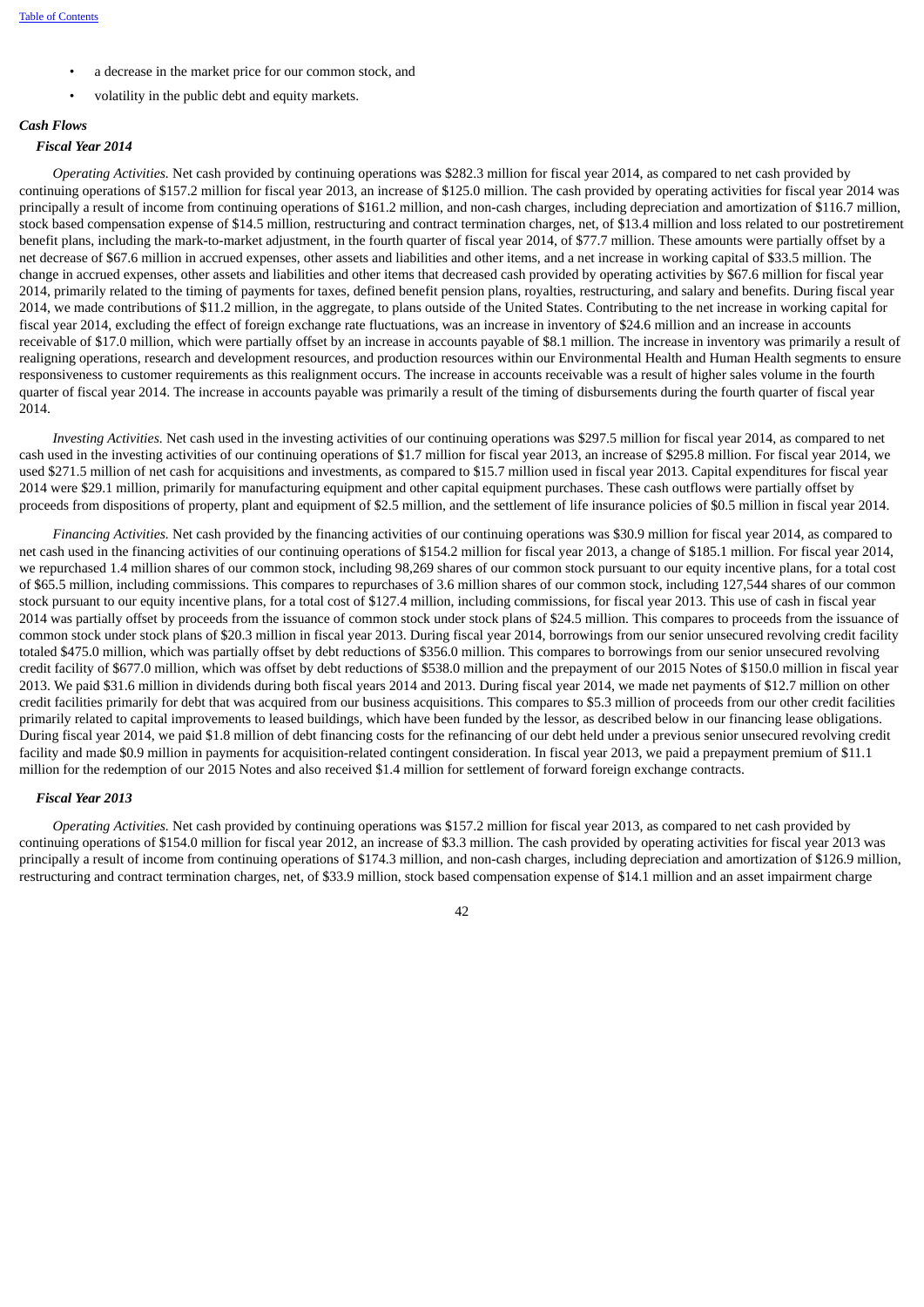of \$0.2 million. These amounts were partially offset by a net decrease of \$144.5 million in accrued expenses, other assets and liabilities and other items, a net increase in working capital of \$29.3 million and income related to our postretirement benefit plans, including the mark-to-market adjustment in the fourth quarter of fiscal year 2013, of \$18.2 million. Contributing to the net increase in working capital for fiscal year 2013, excluding the effect of foreign exchange rate fluctuations, was an increase in accounts receivable of \$14.1 million, an increase in inventory of \$14.2 million, and a decrease in accounts payable of \$1.1 million. The increase in accounts receivable was a result of higher sales volume late in the fourth quarter of fiscal year 2013. The increase in inventory was primarily a result of realigning operations, research and development resources and production resources within our Environmental Health and Human Health segments to ensure responsiveness to customer requirements as this realignment occurs. The decrease in accounts payable was primarily a result of the timing of disbursements during the fourth quarter of fiscal year 2013. Changes in accrued expenses, other assets and liabilities and other items, net, decreased cash provided by operating activities by \$144.5 million for fiscal year 2013 and primarily related to the timing of payments for taxes, defined benefit pension plans, royalties, restructuring, and salary and benefits. During fiscal year 2013, we paid \$40.3 million for prepaid royalties and we made contributions of \$37.0 million to our defined benefit pension plan in the United States. We also contributed \$20.2 million, in the aggregate, to plans outside of the United States during fiscal year 2013, which includes an additional contribution of \$10.0 million to our defined benefit pension plan in the United Kingdom.

*Investing Activities.* Net cash used in the investing activities of our continuing operations was \$1.7 million for fiscal year 2013, as compared to net cash used in the investing activities of our continuing operations of \$82.8 million for fiscal year 2012, a decrease of \$81.1 million. Proceeds from dispositions of property, plant and equipment was \$52.2 million for fiscal year 2013, primarily due to the sale of a building located in Boston, Massachusetts for net proceeds of \$47.6 million. Capital expenditures for fiscal year 2013 were \$39.0 million, primarily for manufacturing equipment and other capital equipment purchases, which included \$5.9 million of capital improvements to leased buildings, which have been funded by the lessor, as described below in our financing lease obligations. For fiscal year 2013, we used \$15.7 million of net cash for acquisitions and investments, as compared to \$40.9 million used in fiscal year 2012.

*Financing Activities.* Net cash used in the financing activities of our continuing operations was \$154.2 million for fiscal year 2013, as compared to net cash used in the financing activities of our continuing operations of \$44.2 million for fiscal year 2012, a change of \$110.0 million. For fiscal year 2013, we repurchased 3.6 million shares of our common stock, including 127,544 shares of our common stock pursuant to our equity incentive plans, for a total cost of \$127.4 million, including commissions. This compares to repurchases of 82,186 shares of our common stock pursuant to our equity incentive plans, for a total cost of \$2.1 million, including commissions, for fiscal year 2012. This use of cash in fiscal year 2013 was partially offset by proceeds from the issuance of common stock under stock plans of \$20.3 million. This compares to the proceeds from the issuance of common stock under stock plans of \$34.2 million, including \$1.8 million for the related excess tax benefit, for fiscal year 2012. During fiscal year 2013, borrowings from our senior unsecured revolving credit facility totaled \$677.0 million, which was offset by debt reductions of \$538.0 million and the prepayment of our 2015 Notes of \$150.0 million. This compares to borrowings from our senior unsecured revolving credit facility of \$395.0 million, which was offset by debt reductions of \$435.9 million in fiscal year 2012. We paid \$31.6 million and \$31.9 million in dividends during fiscal years 2013 and 2012, respectively. In fiscal year 2013, we paid a prepayment premium of \$11.1 million for the redemption of our 2015 Notes and also received \$1.4 million for settlement of forward foreign exchange contracts. This compares to \$4.1 million received for the settlement of forward foreign exchange contracts during fiscal year 2012. In fiscal year 2012, we paid \$0.4 million for debt issuance costs and \$12.5 million in contingent consideration recorded at the acquisition date fair value. We also recorded \$5.9 million and \$5.5 million of financing for fiscal year 2013 and fiscal year 2012, respectively, related to capital improvements to leased buildings, which have been funded by the lessor, as described below in our financing lease obligations.

#### **Borrowing Arrangements**

*Senior Unsecured Revolving Credit Facility.* On January 8, 2014, we refinanced our debt held under a previous senior unsecured revolving credit facility and entered into a new senior unsecured revolving credit facility. The new senior unsecured revolving credit facility provides for \$700.0 million of revolving loans and has an initial maturity of January 8, 2019. As of December 28, 2014, undrawn letters of credit in the aggregate amount of \$12.2 million were treated as issued and outstanding under the new senior unsecured revolving credit facility. As of December 28, 2014, we had \$171.8 million available for additional borrowing under the new facility. We use the new senior unsecured revolving credit facility for general corporate purposes, which may include working capital, refinancing existing indebtedness, capital expenditures, share repurchases, acquisitions and strategic alliances. The interest rates under the new senior unsecured revolving credit facility are based on the Eurocurrency rate or the base rate at the time of borrowing, plus a margin. The base rate is the higher of (i) the rate of interest in effect for such day as publicly announced from time to time by JP Morgan Chase Bank, N.A. as its "prime rate," (ii) the Federal Funds rate plus 50 basis points or (iii) one-month Libor plus 1.00%. At December 28, 2014, borrowings under the new senior unsecured revolving credit facility were accruing interest primarily based on the Eurocurrency rate. The Eurocurrency margin as of December 28, 2014 was 108 basis points. The weighted average Eurocurrency interest rate as of December 28, 2014 was 0.18%, resulting in a weighted average effective Eurocurrency rate, including the margin, of 1.26%. At December 28,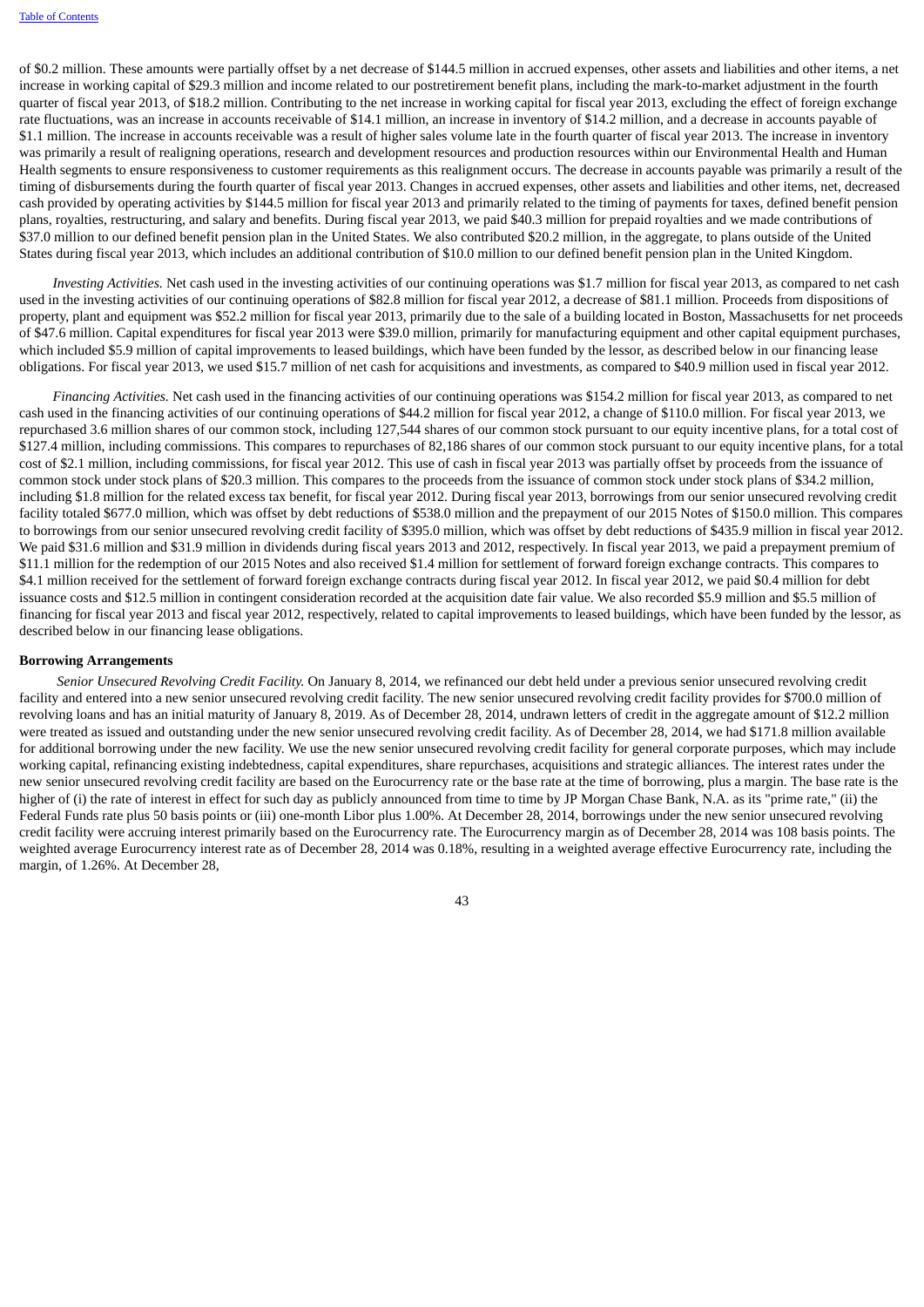2014, we had \$516.0 million of borrowings in U.S. dollars outstanding under the new senior unsecured revolving credit facility. The credit agreement for the facility contains affirmative, negative and financial covenants and events of default customary for financings of this type and similar to those contained in the credit agreement for our previous facility. The financial covenants in our new senior unsecured revolving credit facility include a debt-to-capital ratio, and two contingent covenants, a maximum consolidated leverage ratio and a minimum consolidated interest coverage ratio, applicable if our credit rating is downgraded below investment grade. We were in compliance with all applicable covenants as of December 28, 2014. During fiscal year 2014, we capitalized \$1.8 million of debt financing costs for the refinancing of debt held under our previous senior unsecured revolving credit facility. These debt financing costs are being amortized into interest and other expense, net, on a straight-line basis, over the term of the new senior unsecured revolving credit facility.

Our previous senior unsecured revolving credit facility provided for \$700.0 million of revolving loans and had an initial maturity of December 16, 2016. At December 29, 2013, we had \$397.0 million of borrowings in U.S. dollars outstanding under the previous senior unsecured revolving credit facility. The credit agreement for the previous facility contained affirmative, negative and financial covenants and events of default customary for financings of this type and similar to those contained in our new credit facility.

*5% Senior Unsecured Notes due in 2021.* On October 25, 2011, we issued \$500.0 million aggregate principal amount of senior unsecured notes due in 2021 in a registered public offering and received \$496.9 million of net proceeds from the issuance. The 2021 Notes were issued at 99.372% of the principal amount, which resulted in a discount of \$3.1 million. As of December 28, 2014, the 2021 Notes had an aggregate carrying value of \$497.7 million, net of \$2.3 million of unamortized original issue discount. As of December 29, 2013, the 2021 Notes had an aggregate carrying value of \$497.4 million, net of \$2.6 million of unamortized original issue discount. The 2021 Notes mature in November 2021 and bear interest at an annual rate of 5%. Interest on the 2021 Notes is payable semi-annually on May 15th and November 15th each year. Prior to August 15, 2021 (three months prior to their maturity date), we may redeem the 2021 Notes in whole or in part, at our option, at a redemption price equal to the greater of (i) 100% of the principal amount of the 2021 Notes to be redeemed, plus accrued and unpaid interest, or (ii) the sum of the present values of the remaining scheduled payments of principal and interest in respect to the 2021 Notes being redeemed, discounted on a semi-annual basis, at the Treasury Rate plus 45 basis points, plus accrued and unpaid interest. At any time on or after August 15, 2021 (three months prior to their maturity date), we may redeem the 2021 Notes, at our option, at a redemption price equal to 100% of the principal amount of the 2021 Notes to be redeemed plus accrued and unpaid interest. Upon a change of control (as defined in the indenture governing the 2021 Notes ) and a contemporaneous downgrade of the 2021 Notes below investment grade, each holder of 2021 Notes will have the right to require us to repurchase such holder's 2021 Notes for 101% of their principal amount, plus accrued and unpaid interest. We were in compliance with all applicable covenants as of December 28, 2014.

*Financing Lease Obligations.* In fiscal year 2012, we entered into agreements with the lessors of certain buildings that we are currently occupying and leasing to expand those buildings. We provided a portion of the funds needed for the construction of the additions to the buildings, and as a result we are considered the owner of the buildings during the construction period. At the end of the construction period, we were not reimbursed by the lessors for all of the construction costs. We are therefore deemed to have continuing involvement and the leases qualify as financing leases under sale-leaseback accounting guidance, representing debt obligations for us and non-cash investing and financing activities. As a result, we capitalized \$29.3 million in property and equipment, net, representing the fair value of the buildings with a corresponding increase to debt. We have also capitalized \$11.5 million in additional construction costs necessary to complete the renovations to the buildings, which were funded by the lessors, with a corresponding increase to debt. At December 28, 2014, we had \$39.3 million recorded for these financing lease obligations, of which \$1.1 million was recorded as short-term debt and \$38.2 million was recorded as long-term debt. At December 29, 2013, we had \$40.3 million recorded for these financing lease obligations, of which \$2.6 million was recorded as short-term debt and \$37.7 million was recorded as long-term debt. The buildings are being depreciated on a straight-line basis over the terms of the leases to their estimated residual values, which will equal the remaining financing obligation at the end of the lease term. At the end of the lease term, the remaining balances in property, plant and equipment, net and debt will be reversed against each other.

### **Dividends**

Our Board declared a regular quarterly cash dividend of \$0.07 per share in each quarter of fiscal years 2014 and 2013, resulting in an annual dividend rate of \$0.28 per share. At December 28, 2014, we had accrued \$7.9 million for dividends declared on October 23, 2014 for the fourth quarter of fiscal year 2014, payable in February 2015. On January 23, 2015, we announced that our Board had declared a quarterly dividend of \$0.07 per share for the first quarter of fiscal year 2015 that will be payable in May 2015. In the future, our Board may determine to reduce or eliminate our common stock dividend in order to fund investments for growth, repurchase shares or conserve capital resources.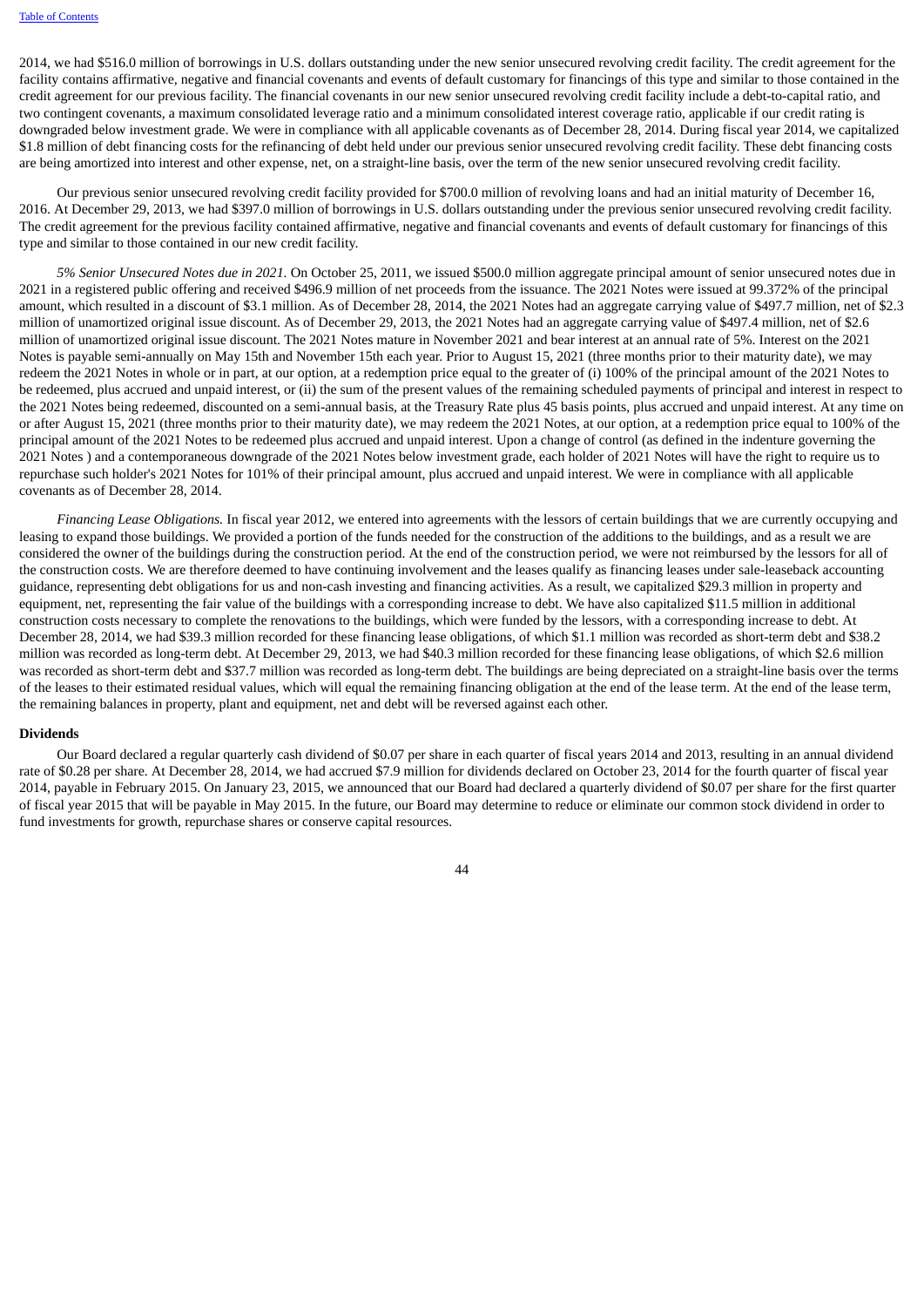## **Contractual Obligations**

The following table summarizes our contractual obligations at December 28, 2014 for continuing and discontinued operations. Purchase commitments are minimal and have been excluded from this table:

|                     |    | <b>Operating</b><br>Leases |               | <b>Sr. Unsecured</b><br><b>Revolving</b><br><b>Credit Facility</b><br><b>Maturing</b><br>$2016^{(1)}$ | 5.0% Sr. Notes<br><b>Maturing</b><br>$2021^{(2)}$ |         | <b>Financing Lease</b><br>Obligations <sup>(3)</sup> |                | Employee<br>Benefit<br>Payments <sup>(4)</sup> |         | Unrecognized<br>Tax<br>Benefits <sup>(5)</sup> |                          | <b>Total</b>  |
|---------------------|----|----------------------------|---------------|-------------------------------------------------------------------------------------------------------|---------------------------------------------------|---------|------------------------------------------------------|----------------|------------------------------------------------|---------|------------------------------------------------|--------------------------|---------------|
|                     |    |                            |               |                                                                                                       |                                                   |         |                                                      | (In thousands) |                                                |         |                                                |                          |               |
| 2015                | \$ | 54,793                     | \$            |                                                                                                       | \$                                                | 25,000  | \$                                                   | 1,075          | S                                              | 29,656  | \$                                             | $\overline{\phantom{0}}$ | \$<br>110,524 |
| 2016                |    | 36,264                     |               |                                                                                                       |                                                   | 25,000  |                                                      | 1,120          |                                                | 30,274  |                                                |                          | 92,658        |
| 2017                |    | 28,078                     |               |                                                                                                       |                                                   | 25,000  |                                                      | 1,169          |                                                | 30,573  |                                                |                          | 84,820        |
| 2018                |    | 23,874                     |               |                                                                                                       |                                                   | 25,000  |                                                      | 1,367          |                                                | 31,324  |                                                |                          | 81,565        |
| 2019                |    | 20,691                     |               | 516,000                                                                                               |                                                   | 25,000  |                                                      | 1,532          |                                                | 32,124  |                                                |                          | 595,347       |
| 2020 and thereafter |    | 77,200                     |               |                                                                                                       |                                                   | 546,918 |                                                      | 33,009         |                                                | 169,798 |                                                |                          | 826,925       |
| <b>Total</b>        | c  | 240,900                    | <sup>\$</sup> | 516,000                                                                                               | \$.                                               | 671,918 | \$                                                   | 39,272         |                                                | 323,749 | \$.                                            |                          | 1,791,839     |

(1) The credit facility borrowings carry variable interest rates; the amount included in this table does not include interest obligations.<br>(2) The 2021 Notes include interest obligations. As of Desember 28, 2021 Notes had

(2) The 2021 Notes include interest obligations. As of December 28, 2014 the 2021 Notes had a carrying value of \$497.7 million.<br>(3) The financing lease obligations do not include interest obligations

(3) The financing lease obligations do not include interest obligations.<br>(4) Employee benefit payments only include obligations through fiscal

Employee benefit payments only include obligations through fiscal year 2024.

<sup>(5)</sup> We do not expect to cash settle any uncertain tax positions during fiscal year 2015. We have excluded \$14.0 million, including accrued interest, net of tax benefits, and penalties, from the amount related to our uncertain tax positions as we cannot make a reasonably reliable estimate of the amount and period of related future payments.

### **Capital Expenditures**

\_\_\_\_\_\_\_\_\_\_\_\_\_\_\_\_\_\_\_\_\_\_\_\_\_\_\_\_

During fiscal year 2015, we expect to invest an amount for capital expenditures similar to that in fiscal year 2014, primarily to introduce new products, to improve our operating processes, to shift the production capacity to lower cost locations, and to develop information technology. We expect to use our available cash and internally generated funds to fund these expenditures.

## **Other Potential Liquidity Considerations**

At December 28, 2014, we had cash and cash equivalents of \$174.8 million, of which \$170.3 million was held by our non-U.S. subsidiaries, and we had \$171.8 million of additional borrowing capacity available under a senior unsecured revolving credit facility. We had no other liquid investments at December 28, 2014.

We utilize a variety of tax planning and financing strategies to ensure that our worldwide cash is available in the locations in which it is needed. Of the \$170.3 million of cash and cash equivalents held by our non-U.S. subsidiaries at December 28, 2014, we would incur U.S. taxes on approximately \$157.1 million if transferred to the U.S. without proper planning. We expect the accumulated non-U.S. cash balances, which may not be transferred to the U.S. without incurring U.S. taxes, will remain outside of the U.S. and that we will meet U.S. liquidity needs through future cash flows, use of U.S. cash balances, external borrowings, or some combination of these sources.

On October 24, 2012, our Board authorized us to repurchase up to 6.0 million shares of common stock under a stock repurchase program (the "Repurchase Program"). The Repurchase Program expired on October 24, 2014. On October 23, 2014, our Board authorized us to repurchase up to 8.0 million shares of common stock under a new stock repurchase program (the "New Repurchase Program"). The New Repurchase Program will expire on October 23, 2016 unless terminated earlier by our Board, and may be suspended or discontinued at any time. During fiscal year 2014, we repurchased 1.4 million shares of common stock in the open market at an aggregate cost of \$61.3 million, including commissions, under these repurchase programs. As of December 28, 2014, approximately 7.4 million shares authorized by our Board under the New Repurchase Program remained available for repurchase.

Our Board has authorized us to repurchase shares of common stock to satisfy minimum statutory tax withholding obligations in connection with the vesting of restricted stock awards and restricted stock unit awards granted pursuant to our equity incentive plans and to satisfy obligations related to the exercise of stock options made pursuant to our equity incentive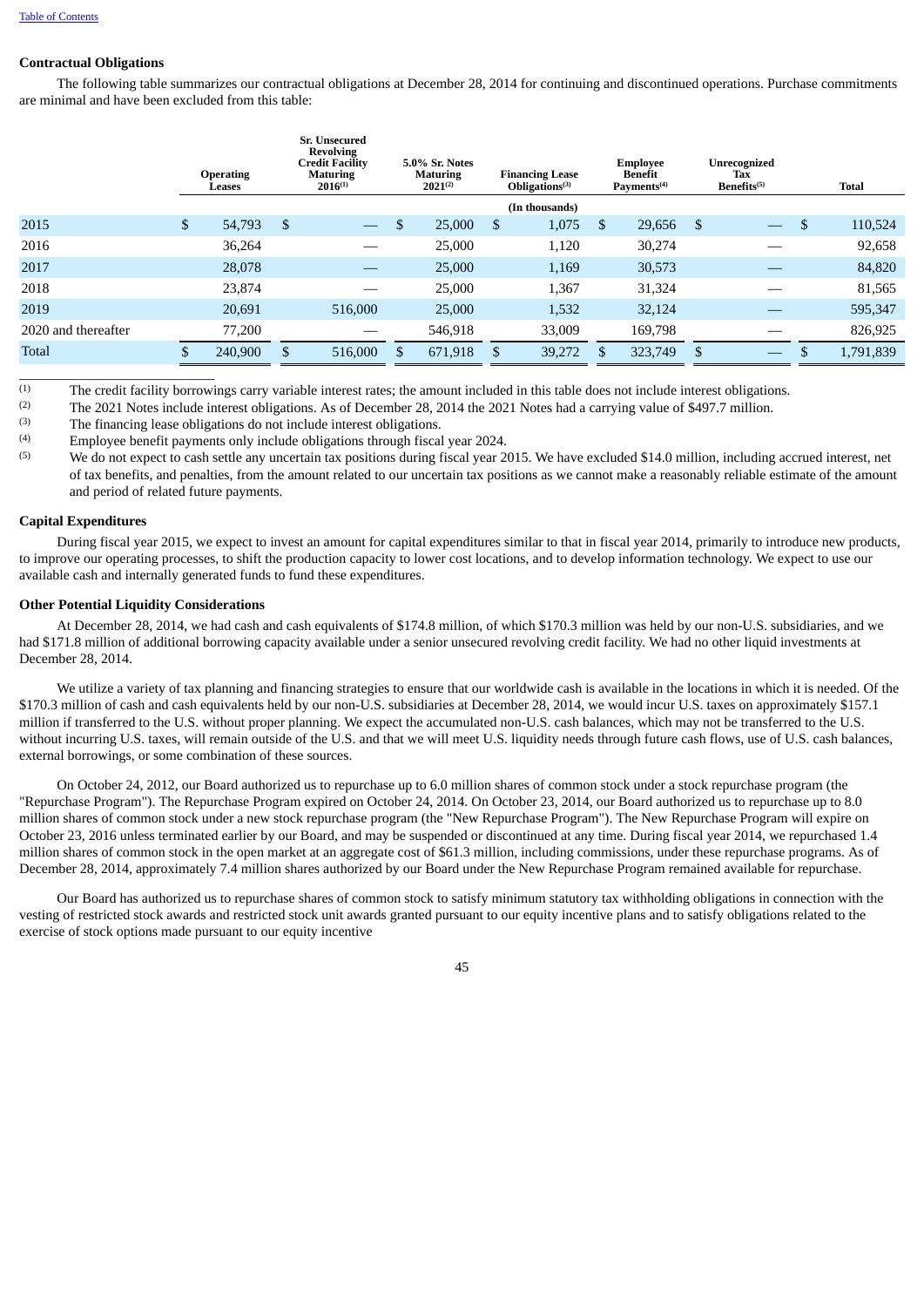plans. During fiscal year 2014, we repurchased 98,269 shares of common stock for this purpose at an aggregate cost of \$4.3 million.

The repurchased shares have been reflected as a reduction in shares outstanding, but remain available to be reissued with the payments reflected in common stock and capital in excess of par value. Any repurchased shares will be available for use in connection with corporate programs. If we continue to repurchase shares, the New Repurchase Program will be funded using our existing financial resources, including cash and cash equivalents, and our existing senior unsecured revolving credit facility.

Distressed global financial markets could adversely impact general economic conditions by reducing liquidity and credit availability, creating increased volatility in security prices, widening credit spreads and decreasing valuations of certain investments. The widening of credit spreads may create a less favorable environment for certain of our businesses and may affect the fair value of financial instruments that we issue or hold. Increases in credit spreads, as well as limitations on the availability of credit at rates we consider to be reasonable, could affect our ability to borrow under future potential facilities on a secured or unsecured basis, which may adversely affect our liquidity and results of operations. In difficult global financial markets, we may be forced to fund our operations at a higher cost, or we may be unable to raise as much funding as we need to support our business activities.

Our pension plans have not experienced a material impact on liquidity or counterparty exposure due to the volatility and uncertainty in the credit markets. We expect to contribute \$20.0 million, in the aggregate, during the first quarter of fiscal year 2015, for the 2014 plan year to one of our plans within the United States. With respect to plans outside of the United States, we expect to contribute \$10.2 million in the aggregate during fiscal year 2015. We could potentially have to make additional funding payments in future periods for all pension plans. During fiscal year 2014, we contributed \$11.2 million, in the aggregate, to plans outside of the United States. During fiscal year 2013, we made contributions of \$37.0 million for the 2012 plan year to our defined benefit pension plan in the United States. During fiscal year 2013, we contributed \$20.2 million, in the aggregate, to plans outside of the United States, which includes an additional contribution of \$10.0 million to our defined benefit pension plan in the United Kingdom. We expect to use existing cash and external sources to satisfy future contributions to our pension plans. In the third quarter of fiscal year 2014, we notified employees of our intention to terminate their employment as part of the Q3 2014 restructuring plan. The removal of these participants may decrease the expected future service lives in excess of the curtailment limit for one of our pension plans, which would result in a curtailment gain. If the curtailment occurs, the curtailment will be measured and recorded when the notified employees are separated from us. As part of a curtailment, we are required to remeasure the pension plan's assets and liabilities based upon current discount rates and the fair value of the pension plan's assets as of the curtailment date, which may result in an additional gain or (loss) in addition to the curtailment gain. Employee separation is expected to be completed during the first half of fiscal year 2015.

## **Effects of Recently Issued and Adopted Accounting Pronouncements**

From time to time, new accounting pronouncements are issued by the Financial Accounting Standards Board and are adopted by us as of the specified effective dates. Unless otherwise discussed, such pronouncements did not have or will not have a significant impact on our consolidated financial position, results of operations and cash flows or do not apply to our operations.

In April 2014, the Financial Accounting Standards Board issued Accounting Standards Update No. 2014-08, *Reporting Discontinued Operations and Disclosures of Disposals of Components of an Entity*. Under this new guidance, only disposals of components of an entity that represent strategic shifts that have, or will have, a major effect on an entity's operations and financial results will be presented as discontinued operations. The standard also requires new disclosures related to individually significant disposals that do not meet the definition of a discontinued operation. The provisions of this guidance are effective for interim and annual periods beginning after December 15, 2014. We will utilize this new guidance when reporting new discontinued operations or disclosing new disposals in our future filings.

In May 2014, the Financial Accounting Standards Board issued Accounting Standards Update No. 2014-09, *Revenue from Contracts with Customers*. Under this new guidance, an entity uses a five-step process to recognize revenue, which depicts the transfer of promised goods or services to customers in an amount that reflects the consideration to which the entity expects to be entitled in exchange for those goods or services. The standard also requires new disclosures regarding the nature, amount, timing and uncertainty of revenue and cash flows arising from contracts with customers. The provisions of this guidance are effective for interim and annual periods beginning after December 15, 2016. We are evaluating the requirements of this guidance and have not yet determined the impact of its adoption on our consolidated financial position, results of operations and cash flows.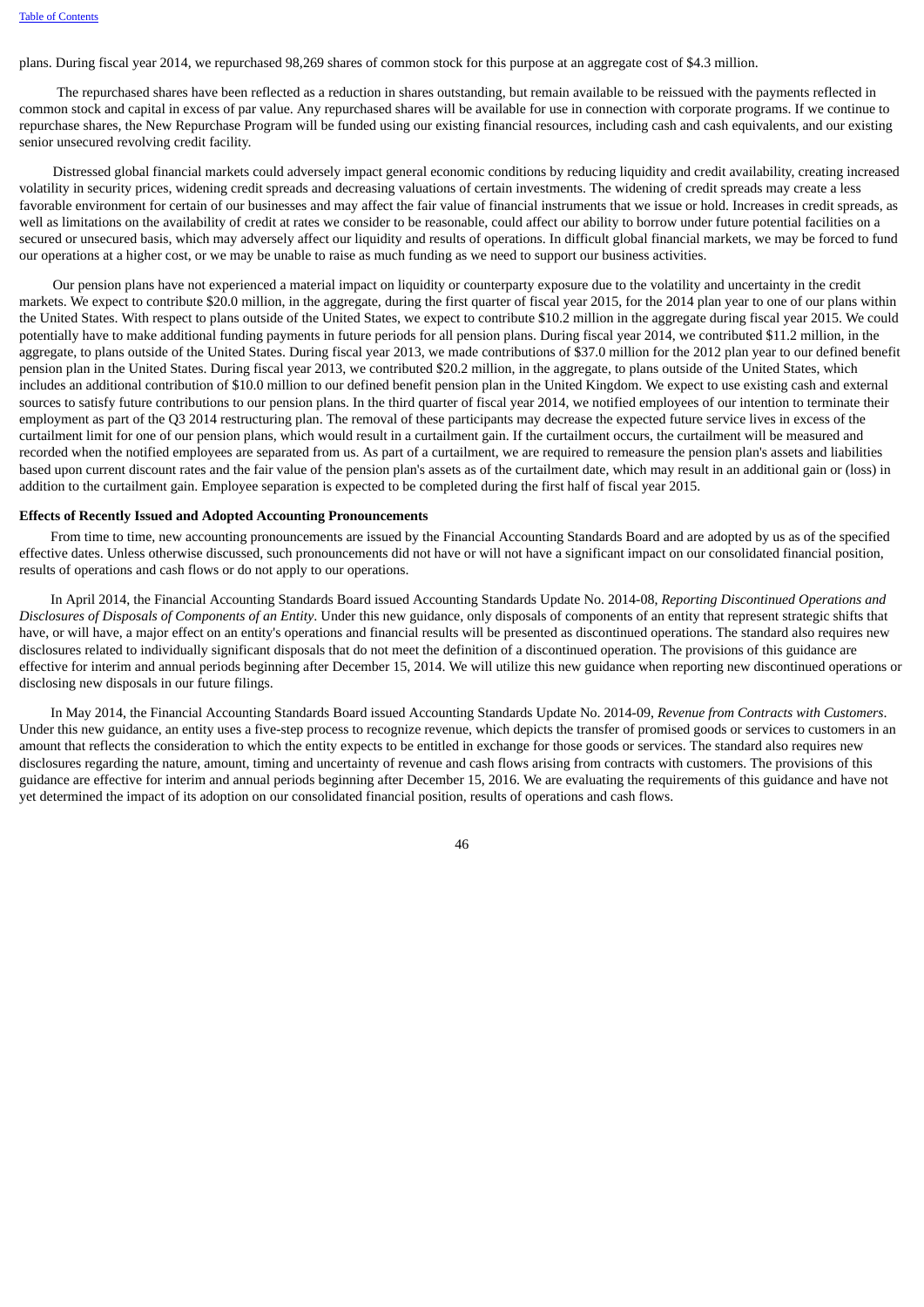## **Application of Critical Accounting Policies and Estimates**

The preparation of consolidated financial statements requires us to make estimates and judgments that affect the reported amounts of assets, liabilities, revenue and expenses, and related disclosure of contingent assets and liabilities. On an ongoing basis, we evaluate our estimates, including those related to revenue recognition, warranty costs, bad debts, inventories, accounting for business combinations and dispositions, long-lived assets, income taxes, restructuring, pensions and other postretirement benefits, contingencies and litigation. We base our estimates on historical experience and on various other assumptions that we believe to be reasonable under the circumstances, the results of which form the basis for making judgments about the carrying values of assets and liabilities that are not readily apparent from other sources. Actual results may differ from these estimates under different assumptions or conditions.

We believe the following critical accounting policies affect our more significant judgments and estimates used in preparation of our consolidated financial statements.

*Revenue recognition.* We record product revenue when persuasive evidence of an arrangement exists, delivery has occurred, the price to the buyer is fixed or determinable, and collectability is reasonably assured. For products that include installation, and if the installation meets the criteria to be considered a separate element, we recognize product revenue upon delivery, and recognition of installation revenue is recognized when the installation is complete. For revenue that includes customer-specified acceptance criteria, we recognize revenue after the acceptance criteria have been met. Certain of our products require specialized installation. Revenue for these products is deferred until installation is completed. We defer revenue from services and recognize it over the contractual period, or as services are rendered.

In limited circumstances, we have arrangements that include multiple elements that are delivered at different points of time, such as revenue from products and services with a remaining service or storage component, including cord blood processing and storage. For these arrangements, the revenue is allocated to each of the deliverables based upon their relative selling prices as determined by a selling-price hierarchy. A deliverable in an arrangement qualifies as a separate unit of accounting if the delivered item has value to the customer on a stand-alone basis. A delivered item that does not qualify as a separate unit of accounting is combined with the other undelivered items in the arrangement and revenue is recognized for those combined deliverables as a single unit of accounting. The selling price used for each deliverable is based upon vendor-specific objective evidence ("VSOE") if such evidence is available, third-party evidence ("TPE") if VSOE is not available, and management's best estimate of selling price ("BESP") if neither VSOE nor TPE are available. TPE is the price of our or any competitor's largely interchangeable products or services in stand-alone sales to similarly-situated customers. BESP is the price at which we would sell the deliverable if it were sold regularly on a stand-alone basis, considering market conditions and entity-specific factors.

Revenue from software licenses and services was 5% of our total revenue for fiscal year 2014, 5% of our total revenue for fiscal year 2013, and 3% of our total revenue for fiscal year 2012. We sell our software licenses with maintenance services and, in some cases, also with consulting services. For the undelivered elements, we determine VSOE of fair value to be the price charged when the undelivered element is sold separately. We determine VSOE for maintenance sold in connection with a software license based on the amount that was separately charged for the maintenance renewal period. We determine VSOE for consulting services by reference to the amount charged for similar engagements when a software license sale is not involved.

We recognize revenue from software licenses sold together with maintenance and/or consulting services upon shipment using the residual method, provided that the above criteria have been met. If VSOE of fair value for the undelivered elements cannot be established, we defer all revenue from the arrangement until the earlier of the point at which such sufficient VSOE does exist or all elements of the arrangement have been delivered, or if the only undelivered element is maintenance, then we recognize the entire fee ratably over the maintenance period.

The majority of our sales relate to specific manufactured products or units rather than long-term customized projects, therefore we generally do not experience significant changes in original estimates. Further, we have not experienced any significant refunds or promotional allowances that require significant estimation.

*Warranty costs*. We provide for estimated warranty costs for products at the time of their sale. Warranty liabilities are estimated using expected future repair costs based on historical labor and material costs incurred during the warranty period.

*Allowances for doubtful accounts.* We maintain allowances for doubtful accounts for estimated losses resulting from the inability of our customers to make required payments. We generally compute our allowance for doubtful accounts by (i) applying specific percentage reserves on accounts that are past due and deemed uncollectible; and (ii) specifically reserving for customers known to be in financial difficulty. Therefore, if the financial condition of our customers were to deteriorate beyond our estimates, we may have to increase our allowance for doubtful accounts. This would reduce our earnings. Accounts are written-off only when all methods of recovery have been exhausted.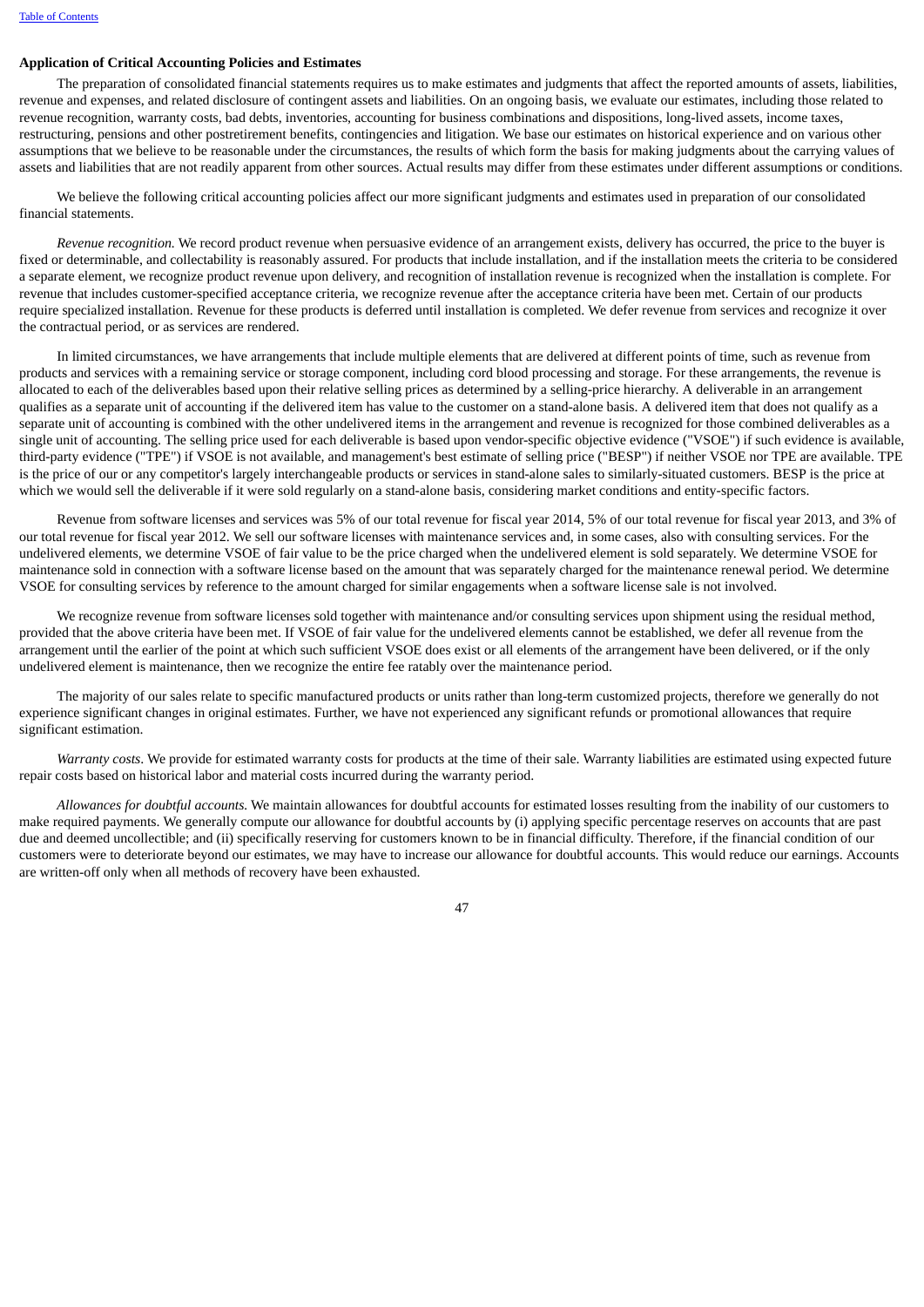*Inventory valuation.* We initially value inventory at actual cost to purchase and/or manufacture. We periodically review these values to ascertain that market value of the inventory continues to exceed its recorded cost. Generally, reductions in value of inventory below cost are caused by our maintenance of stocks of products in excess of demand, or technological obsolescence of the inventory. We regularly review inventory quantities on hand and, when necessary, record provisions for excess and obsolete inventory based on either our estimated forecast of product demand and production requirements, or historical trailing usage of the product. If our sales do not materialize as planned or at historic levels, we may have to increase our reserve for excess and obsolete inventory. This would reduce our earnings. If actual market conditions are more favorable than anticipated, inventory previously written down may be sold, resulting in lower costs of sales and higher income from operations than expected in that period.

*Business combinations.* Business combinations are accounted for at fair value. Acquisition costs are expensed as incurred and recorded in selling, general and administrative expenses; previously held equity interests are valued at fair value upon the acquisition of a controlling interest; in-process research and development ("IPR&D") is recorded at fair value as an intangible asset at the acquisition date; restructuring costs associated with a business combination are expensed subsequent to the acquisition date; and changes in deferred tax asset valuation allowances and income tax uncertainties after the acquisition date affect income tax expense. All changes that do not qualify as measurement period adjustments are included in current period earnings. The accounting for business combinations requires estimates and judgment as to expectations for future cash flows of the acquired business, and the allocation of those cash flows to identifiable intangible assets, in determining the estimated fair value for assets acquired and liabilities assumed. The fair values assigned to tangible and intangible assets acquired and liabilities assumed, including contingent consideration, are based on management's estimates and assumptions, as well as other information compiled by management, including valuations that utilize customary valuation procedures and techniques. If the actual results differ from the estimates and judgments used in these estimates, the amounts recorded in the financial statements could result in a possible impairment of the intangible assets and goodwill, require acceleration of the amortization expense of finite-lived intangible assets, or the recognition of additional consideration which would be expensed.

*Value of long-lived assets, including goodwill and other intangibles.* We carry a variety of long-lived assets on our consolidated balance sheets including property and equipment, investments, identifiable intangible assets, and goodwill. We periodically review the carrying value of all of these assets based, in part, upon current estimated market values and our projections of anticipated future cash flows. We undertake this review (i) on an annual basis for assets such as goodwill and non-amortizing intangible assets and (ii) on a periodic basis for other long-lived assets when facts and circumstances suggest that cash flows related to those assets may be diminished. Any impairment charge that we record reduces our earnings. The goodwill impairment test consists of a two-step process. The first step is the comparison of the fair value to the carrying value of the reporting unit to determine if the carrying value exceeds the fair value. The second step measures the amount of an impairment loss, and is only performed if the carrying value exceeds the fair value of the reporting unit. We perform the annual impairment assessment on the later of January 1 or the first day of each fiscal year. This same impairment test will be performed at other times during the course of the year should an event occur which suggests that the recoverability of goodwill should be reconsidered. Through fiscal year 2014, we conducted annual goodwill impairment assessments for our reporting units. We completed the annual goodwill impairment test using measurement dates of January 1, 2014 and January 1, 2013, and concluded based on the first step of the process that there was no goodwill impairment. At January 1, 2014, the fair value exceeded the carrying value by more than 90.0% for each reporting unit, with the exception of the life sciences and technology reporting unit where the fair value exceeded the carrying value by approximately 11.0%. The carrying value of the goodwill for the life sciences and technology reporting unit was \$796.3 million, at the annual impairment date for fiscal year 2014. During the second quarter of fiscal year 2014, we realigned our organization which resulted in a change in the composition of our reporting units within the Human Health segment. Our informatics business was moved from the life sciences and technology reporting unit to its own reporting unit, and we reallocated \$220.3 million of goodwill to the informatics reporting unit based on the relative fair value of each of these businesses. We concluded based on the first step of the process that there was no goodwill impairment for either the life sciences and technology reporting unit or the informatics reporting unit as the fair value exceeded the carrying value for each of these reporting units as of the date of the realignment. While we believe that our estimates of current value are reasonable, if actual results differ from the estimates and judgments used including such items as future cash flows and the volatility inherent in markets which we serve, impairment charges against the carrying value of those assets could be required in the future.

Non-amortizing intangibles are also subject to an annual impairment test. The impairment test consists of a comparison of the fair value of the nonamortizing intangible asset with its carrying amount. If the carrying amount of a non-amortizing intangible asset exceeds its fair value, an impairment loss in an amount equal to that excess is recognized. In addition, we currently evaluate the remaining useful life of our non-amortizing intangible assets at least annually to determine whether events or circumstances continue to support an indefinite useful life. If events or circumstances indicate that the useful lives of non-amortizing intangible assets are no longer indefinite, the assets will be tested for impairment. These intangible assets will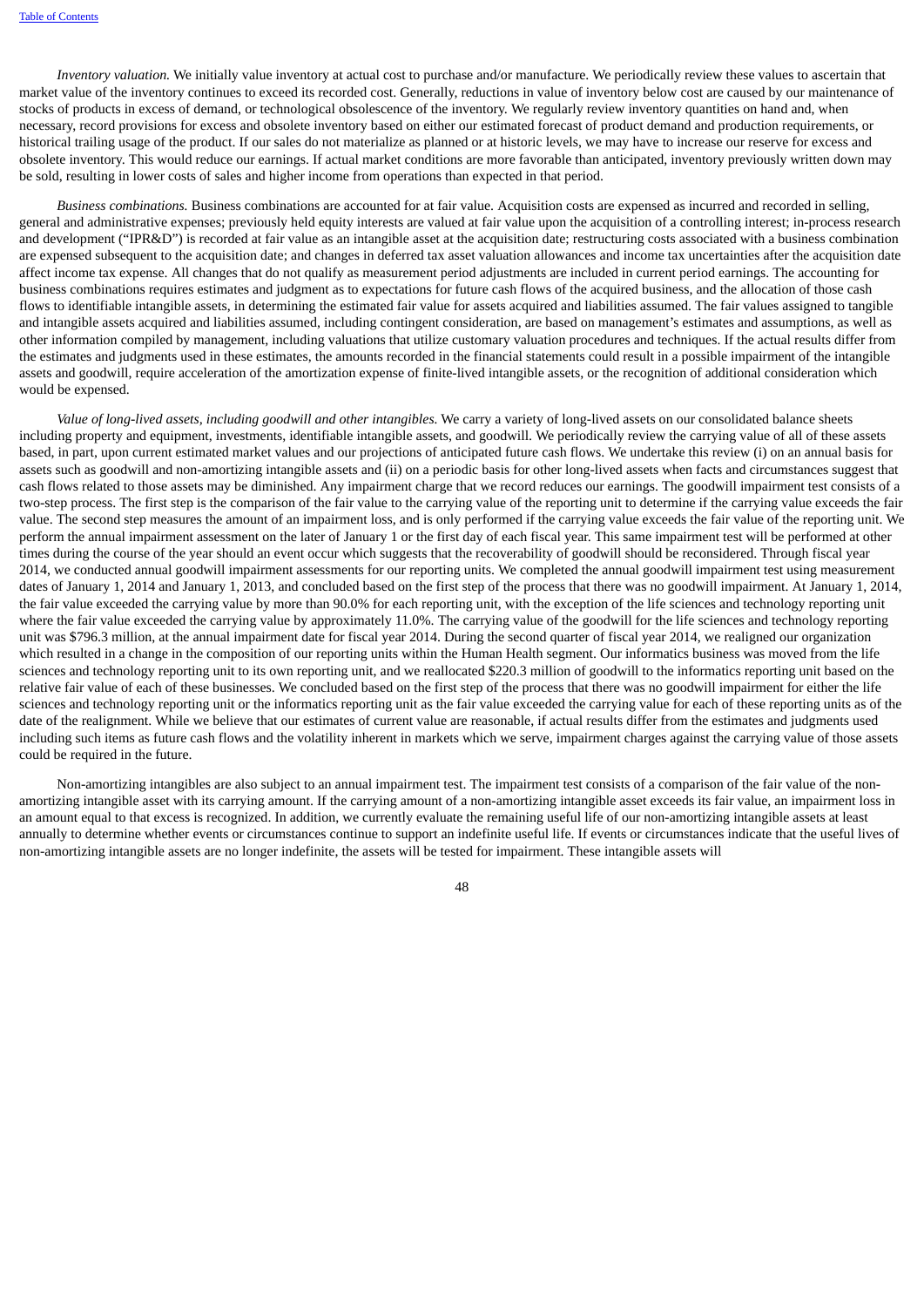then be amortized prospectively over their estimated remaining useful life and accounted for in the same manner as other intangible assets that are subject to amortization. In fiscal year 2012, as part of integrating our recent acquisitions, we decided that prospectively we would primarily focus on the PerkinElmer trade name. Accordingly, we undertook a review of certain of our trade names within our portfolio as part of a realignment of our marketing strategy, which resulted in pre-tax impairment charges of \$74.2 million in fiscal year 2012. We concluded that the impairment for trade names was not a triggering event for goodwill because the impairment occurred as a result of our decision to phase out certain trade names. We do not believe that our future cash flows will be significantly impacted by these changes. During fiscal year 2013, we recorded a charge of \$0.2 million for the impairment of certain long-lived assets within our Human Health segment, as the carrying amounts of the long-lived assets were not recoverable and exceeded their fair value. These non-cash impairments of long-lived assets, including intangible assets, have been recorded as a separate component of operating expenses.

*Employee compensation and benefits.* We sponsor both funded and unfunded U.S. and non-U.S. defined benefit pension plans and other postretirement benefits. Retirement and postretirement benefit plans are a significant cost of doing business, and represent obligations that will be ultimately settled far in the future, and therefore are subject to estimation. Retirement and postretirement benefit plan expenses are allocated to cost of revenue, research and development, and selling, general and administrative expenses, in our consolidated statements of operations. We immediately recognize actuarial gains and losses in operating results in the year in which the gains and losses occur. Actuarial gains and losses are measured annually as of fiscal year end and accordingly will be recorded in the fourth quarter, unless we are required to perform an interim remeasurement.

We recognized a loss of \$77.7 million in fiscal year 2014, income of \$18.2 million in fiscal year 2013 and a loss of \$35.3 million in fiscal year 2012 for our retirement and postretirement benefit plans, which includes the charge for the mark-to-market adjustment for the postretirement benefit plans, which was recorded in the fourth quarter of each fiscal year. The gain or expense related to the mark-to-market adjustment on postretirement benefit plans was a pre-tax loss of \$75.9 million in fiscal year 2014, pre-tax income of \$17.6 million in fiscal year 2013 and a pre-tax loss of \$31.8 million in fiscal year 2012. We expect income of approximately \$0.2 million in fiscal year 2015 for our retirement and postretirement benefit plans, excluding the charge for or benefit from the mark-to-market adjustment or the potential additional curtailment gain. It is difficult to reliably calculate and predict whether there will be a mark-to-market adjustment in fiscal year 2015. Mark-to-market adjustments are primarily driven by events and circumstances beyond our control, including changes in interest rates, the performance of the financial markets and mortality assumptions. To the extent the discount rates decrease or the value of our pension and postretirement investments decrease, mark-to market charges to operations will be recorded in fiscal year 2015. Conversely, to the extent the discount rates increase or the value of our pension and postretirement investments increase more than expected, mark-to market income will be recorded in fiscal year 2015. Pension accounting is intended to reflect the recognition of future benefit costs over the employee's approximate service period based on the terms of the plans and the investment and funding decisions made. We are required to make assumptions regarding such variables as the expected long-term rate of return on assets, the discount rate applied and mortality assumptions, to determine service cost and interest cost, in order to arrive at expected pension income or expense for the year.

As of December 28, 2014, we estimate the expected long-term rate of return on assets in our pension and other postretirement benefit plans in the United States to be 7.25% and to be 4.60% for all plans outside the United States. In addition, as of December 28, 2014 we estimate the discount rate for our pension and other postretirement benefit plans in the United States to be 4.07% and to be 2.75% for all plans outside the United States. For our plans in the United States, as of December 28, 2014 we adopted the new mortality base table, RP-2014, with projection scale, MP-2014, that was published by the Society of Actuaries in 2014. The adoption of the new mortality base table resulted in a \$32.1 million increase to the projected benefit obligation at December 28, 2014. We have analyzed the rates of return on assets used and determined that these rates are reasonable based on the plans' historical performance relative to the overall markets in the countries where we invest the assets, as well as our current expectations for long-term rates of returns for our pension and other postretirement benefit assets. Our management will continue to assess the expected long-term rate of return on plan assets assumptions for each plan based on relevant market conditions, and will make adjustments to the assumptions as appropriate. Discount rate assumptions have been, and continue to be, based on the prevailing market long-term interest rates corresponding with expected benefit payments at the measurement date.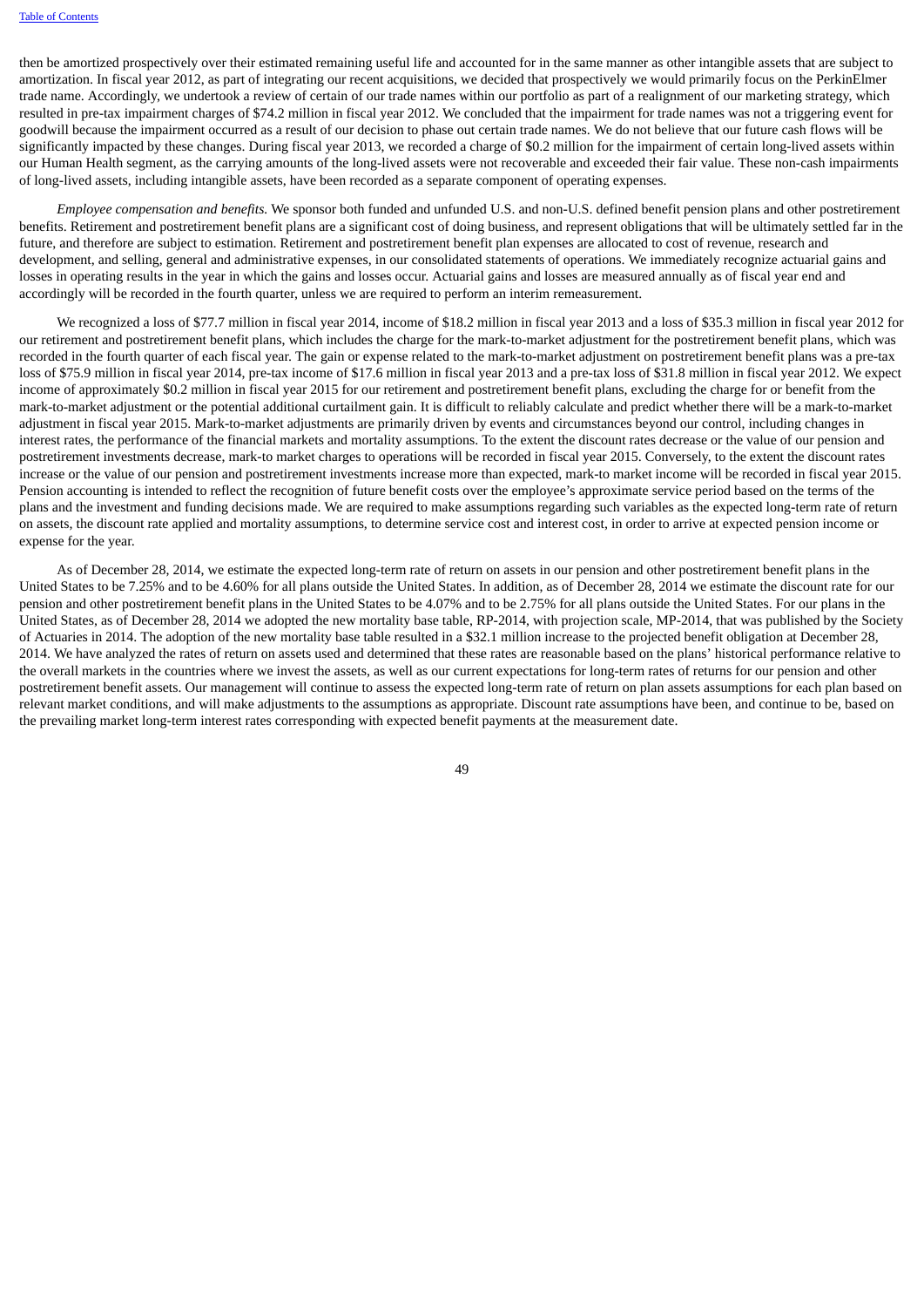If any of our assumptions were to change as of December 28, 2014, our pension plan expenses would also change.

|                                                      |                                   | <b>Increase (Decrease) at</b><br><b>December 29, 2013</b> |         |
|------------------------------------------------------|-----------------------------------|-----------------------------------------------------------|---------|
|                                                      | <b>Percentage Point</b><br>Change | Non-U.S.                                                  | U.S.    |
| Pension plans discount rate                          | $+0.25$                           | (10, 955)                                                 | (9,511) |
|                                                      | $-0.25$                           | 11,596                                                    | 9,995   |
| Rate of return on pension plan assets                | $+1.00$                           | (1,568)                                                   | (2,563) |
|                                                      | $-1.00$                           | 1,568                                                     | 2,563   |
| Postretirement benefit plans discount rate           | $+0.25$                           | N/A                                                       | (109)   |
|                                                      | $-0.25$                           | N/A                                                       | 114     |
| Rate of return on postretirement benefit plan assets | $+1.00$                           | N/A                                                       | (147)   |
|                                                      | $-1.00$                           | N/A                                                       | 147     |

We have reduced the volatility in our healthcare costs provided to our retirees by adopting a defined dollar plan feature in fiscal year 2001. Under the defined dollar plan feature, our total annual liability for healthcare costs to any one retiree is limited to a fixed dollar amount, regardless of the nature or cost of the healthcare needs of that retiree. Our maximum future liability, therefore, cannot be increased by future changes in the cost of healthcare.

*Restructuring activities.* Our consolidated financial statements detail specific charges relating to restructuring activities as well as the actual spending that has occurred against the resulting accruals. Our pre-tax restructuring charges are estimates based on our preliminary assessments of (i) severance benefits to be granted to employees, based on known benefit formulas and contractual agreements, (ii) costs to abandon certain facilities based on known lease costs of sub-rental income and (iii) impairment of assets as discussed above under "Value of long-lived assets, including goodwill and other intangibles." Because these accruals are estimates, they are subject to change as a result of deviations from initial restructuring plans or subsequent information that may come to our attention. For example, actual severance costs may be less than anticipated if employees voluntarily leave prior to the time at which they would be entitled to severance, or if anticipated legal hurdles in foreign jurisdictions prove to be less onerous than expected. In addition, unanticipated successes or difficulties in terminating leases and other contractual obligations may lead to changes in estimates. When such changes in estimates occur, they are reflected in our consolidated financial statements on our consolidated statements of operations line entitled "restructuring and contract termination charges, net."

*Dispositions.* When we record the disposition of an asset or discontinuance of an operation, we make an estimate relative to the amount we expect to realize on the sale or disposition. This estimate is based on a variety of factors, including current interest in the market, alternative markets for the assets, and other relevant factors. If anticipated proceeds are less than the current carrying amount of the asset or operation, we record a loss. If anticipated proceeds are greater than the current carrying amount of the asset or operation, we recognize a gain net of expected contingencies when the transaction has been consummated. Accordingly, we may realize amounts different than were first estimated. During the fiscal year ended December 28, 2014, we recorded \$0.3 million in pre-tax losses from the disposition of discontinued operations. Any such changes decrease or increase current earnings.

*Income taxes.* Our business operations are global in nature, and we are subject to taxes in numerous jurisdictions. Tax laws and tax rates vary substantially in these jurisdictions, and are subject to change given the political and economic climate in those countries. We report and pay income tax based on operational results and applicable law. Our tax provision contemplates tax rates currently in effect to determine both our current and deferred tax provisions. Any significant fluctuation in rates or changes in tax laws could cause our estimates of taxes we anticipate either paying or recovering in the future to change. Such changes could lead to either increases or decreases in our effective tax rate.

Significant judgment is required in determining our worldwide provision for income taxes and recording the related tax assets and liabilities. In the ordinary course of our business, there are operational decisions, transactions, facts and circumstances, and calculations for which the ultimate tax determination is not certain. Furthermore, our tax positions are periodically subject to challenge by taxing authorities throughout the world. Every quarter we review our tax positions in each significant taxing jurisdiction in the process of evaluating our unrecognized tax benefits. Adjustments are made to our unrecognized tax benefits when: (i) facts and circumstances regarding a tax position change, causing a change in our judgment regarding that tax position; (ii) a tax position is effectively settled with a tax authority at a differing amount; and/or (iii) the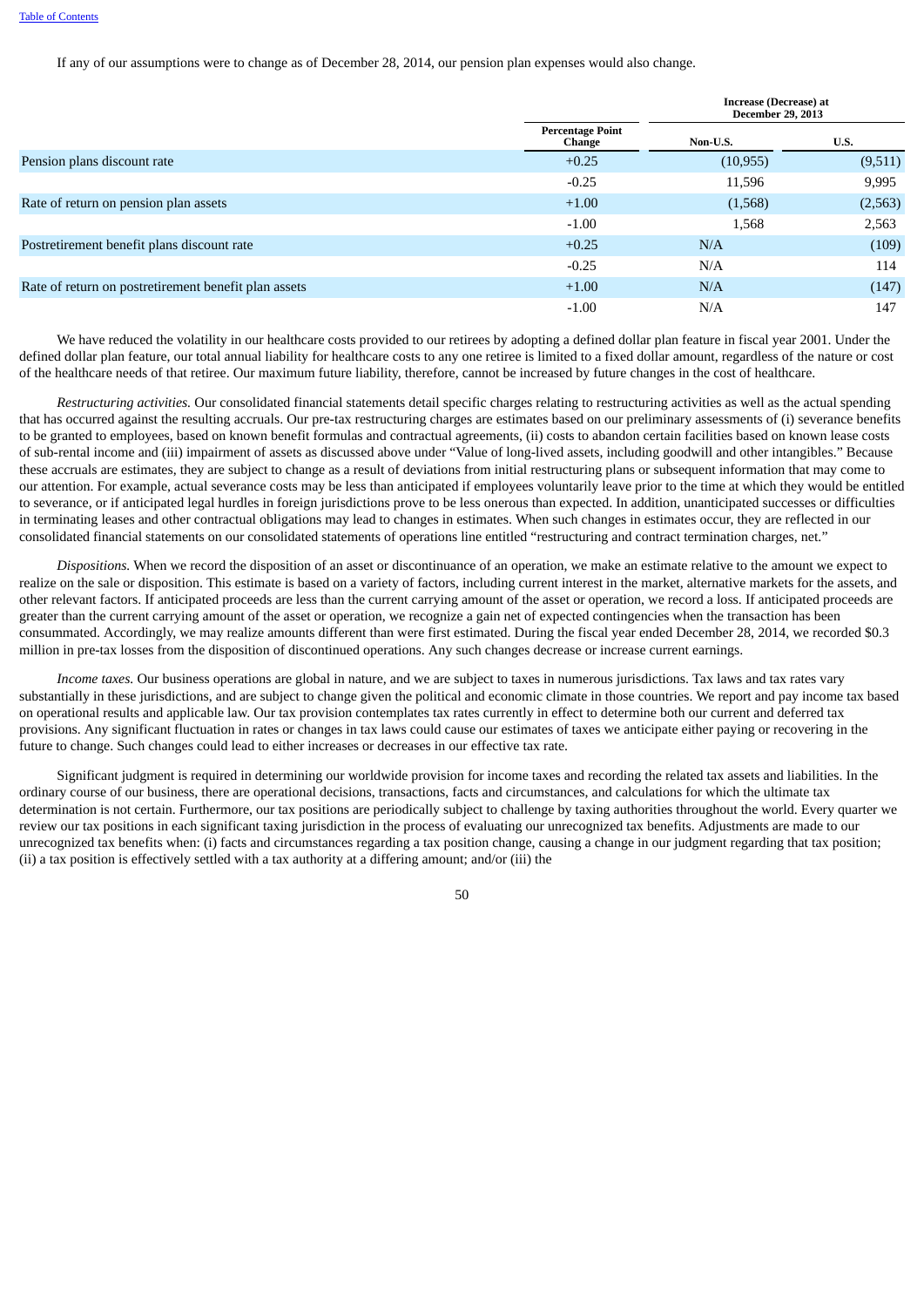statute of limitations expires regarding a tax position. Any significant impact as a result of changes in underlying facts, law, tax rates, tax audit, or review could lead to adjustments to our income tax expense, our effective tax rate, or our cash flow.

Additionally, we have established valuation allowances against a variety of deferred tax assets, including state net operating loss carryforwards, state income tax credit carryforwards, and certain foreign tax attributes. Valuation allowances take into consideration our ability to use these deferred tax assets and reduce the value of such items to the amount that is deemed more likely than not to be recoverable. In evaluating our ability to recover our deferred tax assets within the jurisdiction from which they arise, we consider all available positive and negative evidence, including reversals of deferred tax liabilities, projected future taxable income, tax-planning strategies, and results of recent operations. In projecting future taxable income, we begin with historical results adjusted for the results of discontinued operations and incorporate assumptions about the future pretax operating income adjusted for items that do not have tax consequences. These assumptions about future taxable income require significant judgment and are consistent with the plans and estimates we are using to manage the underlying business. Changes in our assumptions regarding the appropriate amount for valuation allowances could result in the increase or decrease in the valuation allowance, with a corresponding charge or benefit to our tax provision.

Taxes have not been provided on unremitted earnings of international subsidiaries that we consider indefinitely reinvested because we plan to keep these amounts indefinitely reinvested overseas except for instances where we can remit such earnings to the U.S. without an associated net tax cost. Our indefinite reinvestment determination is based on the future operational and capital requirements of our U.S. and non-U.S. operations. As of December 28, 2014, the amount of foreign earnings that we have the intent and ability to keep invested outside the U.S. indefinitely and for which no U.S. tax cost has been provided was approximately \$675.0 million. It is not practical to calculate the unrecognized deferred tax liability on those earnings.

#### **Item 7A.** *Quantitative and Qualitative Disclosures About Market Risk*

### **Quantitative and Qualitative Disclosures about Market Risk**

#### *Financial Instruments*

Financial instruments that potentially subject us to concentrations of credit risk consist principally of temporary cash investments, derivatives, marketable securities and accounts receivable. We believe we had no significant concentrations of credit risk as of December 28, 2014.

We use derivative instruments as part of our risk management strategy only, and include derivatives utilized as economic hedges that are not designated as hedging instruments. By nature, all financial instruments involve market and credit risks. We enter into derivative instruments with major investment grade financial institutions and have policies to monitor the credit risk of those counterparties. We do not enter into derivative contracts for trading or other speculative purposes, nor do we use leveraged financial instruments. Approximately 60% of our business is conducted outside of the United States, generally in foreign currencies. Therefore, the fluctuations in foreign currency can increase the costs of financing, investing and operating the business.

In the ordinary course of business, we may enter into foreign exchange contracts for periods consistent with our committed exposures to mitigate the effect of foreign currency movements on transactions denominated in foreign currencies. Transactions covered by hedge contracts include intercompany and third-party receivables and payables. The contracts are primarily denominated in European and Asian currencies, have maturities that do not exceed 12 months, have no cash requirements until maturity, and are recorded at fair value on the consolidated balance sheets. Unrealized gains and losses on our foreign currency contracts are recognized immediately in earnings for hedges designated as fair value and, for hedges designated as cash flow, the related unrealized gains or losses are deferred as a component of other comprehensive income in the accompanying consolidated balance sheets. Deferred gains and losses are recognized in income in the period in which the underlying anticipated transaction occurs and impacts earnings.

Principal hedged currencies include the British Pound, Euro, Japanese Yen and Singapore Dollar. We held forward foreign exchange contracts, designated as fair value hedges, with U.S. dollar equivalent notional amounts totaling \$95.0 million at December 28, 2014, \$138.4 million at December 29, 2013 and \$64.3 million at December 30, 2012, and the fair value of these foreign currency derivative contracts was insignificant. The gains and losses realized on foreign currency derivative contracts are not material. The duration of these contracts was generally 30 days or less during fiscal years 2014, 2013, and 2012.

During fiscal year 2014, we entered into five forward foreign exchange contracts with settlement dates in fiscal year 2015 and combined Euro denominated notional amounts of €238.2 million, designated as cash flow hedges, that were intended to hedge movements in foreign exchange rates prior to settlement of certain intercompany loan agreements. The fair value of these currency derivative contracts at December 28, 2014 was not material. The unrealized gain, which was recorded in other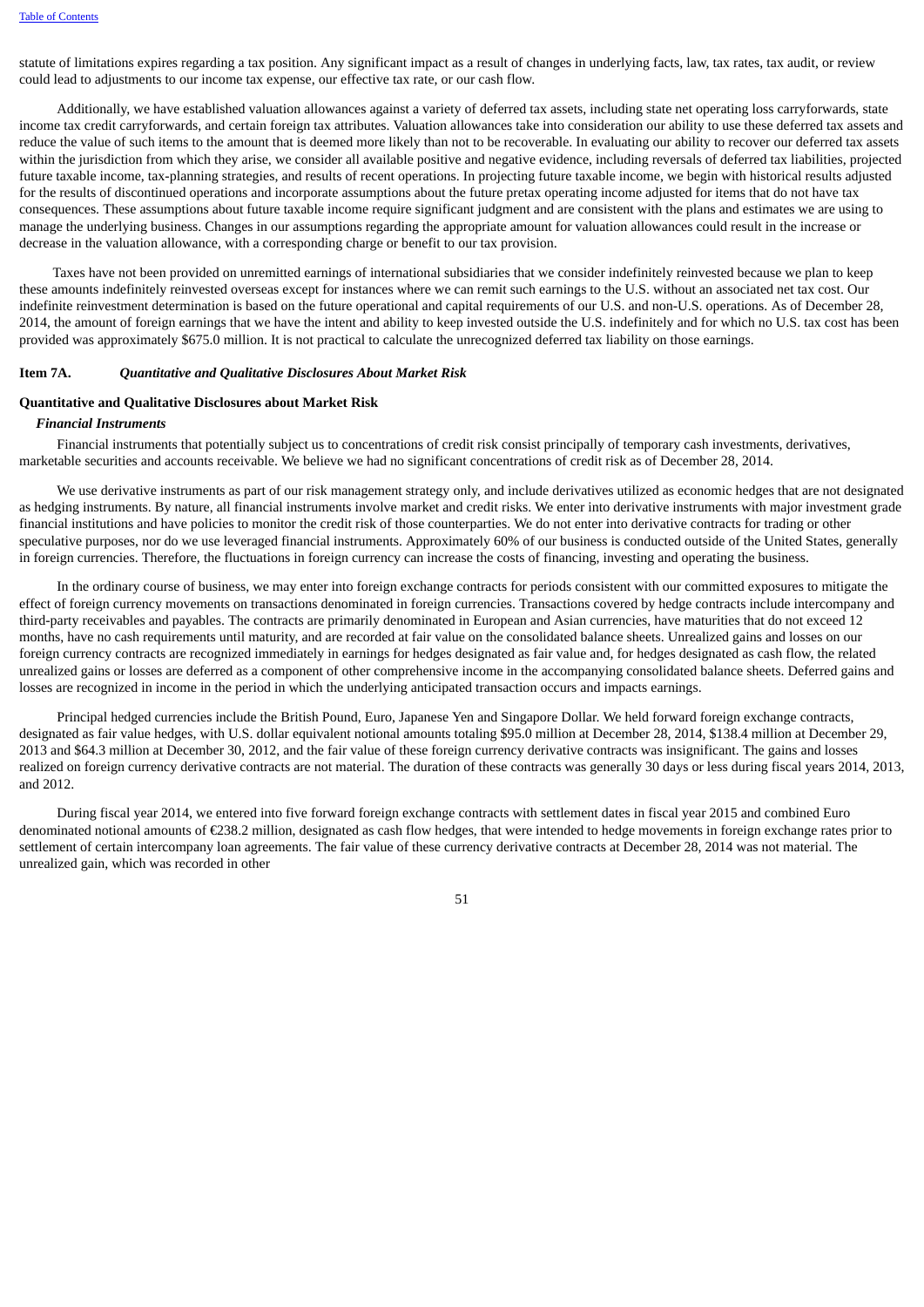comprehensive income, will be recognized in interest and other expense, net, in the period in which the underlying hedged transaction occurs and impacts earnings. Such amounts were not material for fiscal year 2014. During December 2012, we entered into forward foreign exchange contracts with settlement dates in fiscal year 2013 and combined Euro denominated notional amounts of €50.0 million, designated as cash flow hedges. During fiscal year 2013, we settled these Euro denominated forward foreign exchange contracts. The derivative gains were recognized in the period in which the underlying hedged exposures occurred and impacted earnings, and were recorded in interest and other expense, net. Such amounts were not material for fiscal year 2013.

In May 2008, we settled forward interest rate contracts with notional amounts totaling \$150.0 million upon the issuance of our 2015 Notes, and recognized \$8.4 million, net of taxes of \$5.4 million, of accumulated derivative losses in other comprehensive income. During each of fiscal years 2013 and 2012, we amortized a pre-tax loss of \$2.0 million into interest and other expense, net. In addition, during fiscal year 2013, we redeemed all of our 2015 Notes and recognized a pre-tax loss of \$2.8 million for the remaining unamortized derivative losses into interest and other expense, net.

### *Market Risk*

*Market Risk.* We are exposed to market risk, including changes in interest rates and currency exchange rates. To manage the volatility relating to these exposures, we enter into various derivative transactions pursuant to our policies to hedge against known or forecasted market exposures.

*Foreign Exchange Risk.* The potential change in foreign currency exchange rates offers a substantial risk to us, as approximately 60% of our business is conducted outside of the United States, generally in foreign currencies. Our risk management strategy currently uses forward contracts to mitigate certain balance sheet foreign currency transaction exposures. The intent of these economic hedges is to offset gains and losses that occur on the underlying exposures, with gains and losses resulting from the forward contracts that hedge these exposures. Moreover, we are able to partially mitigate the impact that fluctuations in currencies have on our net income as a result of our manufacturing facilities located in countries outside the United States, material sourcing and other spending which occur in countries outside the United States, resulting in natural hedges.

Although we attempt to manage our foreign currency exchange risk through the above activities, when the U.S. dollar weakens against other currencies in which we transact business, sales and net income will in general be positively but not proportionately impacted. Conversely, when the U.S. dollar strengthens against other currencies in which we transact business, sales and net income will in general be negatively but not proportionately impacted.

*Foreign Currency Risk—Value-at-Risk Disclosure*. We utilize a Value-at-Risk model to determine the potential earning/fair value exposures presented by our foreign currency related financial instruments. As discussed above, we seek to minimize this exposure through our hedging program. Our Value-at-Risk computation is based on the Monte Carlo simulation, utilizing a 95% confidence interval and a holding period of 30 days. As of December 28, 2014, this computation estimated that there is a 5% chance that the market value of the underlying exposures and the corresponding derivative instruments either increase or decrease due to foreign currency fluctuations by more than \$0.5 million. This Value-At-Risk measure is consistent with our financial statement disclosures relative to our foreign currency hedging program. Specifically, during each of the four quarters ended in fiscal year 2014, the Value-At-Risk ranged between \$0.2 million and \$0.9 million, with an average of approximately \$0.5 million.

*Interest Rate Risk.* As described above in "Item 7. Liquidity and Capital Resources," our debt portfolio includes variable rate instruments. Fluctuations in interest rates can therefore have a direct impact on both our short-term cash flows, as they relate to interest, and our earnings. To manage the volatility relating to these exposures, we periodically enter into various derivative transactions pursuant to our policies to hedge against known or forecasted interest rate exposures.

In May 2008, we settled forward interest rate contracts with notional amounts totaling \$150.0 million upon the issuance of our 2015 Notes, and recognized \$8.4 million, net of taxes of \$5.4 million, of accumulated derivative losses in other comprehensive income. During each of fiscal years 2013 and 2012, we amortized a pre-tax loss of \$2.0 million into interest and other expense, net. In addition, during fiscal year 2013, we redeemed all of our 2015 Notes and recognized a pre-tax loss of \$2.8 million for the remaining unamortized derivative losses into interest and other expense, net.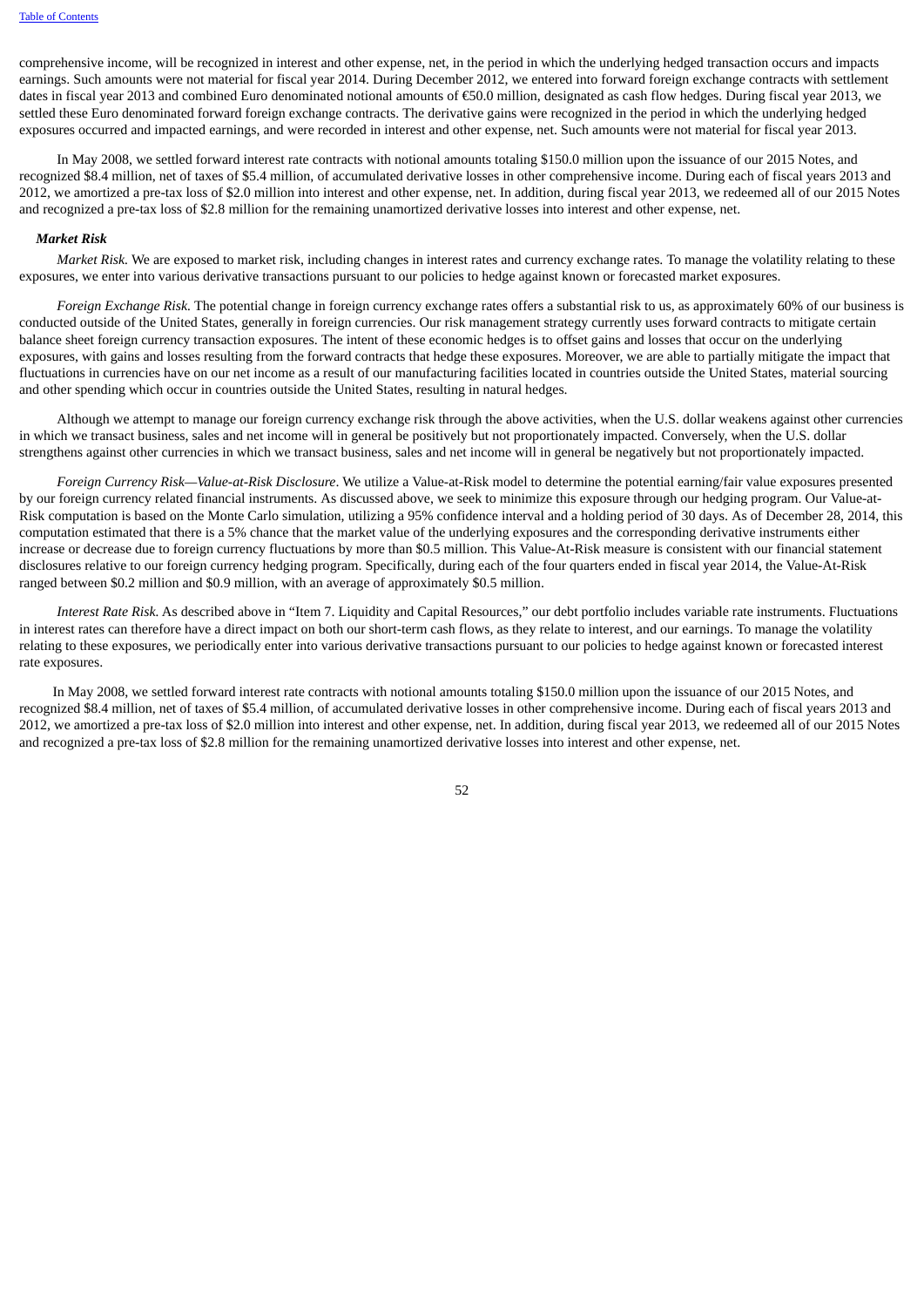*Interest Rate Risk—Sensitivity*. As of December 28, 2014, our debt portfolio consisted of \$516.0 million of variable rate debt. In addition, our cash and cash equivalents, for which we receive interest at variable rates, were \$174.8 million at December 28, 2014. Our current earnings exposure for changes in interest rates can be summarized as follows:

(i) Changes in interest rates can cause interest charges on our variable rate debt, consisting of \$516.0 million of revolving debt facilities, to fluctuate. An increase of 10%, or approximately 13 basis points, in current interest rates would cause an additional pre-tax charge to our earnings of \$0.7 million for fiscal year 2015.

(ii) Changes in interest rates can cause our cash flows relative to interest payments on variable rate debt to fluctuate. As described above, an increase of 10%, or approximately 13 basis points, in current interest rates would cause our cash outflows to increase by \$0.7 million for fiscal year 2015.

(iii) Changes in interest rates can cause our interest income and cash flows to fluctuate.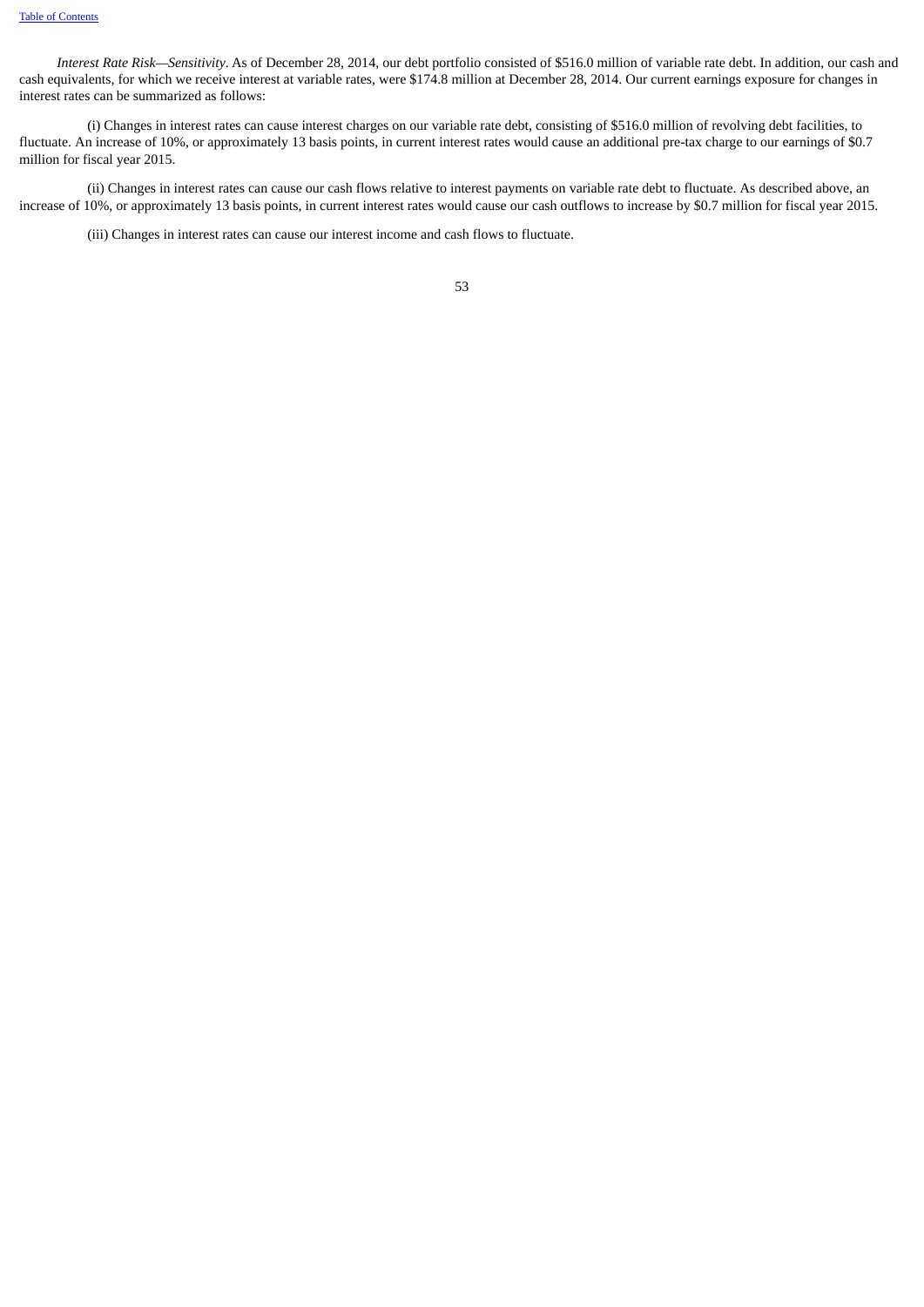# **Item 8.** *Financial Statements and Supplemental Data*

# **TABLE OF CONTENTS**

<span id="page-53-0"></span>

| <b>Report of Independent Registered Public Accounting Firm</b>                                                           | 55 |
|--------------------------------------------------------------------------------------------------------------------------|----|
| Consolidated Statements of Operations for Each of the Three Fiscal Years in the Period Ended December 28, 2014           | 56 |
| Consolidated Statements of Comprehensive Income for Each of the Three Fiscal Years in the Period Ended December 28, 2014 | 57 |
| Consolidated Balance Sheets as of December 28, 2014 and December 29, 2013                                                | 58 |
| Consolidated Statements of Stockholders' Equity for Each of the Three Fiscal Years in the Period Ended December 28, 2014 | 59 |
| Consolidated Statements of Cash Flows for Each of the Three Fiscal Years in the Period Ended December 28, 2014           | 60 |
| <b>Notes to Consolidated Financial Statements</b>                                                                        | 61 |
|                                                                                                                          |    |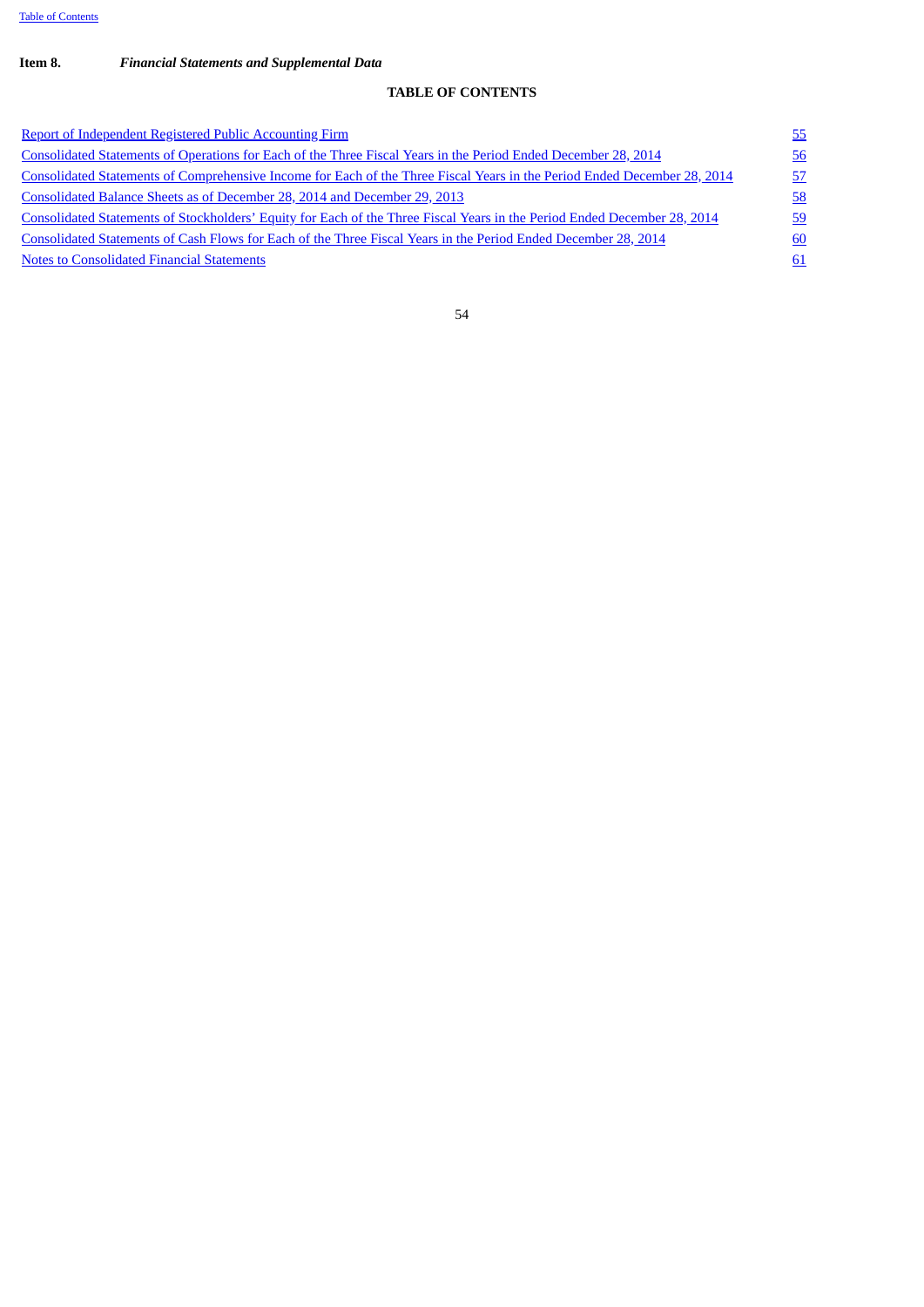# **REPORT OF INDEPENDENT REGISTERED PUBLIC ACCOUNTING FIRM**

To the Board of Directors and Stockholders of PerkinElmer, Inc. Waltham, Massachusetts

We have audited the accompanying consolidated balance sheets of PerkinElmer, Inc. and subsidiaries (the "Company") as of December 28, 2014 and December 29, 2013, and the related consolidated statements of operations, comprehensive income, stockholders' equity, and cash flows for each of the three years in the period ended December 28, 2014. Our audits also included the financial statement schedule listed in the Index at Item 15. These financial statements and financial statement schedule are the responsibility of the Company's management. Our responsibility is to express an opinion on these financial statements and the financial statement schedule based on our audits.

We conducted our audits in accordance with the standards of the Public Company Accounting Oversight Board (United States). Those standards require that we plan and perform the audit to obtain reasonable assurance about whether the financial statements are free of material misstatement. An audit includes examining, on a test basis, evidence supporting the amounts and disclosures in the financial statements. An audit also includes assessing the accounting principles used and significant estimates made by management, as well as evaluating the overall financial statement presentation. We believe that our audits provide a reasonable basis for our opinion.

In our opinion, such consolidated financial statements present fairly, in all material respects, the financial position of PerkinElmer, Inc. and subsidiaries as of December 28, 2014 and December 29, 2013, and the results of their operations and their cash flows for each of the three years in the period ended December 28, 2014, in conformity with accounting principles generally accepted in the United States of America. Also, in our opinion, such financial statement schedule, when considered in relation to the basic consolidated financial statements taken as a whole, presents fairly in all material respects the information set forth therein.

We have also audited, in accordance with the standards of the Public Company Accounting Oversight Board (United States), the Company's internal control over financial reporting as of December 28, 2014, based on the criteria established in *Internal Control—Integrated Framework (2013)* issued by the Committee of Sponsoring Organizations of the Treadway Commission and our report dated February 24, 2015 expressed an unqualified opinion on the Company's internal control over financial reporting.

/s / DELOITTE & TOUCHE LLP

<span id="page-54-0"></span>Boston, Massachusetts February 24, 2015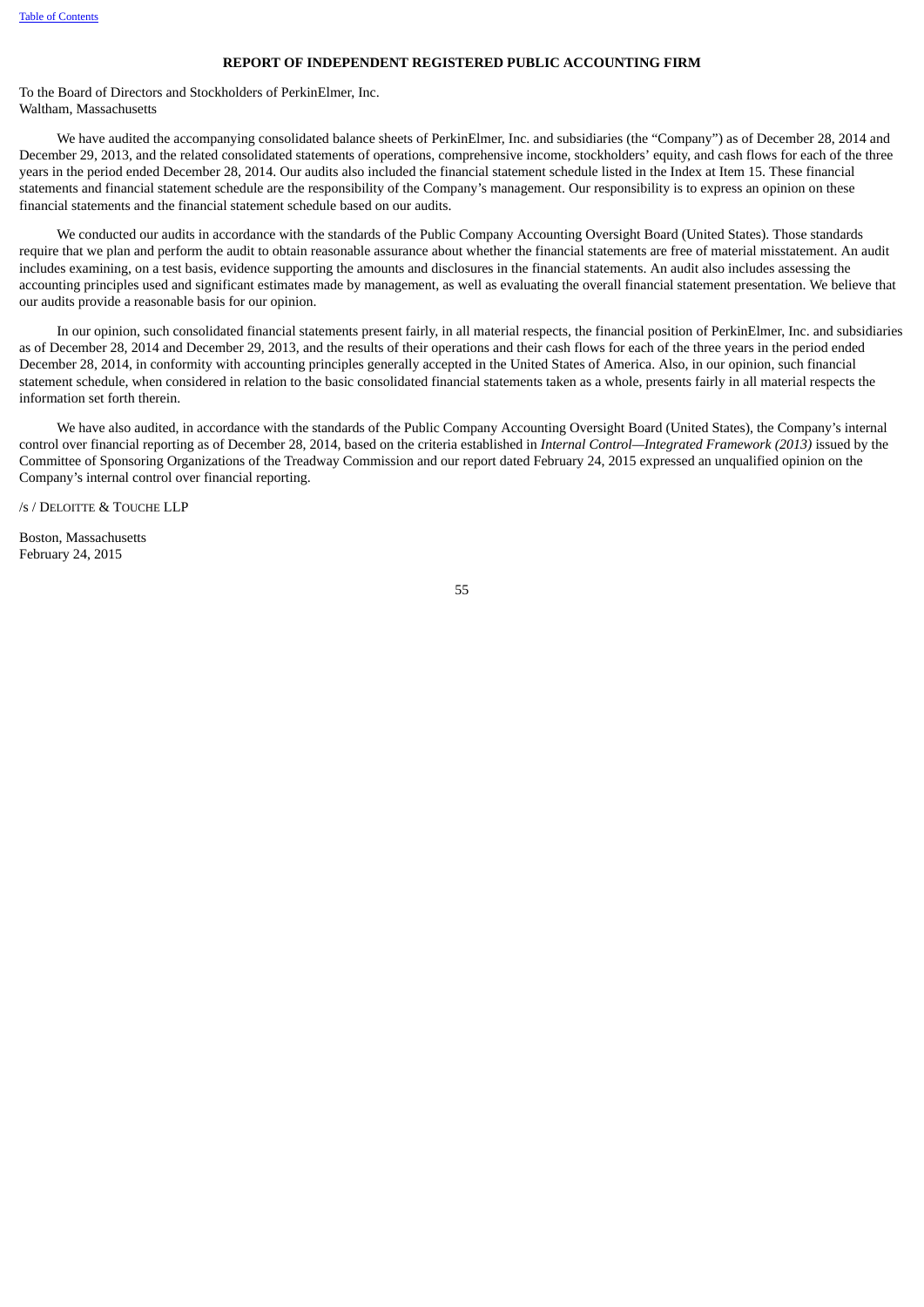# **CONSOLIDATED STATEMENTS OF OPERATIONS**

# **For the Fiscal Years Ended**

|                                                                           | December 28,<br>2014 | December 29,<br>2013                  |               | December 30,<br>2012 |  |
|---------------------------------------------------------------------------|----------------------|---------------------------------------|---------------|----------------------|--|
|                                                                           |                      | (In thousands, except per share data) |               |                      |  |
| Revenue                                                                   |                      |                                       |               |                      |  |
| Product revenue                                                           | \$<br>1,540,075      | \$<br>1,498,070                       | \$            | 1,474,674            |  |
| Service revenue                                                           | 697,144              | 659,516                               |               | 630,514              |  |
| Total revenue                                                             | 2,237,219            | 2,157,586                             |               | 2,105,188            |  |
| Cost of product revenue                                                   | 805,345              | 783,584                               |               | 762,989              |  |
| Cost of service revenue                                                   | 427,266              | 397,860                               |               | 380,670              |  |
| Selling, general and administrative expenses                              | 659,335              | 581,898                               |               | 627,370              |  |
| Research and development expenses                                         | 121,141              | 132,400                               |               | 131,835              |  |
| Restructuring and contract termination charges, net                       | 13,390               | 33,892                                |               | 25,051               |  |
| Asset Impairment                                                          |                      | 158                                   |               | 74,153               |  |
| <b>Operating income from continuing operations</b>                        | 210,742              | 227,794                               |               | 103,120              |  |
| Interest and other expense, net                                           | 41,139               | 64,110                                |               | 47,956               |  |
| Income from continuing operations before income taxes                     | 169,603              | 163,684                               |               | 55,164               |  |
| Provision for (benefit from) income taxes                                 | 8,437                | (10, 583)                             |               | (16, 125)            |  |
| <b>Income from continuing operations</b>                                  | 161,166              | 174,267                               |               | 71,289               |  |
| Loss from discontinued operations before income taxes                     | (4,959)              | (10, 352)                             |               | (4,577)              |  |
| (Loss) gain on disposition of discontinued operations before income taxes | (260)                | (1,810)                               |               | 2,405                |  |
| Benefit from income taxes on disposition of discontinued operations       | (1, 831)             | (5, 107)                              |               | (823)                |  |
| Loss from discontinued operations and dispositions                        | (3,388)              | (7,055)                               |               | (1,349)              |  |
| <b>Net income</b>                                                         | \$<br>157,778        | \$<br>167,212                         | \$            | 69,940               |  |
| <b>Basic earnings per share:</b>                                          |                      |                                       |               |                      |  |
| Income from continuing operations                                         | \$<br>1.43           | \$<br>1.55                            | \$            | 0.63                 |  |
| Loss from discontinued operations and dispositions                        | (0.03)               | (0.06)                                |               | (0.01)               |  |
| Net income                                                                | \$<br>1.40           | \$<br>1.49                            | \$            | 0.61                 |  |
| <b>Diluted earnings per share:</b>                                        |                      |                                       |               |                      |  |
| Income from continuing operations                                         | \$<br>1.42           | \$<br>1.54                            | \$            | 0.62                 |  |
| Loss from discontinued operations and dispositions                        | (0.03)               | (0.06)                                |               | (0.01)               |  |
| Net income                                                                | \$<br>1.39           | \$<br>1.47                            | <sup>\$</sup> | 0.61                 |  |

<span id="page-55-0"></span>The accompanying notes are an integral part of these consolidated financial statements.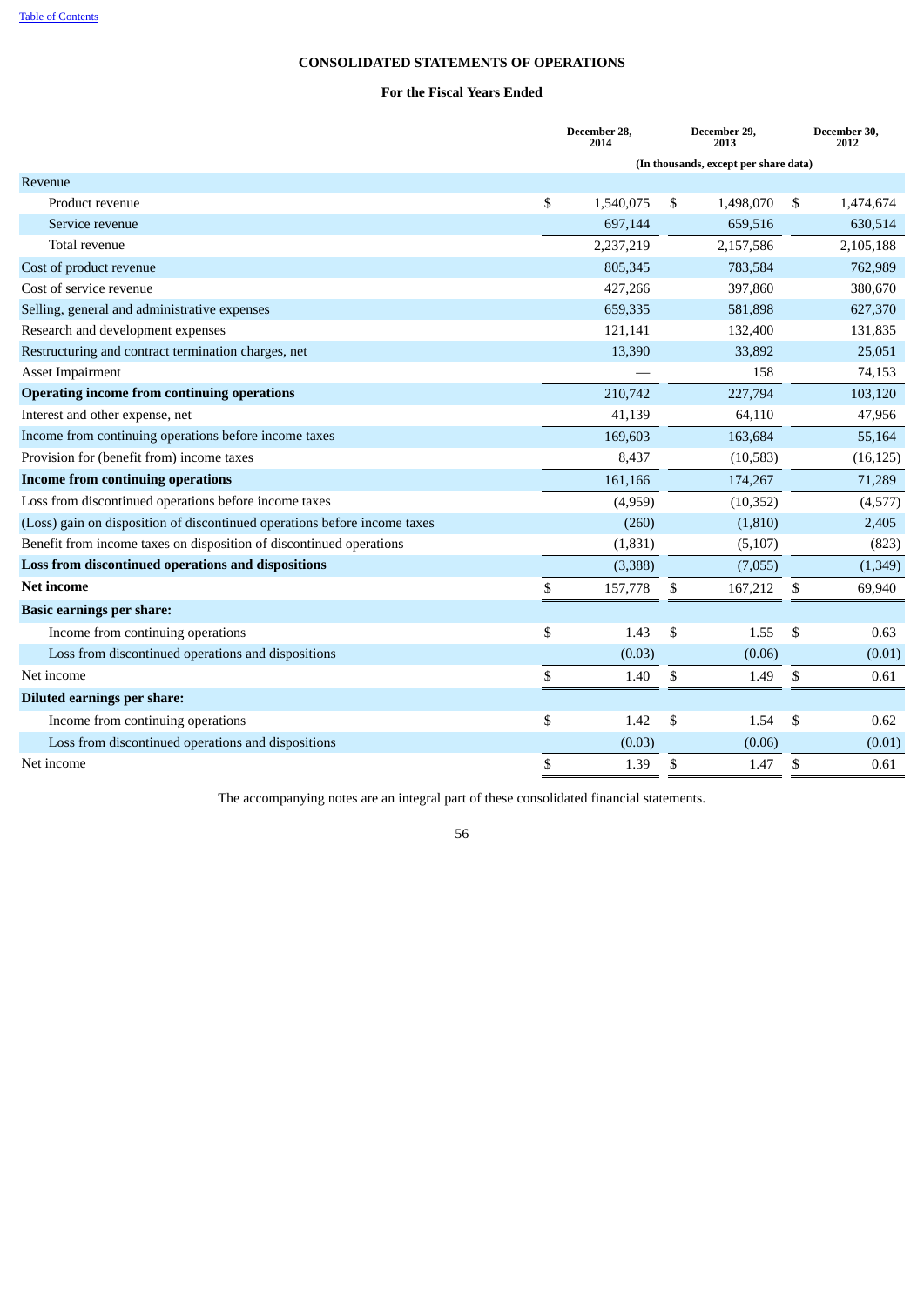# **CONSOLIDATED STATEMENTS OF COMPREHENSIVE INCOME**

# **For the Fiscal Years Ended**

|                                                                                           | December 28.<br>2014 | December 29.<br>2013 |                |              | December 30,<br>2012 |  |
|-------------------------------------------------------------------------------------------|----------------------|----------------------|----------------|--------------|----------------------|--|
|                                                                                           |                      |                      | (In thousands) |              |                      |  |
| Net income                                                                                | \$<br>157,778        | -S                   | 167,212        | <sup>S</sup> | 69,940               |  |
| Other comprehensive (loss) income                                                         |                      |                      |                |              |                      |  |
| Foreign currency translation adjustments                                                  | (52, 951)            |                      | 8,756          |              | 11,363               |  |
| Unrecognized prior service costs, net of tax                                              | 146                  |                      | (658)          |              | (82)                 |  |
| Reclassification adjustments for losses on derivatives included in net income, net of tax |                      |                      | 2,892          |              | 1,196                |  |
| Unrealized gains on securities, net of tax                                                | 14                   |                      | 8              |              | 30                   |  |
| Other comprehensive (loss) income                                                         | (52,791)             |                      | 10,998         |              | 12,507               |  |
| Comprehensive income                                                                      | 104,987              |                      | 178.210        |              | 82,447               |  |

<span id="page-56-0"></span>The accompanying notes are an integral part of these consolidated financial statements.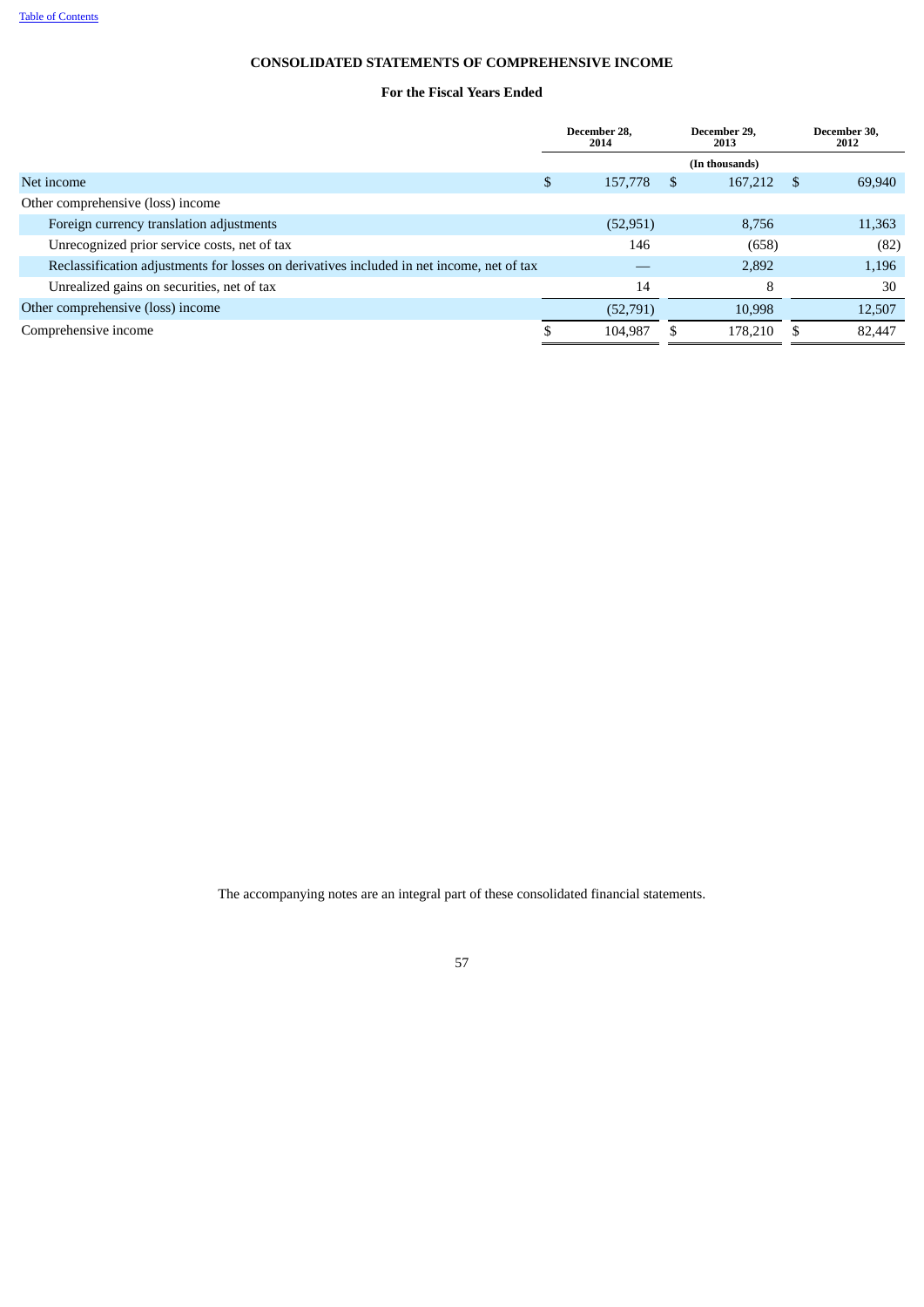# **CONSOLIDATED BALANCE SHEETS**

# **As of the Fiscal Years Ended**

|                                                                                                                                                                                            |              | December 28,<br>2014                               |              | December 29,<br>2013 |
|--------------------------------------------------------------------------------------------------------------------------------------------------------------------------------------------|--------------|----------------------------------------------------|--------------|----------------------|
|                                                                                                                                                                                            |              | (In thousands, except share<br>and per share data) |              |                      |
| Current assets:                                                                                                                                                                            |              |                                                    |              |                      |
| Cash and cash equivalents                                                                                                                                                                  | \$           | 174,821                                            | \$           | 173,242              |
| Accounts receivable, net                                                                                                                                                                   |              | 470,563                                            |              | 466,749              |
| <b>Inventories</b>                                                                                                                                                                         |              | 285,457                                            |              | 260,858              |
| Other current assets                                                                                                                                                                       |              | 137,710                                            |              | 140,342              |
| Current assets of discontinued operations                                                                                                                                                  |              |                                                    |              | 3,647                |
| <b>Total current assets</b>                                                                                                                                                                |              | 1,068,551                                          |              | 1,044,838            |
| Property, plant and equipment, net                                                                                                                                                         |              | 176,194                                            |              | 183,188              |
| Marketable securities and investments                                                                                                                                                      |              | 1,568                                              |              | 1,319                |
| Intangible assets, net                                                                                                                                                                     |              | 490,265                                            |              | 460,430              |
| Goodwill                                                                                                                                                                                   |              | 2,284,077                                          |              | 2,143,120            |
| Other assets, net                                                                                                                                                                          |              | 113,420                                            |              | 111,633              |
| Long-term assets of discontinued operations                                                                                                                                                |              |                                                    |              | 2,184                |
| <b>Total assets</b>                                                                                                                                                                        | \$           | 4,134,075                                          | \$           | 3,946,712            |
| Current liabilities:                                                                                                                                                                       |              |                                                    |              |                      |
| Current portion of long-term debt                                                                                                                                                          | \$           | 1,075                                              | -S           | 2,624                |
| Accounts payable                                                                                                                                                                           |              | 173,953                                            |              | 166,881              |
| Accrued restructuring and contract termination charges                                                                                                                                     |              | 17,124                                             |              | 26,374               |
| Accrued expenses and other current liabilities                                                                                                                                             |              | 403,021                                            |              | 403,678              |
| Current liabilities of discontinued operations                                                                                                                                             |              | 2,137                                              |              | 3,239                |
| <b>Total current liabilities</b>                                                                                                                                                           |              | 597,310                                            |              | 602,796              |
| Long-term debt                                                                                                                                                                             |              | 1,051,892                                          |              | 932,104              |
| Long-term liabilities                                                                                                                                                                      |              | 442,771                                            |              | 417,325              |
| <b>Total liabilities</b>                                                                                                                                                                   |              | 2,091,973                                          |              | 1,952,225            |
| Commitments and contingencies (see Notes 13 and 16)                                                                                                                                        |              |                                                    |              |                      |
| Stockholders' equity:                                                                                                                                                                      |              |                                                    |              |                      |
| Preferred stock—\$1 par value per share, authorized 1,000,000 shares; none issued or outstanding                                                                                           |              |                                                    |              |                      |
| Common stock-\$1 par value per share, authorized 300,000,000 shares; issued and outstanding 112,481,000<br>and 112,626,000 shares at December 28, 2014 and December 29, 2013, respectively |              | 112,481                                            |              | 112,626              |
| Capital in excess of par value                                                                                                                                                             |              | 94,276                                             |              | 119,906              |
| Retained earnings                                                                                                                                                                          |              | 1,810,545                                          |              | 1,684,364            |
| Accumulated other comprehensive income                                                                                                                                                     |              | 24,800                                             |              | 77,591               |
| <b>Total stockholders' equity</b>                                                                                                                                                          |              | 2,042,102                                          |              | 1,994,487            |
| Total liabilities and stockholders' equity                                                                                                                                                 | $\mathbb{S}$ | 4,134,075                                          | $\mathbb{S}$ | 3,946,712            |

<span id="page-57-0"></span>The accompanying notes are an integral part of these consolidated financial statements.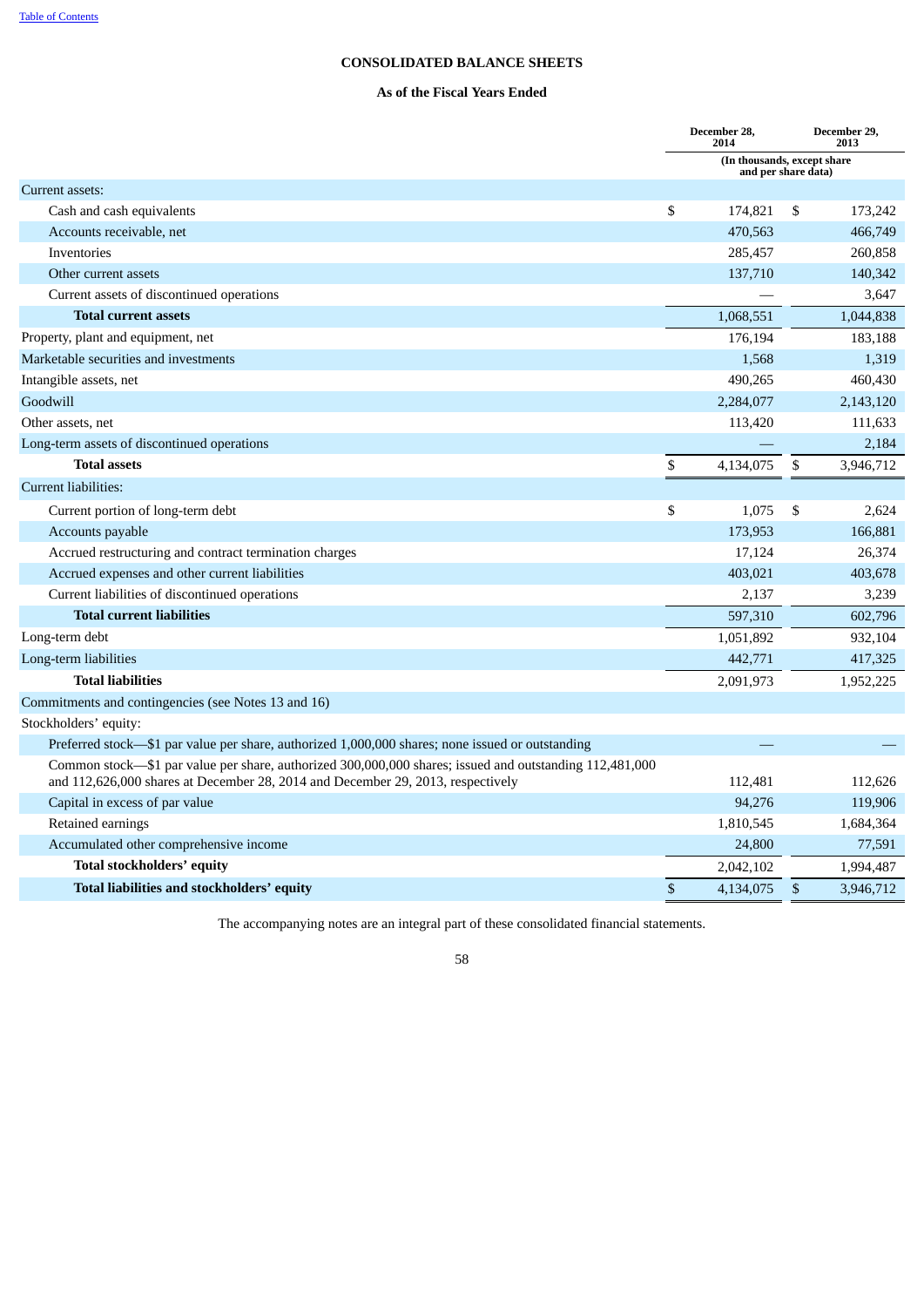# **CONSOLIDATED STATEMENTS OF STOCKHOLDERS' EQUITY**

# **For the Three Fiscal Years Ended December 28, 2014**

|                                                                       |                           | Common<br><b>Stock</b><br><b>Amount</b> |                           | <b>Capital</b> in<br><b>Excess of</b><br>Par Value |                           | <b>Retained</b><br><b>Earnings</b> |                           | Accumulated<br>Other<br>Comprehensive<br><b>Income</b> | <b>Total</b><br>Stockholders'<br><b>Equity</b> |
|-----------------------------------------------------------------------|---------------------------|-----------------------------------------|---------------------------|----------------------------------------------------|---------------------------|------------------------------------|---------------------------|--------------------------------------------------------|------------------------------------------------|
|                                                                       |                           |                                         |                           |                                                    |                           | (In thousands)                     |                           |                                                        |                                                |
| <b>Balance, January 1, 2012</b>                                       | \$                        | 113,157                                 | \$                        | 164,290                                            | $\boldsymbol{\mathsf{S}}$ | 1,510,683                          | \$                        | 54,086                                                 | \$<br>1,842,216                                |
| Net income                                                            |                           |                                         |                           |                                                    |                           | 69,940                             |                           |                                                        | 69,940                                         |
| Other comprehensive income                                            |                           |                                         |                           |                                                    |                           |                                    |                           | 12,507                                                 | 12,507                                         |
| Dividends                                                             |                           |                                         |                           |                                                    |                           | (32,050)                           |                           |                                                        | (32,050)                                       |
| Exercise of employee stock options and related<br>income tax benefits |                           | 1,611                                   |                           | 32,395                                             |                           |                                    |                           |                                                        | 34,006                                         |
| Issuance of common stock for employee benefit plans                   |                           | 54                                      |                           | 1,269                                              |                           |                                    |                           |                                                        | 1,323                                          |
| Purchases of common stock                                             |                           | (82)                                    |                           | (2,022)                                            |                           |                                    |                           |                                                        | (2, 104)                                       |
| Issuance of common stock for long-term incentive<br>program           |                           | 296                                     |                           | 8,659                                              |                           |                                    |                           |                                                        | 8,955                                          |
| Stock compensation                                                    |                           |                                         |                           | 5,019                                              |                           |                                    |                           |                                                        | 5,019                                          |
| Balance, December 30, 2012                                            | \$                        | 115,036                                 | \$                        | 209,610                                            | \$                        | 1,548,573                          | \$                        | 66,593                                                 | \$<br>1,939,812                                |
| Net income                                                            |                           |                                         |                           |                                                    |                           | 167,212                            |                           |                                                        | 167,212                                        |
| Other comprehensive income                                            |                           |                                         |                           |                                                    |                           |                                    |                           | 10,998                                                 | 10,998                                         |
| <b>Dividends</b>                                                      |                           |                                         |                           |                                                    |                           | (31, 421)                          |                           |                                                        | (31, 421)                                      |
| Exercise of employee stock options and related<br>income tax benefits |                           | 947                                     |                           | 18,895                                             |                           |                                    |                           |                                                        | 19,842                                         |
| Issuance of common stock for employee benefit plans                   |                           | 90                                      |                           | 2,642                                              |                           |                                    |                           |                                                        | 2,732                                          |
| Purchases of common stock                                             |                           | (3,728)                                 |                           | (123, 670)                                         |                           |                                    |                           |                                                        | (127, 398)                                     |
| Issuance of common stock for long-term incentive                      |                           |                                         |                           |                                                    |                           |                                    |                           |                                                        |                                                |
| program                                                               |                           | 281                                     |                           | 7,976                                              |                           |                                    |                           |                                                        | 8,257                                          |
| Stock compensation                                                    |                           |                                         |                           | 4,453                                              |                           |                                    |                           |                                                        | 4,453                                          |
| Balance, December 29, 2013                                            | $\boldsymbol{\mathsf{S}}$ | 112,626                                 | $\boldsymbol{\mathsf{S}}$ | 119,906                                            | \$                        | 1,684,364                          | $\boldsymbol{\mathsf{S}}$ | 77,591                                                 | \$<br>1,994,487                                |
| Net income                                                            |                           |                                         |                           |                                                    |                           | 157,778                            |                           |                                                        | 157,778                                        |
| Other comprehensive income                                            |                           |                                         |                           |                                                    |                           |                                    |                           | (52, 791)                                              | (52, 791)                                      |
| <b>Dividends</b>                                                      |                           |                                         |                           |                                                    |                           | (31,597)                           |                           |                                                        | (31, 597)                                      |
| Exercise of employee stock options and related<br>income tax benefits |                           | 1,024                                   |                           | 23,431                                             |                           |                                    |                           |                                                        | 24,455                                         |
| Issuance of common stock for employee benefit plans                   |                           | 61                                      |                           | 2,478                                              |                           |                                    |                           |                                                        | 2,539                                          |
| Purchases of common stock                                             |                           | (1, 448)                                |                           | (64,081)                                           |                           |                                    |                           |                                                        | (65, 529)                                      |
| Issuance of common stock for long-term incentive<br>program           |                           | 218                                     |                           | 7,662                                              |                           |                                    |                           |                                                        | 7,880                                          |
| Stock compensation                                                    |                           |                                         |                           | 4,880                                              |                           |                                    |                           |                                                        | 4,880                                          |
| Balance, December 28, 2014                                            | \$                        | 112,481                                 | \$                        | 94,276                                             | \$                        | 1,810,545                          | \$                        | 24,800                                                 | \$<br>2,042,102                                |

<span id="page-58-0"></span>The accompanying notes are an integral part of these consolidated financial statements.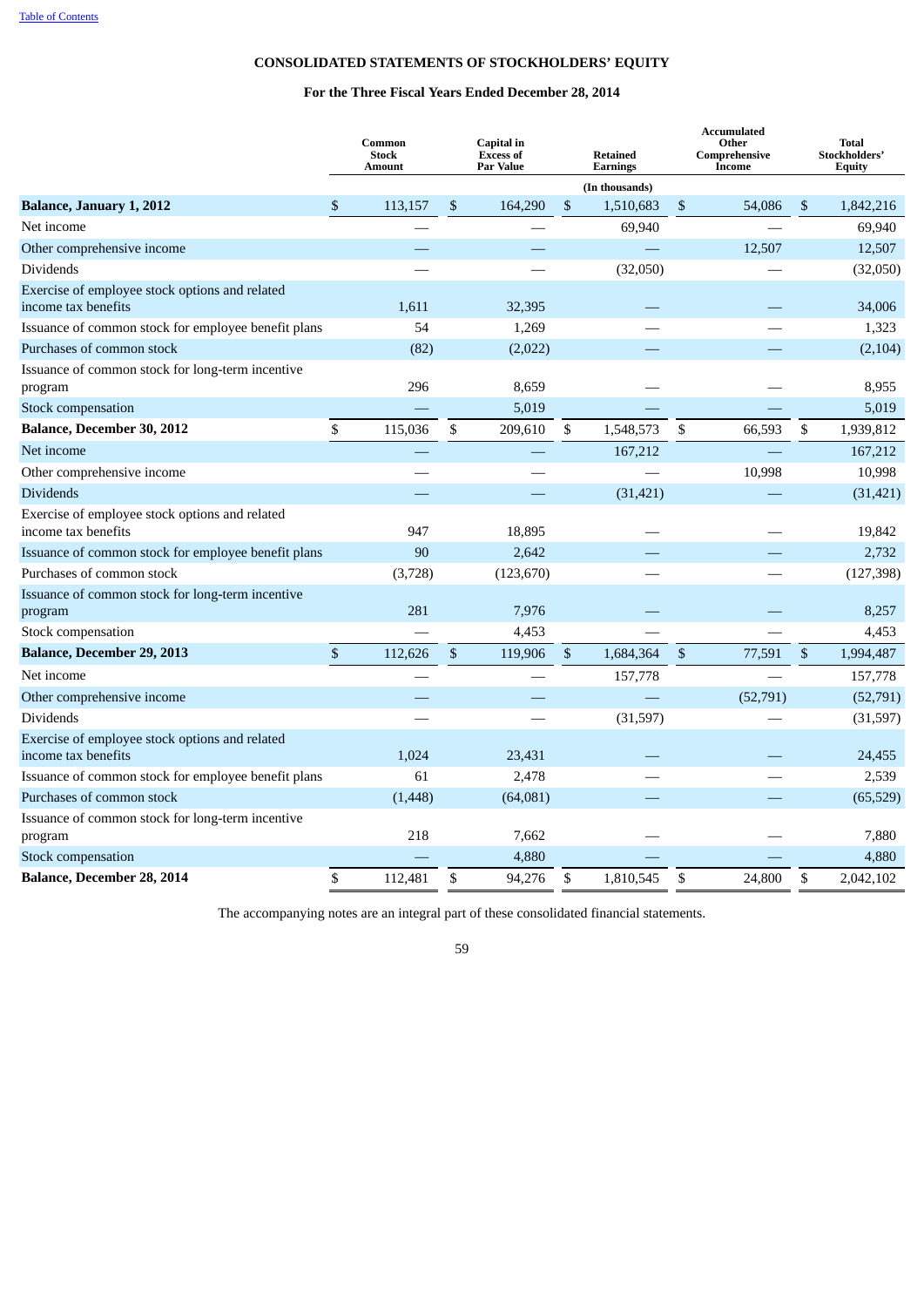# **CONSOLIDATED STATEMENTS OF CASH FLOWS**

# **For the Fiscal Years Ended**

|                                                                                                                          | December 28,<br>2014    | December 29,<br>2013 | December 30,<br>2012 |
|--------------------------------------------------------------------------------------------------------------------------|-------------------------|----------------------|----------------------|
|                                                                                                                          |                         | (In thousands)       |                      |
| Operating activities:                                                                                                    |                         |                      |                      |
| Net income                                                                                                               | \$<br>157,778           | \$<br>167,212        | \$<br>69,940         |
| Less: loss from discontinued operations and dispositions, net of income taxes                                            | 3,388                   | 7,055                | 1,349                |
| Income from continuing operations                                                                                        | 161,166                 | 174,267              | 71,289               |
| Adjustments to reconcile income from continuing operations to net cash provided by continuing<br>operations:             |                         |                      |                      |
| Restructuring and contract termination charges, net                                                                      | 13,390                  | 33,892               | 25,051               |
| Depreciation and amortization                                                                                            | 116,736                 | 126,879              | 125,126              |
| Stock-based compensation                                                                                                 | 14,464                  | 14,053               | 20,625               |
| Pension and other postretirement expense (income)                                                                        | 77,669                  | (18, 176)            | 35,336               |
| Deferred taxes                                                                                                           | (33, 351)               | (29, 907)            | (65, 551)            |
| Contingencies and non-cash tax matters                                                                                   | (7,605)                 | (34, 455)            | 1,382                |
| Amortization of deferred debt issuance costs, interest rate hedges and accretion of discounts                            | 1,434                   | 6,502                | 3,517                |
| Losses (gains) on dispositions, net                                                                                      | 108                     | (1, 566)             |                      |
| Amortization of acquired inventory revaluation                                                                           | 2,425                   | 203                  | 5,214                |
| Asset Impairment                                                                                                         |                         | 158                  | 74,153               |
| Changes in assets and liabilities which (used) provided cash, excluding effects from companies<br>acquired and divested: |                         |                      |                      |
| Accounts receivable, net                                                                                                 | (16,989)                | (14,071)             | (44, 878)            |
| Inventories                                                                                                              | (24, 642)               | (14, 171)            | (7,860)              |
| Accounts payable                                                                                                         | 8,103                   | (1,083)              | (8,083)              |
| Excess tax benefit from exercise of common stock options                                                                 |                         |                      | 1,767                |
| Accrued expenses and other                                                                                               | (30,640)                | (85, 277)            | (83, 102)            |
| Net cash provided by operating activities of continuing operations                                                       | 282,268                 | 157,248              | 153,986              |
| Net cash (used in) provided by operating activities of discontinued operations                                           | (671)                   | 1,343                | (1, 816)             |
| Net cash provided by operating activities                                                                                | 281,597                 | 158,591              | 152,170              |
| Investing activities:                                                                                                    |                         |                      |                      |
| Capital expenditures                                                                                                     | (29,072)                | (38, 981)            | (42, 401)            |
| Proceeds from dispositions of property, plant and equipment, net                                                         | 2,531                   | 52,202               |                      |
| Changes in restricted cash balances                                                                                      |                         |                      | 487                  |
| Proceeds from surrender of life insurance policies                                                                       | 490                     | 783                  |                      |
| Activity related to acquisitions and investments, net of cash and cash equivalents acquired                              | (271, 477)              | (15,699)             | (40, 858)            |
| Net cash used in investing activities of continuing operations                                                           | (297, 528)              | (1,695)              | (82,772)             |
| Net cash provided by investing activities of discontinued operations                                                     | 1,631                   | 484                  | 2,463                |
| Net cash used in investing activities                                                                                    | (295, 897)              | (1,211)              | (80, 309)            |
| Financing activities:                                                                                                    |                         |                      |                      |
| Payments on revolving credit facility                                                                                    | (356,000)               | (538,000)            | (435, 850)           |
| Proceeds from revolving credit facility                                                                                  | 475,000                 | 677,000              | 395,000              |
| Prepayment of long-term debt                                                                                             |                         | (150,000)            |                      |
| Premium on prepayment of long-term debt                                                                                  |                         | (11, 119)            |                      |
| Payments of debt financing costs                                                                                         | (1,845)                 |                      | (416)                |
| Net (payments on) proceeds from other credit facilities                                                                  | (12, 675)               | 5,281                | 5,274                |
| Settlement of cash flow hedges                                                                                           |                         | 1,363                | 4,050                |
| Payments for acquisition-related contingent consideration                                                                | (855)                   |                      | (12, 459)            |
| Excess tax benefit from exercise of common stock                                                                         |                         |                      | 1,767                |
| Proceeds from issuance of common stock under stock plans                                                                 | 24,455                  | 20,313               | 32,478               |
| Purchases of common stock                                                                                                | (65, 529)               | (127, 398)           | (2, 104)             |
| Dividends paid                                                                                                           | (31,620)                | (31,600)             | (31, 903)            |
| Net cash provided by (used in) financing activities                                                                      | 30,931                  | (154, 160)           | (44, 163)            |
| Effect of exchange rate changes on cash and cash equivalents                                                             | (15,052)                | (1, 422)             | 1,404                |
| Net increase in cash and cash equivalents                                                                                | 1,579                   | 1,798                | 29,102               |
| Cash and cash equivalents at beginning of year                                                                           | 173,242                 | 171,444              | 142,342              |
| Cash and cash equivalents at end of year                                                                                 | $\mathbb{S}$<br>174,821 | \$<br>173,242        | \$<br>171,444        |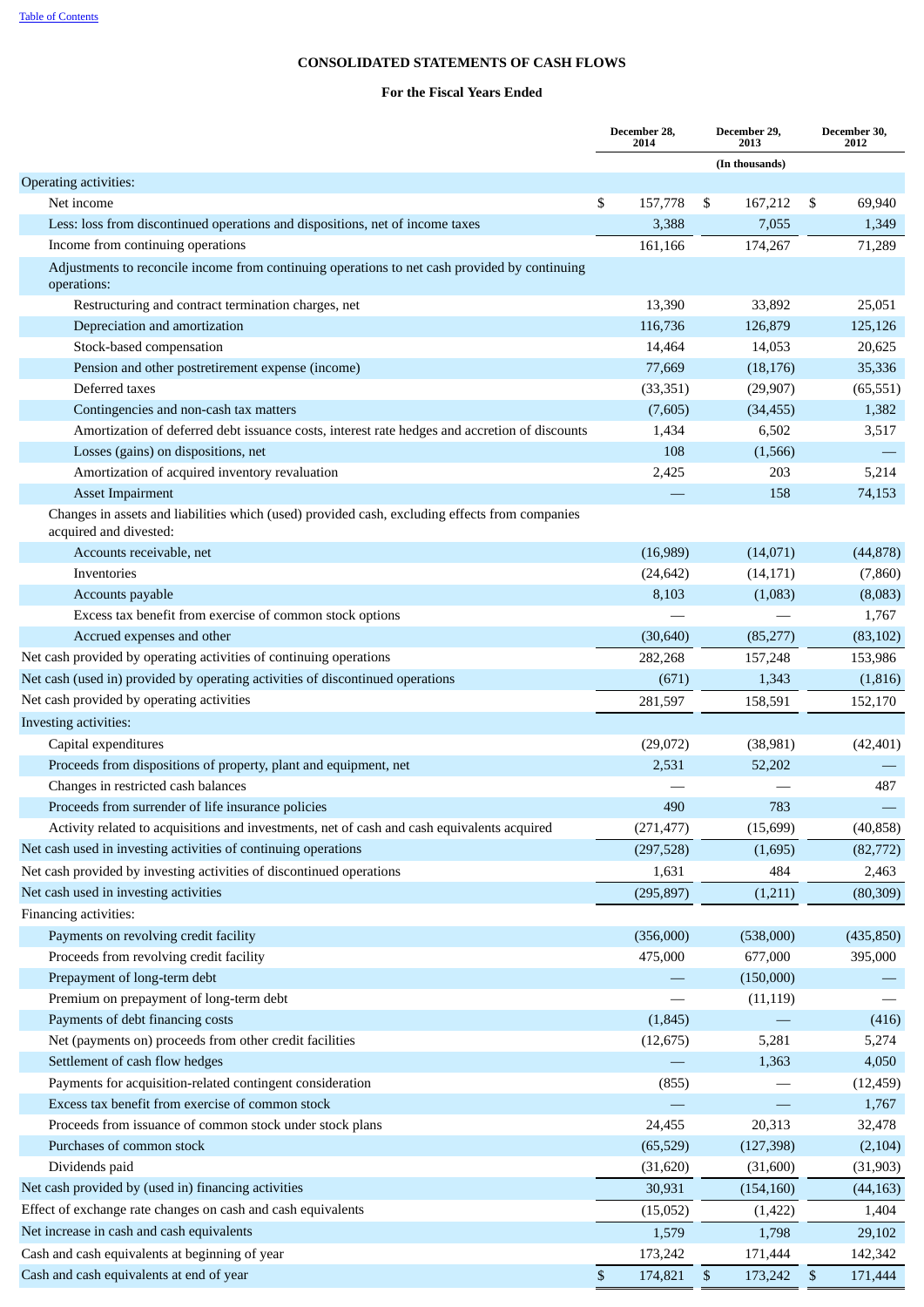# Supplemental disclosures of cash flow information

<span id="page-60-0"></span>

| Cash paid during the year for: |             |             |        |
|--------------------------------|-------------|-------------|--------|
| Interest                       | 30.320 \$   | 39.904 \$   | 40,447 |
| Income taxes                   | $40.638$ \$ | $36.675$ \$ | 53,281 |

The accompanying notes are an integral part of these consolidated financial statements.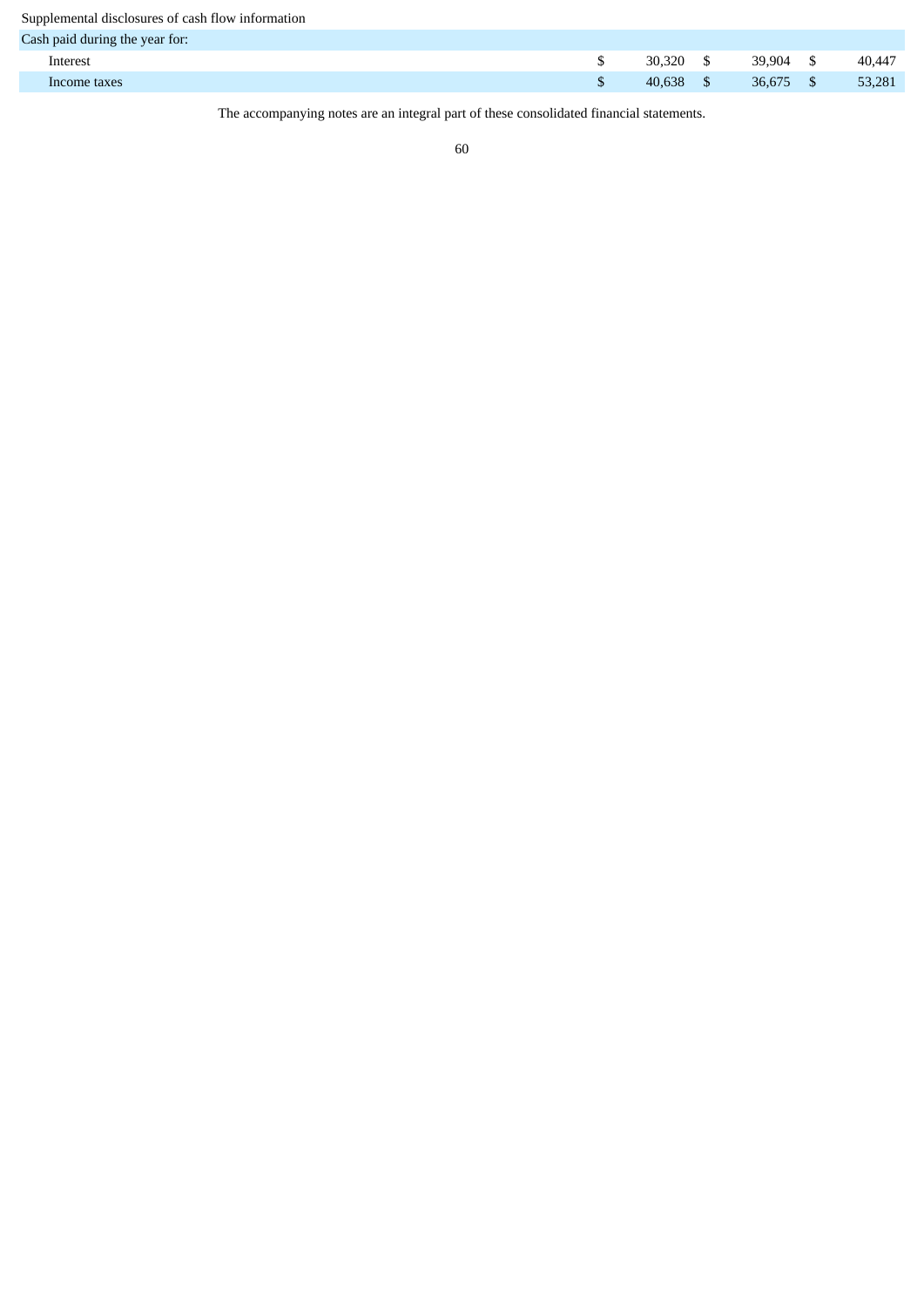# **NOTES TO CONSOLIDATED FINANCIAL STATEMENTS**

## **Note 1: Nature of Operations and Accounting Policies**

*Nature of Operations:* PerkinElmer, Inc. is a leading provider of products, services and solutions to the diagnostics, research, environmental, industrial and laboratory services markets. Through its advanced technologies, solutions and services, critical issues are addressed that help to improve the health and safety of people and their environment. The results are reported within two reporting segments: Human Health and Environmental Health.

The consolidated financial statements include the accounts of PerkinElmer, Inc. and its subsidiaries (the "Company"). All intercompany balances and transactions have been eliminated in consolidation.

The Company has two operating segments; Human Health and Environmental Health. The Company's Human Health segment concentrates on developing diagnostics, tools and applications to help detect diseases earlier and more accurately and to accelerate the discovery and development of critical new therapies. Within the Human Health segment, the Company serves both the diagnostics and research markets. The Company's Environmental Health segment provides products, services and solutions to facilitate the creation of safer food and consumer products, more secure surroundings and efficient energy resources. The Environmental Health segment serves the environmental, industrial and laboratory services markets.

The Company's fiscal year ends on the Sunday nearest December 31. The Company reports fiscal years under a 52/53 week format. Under this method, certain years will contain 53 weeks. Each of the fiscal years ended December 28, 2014, December 29, 2013 and December 30, 2012 included 52 weeks. The fiscal year ending January 3, 2016 will include 53 weeks. The extra week in fiscal year 2015 will be included in the third quarter.

The Company has evaluated subsequent events from December 28, 2014 through the date of the issuance of these consolidated financial statements and has determined that no material subsequent events have occurred that would affect the information presented in these consolidated financial statements.

*Accounting Policies and Estimates:* The preparation of consolidated financial statements in accordance with United States ("U.S.") Generally Accepted Accounting Principles ("GAAP") requires the Company to make estimates and judgments that affect the reported amounts of assets, liabilities, revenues and expenses, and related disclosure of contingent assets and liabilities. On an ongoing basis, the Company evaluates its estimates. The Company bases its estimates on historical experience and on various other assumptions that are believed to be reasonable under the circumstances, the results of which form the basis for making judgments about the carrying values of assets and liabilities that are not readily apparent from other sources. Actual results may differ from these estimates.

*Revenue Recognition:* The Company's product revenue is recorded when persuasive evidence of an arrangement exists, delivery has occurred, the price to the buyer is fixed or determinable, and collectability is reasonably assured. For products that include installation, and if the installation meets the criteria to be considered a separate element, product revenue is recognized upon delivery, and installation revenue is recognized when the installation is complete. For revenue that includes customer-specified acceptance criteria, revenue is recognized after the acceptance criteria have been met. Certain of the Company's products require specialized installation. Revenue for these products is deferred until installation is completed. Revenue from services is deferred and recognized over the contractual period, or as services are rendered.

In limited circumstances, the Company has arrangements that include multiple elements that are delivered at different points of time, such as revenue from products and services with a remaining service or storage component, including cord blood processing and storage. For these arrangements, the revenue is allocated to each of the deliverables based upon their relative selling prices as determined by a selling-price hierarchy. A deliverable in an arrangement qualifies as a separate unit of accounting if the delivered item has value to the customer on a stand-alone basis. A delivered item that does not qualify as a separate unit of accounting is combined with the other undelivered items in the arrangement and revenue is recognized for those combined deliverables as a single unit of accounting. The selling price used for each deliverable is based upon vendor-specific objective evidence ("VSOE") if such evidence is available, third-party evidence ("TPE") if VSOE is not available, and management's best estimate of selling price ("BESP") if neither VSOE nor TPE are available. TPE is the price of the Company's or any competitor's largely interchangeable products or services in stand-alone sales to similarly-situated customers. BESP is the price at which the Company would sell the deliverable if it were sold regularly on a stand-alone basis, considering market conditions and entity-specific factors.

Revenue from software licenses and services was 5% of the Company's total revenue for fiscal year 2014, 5% of the Company's total revenue for fiscal year 2013, and 3% of the Company's total revenue for fiscal year 2012. The Company sells its software licenses with maintenance services and, in some cases, also with consulting services. For the undelivered elements, the Company determines VSOE of fair value to be the price charged when the undelivered element is sold separately. The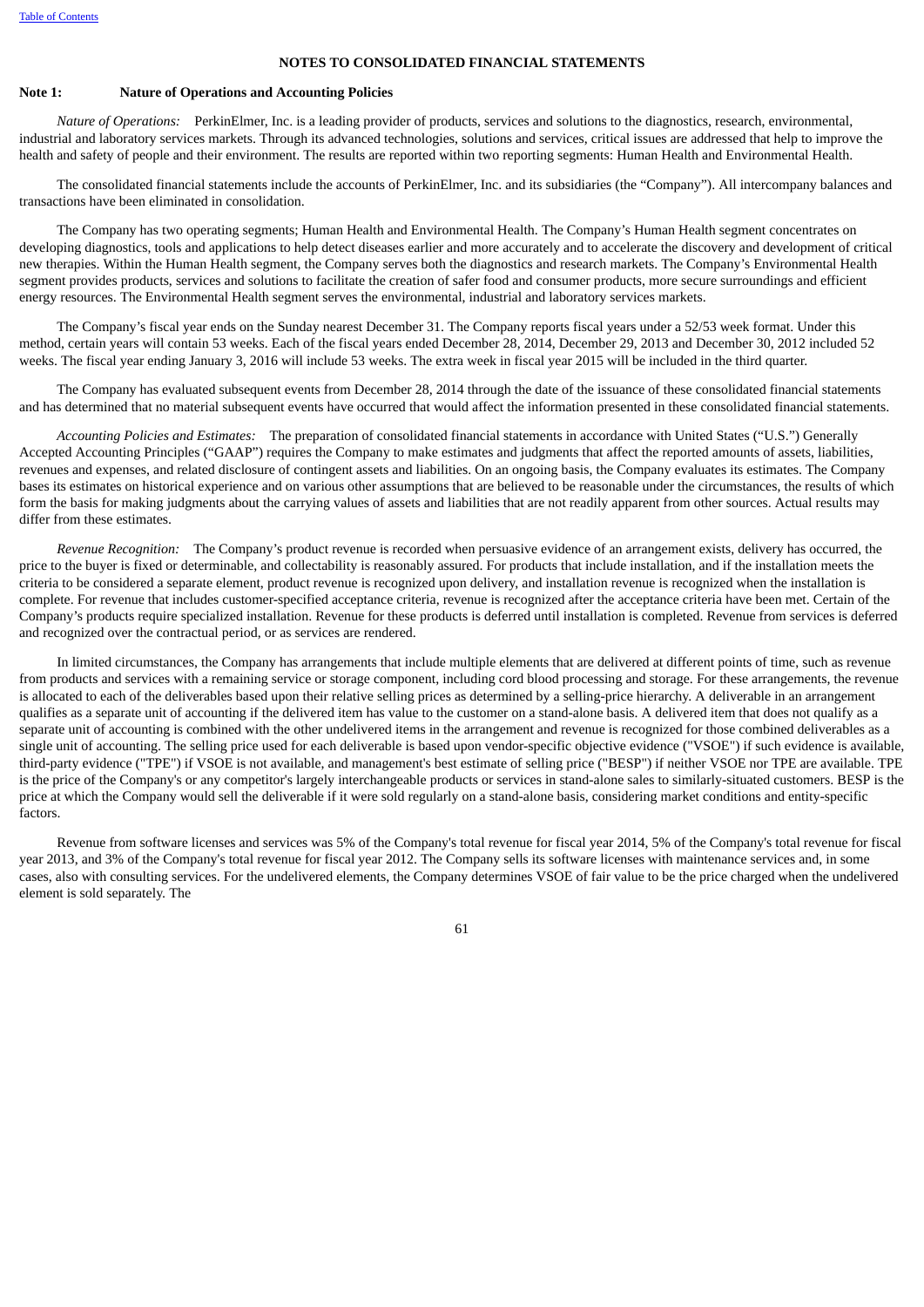Company determines VSOE for maintenance sold in connection with a software license based on the amount that will be separately charged for the maintenance renewal period. The Company determines VSOE for consulting services by reference to the amount charged for similar engagements when a software license sale is not involved.

The Company recognizes revenue from software licenses sold together with maintenance and/or consulting services upon shipment using the residual method, provided that the above criteria have been met. If VSOE of fair value for the undelivered elements cannot be established, the Company defers all revenue from the arrangement until the earlier of the point at which such sufficient VSOE does exist or all elements of the arrangement have been delivered, or if the only undelivered element is maintenance, then the Company recognizes the entire fee ratably over the maintenance period.

The Company recognizes revenue from the grant of certain intellectual property rights for patented technologies it owns. These rights typically include a combination of the following: the grant of a non-exclusive, retroactive and future license to patented technologies, a covenant-not-to-sue, the release of the licensee from certain claims, and the dismissal of any pending litigation. The intellectual property rights granted may be perpetual in nature, extending until the expiration of the related patents, or can be granted for a defined timeframe. For these arrangements, the revenue is allocated to each of the deliverables based upon their relative selling prices as determined by the selling-price hierarchy. In the case where the agreement includes the dismissal of any pending litigation, the Company allocates between revenue and litigation settlement using the residual method. The Company recognizes revenue when the earnings process is complete and upon the execution of the agreement, when collectability is reasonably assured, or upon receipt of the minimum upfront fee for term agreement renewals, and when all other revenue recognition criteria have been met.

Service revenues represent the Company's service offerings including service contracts, field service including related time and materials, diagnostic testing, cord blood processing and storage, and training. Service revenues are recognized as the service is performed. Revenues for service contracts and storage contracts are recognized over the contract period.

The Company sells products and accessories predominantly through its direct sales force. As a result, the use of distributors is generally limited to geographic regions where the Company has no direct sales force. The Company does not offer product return or exchange rights (other than those relating to defective goods under warranty) or price protection allowances to its customers, including its distributors. Payment terms granted to distributors are the same as those granted to end-user customers and payments are not dependent upon the distributors' receipt of payment from their end-user customers. Sales incentives related to distributor revenue are also the same as those for end-user customers.

*Warranty Costs*: The Company provides for estimated warranty costs for products at the time of their sale. Warranty liabilities are estimated using expected future repair costs based on historical labor and material costs incurred during the warranty period.

*Shipping and Handling Costs:* The Company reports shipping and handling revenue in revenue, to the extent they are billed to customers, and the associated costs in cost of product revenue.

*Inventories*: Inventories, which include material, labor and manufacturing overhead, are valued at the lower of cost or market. Inventories are accounted for using the first-in, first-out method of determining inventory costs. Inventory quantities on-hand are regularly reviewed, and where necessary, provisions for excess and obsolete inventory are recorded based primarily on the Company's estimated forecast of product demand and production requirements.

*Income Taxes:* The Company uses the asset and liability method of accounting for income taxes. Under the asset and liability method, deferred tax assets and liabilities are recognized for the estimated future tax consequences attributable to differences between the financial statement carrying amounts of assets and liabilities and their respective tax bases. This method also requires the recognition of future tax benefits such as net operating loss carryforwards, to the extent that realization of such benefits is more likely than not. Deferred tax assets and liabilities are measured using enacted tax rates expected to apply to taxable income in the fiscal years in which those temporary differences are expected to be recovered or settled. A valuation allowance is established for any deferred tax asset for which realization is not more likely than not. With respect to earnings expected to be indefinitely reinvested offshore, the Company does not accrue tax for the repatriation of such foreign earnings.

The Company provides reserves for potential payments of tax to various tax authorities related to uncertain tax positions and other issues. These reserves are based on a determination of whether and how much of a tax benefit taken by the Company in its tax filings or positions is more likely than not to be realized following resolution of any potential contingencies present related to the tax benefit. Potential interest and penalties associated with such uncertain tax positions is recorded as a component of income tax expense. See Note 6, below, for additional details.

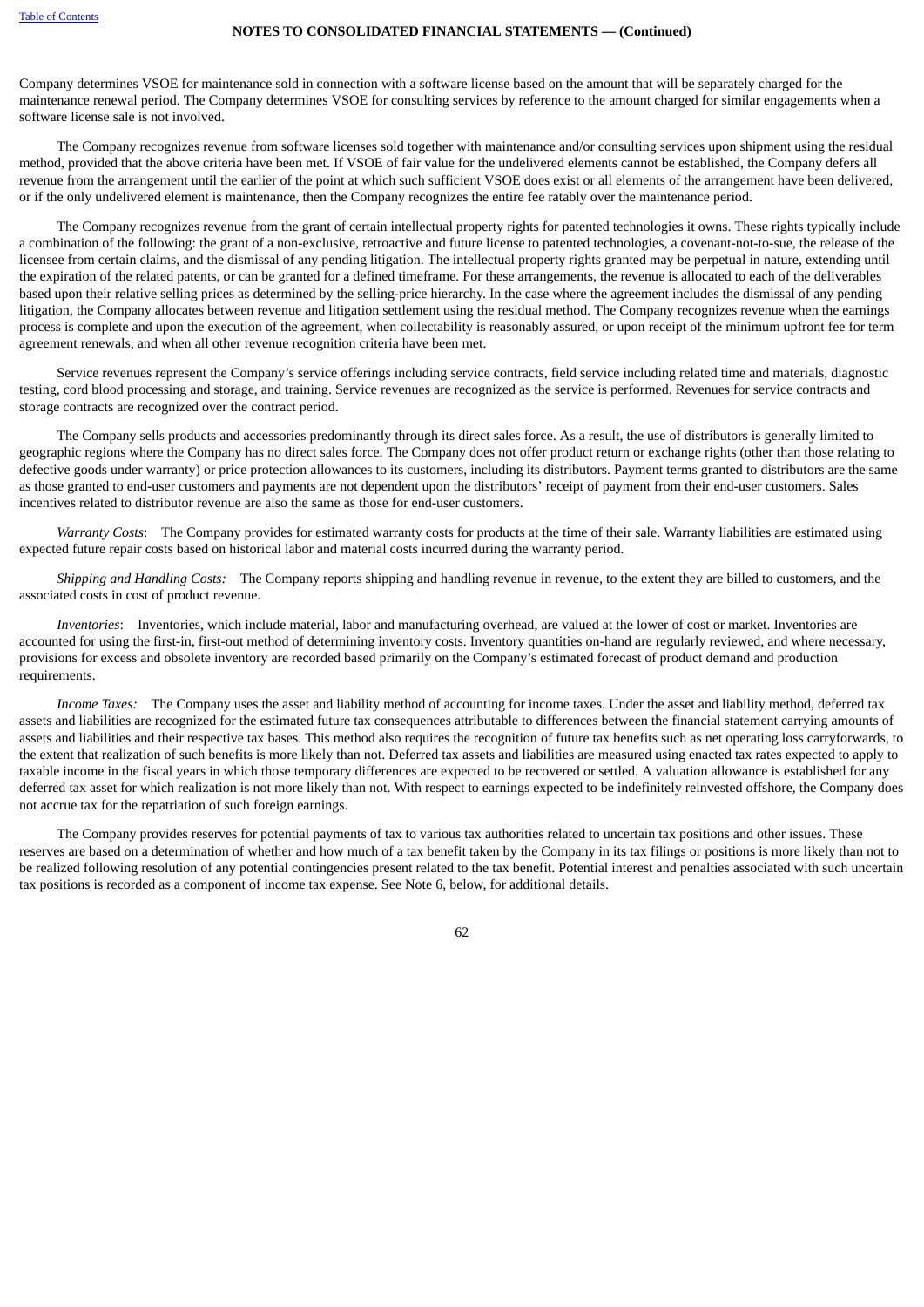*Property, Plant and Equipment:* The Company depreciates plant and equipment using the straight-line method over its estimated useful lives, which generally fall within the following ranges: buildings- 10 to 40 years; leasehold improvements-estimated useful life or remaining term of lease, whichever is shorter; and machinery and equipment- 3 to 7 years. Certain tooling costs are capitalized and amortized over a 3-year life, while repairs and maintenance costs are expensed.

*Asset Retirement Obligations*: The Company records obligations associated with its lease obligations, the retirement of tangible long-lived assets and the associated asset-retirement costs in accordance with authoritative guidance on asset retirement obligations. The Company reviews legal obligations associated with the retirement of long-lived assets that result from contractual obligations or the acquisition, construction, development and/or normal use of the assets. If it is determined that a legal obligation exists, regardless of whether the obligation is conditional on a future event, the fair value of the liability for an asset retirement obligation is recognized in the period in which it is incurred, if a reasonable estimate of fair value can be made. The fair value of the liability is added to the carrying amount of the associated asset, and this additional carrying amount is depreciated over the life of the asset. The difference between the gross expected future cash flow and its present value is accreted over the life of the related lease as interest expense. The amounts recorded in the consolidated financial statements are not material to any year presented.

*Pension and Other Postretirement Benefits:* The Company sponsors both funded and unfunded U.S. and non-U.S. defined benefit pension plans and other postretirement benefits. The Company immediately recognizes actuarial gains and losses in operating results in the year in which the gains and losses occur. Actuarial gains and losses are measured annually as of fiscal year end and accordingly will be recorded in the fourth quarter, unless the Company is required to perform an interim remeasurement. The remaining components of pension expense, primarily service and interest costs and assumed return on plan assets, are recorded on a quarterly basis. The Company's funding policy provides that payments to the U.S. pension trusts shall at least be equal to the minimum funding requirements of the Employee Retirement Income Security Act of 1974. Non-U.S. plans are accrued for, but generally not fully funded, and benefits are paid from operating funds.

*Translation of Foreign Currencies:* For foreign operations, asset and liability accounts are translated at current exchange rates; income and expenses are translated using weighted average exchange rates for the reporting period. Resulting translation adjustments, as well as translation gains and losses from certain intercompany transactions considered permanent in nature, are reported in accumulated other comprehensive income, a separate component of stockholders' equity. Gains and losses arising from transactions and translation of period-end balances denominated in currencies other than the functional currency are included in other expense, net, and were not material for fiscal years 2014, 2013, and 2012.

*Business Combinations:* Business combinations are accounted for at fair value. Acquisition costs are expensed as incurred and recorded in selling, general and administrative expenses; previously held equity interests are valued at fair value upon the acquisition of a controlling interest; in-process research and development ("IPR&D") is recorded at fair value as an intangible asset at the acquisition date; restructuring costs associated with a business combination are expensed subsequent to the acquisition date; and changes in deferred tax asset valuation allowances and income tax uncertainties after the acquisition date affect income tax expense. All changes that do not qualify as measurement period adjustments are included in current period earnings. The accounting for business combinations requires estimates and judgment as to expectations for future cash flows of the acquired business, and the allocation of those cash flows to identifiable intangible assets, in determining the estimated fair value for assets acquired and liabilities assumed. The fair values assigned to tangible and intangible assets acquired and liabilities assumed, including contingent consideration, are based on management's estimates and assumptions, as well as other information compiled by management, including valuations that utilize customary valuation procedures and techniques. If the actual results differ from the estimates and judgments used in these estimates, the amounts recorded in the financial statements could result in a possible impairment of the intangible assets and goodwill, require acceleration of the amortization expense of finite-lived intangible assets, or the recognition of additional consideration which would be expensed.

*Goodwill and Other Intangible Assets:* The Company's intangible assets consist of (i) goodwill, which is not being amortized; (ii) indefinite lived intangibles, which consist of certain trademarks and trade names that are not subject to amortization; and (iii) amortizing intangibles, which consist of patents, trade names and trademarks, licenses, customer relationships, and purchased technologies, which are being amortized over their estimated useful lives.

The process of testing goodwill for impairment involves the determination of the fair value of the applicable reporting units. The test consists of a twostep process. The first step is the comparison of the fair value to the carrying value of the reporting unit to determine if the carrying value exceeds the fair value. The second step measures the amount of an impairment loss, and is only performed if the carrying value exceeds the fair value of the reporting unit. This annual impairment assessment is performed by the Company on the later of January 1 or the first day of each fiscal year. This same impairment test will be performed at other times during the course of the year, should an event occur which suggests that the recoverability of goodwill should be reconsidered. Non-amortizing intangibles are also subject to an annual impairment test. The impairment test consists of a comparison of the fair value of the non-amortizing intangible asset with its carrying amount. If the carrying amount of a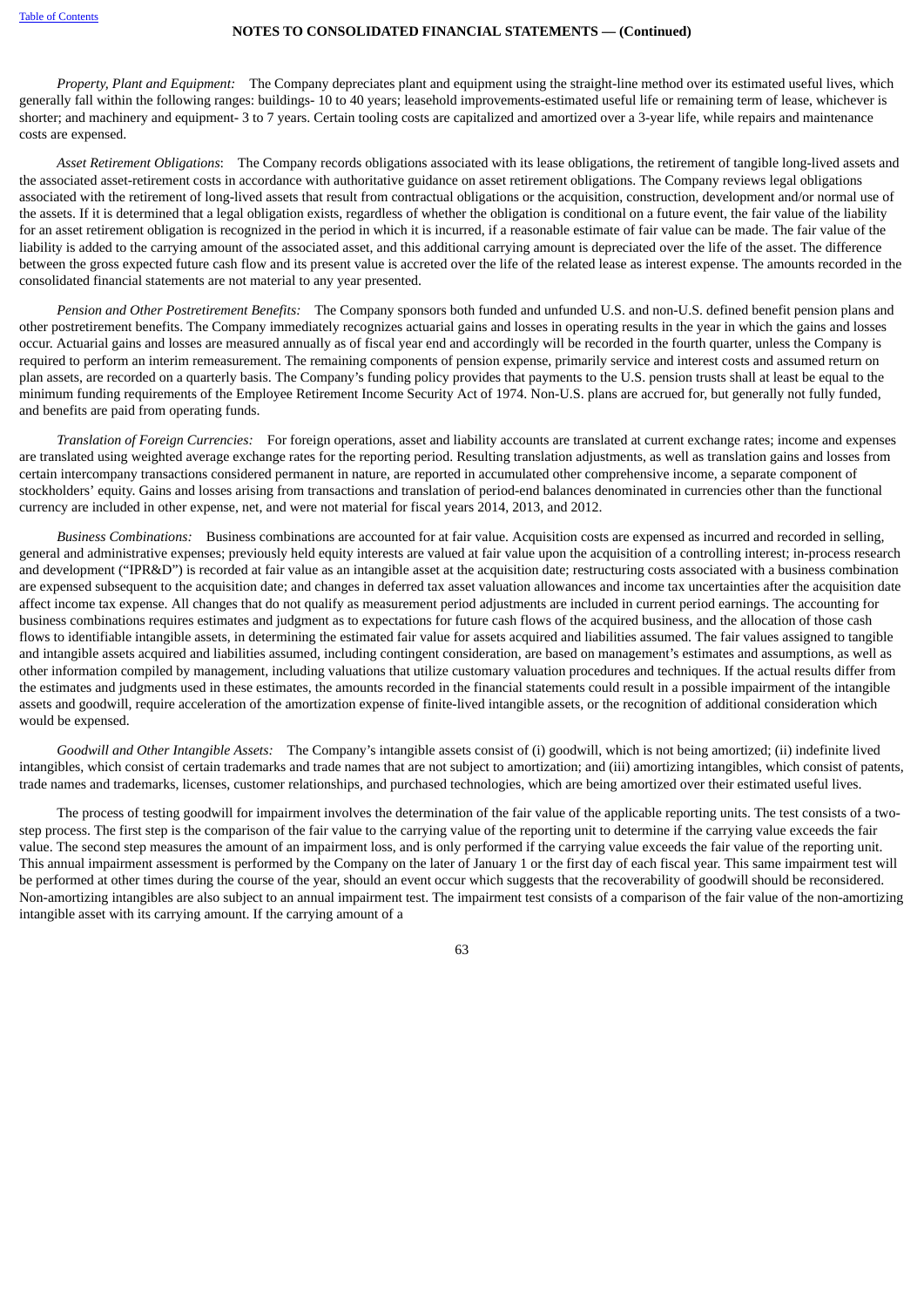non-amortizing intangible asset exceeds its fair value, an impairment loss in an amount equal to that excess is recognized*.* In addition, the Company evaluates the remaining useful life of its non-amortizing intangible assets at least annually to determine whether events or circumstances continue to support an indefinite useful life. If events or circumstances indicate that the useful lives of non-amortizing intangible assets are no longer indefinite, the assets will be tested for impairment. These intangible assets will then be amortized prospectively over their estimated remaining useful life and accounted for in the same manner as other intangible assets that are subject to amortization. Recoverability of amortizing intangible assets is assessed only when events have occurred that may give rise to impairment. When a potential impairment has been identified, forecasted undiscounted net cash flows of the operations to which the asset relates are compared to the current carrying value of the long-lived assets present in that operation. If such cash flows are less than such carrying amounts, long-lived assets, including such intangibles, are written down to their respective fair values. See Note 12, below, for additional details.

*Stock-Based Compensation:* The Company accounts for stock-based compensation expense based on estimated grant date fair value, generally using the Black-Scholes option-pricing model. The fair value is recognized, net of estimated forfeitures, as expense in the consolidated financial statements over the requisite service period. The determination of fair value and the timing of expense using option pricing models such as the Black-Scholes model require the input of highly subjective assumptions, including the expected forfeiture rate, life of the option and the expected price volatility of the underlying stock. The Company estimates the expected forfeiture and expected life assumptions based on historical experience. In determining the Company's expected stock price volatility assumption, the Company reviews both the historical and implied volatility of the Company's common stock, with implied volatility based on the implied volatility of publicly traded options on the Company's common stock. The Company has one stock-based compensation plan from which it makes grants, which is described more fully in Note 18, below.

*Marketable Securities and Investments:* The cost of securities sold is based on the specific identification method. If securities are classified as available for sale, the Company records these investments at their fair values with unrealized gains and losses included in accumulated other comprehensive income. Under the cost method of accounting, equity investments in private companies are carried at cost and are adjusted for other-than-temporary declines in fair value, additional investments or distributions.

*Cash and Cash Equivalents:* The Company considers all highly liquid unrestricted instruments with a purchased maturity of three months or less to be cash equivalents. The carrying amount of cash equivalents approximates fair value due to the short maturities of these instruments.

*Environmental Matters:* The Company accrues for costs associated with the remediation of environmental pollution when it is probable that a liability has been incurred and the Company's proportionate share of the amount can be reasonably estimated. The recorded liabilities have not been discounted.

*Research and Development:* Research and development costs are expensed as incurred. The fair value of acquired in-process research and development ("IPR&D") costs are recorded at fair value as an intangible asset at the acquisition date and amortized once the product is ready for sale or expensed if abandoned.

*Restructuring Charges:* In recent fiscal years, the Company has undertaken a series of restructuring actions related to the impact of acquisitions and divestitures, the alignment of its operations with its growth strategy, the integration of its business units and productivity initiatives. In connection with these initiatives, the Company has recorded restructuring charges, as more fully described in Note 4, below. Generally, costs associated with an exit or disposal activity are recognized when the liability is incurred. Prior to recording restructuring charges for employee separation agreements, the Company notifies all employees of termination. Costs related to employee separation arrangements requiring future service beyond a specified minimum retention period are recognized over the service period. Costs related to lease terminations are recorded at the fair value of the liability based on the remaining lease rental payments, reduced by estimated sublease rentals that could be reasonably obtained for the property, at the date the Company ceases use.

*Comprehensive Income:* In February 2013, the Financial Accounting Standards Board issued Accounting Standards Update No. 2013-02, *Reporting of Amounts Reclassified Out of Accumulated Other Comprehensive Income,* requiring the presentation of reclassifications out of accumulated other comprehensive income on the face of the financial statements or as a separate disclosure in the notes to the financial statements. The reclassifications out of accumulated other comprehensive income and into net income were not material for the fiscal years ending December 28, 2014, December 29, 2013 and December 30, 2012. See Note 19 for additional details.

Comprehensive income is defined as net income or loss and other changes in stockholders' equity from transactions and other events from sources other than stockholders. Comprehensive income is reflected in the consolidated statements of comprehensive income.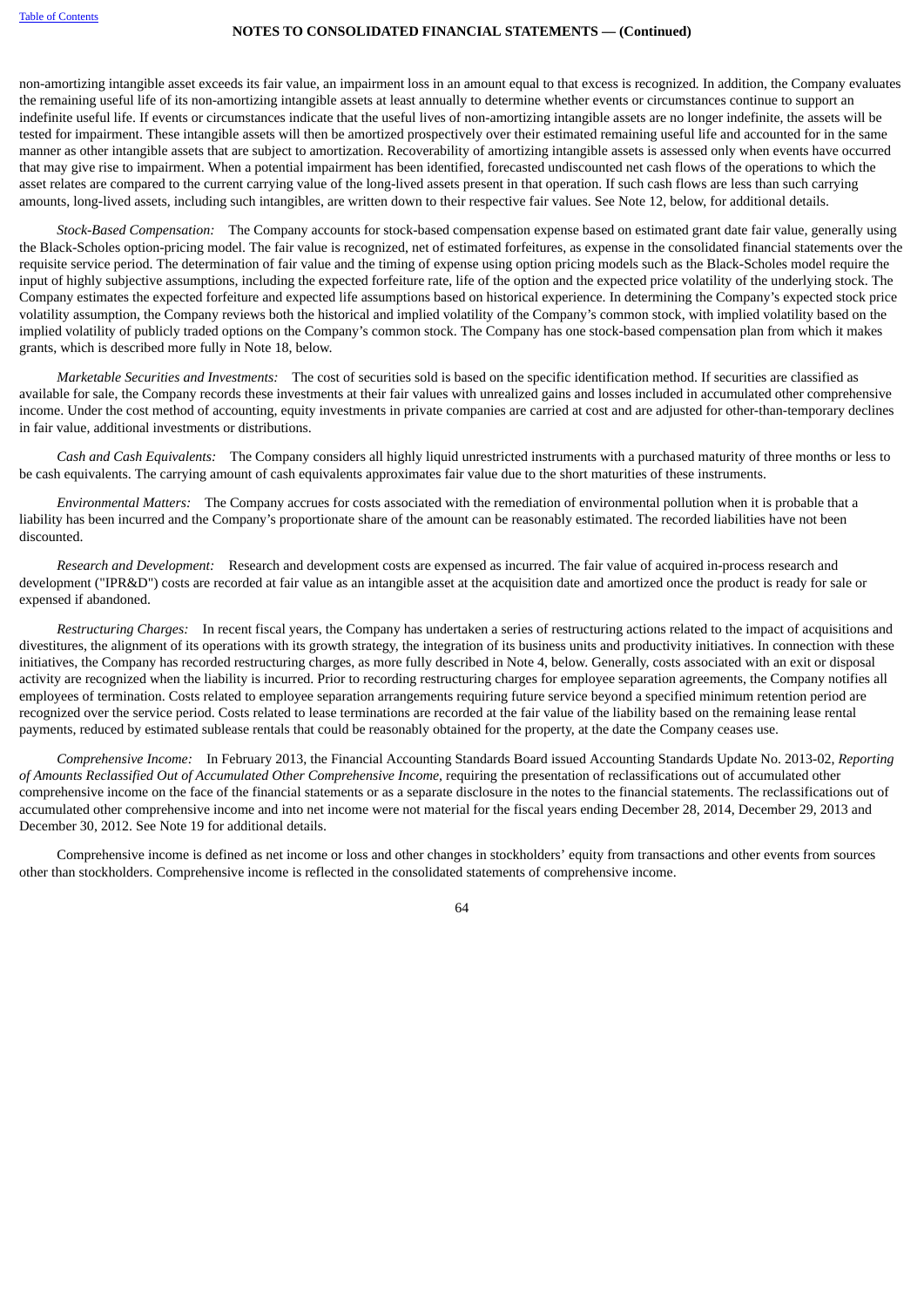*Derivative Instruments and Hedging:* Derivatives are recorded on the consolidated balance sheets at fair value. Accounting for gains or losses resulting from changes in the values of those derivatives depends on the use of the derivative instrument and whether it qualifies for hedge accounting.

For a cash flow hedge, the effective portion of the derivative's gain or loss is initially reported as a component of other comprehensive income and subsequently amortized into net earnings when the hedged exposure affects net earnings. Cash flow hedges related to anticipated transactions are designated and documented at the inception of each hedge by matching the terms of the contract to the underlying transaction. The Company classifies the cash flows from hedging transactions in the same categories as the cash flows from the respective hedged items. Once established, cash flow hedges are generally recorded in other comprehensive income, unless an anticipated transaction is no longer likely to occur, and subsequently amortized into net earnings when the hedged exposure affects net earnings. Discontinued or dedesignated cash flow hedges are immediately settled with counterparties, and the related accumulated derivative gains or losses are recognized into net earnings on the consolidated financial statements. Settled cash flow hedges related to forecasted transactions that remain probable are recorded as a component of other comprehensive income and are subsequently amortized into net earnings when the hedged exposure affects net earnings. Forward contract effectiveness for cash flow hedges is calculated by comparing the fair value of the contract to the change in value of the anticipated transaction using forward rates on a monthly basis. As of December 28, 2014, the Company had five outstanding cash flow hedges with a Euro denominated notional amount of €238.2 million. As of December 29, 2013, the Company had no outstanding cash flow hedges. As of December 30, 2012, the Company had two outstanding cash flow hedges with Euro denominated notional amounts of €50.0 million. The Company also has entered into other foreign currency forward contracts that are not designated as hedging instruments for accounting purposes. These contracts are recorded at fair value, with the changes in fair value recognized into net earnings on the consolidated financial statements.

*Recently Issued Accounting Pronouncements:* From time to time, new accounting pronouncements are issued by the Financial Accounting Standards Board and are adopted by the Company as of the specified effective dates. Unless otherwise discussed, such pronouncements did not have or will not have a significant impact on the Company's consolidated financial position, results of operations and cash flows or do not apply to the Company's operations.

In April 2014, the Financial Accounting Standards Board issued Accounting Standards Update No. 2014-08, *Reporting Discontinued Operations and Disclosures of Disposals of Components of an Entity*. Under this new guidance, only disposals of components of an entity that represent strategic shifts that have, or will have, a major effect on an entity's operations and financial results will be presented as discontinued operations. The standard also requires new disclosures related to individually significant disposals that do not meet the definition of a discontinued operation. The provisions of this guidance are effective for interim and annual periods beginning after December 15, 2014. The Company will utilize this new guidance when reporting new discontinued operations or disclosing new disposals in its future filings.

In May 2014, the Financial Accounting Standards Board issued Accounting Standards Update No. 2014-09, *Revenue from Contracts with Customers*. Under this new guidance, an entity should use a five-step process to recognize revenue, which depicts the transfer of promised goods or services to customers in an amount that reflects the consideration to which the entity expects to be entitled in exchange for those goods or services. The standard also requires new disclosures regarding the nature, amount, timing and uncertainty of revenue and cash flows arising from contracts with customers. The provisions of this guidance are effective for interim and annual periods beginning after December 15, 2016. The Company is evaluating the requirements of this guidance and has not yet determined the impact of its adoption on the Company's consolidated financial position, results of operations and cash flows.

#### **Note 2: Business Combinations**

#### *Acquisitions in fiscal year 2014*

*Acquisition of Perten Instruments Group AB.* In December 2014, the Company acquired all of the outstanding stock of Perten Instruments Group AB ("Perten"). Perten is a provider of analytical instruments and services for quality control of food, grain, flour and feed. The Company expects this acquisition to enhance its industrial, environmental and safety business by expanding the Company's product offerings to the academic and industrial end markets. The Company paid the shareholders of Perten \$269.9 million in cash for the stock of Perten. The excess of the purchase price over the fair value of the acquired net assets represents cost and revenue synergies specific to the Company, as well as non-capitalizable intangible assets, such as the employee workforce acquired, and has been allocated to goodwill, none of which is tax deductible. The Company has reported the operations for this acquisition within the results of the Company's Environmental Health segment from the acquisition date. Identifiable definite-lived intangible assets, such as core technology, customer relationships and trade names, acquired as part of this acquisition had weighted average amortization periods of approximately 5 to 10 years.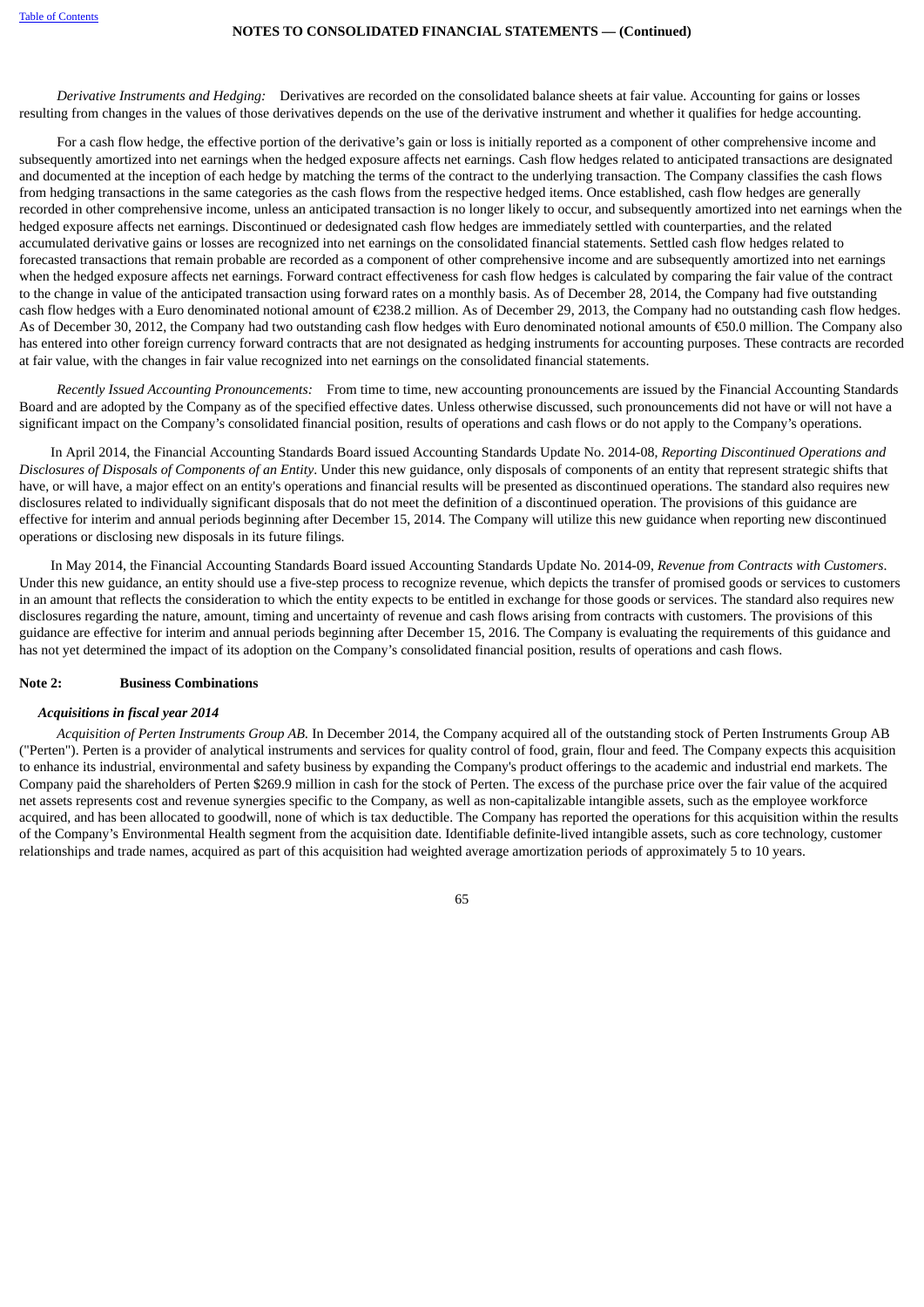*Other acquisitions in fiscal year 2014.* In addition to the Perten acquisition, the Company completed the acquisition of two businesses in fiscal year 2014 for total consideration of \$18.0 million in cash and \$4.3 million of assumed debt. The excess of the purchase price over the fair value of each of the acquired businesses' net assets represents cost and revenue synergies specific to the Company, as well as non-capitalizable intangible assets, such as the employee workforce acquired, and has been allocated to goodwill, none of which is tax deductible. The Company reported the operations for these acquisitions within the results of the Human Health and Environmental Health segments from the acquisition dates.

The total purchase price for the acquisitions in fiscal year 2014 has been allocated to the estimated fair values of assets acquired and liabilities assumed as follows:

|                                                       |                | Perten         |                | Other    |
|-------------------------------------------------------|----------------|----------------|----------------|----------|
|                                                       |                | (Preliminary)  |                |          |
|                                                       |                | (In thousands) |                |          |
| Fair value of business combination:                   |                |                |                |          |
| Cash payments                                         | $\mathfrak{S}$ | 269,937        | $\mathbb{S}$   | 17,898   |
| Working capital and other adjustments                 |                |                |                | 151      |
| Less: cash acquired                                   |                | (16, 732)      |                | (124)    |
| Total                                                 | \$             | 253,205        | \$             | 17,925   |
| Identifiable assets acquired and liabilities assumed: |                |                |                |          |
| Current assets                                        | \$             | 32,805         | \$             | 1,965    |
| Property, plant and equipment                         |                | 1,485          |                | 125      |
| Other assets                                          |                |                |                | 364      |
| Identifiable intangible assets:                       |                |                |                |          |
| Core technology                                       |                | 16,000         |                | 1,705    |
| Trade names                                           |                | 7,000          |                |          |
| Customer relationships                                |                | 87,000         |                | 6,800    |
| IPR&D                                                 |                |                |                | 1,266    |
| Goodwill                                              |                | 164,164        |                | 15,981   |
| Deferred taxes                                        |                | (31, 454)      |                | (3,072)  |
| Deferred revenue                                      |                |                |                | (589)    |
| Liabilities assumed                                   |                | (16, 195)      |                | (2, 333) |
| Debt assumed                                          |                | (7,600)        |                | (4,287)  |
| Total                                                 | \$             | 253,205        | $\mathfrak{S}$ | 17,925   |

## *Acquisitions in fiscal year 2013*

During fiscal year 2013, the Company completed the acquisition of four businesses for total consideration of \$11.4 million, in cash. As of the closing dates, the Company potentially had to pay additional contingent consideration for the four acquired businesses of up to \$2.2 million, which at closing had an estimated fair value of \$1.1 million. During fiscal year 2014, the Company paid \$0.4 million in additional deferred consideration for one of these acquisitions. The excess of the purchase price over the fair value of each of the acquired businesses' net assets represents cost and revenue synergies specific to the Company, as well as non-capitalizable intangible assets, such as the employee workforce acquired, and has been allocated to goodwill, none of which is tax deductible. The Company reported the operations for these acquisitions within the results of the Human Health and Environmental Health segments from the acquisition dates.

## *Acquisition in fiscal year 2012*

*Acquisition of Shanghai Haoyuan Biotech Co., Ltd.* In November 2012, the Company acquired all outstanding stock of Shanghai Haoyuan Biotech Co., Ltd. ("Haoyuan"). Haoyuan is a provider of nucleic acid-based blood screening solutions for the blood banking and clinical diagnostics markets. The Company expects this acquisition to extend the Company's capabilities into nucleic acid blood screening, as well as deepen its position in the growing molecular clinical diagnostics market in China. The Company paid the shareholders of Haoyuan \$38.0 million in cash for the stock of Haoyuan. The Company recorded a receivable of \$2.7 million from the shareholders of Haoyuan as a reduction of purchase price for the settlement of certain contingencies. This receivable was collected in fiscal year 2013. As of the closing date, the Company potentially had to pay the shareholders additional contingent consideration of up to \$30.0 million, which at closing had an estimated fair value of \$1.9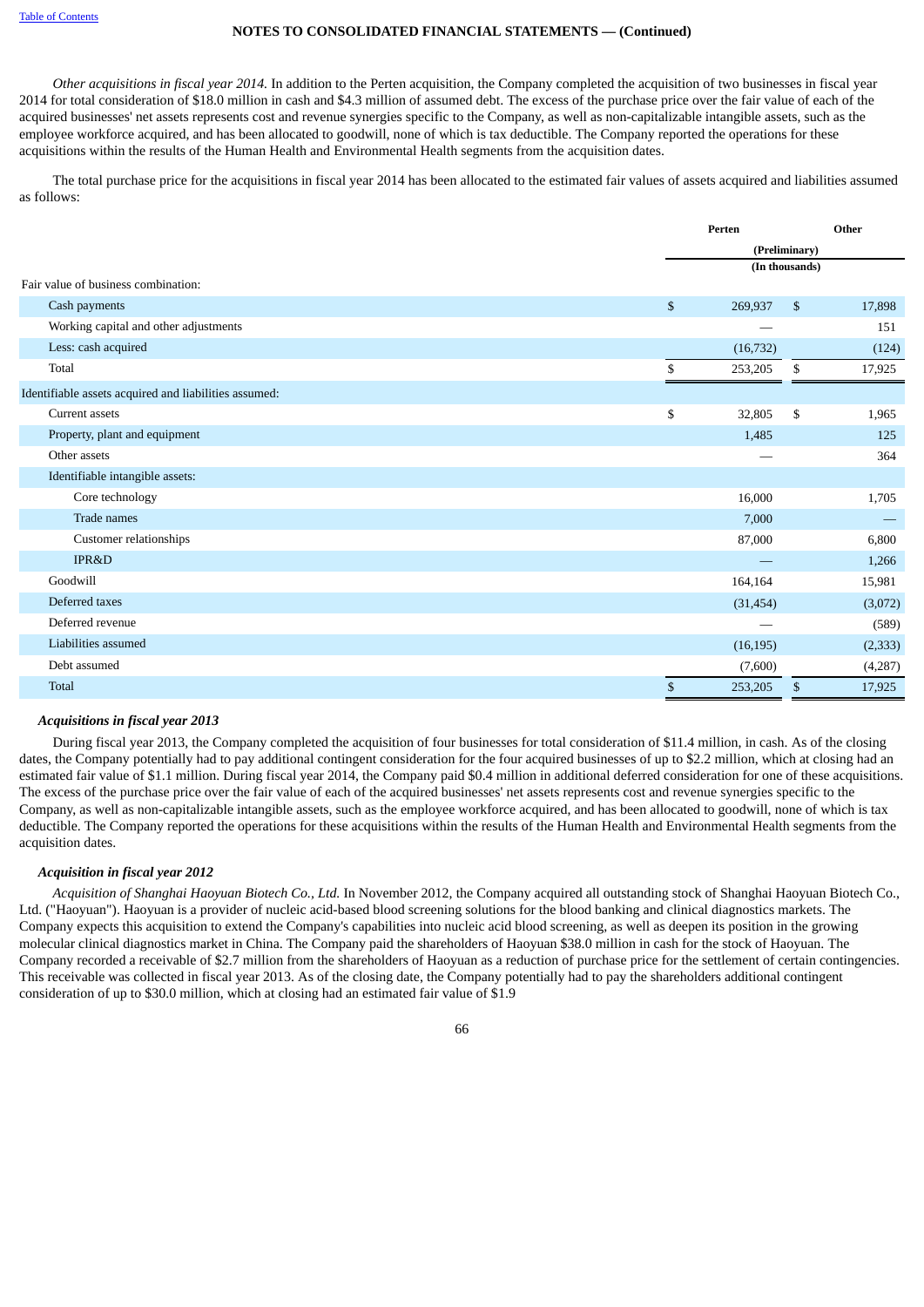million. The excess of the purchase price over the fair value of the acquired net assets represents cost and revenue synergies specific to the Company, as well as non-capitalizable intangible assets, such as the employee workforce acquired, and has been allocated to goodwill, none of which is tax deductible. The Company reported the operations for this acquisition within the results of the Company's Human Health segment from the acquisition date. Identifiable definite-lived intangible assets, such as core technology and trade names, acquired as part of this acquisition had weighted average amortization periods of 8 years.

The total purchase price has been allocated to the estimated fair values of assets acquired and liabilities assumed as follows:

|                                                       | Haoyuan        |
|-------------------------------------------------------|----------------|
|                                                       | (In thousands) |
| Fair value of business combination:                   |                |
| Cash payments                                         | \$<br>38,000   |
| Contingent consideration                              | 1,900          |
| Working capital and other adjustments                 | (2,729)        |
| Less: cash acquired                                   | (175)          |
| Total                                                 | \$<br>36,996   |
| Identifiable assets acquired and liabilities assumed: |                |
| Current assets                                        | \$<br>2,389    |
| Property, plant and equipment                         | 2,906          |
| Identifiable intangible assets:                       |                |
| Core technology                                       | 17,700         |
| Trade names                                           | 400            |
| IPR&D                                                 | 300            |
| Goodwill                                              | 19,682         |
| Deferred taxes                                        | (2,656)        |
| Liabilities assumed                                   | (3, 725)       |
| Total                                                 | \$<br>36,996   |

The Company does not consider the acquisitions completed during fiscal years 2014, 2013, and 2012 to be material to its consolidated results of operations; therefore, the Company is not presenting pro forma financial information of operations. The Company has also determined that the presentation of the results of operations for each of those acquisitions, from the date of acquisition, is impracticable due to the integration of the operations upon acquisition.

As of December 28, 2014 the allocation of purchase prices for acquisitions completed in fiscal years 2013 and 2012 were final. The preliminary allocations of the purchase prices for acquisitions completed in fiscal year 2014 were based upon initial valuations. The Company's estimates and assumptions underlying the initial valuations are subject to the collection of information necessary to complete its valuations within the measurement periods, which are up to one year from the respective acquisition dates. The primary areas of the preliminary purchase price allocations that are not yet finalized relate to the fair value of certain tangible and intangible assets acquired and liabilities assumed, assets and liabilities related to income taxes and related valuation allowances, and residual goodwill. The Company expects to continue to obtain information to assist in determining the fair values of the net assets acquired at the acquisition dates during the measurement periods. During the measurement periods, the Company will adjust assets or liabilities if new information is obtained about facts and circumstances that existed as of the acquisition dates that, if known, would have resulted in the recognition of those assets and liabilities as of those dates. Adjustments to the preliminary allocation of the purchase prices during the measurement period require the revision of comparative prior period financial information when reissued in subsequent financial statements. The effect of adjustments to the allocation of the purchase prices made during the measurement periods would be as if the adjustments had been completed on the acquisition dates. The effects of any such adjustments, if material, may cause changes in depreciation, amortization, or other income or expense recognized in prior periods. All changes that do not qualify as adjustments made during the measurement periods are included in current period earnings.

Allocations of the purchase price for acquisitions are based on estimates of the fair value of the net assets acquired and are subject to adjustment upon finalization of the purchase price allocations. The accounting for business combinations requires estimates and judgments as to expectations for future cash flows of the acquired business, and the allocation of those cash flows to identifiable intangible assets, in determining the estimated fair values for assets acquired and liabilities assumed. The fair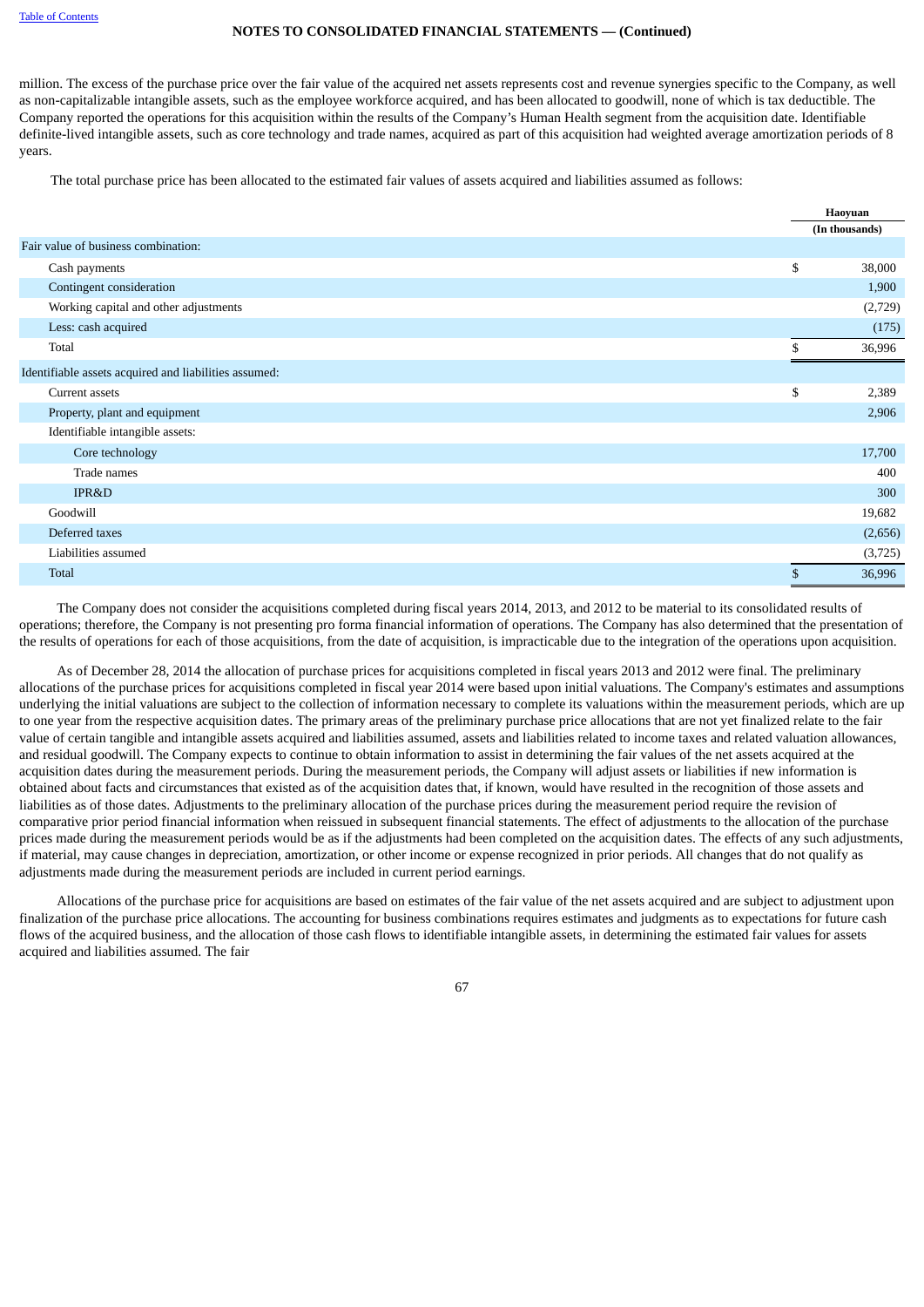values assigned to tangible and intangible assets acquired and liabilities assumed, including contingent consideration, are based on management's estimates and assumptions, as well as other information compiled by management, including valuations that utilize customary valuation procedures and techniques. Contingent consideration is measured at fair value at the acquisition date, based on the probability that revenue thresholds or product development milestones will be achieved during the earnout period, with changes in the fair value after the acquisition date affecting earnings to the extent it is to be settled in cash. Increases or decreases in the fair value of contingent consideration liabilities primarily result from changes in the estimated probabilities of achieving revenue thresholds or product development milestones during the earnout period. The Company may have to pay contingent consideration, related to all acquisitions with open contingency periods, of up to \$31.4 million as of December 28, 2014. As of December 28, 2014, the Company has recorded contingent consideration obligations relating to its acquisition of Tetra Teknolojik Sistemler Limited Sirketi with an estimated fair value of \$0.1 million. The earnout period for each of these acquisitions does not exceed three years from the respective acquisition date. If the actual results differ from the estimates and judgments used in these fair values, the amounts recorded in the consolidated financial statements could result in a possible impairment of the intangible assets and goodwill, require acceleration of the amortization expense of definite-lived intangible assets, or the recognition of additional consideration which would be expensed.

In connection with the purchase price allocations for acquisitions, the Company estimates the fair value of deferred revenue assumed with its acquisitions. The estimated fair value of deferred revenue is determined by the legal performance obligation at the date of acquisition, and is generally based on the nature of the activities to be performed and the related costs to be incurred after the acquisition date. The fair value of an assumed liability related to deferred revenue is estimated based on the current market cost of fulfilling the obligation, plus a normal profit margin thereon. The estimated costs to fulfill the deferred revenue are based on the historical direct costs related to providing the services. The Company does not include any costs associated with selling effort, research and development, or the related fulfillment margins on these costs. In most acquisitions, profit associated with selling effort is excluded because the acquired businesses would have concluded the selling effort on the support contracts prior to the acquisition date. The estimated research and development costs are not included in the fair value determination, as these costs are not deemed to represent a legal obligation at the time of acquisition. The sum of the costs and operating income approximates, in theory, the amount that the Company would be required to pay a third-party to assume the obligation.

Total transaction costs related to acquisition activities for fiscal years 2014, 2013, and 2012 were \$3.1 million, \$0.1 million and \$1.2 million, respectively. These transaction costs were expensed as incurred and recorded in selling, general and administrative expenses in the Company's consolidated statements of operations.

## **Note 3: Discontinued Operations**

As part of the Company's continuing efforts to focus on higher growth opportunities, the Company has discontinued certain businesses. The Company has accounted for these businesses as discontinued operations and, accordingly, has presented the results of operations and related cash flows as discontinued operations for all periods presented. Any remaining assets and liabilities of these businesses have been presented separately, and are reflected within assets and liabilities from discontinued operations in the accompanying consolidated balance sheets as of December 28, 2014 and December 29, 2013.

The Company recorded the following pre-tax gains and losses, which have been reported as a net gain or loss on disposition of discontinued operations during the three fiscal years ended:

|                                                                               | December 28.<br>2014 | December 29.<br>2013 | December 30.<br>2012 |  |
|-------------------------------------------------------------------------------|----------------------|----------------------|----------------------|--|
|                                                                               |                      |                      |                      |  |
| Loss on disposition of microarray-based diagnostic testing laboratory         | $(90)$ \$            |                      |                      |  |
| (Loss) gain on disposition of Photoflash business                             | (14)                 | 493                  | 2,459                |  |
| Loss on disposition of Technical Services business                            | (156)                | (2,100)              |                      |  |
| Loss on disposition of other discontinued operations                          |                      | (203)                | (54)                 |  |
| Net (loss) gain on disposition of discontinued operations before income taxes | $(260)$ \$           | (1,810)              | 2,405                |  |

In May 2014, the Company's management approved the shutdown of its microarray-based diagnostic testing laboratory in the United States, which had been reported within the Human Health segment. The Company determined that, with the lack of adequate reimbursement from health care payers, the microarray-based diagnostic testing laboratory in the United States would need significant investment in its operations to reduce costs in order to effectively compete in the market. The shutdown of the microarray-based diagnostic testing laboratory in the United States resulted in a \$0.1 million net pre-tax loss primarily related to the disposal of fixed assets, which was partially offset by the sale of a building in fiscal year 2014.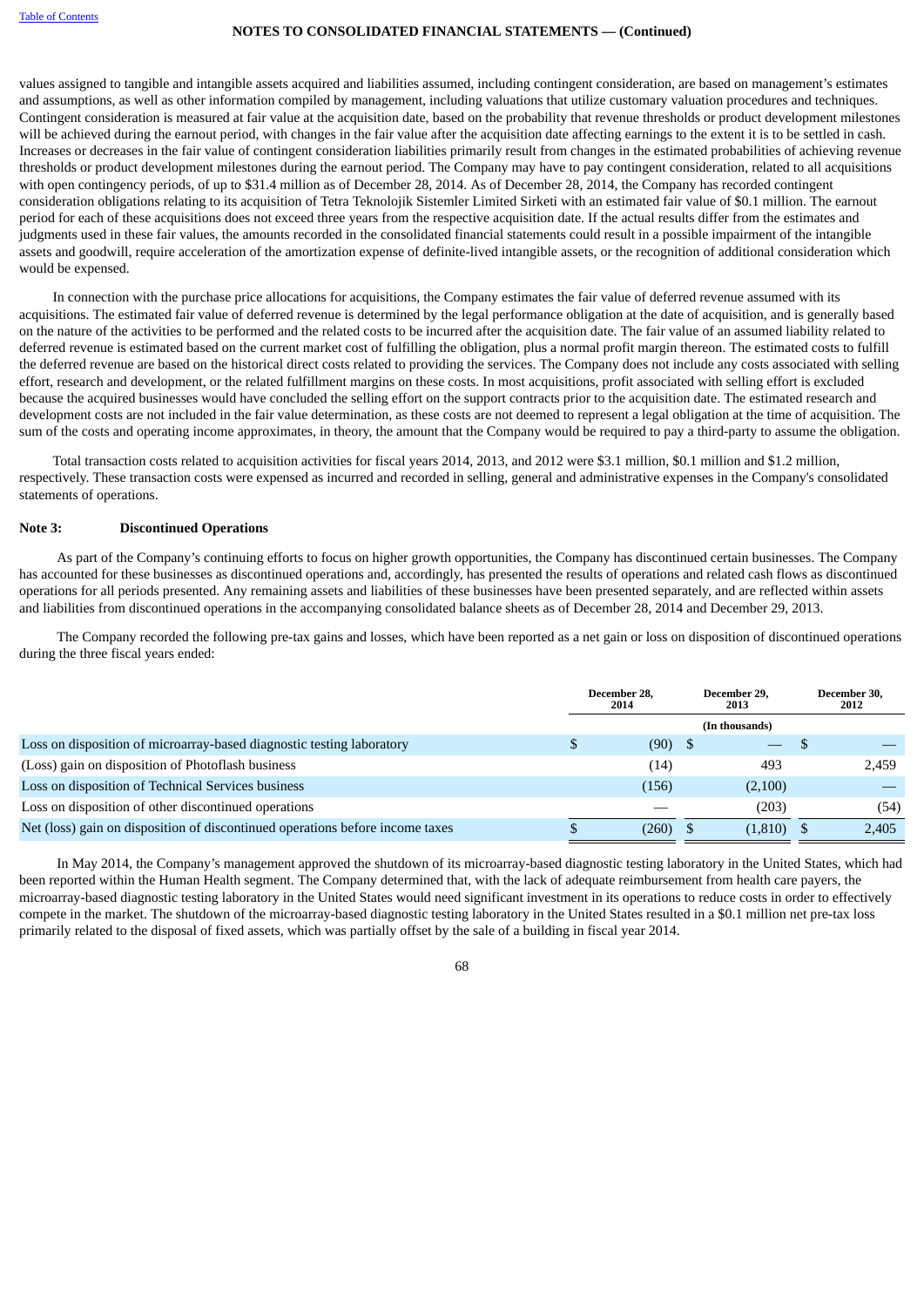In June 2010, the Company sold its Photoflash business, which was included in the Company's Environmental Health segment. The Company recognized a pre-tax loss of \$0.01 million in fiscal year 2014, a pre-tax gain of \$0.5 million in fiscal year 2013 and a pre-tax gain of \$2.5 million in fiscal year 2012 for contingent consideration related to this sale. These gains and losses were recognized as a (loss) gain on disposition of discontinued operations.

In August 1999, the Company sold the assets of its Technical Service business. During fiscal years 2014 and 2013, the Company recorded pre-tax losses of \$0.2 million and \$2.1 million, respectively, for a contingency related to this business. These losses were recognized as a (loss) gain on disposition of discontinued operations.

During fiscal years 2014, 2013, and 2012, the Company settled various commitments related to the divestiture of other discontinued operations. The Company recognized net pre-tax losses during fiscal years 2013 and 2012. These losses were recognized as a (loss) gain on disposition of discontinued operations.

Summary pre-tax operating results of the discontinued operations for the periods prior to disposition, which included a \$1.0 million pre-tax restructuring charge related to workforce reductions in the microarray-based diagnostic testing laboratory in the United States during fiscal year 2014, were as follows during the three fiscal years ended:

|                                                       |   | December 28,<br>2014 | December 29,<br>2013 |           |  | December 30,<br>2012 |
|-------------------------------------------------------|---|----------------------|----------------------|-----------|--|----------------------|
|                                                       |   |                      |                      |           |  |                      |
| Revenue                                               |   | 348                  |                      | 8.646     |  | 10,017               |
| Costs and expenses                                    |   | 5.307                |                      | 18,998    |  | 14,594               |
| Loss from discontinued operations before income taxes | S | (4,959)              |                      | (10, 352) |  | (4,577)              |

The Company recorded a tax benefit of \$1.8 million on discontinued operations in fiscal year 2014, a tax benefit of \$5.1 million on discontinued operations in fiscal year 2013 and a tax benefit of \$0.8 million on discontinued operations in fiscal year 2012.

# **Note 4: Restructuring and Contract Termination Charges, Net**

The Company's management has approved a series of restructuring actions related to the impact of acquisitions and divestitures, the alignment of its operations with the Company's growth strategy, the integration of its business units and productivity initiatives. The current portion of restructuring and contract termination charges is recorded in accrued restructuring and contract termination charges and the long-term portion of restructuring and contract termination charges is recorded in long-term liabilities. The activities associated with these plans have been reported as restructuring and contract termination charges, net, and are included as a component of operating expenses from continuing operations.

The Company implemented a restructuring plan in the third quarter of fiscal year 2014 consisting of workforce reductions principally intended to realign resources to emphasize growth initiatives (the "Q3 2014 Plan"). The Company implemented restructuring plans in the second and first quarters of fiscal year 2014, the first quarter of fiscal year 2013, and the fourth quarter of fiscal year 2012 consisting of workforce reductions principally intended to focus resources on higher growth end markets (the "Q2 2014 Plan", "Q1 2014 Plan", "Q1 2013 Plan" and "Q4 2012 Plan", respectively). The Company implemented restructuring plans in the fourth and third quarters of fiscal year 2013 consisting of workforce reductions and the closure of excess facility space principally intended to shift certain of the Company's research and development resources into a newly opened Center for Innovation (the "Q4 2013 Plan" and "Q3 2013 Plan", respectively). The Company implemented restructuring plans in the second quarter of fiscal year 2013, and the third, second and first quarters of fiscal year 2012 consisting of workforce reductions and the closure of excess facility space principally intended to shift certain of the Company's operations into a newly established shared service center, as well as realign operations, research and development resources, and production resources as a result of previous acquisitions (the "Q2 2013 Plan", "Q3 2012 Plan", "Q2 2012 Plan" and "Q1 2012 Plan", respectively). All other previous restructuring plans were workforce reductions or the closure of excess facility space principally intended to integrate the Company's businesses in order to realign operations, reduce costs, achieve operational efficiencies and shift resources into geographic regions and end markets that are more consistent with the Company's growth strategy (the "Previous Plans"). The Company also has terminated various contractual commitments in connection with certain disposal activities and has recorded charges, to the extent applicable, for the costs of terminating these contracts before the end of their terms and the costs that will continue to be incurred for the remaining terms without economic benefit to the Company.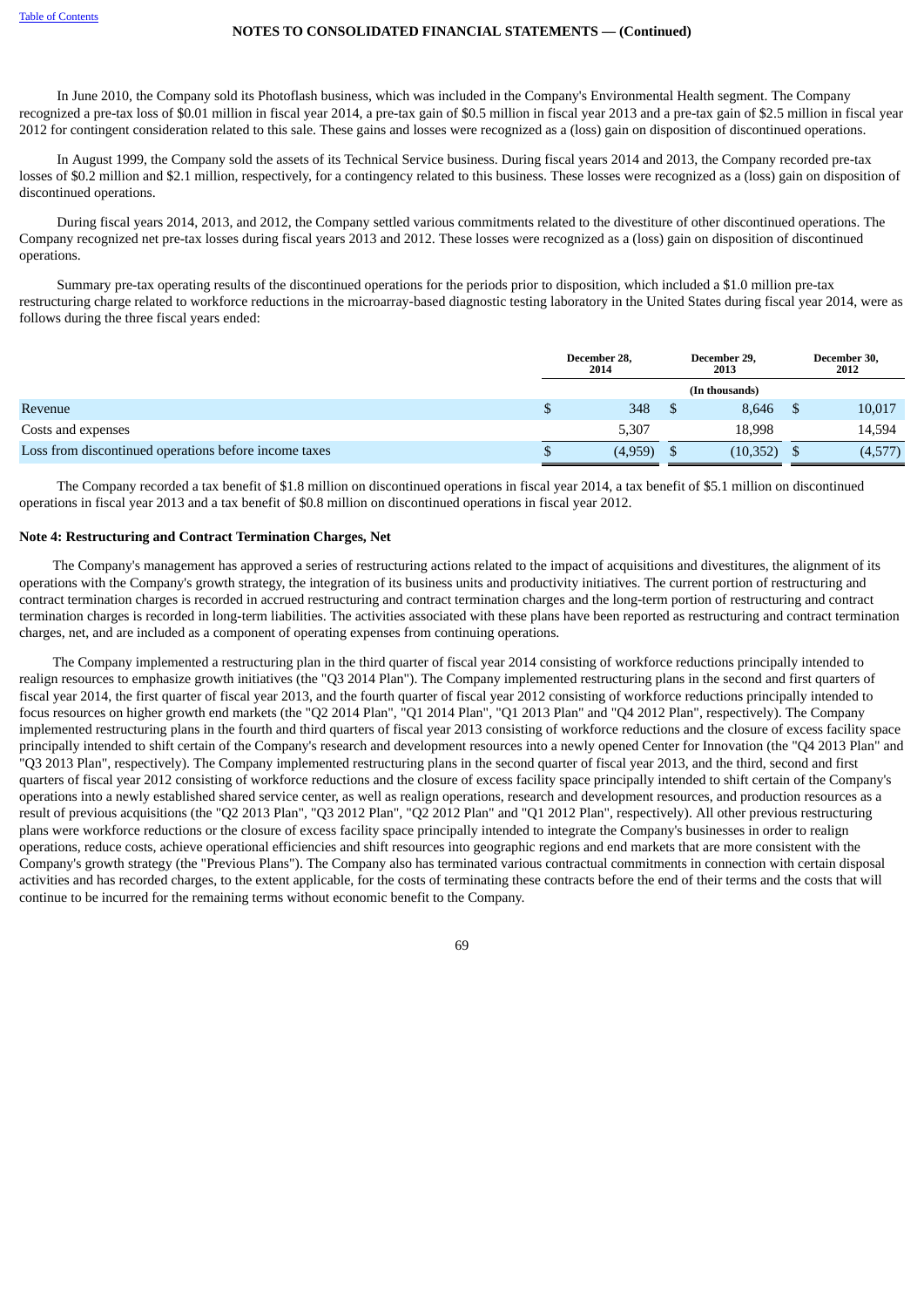The following table summarizes the number of employees reduced, the initial restructuring and contract termination charges by operating segment, and the expected dates payments will be substantially completed for restructuring actions during fiscal years 2014, 2013, and 2012. The Company expects to make payments for the leases of the Previous Plans, of which the terms vary in length, through fiscal year 2022.

|                                      |                                                         | <b>Workforce Reductions</b> |                                       |                        | <b>Closure of Excess Facility or</b><br><b>Contract Termination Charges</b> |              |                  | (Expected) Date Payments<br><b>Substantially Completed by</b> |
|--------------------------------------|---------------------------------------------------------|-----------------------------|---------------------------------------|------------------------|-----------------------------------------------------------------------------|--------------|------------------|---------------------------------------------------------------|
|                                      | Headcount<br>Human<br><b>Reduction</b><br><b>Health</b> |                             | <b>Environmental</b><br><b>Health</b> | Human<br><b>Health</b> | <b>Environmental</b><br>Health                                              | <b>Total</b> | <b>Severance</b> | <b>Excess Facility or</b><br>Contract<br><b>Termination</b>   |
|                                      |                                                         |                             | (In thousands, except headcount data) |                        |                                                                             |              |                  |                                                               |
| Q3 2014 Plan                         | 152                                                     | $\mathfrak{s}$<br>6,863     | \$<br>6,188                           | $\mathfrak{S}$         | \$                                                                          | \$<br>13,051 | Q3 FY2015        |                                                               |
| Q2 2014 Plan                         | 22                                                      | 460                         | 275                                   |                        |                                                                             | 735          | Q2 FY2015        |                                                               |
| Q1 2014 Plan                         | 17                                                      | 370                         | 197                                   |                        |                                                                             | 567          | Q4 FY2014        |                                                               |
| 2014 Contract Termination<br>Charges | N/A                                                     | N/A                         | N/A                                   |                        | 1,545                                                                       | 1,545        | N/A              | Q4 FY2015                                                     |
|                                      |                                                         |                             |                                       |                        |                                                                             |              |                  |                                                               |
| Q4 2013 Plan                         | 73                                                      | 902                         | 3,006                                 | 7,271                  |                                                                             | 11,179       | Q4 FY2014        | Q1 FY2019                                                     |
| Q3 2013 Plan                         | 29                                                      | 394                         |                                       | 138                    |                                                                             | 532          | Q1 FY2014        | Q4 FY2013                                                     |
| Q2 2013 Plan(1)                      | 264                                                     | 9,395                       | 8,737                                 | 522                    | 50                                                                          | 18,704       | Q4 FY2014        | Q3 FY2014                                                     |
| Q1 2013 Plan                         | 62                                                      | 2,340                       | 245                                   |                        | $\overline{\phantom{0}}$                                                    | 2,585        | Q3 FY2013        |                                                               |
| 2013 Contract Termination<br>Charges | N/A                                                     | N/A                         | N/A                                   |                        | 696                                                                         | 696          | N/A              | Q4 FY2015                                                     |
|                                      |                                                         |                             |                                       |                        |                                                                             |              |                  |                                                               |
| Q4 2012 Plan                         | 54                                                      | 523                         | 2,413                                 |                        |                                                                             | 2,936        | Q1 FY2014        |                                                               |
| Q3 2012 Plan(2)                      | 61                                                      | 3,671                       | 3,728                                 |                        |                                                                             | 7,399        | Q3 FY2014        |                                                               |
| Q2 2012 Plan(3)                      | 203                                                     | 3,976                       | 242                                   |                        |                                                                             | 4,218        | Q3 FY2014        |                                                               |
| Q1 2012 Plan(4)                      | 112                                                     | 5,252                       | 388                                   | 79                     | $\overline{\phantom{0}}$                                                    | 5,719        | Q1 FY2013        | Q2 FY2012                                                     |
| 2012 Contract Termination<br>Charges | N/A                                                     | N/A                         | N/A                                   | \$                     | \$<br>1,470                                                                 | \$<br>1,470  | N/A              | Q4 FY2015                                                     |

 $<sup>(1)</sup>$  Subsequent to the initial charge, during fiscal year 2013, the Company recorded an additional \$0.6 million pre-tax restructuring charge in the Human</sup> Health segment for the Q2 2013 Plan for services that were provided for one-time termination benefits in which the employee was required to render service beyond the legal notification period.

(2) Local law required some severance for the Q3 2012 Plan to be paid in monthly installments through the fourth quarter of fiscal year 2014.

<sup>(3)</sup> Subsequent to the initial charge, during fiscal years 2013 and 2012, the Company recorded an additional \$2.1 million and \$3.2 million , respectively, pretax restructuring charges in the Human Health segment for the Q2 2012 Plan for services that were provided for one-time termination benefits in which the employee was required to render service beyond the legal notification period.

(4) Subsequent to the initial charge, during fiscal year 2012, the Company recorded an additional \$0.7 million pre-tax restructuring charge primarily in the Environmental Health segment for the Q1 2012 Plan for services that were provided for one-time termination benefits in which the employee was required to render service beyond the legal notification period.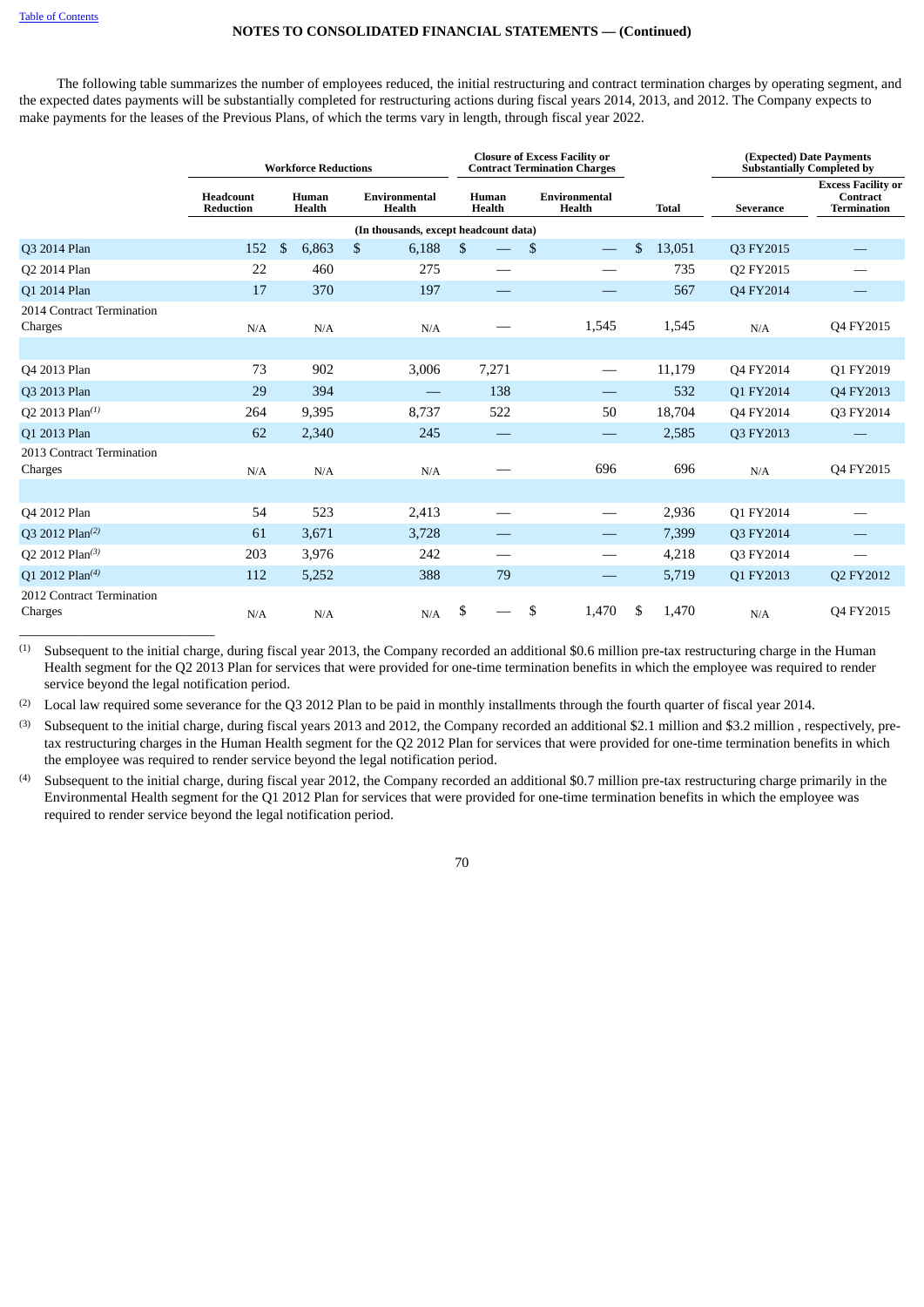At December 28, 2014, the Company had \$23.8 million recorded for accrued restructuring and contract termination charges, of which \$17.1 million was recorded in short-term accrued restructuring and \$6.7 million was recorded in long-term liabilities. At December 29, 2013, the Company had \$35.5 million recorded for accrued restructuring and contract termination charges, of which \$26.4 million was recorded in short-accrued restructuring and \$9.1 million was recorded in long-term liabilities. The following table summarizes the Company's restructuring and contract termination accrual balances and related activity by restructuring plan, as well as contract termination, during fiscal years 2014, 2013, and 2012:

|                                                       | <b>Balance</b> at<br><b>January 1, 2012</b> | 2012 Charges<br>and Changes<br>in Estimates,<br><b>Net</b> |    | 2012<br><b>Amounts Paid</b> | <b>Balance</b> at<br>December 30,<br>2012 | 2013 Charges<br>and Changes<br>in Estimates,<br><b>Net</b> |    | 2013<br><b>Amounts</b><br>Paid | <b>Balance</b> at<br><b>December</b><br>29, 2013 |    | 2014 Charges<br>and Changes<br>in Estimates,<br><b>Net</b> |    | 2014<br><b>Amounts</b><br>Paid |    | <b>Balance</b> at<br><b>December</b><br>28, 2014 |
|-------------------------------------------------------|---------------------------------------------|------------------------------------------------------------|----|-----------------------------|-------------------------------------------|------------------------------------------------------------|----|--------------------------------|--------------------------------------------------|----|------------------------------------------------------------|----|--------------------------------|----|--------------------------------------------------|
|                                                       |                                             |                                                            |    |                             |                                           | (In thousands)                                             |    |                                |                                                  |    |                                                            |    |                                |    |                                                  |
| Severance:                                            |                                             |                                                            |    |                             |                                           |                                                            |    |                                |                                                  |    |                                                            |    |                                |    |                                                  |
| Q3 2014 Plan                                          | \$                                          | \$                                                         | \$ |                             | \$                                        | \$                                                         | \$ |                                | \$                                               | \$ | 13,051                                                     | \$ | (2,992)                        | \$ | 10,059                                           |
| Q2 2014 Plan                                          |                                             |                                                            |    |                             |                                           |                                                            |    |                                |                                                  |    | 735                                                        |    | (484)                          |    | 251                                              |
| Q1 2014 Plan                                          |                                             |                                                            |    |                             |                                           |                                                            |    | $\hspace{0.05cm}$              | $\overline{\phantom{0}}$                         |    | 567                                                        |    | (475)                          |    | 92                                               |
| Q4 2013 Plan(1)                                       |                                             |                                                            |    |                             |                                           | 3,908                                                      |    | (1,921)                        | 1,987                                            |    | (121)                                                      |    | (1,541)                        |    | 325                                              |
| Q3 2013 Plan                                          |                                             |                                                            |    |                             |                                           | 394                                                        |    | (257)                          | 137                                              |    |                                                            |    | (137)                          |    | $\qquad \qquad$                                  |
| Q2 2013 Plan(2)                                       |                                             |                                                            |    |                             | —                                         | 18,704                                                     |    | (5,954)                        | 12,750                                           |    | (796)                                                      |    | (10, 373)                      |    | 1,581                                            |
| Q1 2013 Plan(3)                                       |                                             |                                                            |    |                             |                                           | 2,585                                                      |    | (2, 377)                       | 208                                              |    | (208)                                                      |    |                                |    |                                                  |
|                                                       |                                             |                                                            |    |                             |                                           |                                                            |    |                                |                                                  |    |                                                            |    |                                |    |                                                  |
| <b>Facility:</b>                                      |                                             |                                                            |    |                             |                                           |                                                            |    |                                |                                                  |    |                                                            |    |                                |    |                                                  |
| Q4 2013 Plan(1)                                       |                                             |                                                            |    |                             |                                           | 7,271                                                      |    | (417)                          | 6,854                                            |    | 1,055                                                      |    | (2,106)                        |    | 5,803                                            |
| Q3 2013 Plan                                          |                                             |                                                            |    |                             |                                           | 138                                                        |    | (138)                          |                                                  |    |                                                            |    |                                |    |                                                  |
| Q2 2013 Plan(2)                                       |                                             |                                                            |    |                             |                                           | 572                                                        |    | (572)                          |                                                  |    | 184                                                        |    | (184)                          |    |                                                  |
|                                                       |                                             |                                                            |    |                             |                                           |                                                            |    |                                |                                                  |    |                                                            |    |                                |    |                                                  |
| Previous Plans <sup>(4)</sup>                         | 20,819                                      | 23,581                                                     |    | (17, 249)                   | 27,151                                    | (376)                                                      |    | (13, 476)                      | 13,299                                           |    | (2,622)                                                    |    | (5,262)                        |    | 5,415                                            |
| Restructuring                                         | 20,819                                      | 23,581                                                     |    | (17, 249)                   | 27,151                                    | 33,196                                                     |    | (25, 112)                      | 35,235                                           |    | 11,845                                                     |    | (23, 554)                      |    | 23,526                                           |
| Contract<br>Termination                               | 2,067                                       | 1,470                                                      |    | (2,941)                     | 596                                       | 696                                                        |    | (992)                          | 300                                              |    | 1,545                                                      |    | (1,541)                        |    | 304                                              |
| Total<br>Restructuring and<br>Contract<br>Termination | \$<br>22,886                                | 25,051                                                     | S  | (20, 190)                   | \$<br>27,747                              | \$<br>33,892                                               | S  | (26, 104)                      | 35,535                                           | S  | 13,390                                                     | \$ | (25,095)                       |    | 23,830                                           |

 $<sup>(1)</sup>$  During fiscal year 2014, the Company recorded a pre-tax restructuring reversal of \$0.1 million in the Environmental Health segment related to lower than</sup> expected costs associated with the remaining severance payments for the Q4 2013 Plan and recorded an additional pre-tax restructuring charge of \$1.1 million in the Human Health segment related to higher than expected costs associated with the closure of the excess facility for the Q4 2013 Plan.

<sup>(2)</sup> During fiscal year 2014, the Company recorded pre-tax restructuring reversals of \$0.3 million in the Human Health segment and \$0.5 million in the Environmental Health segment related to lower than expected costs associated with the remaining severance payments for the Q2 2013 Plan. In addition during fiscal year 2014, the Company incurred an additional pre-tax restructuring charge of \$0.1 million in each of the Human Health and Environmental Health segments related to higher than expected costs associated with the closure of the excess facility space for the Q2 2013 Plan.

(3) During fiscal year 2014, the Company recorded a pre-tax restructuring reversal of \$0.2 million in the Human Health segment related to lower than expected costs associated with the remaining severance payments for the Q1 2013 Plan.

(4) During fiscal year 2014, the Company recognized pre-tax restructuring reversals of \$1.6 million in the Human Health segment and \$1.1 million in the Environmental Health segment related to lower than expected costs associated with workforce reductions for the previous restructuring plans. During fiscal year 2014, the Company recognized an additional pre-tax restructuring charge of \$0.1 million in the Human Health segment related to higher than expected costs associated with the closure of the excess facility space for the previous restructuring plans.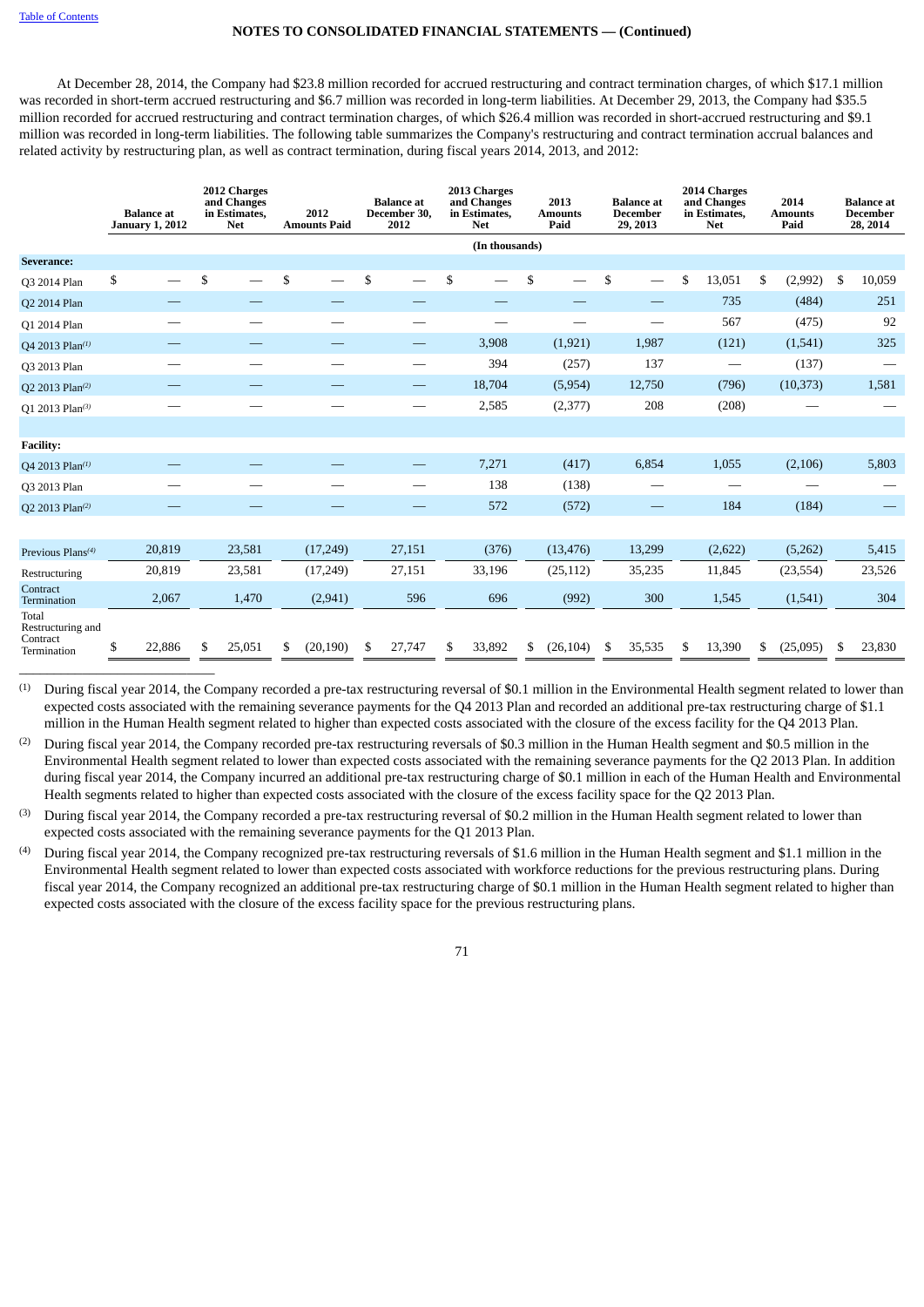### **Note 5: Interest and Other Expense, Net**

Interest and other expense, net, consisted of the following for the fiscal years ended:

|                                       | December 28,<br>2014 |  | December 29,<br>2013 |      | December 30,<br>2012 |
|---------------------------------------|----------------------|--|----------------------|------|----------------------|
|                                       |                      |  | (In thousands)       |      |                      |
| Interest income                       | (667)<br>\$          |  | (650)                | - \$ | (747)                |
| Interest expense                      | 36,270               |  | 49,924               |      | 45,787               |
| Other expense, net                    | 5,536                |  | 14,836               |      | 2,916                |
| Total interest and other expense, net | 41,139<br>\$         |  | 64,110               |      | 47,956               |

In December 2013, the Company redeemed all of its 6% senior unsecured notes due in 2015 (the "2015 Notes") for a redemption price that included the outstanding principal amount of \$150.0 million and a prepayment premium of \$11.1 million, which is included in other expense, net. The transaction also resulted in the write-off of \$2.8 million for the remaining unamortized derivative losses for previously settled cash flow hedges and the write-off of \$0.2 million for the remaining deferred debt issuance costs. Both of these amounts are included in interest expense.

#### **Note 6: Income Taxes**

The Company regularly reviews its tax positions in each significant taxing jurisdiction in the process of evaluating its unrecognized tax benefits. The Company makes adjustments to its unrecognized tax benefits when: (i) facts and circumstances regarding a tax position change, causing a change in management's judgment regarding that tax position; (ii) a tax position is effectively settled with a tax authority at a differing amount; and/or (iii) the statute of limitations expires regarding a tax position.

The tabular reconciliation of the total amounts of unrecognized tax benefits is as follows for the fiscal years ended:

|                                                | December 28.<br>2014 |     | December 29.<br>2013 |      | December 30.<br>2012 |
|------------------------------------------------|----------------------|-----|----------------------|------|----------------------|
|                                                |                      |     | (In thousands)       |      |                      |
| Unrecognized tax benefits, beginning of year   | \$<br>39,410         | \$. | 58,110               | - \$ | 51,740               |
| Gross increases—tax positions in prior periods |                      |     | 325                  |      | 10,653               |
| Gross decreases—tax positions in prior periods | (1,809)              |     | (10,539)             |      | (4,665)              |
| Gross increases—current-period tax positions   |                      | 239 | 2,222                |      | 3,343                |
| <b>Settlements</b>                             | (1,400)              |     | (3,643)              |      | (2,822)              |
| Lapse of statute of limitations                | (4,129)              |     | (6, 495)             |      | (595)                |
| Foreign currency translation adjustments       |                      | 31  | (570)                |      | 456                  |
| Unrecognized tax benefits, end of year         | 32,342<br>S          |     | 39,410               | -S   | 58,110               |

The Company classifies interest and penalties as a component of income tax expense. At December 28, 2014, the Company had accrued interest and penalties of \$3.4 million and \$0.2 million, respectively. During fiscal year 2014, the Company recognized a net benefit of \$0.7 million for interest and a benefit of \$0.2 million for penalties in its total tax provision primarily due to settlements and statutes that had lapsed. During fiscal year 2013, the Company recognized a benefit of \$3.9 million for interest and a benefit of \$3.7 million for penalties in its total tax provision primarily due to settlements and statutes that had lapsed. During fiscal year 2012, the Company recognized a charge of \$1.1 million for interest and a benefit of \$2.2 million for penalties in its total tax provision. At December 28, 2014, the Company had gross tax effected unrecognized tax benefits of \$32.3 million, of which \$28.5 million, if recognized, would affect the continuing operations effective tax rate. The remaining amount, if recognized, would affect discontinued operations.

The Company believes that it is reasonably possible that approximately \$5.3 million of its uncertain tax positions at December 28, 2014, including accrued interest and penalties, and net of tax benefits, may be resolved over the next twelve months as a result of lapses in applicable statutes of limitations and potential settlements. Various tax years after 2007 remain open to examination by certain jurisdictions in which the Company has significant business operations, such as China, Finland, Germany, Italy, Netherlands, Singapore, the United Kingdom and the United States. The tax years under examination vary by jurisdiction.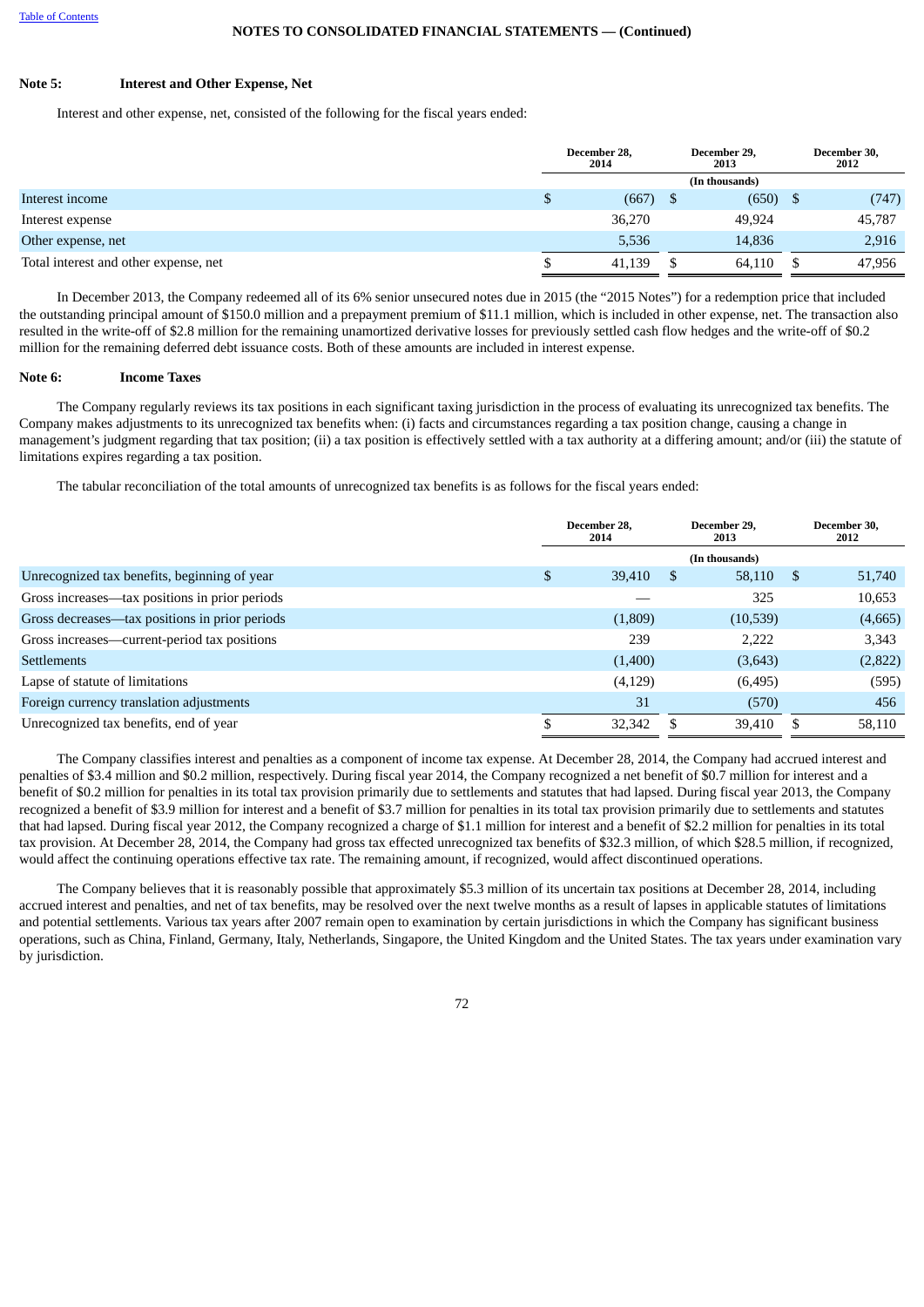During fiscal years 2014, 2013, and 2012, the Company recorded net discrete income tax benefits of \$7.0 million, \$24.0 million and \$7.0 million, respectively, primarily for reversals of uncertain tax position reserves and resolution of other tax matters.

The components of income (loss) from continuing operations before income taxes were as follows for the fiscal years ended:

|              | December 28,<br>2014 | December 29,<br>2013 |                | December 30,<br>2012 |           |
|--------------|----------------------|----------------------|----------------|----------------------|-----------|
|              |                      |                      | (In thousands) |                      |           |
| U.S.         | (37,758)<br>\$       |                      | $(71,901)$ \$  |                      | (113,969) |
| Non-U.S.     | 207,361              |                      | 235,585        |                      | 169,133   |
| <b>Total</b> | 169,603<br>S         |                      | 163,684        | <sup>\$</sup>        | 55,164    |

On a U.S. income tax basis, the Company has reported significant taxable income over the three year period ended December 28, 2014. The Company has utilized tax attributes to minimize cash taxes paid on that taxable income.

The components of the provision for (benefit from) income taxes for continuing operations were as follows:

|                                     | <b>Current Expense</b><br>(Benefit) |              | <b>Deferred Expense</b><br>(Benefit) |                |      | <b>Total</b> |
|-------------------------------------|-------------------------------------|--------------|--------------------------------------|----------------|------|--------------|
|                                     |                                     |              |                                      | (In thousands) |      |              |
| Fiscal year ended December 28, 2014 |                                     |              |                                      |                |      |              |
| Federal                             | \$                                  | $(262)$ \$   |                                      | $(19,169)$ \$  |      | (19, 431)    |
| <b>State</b>                        |                                     | 2,416        |                                      | (3, 842)       |      | (1,426)      |
| Non-U.S.                            |                                     | 39,634       |                                      | (10, 340)      |      | 29,294       |
| Total                               | \$                                  | 41,788       | -\$                                  | $(33,351)$ \$  |      | 8,437        |
| Fiscal year ended December 29, 2013 |                                     |              |                                      |                |      |              |
| Federal                             | \$                                  | 2,331        | -\$                                  | $(29,961)$ \$  |      | (27, 630)    |
| <b>State</b>                        |                                     | 1,968        |                                      | (2, 147)       |      | (179)        |
| Non-U.S.                            |                                     | 15,025       |                                      | 2,201          |      | 17,226       |
| Total                               | \$                                  | 19,324       | -S                                   | $(29,907)$ \$  |      | (10,583)     |
| Fiscal year ended December 30, 2012 |                                     |              |                                      |                |      |              |
| Federal                             | \$                                  | $(3,640)$ \$ |                                      | $(34,920)$ \$  |      | (38, 560)    |
| <b>State</b>                        |                                     | 2,752        |                                      | (2,794)        |      | (42)         |
| Non-U.S.                            |                                     | 50,314       |                                      | (27, 837)      |      | 22,477       |
| Total                               | \$                                  | 49,426       | \$                                   | (65, 551)      | - \$ | (16, 125)    |

The total provision for (benefit from) income taxes included in the consolidated financial statements is as follows for the fiscal years ended:

|                         | December 28,<br>2014 |  | December 29,<br>2013 |  | December 30,<br>2012 |
|-------------------------|----------------------|--|----------------------|--|----------------------|
|                         |                      |  | (In thousands)       |  |                      |
| Continuing operations   | 8,437<br>D           |  | $(10,583)$ \$        |  | (16, 125)            |
| Discontinued operations | (1,831)              |  | (5, 107)             |  | (823)                |
| <b>Total</b>            | 6,606<br>۵U          |  | (15,690)             |  | (16, 948)            |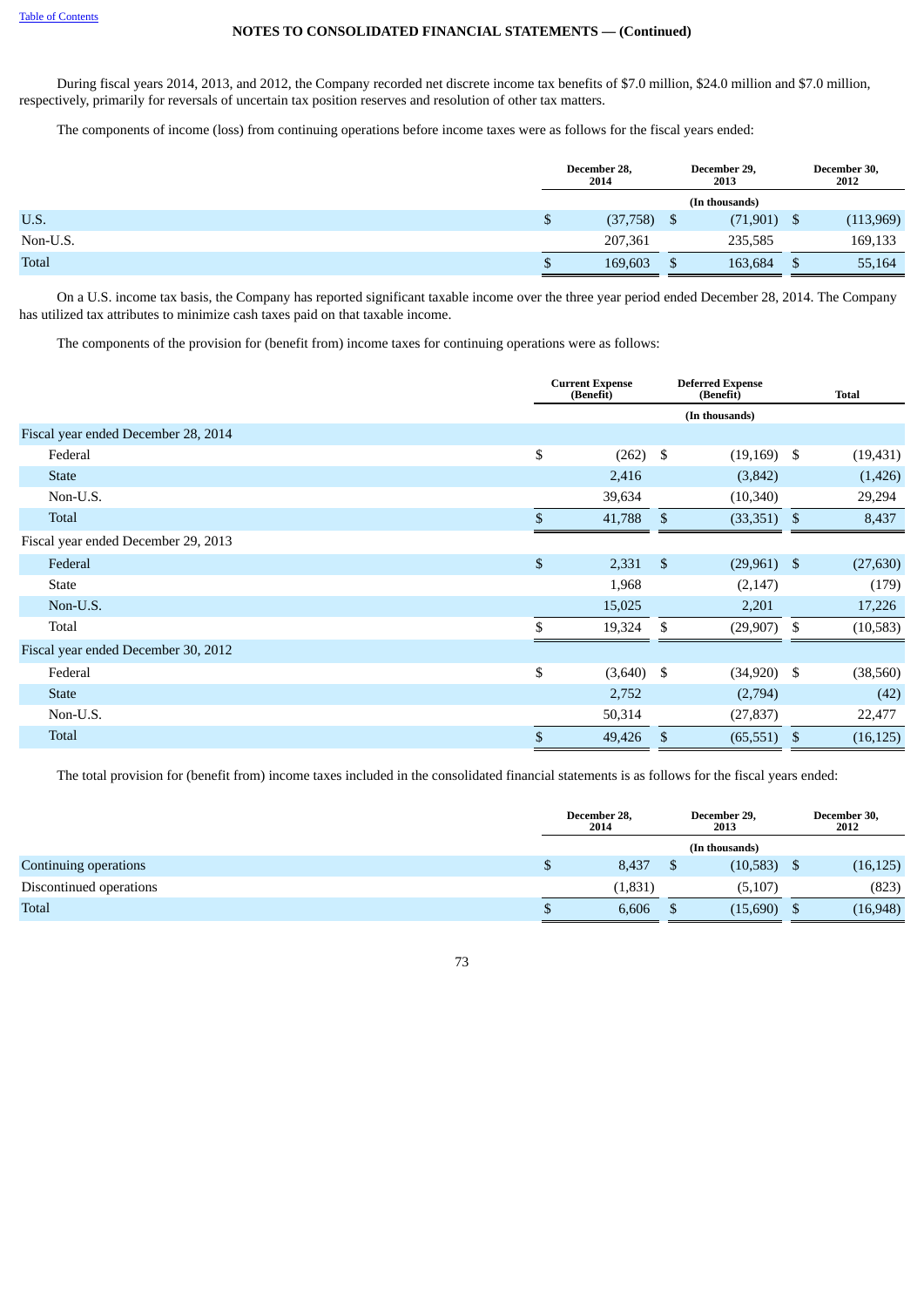A reconciliation of income tax expense at the U.S. federal statutory income tax rate to the recorded tax provision is as follows for the fiscal years ended:

|                                           | December 28.<br>2014 | December 29.<br>2013 |      | December 30,<br>2012 |
|-------------------------------------------|----------------------|----------------------|------|----------------------|
|                                           |                      | (In thousands)       |      |                      |
| Tax at statutory rate                     | \$<br>59,361         | 57,289<br>\$         | - \$ | 19,302               |
| Non-U.S. rate differential, net           | (36,616)             | (36, 377)            |      | (26, 652)            |
| U.S. taxation of multinational operations | 2,367                | 3,658                |      | 1,727                |
| State income taxes, net                   | 1,970                | (1,762)              |      | 3,400                |
| Prior year tax matters                    | (7,009)              | (23, 534)            |      | 3,389                |
| Federal tax credits                       | (3,399)              | (5, 452)             |      | (1,657)              |
| Change in valuation allowance             | (7,679)              | (4,675)              |      | (14, 446)            |
| Other, net                                | (558)                | 270                  |      | (1, 188)             |
| <b>Total</b>                              | 8,437                | (10, 583)            | - \$ | (16, 125)            |

The Company's provision for (benefit from) income taxes for fiscal years 2014, 2013, and 2012 included \$7.1 million, \$7.4 million and \$5.2 million, respectively, of benefits derived from tax holidays in China and Singapore. The tax holidays in China and Singapore are scheduled to expire in fiscal years 2017 and 2018, respectively.

The tax effects of temporary differences and attributes that gave rise to deferred income tax assets and liabilities as of December 28, 2014 and December 29, 2013 were as follows:

|                                             | December 28.<br>2014 |                | December 29,<br>2013 |
|---------------------------------------------|----------------------|----------------|----------------------|
|                                             |                      | (In thousands) |                      |
| Deferred tax assets:                        |                      |                |                      |
| Inventory                                   | \$                   | 9,041          | \$<br>9,850          |
| Reserves and accruals                       |                      | 30,641         | 30,269               |
| Accrued compensation                        |                      | 22,915         | 15,920               |
| Net operating loss and credit carryforwards |                      | 106,020        | 132,710              |
| Accrued pension                             |                      | 44,342         | 23,353               |
| Restructuring reserve                       |                      | 7,522          | 6,853                |
| Deferred revenue                            |                      | 46,413         | 42,687               |
| All other, net                              |                      | 824            | 1,666                |
| Total deferred tax assets                   |                      | 267,718        | 263,308              |
| Deferred tax liabilities:                   |                      |                |                      |
| Postretirement health benefits              |                      | (4, 472)       | (3,894)              |
| Depreciation and amortization               |                      | (176, 043)     | (163, 269)           |
| Total deferred tax liabilities              |                      | (180, 515)     | (167, 163)           |
| Valuation allowance                         |                      | (55, 460)      | (63, 139)            |
| Net deferred tax assets                     | \$                   | 31,743         | 33,006               |

At December 28, 2014, the Company had state net operating loss carryforwards of \$197.4 million, foreign net operating loss carryforwards of \$160.5 million, state tax credit carryforwards of \$11.9 million, general business tax credit carryforwards of \$30.8 million, and foreign tax credit carryforwards of \$12.4 million. These are subject to expiration in years ranging from 2015 to 2033, and without expiration for certain foreign net operating loss carryforwards and certain state credit carryforwards. At December 28, 2014, the Company also had U.S. federal net operating loss carryforwards of \$45.8 million as a result of acquisitions. The Company acquired estimated utilizable U.S. federal loss carryforwards of \$223.4 million as a result of the Caliper acquisition during fiscal year 2011, of which \$25.8 million remain at December 28, 2014. The utilization of these losses and credits is subject to annual limitations based on Section 382 of the Internal Revenue Code of 1986, as amended. These federal losses and credits will expire in fiscal years 2015 through 2031.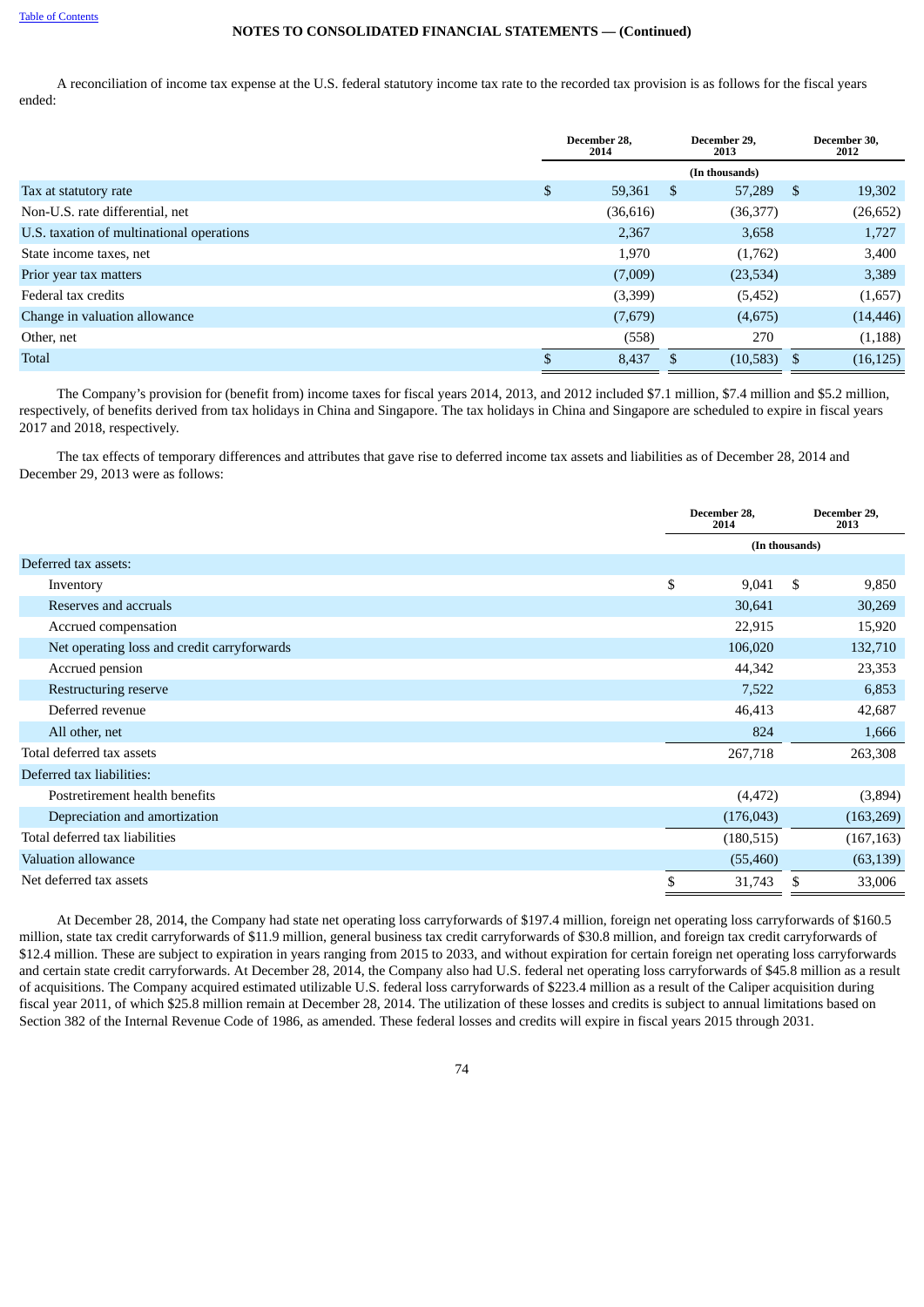Valuation allowances take into consideration limitations imposed upon the use of the tax attributes and reduce the value of such items to the likely net realizable amount. The Company regularly evaluates positive and negative evidence available to determine if valuation allowances are required or if existing valuation allowances are no longer required. Valuation allowances have been provided on state net operating loss and state tax credit carryforwards and on certain foreign tax attributes that the Company has determined are not more likely than not to be realized. The decrease in the valuation allowance in fiscal years 2014 and 2013 is primarily due to the anticipated utilization of attributes in certain foreign and state jurisdictions. The valuation allowance at December 30, 2012 and January 1, 2012 was \$67.8 million and \$82.3 million, respectively, and the change in the valuation allowance during fiscal year 2012 was primarily due to the reversal of valuation allowances for two of the Company's non-U.S. subsidiaries when it became more likely than not that the subsidiaries' deferred tax assets would be realized.

Current deferred tax assets of \$62.0 million and \$78.3 million were included in other current assets at December 28, 2014 and December 29, 2013, respectively. Long-term deferred tax liabilities of \$30.3 million and \$45.3 million were included in other long-term liabilities at December 28, 2014 and December 29, 2013, respectively.

The components of net deferred tax assets (liabilities) as of December 28, 2014 and December 29, 2013 were as follows:

|              | December 28,<br>2014 |                | December 29,<br>2013 |
|--------------|----------------------|----------------|----------------------|
|              |                      | (In thousands) |                      |
| U.S.         | 44,073               | -S             | 22,565               |
| Non-U.S.     | (12, 330)            |                | 10,441               |
| <b>Total</b> | 31,743               | ۵D             | 33,006               |

Taxes have not been provided on unremitted earnings of international subsidiaries that the Company considers indefinitely reinvested because the Company plans to keep these amounts indefinitely reinvested overseas except for instances where the Company can remit such earnings to the U.S. without an associated net tax cost. The Company's indefinite reinvestment determination is based on the future operational and capital requirements of its U.S. and non-U.S. operations. As of December 28, 2014, the amount of foreign earnings that the Company has the intent and ability to keep invested outside the U.S. indefinitely and for which no U.S. tax cost has been provided was approximately \$675.0 million. It is not practical to calculate the unrecognized deferred tax liability on those earnings.

#### **Note 7: Earnings Per Share**

Basic earnings per share was computed by dividing net income by the weighted-average number of common shares outstanding during the period less restricted unvested shares. Diluted earnings per share was computed by dividing net income by the weighted-average number of common shares outstanding plus all potentially dilutive common stock equivalents, primarily shares issuable upon the exercise of stock options using the treasury stock method. The following table reconciles the number of shares utilized in the earnings per share calculations for the fiscal years ended:

|                                                                                                   | December 28.<br>2014 | December 29.<br>2013 | December 30.<br>2012 |
|---------------------------------------------------------------------------------------------------|----------------------|----------------------|----------------------|
|                                                                                                   |                      | (In thousands)       |                      |
| Number of common shares—basic                                                                     | 112,593              | 112,254              | 113,728              |
| Effect of dilutive securities:                                                                    |                      |                      |                      |
| Stock options                                                                                     | 922                  | 982                  | 847                  |
| Restricted stock awards                                                                           | 224                  | 267                  | 285                  |
| Number of common shares—diluted                                                                   | 113,739              | 113,503              | 114,860              |
| Number of potentially dilutive securities excluded from calculation due to antidilutive<br>impact | 475                  | 485                  | 1,288                |

Antidilutive securities include outstanding stock options with exercise prices and average unrecognized compensation cost in excess of the average fair market value of common stock for the related period. Antidilutive options were excluded from the calculation of diluted net income per share and could become dilutive in the future.

## **Note 8: Accounts Receivable, Net**

Accounts receivable were net of reserves for doubtful accounts of \$32.9 million and \$28.3 million as of December 28, 2014 and December 29, 2013, respectively.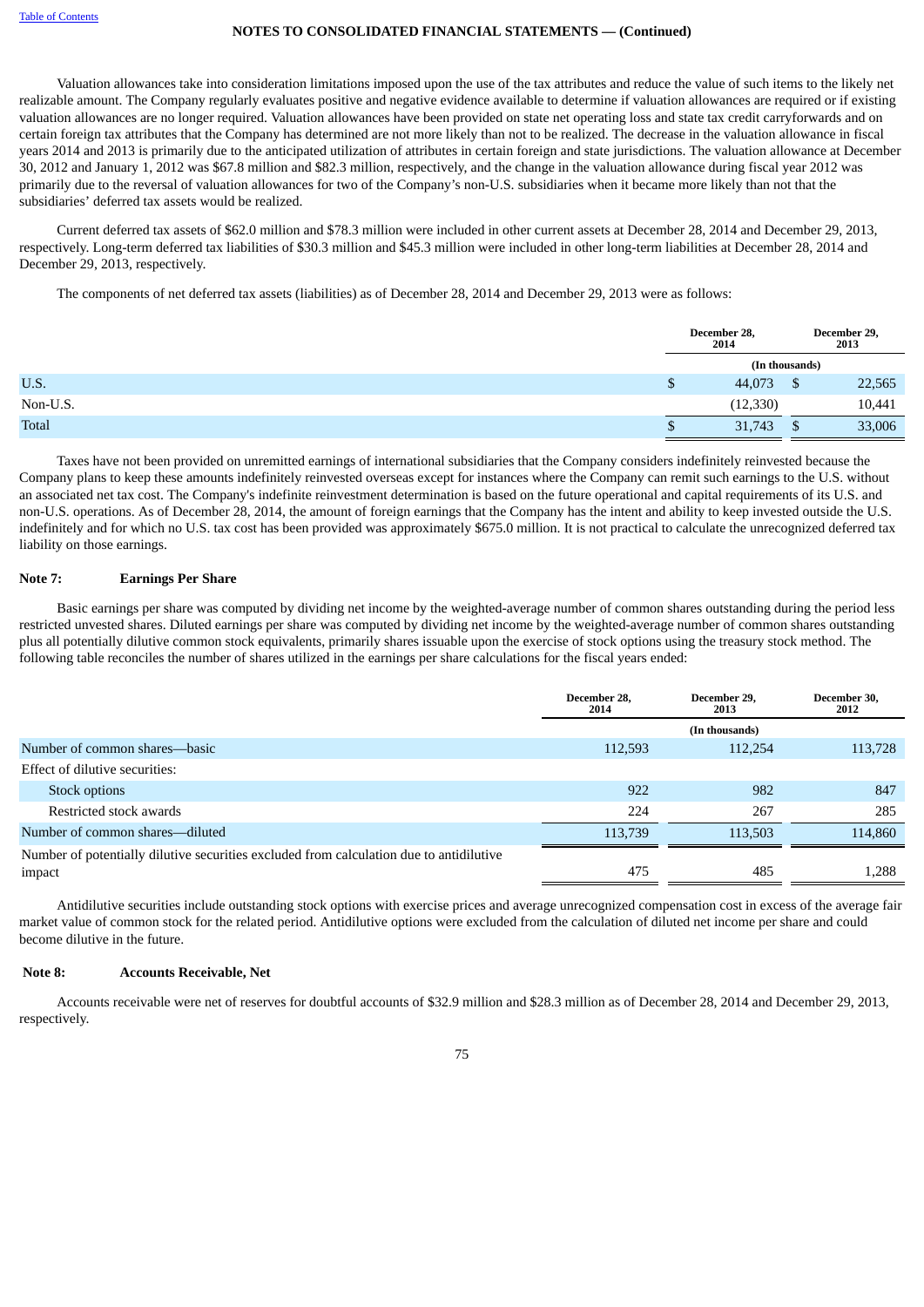#### **Note 9: Inventories**

Inventories as of December 28, 2014 and December 29, 2013 consisted of the following:

|                   | December 28,<br>2014 |          | December 29,<br>2013 |
|-------------------|----------------------|----------|----------------------|
|                   | (In thousands)       |          |                      |
| Raw materials     | \$<br>96,169         | <b>S</b> | 92,713               |
| Work in progress  | 18,783               |          | 15,505               |
| Finished goods    | 170,505              |          | 152,640              |
| Total inventories | 285,457              | -S       | 260,858              |

## **Note 10: Property, Plant and Equipment, Net**

Property, plant and equipment, at cost, as of December 28, 2014 and December 29, 2013, consisted of the following:

|                                          | December 28.<br>2014 |                |      | December 29,<br>2013 |
|------------------------------------------|----------------------|----------------|------|----------------------|
|                                          |                      | (In thousands) |      |                      |
| Land                                     | \$                   | 906            | - \$ | 1,019                |
| Building and leasehold improvements      |                      | 175,040        |      | 171,393              |
| Machinery and equipment                  |                      | 316,868        |      | 325,699              |
| Total property, plant and equipment      |                      | 492,814        |      | 498,111              |
| Accumulated depreciation                 |                      | (316, 620)     |      | (314, 923)           |
| Total property, plant and equipment, net |                      | 176,194        |      | 183,188              |

Depreciation expense on property, plant and equipment for the fiscal years ended December 28, 2014, December 29, 2013 and December 30, 2012 was \$33.3 million, \$37.6 million and \$35.0 million, respectively.

#### **Note 11: Marketable Securities and Investments**

Investments as of December 28, 2014 and December 29, 2013 consisted of the following:

|                       | December 28,<br>2014 |                | December 29,<br>2013 |
|-----------------------|----------------------|----------------|----------------------|
|                       |                      | (In thousands) |                      |
| Marketable securities | 1,568                | <sup>\$</sup>  | 1,319                |
|                       |                      |                |                      |

Marketable securities include equity and fixed-income securities held to meet obligations associated with the Company's supplemental executive retirement plan and other deferred compensation plans. The Company has, accordingly, classified these securities as long-term.

The net unrealized holding gain and loss on marketable securities, net of deferred income taxes, reported as a component of other comprehensive income in stockholders' equity, was a \$0.01 million gain in both fiscal years 2014 and 2013. The proceeds from the sales of securities and the related gains and losses are not material for any period presented.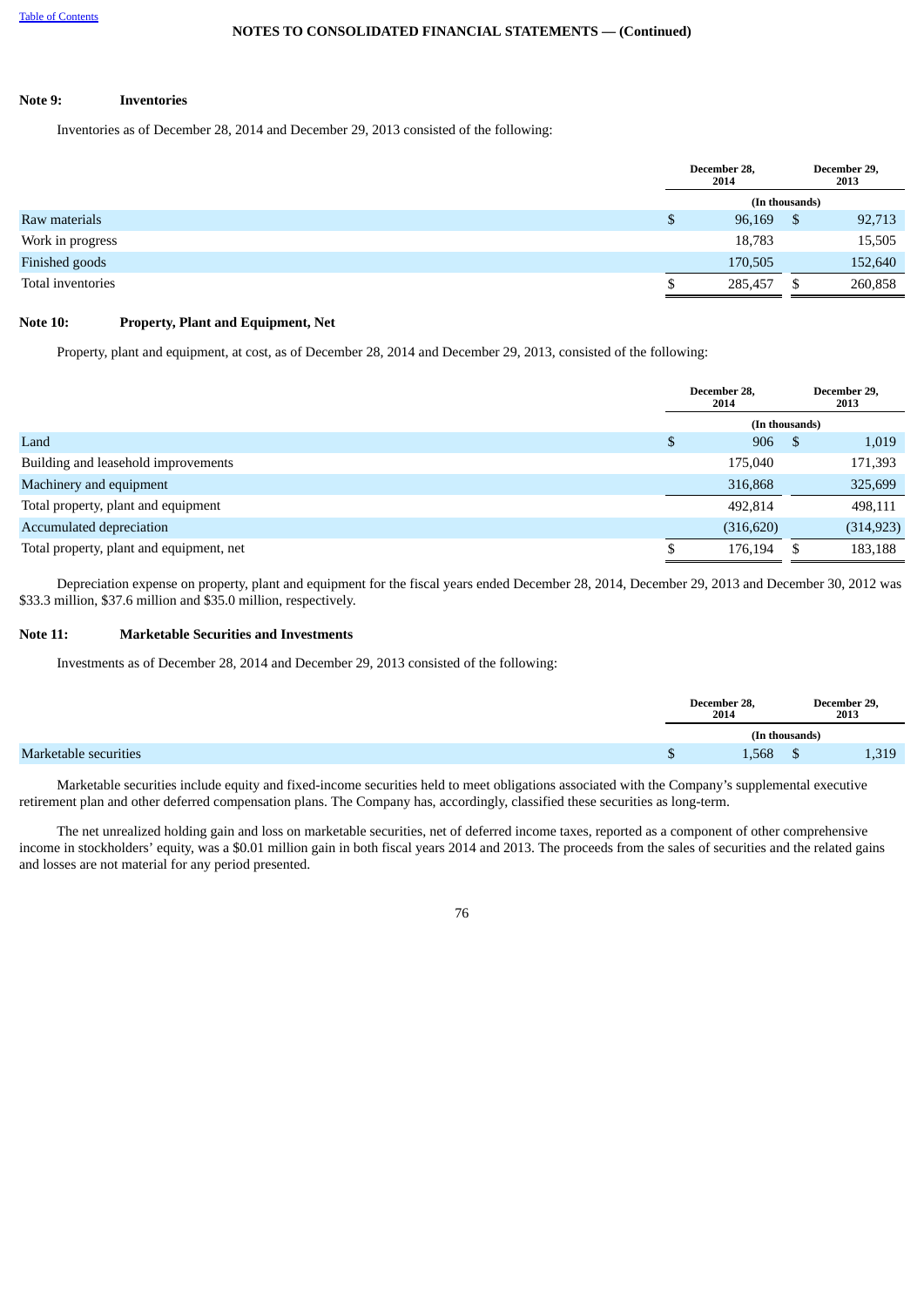Marketable securities classified as available for sale as of December 28, 2014 and December 29, 2013 consisted of the following:

|                          | <b>Market</b> |              |                    | <b>Gross Unrealized Holding</b> |               |                          |          |       |  |
|--------------------------|---------------|--------------|--------------------|---------------------------------|---------------|--------------------------|----------|-------|--|
|                          |               | <b>Value</b> |                    | Cost                            |               | Gains                    | (Losses) |       |  |
|                          |               |              |                    | (In thousands)                  |               |                          |          |       |  |
| December 28, 2014        |               |              |                    |                                 |               |                          |          |       |  |
| <b>Equity securities</b> | \$            | 1,002        | \$                 | 1,110                           | \$            |                          | 7S       | (115) |  |
| Fixed-income securities  |               | 88           |                    | 88                              |               |                          |          |       |  |
| Other                    |               | 478          |                    | 541                             |               |                          |          | (63)  |  |
|                          |               | 1,568        | \$.                | 1,739                           | <sup>\$</sup> | 7                        |          | (178) |  |
| December 29, 2013        |               |              |                    |                                 |               |                          |          |       |  |
| <b>Equity securities</b> | \$            | 740          | $\mathbf{\hat{S}}$ | 871                             | -\$           | $\overline{\phantom{m}}$ | - \$     | (131) |  |
| Fixed-income securities  |               | 308          |                    | 308                             |               |                          |          |       |  |
| Other                    |               | 271          |                    | 334                             |               |                          |          | (63)  |  |
|                          | \$            | 1,319        | S                  | 1,513                           | -S            |                          |          | (194) |  |

#### **Note 12: Goodwill and Intangible Assets, Net**

The Company tests goodwill and non-amortizing intangible assets at least annually for possible impairment. Accordingly, the Company completes the annual testing of impairment for goodwill and non-amortizing intangible assets on the later of January 1 or the first day of each fiscal year. In addition to its annual test, the Company regularly evaluates whether events or circumstances have occurred that may indicate a potential impairment of goodwill or nonamortizing intangible assets.

The process of testing goodwill for impairment involves the determination of the fair value of the applicable reporting units. The test consists of a twostep process. The first step is the comparison of the fair value to the carrying value of the reporting unit to determine if the carrying value exceeds the fair value. The second step measures the amount of an impairment loss, and is only performed if the carrying value exceeds the fair value of the reporting unit. The Company performed its annual impairment testing for its reporting units as of January 1, 2014, its annual impairment date for fiscal year 2014. The Company concluded based on the first step of the process that there was no goodwill impairment, and the fair value exceeded the carrying value by more than 90.0% for each reporting unit, with the exception of the life sciences and technology reporting unit where the fair value exceeded the carrying value by approximately 11.0%. The carrying value of the goodwill for the life sciences and technology reporting unit was \$796.3 million, at the annual impairment date for fiscal year 2014. The long-term terminal growth rates for the Company's reporting units were 3.0% to 6.0% for the fiscal year 2014 impairment analysis. The range for the discount rates for the reporting units was 10.0% to 11.5%. Keeping all other variables constant, a 10.0% change in any one of the input assumptions for the various reporting units would still allow the Company to conclude, based on the first step of the process, that there was no impairment of goodwill.

During the second quarter of fiscal year 2014, the Company realigned its organization which resulted in a change in the composition of the Company's reporting units within the Human Health segment. The Company's informatics business was moved from the life sciences and technology reporting unit to its own reporting unit. As a result of the new alignment, the Company reallocated goodwill based on the relative fair value, determined using the income approach, of each of these businesses. During the third quarter of 2014, the Company finalized this analysis and the realignment resulted in \$220.3 million of goodwill being reallocated from the life sciences and technology reporting unit to the informatics reporting unit. The Company concluded based on the first step of the process that there was no goodwill impairment for either the life sciences and technology reporting unit or the informatics reporting unit as the fair value exceeded the carrying value for each of these reporting units as of the date of the realignment.

The Company has consistently employed the income approach to estimate the current fair value when testing for impairment of goodwill. A number of significant assumptions and estimates are involved in the application of the income approach to forecast operating cash flows, including markets and market share, sales volumes and prices, costs to produce, tax rates, capital spending, discount rates and working capital changes. Cash flow forecasts are based on approved business unit operating plans for the early years' cash flows and historical relationships in later years. The income approach is sensitive to changes in long-term terminal growth rates and the discount rates. The long-term terminal growth rates are consistent with the Company's historical long-term terminal growth rates, as the current economic trends are not expected to affect the long-term terminal growth rates of the Company. The Company corroborates the income approach with a market approach.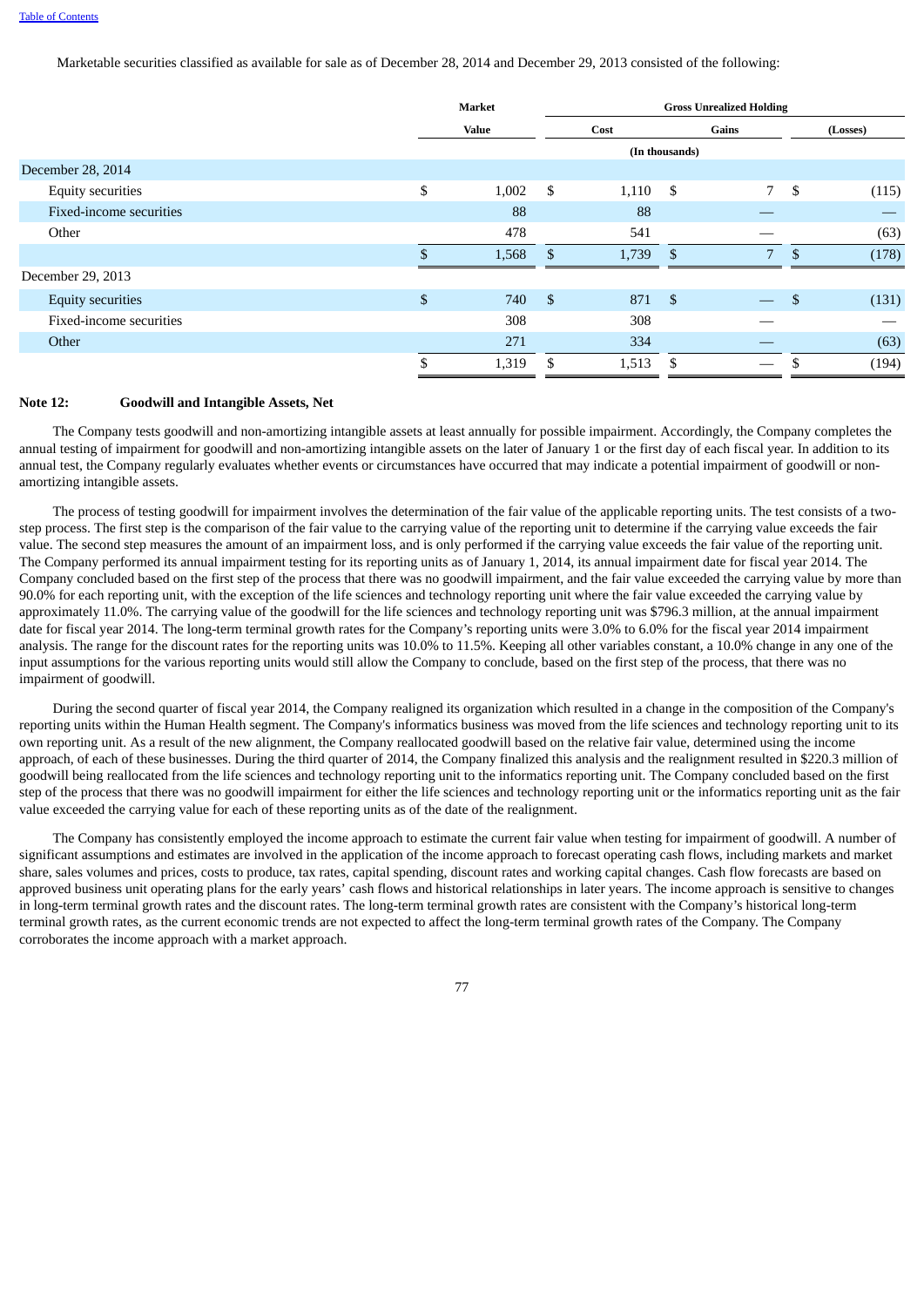The Company has consistently employed the relief from royalty model to estimate the current fair value when testing for impairment of non-amortizing intangible assets. The impairment test consists of a comparison of the fair value of the non-amortizing intangible asset with its carrying amount. If the carrying amount of a non-amortizing intangible asset exceeds its fair value, an impairment loss in an amount equal to that excess is recognized*.* In addition, the Company evaluates the remaining useful lives of its non-amortizing intangible assets at least annually to determine whether events or circumstances continue to support an indefinite useful life. If events or circumstances indicate that the useful lives of non-amortizing intangible assets are no longer indefinite, the assets will be tested for impairment. These intangible assets will then be amortized prospectively over their estimated remaining useful lives and accounted for in the same manner as other intangible assets that are subject to amortization. The Company performed its annual impairment testing as of January 1, 2014, and concluded that there was no impairment of non-amortizing intangible assets.

As part of integrating the Company's acquisitions, in the fourth quarter of fiscal year 2012, the Company decided that prospectively it would primarily focus on the PerkinElmer trade name. Accordingly, the Company undertook a review of certain of its trade names within its portfolio as part of a realignment of its marketing strategy. The process resulted in the Company determining that the lives of certain trade names that it intends to phase out should be shortened, and in certain cases non-amortizing trade names were determined to no longer be indefinite-lived. Accordingly, the Company tested the recoverability of these identified indefinite-lived and definite-lived intangibles and concluded that the fair values of certain trade name intangible assets were less than the carrying amounts of those assets. For non-amortizing trade names the Company compared the fair values, which was determined using a relief from royalty method, to the carrying values, considering the revised useful lives. For amortizing trade names, the Company first determined if the undiscounted cash flows associated with the intangibles exceeded the carrying values. If the undiscounted cash flows did not exceed the carrying values, the Company determined the fair values of the trade names using a relief from royalty method, considering the revised useful lives. As a result, the remaining adjusted fair values of \$6.1 million for trade names are being amortized over the period of time until the trade names are expected to be phased out, having weighted average remaining useful lives of 3 years.

Additionally during fiscal year 2012, the Company recorded an intangible asset impairment charge of \$74.2 million which was equal to the excess of the carrying amounts of the intangible assets over the fair value of such assets. The Company recognized \$73.4 million pre-tax impairment charges in the Human Health segment and also recognized \$0.7 million pre-tax impairment charges in the Environmental Health segment.

An assessment of the recoverability of amortizing intangible assets takes place when events have occurred that may give rise to an impairment. During fiscal year 2013, the Company recorded a charge of \$0.2 million for the impairment of certain long-lived assets within the Human Health segment, as the carrying amounts of the long-lived assets were not recoverable and exceeded their fair value. These non-cash impairments of long-lived assets, including intangible assets, have been recorded as a separate component of operating expenses.

The changes in the carrying amount of goodwill for fiscal years 2014 and 2013 are as follows:

|                                  | Human<br>Health |           |    | Environmental<br>Health |               | Consolidated |
|----------------------------------|-----------------|-----------|----|-------------------------|---------------|--------------|
|                                  |                 |           |    | (In thousands)          |               |              |
| Balance at December 30, 2012     | \$              | 1,632,487 | \$ | 490,301                 | <sup>\$</sup> | 2,122,788    |
| Foreign currency translation     |                 | 12,867    |    | 2,300                   |               | 15,167       |
| Acquisitions, earnouts and other |                 | 2,978     |    | 2,187                   |               | 5,165        |
| Balance at December 29, 2013     |                 | 1,648,332 |    | 494,788                 |               | 2,143,120    |
| Foreign currency translation     |                 | (29, 145) |    | (8,741)                 |               | (37, 886)    |
| Acquisitions, earnouts and other |                 | 2,408     |    | 176,435                 |               | 178,843      |
| Balance at December 28, 2014     |                 | 1,621,595 |    | 662,482                 | -\$           | 2,284,077    |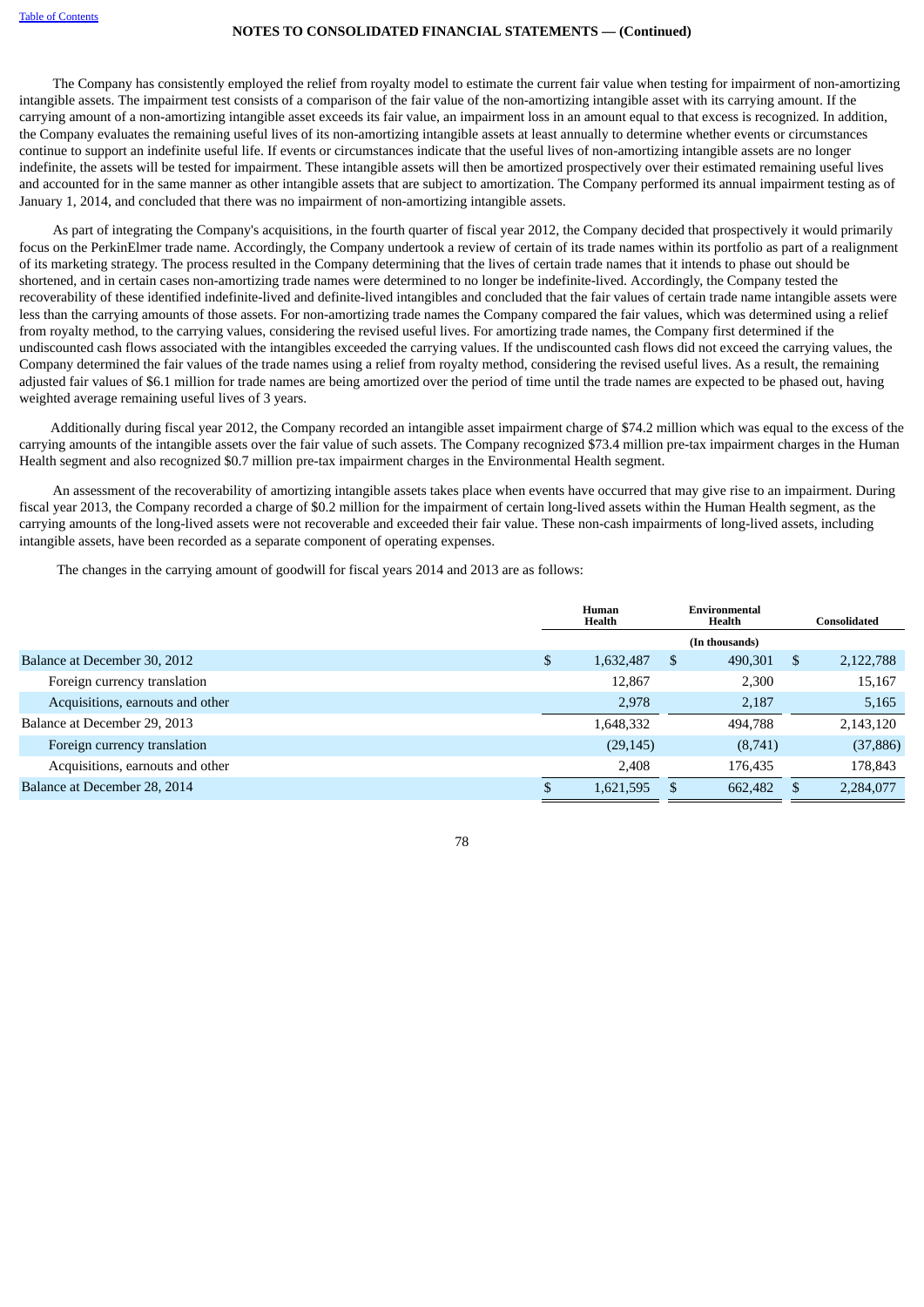Identifiable intangible asset balances at December 28, 2014 by category and by business segment were as follows:

|                                    | Human<br>Health          | <b>Environmental</b><br>Health | <b>Consolidated</b> |
|------------------------------------|--------------------------|--------------------------------|---------------------|
|                                    |                          | (In thousands)                 |                     |
| Patents                            | $\mathfrak{s}$<br>36,760 | \$<br>3,193                    | \$<br>39,953        |
| Less: Accumulated amortization     | (24, 652)                | (2,548)                        | (27,200)            |
| Net patents                        | 12,108                   | 645                            | 12,753              |
| Trade names and trademarks         | 33,069                   | 7,000                          | 40,069              |
| Less: Accumulated amortization     | (16, 878)                | (58)                           | (16, 936)           |
| Net trade names and trademarks     | 16,191                   | 6,942                          | 23,133              |
| Licenses                           | 59,631                   |                                | 59,631              |
| Less: Accumulated amortization     | (41,792)                 |                                | (41,792)            |
| Net licenses                       | 17,839                   |                                | 17,839              |
| Core technology                    | 169,864                  | 128,627                        | 298,491             |
| Less: Accumulated amortization     | (98, 798)                | (85, 899)                      | (184, 697)          |
| Net core technology                | 71,066                   | 42,728                         | 113,794             |
| <b>Customer relationships</b>      | 292,627                  | 109,558                        | 402,185             |
| Less: Accumulated amortization     | (148, 820)               | (8, 174)                       | (156, 994)          |
| Net customer relationships         | 143,807                  | 101,384                        | 245,191             |
| <b>IPR&amp;D</b>                   | 5,079                    | 5,024                          | 10,103              |
| Less: Accumulated amortization     | (998)                    | (2, 134)                       | (3, 132)            |
| Net IPR&D                          | 4,081                    | 2,890                          | 6,971               |
| Net amortizable intangible assets  | 265,092                  | 154,589                        | 419,681             |
| Non-amortizable intangible assets: |                          |                                |                     |
| Trade names and trademarks         |                          | 70,584                         | 70,584              |
| Total                              | \$<br>265,092            | \$<br>225,173                  | \$<br>490,265       |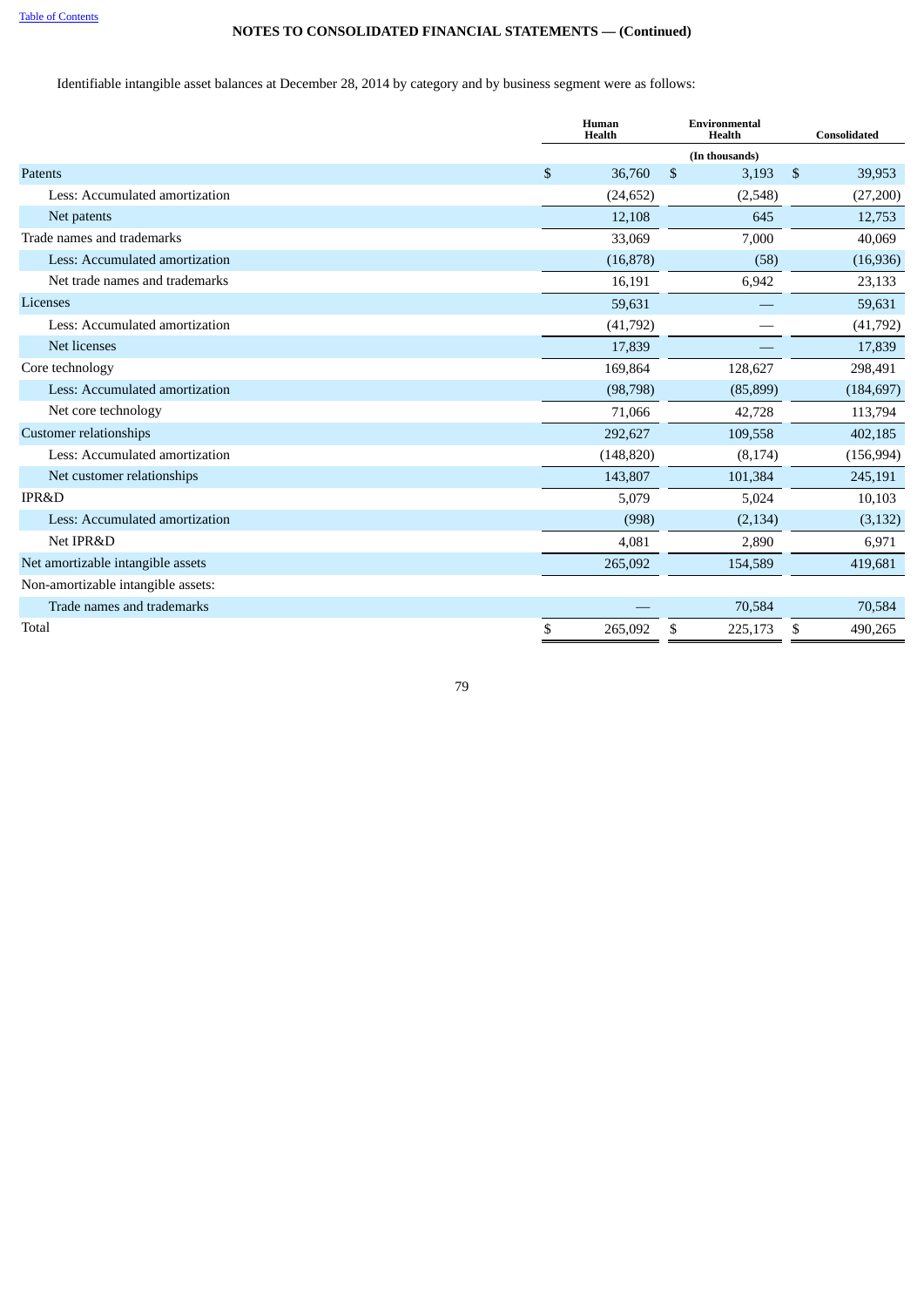Identifiable intangible asset balances at December 29, 2013 by category and business segment were as follows:

| (In thousands)<br>$\mathfrak{S}$<br>36,791<br>\$<br>2,800<br>39,591<br>Patents<br>\$<br>Less: Accumulated amortization<br>(22, 205)<br>(2,002)<br>(24,207)<br>Net patents<br>14,586<br>798<br>15,384<br>Trade names and trademarks<br>35,723<br>86<br>35,809<br>Less: Accumulated amortization<br>(16, 122)<br>(86)<br>(16, 208)<br>Net trade names and trademarks<br>19,601<br>19,601<br>Licenses<br>7,600<br>79,180<br>71,580<br>Less: Accumulated amortization<br>(45, 835)<br>(52, 930)<br>(7,095)<br>Net licenses<br>505<br>25,745<br>26,250<br>Core technology<br>114,683<br>187,387<br>302,070<br>Less: Accumulated amortization<br>(169, 326)<br>(88, 811)<br>(80, 515)<br>Net core technology<br>98,576<br>34,168<br>132,744<br><b>Customer relationships</b><br>321,395<br>305,038<br>16,357<br>Less: Accumulated amortization<br>(127, 397)<br>(132, 833)<br>(5,436)<br>Net customer relationships<br>188,562<br>10,921<br>177,641<br>IPR&D<br>4,257<br>5,226<br>9,483<br>Less: Accumulated amortization<br>(695)<br>(1,483)<br>(2,178)<br>Net IPR&D<br>3,562<br>3,743<br>7,305<br>Net amortizable intangible assets<br>389,846<br>339,711<br>50,135<br>Non-amortizable intangible assets:<br>Trade names and trademarks<br>70,584<br>70,584<br>Total<br>\$<br>120,719<br>\$<br>460,430<br>339,711<br>\$ | Human<br>Health | <b>Environmental</b><br>Health | <b>Consolidated</b> |
|---------------------------------------------------------------------------------------------------------------------------------------------------------------------------------------------------------------------------------------------------------------------------------------------------------------------------------------------------------------------------------------------------------------------------------------------------------------------------------------------------------------------------------------------------------------------------------------------------------------------------------------------------------------------------------------------------------------------------------------------------------------------------------------------------------------------------------------------------------------------------------------------------------------------------------------------------------------------------------------------------------------------------------------------------------------------------------------------------------------------------------------------------------------------------------------------------------------------------------------------------------------------------------------------------------------------|-----------------|--------------------------------|---------------------|
|                                                                                                                                                                                                                                                                                                                                                                                                                                                                                                                                                                                                                                                                                                                                                                                                                                                                                                                                                                                                                                                                                                                                                                                                                                                                                                                     |                 |                                |                     |
|                                                                                                                                                                                                                                                                                                                                                                                                                                                                                                                                                                                                                                                                                                                                                                                                                                                                                                                                                                                                                                                                                                                                                                                                                                                                                                                     |                 |                                |                     |
|                                                                                                                                                                                                                                                                                                                                                                                                                                                                                                                                                                                                                                                                                                                                                                                                                                                                                                                                                                                                                                                                                                                                                                                                                                                                                                                     |                 |                                |                     |
|                                                                                                                                                                                                                                                                                                                                                                                                                                                                                                                                                                                                                                                                                                                                                                                                                                                                                                                                                                                                                                                                                                                                                                                                                                                                                                                     |                 |                                |                     |
|                                                                                                                                                                                                                                                                                                                                                                                                                                                                                                                                                                                                                                                                                                                                                                                                                                                                                                                                                                                                                                                                                                                                                                                                                                                                                                                     |                 |                                |                     |
|                                                                                                                                                                                                                                                                                                                                                                                                                                                                                                                                                                                                                                                                                                                                                                                                                                                                                                                                                                                                                                                                                                                                                                                                                                                                                                                     |                 |                                |                     |
|                                                                                                                                                                                                                                                                                                                                                                                                                                                                                                                                                                                                                                                                                                                                                                                                                                                                                                                                                                                                                                                                                                                                                                                                                                                                                                                     |                 |                                |                     |
|                                                                                                                                                                                                                                                                                                                                                                                                                                                                                                                                                                                                                                                                                                                                                                                                                                                                                                                                                                                                                                                                                                                                                                                                                                                                                                                     |                 |                                |                     |
|                                                                                                                                                                                                                                                                                                                                                                                                                                                                                                                                                                                                                                                                                                                                                                                                                                                                                                                                                                                                                                                                                                                                                                                                                                                                                                                     |                 |                                |                     |
|                                                                                                                                                                                                                                                                                                                                                                                                                                                                                                                                                                                                                                                                                                                                                                                                                                                                                                                                                                                                                                                                                                                                                                                                                                                                                                                     |                 |                                |                     |
|                                                                                                                                                                                                                                                                                                                                                                                                                                                                                                                                                                                                                                                                                                                                                                                                                                                                                                                                                                                                                                                                                                                                                                                                                                                                                                                     |                 |                                |                     |
|                                                                                                                                                                                                                                                                                                                                                                                                                                                                                                                                                                                                                                                                                                                                                                                                                                                                                                                                                                                                                                                                                                                                                                                                                                                                                                                     |                 |                                |                     |
|                                                                                                                                                                                                                                                                                                                                                                                                                                                                                                                                                                                                                                                                                                                                                                                                                                                                                                                                                                                                                                                                                                                                                                                                                                                                                                                     |                 |                                |                     |
|                                                                                                                                                                                                                                                                                                                                                                                                                                                                                                                                                                                                                                                                                                                                                                                                                                                                                                                                                                                                                                                                                                                                                                                                                                                                                                                     |                 |                                |                     |
|                                                                                                                                                                                                                                                                                                                                                                                                                                                                                                                                                                                                                                                                                                                                                                                                                                                                                                                                                                                                                                                                                                                                                                                                                                                                                                                     |                 |                                |                     |
|                                                                                                                                                                                                                                                                                                                                                                                                                                                                                                                                                                                                                                                                                                                                                                                                                                                                                                                                                                                                                                                                                                                                                                                                                                                                                                                     |                 |                                |                     |
|                                                                                                                                                                                                                                                                                                                                                                                                                                                                                                                                                                                                                                                                                                                                                                                                                                                                                                                                                                                                                                                                                                                                                                                                                                                                                                                     |                 |                                |                     |
|                                                                                                                                                                                                                                                                                                                                                                                                                                                                                                                                                                                                                                                                                                                                                                                                                                                                                                                                                                                                                                                                                                                                                                                                                                                                                                                     |                 |                                |                     |
|                                                                                                                                                                                                                                                                                                                                                                                                                                                                                                                                                                                                                                                                                                                                                                                                                                                                                                                                                                                                                                                                                                                                                                                                                                                                                                                     |                 |                                |                     |
|                                                                                                                                                                                                                                                                                                                                                                                                                                                                                                                                                                                                                                                                                                                                                                                                                                                                                                                                                                                                                                                                                                                                                                                                                                                                                                                     |                 |                                |                     |
|                                                                                                                                                                                                                                                                                                                                                                                                                                                                                                                                                                                                                                                                                                                                                                                                                                                                                                                                                                                                                                                                                                                                                                                                                                                                                                                     |                 |                                |                     |
|                                                                                                                                                                                                                                                                                                                                                                                                                                                                                                                                                                                                                                                                                                                                                                                                                                                                                                                                                                                                                                                                                                                                                                                                                                                                                                                     |                 |                                |                     |
|                                                                                                                                                                                                                                                                                                                                                                                                                                                                                                                                                                                                                                                                                                                                                                                                                                                                                                                                                                                                                                                                                                                                                                                                                                                                                                                     |                 |                                |                     |

Total amortization expense related to definite-lived intangible assets was \$83.4 million in fiscal year 2014, \$89.3 million in fiscal year 2013 and \$90.1 million in fiscal year 2012. Estimated amortization expense related to definite-lived intangible assets for each of the next five years is \$80.4 million in fiscal year 2015, \$71.4 million in fiscal year 2016, \$61.9 million in fiscal year 2017, \$48.7 million in fiscal year 2018, and \$37.2 million in fiscal year 2019.

The Company entered into a strategic agreement in fiscal year 2012 under which it acquired certain intangible assets and received a license to certain core technology for an analytics and data discovery platform, as well as the exclusive right to distribute the platform in certain scientific research and development markets. During fiscal year 2012, the Company paid \$6.8 million for net intangible assets and \$25.0 million for prepaid royalties. During fiscal year 2013, the Company extended the existing agreement for an additional year. In addition, the Company entered into a new agreement to expand the distribution rights to the clinical and other related markets and acquired additional intangible assets. During fiscal year 2013, the Company paid \$7.0 million for net intangible assets and \$40.3 million for prepaid royalties. The prepaid royalties have been recorded primarily as other long-term assets. The Company expects to pay \$10.0 million of additional prepaid royalties within the next twelve months. The Company expenses royalties as revenue is recognized. These intangible assets are being amortized over their estimated useful lives. The Company has reported the amortization of these intangible assets within the results of the Company's Human Health segment from the execution date.

### **Note 13: Debt**

*Senior Unsecured Revolving Credit Facility.* On January 8, 2014, the Company refinanced its debt held under a previous senior unsecured revolving credit facility and entered into a new senior unsecured revolving credit facility. The new senior unsecured revolving credit facility provides for \$700.0 million of revolving loans and has an initial maturity of January 8, 2019. As of December 28, 2014, undrawn letters of credit in the aggregate amount of \$12.2 million were treated as issued and outstanding under the new senior unsecured revolving credit facility. As of December 28, 2014, the Company had \$171.8 million available for additional borrowing under the new facility. The Company uses the new senior unsecured revolving credit facility for general corporate purposes, which may include working capital, refinancing existing indebtedness, capital expenditures, share repurchases, acquisitions and strategic alliances. The interest rates under the new senior unsecured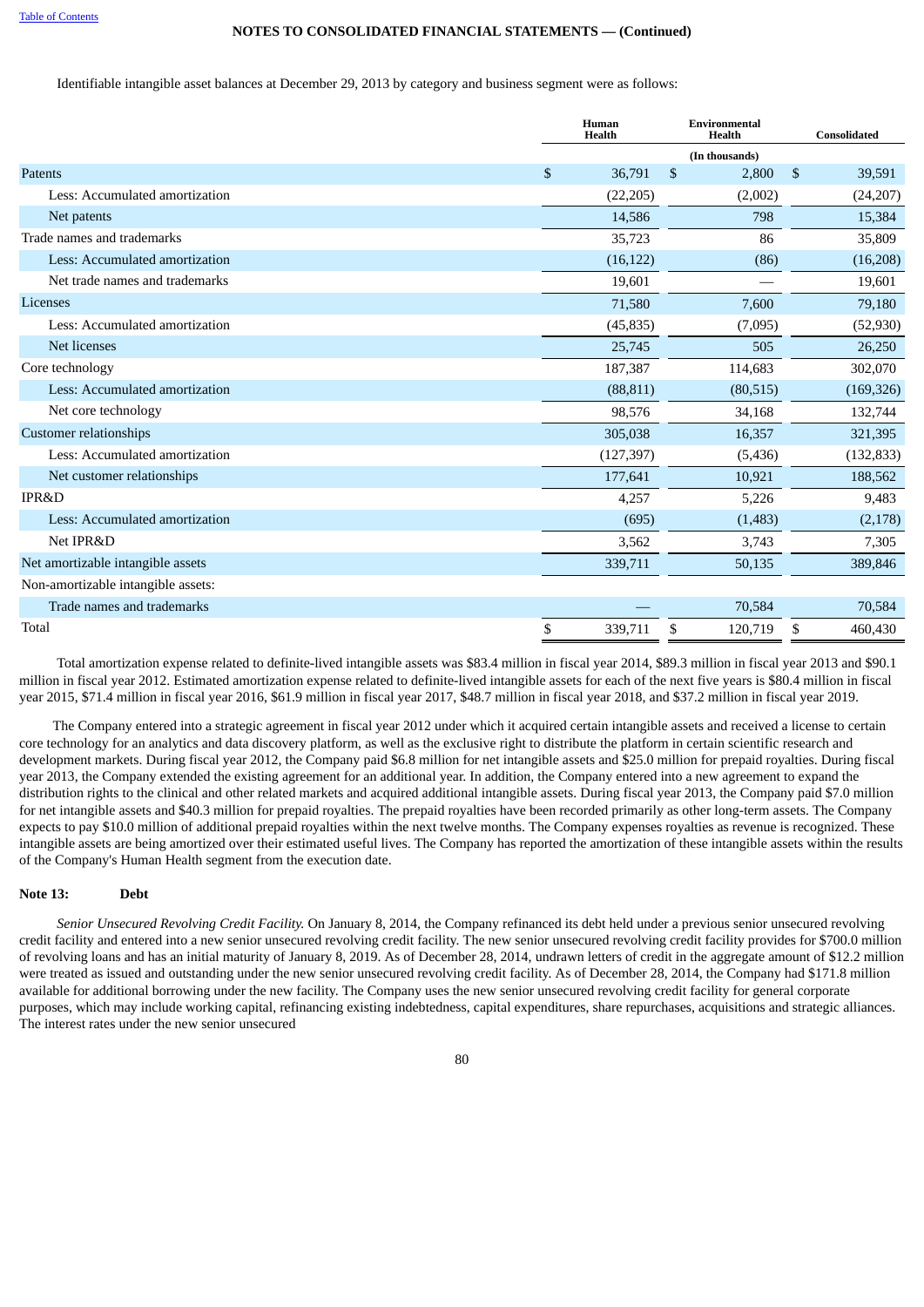revolving credit facility are based on the Eurocurrency rate or the base rate at the time of borrowing, plus a margin. The base rate is the higher of (i) the rate of interest in effect for such day as publicly announced from time to time by JP Morgan Chase Bank, N.A. as its "prime rate," (ii) the Federal Funds rate plus 50 basis points or (iii) one-month Libor plus 1.00%. At December 28, 2014, borrowings under the new senior unsecured revolving credit facility were accruing interest primarily based on the Eurocurrency rate. The Eurocurrency margin as of December 28, 2014 was 108 basis points. The weighted average Eurocurrency interest rate as of December 28, 2014 was 0.18%, resulting in a weighted average effective Eurocurrency rate, including the margin, of 1.26%. At December 28, 2014, the Company had \$516.0 million of borrowings in U.S. dollars outstanding under the new senior unsecured revolving credit facility. The credit agreement for the facility contains affirmative, negative and financial covenants and events of default similar to those contained in the Company's credit agreement for its previous facility. The financial covenants in the Company's new senior unsecured revolving credit facility include a debt-to-capital ratio, and two contingent covenants, a maximum consolidated leverage ratio and a minimum consolidated interest coverage ratio, applicable if the Company's credit rating is downgraded below investment grade. During fiscal year 2014, the Company capitalized \$1.8 million of debt financing costs for the refinancing of debt held under its previous senior unsecured revolving credit facility. These debt financing costs are being amortized into interest and other expense, net, on a straight-line basis, over the term of the new senior unsecured revolving credit facility.

The Company's previous senior unsecured revolving credit facility provided for \$700.0 million of revolving loans and had an initial maturity of December 16, 2016. At December 29, 2013, the Company had \$397.0 million of borrowings in U.S. dollars outstanding under the previous senior unsecured revolving credit facility. The credit agreement for the previous facility contained affirmative, negative and financial covenants and events of default similar to those contained in the Company's new credit facility.

*5% Senior Unsecured Notes due in 2021.* On October 25, 2011, the Company issued \$500.0 million aggregate principal amount of senior unsecured notes due in 2021 in a registered public offering and received \$496.9 million of net proceeds from the issuance. The 2021 Notes were issued at 99.372% of the principal amount, which resulted in a discount of \$3.1 million. As of December 28, 2014, the 2021 Notes had an aggregate carrying value of \$497.7 million, net of \$2.3 million of unamortized original issue discount. As of December 29, 2013, the 2021 Notes had an aggregate carrying value of \$497.4 million, net of \$2.6 million of unamortized original issue discount. The 2021 Notes mature in November 2021 and bear interest at an annual rate of 5%. Interest on the 2021 Notes is payable semi-annually on May 15th and November 15th each year. Prior to August 15, 2021 (three months prior to their maturity date), the Company may redeem the 2021 Notes in whole or in part, at its option, at a redemption price equal to the greater of (i) 100% of the principal amount of the 2021 Notes to be redeemed, plus accrued and unpaid interest, or (ii) the sum of the present values of the remaining scheduled payments of principal and interest in respect to the 2021 Notes being redeemed, discounted on a semi-annual basis, at the Treasury Rate plus 45 basis points, plus accrued and unpaid interest. At any time on or after August 15, 2021 (three months prior to their maturity date), the Company may redeem the 2021 Notes, at its option, at a redemption price equal to 100% of the principal amount of the 2021 Notes to be redeemed plus accrued and unpaid interest. Upon a change of control (as defined in the indenture governing the 2021 Notes ) and a contemporaneous downgrade of the 2021 Notes below investment grade, each holder of 2021 Notes will have the right to require the Company to repurchase such holder's 2021 Notes for 101% of their principal amount, plus accrued and unpaid interest.

*Financing Lease Obligations.* In fiscal year 2012, the Company entered into agreements with the lessors of certain buildings that the Company is currently occupying and leasing to expand those buildings. The Company provided a portion of the funds needed for the construction of the additions to the buildings, and as a result the Company is considered the owner of the buildings during the construction period. At the end of the construction period, the Company was not reimbursed by the lessors for all of the construction costs. The Company is therefore deemed to have continuing involvement and the leases qualify as financing leases under sale-leaseback accounting guidance, representing debt obligations for the Company and non-cash investing and financing activities. As a result, the Company capitalized \$29.3 million in property and equipment, net, representing the fair value of the buildings with a corresponding increase to debt. The Company has also capitalized \$11.5 million in additional construction costs necessary to complete the renovations to the buildings, which were funded by the lessors, with a corresponding increase to debt. At December 28, 2014, the Company had \$39.3 million recorded for these financing lease obligations, of which \$1.1 million was recorded as short-term debt and \$38.2 million was recorded as long-term debt. At December 29, 2013, the Company had \$40.3 million recorded for these financing lease obligations, of which \$2.6 million was recorded as short-term debt and \$37.7 million was recorded as long-term debt. The buildings are being depreciated on a straight-line basis over the terms of the leases to their estimated residual values, which will equal the remaining financing obligation at the end of the lease term. At the end of the lease term, the remaining balances in property, plant and equipment, net and debt will be reversed against each other.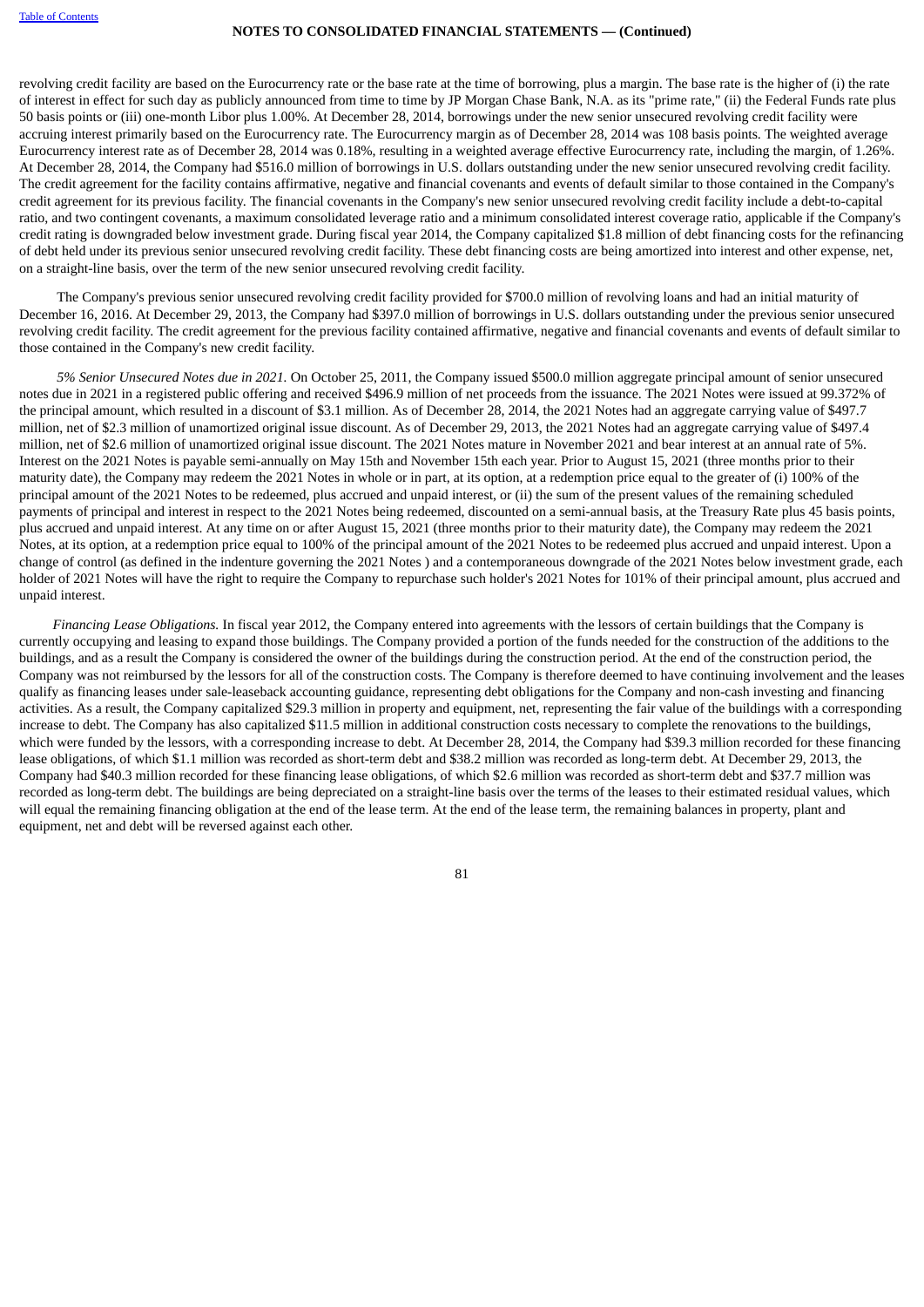The following table summarizes the maturities of the Company's indebtedness as of December 28, 2014:

|                                   | <b>Sr. Unsecured</b><br><b>Revolving</b><br><b>Credit Facility</b><br><b>Maturing 2019</b> |                          |    | 5.0% Sr. Notes<br><b>Maturing 2021</b> | <b>Financing Lease</b><br><b>Obligations</b> |        |      | <b>Total</b> |
|-----------------------------------|--------------------------------------------------------------------------------------------|--------------------------|----|----------------------------------------|----------------------------------------------|--------|------|--------------|
|                                   |                                                                                            |                          |    | (In thousands)                         |                                              |        |      |              |
| 2015                              | \$                                                                                         | $\overline{\phantom{0}}$ | \$ | $\overline{\phantom{0}}$               | S                                            | 1,075  | - \$ | 1,075        |
| 2016                              |                                                                                            |                          |    |                                        |                                              | 1,120  |      | 1,120        |
| 2017                              |                                                                                            | _                        |    |                                        |                                              | 1,169  |      | 1,169        |
| 2018                              |                                                                                            |                          |    |                                        |                                              | 1,367  |      | 1,367        |
| 2019                              |                                                                                            | 516,000                  |    |                                        |                                              | 1,532  |      | 517,532      |
| 2020 and thereafter               |                                                                                            |                          |    | 500,000                                |                                              | 33,009 |      | 533,009      |
| Total before unamortized discount |                                                                                            | 516,000                  |    | 500,000                                |                                              | 39,272 |      | 1,055,272    |
| Unamortized discount              |                                                                                            |                          |    | (2,305)                                |                                              |        |      | (2,305)      |
| <b>Total</b>                      |                                                                                            | 516,000                  | S  | 497,695                                | - \$                                         | 39,272 | -S   | 1,052,967    |

#### **Note 14: Accrued Expenses and Other Current Liabilities**

Accrued expenses and other current liabilities as of December 28, 2014 and December 29, 2013 consisted of the following:

|                                                      | December 28.<br>2014 |   | December 29,<br>2013 |  |
|------------------------------------------------------|----------------------|---|----------------------|--|
|                                                      | (In thousands)       |   |                      |  |
| Payroll and incentives                               | \$<br>61,018         | S | 52,865               |  |
| Employee benefits                                    | 40,318               |   | 40,965               |  |
| Deferred revenue                                     | 168,928              |   | 164,723              |  |
| Federal, non-U.S. and state income taxes             | 9,801                |   | 11,783               |  |
| Other accrued operating expenses                     | 122,956              |   | 133,342              |  |
| Total accrued expenses and other current liabilities | 403,021              |   | 403,678              |  |

## **Note 15: Employee Benefit Plans**

*Savings Plan:* The Company has a 401(k) Savings Plan for the benefit of all qualified U.S. employees, with such employees receiving matching contributions in the amount equal to 100.0% of the first 5.0% of eligible compensation up to applicable Internal Revenue Service limits. Such matching contributions have been in effect since February 1, 2011 for all employees except former employees of Caliper, who received matching contributions of 50.0% of the first 5.0% of eligible compensation up to applicable Internal Revenue Service limits until December 31, 2012, and received matching contributions of 100.0% of the first 5.0% of eligible compensation up to applicable Internal Revenue Service limits after December 31, 2012. Savings plan expense was \$12.2 million in fiscal year 2014, \$12.8 million in fiscal year 2013 and \$12.3 million in fiscal year 2012.

*Pension Plans:* The Company has a defined benefit pension plan covering certain U.S. employees and non-U.S. pension plans for certain non-U.S. employees. The principal U.S. defined benefit pension plan was closed to new hires effective January 31, 2001, and benefits for those employed by the Company's former Life Sciences businesses were frozen as of that date. Plan benefits were frozen as of March 2003 for those employed by the Company's former Analytical Instruments business and corporate employees. Plan benefits were frozen as of January 31, 2011 for all remaining employees that were still actively accruing in the plan. The plans provide benefits that are based on an employee's years of service and compensation near retirement.

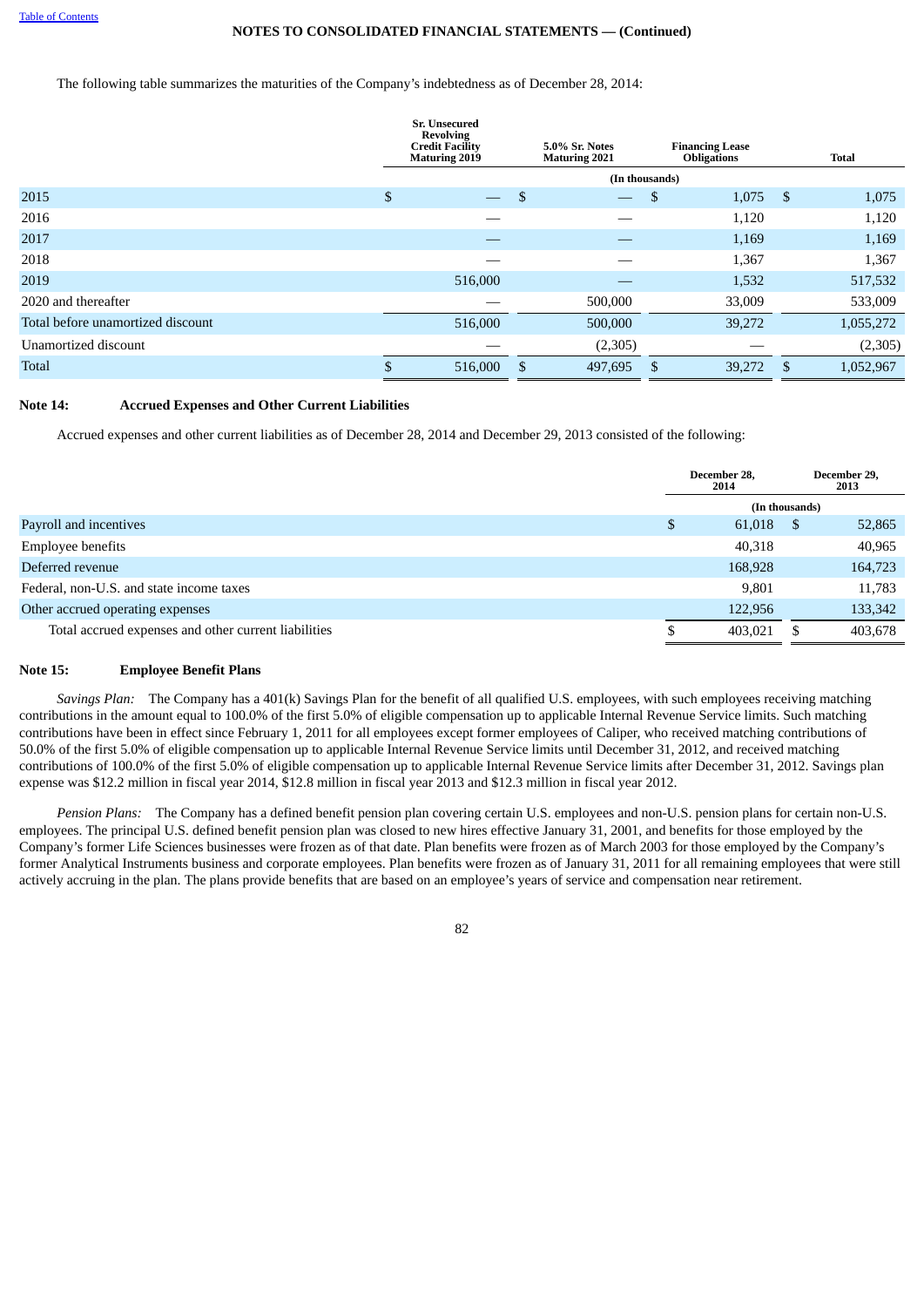Net periodic pension cost (credit) for U.S. and non-U.S. plans included the following components for fiscal years ended:

|                                    | December 28,<br>2014 |          |               | December 29,<br>2013 |      | December 30,<br>2012 |
|------------------------------------|----------------------|----------|---------------|----------------------|------|----------------------|
|                                    |                      |          |               | (In thousands)       |      |                      |
| Service cost                       | \$                   | 4,070    | <sup>\$</sup> | 3,664                | - \$ | 3,852                |
| Interest cost                      |                      | 23,475   |               | 21,334               |      | 23,164               |
| Expected return on plan assets     |                      | (25,007) |               | (25, 106)            |      | (20, 768)            |
| Actuarial loss (gain)              |                      | 71,700   |               | (16, 464)            |      | 28,355               |
| Amortization of prior service cost |                      | (281)    |               | (267)                |      | (242)                |
| Net periodic pension cost (credit) |                      | 73,957   |               | (16, 839)            |      | 34,361               |

In the third quarter of fiscal year 2014, the Company notified employees of its intention to terminate their employment as part of the Q3 2014 restructuring plan. The removal of these participants may decrease the expected future service lives in excess of the curtailment limit for one of the Company's pension plans, which would result in a curtailment gain. If the curtailment occurs, the curtailment will be measured and recorded when the notified employees are separated from the Company. As part of a curtailment, the Company is required to remeasure the pension plan's assets and liabilities based upon current discount rates and the fair value of the pension plan's assets as of the curtailment date, which may result in an additional gain or (loss) in addition to the curtailment gain. Employee separation is expected to be completed during the first half of fiscal year 2015.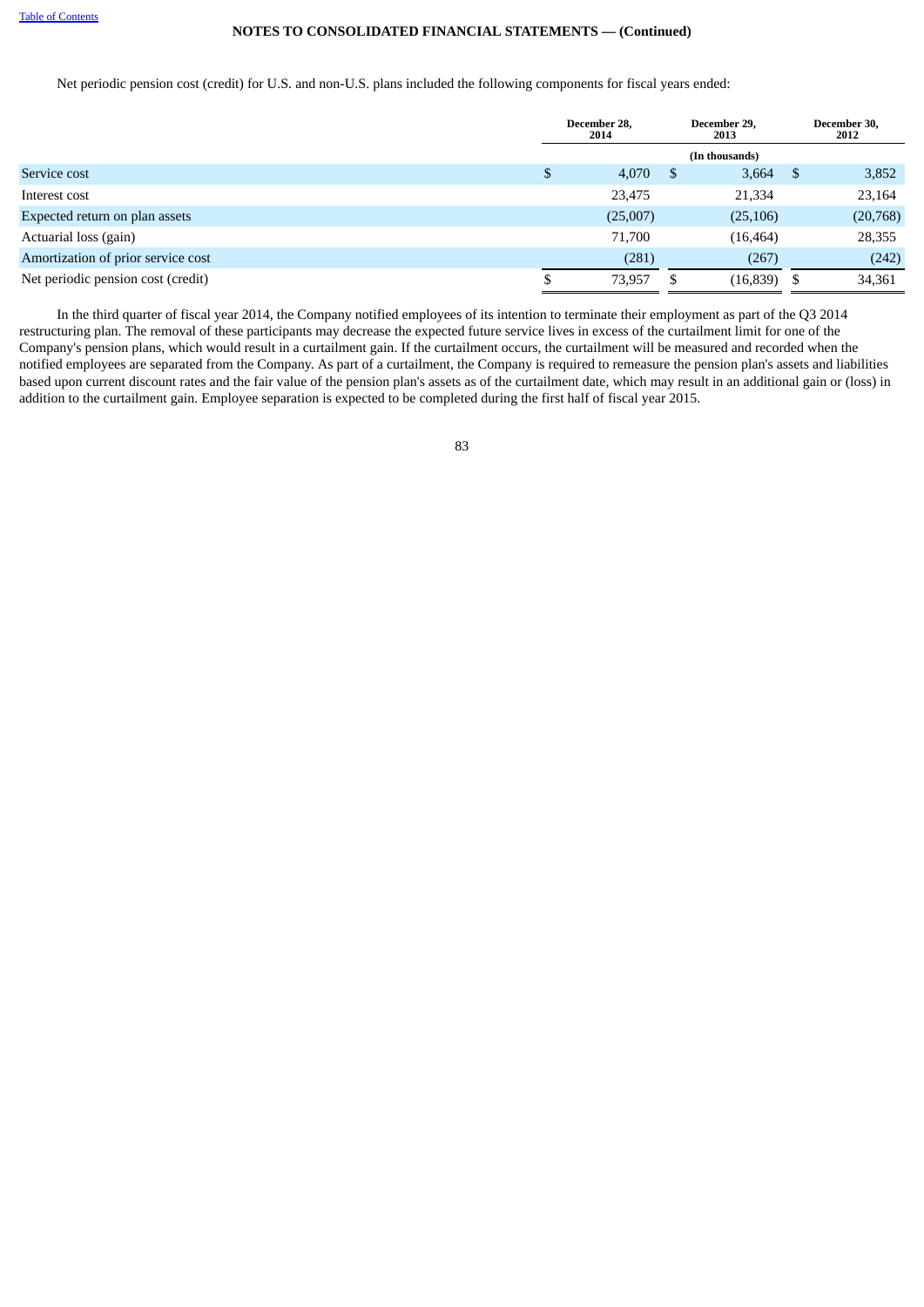The following table sets forth the changes in the funded status of the principal U.S. pension plan and the principal non-U.S. pension plans and the amounts recognized in the Company's consolidated balance sheets as of December 28, 2014 and December 29, 2013.

|                                                                                 |              | <b>December 28, 2014</b> |                           |                |                           | <b>December 29, 2013</b> |              |             |
|---------------------------------------------------------------------------------|--------------|--------------------------|---------------------------|----------------|---------------------------|--------------------------|--------------|-------------|
|                                                                                 |              | Non-U.S.                 |                           | U.S.           |                           | Non-U.S.                 |              | U.S.        |
|                                                                                 |              |                          |                           | (In thousands) |                           |                          |              |             |
| Actuarial present value of benefit obligations:                                 |              |                          |                           |                |                           |                          |              |             |
| Accumulated benefit obligations                                                 | \$           | 291,640                  | \$                        | 327,632        | \$                        | 277,125                  | \$           | 279,299     |
| Change in benefit obligations:                                                  |              |                          |                           |                |                           |                          |              |             |
| Projected benefit obligations at beginning of year                              | \$           | 288,216                  | \$                        | 279,299        | \$                        | 278,707                  | \$           | 301,770     |
| Service cost                                                                    |              | 2,670                    |                           | 1,400          |                           | 2,589                    |              | 1,075       |
| Interest cost                                                                   |              | 10,575                   |                           | 12,900         |                           | 9,834                    |              | 11,500      |
| Benefits paid and plan expenses                                                 |              | (12,280)                 |                           | (19,282)       |                           | (11,218)                 |              | (17, 817)   |
| Participants' contributions                                                     |              | 394                      |                           |                |                           | 391                      |              |             |
| Plan settlement                                                                 |              |                          |                           |                |                           | (918)                    |              |             |
| Actuarial loss (gain)                                                           |              | 42,095                   |                           | 53,315         |                           | 1,678                    |              | (17, 229)   |
| Effect of exchange rate changes                                                 |              | (27, 861)                |                           |                |                           | 7,153                    |              |             |
| Projected benefit obligations at end of year                                    | \$           | 303,809                  | \$                        | 327,632        | \$                        | 288,216                  | \$           | 279,299     |
| Change in plan assets:                                                          |              |                          |                           |                |                           |                          |              |             |
| Fair value of plan assets at beginning of year                                  | \$           | 143,704                  | \$                        | 249,756        | \$                        | 114,515                  | \$           | 221,755     |
| Actual return on plan assets                                                    |              | 22,939                   |                           | 25,780         |                           | 17,201                   |              | 8,818       |
| Benefits paid and plan expenses                                                 |              | (12,280)                 |                           | (19, 282)      |                           | (11,218)                 |              | (17, 817)   |
| Employer's contributions                                                        |              | 11,195                   |                           |                |                           | 20,200                   |              | 37,000      |
| Participants' contributions                                                     |              | 394                      |                           |                |                           | 391                      |              |             |
| Plan settlement                                                                 |              |                          |                           |                |                           | (918)                    |              |             |
| Effect of exchange rate changes                                                 |              | (9, 185)                 |                           |                |                           | 3,533                    |              |             |
| Fair value of plan assets at end of year                                        |              | 156,767                  |                           | 256,254        |                           | 143,704                  |              | 249,756     |
| Net liabilities recognized in the consolidated balance sheets                   | \$           | (147, 042)               | \$                        | (71, 378)      | \$                        | (144, 512)               | \$           | (29, 543)   |
| Net amounts recognized in the consolidated balance sheets<br>consist of:        |              |                          |                           |                |                           |                          |              |             |
| Noncurrent assets                                                               | \$           | 9,825                    | \$                        |                | \$                        | 6,879                    | \$           |             |
| <b>Current liabilities</b>                                                      |              | (6,786)                  |                           |                |                           | (7,360)                  |              |             |
| Noncurrent liabilities                                                          |              | (150, 081)               |                           | (71, 378)      |                           | (144, 031)               |              | (29, 543)   |
| Net liabilities recognized in the consolidated balance sheets                   | $\mathbb{S}$ | (147, 042)               | $\mathbb{S}$              | (71, 378)      | $\$$                      | (144, 512)               | $\mathbb{S}$ | (29, 543)   |
| Net amounts recognized in accumulated other comprehensive<br>income consist of: |              |                          |                           |                |                           |                          |              |             |
| Prior service cost                                                              | \$           | (1, 371)                 | $\boldsymbol{\mathsf{S}}$ |                | $\boldsymbol{\mathsf{S}}$ | (1,745)                  | \$           |             |
| Net amounts recognized in accumulated other comprehensive<br>income             | \$           | (1, 371)                 | \$                        |                | \$                        | (1,745)                  | \$           |             |
| Actuarial assumptions as of the year-end measurement date:                      |              |                          |                           |                |                           |                          |              |             |
| Discount rate                                                                   |              | 2.75%                    |                           | 4.08%          |                           | 3.77%                    |              | 4.77%       |
| Rate of compensation increase                                                   |              | 3.07%                    |                           | None           |                           | 3.23%                    |              | <b>None</b> |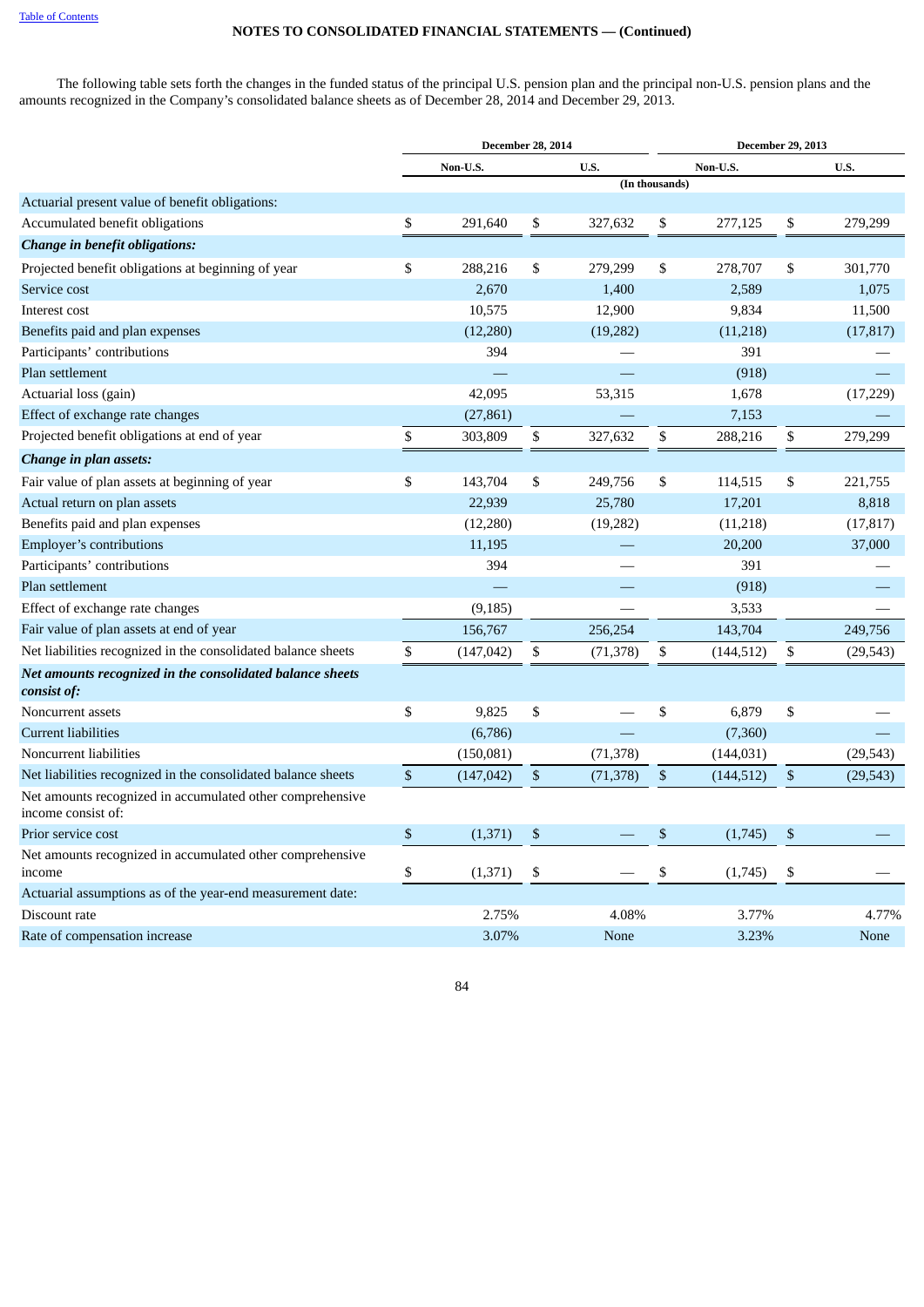Actuarial assumptions used to determine net periodic pension cost during the year were as follows:

|                                   | <b>December 28, 2014</b> |       | <b>December 29, 2013</b> |          | <b>December 30, 2012</b> |       |  |
|-----------------------------------|--------------------------|-------|--------------------------|----------|--------------------------|-------|--|
|                                   | Non-U.S.                 | U.S.  | Non-U.S.                 | U.S.     | Non-U.S.                 | U.S.  |  |
| Discount rate                     | 3.77%                    | 4.77% | 3.62%                    | 3.92%    | 4.91%                    | 4.10% |  |
| Rate of compensation increase     | 3.23%                    | None  | 2.88%                    | None     | 3.22%                    | 3.50% |  |
| Expected rate of return on assets | 5.30%                    | 7.25% | 5.50%                    | $7.50\%$ | 5.40%                    | 7.75% |  |

The following table provides a breakdown of the non-U.S. benefit obligations and fair value of assets for pension plans that have benefit obligations in excess of plan assets:

|                                                                                    |    | December 28.<br>2014 |      | December 29,<br>2013 |  |
|------------------------------------------------------------------------------------|----|----------------------|------|----------------------|--|
|                                                                                    |    | (In thousands)       |      |                      |  |
| <b>Pension Plans with Projected Benefit Obligations in Excess of Plan Assets</b>   |    |                      |      |                      |  |
| Projected benefit obligations                                                      | \$ | 156,867              | -S   | 151,391              |  |
| Fair value of plan assets                                                          |    |                      |      |                      |  |
|                                                                                    |    |                      |      |                      |  |
| <b>Pension Plans with Accumulated Benefit Obligations in Excess of Plan Assets</b> |    |                      |      |                      |  |
| Accumulated benefit obligations                                                    | D  | 153,239              | - \$ | 148,235              |  |
| Fair value of plan assets                                                          |    |                      |      |                      |  |

Assets of the defined benefit pension plans are primarily equity and debt securities. Asset allocations as of December 28, 2014 and December 29, 2013, and target asset allocations for fiscal year 2015 are as follows:

|                          |          | <b>Target Allocation</b> |          | Percentage of Plan Assets at |                          |       |  |
|--------------------------|----------|--------------------------|----------|------------------------------|--------------------------|-------|--|
|                          |          | <b>January 3, 2016</b>   |          | <b>December 28, 2014</b>     | <b>December 29, 2013</b> |       |  |
| <b>Asset Category</b>    | Non-U.S. | U.S.                     | Non-U.S. | U.S.                         | Non-U.S.                 | U.S.  |  |
| <b>Equity securities</b> | 45-55%   | 40-50%                   | 49%      | 39%                          | 51%                      | 43%   |  |
| Debt securities          | 45-55%   | 50-60%                   | 50%      | 61%                          | 48%                      | 57%   |  |
| Other                    | $0 - 5%$ | $0 - 5\%$                | 1%       | $-$ %                        | $1\%$                    | $-$ % |  |
| Total                    | 100%     | 100%                     | 100%     | 100%                         | 100%                     | 100%  |  |

The Company maintains target allocation percentages among various asset classes based on investment policies established for the pension plans which are designed to maximize the total rate of return (income and appreciation) after inflation within the limits of prudent risk taking, while providing for adequate near-term liquidity for benefit payments.

The Company's expected returns on assets assumptions are derived from management's estimates, as well as other information compiled by management, including studies that utilize customary procedures and techniques. The studies include a review of anticipated future long-term performance of individual asset classes and consideration of the appropriate asset allocation strategy given the anticipated requirements of the plans to determine the average rate of earnings expected on the funds invested to provide for the pension plans benefits. While the study gives appropriate consideration to recent fund performance and historical returns, the assumption is primarily a long-term, prospective rate.

The Company's discount rate assumptions are derived from a range of factors, including a yield curve composed of the rates of return on high-quality fixed-income corporate bonds available at the measurement date and the related expected duration for the obligations.

For the plans in the United States, as of December 28, 2014 the Company adopted the new mortality base table, RP-2014, with projection scale, MP-2014, that was published by the Society of Actuaries in 2014. The adoption of the new mortality base table resulted in a \$32.1 million increase to the projected benefit obligation at December 28, 2014 and is included within "Actuarial loss (gain)" in the Change in Benefit Obligation for fiscal year 2014 above.

The target allocations for plan assets are listed in the above table. Equity securities primarily include investments in large-cap and mid-cap companies located in the United States and abroad, and equity index funds. Debt securities include corporate bonds of companies from diversified industries, high-yield bonds, and U.S. government securities. Other types of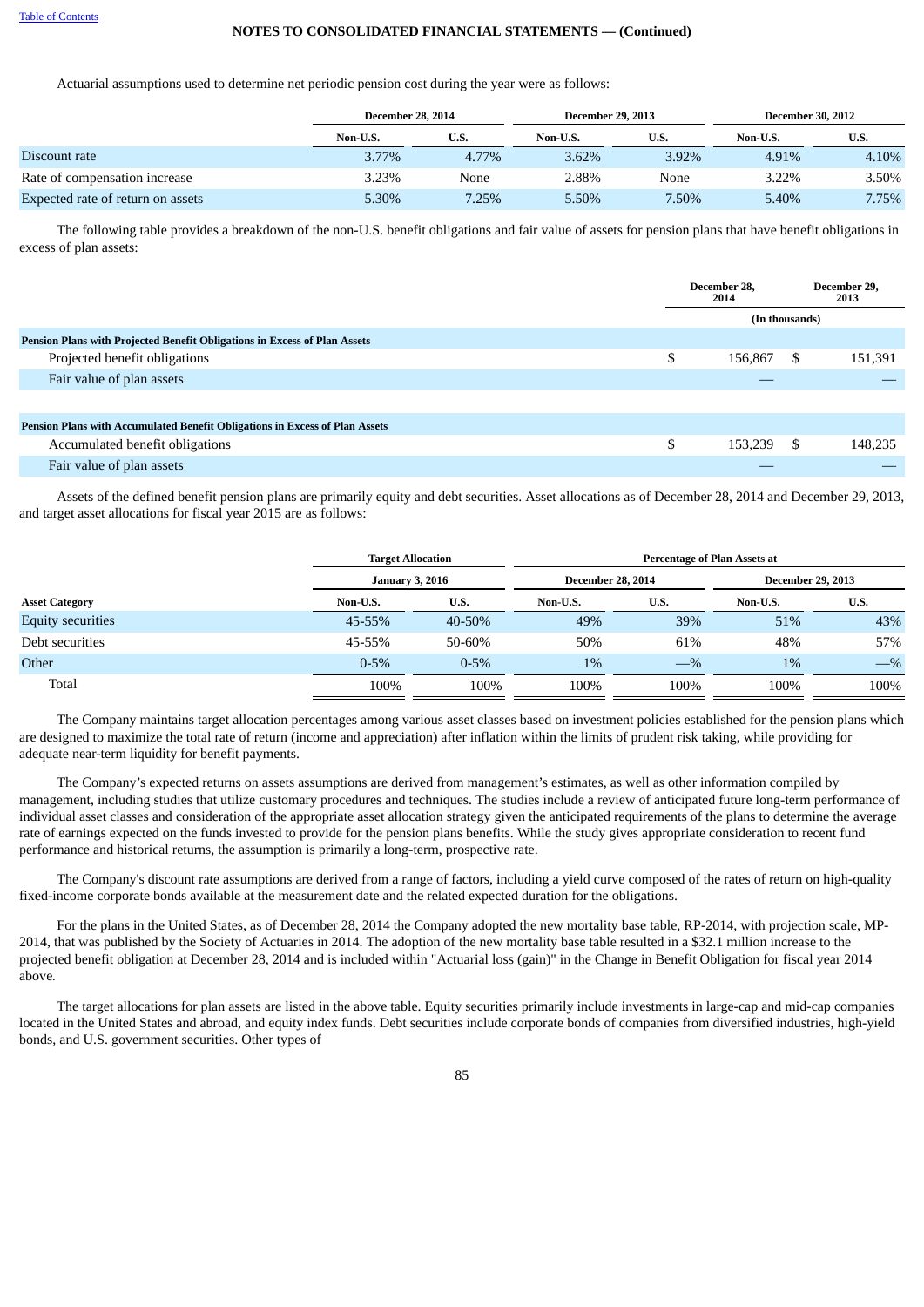investments include investments in non-U.S. government index linked bonds, multi-strategy hedge funds and venture capital funds that follow several different strategies.

The fair values of the Company's pension plan assets as of December 28, 2014 and December 29, 2013 by asset category, classified in the three levels of inputs described in Note 21 to the consolidated financial statements are as follows:

|                                        |              |                                                                      | Fair Value Measurements at December 28, 2014 Using:           |         |                                                                   |         |              |                                                                  |
|----------------------------------------|--------------|----------------------------------------------------------------------|---------------------------------------------------------------|---------|-------------------------------------------------------------------|---------|--------------|------------------------------------------------------------------|
|                                        |              | <b>Total Carrying</b><br><b>Value</b> at<br><b>December 28, 2014</b> | <b>Ouoted Prices in</b><br><b>Active Markets</b><br>(Level 1) |         | <b>Significant Other</b><br><b>Observable Inputs</b><br>(Level 2) |         |              | <b>Significant</b><br>Unobservable<br><b>Inputs</b><br>(Level 3) |
|                                        |              |                                                                      |                                                               |         | (In thousands)                                                    |         |              |                                                                  |
| Cash                                   | $\mathbb{S}$ | 4,971                                                                | \$                                                            | 4,971   | - \$                                                              |         | $\mathbf{s}$ |                                                                  |
| <b>Equity Securities:</b>              |              |                                                                      |                                                               |         |                                                                   |         |              |                                                                  |
| U.S. large-cap                         |              | 28,602                                                               |                                                               | 28,602  |                                                                   |         |              |                                                                  |
| International large-cap value          |              | 25,202                                                               |                                                               | 25,202  |                                                                   |         |              |                                                                  |
| Emerging markets growth                |              | 13,010                                                               |                                                               | 13,010  |                                                                   |         |              |                                                                  |
| Equity index funds                     |              | 77,432                                                               |                                                               |         |                                                                   | 77,432  |              |                                                                  |
| Domestic real estate funds             |              | 2,860                                                                |                                                               | 2,860   |                                                                   |         |              |                                                                  |
| Commodity funds                        |              | 7,423                                                                |                                                               | 7,423   |                                                                   |         |              |                                                                  |
| Fixed income securities:               |              |                                                                      |                                                               |         |                                                                   |         |              |                                                                  |
| Non-U.S. Treasury Securities           |              | 22,025                                                               |                                                               |         |                                                                   | 22,025  |              |                                                                  |
| Corporate and U.S. debt instruments    |              | 147,834                                                              |                                                               | 53,813  |                                                                   | 94,021  |              |                                                                  |
| Corporate bonds                        |              | 25,164                                                               |                                                               |         |                                                                   | 25,164  |              |                                                                  |
| High yield bond funds                  |              | 3,614                                                                |                                                               | 3,614   |                                                                   |         |              |                                                                  |
| Other types of investments:            |              |                                                                      |                                                               |         |                                                                   |         |              |                                                                  |
| Multi-strategy hedge funds             |              | 23,332                                                               |                                                               |         |                                                                   |         |              | 23,332                                                           |
| Venture capital funds                  |              | 1                                                                    |                                                               |         |                                                                   |         |              | 1                                                                |
| Non-U.S. government index linked bonds |              | 31,551                                                               |                                                               |         |                                                                   | 31,551  |              |                                                                  |
| Total assets measured at fair value    | \$           | 413,021                                                              | \$                                                            | 139,495 | \$                                                                | 250,193 | \$           | 23,333                                                           |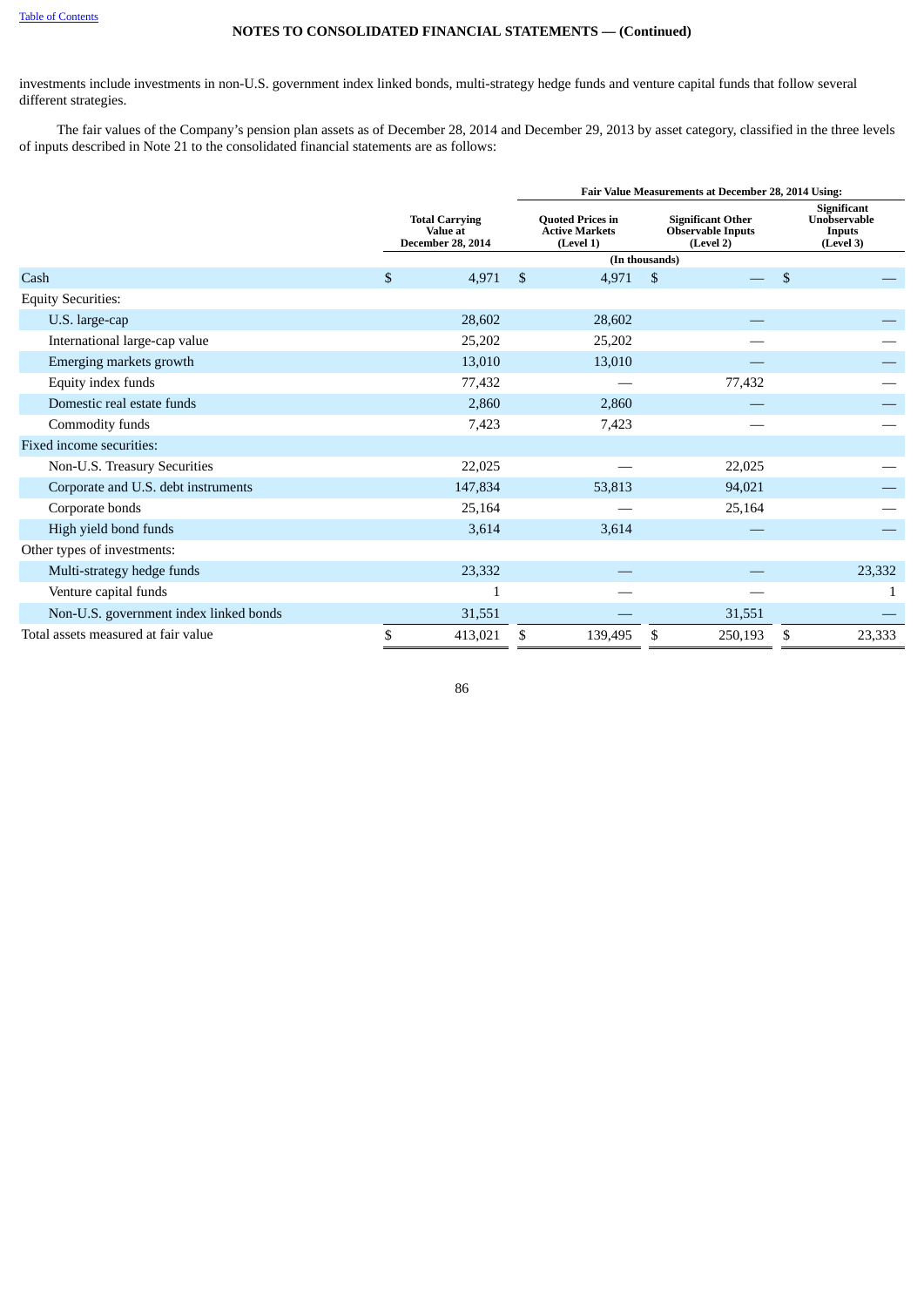| <b>Significant</b><br><b>Significant Other</b><br><b>Total Carrying</b><br><b>Quoted Prices in</b><br>Unobservable<br><b>Active Markets</b><br><b>Observable Inputs</b><br>Value at<br><b>Inputs</b><br><b>December 29, 2013</b><br>(Level 1)<br>(Level 2)<br>(Level 3)<br>(In thousands)<br>\$<br>4,458<br>4,458<br>\$<br>Cash<br>-\$<br>- \$<br><b>Equity Securities:</b><br>34,127<br>U.S. large-cap<br>34,127<br>27,595<br>27,595<br>International large-cap value<br>Emerging markets growth<br>12,517<br>12,517<br>Equity index funds<br>73,796<br>73,796<br>Domestic real estate funds<br>2,471<br>2,471<br>Commodity funds<br>8,179<br>8,179<br>Fixed income securities:<br>18,344<br>18,344<br>Non-U.S. Treasury Securities<br>Corporate and U.S. debt instruments<br>45,215<br>87,613<br>132,828<br>22,619<br>Corporate bonds<br>22,619<br>High yield bond funds<br>6,170<br>6,170<br>Other types of investments:<br>Multi-strategy hedge funds<br>22,689<br>22,689<br>Venture capital funds<br>8<br>8<br>Non-U.S. government index linked bonds<br>27,659<br>27,659<br>Total assets measured at fair value<br>\$<br>140,732<br>393,460<br>\$<br>230,031<br>\$<br>22,697<br>\$ |  |  | Fair Value Measurements at December 29, 2013 Using: |  |  |  |  |  |  |
|------------------------------------------------------------------------------------------------------------------------------------------------------------------------------------------------------------------------------------------------------------------------------------------------------------------------------------------------------------------------------------------------------------------------------------------------------------------------------------------------------------------------------------------------------------------------------------------------------------------------------------------------------------------------------------------------------------------------------------------------------------------------------------------------------------------------------------------------------------------------------------------------------------------------------------------------------------------------------------------------------------------------------------------------------------------------------------------------------------------------------------------------------------------------------------------|--|--|-----------------------------------------------------|--|--|--|--|--|--|
|                                                                                                                                                                                                                                                                                                                                                                                                                                                                                                                                                                                                                                                                                                                                                                                                                                                                                                                                                                                                                                                                                                                                                                                          |  |  |                                                     |  |  |  |  |  |  |
|                                                                                                                                                                                                                                                                                                                                                                                                                                                                                                                                                                                                                                                                                                                                                                                                                                                                                                                                                                                                                                                                                                                                                                                          |  |  |                                                     |  |  |  |  |  |  |
|                                                                                                                                                                                                                                                                                                                                                                                                                                                                                                                                                                                                                                                                                                                                                                                                                                                                                                                                                                                                                                                                                                                                                                                          |  |  |                                                     |  |  |  |  |  |  |
|                                                                                                                                                                                                                                                                                                                                                                                                                                                                                                                                                                                                                                                                                                                                                                                                                                                                                                                                                                                                                                                                                                                                                                                          |  |  |                                                     |  |  |  |  |  |  |
|                                                                                                                                                                                                                                                                                                                                                                                                                                                                                                                                                                                                                                                                                                                                                                                                                                                                                                                                                                                                                                                                                                                                                                                          |  |  |                                                     |  |  |  |  |  |  |
|                                                                                                                                                                                                                                                                                                                                                                                                                                                                                                                                                                                                                                                                                                                                                                                                                                                                                                                                                                                                                                                                                                                                                                                          |  |  |                                                     |  |  |  |  |  |  |
|                                                                                                                                                                                                                                                                                                                                                                                                                                                                                                                                                                                                                                                                                                                                                                                                                                                                                                                                                                                                                                                                                                                                                                                          |  |  |                                                     |  |  |  |  |  |  |
|                                                                                                                                                                                                                                                                                                                                                                                                                                                                                                                                                                                                                                                                                                                                                                                                                                                                                                                                                                                                                                                                                                                                                                                          |  |  |                                                     |  |  |  |  |  |  |
|                                                                                                                                                                                                                                                                                                                                                                                                                                                                                                                                                                                                                                                                                                                                                                                                                                                                                                                                                                                                                                                                                                                                                                                          |  |  |                                                     |  |  |  |  |  |  |
|                                                                                                                                                                                                                                                                                                                                                                                                                                                                                                                                                                                                                                                                                                                                                                                                                                                                                                                                                                                                                                                                                                                                                                                          |  |  |                                                     |  |  |  |  |  |  |
|                                                                                                                                                                                                                                                                                                                                                                                                                                                                                                                                                                                                                                                                                                                                                                                                                                                                                                                                                                                                                                                                                                                                                                                          |  |  |                                                     |  |  |  |  |  |  |
|                                                                                                                                                                                                                                                                                                                                                                                                                                                                                                                                                                                                                                                                                                                                                                                                                                                                                                                                                                                                                                                                                                                                                                                          |  |  |                                                     |  |  |  |  |  |  |
|                                                                                                                                                                                                                                                                                                                                                                                                                                                                                                                                                                                                                                                                                                                                                                                                                                                                                                                                                                                                                                                                                                                                                                                          |  |  |                                                     |  |  |  |  |  |  |
|                                                                                                                                                                                                                                                                                                                                                                                                                                                                                                                                                                                                                                                                                                                                                                                                                                                                                                                                                                                                                                                                                                                                                                                          |  |  |                                                     |  |  |  |  |  |  |
|                                                                                                                                                                                                                                                                                                                                                                                                                                                                                                                                                                                                                                                                                                                                                                                                                                                                                                                                                                                                                                                                                                                                                                                          |  |  |                                                     |  |  |  |  |  |  |
|                                                                                                                                                                                                                                                                                                                                                                                                                                                                                                                                                                                                                                                                                                                                                                                                                                                                                                                                                                                                                                                                                                                                                                                          |  |  |                                                     |  |  |  |  |  |  |
|                                                                                                                                                                                                                                                                                                                                                                                                                                                                                                                                                                                                                                                                                                                                                                                                                                                                                                                                                                                                                                                                                                                                                                                          |  |  |                                                     |  |  |  |  |  |  |
|                                                                                                                                                                                                                                                                                                                                                                                                                                                                                                                                                                                                                                                                                                                                                                                                                                                                                                                                                                                                                                                                                                                                                                                          |  |  |                                                     |  |  |  |  |  |  |
|                                                                                                                                                                                                                                                                                                                                                                                                                                                                                                                                                                                                                                                                                                                                                                                                                                                                                                                                                                                                                                                                                                                                                                                          |  |  |                                                     |  |  |  |  |  |  |
|                                                                                                                                                                                                                                                                                                                                                                                                                                                                                                                                                                                                                                                                                                                                                                                                                                                                                                                                                                                                                                                                                                                                                                                          |  |  |                                                     |  |  |  |  |  |  |

*Valuation Techniques:* Valuation techniques utilized need to maximize the use of observable inputs and minimize the use of unobservable inputs. There have been no changes in the methodologies utilized at December 28, 2014 compared to December 29, 2013. The following is a description of the valuation techniques utilized to measure the fair value of the assets shown in the table above.

*Equity Securities:* Shares of registered investment companies that are publicly traded are categorized as Level 1 assets; they are valued at quoted market prices that represent the net asset value of the fund. These instruments have active markets.

Equity index funds are mutual funds that are not publicly traded and are comprised primarily of underlying equity securities that are publicly traded on exchanges. Price quotes for the assets held by these funds are readily observable and available. Equity index funds are categorized as Level 2 assets.

*Fixed Income Securities:* Fixed income mutual funds that are publicly traded are valued at quoted market prices that represent the net asset value of securities held by the fund and are categorized as Level 1 assets.

Fixed income index funds that are not publicly traded are stated at net asset value as determined by the issuer of the fund based on the fair value of the underlying investments and are categorized as Level 2 assets.

Individual fixed income bonds are categorized as Level 2 assets except where sufficient quoted prices exist in active markets, in which case such securities are categorized as Level 1 assets. These securities are valued using third-party pricing services. These services may use, for example, model-based pricing methods that utilize observable market data as inputs. Broker dealer bids or quotes of securities with similar characteristics may also be used.

*Other Types of Investments:* Non-U.S. government index link bond funds are not publicly traded and are stated at net asset value as determined by the issuer of the fund based on the fair value of the underlying investments. Underlying investments consist of bonds in which payment of income on the principal is related to a specific price index and are categorized as Level 2 assets.

Hedge funds, private equity funds and venture capital funds are valued at fair value by using the net asset values provided by the investment managers and are updated, if necessary, using analytical procedures, appraisals, public market data and/or inquiry of the investment managers. The net asset values are determined based upon the fair values of the underlying investments in the funds. These other investments invest primarily in readily available marketable securities and allocate gains,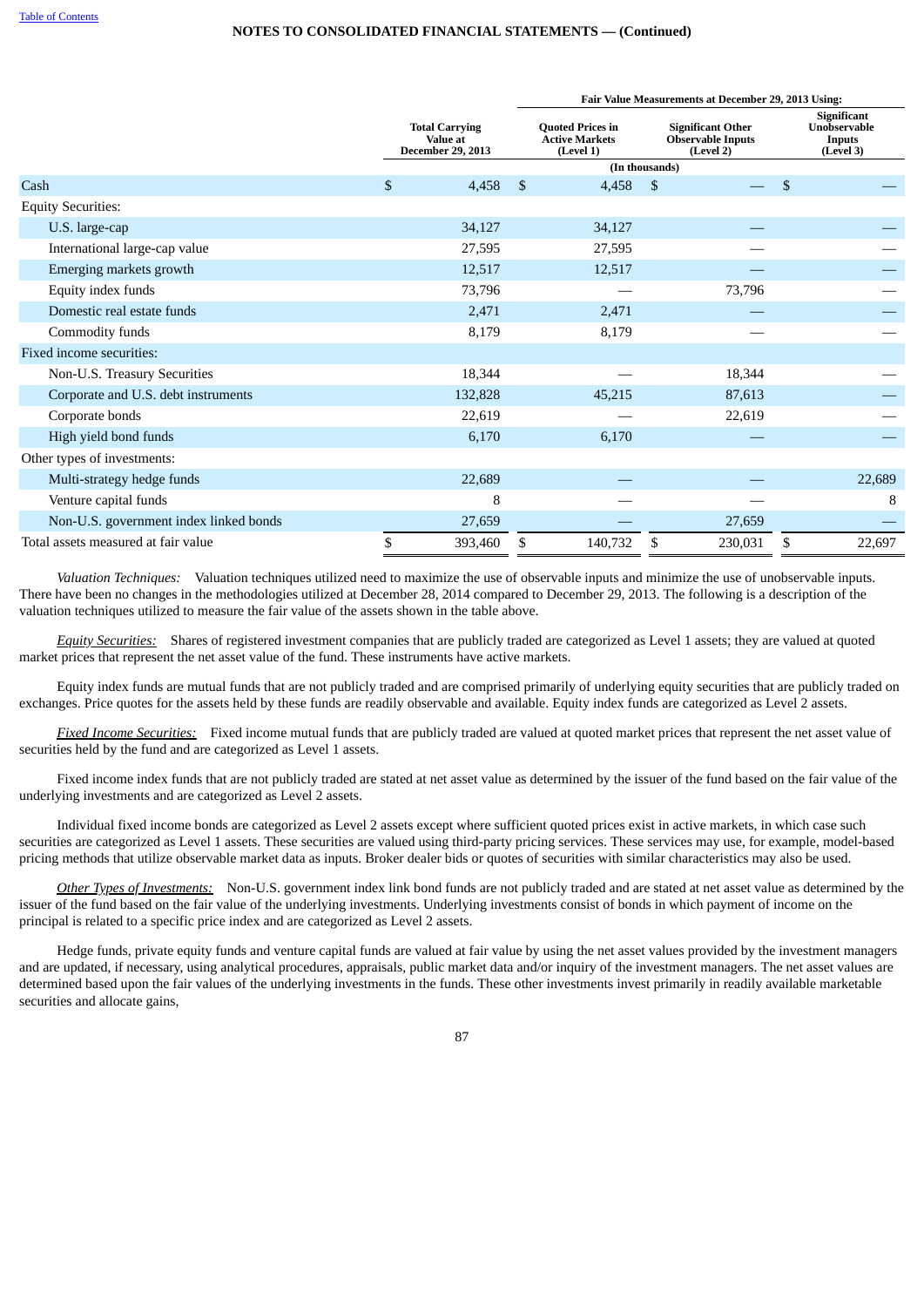losses, and expense to the investor based on the ownership percentage as described in the fund agreements. They are categorized as Level 3 assets.

The Company's policy is to recognize significant transfers between levels at the actual date of the event.

A reconciliation of the beginning and ending Level 3 assets for fiscal years 2014, 2013, and 2012 is as follows:

|                                  | <b>Fair Value Measurements Using</b><br><b>Significant Unobservable Inputs</b><br>(Level 3): |    |                                                                                      |                |        |               |              |  |  |  |
|----------------------------------|----------------------------------------------------------------------------------------------|----|--------------------------------------------------------------------------------------|----------------|--------|---------------|--------------|--|--|--|
|                                  | Common<br><b>Collective</b><br><b>Trusts/Private Funds</b>                                   |    | Multi-strategy<br><b>Venture</b><br>Capital<br>Hedge<br><b>Funds</b><br><b>Funds</b> |                |        |               | <b>Total</b> |  |  |  |
|                                  | (In thousands)                                                                               |    |                                                                                      |                |        |               |              |  |  |  |
| Balance at January 1, 2012       | \$                                                                                           | \$ | 7                                                                                    | \$             | 19,285 | <sup>\$</sup> | 19,292       |  |  |  |
| <b>Realized losses</b>           | 1,162                                                                                        |    |                                                                                      |                |        |               | 1,162        |  |  |  |
| Unrealized gains                 | 19                                                                                           |    |                                                                                      |                | 977    |               | 996          |  |  |  |
| Purchases                        | 9,448                                                                                        |    |                                                                                      |                |        |               | 9,448        |  |  |  |
| Issuances, Sales and Settlements | (10, 467)                                                                                    |    |                                                                                      |                |        |               | (10, 467)    |  |  |  |
| Balance at December 30, 2012     | 162                                                                                          |    | 7                                                                                    |                | 20,262 |               | 20,431       |  |  |  |
| Realized gains                   | 7                                                                                            |    |                                                                                      |                |        |               | 7            |  |  |  |
| Unrealized (losses) gains        | (19)                                                                                         |    |                                                                                      |                | 2,427  |               | 2,409        |  |  |  |
| Issuances, Sales and Settlements | (150)                                                                                        |    |                                                                                      |                |        |               | (150)        |  |  |  |
| Balance at December 29, 2013     |                                                                                              |    | 8                                                                                    |                | 22,689 |               | 22,697       |  |  |  |
| Realized gains                   |                                                                                              |    |                                                                                      |                |        |               |              |  |  |  |
| Unrealized (losses) gains        |                                                                                              |    | (7)                                                                                  |                | 643    |               | 636          |  |  |  |
| Purchases                        |                                                                                              |    |                                                                                      |                |        |               |              |  |  |  |
| Issuances, Sales and Settlements |                                                                                              |    |                                                                                      |                |        |               |              |  |  |  |
| Balance at December 28, 2014     | \$                                                                                           | \$ |                                                                                      | $\mathfrak{S}$ | 23,332 | <sup>\$</sup> | 23,333       |  |  |  |

The Company expects to contribute \$20.0 million, in the aggregate, during the first quarter of fiscal year 2015, for the 2014 plan year to one of its plans within the United States. With respect to plans outside of the United States, the Company expects to contribute \$10.2 million in the aggregate during fiscal year 2015. During fiscal year 2014, the Company made contributions of \$11.2 million, in the aggregate, to plans outside of the United States. During fiscal year 2013, the Company made contributions of \$37.0 million for the 2012 plan year to its defined benefit pension plan in the United States. During fiscal year 2013, the Company contributed \$20.2 million, in the aggregate, to plans outside of the United States, which includes an additional contribution of \$10.0 million to its defined benefit pension plan in the United Kingdom. During fiscal year 2012, the Company contributed \$17.0 million for the 2011 plan year to its defined benefit pension plans in the United States, and \$10.9 million in the aggregate to its defined benefit pension plans outside of the United States.

The following benefit payments, which reflect expected future service, as appropriate, are expected to be paid as follows:

|           | Non-U.S.     | U.S.           |        |
|-----------|--------------|----------------|--------|
|           |              | (In thousands) |        |
| 2015      | \$<br>11,320 | - \$           | 18,169 |
| 2016      | 11,832       |                | 18,268 |
| 2017      | 12,028       |                | 18,363 |
| 2018      | 12,475       |                | 18,657 |
| 2019      | 13,067       |                | 18,857 |
| 2020-2024 | 70,926       |                | 97,713 |

The Company also sponsors a supplemental executive retirement plan to provide senior management with benefits in excess of normal pension benefits. Effective July 31, 2000, this plan was closed to new entrants. At December 28, 2014 and December 29, 2013, the projected benefit obligations were \$24.5 million and \$21.1 million, respectively. Assets with a fair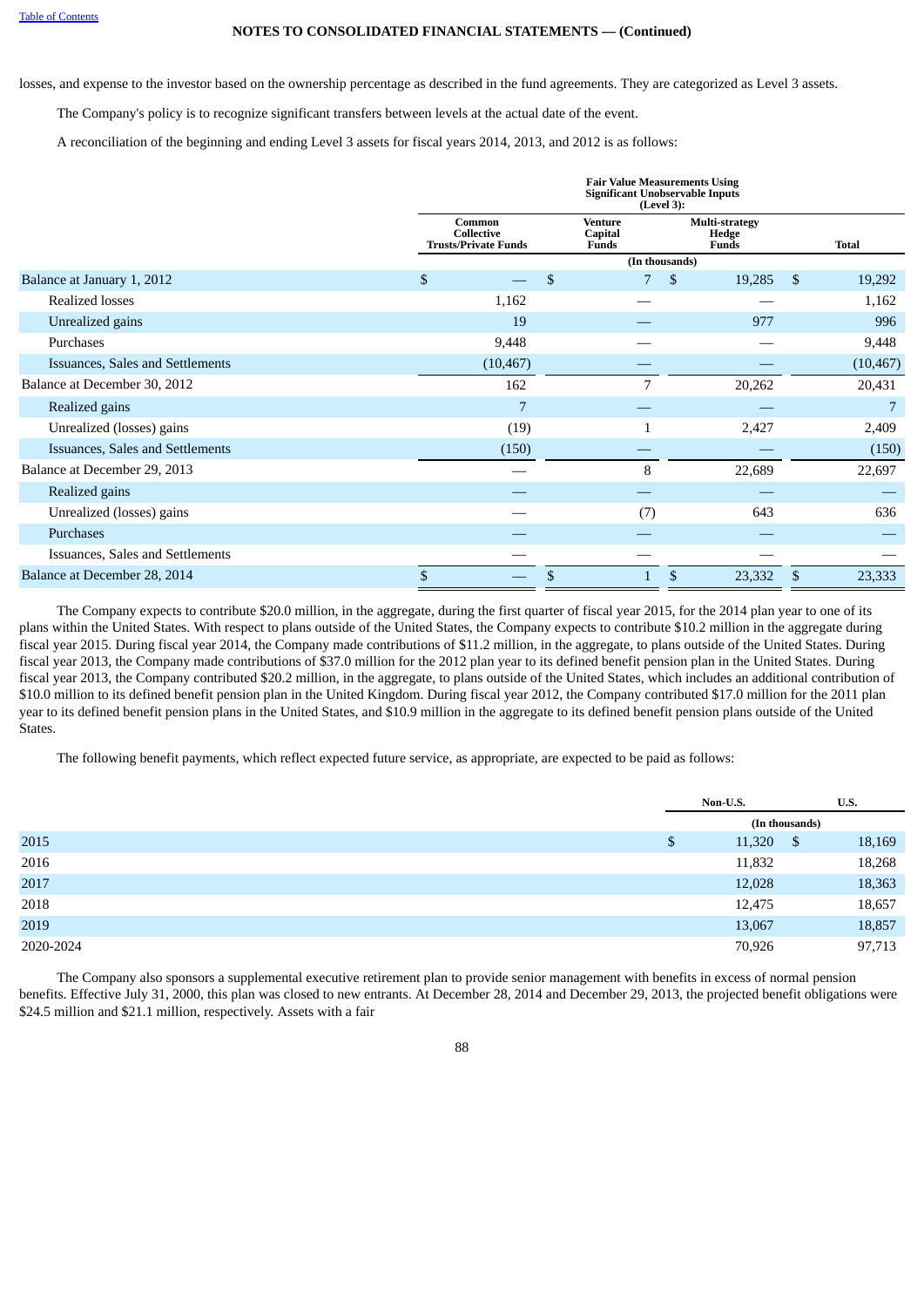value of \$0.5 million and \$0.3 million, segregated in a trust (which is included in marketable securities and investments on the consolidated balance sheets), were available to meet this obligation as of December 28, 2014 and December 29, 2013, respectively. Pension income and expenses for this plan netted to an expense of \$4.8 million in fiscal year 2014, income of \$0.4 million in fiscal year 2013 and an expense of \$2.5 million in fiscal year 2012.

*Postretirement Medical Plans:* The Company provides healthcare benefits for eligible retired U.S. employees under a comprehensive major medical plan or under health maintenance organizations where available. Eligible U.S. employees qualify for retiree health benefits if they retire directly from the Company and have at least ten years of service. Generally, the major medical plan pays stated percentages of covered expenses after a deductible is met and takes into consideration payments by other group coverage and by Medicare. The plan requires retiree contributions under most circumstances and has provisions for cost-sharing charges. Effective January 1, 2000, this plan was closed to new hires. For employees retiring after 1991, the Company has capped its medical premium contribution based on employees' years of service. The Company funds the amount allowable under a 401(h) provision in the Company's defined benefit pension plan. Assets of the plan are primarily equity and debt securities and are available only to pay retiree health benefits.

Net periodic postretirement medical benefit credit included the following components for the fiscal years ended:

|                                                    | December 28,<br>2014 |         | December 29,<br>2013 |                |     | December 30,<br>2012 |
|----------------------------------------------------|----------------------|---------|----------------------|----------------|-----|----------------------|
|                                                    |                      |         |                      | (In thousands) |     |                      |
| Service cost                                       | S                    | 95      | -S                   | 106            | - S | 106                  |
| Interest cost                                      |                      | 155     |                      | 135            |     | 144                  |
| Expected return on plan assets                     |                      | (964)   |                      | (965)          |     | (877)                |
| Actuarial gain                                     |                      | (384)   |                      | (182)          |     | (929)                |
| Net periodic postretirement medical benefit credit |                      | (1,098) | S                    | $(906)$ \$     |     | (1, 556)             |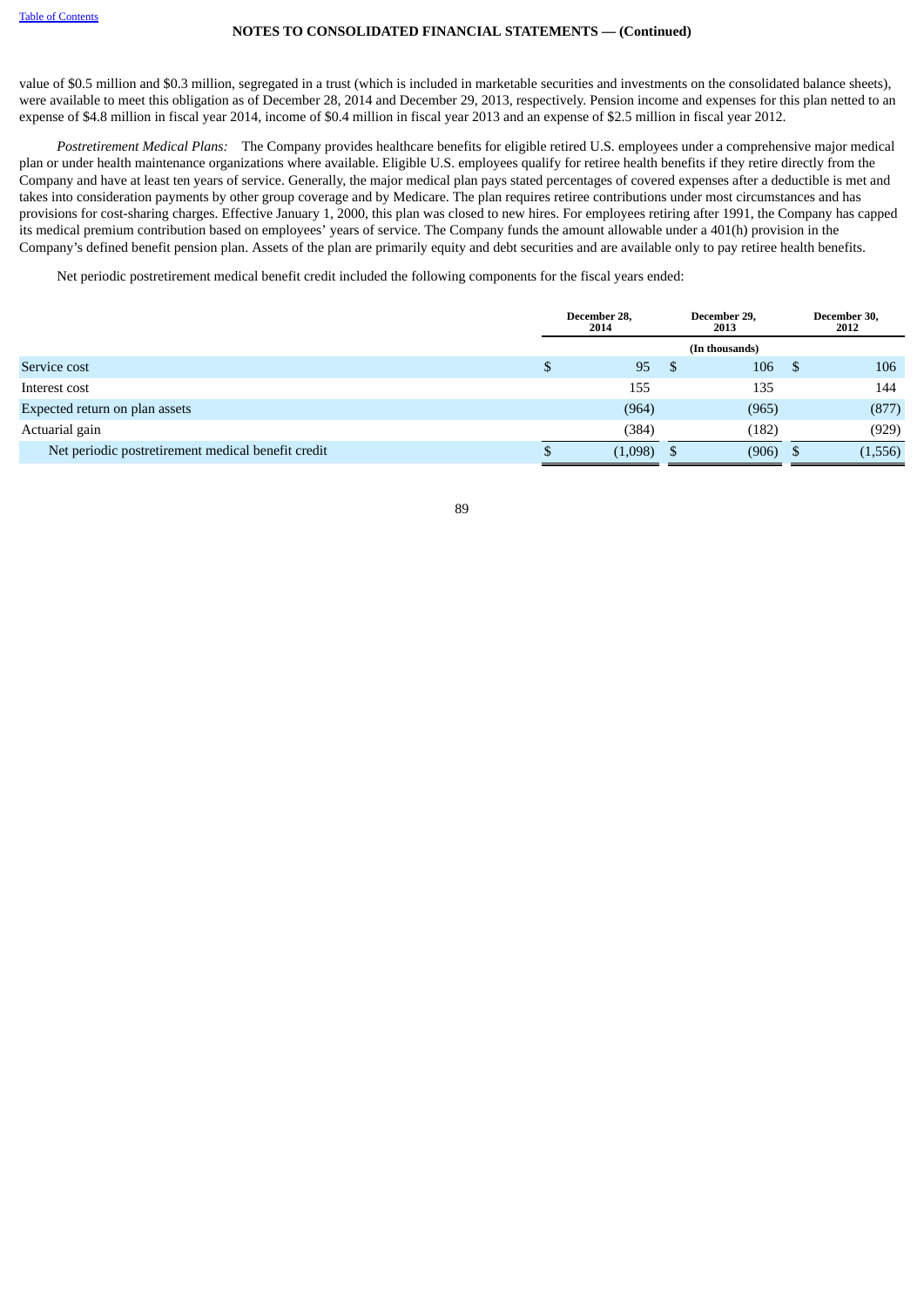The following table sets forth the changes in the postretirement medical plan's funded status and the amounts recognized in the Company's consolidated balance sheets as of December 28, 2014 and December 29, 2013.

|                                                                              | December 28,<br>2014 |                |      | December 29,<br>2013 |  |
|------------------------------------------------------------------------------|----------------------|----------------|------|----------------------|--|
|                                                                              |                      | (In thousands) |      |                      |  |
| Actuarial present value of benefit obligations:                              |                      |                |      |                      |  |
| <b>Retirees</b>                                                              | \$                   | 1,159          | \$   | 1,331                |  |
| Active employees eligible to retire                                          |                      | 388            |      | 470                  |  |
| Other active employees                                                       |                      | 1,795          |      | 2,009                |  |
| Accumulated benefit obligations at beginning of year                         |                      | 3,342          |      | 3,810                |  |
| Service cost                                                                 |                      | 95             |      | 106                  |  |
| Interest cost                                                                |                      | 155            |      | 135                  |  |
| Benefits paid                                                                |                      | (157)          |      | (189)                |  |
| Actuarial loss (gain)                                                        |                      | 141            |      | (520)                |  |
| Change in accumulated benefit obligations during the year                    |                      | 234            |      | (468)                |  |
| <b>Retirees</b>                                                              |                      | 1,033          |      | 1,159                |  |
| Active employees eligible to retire                                          |                      | 424            |      | 388                  |  |
| Other active employees                                                       |                      | 2,119          |      | 1,795                |  |
| Accumulated benefit obligations at end of year                               |                      | 3,576          |      | 3,342                |  |
| Change in plan assets:                                                       |                      |                |      |                      |  |
| Fair value of plan assets at beginning of year                               |                      | 13,396         |      | 12,958               |  |
| Actual return on plan assets                                                 |                      | 1,332          |      | 438                  |  |
| Fair value of plan assets at end of year                                     |                      | 14,728         |      | 13,396               |  |
| Net assets recognized in the consolidated balance sheets                     | $\$$                 | 11,152         | \$   | 10,054               |  |
| Net amounts recognized in the consolidated balance sheets consist of:        |                      |                |      |                      |  |
| Noncurrent assets                                                            | \$                   | 11,152         | \$   | 10,054               |  |
| Net assets recognized in the consolidated balance sheets                     | \$                   | 11,152         | \$   | 10,054               |  |
| Net amounts recognized in accumulated other comprehensive income consist of: |                      |                |      |                      |  |
| Prior service cost                                                           | \$                   |                | \$   |                      |  |
| Net amounts recognized in accumulated other comprehensive income             | \$                   |                | $\$$ |                      |  |
| Actuarial assumptions as of the year-end measurement date:                   |                      |                |      |                      |  |
| Discount rate                                                                |                      | 4.10%          |      | 4.77%                |  |

Actuarial assumptions used to determine net cost during the year are as follows:

|                                   | December 28,<br>2014 | December 29,<br>2013 | December 30,<br>2012 |
|-----------------------------------|----------------------|----------------------|----------------------|
| Discount rate                     | 4.77%                | 3.86%                | 4.00%                |
| Expected rate of return on assets | 7.25%                | 7.50%                | 7.75%                |

The Company maintains a master trust for plan assets related to the U.S. defined benefit plans and the U.S. postretirement medical plan. Accordingly, investment policies, target asset allocations and actual asset allocations are the same as those disclosed for the U.S. defined benefit plans.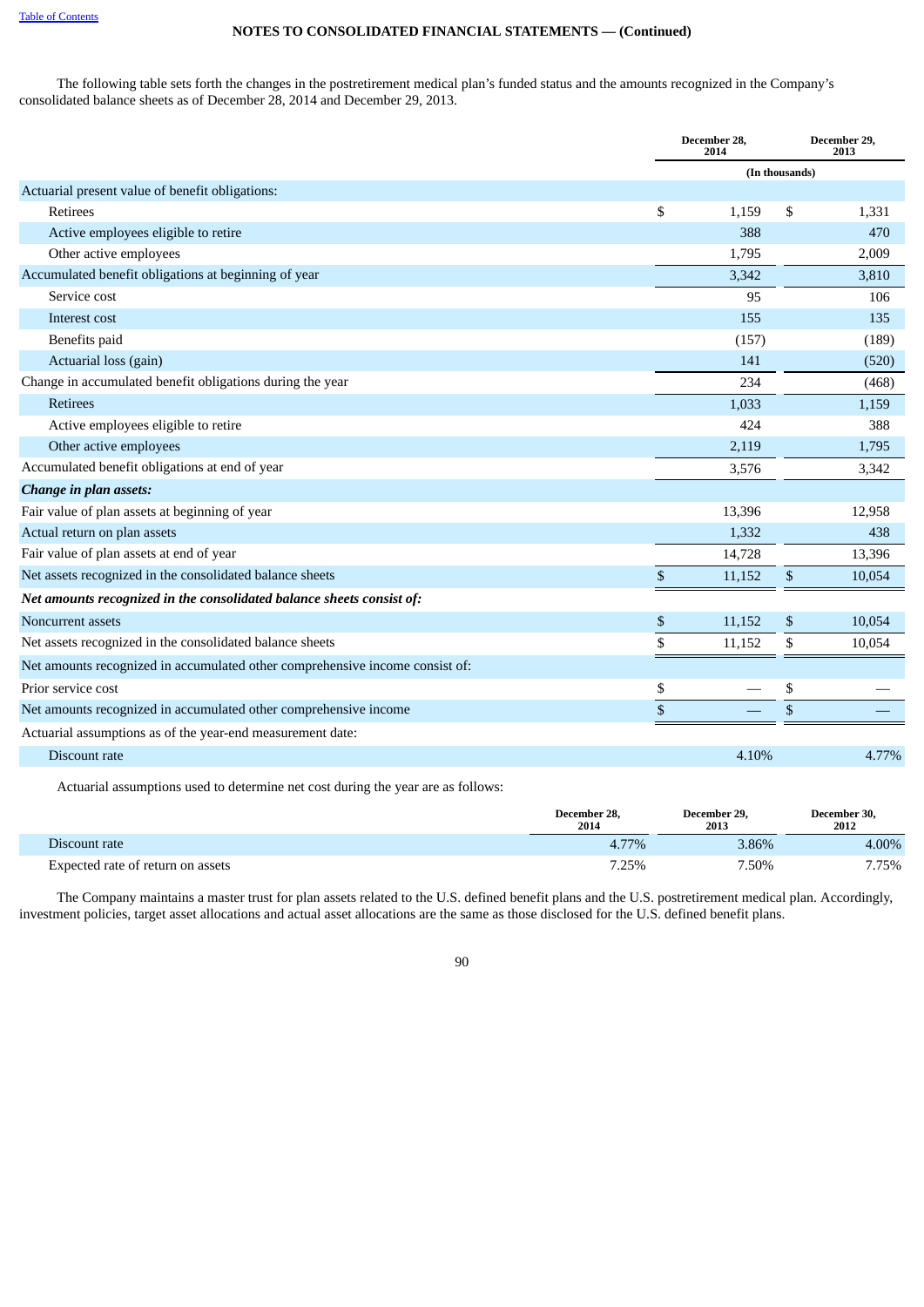The fair values of the Company's plan assets at December 28, 2014 and December 29, 2013 by asset category, classified in the three levels of inputs described in Note 21, are as follows:

|                                     |                                                                      |      | Fair Value Measurements at December 28, 2014 Using:           |                                                                   |       |      |                                                    |
|-------------------------------------|----------------------------------------------------------------------|------|---------------------------------------------------------------|-------------------------------------------------------------------|-------|------|----------------------------------------------------|
|                                     | <b>Total Carrying</b><br><b>Value at</b><br><b>December 28, 2014</b> |      | <b>Quoted Prices in</b><br><b>Active Markets</b><br>(Level 1) | <b>Significant Other</b><br><b>Observable Inputs</b><br>(Level 2) |       |      | Significant<br>Unobservable<br>Inputs<br>(Level 3) |
|                                     |                                                                      |      | (In thousands)                                                |                                                                   |       |      |                                                    |
| Cash                                | \$<br>248                                                            | - \$ | 248                                                           | - \$                                                              |       | - \$ |                                                    |
| <b>Equity Securities:</b>           |                                                                      |      |                                                               |                                                                   |       |      |                                                    |
| U.S. large-cap                      | 1,644                                                                |      | 1,644                                                         |                                                                   |       |      |                                                    |
| International large-cap value       | 1,449                                                                |      | 1,449                                                         |                                                                   |       |      |                                                    |
| Emerging markets growth             | 748                                                                  |      | 748                                                           |                                                                   |       |      |                                                    |
| Domestic real estate funds          | 164                                                                  |      | 164                                                           |                                                                   |       |      |                                                    |
| Commodity funds                     | 427                                                                  |      | 427                                                           |                                                                   |       |      |                                                    |
| Fixed income securities:            |                                                                      |      |                                                               |                                                                   |       |      |                                                    |
| Corporate debt instruments          | 8,499                                                                |      | 3,094                                                         |                                                                   | 5,405 |      |                                                    |
| High yield bond funds               | 208                                                                  |      | 208                                                           |                                                                   |       |      |                                                    |
| Other types of investments:         |                                                                      |      |                                                               |                                                                   |       |      |                                                    |
| Multi-strategy hedge funds          | 1,341                                                                |      |                                                               |                                                                   |       |      | 1,341                                              |
| Total assets measured at fair value | \$<br>14,728                                                         | \$   | 7,982                                                         | $\mathbf{\hat{S}}$                                                | 5,405 | \$   | 1,341                                              |

|                                     |                                                                                                                                             |        | Fair Value Measurements at December 29, 2013 Using:  |                |                                                           |       |              |       |  |  |
|-------------------------------------|---------------------------------------------------------------------------------------------------------------------------------------------|--------|------------------------------------------------------|----------------|-----------------------------------------------------------|-------|--------------|-------|--|--|
|                                     | <b>Quoted Prices in</b><br><b>Total Carrying</b><br><b>Active Markets</b><br>Value at<br><b>December 29, 2013</b><br>(Level 1)<br>(Level 2) |        | <b>Significant Other</b><br><b>Observable Inputs</b> |                | <b>Significant</b><br>Unobservable<br>Inputs<br>(Level 3) |       |              |       |  |  |
|                                     |                                                                                                                                             |        |                                                      | (In thousands) |                                                           |       |              |       |  |  |
| Cash                                | \$                                                                                                                                          | 167    | -\$                                                  | 167            | \$                                                        |       | $\mathbf{s}$ |       |  |  |
| <b>Equity Securities:</b>           |                                                                                                                                             |        |                                                      |                |                                                           |       |              |       |  |  |
| U.S large-cap                       |                                                                                                                                             | 1,831  |                                                      | 1,831          |                                                           |       |              |       |  |  |
| International large-cap value       |                                                                                                                                             | 1,480  |                                                      | 1,480          |                                                           |       |              |       |  |  |
| Emerging markets growth             |                                                                                                                                             | 672    |                                                      | 672            |                                                           |       |              |       |  |  |
| Domestic real estate funds          |                                                                                                                                             | 133    |                                                      | 133            |                                                           |       |              |       |  |  |
| Commodity funds                     |                                                                                                                                             | 439    |                                                      | 439            |                                                           |       |              |       |  |  |
| Fixed income securities:            |                                                                                                                                             |        |                                                      |                |                                                           |       |              |       |  |  |
| Corporate debt instruments          |                                                                                                                                             | 7,126  |                                                      | 2,426          |                                                           | 4,700 |              |       |  |  |
| High yield bond funds               |                                                                                                                                             | 331    |                                                      | 331            |                                                           |       |              |       |  |  |
| Other types of investments:         |                                                                                                                                             |        |                                                      |                |                                                           |       |              |       |  |  |
| Multi-strategy hedge funds          |                                                                                                                                             | 1,217  |                                                      |                |                                                           |       |              | 1,217 |  |  |
| Total assets measured at fair value | \$                                                                                                                                          | 13,396 | <sup>\$</sup>                                        | 7,479          | <sup>\$</sup>                                             | 4,700 | \$           | 1,217 |  |  |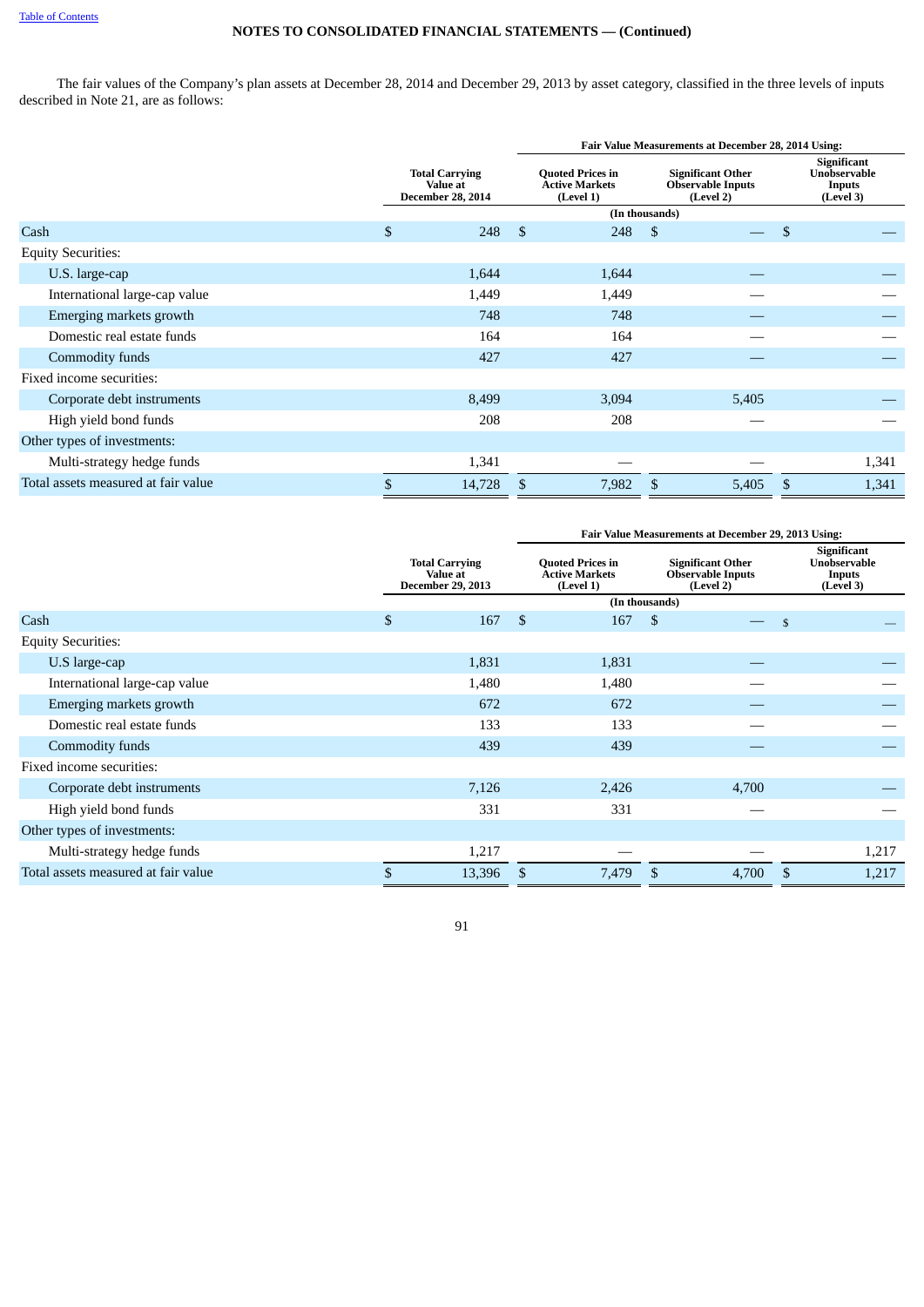*Valuation Techniques:* Valuation techniques are the same as those disclosed for the U.S. defined benefit plans above.

A reconciliation of the beginning and ending Level 3 assets for fiscal years 2014, 2013, and 2012 is as follows:

|                                  | <b>Fair Value Measurements Using</b><br><b>Significant Unobservable Inputs</b><br>(Level 3): |                                                            |    |                                           |                |                                         |               |              |  |  |
|----------------------------------|----------------------------------------------------------------------------------------------|------------------------------------------------------------|----|-------------------------------------------|----------------|-----------------------------------------|---------------|--------------|--|--|
|                                  |                                                                                              | Common<br><b>Collective</b><br><b>Trusts/Private Funds</b> |    | <b>Venture</b><br>Capital<br><b>Funds</b> |                | Multi-strategy<br>Hedge<br><b>Funds</b> |               | <b>Total</b> |  |  |
|                                  |                                                                                              |                                                            |    | (In thousands)                            |                |                                         |               |              |  |  |
| Balance at January 1, 2012       | $\mathbb{S}$                                                                                 |                                                            | \$ |                                           | $\mathfrak{s}$ | 1,129                                   | \$            | 1,130        |  |  |
| Realized gains                   |                                                                                              | 68                                                         |    |                                           |                |                                         |               | 68           |  |  |
| Unrealized gains                 |                                                                                              |                                                            |    |                                           |                | 55                                      |               | 56           |  |  |
| Purchases                        |                                                                                              | 552                                                        |    |                                           |                |                                         |               | 552          |  |  |
| Issuances, Sales and Settlements |                                                                                              | (612)                                                      |    |                                           |                |                                         |               | (612)        |  |  |
| Balance at December 30, 2012     |                                                                                              | 9                                                          |    |                                           |                | 1,184                                   |               | 1,194        |  |  |
| Realized gains                   |                                                                                              |                                                            |    |                                           |                |                                         |               |              |  |  |
| Unrealized (losses) gains        |                                                                                              | (1)                                                        |    | (1)                                       |                | 33                                      |               | 31           |  |  |
| Purchases                        |                                                                                              |                                                            |    |                                           |                |                                         |               |              |  |  |
| Issuances, Sales and Settlements |                                                                                              | (8)                                                        |    |                                           |                |                                         |               | (8)          |  |  |
| Balance at December 29, 2013     |                                                                                              |                                                            |    |                                           |                | 1,217                                   |               | 1,217        |  |  |
| Realized gains                   |                                                                                              |                                                            |    |                                           |                |                                         |               |              |  |  |
| Unrealized gains                 |                                                                                              |                                                            |    |                                           |                | 124                                     |               | 124          |  |  |
| Purchases                        |                                                                                              |                                                            |    |                                           |                |                                         |               |              |  |  |
| Issuances, Sales and Settlements |                                                                                              |                                                            |    |                                           |                |                                         |               |              |  |  |
| Balance at December 28, 2014     | \$                                                                                           |                                                            | \$ |                                           | \$             | 1,341                                   | <sup>\$</sup> | 1,341        |  |  |

The Company does not expect to make any contributions to the postretirement medical plan during fiscal year 2015.

The following benefit payments, which reflect expected future service, as appropriate, are expected to be paid as follows:

#### **Postretirement Medical Plan**

|           |   | (In thousands) |
|-----------|---|----------------|
| 2015      | D | 167            |
| 2016      |   | 174            |
| 2017      |   | 182            |
| 2018      |   | 192            |
| 2019      |   | 200            |
| 2020-2024 |   | 1,159          |

*Deferred Compensation Plans:* During fiscal year 1998, the Company implemented a nonqualified deferred compensation plan that provides benefits payable to officers and certain key employees or their designated beneficiaries at specified future dates, or upon retirement or death. The plan was amended to eliminate deferral elections, with the exception of Company 401(k) excess contributions for eligible participants, for plan years beginning January 1, 2011. Benefit payments under the plan are funded by contributions from participants, and for certain participants, contributions by the Company. The obligations related to the deferred compensation plan totaled \$1.0 million for both December 28, 2014 and December 29, 2013.

#### **Note 16: Contingencies**

The Company is conducting a number of environmental investigations and remedial actions at current and former locations of the Company and, along with other companies, has been named a potentially responsible party ("PRP") for certain waste disposal sites. The Company accrues for environmental issues in the accounting period that the Company's responsibility is established and when the cost can be reasonably estimated. The Company has accrued \$12.3 million and \$13.5 million as of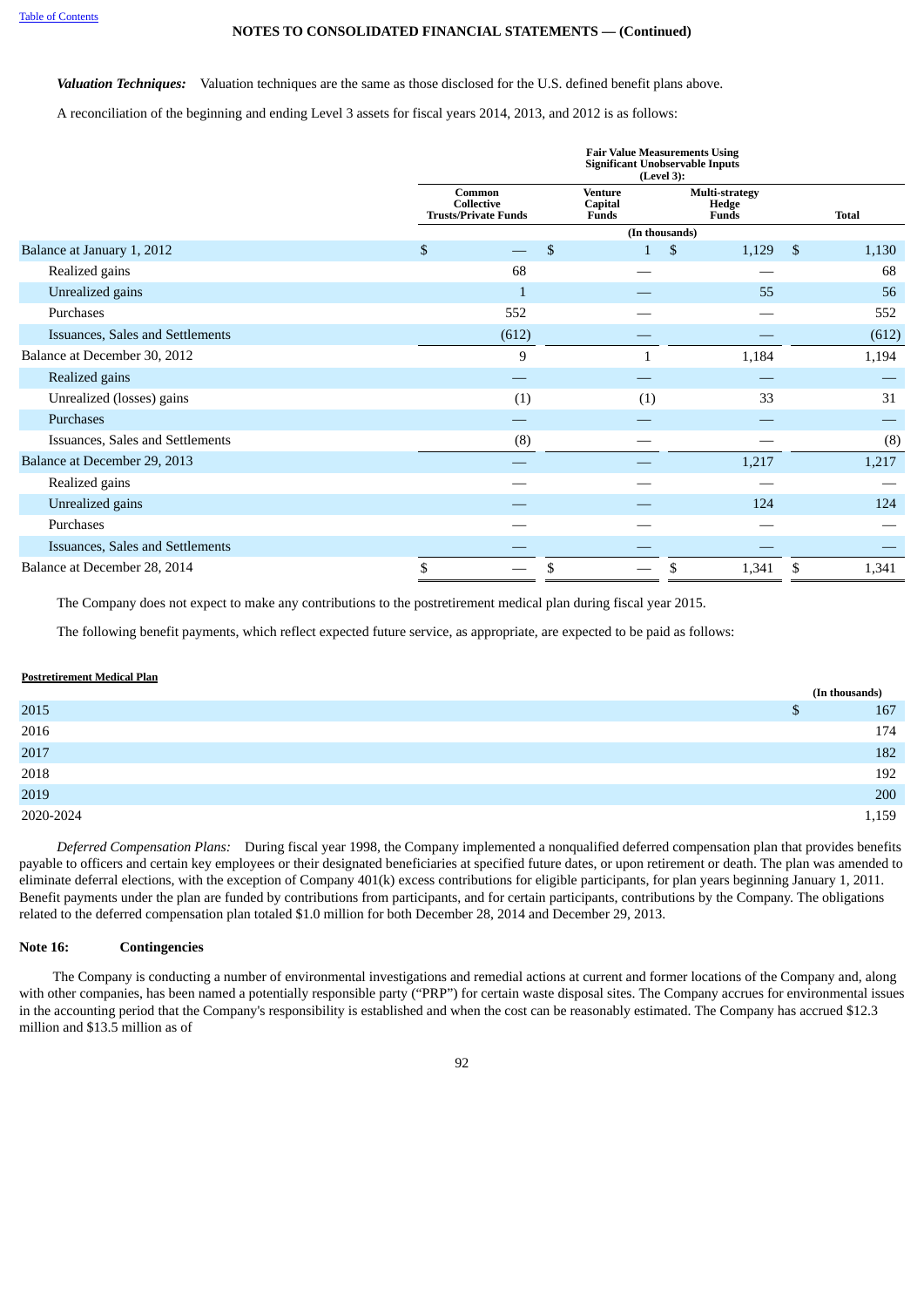December 28, 2014 and December 29, 2013, respectively, which represents its management's estimate of the cost of the remediation of known environmental matters, and does not include any potential liability for related personal injury or property damage claims. These amounts are recorded in accrued expenses and other current liabilities. During fiscal year 2014, the Company recorded a benefit of \$2.3 million for cost reimbursements related to a particular site for monitoring and mitigation activities. During fiscal year 2013, the Company accrued an additional \$5.7 million related to a particular site for increased monitoring and mitigation activities. The Company's environmental accrual is not discounted and does not reflect the recovery of any material amounts through insurance or indemnification arrangements. The cost estimates are subject to a number of variables, including the stage of the environmental investigations, the magnitude of the possible contamination, the nature of the potential remedies, possible joint and several liability, the time period over which remediation may occur, and the possible effects of changing laws and regulations. For sites where the Company has been named a PRP, management does not currently anticipate any additional liability to result from the inability of other significant named parties to contribute. The Company expects that the majority of such accrued amounts could be paid out over a period of up to ten years. As assessment and remediation activities progress at each individual site, these liabilities are reviewed and adjusted to reflect additional information as it becomes available. There have been no environmental problems to date that have had, or are expected to have, a material adverse effect on the Company's consolidated financial statements. While it is possible that a loss exceeding the amounts recorded in the consolidated financial statements may be incurred, the potential exposure is not expected to be materially different from those amounts recorded.

The Company is subject to various claims, legal proceedings and investigations covering a wide range of matters that arise in the ordinary course of its business activities. Although the Company has established accruals for potential losses that it believes are probable and reasonably estimable, in the opinion of the Company's management, based on its review of the information available at this time, the total cost of resolving these contingencies at December 28, 2014 should not have a material adverse effect on the Company's consolidated financial statements. However, each of these matters is subject to uncertainties, and it is possible that some of these matters may be resolved unfavorably to the Company.

#### **Note 17: Warranty Reserves**

The Company provides warranty protection for certain products usually for a period of one year beyond the date of sale. The majority of costs associated with warranty obligations include the replacement of parts and the time for service personnel to respond to repair and replacement requests. A warranty reserve is recorded based upon historical results, supplemented by management's expectations of future costs. Warranty reserves are included in "Accrued expenses and other current liabilities" on the consolidated balance sheets.

A summary of warranty reserve activity for the fiscal years ended December 28, 2014, December 29, 2013 and December 30, 2012 is as follows:

|                                                    |                | (In thousands) |
|----------------------------------------------------|----------------|----------------|
| Balance at January 1, 2012                         | $\mathfrak{s}$ | 10,412         |
| Provision charged to income                        |                | 17,750         |
| Payments                                           |                | (18,022)       |
| Adjustments to previously provided warranties, net |                | 801            |
| Foreign currency translation and acquisitions      |                | 62             |
| Balance at December 30, 2012                       |                | 11,003         |
| Provision charged to income                        |                | 17,291         |
| Payments                                           |                | (17, 116)      |
| Adjustments to previously provided warranties, net |                | (693)          |
| Foreign currency translation and acquisitions      |                | 49             |
| Balance at December 29, 2013                       |                | 10,534         |
| Provision charged to income                        |                | 17,447         |
| Payments                                           |                | (16,750)       |
| Adjustments to previously provided warranties, net |                | 73             |
| Foreign currency translation and acquisitions      |                | (521)          |
| Balance at December 28, 2014                       | \$             | 10,783         |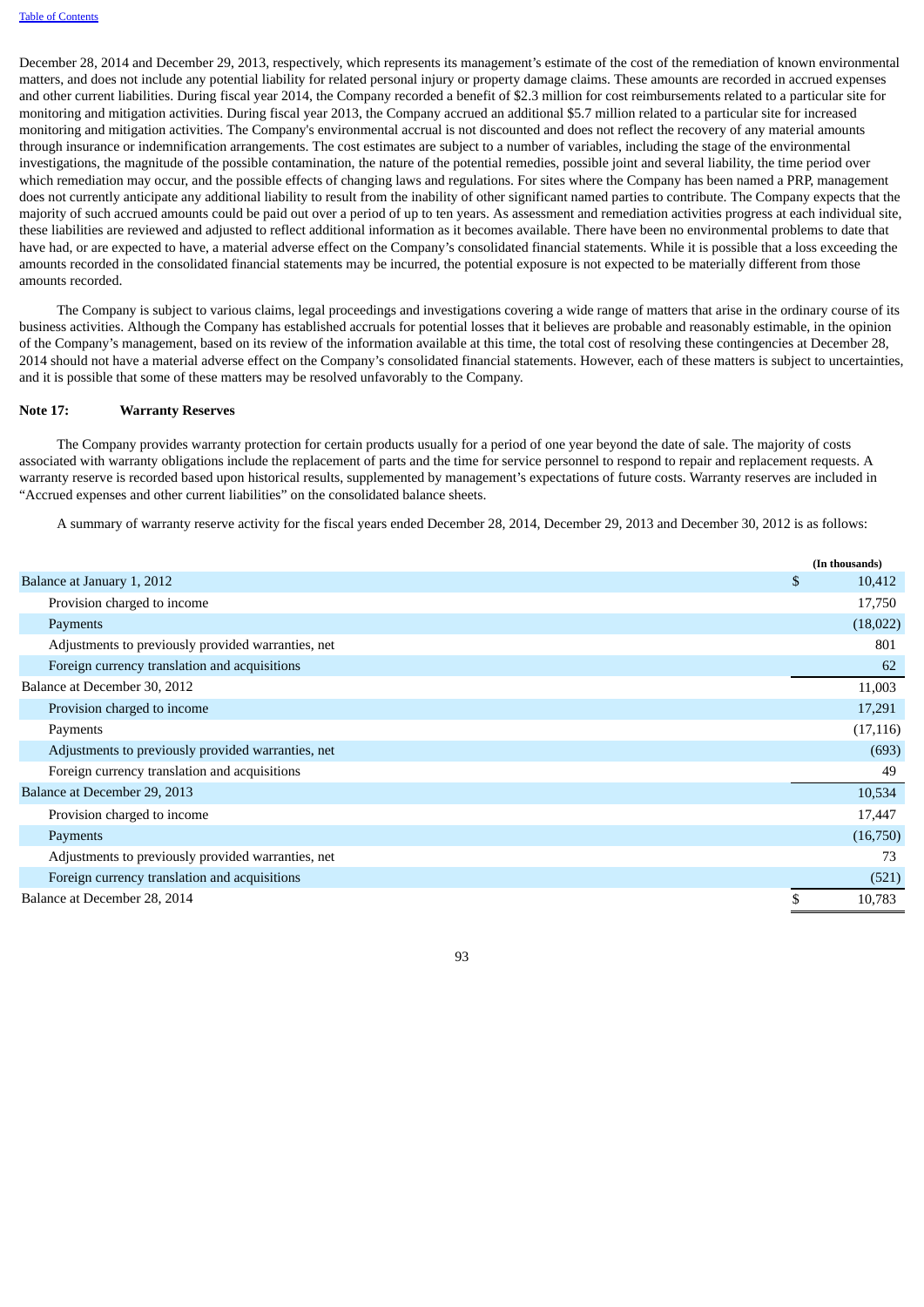#### **Note 18: Stock Plans**

#### *Stock-Based Compensation:*

In addition to the Company's Employee Stock Purchase Plan, the Company utilizes one stock-based compensation plan, the 2009 Incentive Plan (the "2009 Plan"). Under the 2009 Plan, 10.7 million shares of the Company's common stock are authorized for stock option grants, restricted stock awards, performance units and stock grants as part of the Company's compensation programs. In addition to shares of the Company's common stock originally authorized for issuance under the 2009 Plan, the 2009 Plan includes shares of the Company's common stock previously granted under the Amended and Restated 2001 Incentive Plan and the 2005 Incentive Plan that were canceled or forfeited without the shares being issued.

The following table summarizes total pre-tax compensation expense recognized related to the Company's stock options, restricted stock, restricted stock units, performance units and stock grants, net of estimated forfeitures, included in the Company's consolidated statements of operations for fiscal years 2014, 2013, and 2012:

|                                                          | December 28.<br>2014 |        |    | December 29.<br>2013 | December 30,<br>2012 |
|----------------------------------------------------------|----------------------|--------|----|----------------------|----------------------|
|                                                          |                      |        |    | (In thousands)       |                      |
| Cost of product and service revenue                      | \$                   | 1,456  | .S | 1,304                | 1,247                |
| Research and development expenses                        |                      | 546    |    | 853                  | 747                  |
| Selling, general and administrative expenses             |                      | 12,462 |    | 11,896               | 18,631               |
| Continuing operations stock-based compensation expense   |                      | 14,464 |    | 14,053               | 20.625               |
| Discontinued operations stock-based compensation expense |                      |        |    |                      | 406                  |
| Total stock-based compensation expense                   |                      | 14.464 |    | 14.053               | 21,031               |

The total income tax benefit recognized in the consolidated statements of operations for stock-based compensation was \$5.4 million in fiscal year 2014, \$4.4 million in fiscal year 2013 and \$6.8 million in fiscal year 2012. Stock-based compensation costs capitalized as part of inventory were \$0.3 million and \$0.4 million as of December 28, 2014 and December 29, 2013, respectively. The excess tax benefit recognized from stock compensation, classified as a financing cash activity, was zero in both fiscal years 2014 and 2013, and \$1.8 million in fiscal year 2012.

*Stock Options:* The Company has granted options to purchase common shares at prices equal to the market price of the common shares on the date the option is granted. Conditions of vesting are determined at the time of grant. Options are generally exercisable in equal annual installments over a period of three years, and will generally expire seven years after the date of grant. Options replaced in association with business combination transactions are generally issued with the same terms of the respective plans under which they were originally issued.

The fair value of each option grant is estimated using the Black-Scholes option pricing model. The fair value is then amortized on a straight-line basis over the requisite service periods of the awards, which is generally the vesting period. Use of a valuation model requires management to make certain assumptions with respect to selected model inputs. Expected volatility was calculated primarily based on the historical volatility of the Company's stock. The average expected life was based on the contractual term of the option and historic exercise experience. The risk-free interest rate is based on United States Treasury zero-coupon issues with a remaining term equal to the expected life assumed at the date of grant. Forfeitures are estimated based on voluntary termination behavior, as well as an analysis of actual option forfeitures. The Company's weighted-average assumptions used in the Black-Scholes option pricing model were as follows for the fiscal years ended:

|                           | December 28,<br>2014 | December 29,<br>2013 | December 30,<br>2012 |
|---------------------------|----------------------|----------------------|----------------------|
| Risk-free interest rate   | $1.5\%$              | $0.9\%$              | $0.6\%$              |
| Expected dividend yield   | 0.7%                 | 0.8%                 | 1.2%                 |
| <b>Expected lives</b>     | 5 years              | 5 years              | 4 years              |
| Expected stock volatility | 30.9%                | 38.5%                | 38.7%                |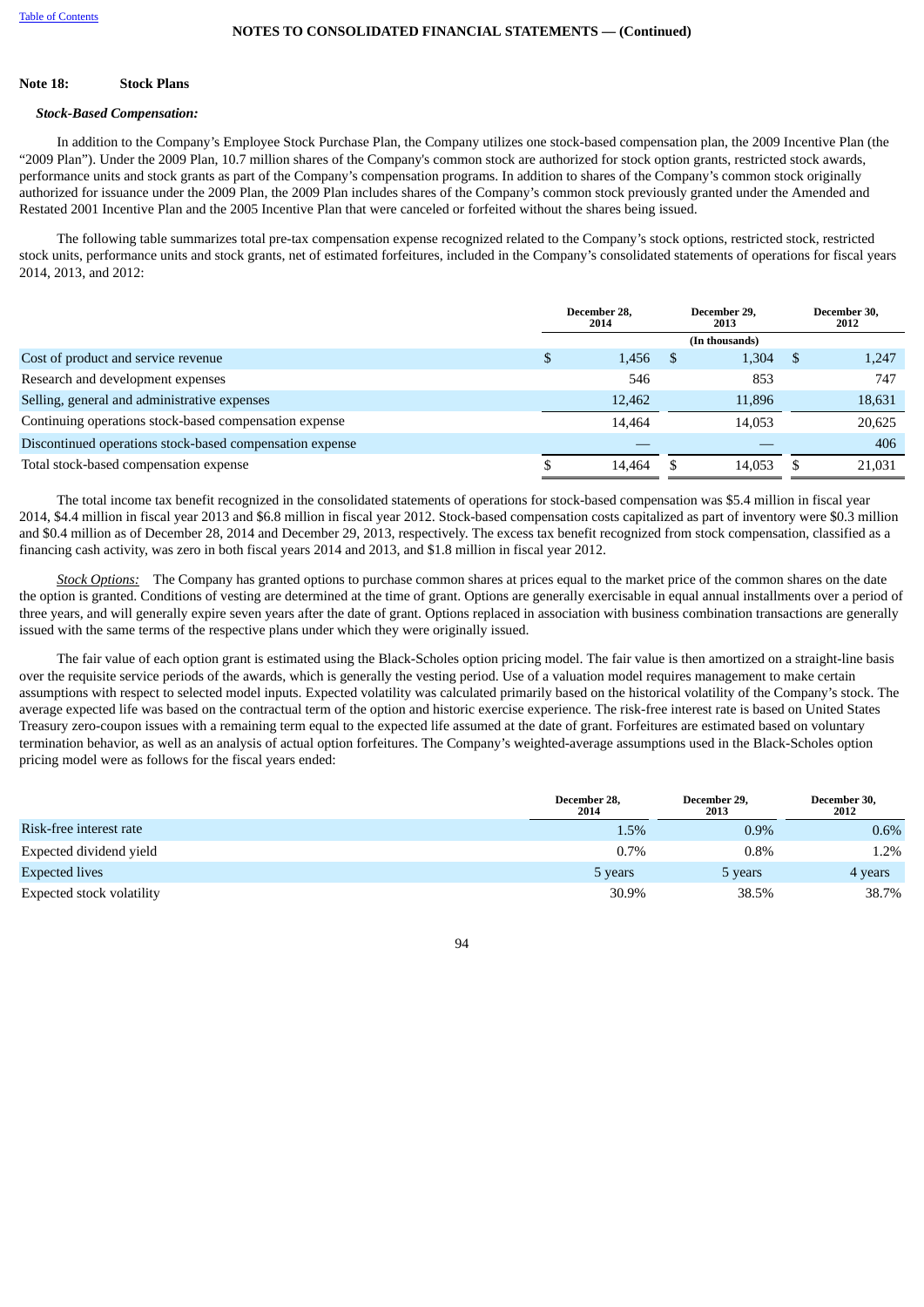The following table summarizes stock option activity for the three fiscal years ended December 28, 2014:

|                                  | <b>December 28, 2014</b>             |   |                                               | <b>December 29, 2013</b>             |                                               |       | <b>December 30, 2012</b>             |      |                                               |
|----------------------------------|--------------------------------------|---|-----------------------------------------------|--------------------------------------|-----------------------------------------------|-------|--------------------------------------|------|-----------------------------------------------|
|                                  | <b>Number</b><br>of<br><b>Shares</b> |   | Weighted-<br><b>Average Exercise</b><br>Price | <b>Number</b><br>of<br><b>Shares</b> | Weighted-<br><b>Average Exercise</b><br>Price |       | <b>Number</b><br>of<br><b>Shares</b> |      | Weighted-<br><b>Average Exercise</b><br>Price |
|                                  |                                      |   |                                               | (Shares in thousands)                |                                               |       |                                      |      |                                               |
| Outstanding at beginning of year | 3,494                                | S | 23.34                                         | 4,266                                | -\$                                           | 21.64 | 5,346                                | - \$ | 20.57                                         |
| Granted                          | 520                                  |   | 43.12                                         | 518                                  |                                               | 33.62 | 756                                  |      | 26.28                                         |
| Exercised                        | (1,024)                              |   | 23.89                                         | (947)                                |                                               | 21.45 | (1,611)                              |      | 20.16                                         |
| Canceled                         | (4)                                  |   | 20.97                                         | (8)                                  |                                               | 22.88 | (210)                                |      | 22.34                                         |
| Forfeited                        | (158)                                |   | 35.33                                         | (335)                                |                                               | 23.04 | (15)                                 |      | 21.98                                         |
| Outstanding at end of year       | 2,828                                |   | 26.11                                         | 3,494                                |                                               | 23.34 | 4,266                                |      | 21.64                                         |
| Exercisable at end of year       | 1,900                                |   | 21.13                                         | 2,392                                | -S                                            | 20.66 | 2,677                                | \$   | 20.00                                         |
|                                  |                                      |   |                                               |                                      |                                               |       |                                      |      |                                               |

The aggregate intrinsic value for stock options outstanding at December 28, 2014 was \$48.0 million with a weighted-average remaining contractual term of 3.4 years. The aggregate intrinsic value for stock options exercisable at December 28, 2014 was \$41.7 million with a weighted-average remaining contractual term of 2.4 years. At December 28, 2014, there were 2.8 million stock options that were vested, and expected to vest in the future, with an aggregate intrinsic value of \$47.7 million and a weighted-average remaining contractual term of 3.4 years.

The weighted-average per-share grant-date fair value of options granted during fiscal years 2014, 2013, and 2012 was \$11.86, \$10.82, and \$7.36, respectively. The total intrinsic value of options exercised during fiscal years 2014, 2013, and 2012 was \$22.0 million, \$13.8 million, and \$13.1 million, respectively. Cash received from option exercises for fiscal years 2014, 2013, and 2012 was \$24.5 million, \$20.3 million, and \$32.5 million, respectively. The total compensation expense recognized related to the Company's outstanding options was \$5.0 million in fiscal year 2014, \$4.4 million in fiscal year 2013 and \$5.1 million in fiscal year 2012.

There was \$5.6 million of total unrecognized compensation cost, net of estimated forfeitures, related to nonvested stock options granted as of December 28, 2014. This cost is expected to be recognized over a weighted-average period of 1.8 years, and will be adjusted for any future changes in estimated forfeitures.

*Restricted Stock Awards:* The Company has awarded shares of restricted stock and restricted stock units to certain employees at no cost to them, which cannot be sold, assigned, transferred or pledged during the restriction period. The restricted stock and restricted stock units vest through the passage of time, assuming continued employment. The fair value of the award at the time of the grant is expensed on a straight line basis primarily in selling, general and administrative expenses over the vesting period, which is generally three years. These awards were granted under the Company's 2009 Plan. Recipients of the restricted stock have the right to vote such shares and receive dividends.

The following table summarizes restricted stock award activity for the three fiscal years ended December 28, 2014:

|                                | <b>December 28, 2014</b>      |                                                                                                            |       | <b>December 29, 2013</b>                                    |   |                               | <b>December 30, 2012</b> |                                                             |       |
|--------------------------------|-------------------------------|------------------------------------------------------------------------------------------------------------|-------|-------------------------------------------------------------|---|-------------------------------|--------------------------|-------------------------------------------------------------|-------|
|                                | <b>Number</b><br>оf<br>Shares | Weighted-<br>Average<br><b>Number</b><br>Grant-<br><b>Date Fair</b><br>оf<br><b>Value</b><br><b>Shares</b> |       | Weighted-<br>Average<br>Grant-<br><b>Date Fair</b><br>Value |   | Number<br>of<br><b>Shares</b> |                          | Weighted-<br>Average<br>Grant-<br><b>Date Fair</b><br>Value |       |
|                                |                               |                                                                                                            |       | (Shares in thousands)                                       |   |                               |                          |                                                             |       |
| Nonvested at beginning of year | 649                           | \$                                                                                                         | 29.24 | 781                                                         | S | 24.71                         | 672                      | <sup>\$</sup>                                               | 23.62 |
| Granted                        | 261                           |                                                                                                            | 42.61 | 289                                                         |   | 33.87                         | 358                      |                                                             | 25.86 |
| Vested                         | (258)                         |                                                                                                            | 27.64 | (346)                                                       |   | 22.98                         | (184)                    |                                                             | 23.19 |
| Forfeited                      | (94)                          |                                                                                                            | 33.58 | (75)                                                        |   | 28.76                         | (65)                     |                                                             | 24.03 |
| Nonvested at end of year       | 558                           |                                                                                                            | 33.51 | 649                                                         |   | 29.24                         | 781                      | £.                                                          | 24.71 |

The fair value of restricted stock awards vested during fiscal years 2014, 2013, and 2012 was \$7.1 million, \$8.0 million, and \$4.3 million, respectively. The total compensation expense recognized related to the restricted stock awards was \$7.1 million in fiscal year 2014, \$7.5 million in fiscal year 2013 and \$8.2 million in fiscal year 2012.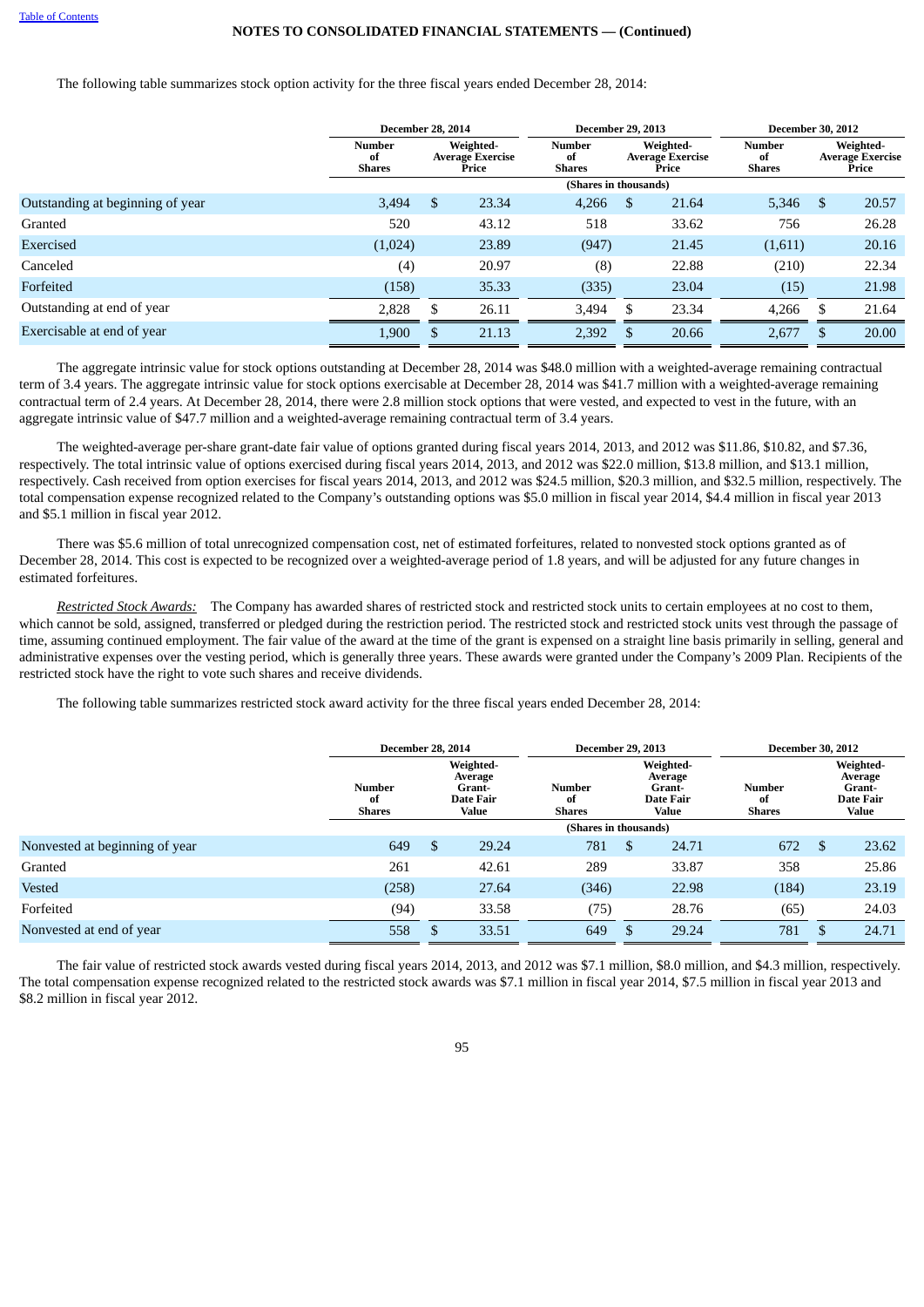As of December 28, 2014, there was \$10.0 million of total unrecognized compensation cost, net of forfeitures, related to nonvested restricted stock awards. That cost is expected to be recognized over a weighted-average period of 1.2 fiscal years.

*Performance Units:* The Company's performance unit program provides a cash award based on the achievement of specific performance criteria. A target number of units are granted at the beginning of a three-year performance period. The number of units earned at the end of the performance period is determined by multiplying the number of units granted by a performance factor ranging from 0% to 200%. Awards are determined by multiplying the number of units earned by the stock price at the end of the performance period, and are paid in cash and accounted for as a liability based award. The compensation expense associated with these units is recognized over the period that the performance targets are expected to be achieved. The Company granted 79,463 performance units, 98,056 performance units, and 122,675 performance units during fiscal years 2014, 2013, and 2012, respectively. The weighted-average per-share grant-date fair value of performance units granted during fiscal years 2014, 2013, and 2012 was \$42.84, \$34.06, and \$26.18, respectively. During fiscal years 2014, 2013, and 2012, 35,954, 28,515 and zero performance units were forfeited, respectively. The total compensation expense related to performance units was \$1.6 million, \$1.4 million, and \$7.1 million for fiscal years 2014, 2013, and 2012, respectively. As of December 28, 2014, there were 235,725 performance units outstanding subject to forfeiture, with a corresponding liability of \$4.1 million recorded in accrued expenses and long-term liabilities.

*Stock Awards:* The Company's stock award program provides non-employee Directors an annual equity award. For fiscal years 2014, 2013, and 2012 the award equaled the number of shares of the Company's common stock which has an aggregate fair market value of \$100,000 on the date of the award. The stock award is prorated for non-employee Directors who serve for only a portion of the year. The compensation expense associated with these stock awards is recognized when the stock award is granted. In fiscal years 2014, 2013, and 2012, each non-employee Director was awarded 2,373 shares, 3,263 shares, and 3,580 shares, respectively. The Company also granted 955 shares to a new non-employee Director during fiscal year 2012. The weighted-average per-share grant-date fair value of stock awards granted during fiscal years 2014, 2013, and 2012 was \$42.14, \$30.65, and \$27.87, respectively. In fiscal years 2014, 2013, and 2012, the total compensation expense recognized related to these stock awards was \$0.7 million.

#### *Employee Stock Purchase Plan:*

In April 1999, the Company's shareholders approved the 1998 Employee Stock Purchase Plan. In April 2005, the Compensation and Benefits Committee of the Board voted to amend the Employee Stock Purchase Plan, effective July 1, 2005, whereby participating employees have the right to purchase common stock at a price equal to 95% of the closing price on the last day of each six-month offering period. The number of shares which an employee may purchase, subject to certain aggregate limits, is determined by the employee's voluntary contribution, which may not exceed 10% of the employee's base compensation. During fiscal year 2014, the Company issued 60,870 shares of common stock under the Company's Employee Stock Purchase Plan at a weighted-average price of \$41.71 per share. During fiscal year 2013, the Company issued 89,521 shares under this plan at a weightedaverage price of \$30.51 per share. During fiscal year 2012, the Company issued 53,961 shares under this plan at a weighted-average price of \$24.51 per share. At December 28, 2014 there remains available for sale to employees an aggregate of 1.0 million shares of the Company's common stock out of the 5.0 million shares authorized by shareholders for issuance under this plan.

#### **Note 19: Stockholders' Equity**

#### *Comprehensive Income:*

The components of accumulated other comprehensive income consisted of the following:

|                            |     | Foreign<br>Currency<br>Translation<br>Adjustment,<br>net of tax |    | Unrecognized<br><b>Prior Service</b><br>Costs, net of<br>tax |    | Unrealized<br>(Losses)<br>Gains on<br><b>Securities.</b><br>net of tax | Unrealized and Realized<br>(Losses) Gains on<br>Derivatives, net of tax | <b>Accumulated</b><br>Other<br>Comprehensive<br>Income |
|----------------------------|-----|-----------------------------------------------------------------|----|--------------------------------------------------------------|----|------------------------------------------------------------------------|-------------------------------------------------------------------------|--------------------------------------------------------|
|                            |     |                                                                 |    |                                                              |    | (In thousands)                                                         |                                                                         |                                                        |
| Balance, January 1, 2012   | \$. | 56,164                                                          | -S | 2,169                                                        | -S | $(159)$ \$                                                             | $(4,088)$ \$                                                            | 54,086                                                 |
| Current year change        |     | 11,363                                                          |    | (82)                                                         |    | 30                                                                     | 1,196                                                                   | 12,507                                                 |
| Balance, December 30, 2012 |     | 67.527                                                          |    | 2,087                                                        |    | (129)                                                                  | (2,892)                                                                 | 66,593                                                 |
| Current year change        |     | 8,756                                                           |    | (658)                                                        |    | 8                                                                      | 2,892                                                                   | 10,998                                                 |
| Balance, December 29, 2013 |     | 76.283                                                          |    | 1,429                                                        |    | (121)                                                                  |                                                                         | 77,591                                                 |
| Current year change        |     | (52, 951)                                                       |    | 146                                                          |    | 14                                                                     |                                                                         | (52, 791)                                              |
| Balance, December 28, 2014 |     | 23,332                                                          |    | 1,575                                                        |    | (107)                                                                  |                                                                         | 24,800                                                 |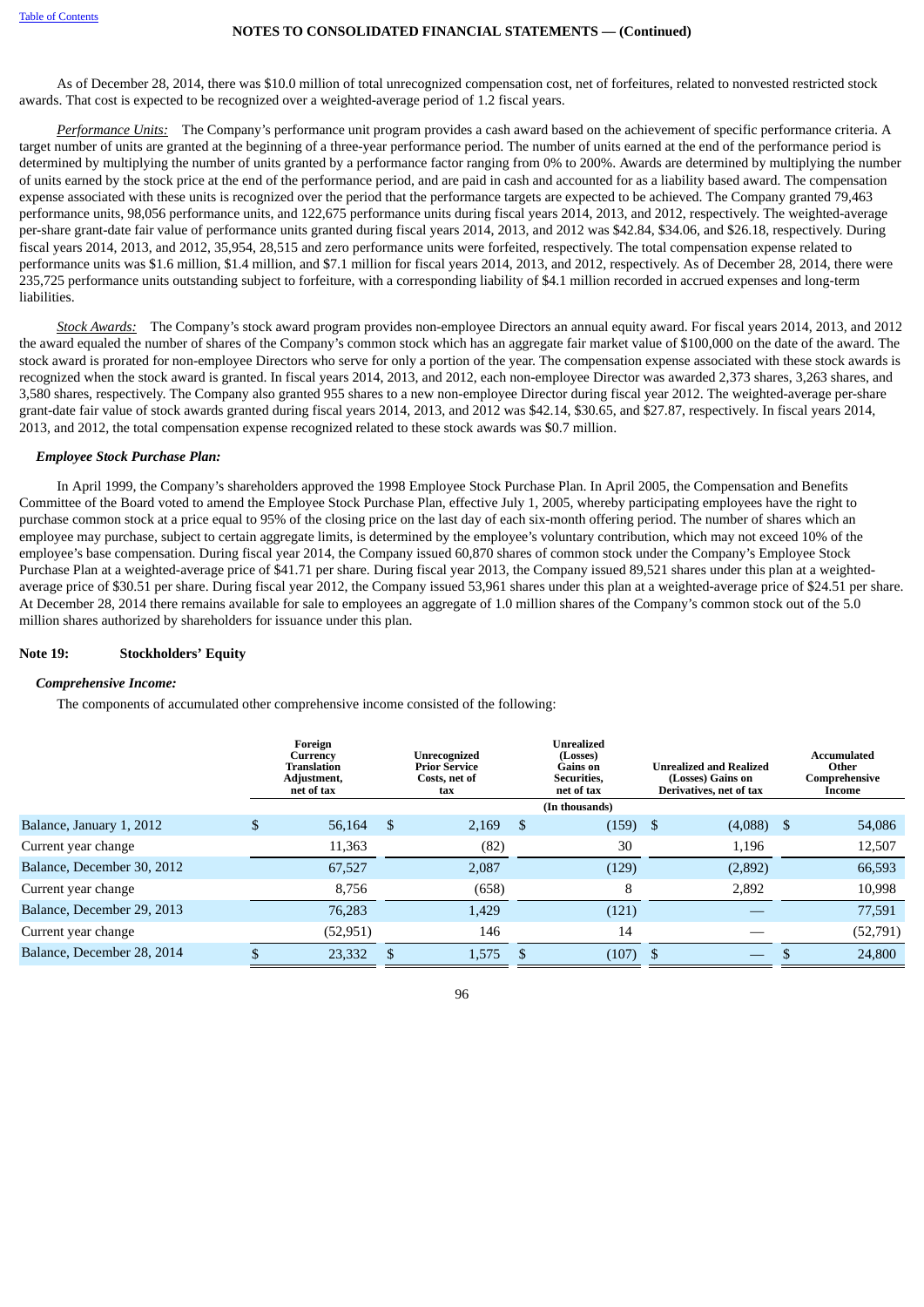During fiscal year 2013, pre-tax losses of \$4.8 million were reclassified from accumulated other comprehensive income into interest and other expense, net, related to previously settled cash flow hedges, which includes \$2.8 million for the remaining unamortized derivative losses that were reclassified when the Company redeemed all of its 2015 Notes. The Company recognized a tax provision of \$1.9 million related to these amounts reclassified out of accumulated other comprehensive income for fiscal year 2013. During fiscal year 2012, pre-tax losses of \$2.0 million were reclassified from accumulated other comprehensive income into interest and other expense, net related to previously settled cash flow hedges. The Company recognized a tax provision of \$0.8 million related to this amount reclassified out of accumulated other comprehensive income during fiscal year 2012. During fiscal years 2014, 2013, and 2012, pre-tax income of \$0.1 million, pre-tax expenses of \$0.7 million, and pre-tax expenses of \$0.1 million, respectively, were reclassified from accumulated other comprehensive income into selling, general and administrative expenses as a component of net periodic benefit cost.

#### *Stock Repurchase Program:*

On October 24, 2012, the Board of Directors (the "Board") authorized the Company to repurchase up to 6.0 million shares of common stock under a stock repurchase program (the "Repurchase Program"). The Repurchase Program expired on October 24, 2014. On October 23, 2014, the Board authorized the Company to repurchase up to 8.0 million shares of common stock under a new stock repurchase program (the "New Repurchase Program"). The New Repurchase Program will expire on October 23, 2016 unless terminated earlier by the Board, and may be suspended or discontinued at any time. During fiscal year 2014, the Company repurchased 1.4 million shares of common stock in the open market at an aggregate cost of \$61.3 million, including commissions, under these repurchase programs. During fiscal year 2013, the Company repurchased approximately 3.6 million shares of common stock in the open market at an aggregate cost of \$123.0 million, including commissions, under the Repurchase Program. During fiscal year 2012, the Company did not repurchase any shares of common stock under any stock repurchase program. As of December 28, 2014, approximately 7.4 million shares authorized by the Board under the New Repurchase Program remained available for repurchase.

The Board has authorized the Company to repurchase shares of common stock to satisfy minimum statutory tax withholding obligations in connection with the vesting of restricted stock awards and restricted stock unit awards granted pursuant to the Company's equity incentive plans and to satisfy obligations related to the exercise of stock options made pursuant to the Company's equity incentive plans. During fiscal year 2014, the Company repurchased 98,269 shares of common stock for this purpose at an aggregate cost of \$4.3 million. During fiscal year 2013, the Company repurchased 127,544 shares of common stock for this purpose at an aggregate cost of \$4.4 million. During fiscal year 2012, the Company repurchased 82,186 shares of common stock for this purpose at an aggregate cost of \$2.1 million.

The repurchased shares have been reflected as additional authorized but unissued shares, with the payments reflected in common stock and capital in excess of par value.

#### *Dividends:*

The Board declared a regular quarterly cash dividend of \$0.07 per share in each quarter of fiscal years 2014 and 2013. At December 28, 2014, the Company has accrued \$7.9 million for dividends declared on October 23, 2014 for the fourth quarter of fiscal year 2014 payable in February 2015. On January 23, 2015, the Company announced that the Board had declared a quarterly dividend of \$0.07 per share for the first quarter of fiscal year 2015 that will be payable in May 2015. In the future, the Board may determine to reduce or eliminate the Company's common stock dividend in order to fund investments for growth, repurchase shares or conserve capital resources.

### **Note 20: Derivatives and Hedging Activities**

The Company uses derivative instruments as part of its risk management strategy only, and includes derivatives utilized as economic hedges that are not designated as hedging instruments. By nature, all financial instruments involve market and credit risks. The Company enters into derivative instruments with major investment grade financial institutions and has policies to monitor the credit risk of those counterparties. The Company does not enter into derivative contracts for trading or other speculative purposes, nor does the Company use leveraged financial instruments. Approximately 60% of the Company's business is conducted outside of the United States, generally in foreign currencies. The fluctuations in foreign currency can increase the costs of financing, investing and operating the business. The intent of these economic hedges is to offset gains and losses that occur on the underlying exposures from these currencies, with gains and losses resulting from the forward currency contracts that hedge these exposures.

In the ordinary course of business, the Company enters into foreign exchange contracts for periods consistent with its committed exposures to mitigate the effect of foreign currency movements on transactions denominated in foreign currencies. Transactions covered by hedge contracts include intercompany and third-party receivables and payables. The contracts are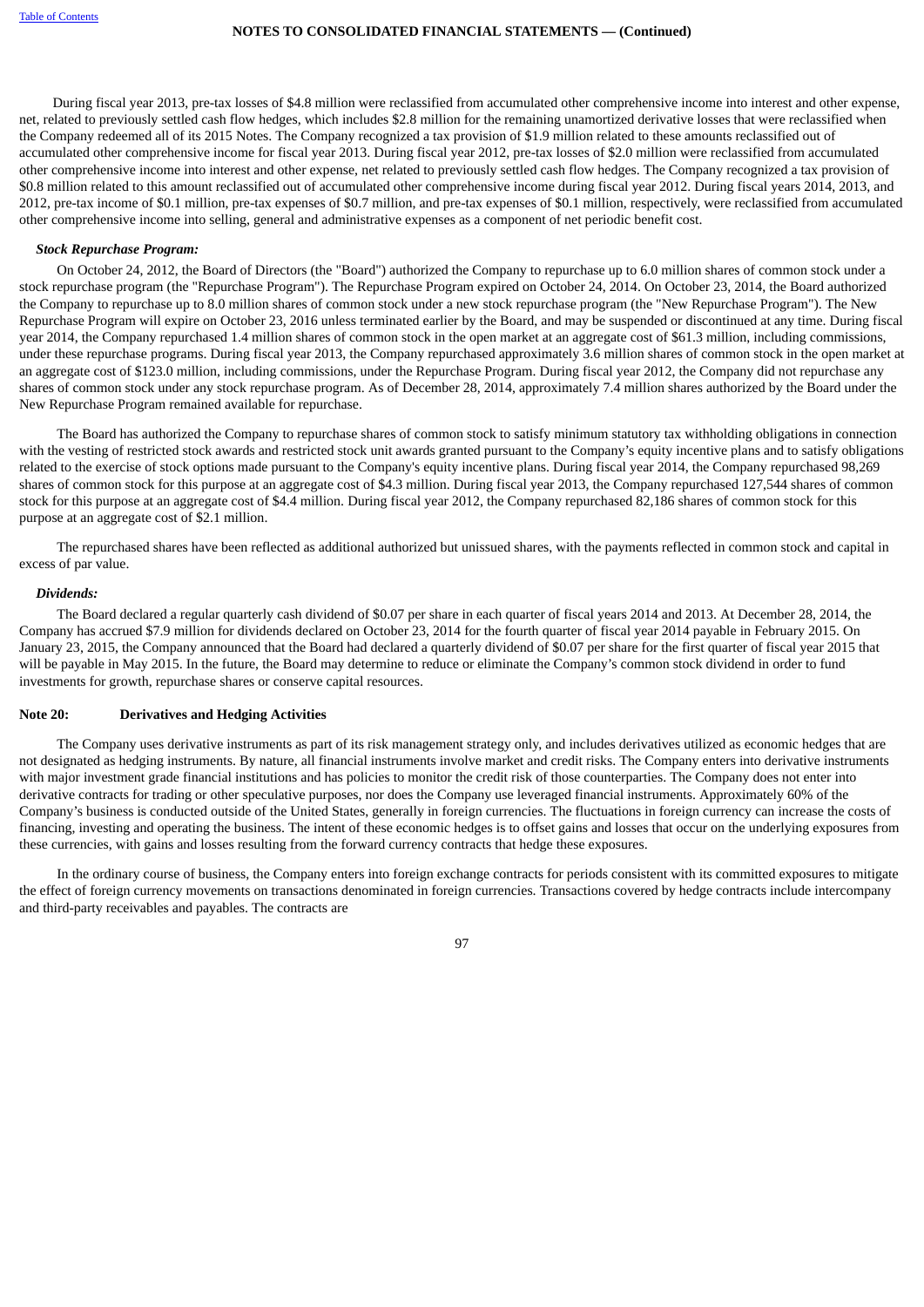primarily in European and Asian currencies, have maturities that do not exceed 12 months, have no cash requirements until maturity, and are recorded at fair value on the Company's consolidated balance sheets. Unrealized gains and losses on the Company's foreign currency contracts are recognized immediately in earnings for hedges designated as fair value and, for hedges designated as cash flow, the related unrealized gains or losses are deferred as a component of other comprehensive income in the accompanying consolidated balance sheets. Deferred gains and losses are recognized in income in the period in which the underlying anticipated transaction occurs and impacts earnings.

Principal hedged currencies include the British Pound, Euro, Japanese Yen and Singapore Dollar. The Company held forward foreign exchange contracts, designated as fair value hedges, with U.S. dollar equivalent notional amounts totaling \$95.0 million at December 28, 2014, \$138.4 million at December 29, 2013, and \$64.3 million at December 30, 2012, and the fair value of these foreign currency derivative contracts was insignificant. The gains and losses realized on foreign currency derivative contracts are not material. The duration of these contracts was generally 30 days or less during each of fiscal years 2014, 2013, and 2012.

During fiscal year 2014, the Company entered into five forward foreign exchange contracts with settlement dates in fiscal year 2015 and combined Euro denominated notional amounts of  $\epsilon$ 238.2 million, designated as cash flow hedges, that were intended to hedge movements in foreign exchange rates prior to settlement of certain intercompany loan agreements. The fair value of these currency derivative contracts at December 28, 2014 was not material. The unrealized gain, which was recorded in other comprehensive income, will be recognized in interest and other expense, net, in the period in which the underlying hedged transaction occurs and impacts earnings. Such amounts were not material for fiscal year 2014. During December 2012, the Company entered into forward foreign exchange contracts with settlement dates in fiscal year 2013 and combined Euro denominated notional amounts of €50.0 million, designated as cash flow hedges. During fiscal year 2013, the Company settled these Euro denominated forward foreign exchange contracts. The derivative gains were recognized in the period in which the underlying hedged exposures occurred and impacted earnings, and were recorded in interest and other expense, net. Such amounts were not material for fiscal year 2013.

In May 2008, the Company settled forward interest rate contracts with notional amounts totaling \$150.0 million upon the issuance of its 2015 Notes, and recognized \$8.4 million, net of taxes of \$5.4 million, of accumulated derivative losses in other comprehensive income. During each of fiscal years 2013 and 2012, the Company amortized a pre-tax loss of \$2.0 million into interest and other expense, net. In addition, during fiscal year 2013, the Company redeemed all of its 2015 Notes and recognized a pre-tax loss of \$2.8 million for the remaining unamortized derivative losses into interest and other expense, net.

The Company does not expect any material net pre-tax gains or losses to be reclassified from accumulated other comprehensive income into interest and other expense, net within the next twelve months.

#### **Note 21: Fair Value Measurements**

Financial instruments that potentially subject the Company to concentrations of credit risk consist principally of cash equivalents, derivatives, marketable securities and accounts receivable. The Company believes it had no significant concentrations of credit risk as of December 28, 2014.

The Company uses the market approach technique to value its financial instruments and there were no changes in valuation techniques during fiscal years 2014 and 2013. The Company's financial assets and liabilities carried at fair value are primarily comprised of marketable securities, derivative contracts used to hedge the Company's currency risk, and acquisition related contingent consideration. The Company has not elected to measure any additional financial instruments or other items at fair value.

*Valuation Hierarchy:* The following summarizes the three levels of inputs required to measure fair value. For Level 1 inputs, the Company utilizes quoted market prices as these instruments have active markets. For Level 2 inputs, the Company utilizes quoted market prices in markets that are not active, broker or dealer quotations, or utilizes alternative pricing sources with reasonable levels of price transparency. For Level 3 inputs, the Company utilizes unobservable inputs based on the best information available, including estimates by management primarily based on information provided by third-party fund managers, independent brokerage firms and insurance companies. A financial asset's or liability's classification within the hierarchy is determined based on the lowest level input that is significant to the fair value measurement. In determining fair value, the Company utilizes valuation techniques that maximize the use of observable inputs and minimize the use of unobservable inputs to the extent possible.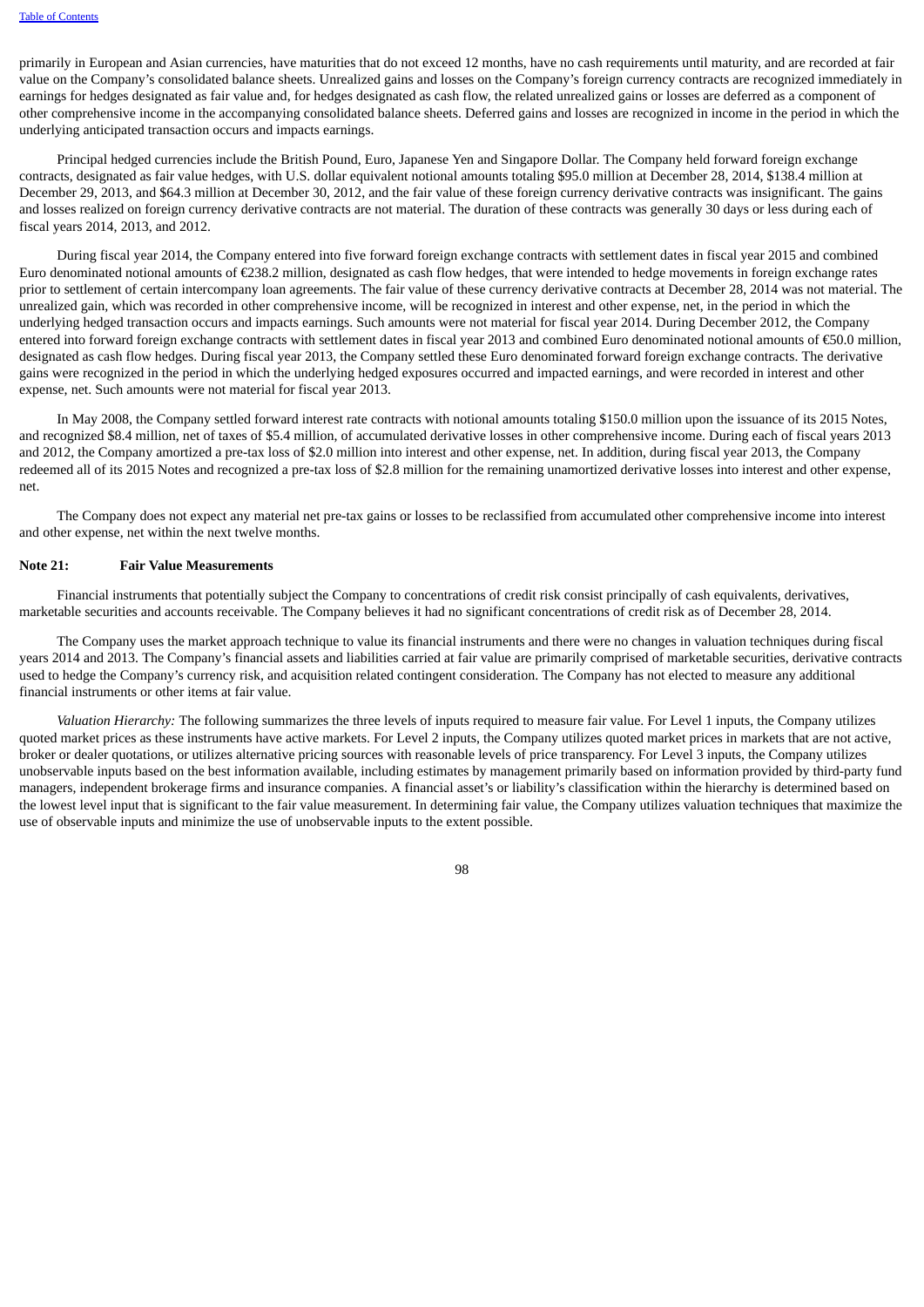The following tables show the assets and liabilities carried at fair value measured on a recurring basis as of December 28, 2014 and December 29, 2013 classified in one of the three classifications described above:

|                                         |   |                                                           |     |                                                               |    | Fair Value Measurements at December 28, 2014 Using:               |             |                                                        |
|-----------------------------------------|---|-----------------------------------------------------------|-----|---------------------------------------------------------------|----|-------------------------------------------------------------------|-------------|--------------------------------------------------------|
|                                         |   | <b>Total Carrying</b><br>Value at<br>December 28,<br>2014 |     | <b>Quoted Prices in</b><br><b>Active Markets</b><br>(Level 1) |    | <b>Significant Other</b><br><b>Observable Inputs</b><br>(Level 2) |             | Significant<br><b>Unobservable Inputs</b><br>(Level 3) |
|                                         |   |                                                           |     |                                                               |    | (In thousands)                                                    |             |                                                        |
| Marketable securities                   | S | 1,568                                                     | - S | 1,568                                                         | -S |                                                                   | $\mathbf S$ |                                                        |
| Foreign exchange derivative assets      |   | 3,205                                                     |     |                                                               |    | 3,205                                                             |             |                                                        |
| Foreign exchange derivative liabilities |   | (302)                                                     |     |                                                               |    | (302)                                                             |             |                                                        |
| Contingent consideration                |   | (91)                                                      |     |                                                               |    |                                                                   |             | (91)                                                   |

|                                              |   | <b>Total Carrying</b><br>Value at<br>December 29,<br>2013 |    | <b>Ouoted Prices in</b><br>Active Markets<br>(Level 1) |                | Fair Value Measurements at December 29, 2013 Using:<br><b>Significant Other</b><br><b>Observable Inputs</b><br>(Level 2)<br>. ა<br>293<br>(396) | Significant<br><b>Unobservable Inputs</b><br>(Level 3) |         |
|----------------------------------------------|---|-----------------------------------------------------------|----|--------------------------------------------------------|----------------|-------------------------------------------------------------------------------------------------------------------------------------------------|--------------------------------------------------------|---------|
|                                              |   |                                                           |    |                                                        | (In thousands) |                                                                                                                                                 |                                                        |         |
| Marketable securities                        | D | 1,319                                                     | -S | 1,319                                                  | -S             |                                                                                                                                                 |                                                        |         |
| Foreign exchange derivative assets           |   | 293                                                       |    |                                                        |                |                                                                                                                                                 |                                                        |         |
| Foreign exchange derivative liabilities, net |   | (396)                                                     |    |                                                        |                |                                                                                                                                                 |                                                        |         |
| Contingent consideration                     |   | (4,926)                                                   |    |                                                        |                |                                                                                                                                                 |                                                        | (4,926) |

*Level 1 and Level 2 Valuation Techniques:* The Company's Level 1 and Level 2 assets and liabilities are comprised of investments in equity and fixed-income securities as well as derivative contracts. For financial assets and liabilities that utilize Level 1 and Level 2 inputs, the Company utilizes both direct and indirect observable price quotes, including common stock price quotes, foreign exchange forward prices and bank price quotes. Below is a summary of valuation techniques for Level 1 and Level 2 financial assets and liabilities.

*Marketable securities:* Include equity and fixed-income securities measured at fair value using the quoted market prices in active markets at the reporting date.

*Foreign exchange derivative assets and liabilities:* Include foreign exchange derivative contracts that are valued using quoted forward foreign exchange prices at the reporting date. The Company's foreign exchange derivative contracts are subject to master netting arrangements that allow the Company and its counterparties to net settle amounts owed to each other. Derivative assets and liabilities that can be net settled under these arrangements have been presented in the Company's consolidated balance sheet on a net basis and are recorded in other assets. As of both December 28, 2014 and December 29, 2013, none of the master netting arrangements involved collateral.

*Level 3 Valuation Techniques:* The Company's Level 3 liabilities are comprised of contingent consideration related to acquisitions. For liabilities that utilize Level 3 inputs, the Company uses significant unobservable inputs. Below is a summary of valuation techniques for Level 3 liabilities.

*Contingent consideration:* The Company has classified its net liabilities for contingent consideration relating to its acquisitions within Level 3 of the fair value hierarchy because the fair value is determined using significant unobservable inputs, which included probability weighted cash flows. Contingent consideration is measured at fair value at the acquisition date, based on the probability that revenue thresholds or product development milestones will be achieved during the earnout period. Increases or decreases in the fair value of contingent consideration liabilities primarily result from changes in the estimated probabilities of achieving revenue thresholds or product development milestones during the earnout period. The Company may have to pay contingent consideration, related to all acquisitions with open contingency periods, of up to \$31.4 million as of December 28, 2014. As of December 28, 2014, the Company has recorded contingent consideration obligations relating to its acquisition of Tetra Teknolojik Sistemler Limited Sirketi with an estimated fair value of \$0.1 million. The earnout period for each of these acquisitions does not exceed three years from the respective acquisition date, and the remaining weighted average earnout period at December 28, 2014 was one year.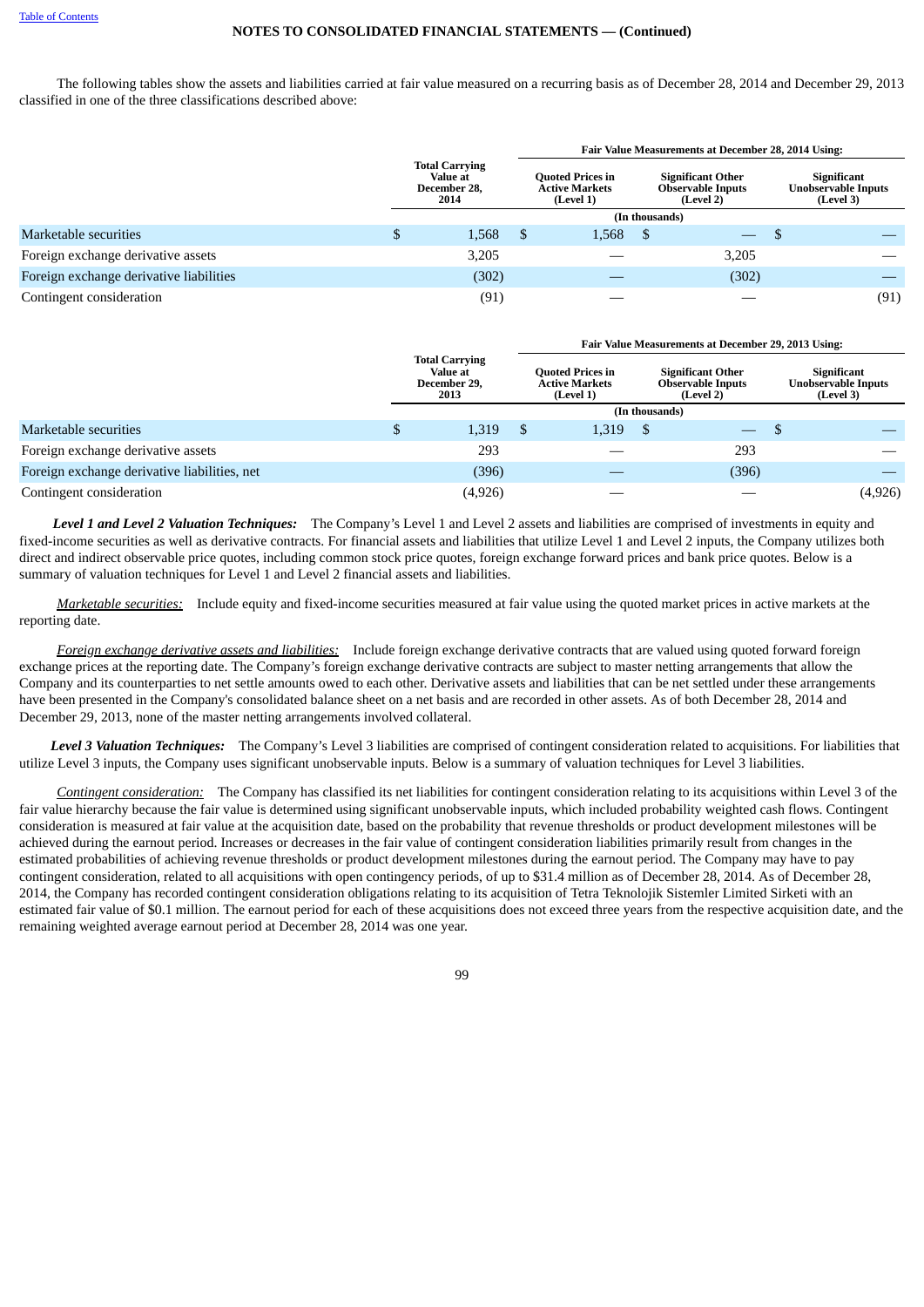A reconciliation of the beginning and ending Level 3 net liabilities for contingent consideration is as follows:

|                                                                                     | (In thousands) |
|-------------------------------------------------------------------------------------|----------------|
| \$<br>Balance at January 1, 2012                                                    | (20, 298)      |
| <b>Additions</b>                                                                    | (1,900)        |
| Amounts paid and foreign currency translation                                       | 17,433         |
| Change in fair value (included within selling, general and administrative expenses) | 1,748          |
| Balance at December 30, 2012                                                        | (3,017)        |
| <b>Additions</b>                                                                    | (1,100)        |
| Amounts paid and foreign currency translation                                       | 135            |
| Change in fair value (included within selling, general and administrative expenses) | (944)          |
| Balance at December 29, 2013                                                        | (4,926)        |
| <b>Additions</b>                                                                    |                |
| Amounts paid and foreign currency translation                                       | 2,074          |
| Change in fair value (included within selling, general and administrative expenses) | 2,761          |
| Balance at December 28, 2014                                                        | (91)           |

During the fourth quarter of fiscal year 2012, the Company recorded \$74.2 million of pre-tax intangible asset impairment charges related to certain trade names. A description of these impairment charges is included within Note 12. The fair value measurements were determined using a relief from royalty method, which incorporates unobservable inputs, thereby classifying the fair value measurements as a Level 3 measurement within the fair value hierarchy. The primary inputs used in the relief from royalty method, an income-based approach, included estimated prospective cash flows considering the revised useful lives and an estimated royalty rate that would be used by a market participant. The royalty rates ranged from 0.5% to 1.0%, the discount rates ranged from 11.0% to 12.0%, and the useful lives ranged from 1 to 8 years. The identified indefinite-lived intangibles related to the above impairment charges, had a carrying value of \$76.4 million and a fair value of \$4.5 million as of the impairment date, resulting in an impairment loss of \$71.9 million. The identified definite-lived intangibles related to the above impairment charges, had a carrying value of \$3.8 million and a fair value of \$1.5 million as of the impairment date, resulting in an impairment loss of \$2.3 million.

The carrying amounts of cash and cash equivalents, accounts receivable, accounts payable and accrued expenses approximate fair value due to the short-term maturities of these assets and liabilities. If measured at fair value, cash and cash equivalents would be classified as Level 1.

The Company's new senior unsecured revolving credit facility, which provides for \$700.0 million of revolving loans, had amounts outstanding, excluding letters of credit, of \$516.0 million as of December 28, 2014. The Company's previous senior unsecured revolving credit facility had amounts outstanding, excluding letters of credit, of \$397.0 million as of December 29, 2013. The interest rate on the Company's senior unsecured revolving credit facility is reset at least monthly to correspond to variable rates that reflect currently available terms and conditions for similar debt. The Company had no change in credit standing during fiscal year 2014. Consequently, the carrying value of the current year and prior year credit facilities approximate fair value and would be classified as Level 2.

The Company's 2021 Notes, with a face value of \$500.0 million, had an aggregate carrying value of \$497.7 million, net of \$2.3 million of unamortized original issue discount, and a fair value of \$542.7 million as of December 28, 2014. The 2021 Notes had an aggregate carrying value of \$497.4 million, net of \$2.6 million of unamortized original issue discount, and a fair value of \$513.0 million as of December 29, 2013. The fair value of the 2021 Notes is estimated using market quotes from brokers and is based on current rates offered for similar debt. The Company's financing lease obligations had an aggregate carrying value of \$39.3 million and \$40.3 million as of December 28, 2014 and December 29, 2013, respectively, and approximated the fair value as there has been minimal change in the Company's incremental borrowing rate. As of December 28, 2014, the 2021 Notes and financing lease obligations were classified as Level 2.

As of December 28, 2014, there has not been any significant impact to the fair value of the Company's derivative liabilities due to credit risk. Similarly, there has not been any significant adverse impact to the Company's derivative assets based on the evaluation of its counterparties' credit risks.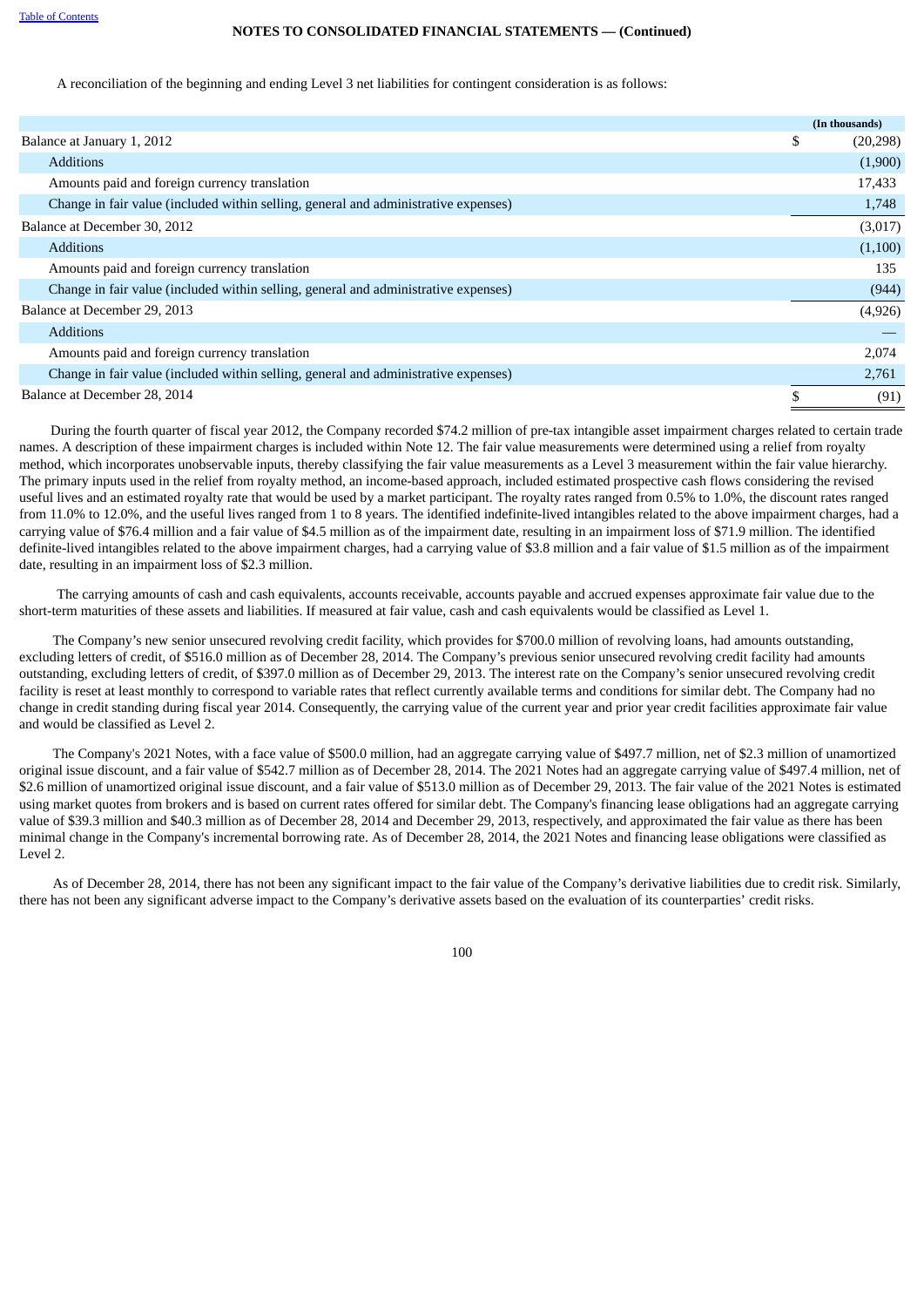#### **Note 22: Leases**

The Company leases certain property and equipment under operating leases. Rental expense charged to continuing operations for fiscal years 2014, 2013, and 2012 amounted to \$54.8 million, \$52.6 million, and \$60.2 million, respectively. Minimum rental commitments under noncancelable operating leases are as follows: \$54.8 million in fiscal year 2015, \$36.3 million in fiscal year 2016, \$28.1 million in fiscal year 2017, \$23.9 million in fiscal year 2018, \$20.7 million in fiscal year 2019 and \$77.2 million in fiscal year 2020 and thereafter.

On August 22, 2013, the Company sold one of its facilities located in Boston, Massachusetts for net proceeds of \$47.6 million. Simultaneously with the closing of the sale of the property, the Company entered into a lease agreement to lease back the property for its continued use. The lease has an initial term of 15 years and the Company has the right to extend the term of the lease for two additional periods of ten years each. The lease is accounted for as an operating lease and at the transaction date the Company had deferred \$26.5 million of gains which are being amortized in operating expenses over the initial lease term of 15 years. During fiscal years 2014 and 2013, the Company amortized \$1.8 million and \$0.6 million, respectively, of deferred gains related to the lease. The deferred gains remaining to be amortized were \$24.1 million at December 28, 2014 and \$25.9 million at December 29, 2013, which were recorded in longterm liabilities.

#### **Note 23: Industry Segment and Geographic Area Information**

The Company discloses information about its operating segments based on the way that management organizes the segments within the Company for making operating decisions and assessing financial performance. The Company evaluates the performance of its operating segments based on revenue and operating income. Intersegment revenue and transfers are not significant. The Company's management reviews the results of the Company's operations by the Human Health and Environmental Health operating segments. The accounting policies of the operating segments are the same as those described in Note 1. The principal products and services of these two operating segments are:

- *Human Health*. Develops diagnostics, tools and applications to help detect diseases earlier and more accurately and to accelerate the discovery and development of critical new therapies. The Human Health segment serves both the diagnostics and research markets.
- *Environmental Health*. Provides products, services and solutions to facilitate the creation of safer food and consumer products, more secure surroundings and efficient energy resources. The Environmental Health segment serves the environmental, industrial and laboratory services markets.

The Company has included the expenses for its corporate headquarters, such as legal, tax, audit, human resources, information technology, and other management and compliance costs, as well as the activity related to the mark-to-market adjustment on postretirement benefit plans, as "Corporate" below. The Company has a process to allocate and recharge expenses to the reportable segments when these costs are administered or paid by the corporate headquarters based on the extent to which the segment benefited from the expenses. These amounts have been calculated in a consistent manner and are included in the Company's calculations of segment results to internally plan and assess the performance of each segment for all purposes, including determining the compensation of the business leaders for each of the Company's operating segments.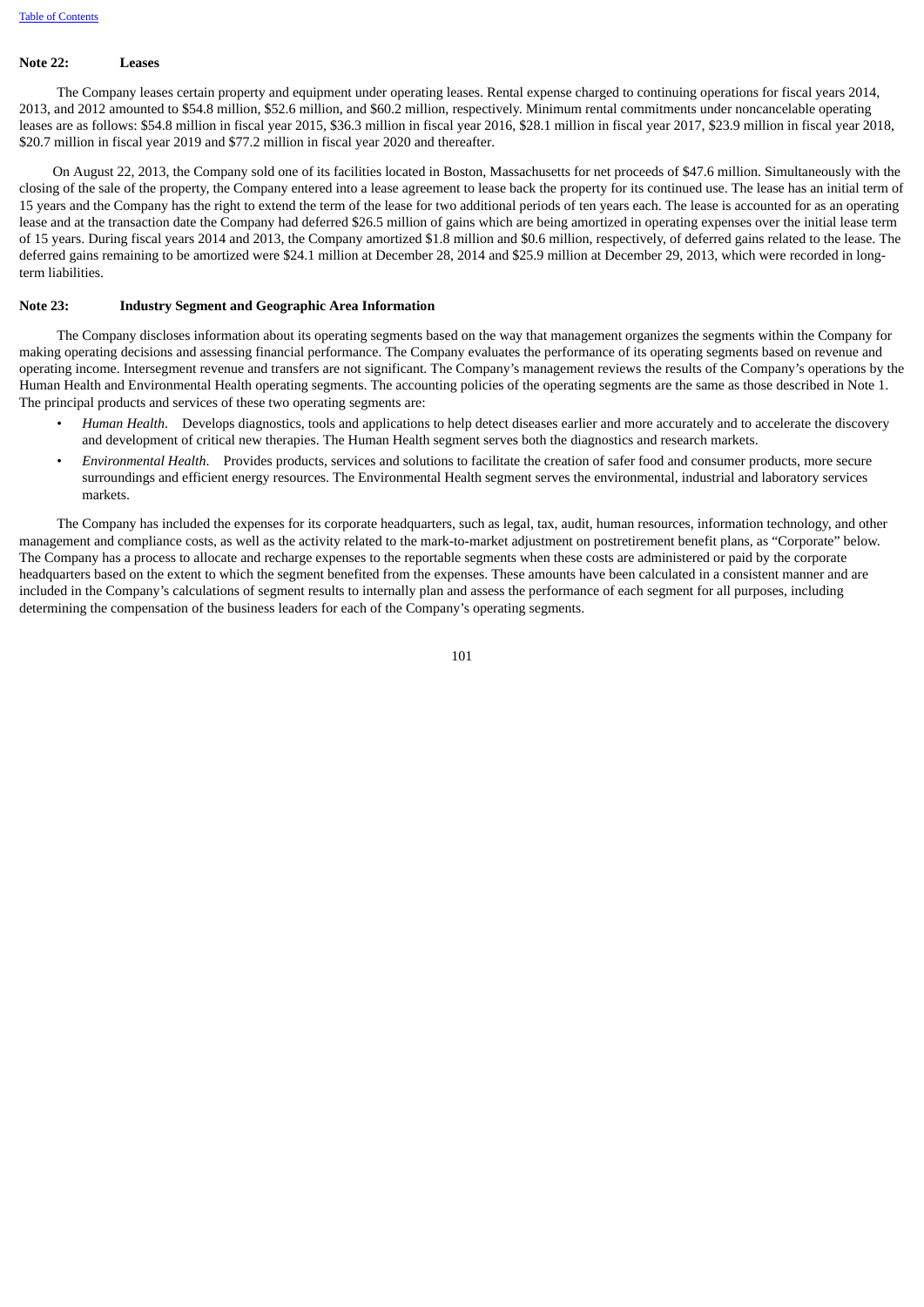$\frac{1}{2}$  ,  $\frac{1}{2}$  ,  $\frac{1}{2}$  ,  $\frac{1}{2}$  ,  $\frac{1}{2}$  ,  $\frac{1}{2}$  ,  $\frac{1}{2}$  ,  $\frac{1}{2}$  ,  $\frac{1}{2}$  ,  $\frac{1}{2}$  ,  $\frac{1}{2}$  ,  $\frac{1}{2}$  ,  $\frac{1}{2}$  ,  $\frac{1}{2}$  ,  $\frac{1}{2}$  ,  $\frac{1}{2}$  ,  $\frac{1}{2}$  ,  $\frac{1}{2}$  ,  $\frac{1$ 

### **NOTES TO CONSOLIDATED FINANCIAL STATEMENTS — (Continued)**

Revenue and operating income (loss) from continuing operations by operating segment are shown in the table below for the fiscal years ended:

|                                                       | December 28,<br>2014 | December 30,<br>2012 |                 |  |
|-------------------------------------------------------|----------------------|----------------------|-----------------|--|
|                                                       |                      | (In thousands)       |                 |  |
| <b>Human Health</b>                                   |                      |                      |                 |  |
| Product revenue                                       | \$<br>996,767        | \$<br>957,022        | \$<br>926,733   |  |
| Service revenue                                       | 246,635              | 244,088              | 237,892         |  |
| Total revenue                                         | 1,243,402            | 1,201,110            | 1,164,625       |  |
| Operating income from continuing operations $(1)$     | 220,165              | 156,452              | 63,773          |  |
| <b>Environmental Health</b>                           |                      |                      |                 |  |
| Product revenue                                       | 543,308              | 541,048              | 547,941         |  |
| Service revenue                                       | 450,509              | 415,428              | 392,622         |  |
| Total revenue                                         | 993,817              | 956,476              | 940,563         |  |
| Operating income from continuing operations $(1)$     | 109,129              | 97,052               | 111,844         |  |
| Corporate                                             |                      |                      |                 |  |
| Operating loss from continuing operations $(2)(3)$    | (118, 552)           | (25,710)             | (72, 497)       |  |
| <b>Continuing Operations</b>                          |                      |                      |                 |  |
| Product revenue                                       | \$<br>1,540,075      | \$<br>1,498,070      | \$<br>1,474,674 |  |
| Service revenue                                       | 697,144              | 659,516              | 630,514         |  |
| <b>Total revenue</b>                                  | 2,237,219            | 2,157,586            | 2,105,188       |  |
| Operating income from continuing operations           | 210,742              | 227,794              | 103,120         |  |
| Interest and other expense, net (see Note 5)          | 41,139               | 64,110               | 47,956          |  |
| Income from continuing operations before income taxes | \$<br>169,603        | \$<br>163,684        | \$<br>55,164    |  |

 $\overline{p_{\text{re-tax}}$  impairment charges have been included in the Human Health and Environmental Health operating income from continuing operations. The Company had no pre-tax impairment charges in fiscal year 2014. The Company recognized a \$0.2 million pre-tax impairment charge in the Human Health segment in fiscal year 2013. The Company recognized \$73.4 million of pre-tax impairment charges in the Human Health segment and also recognized \$0.7 million of pre-tax impairment charges in the Environmental Health segment in fiscal year 2012.

(2) Activity related to the mark-to-market adjustment on postretirement benefit plans has been included in the Corporate operating loss from continuing operations, and in the aggregate constituted a pre-tax loss of \$75.9 million in fiscal year 2014, pre-tax income of \$17.6 million in fiscal year 2013, and a pre-tax loss of \$31.8 million in fiscal year 2012.

<sup>(3)</sup> Includes expenses related to litigation with Enzo Biochem, Inc. and Enzo Life Sciences, Inc. (collectively, "Enzo"). Enzo filed a complaint in 2002 alleging that the Company separately and together with other defendants breached distributorship and settlement agreements with Enzo, infringed Enzo's patents, engaged in unfair competition and fraud, and committed torts against Enzo by, among other things, engaging in commercial development and exploitation of Enzo's patented products and technology. The Company entered into a settlement agreement with Enzo dated June 20, 2014 and during fiscal year 2014 paid \$7.0 million into a designated escrow account to resolve this matter, of which \$3.7 million had been accrued in previous years and \$3.3 million was recorded during fiscal year 2014. In addition, \$3.4 million of expenses were incurred and recorded in preparation for the trial during fiscal year 2014.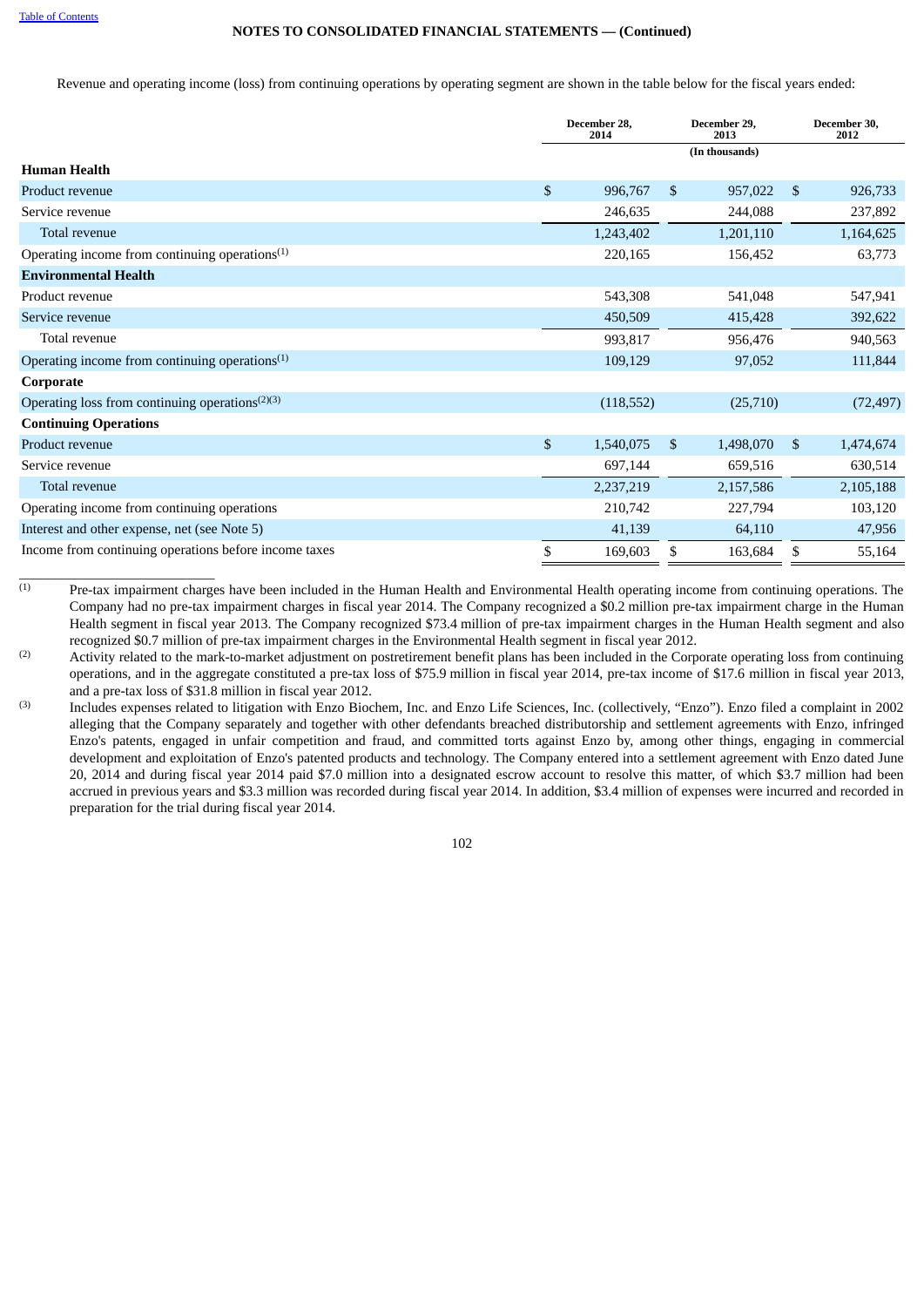Additional information relating to the Company's reporting segments is as follows for the three fiscal years ended December 28, 2014:

|                         |                      | <b>Depreciation and Amortization</b><br><b>Expense</b> |    |                      |    |                      |   | <b>Capital Expenditures</b> |                      |
|-------------------------|----------------------|--------------------------------------------------------|----|----------------------|----|----------------------|---|-----------------------------|----------------------|
|                         | December 28.<br>2014 | December 29.<br>2013                                   |    | December 30.<br>2012 |    | December 28.<br>2014 |   | December 29.<br>2013        | December 30.<br>2012 |
|                         |                      | (In thousands)                                         |    |                      |    |                      |   | (In thousands)              |                      |
| Human Health            | \$<br>89,969         | \$<br>98,582                                           | \$ | 99,597               | S  | 15,201               |   | 20,900                      | \$<br>24,518         |
| Environmental Health    | 24,736               | 25,915                                                 |    | 23,001               |    | 12,149               |   | 16,532                      | 14,488               |
| Corporate               | 2,031                | 2,382                                                  |    | 2,528                |    | 1,722                |   | 1,549                       | 3,395                |
| Continuing operations   | 116.736              | 126,879                                                |    | 125.126              |    | 29,072               |   | 38.981                      | 42,401               |
| Discontinued operations | 339                  | 1,590                                                  | S  | 1,741                | \$ | 213                  | S | 10                          |                      |

|                                                             |     |                      | <b>Total Assets</b>  |    |                      |
|-------------------------------------------------------------|-----|----------------------|----------------------|----|----------------------|
|                                                             |     | December 28,<br>2014 | December 29,<br>2013 |    | December 30,<br>2012 |
|                                                             |     |                      | (In thousands)       |    |                      |
| Human Health                                                | \$. | 2,645,411            | 2,692,809            | \$ | 2,700,565            |
| Environmental Health                                        |     | 1,453,683            | 1,213,801            |    | 1,153,444            |
| Corporate                                                   |     | 34,981               | 34,271               |    | 33,952               |
| Net current and long-term assets of discontinued operations |     |                      | 5,831                |    | 13,801               |
| <b>Total assets</b>                                         |     | 4,134,075            | 3,946,712            | -S | 3,901,762            |

The following geographic area information for continuing operations includes revenue based on location of external customer for the three fiscal years ended December 28, 2014 and net long-lived assets based on physical location as of December 28, 2014 and December 29, 2013:

|                       | Revenue      |                      |                      |           |                |                      |  |  |
|-----------------------|--------------|----------------------|----------------------|-----------|----------------|----------------------|--|--|
|                       |              | December 28,<br>2014 | December 29,<br>2013 |           |                | December 30,<br>2012 |  |  |
|                       |              |                      | (In thousands)       |           |                |                      |  |  |
| U.S.                  | $\mathbb{S}$ | 849,356              | \$                   | 826,991   | $\mathfrak{S}$ | 812,934              |  |  |
| International:        |              |                      |                      |           |                |                      |  |  |
| China                 |              | 276,230              |                      | 254,838   |                | 216,425              |  |  |
| <b>United Kingdom</b> |              | 134,614              |                      | 133,611   |                | 118,611              |  |  |
| Germany               |              | 107,081              |                      | 99,153    |                | 105,735              |  |  |
| Japan                 |              | 93,811               |                      | 95,676    |                | 114,300              |  |  |
| Italy                 |              | 85,433               |                      | 78,120    |                | 69,599               |  |  |
| France                |              | 84,946               |                      | 81,719    |                | 84,395               |  |  |
| Other international   |              | 605,748              |                      | 587,478   |                | 583,189              |  |  |
| Total international   |              | 1,387,863            |                      | 1,330,595 |                | 1,292,254            |  |  |
| <b>Total sales</b>    | \$           | 2,237,219            | \$                   | 2,157,586 | \$             | 2,105,188            |  |  |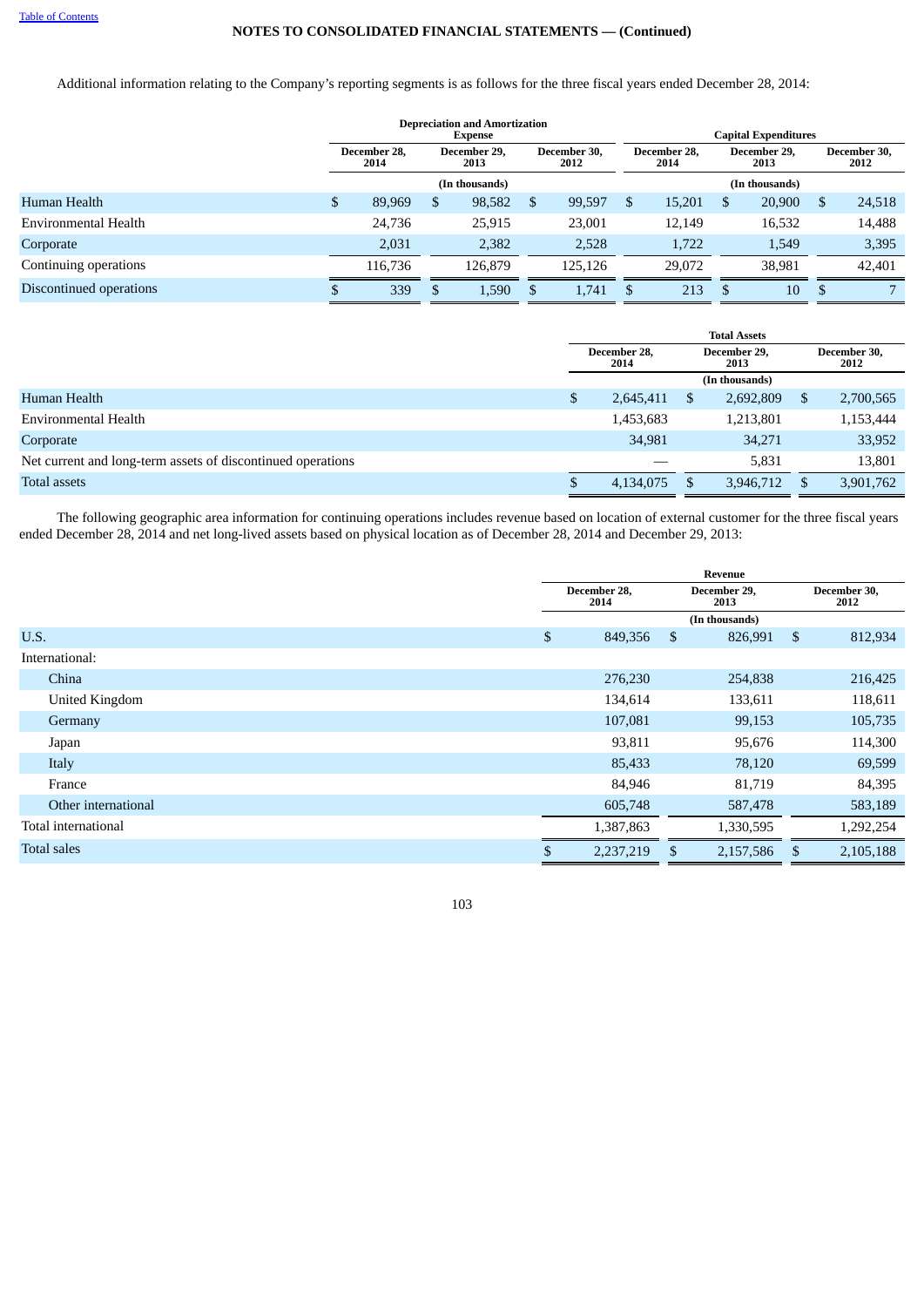|                             | <b>Net Long-Lived Assets</b>                                         |         |                |         |                |         |  |  |  |
|-----------------------------|----------------------------------------------------------------------|---------|----------------|---------|----------------|---------|--|--|--|
|                             | December 28,<br>December 30,<br>December 29,<br>2013<br>2012<br>2014 |         |                |         |                |         |  |  |  |
|                             |                                                                      |         | (In thousands) |         |                |         |  |  |  |
| U.S.                        | $\mathbb{S}$                                                         | 198,675 | \$             | 214,721 | $\mathfrak{S}$ | 200,539 |  |  |  |
| International:              |                                                                      |         |                |         |                |         |  |  |  |
| China                       |                                                                      | 36,797  |                | 30,682  |                | 30,134  |  |  |  |
| <b>United Kingdom</b>       |                                                                      | 13,033  |                | 9,882   |                | 2,960   |  |  |  |
| Finland                     |                                                                      | 12,758  |                | 13,635  |                | 11,851  |  |  |  |
| Singapore                   |                                                                      | 7,041   |                | 6,812   |                | 6,366   |  |  |  |
| Italy                       |                                                                      | 4,107   |                | 2,735   |                | 3,303   |  |  |  |
| Netherlands                 |                                                                      | 3,614   |                | 4,037   |                | 3,900   |  |  |  |
| Germany                     |                                                                      | 2,493   |                | 2,591   |                | 2,353   |  |  |  |
| <b>Brazil</b>               |                                                                      | 2,099   |                | 1,967   |                | 1,515   |  |  |  |
| Mexico                      |                                                                      | 1,938   |                | 1,016   |                | 1,353   |  |  |  |
| Other international         |                                                                      | 8,627   |                | 8,062   |                | 8,889   |  |  |  |
| Total international         |                                                                      | 92,507  |                | 81,419  |                | 72,624  |  |  |  |
| Total net long-lived assets | \$                                                                   | 291,182 | \$             | 296,140 | \$             | 273,163 |  |  |  |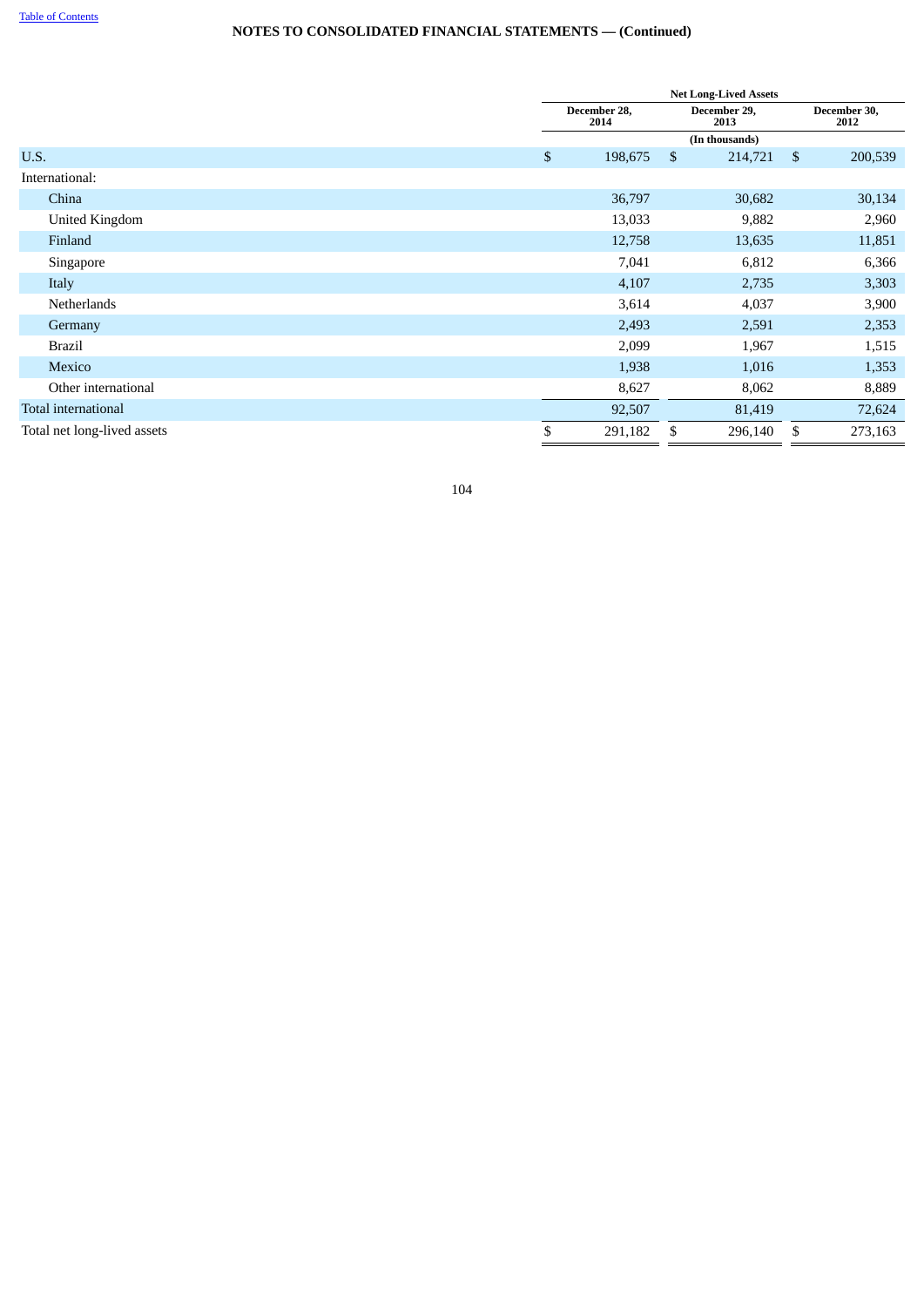\_\_\_\_\_\_\_\_\_\_\_\_\_\_\_\_\_\_\_\_\_\_\_\_\_\_\_\_

# **NOTES TO CONSOLIDATED FINANCIAL STATEMENTS — (Continued)**

# **Note 24: Quarterly Financial Information (Unaudited)**

Selected quarterly financial information is as follows for the fiscal years ended:

|                                                       |                | First<br>Quarter                      |    | <b>Second</b><br>Quarter |    | <b>Third</b><br><b>Quarter</b> |                           | Fourth<br>Quarter <sup>(1)(2)</sup> |                | Year      |
|-------------------------------------------------------|----------------|---------------------------------------|----|--------------------------|----|--------------------------------|---------------------------|-------------------------------------|----------------|-----------|
|                                                       |                | (In thousands, except per share data) |    |                          |    |                                |                           |                                     |                |           |
| <b>December 28, 2014</b>                              |                |                                       |    |                          |    |                                |                           |                                     |                |           |
| Revenue                                               | \$             | 530,610                               | \$ | 556,170                  | \$ | 542,049                        | \$                        | 608,390                             | \$             | 2,237,219 |
| Gross profit                                          |                | 235,713                               |    | 247,984                  |    | 243,309                        |                           | 277,602                             |                | 1,004,608 |
| Restructuring and contract termination charges, net   |                | 2,135                                 |    | 742                      |    | 11,092                         |                           | (579)                               |                | 13,390    |
| Operating income from continuing operations           |                | 51,762                                |    | 69,637                   |    | 58,776                         |                           | 30,567                              |                | 210,742   |
| Income from continuing operations before income taxes |                | 40,473                                |    | 60,673                   |    | 47,810                         |                           | 20,647                              |                | 169,603   |
| Income from continuing operations                     |                | 34,951                                |    | 52,003                   |    | 42,898                         |                           | 31,314                              |                | 161,166   |
| Net income                                            |                | 34,224                                |    | 50,490                   |    | 42,277                         |                           | 30,787                              |                | 157,778   |
| Basic earnings per share:                             |                |                                       |    |                          |    |                                |                           |                                     |                |           |
| Income from continuing operations                     | \$             | 0.31                                  | \$ | 0.46                     | \$ | 0.38                           | \$                        | 0.28                                | \$             | 1.43      |
| Net income                                            |                | 0.30                                  |    | 0.45                     |    | 0.38                           |                           | 0.27                                |                | 1.40      |
| Diluted earnings per share:                           |                |                                       |    |                          |    |                                |                           |                                     |                |           |
| Income from continuing operations                     | $\mathfrak{s}$ | 0.31                                  | \$ | 0.46                     | \$ | 0.38                           | $\mathfrak{s}$            | 0.28                                | $\mathfrak{s}$ | 1.42      |
| Net income                                            |                | 0.30                                  |    | 0.44                     |    | 0.37                           |                           | 0.27                                |                | 1.39      |
| Cash dividends declared per common share              |                | 0.07                                  |    | 0.07                     |    | 0.07                           |                           | 0.07                                |                | 0.28      |
|                                                       |                |                                       |    |                          |    |                                |                           |                                     |                |           |
| <b>December 29, 2013</b>                              |                |                                       |    |                          |    |                                |                           |                                     |                |           |
| Revenue                                               | \$             | 502,943                               | \$ | 540,673                  | \$ | 522,100                        | $\boldsymbol{\mathsf{S}}$ | 591,870                             | \$             | 2,157,586 |
| Gross profit                                          |                | 224,442                               |    | 241,662                  |    | 233,268                        |                           | 276,770                             |                | 976,142   |
| Restructuring and contract termination charges, net   |                | 3,310                                 |    | 19,247                   |    | 1,124                          |                           | 10,211                              |                | 33,892    |
| Operating income from continuing operations           |                | 36,694                                |    | 40,216                   |    | 57,954                         |                           | 92,930                              |                | 227,794   |
| Income from continuing operations before income taxes |                | 24,654                                |    | 27,351                   |    | 45,614                         |                           | 66,065                              |                | 163,684   |
| Income from continuing operations                     |                | 32,775                                |    | 27,274                   |    | 40,763                         |                           | 73,455                              |                | 174,267   |
| Net income                                            |                | 32,216                                |    | 27,925                   |    | 40,198                         |                           | 66,873                              |                | 167,212   |
| Basic earnings per share:                             |                |                                       |    |                          |    |                                |                           |                                     |                |           |
| Income from continuing operations                     | \$             | 0.29                                  | \$ | 0.24                     | \$ | 0.36                           | \$                        | 0.65                                | \$             | 1.55      |
| Net income                                            |                | 0.28                                  |    | 0.25                     |    | 0.36                           |                           | 0.60                                |                | 1.49      |
| Diluted earnings per share:                           |                |                                       |    |                          |    |                                |                           |                                     |                |           |
| Income continuing operations                          | \$             | 0.29                                  | \$ | 0.24                     | \$ | 0.36                           | $\mathfrak{S}$            | 0.65                                | \$             | 1.54      |
| Net income                                            |                | 0.28                                  |    | 0.25                     |    | 0.36                           |                           | 0.59                                |                | 1.47      |
| Cash dividends declared per common share              |                | 0.07                                  |    | 0.07                     |    | 0.07                           |                           | 0.07                                |                | 0.28      |

 $(1)$  The fourth quarter of fiscal year 2014 includes a pre-tax loss of \$75.9 million as a result of the mark-to-market adjustment on postretirement benefit plans. See Note 1 for a discussion of this accounting policy.

(2) The fourth quarter of fiscal year 2013 includes pre-tax income of \$17.6 million as a result of the mark-to-market adjustment on postretirement benefit plans. The fourth quarter of fiscal year 2013 also includes a tax benefit of \$9.2 million related to discrete items primarily for lapses in statutes of limitations and audit settlements.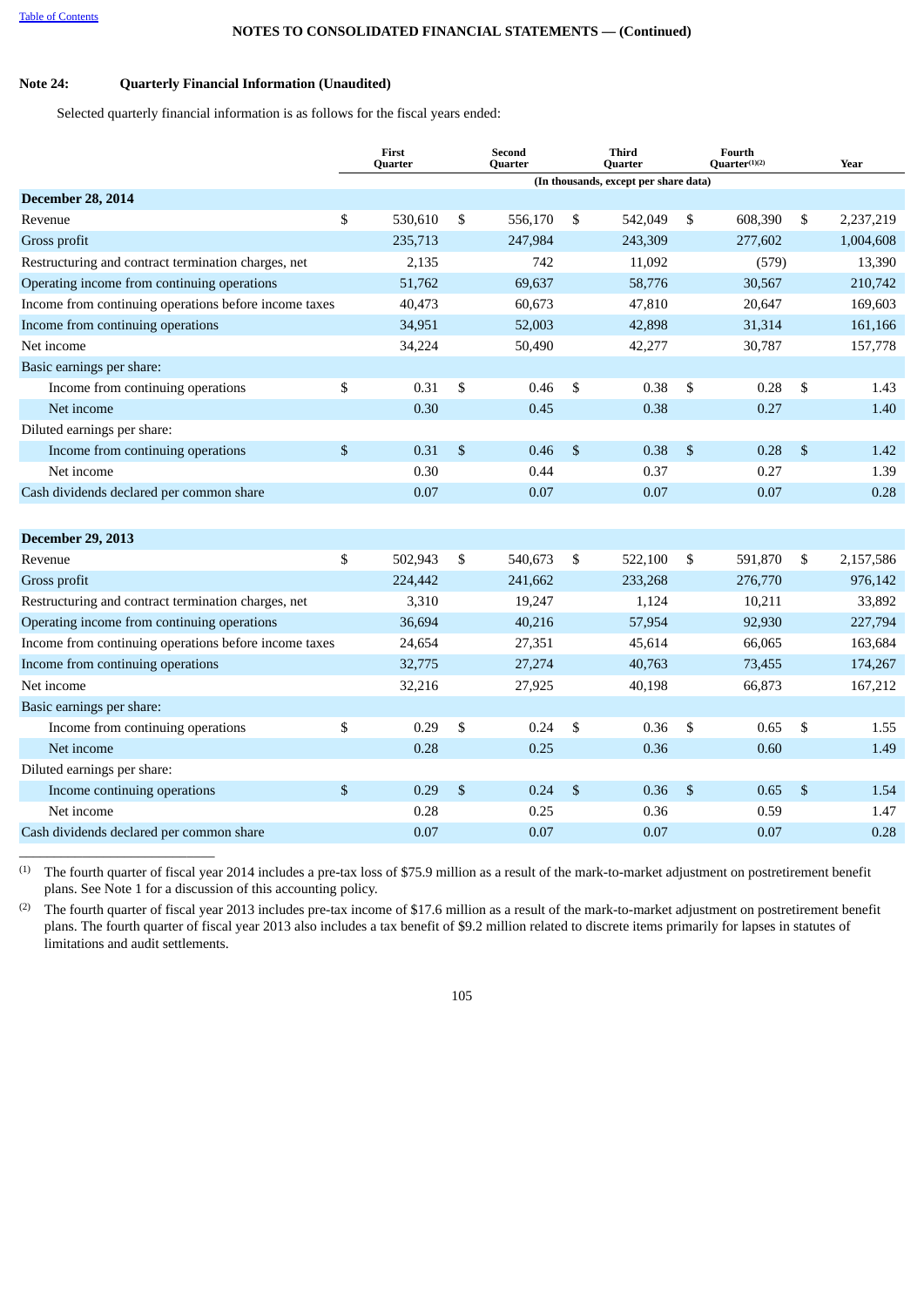#### **Item 9.** *Changes in and Disagreements with Accountants on Accounting and Financial Disclosure*

Not applicable.

#### **Item 9A.** *Controls and Procedures*

#### **Conclusion Regarding the Effectiveness of Disclosure Controls and Procedures**

Our management, with the participation of our Chief Executive Officer and Chief Financial Officer, evaluated the effectiveness of our disclosure controls and procedures as of December 28, 2014. The term "disclosure controls and procedures" as defined in Rules 13a-15(e) and 15d-15(e) under the Securities Exchange Act of 1934, as amended (the "Exchange Act"), means controls and other procedures of a company that are designed to provide reasonable assurance that information required to be disclosed by the company in the reports that it files or submits under the Exchange Act is recorded, processed, summarized and reported, within the time periods specified in the Securities and Exchange Commission's rules and forms. Disclosure controls and procedures include, without limitation, controls and procedures designed to ensure that information required to be disclosed by a company in the reports that it files or submits under the Exchange Act is accumulated and communicated to the company's management, including its principal executive and principal financial officers, as appropriate to allow timely decisions regarding required disclosure. Management recognizes that any controls and procedures, no matter how well designed and operated, can provide only reasonable assurance of achieving their objectives, and management necessarily applies its judgment in evaluating the cost-benefit relationship of possible controls and procedures. Based on the evaluation of our disclosure controls and procedures as of December 28, 2014, our Chief Executive Officer and Chief Financial Officer concluded that, as of such date, our disclosure controls and procedures were effective at the reasonable assurance level.

### **Management's Report on Internal Control Over Financial Reporting**

Our management is responsible for establishing and maintaining adequate internal control over financial reporting. Internal control over financial reporting is defined in Rule 13a-15(f) or 15d-15(f) promulgated under the Exchange Act as a process designed by, or under the supervision of, the company's principal executive and principal financial officers and effected by the company's board of directors, management and other personnel, to provide reasonable assurance regarding the reliability of financial reporting and the preparation of financial statements for external purposes in accordance with generally accepted accounting principles, and includes those policies and procedures that:

- Pertain to the maintenance of records that in reasonable detail accurately and fairly reflect the transactions and dispositions of the assets of the company;
- Provide reasonable assurance that transactions are recorded as necessary to permit preparation of financial statements in accordance with generally accepted accounting principles, and that receipts and expenditures of the company are being made only in accordance with authorizations of management and directors of the company; and
- Provide reasonable assurance regarding prevention or timely detection of unauthorized acquisition, use or disposition of the company's assets that could have a material effect on the financial statements.

Because of its inherent limitations, internal control over financial reporting may not prevent or detect misstatements. Projections of any evaluation of effectiveness to future periods are subject to the risk that controls may become inadequate because of changes in conditions, or that the degree of compliance with the policies or procedures may deteriorate.

Our management assessed the effectiveness of our internal control over financial reporting as of December 28, 2014. In making this assessment, our management used the criteria set forth by the Committee of Sponsoring Organizations of the Treadway Commission ("COSO") in the 2013 Internal Control-Integrated Framework. Our assessment of and conclusion on the effectiveness of internal control over financial reporting excluded the internal controls of Perten, acquired on December 5, 2014, which is included in our 2014 consolidated financial statements and represented approximately 7.8% of our total assets as of December 28, 2014 and 0.3% of our total revenues for the fiscal year ended December 28, 2014.

Based on this assessment, our management concluded that, as of December 28, 2014, our internal control over financial reporting was effective based on those criteria.

Our registered public accounting firm has issued an attestation report on our internal control over financial reporting. This report appears below.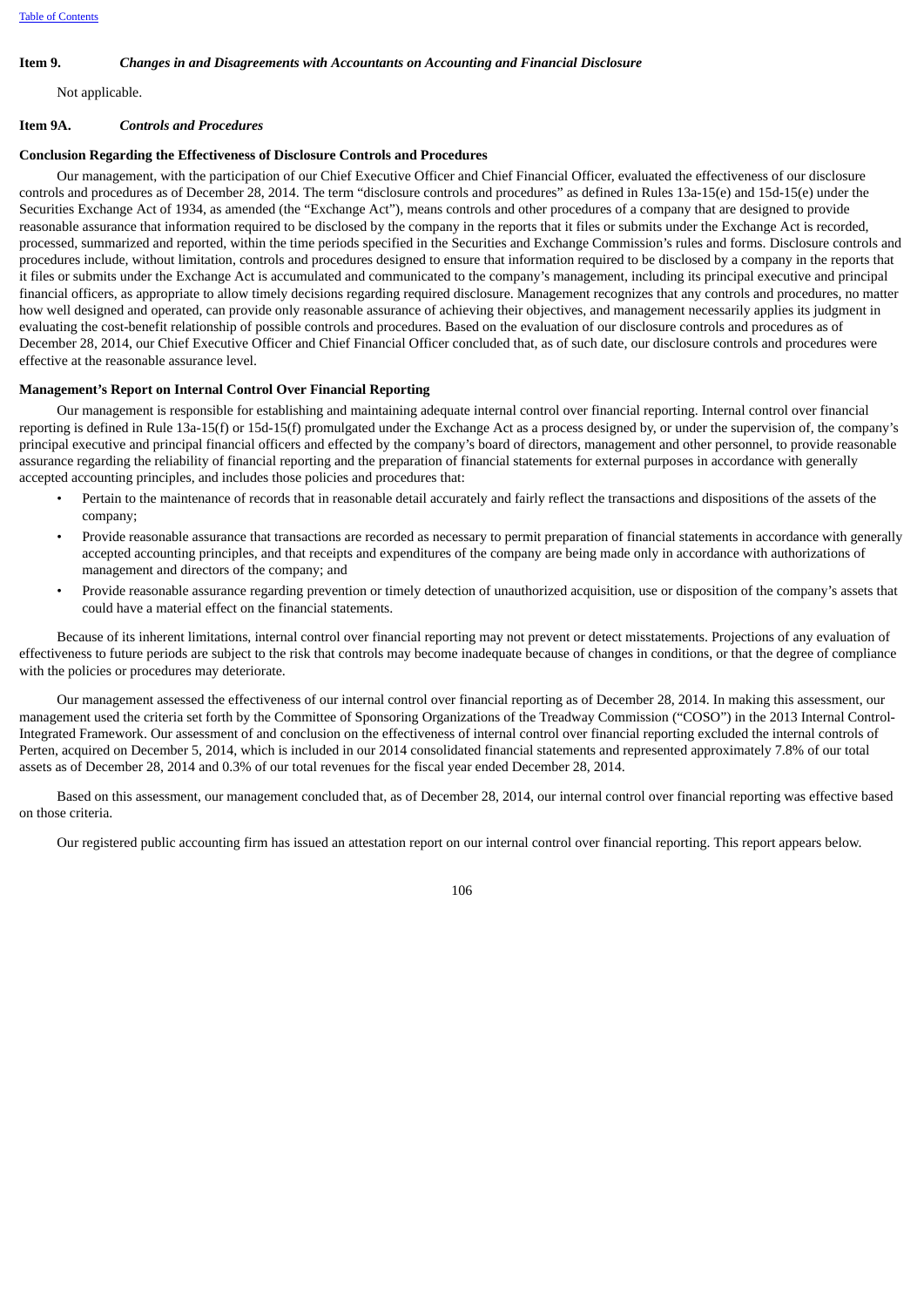# **REPORT OF INDEPENDENT REGISTERED PUBLIC ACCOUNTING FIRM**

To the Board of Directors and Stockholders of PerkinElmer, Inc. Waltham, Massachusetts

We have audited the internal control over financial reporting of PerkinElmer, Inc. and subsidiaries (the "Company") as of December 28, 2014, based on criteria established in *Internal Control—Integrated Framework (2013)* issued by the Committee of Sponsoring Organizations of the Treadway Commission. As described in Management's Report on Internal Control Over Financial Reporting, management excluded from its assessment the internal control over financial reporting at Perten Instruments Group AB ("Perten"), which was acquired on December 5, 2014 and whose financial statements constitute 7.8% of total assets and 0.3% of revenues of the consolidated financial statement amounts as of and for the year ended December 28, 2014. Accordingly, our audit did not include the internal control over financial reporting at Perten. The Company's management is responsible for maintaining effective internal control over financial reporting and for its assessment of the effectiveness of internal control over financial reporting, included in the accompanying Management's Report on Internal Control Over Financial Reporting. Our responsibility is to express an opinion on the Company's internal control over financial reporting based on our audit.

We conducted our audit in accordance with the standards of the Public Company Accounting Oversight Board (United States). Those standards require that we plan and perform the audit to obtain reasonable assurance about whether effective internal control over financial reporting was maintained in all material respects. Our audit included obtaining an understanding of internal control over financial reporting, assessing the risk that a material weakness exists, testing and evaluating the design and operating effectiveness of internal control based on the assessed risk, and performing such other procedures as we considered necessary in the circumstances. We believe that our audit provides a reasonable basis for our opinion.

A company's internal control over financial reporting is a process designed by, or under the supervision of, the company's principal executive and principal financial officers, or persons performing similar functions, and effected by the company's board of directors, management, and other personnel to provide reasonable assurance regarding the reliability of financial reporting and the preparation of financial statements for external purposes in accordance with generally accepted accounting principles. A company's internal control over financial reporting includes those policies and procedures that (1) pertain to the maintenance of records that, in reasonable detail, accurately and fairly reflect the transactions and dispositions of the assets of the company; (2) provide reasonable assurance that transactions are recorded as necessary to permit preparation of financial statements in accordance with generally accepted accounting principles, and that receipts and expenditures of the company are being made only in accordance with authorizations of management and directors of the company; and (3) provide reasonable assurance regarding prevention or timely detection of unauthorized acquisition, use, or disposition of the company's assets that could have a material effect on the financial statements.

Because of the inherent limitations of internal control over financial reporting, including the possibility of collusion or improper management override of controls, material misstatements due to error or fraud may not be prevented or detected on a timely basis. Also, projections of any evaluation of the effectiveness of the internal control over financial reporting to future periods are subject to the risk that the controls may become inadequate because of changes in conditions, or that the degree of compliance with the policies or procedures may deteriorate.

In our opinion, the Company maintained, in all material respects, effective internal control over financial reporting as of December 28, 2014, based on the criteria established in *Internal Control—Integrated Framework (2013)* issued by the Committee of Sponsoring Organizations of the Treadway Commission.

We have also audited, in accordance with the standards of the Public Company Accounting Oversight Board (United States), the consolidated financial statements and financial statement schedule as of and for the year ended December 28, 2014 of the Company and our report dated February 24, 2015 expressed an unqualified opinion on those financial statements and financial statement schedule.

/s/ DELOITTE & TOUCHE LLP

Boston, Massachusetts February 24, 2015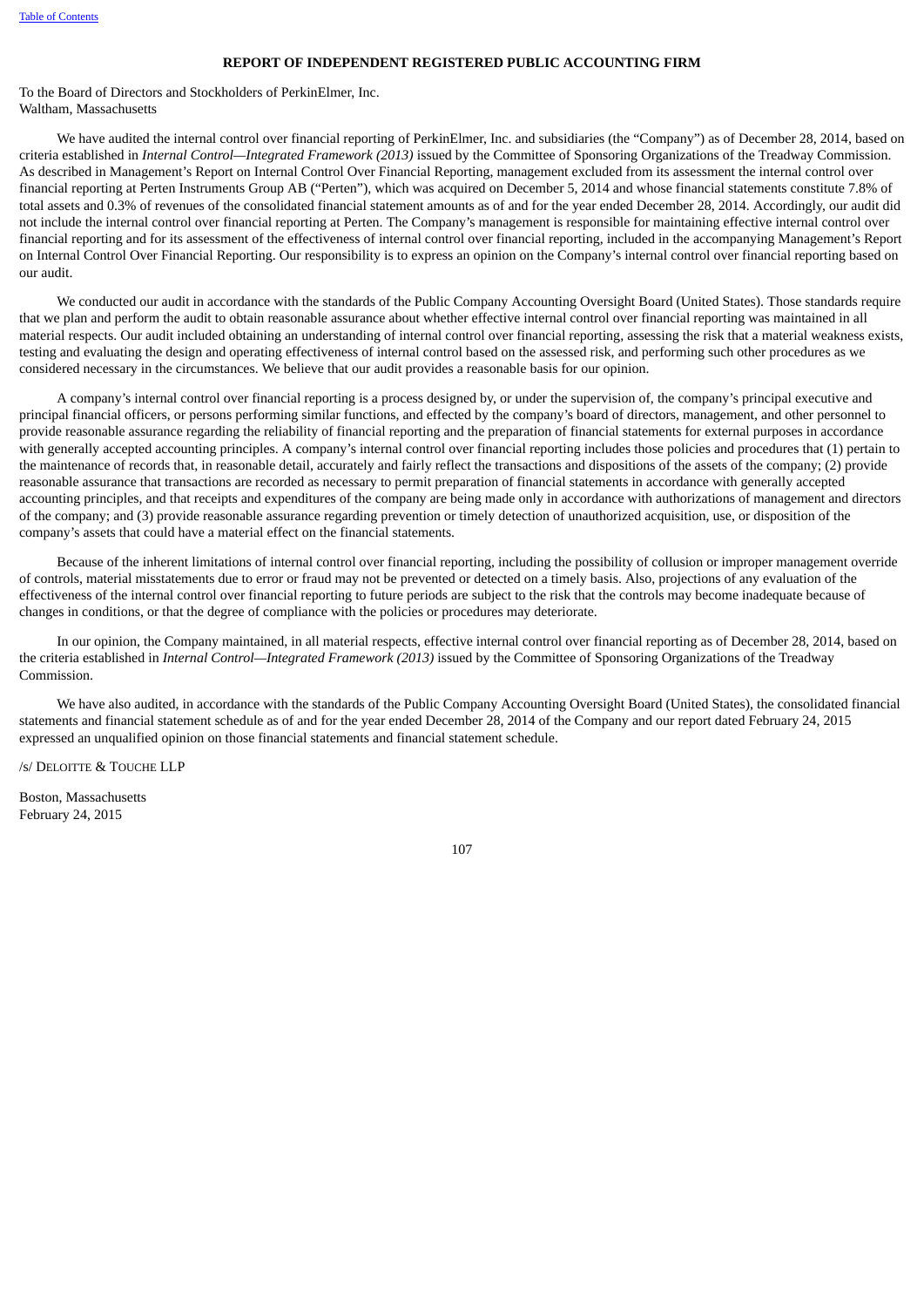# **Changes in Internal Control Over Financial Reporting**

No change in our internal control over financial reporting (as defined in Rules 13a-15(f) and 15d-15(f) under the Exchange Act) occurred during the fiscal quarter ended December 28, 2014 that has materially affected, or is reasonably likely to materially affect, our internal control over financial reporting.

#### **Item 9B.** *Other Information*

Not applicable.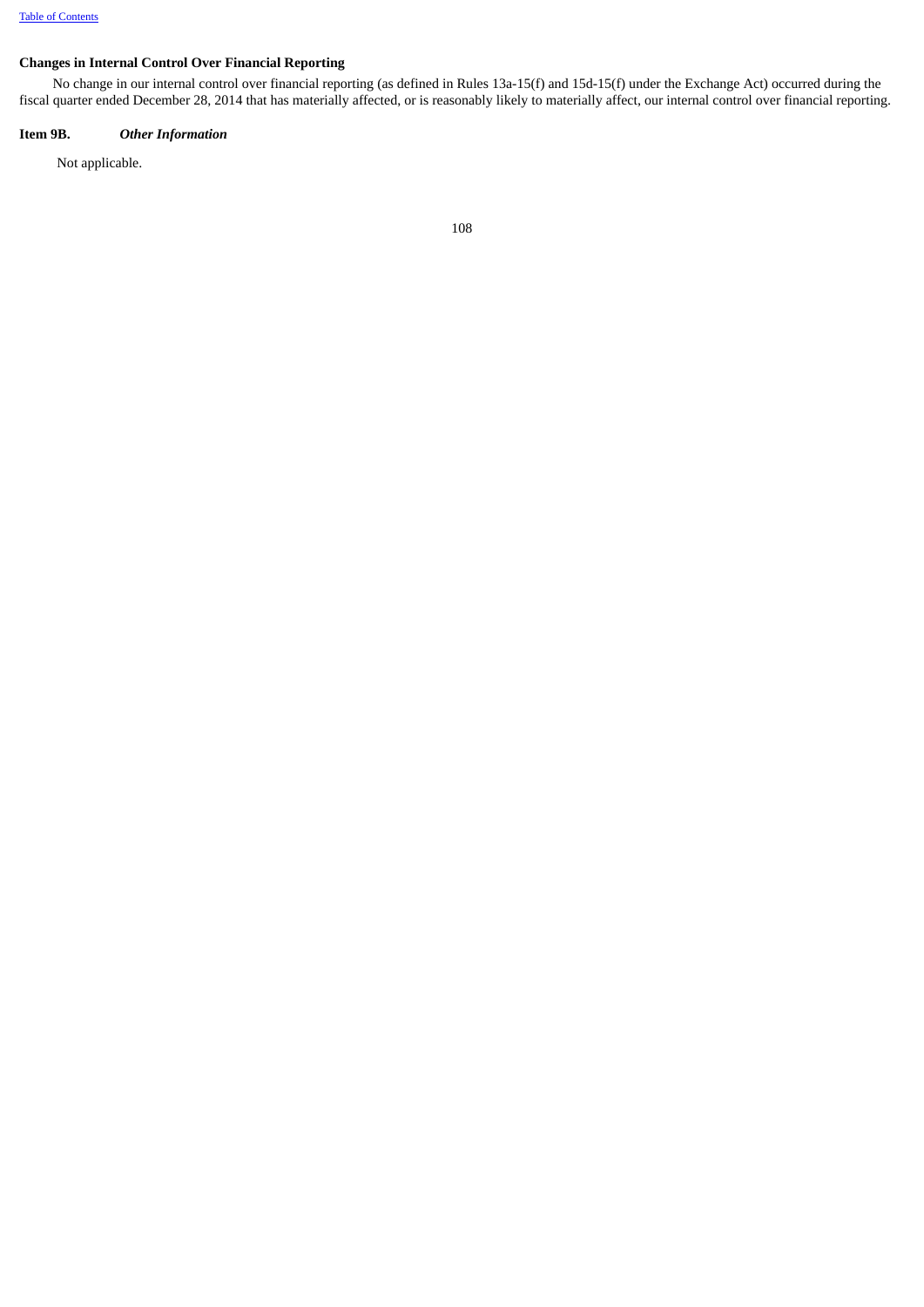#### **PART III**

## **Item 10.** *Directors, Executive Officers and Corporate Governance*

The information required to be disclosed by this Item pursuant to Item 401 of Regulation S-K with respect to our executive officers is contained in Part I of this annual report on Form 10-K under the caption, "Executive Officers of the Registrant." The remaining information required to be disclosed by the Item pursuant to Item 401 and Item 407 of Regulation S-K is contained in the proxy statement for our annual meeting of stockholders to be held on April 28, 2015 under the captions "Proposal No. 1 Election of Directors" and "Information Relating to Our Board of Directors and Its Committees" and is incorporated in this annual report on Form 10-K by reference.

The information required to be disclosed by this Item pursuant to Item 405 of Regulation S-K is contained in the proxy statement for our annual meeting of stockholders to be held on April 28, 2015 under the caption "Section 16(a) Beneficial Ownership Reporting Compliance," and is incorporated in this annual report on Form 10-K by reference.

We have adopted a code of ethics, our Standards of Business Conduct, that applies to our principal executive officer, principal financial officer, principal accounting officer or controller, and persons performing similar functions. Our Standards of Business Conduct, as well as our corporate governance guidelines and the charters for the audit, compensation and benefits, nominating and corporate governance, executive and finance committees of our Board of Directors, are each accessible under the "Corporate Governance" heading of the "Investors" section of our website, http://www.perkinelmer.com. This information is also available in print to any stockholder who requests it, by writing to PerkinElmer, Inc., 940 Winter Street, Waltham, Massachusetts 02451, Attention: Investor Relations. We also intend to disclose in the same location on our website, any amendments to, or waivers from, our Standards of Business Conduct that are required to be disclosed pursuant to the disclosure requirements of Item 5.05 of Form 8-K.

## **Item 11.** *Executive Compensation*

The information required to be disclosed by this Item pursuant to Item 402 and Item 407(e) of Regulation S-K is contained in the proxy statement for our annual meeting of stockholders to be held on April 28, 2015 under the captions "Information Relating to Our Board of Directors and Its Committees-Director Compensation," "—Compensation Committee Interlocks and Insider Participation," and "Executive Compensation," and is incorporated in this annual report on Form 10-K by reference.

## **Item 12.** *Security Ownership of Certain Beneficial Owners and Management and Related Stockholder Matters*

The information required to be disclosed by this Item pursuant to Item 403 of Regulation S-K is contained in the proxy statement for our annual meeting of stockholders to be held on April 28, 2015 under the caption "Beneficial Ownership of Common Stock," and is incorporated in this annual report on Form 10-K by reference.

The information required to be disclosed by this Item pursuant to Item 201(d) of Regulation S-K is contained in the proxy statement for our annual meeting of stockholders to be held on April 28, 2015 under the caption "Executive Compensation—Equity Compensation Plan Information," and is incorporated in this annual report on Form 10-K by reference.

## **Item 13.** *Certain Relationships and Related Transactions, and Director Independence*

The information required to be disclosed by this Item pursuant to Item 404 of Regulation S-K is contained in the proxy statement for our annual meeting of stockholders to be held on April 28, 2015 under the caption "Information Relating to Our Board of Directors and Its Committees—Certain Relationships and Policies on Related Party Transactions," and is incorporated in this annual report on Form 10-K by reference.

The information required to be disclosed by this Item pursuant to Item 407(a) of Regulation S-K is contained in the proxy statement for our annual meeting of stockholders to be held on April 28, 2015 under the caption "Information Relating to Our Board of Directors and Its Committees—Determination of Independence," and is incorporated in this annual report on Form 10-K by reference.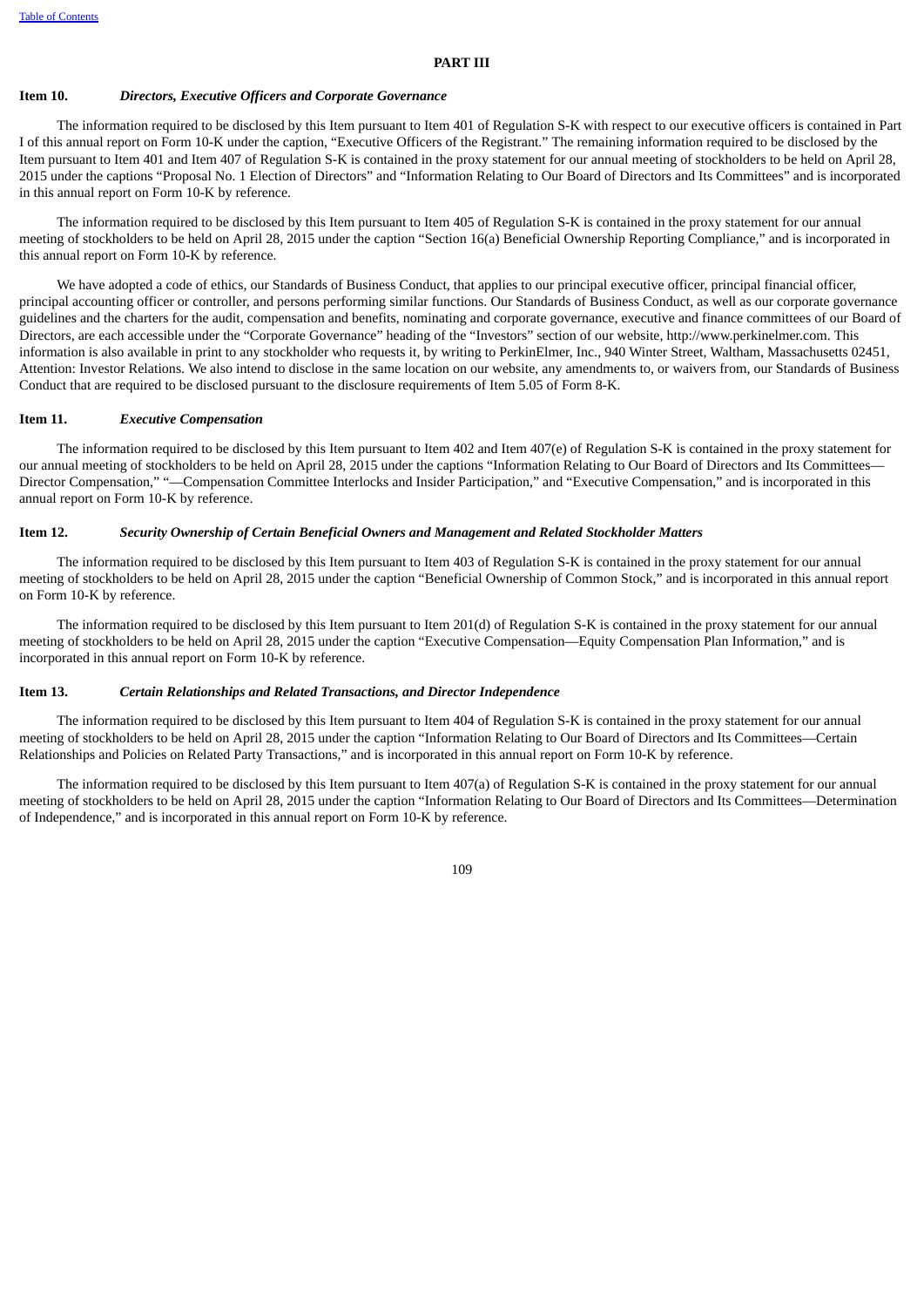# **Item 14.** *Principal Accountant Fees and Services*

The information required to be disclosed by this Item pursuant to Item 9(e) of Schedule 14A is contained in the proxy statement for our annual meeting of stockholders to be held on April 28, 2015 under the caption "Information Relating to Our Board of Directors and Its Committees—Independent Registered Public Accounting Firm Fees and Other Matters", and is incorporated in this annual report on Form 10-K by reference.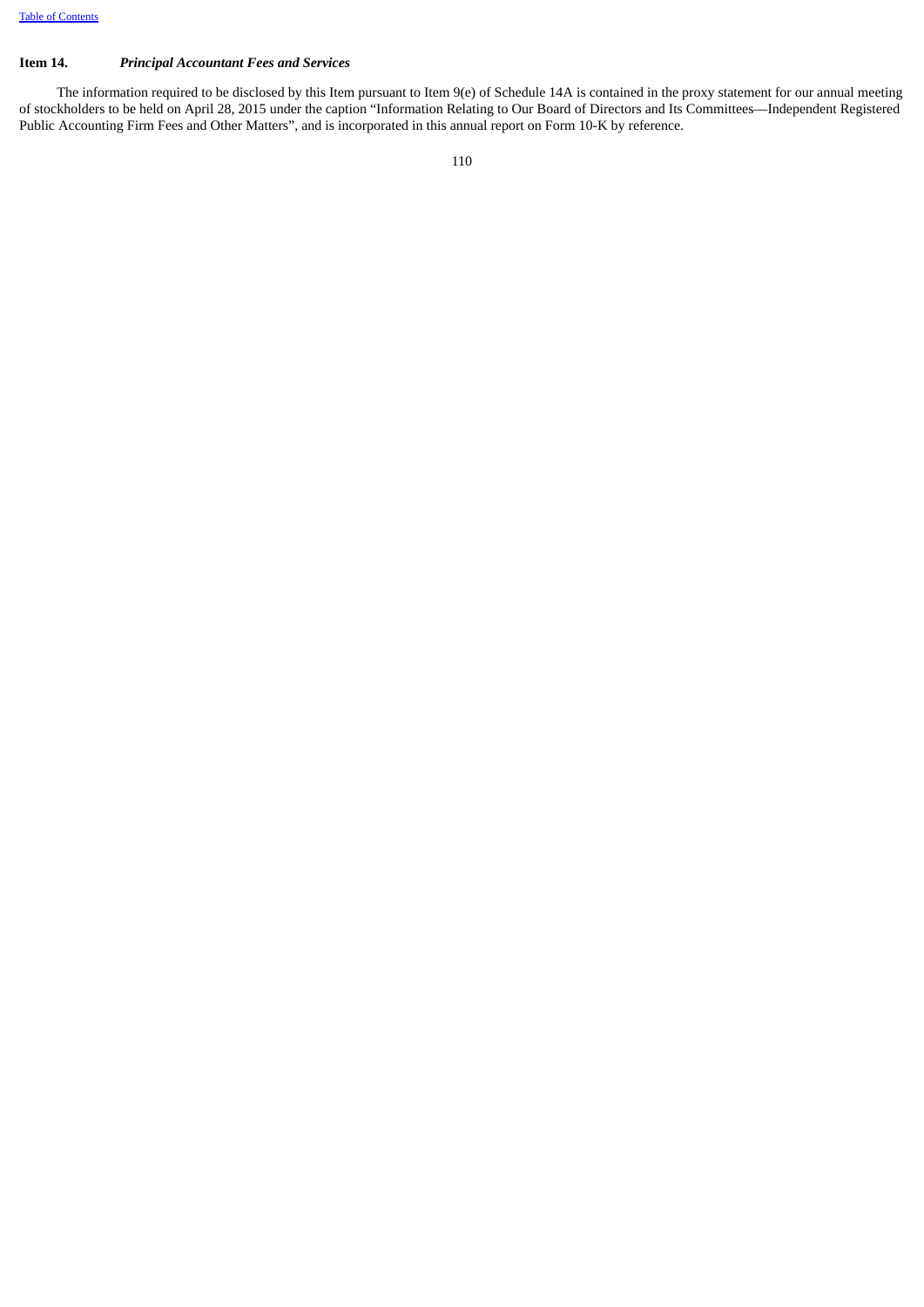### **Item 15.** *Exhibits and Financial Statement Schedules*

(a) DOCUMENTS FILED AS PART OF THIS REPORT:

#### 1. FINANCIAL STATEMENTS

Included in Part II, Item 8:

Report of Independent Registered Public Accounting Firm

Consolidated Statements of Operations for Each of the Three Fiscal Years in the Period Ended December 28, 2014

Consolidated Statements of Comprehensive Income for Each of the Three Fiscal Years in the Period Ended December 28, 2014

Consolidated Balance Sheets as of December 28, 2014 and December 29, 2013

Consolidated Statements of Stockholders' Equity for Each of the Three Fiscal Years in the Period Ended December 28, 2014

Consolidated Statements of Cash Flows for Each of the Three Fiscal Years in the Period Ended December 28, 2014

Notes to Consolidated Financial Statements

#### 2. FINANCIAL STATEMENT SCHEDULE

Schedule II—Valuation and Qualifying Accounts

We have omitted financial statement schedules, other than those we note above, because of the absence of conditions under which they are required, or because the required information is given in the financial statements or notes thereto.

### 3. EXHIBITS

| <b>Exhibit</b><br>No. | <b>Exhibit Title</b>                                                                                                                                                                                                                                                                                                 |
|-----------------------|----------------------------------------------------------------------------------------------------------------------------------------------------------------------------------------------------------------------------------------------------------------------------------------------------------------------|
| $2.1^{(1)}$           | Share Purchase Agreement, dated November 21, 2014, by and among Valedo Partners Fund I AB, the Other Sellers party thereto and<br>PerkinElmer Holding Luxembourg S.à.r.l., filed with the Commission on November 28, 2014 as Exhibit 2.1 to our current report on Form 8-<br>K and herein incorporated by reference. |
| 3.1                   | PerkinElmer, Inc.'s Restated Articles of Organization, filed with the Commission on May 11, 2007 as Exhibit 3.1 to our quarterly report on<br>Form 10-Q and herein incorporated by reference.                                                                                                                        |
| 3.2                   | PerkinElmer, Inc.'s Amended and Restated By-Laws, filed with the Commission on April 28, 2009 as Exhibit 3.1 to our current report on<br>Form 8-K and herein incorporated by reference.                                                                                                                              |
| 4.1                   | Specimen Certificate of PerkinElmer, Inc.'s Common Stock, \$1 par value, filed with the Commission on August 15, 2001 as Exhibit 4.1 to<br>our quarterly report on Form 10-Q and herein incorporated by reference.                                                                                                   |
| 4.2                   | Indenture dated as of October 25, 2011 between PerkinElmer, Inc. and U.S. Bank National Association, filed with the Commission on<br>October 27, 2011 as Exhibit 99.1 to our current report on Form 8-K and herein incorporated by reference.                                                                        |
| 4.3                   | Supplemental Indenture dated as of October 25, 2011 between PerkinElmer, Inc. and U.S. Bank National Association, filed with the<br>Commission on October 27, 2011 as Exhibit 99.2 to our current report on Form 8-K and herein incorporated by reference.                                                           |
| 4.4                   | Second Supplemental Indenture dated as of December 22, 2011 between PerkinElmer, Inc. and U.S. Bank National Association, filed with<br>the Commission on February 28, 2012 as Exhibit 4.4 to our annual report on Form 10-K and herein incorporated by reference.                                                   |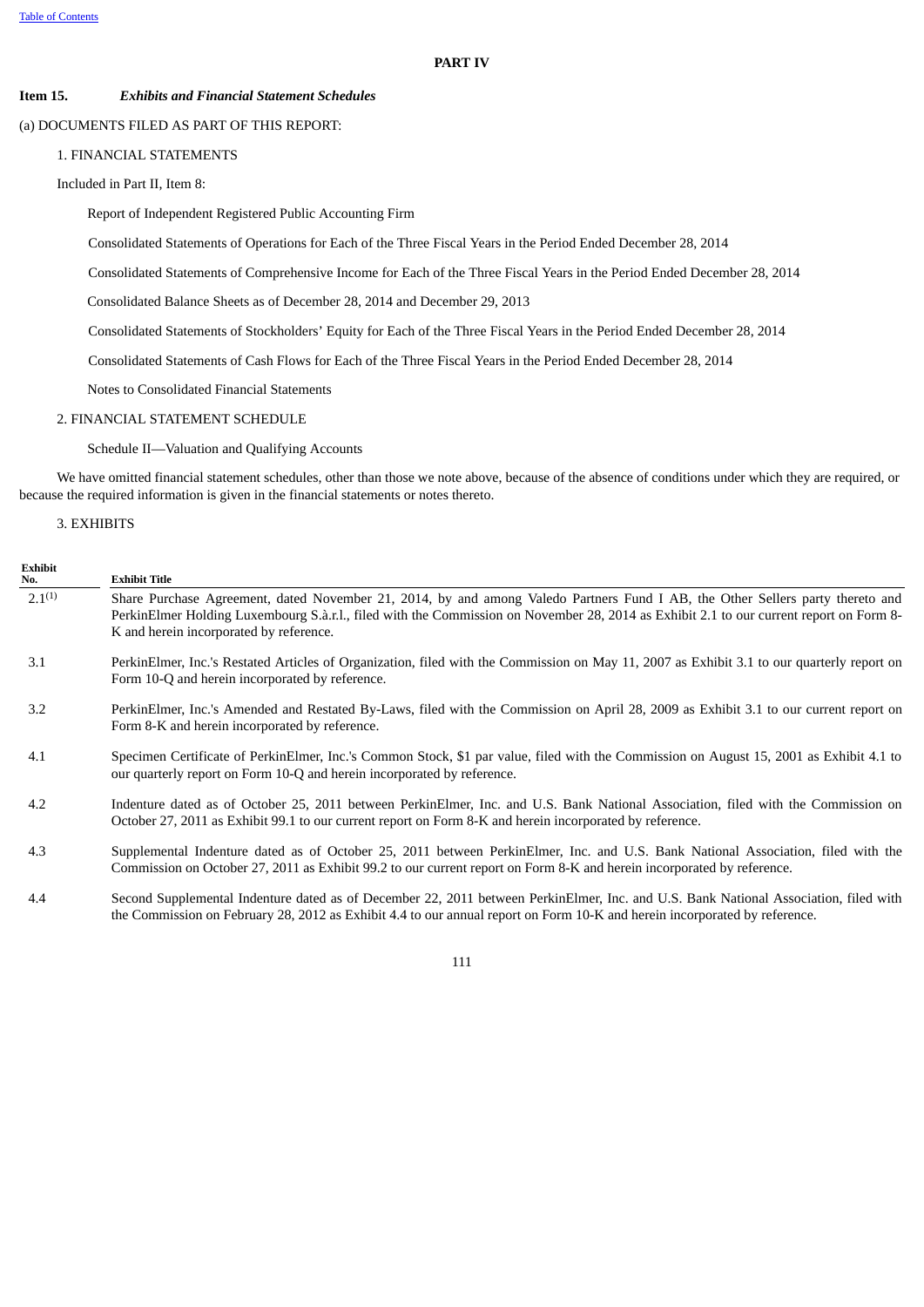# **Exhibit No. Exhibit Title** 10.1 Credit Agreement, dated as of January 8, 2014, among PerkinElmer, Inc., Wallac Oy and PerkinElmer Health Sciences, Inc. as Borrowers, JPMorgan Chase Bank N.A. as Administrative Agent, Bank of America, N.A. and Barclays Bank PLC as Co-Syndication Agents, The Royal Bank of Scotland PLC, Citibank, N.A. and HSBC Bank USA, National Association as Co-Documentation Agents, J.P. Morgan Securities LLC, Merrill Lynch, Pierce, Fenner & Smith Incorporated and Barclays Bank PLC as Joint Bookrunners and Joint Lead Arrangers, and the other Lenders Party hereto, filed with the Commission on January 10, 2014 as Exhibit 10.1 to our current report on Form 8-K and herein incorporated by reference. 10.2\* Employment Contracts: (1) Third Amended and Restated Employment Agreement between PerkinElmer, Inc. and Robert F. Friel, dated as of December 16, 2008, filed with the Commission on February 26, 2009 as Exhibit 10.4(2) to our annual report on Form 10-K and herein incorporated by reference; (2) Employment Agreement by and between Joel S. Goldberg and PerkinElmer, Inc. dated as of July 21, 2008, filed with the Commission on August 8, 2008 as Exhibit 10.1 to our quarterly report on Form 10-Q and herein incorporated by reference; (3) Amended and Restated Employment Agreement between PerkinElmer, Inc. and Daniel R. Marshak, dated as of December 15, 2008, filed with the Commission on February 26, 2009 as Exhibit 10.4(5) to our annual report on Form 10-K and herein incorporated by reference; (4) Employment Agreement by and between Frank Anders Wilson and PerkinElmer, Inc. dated as of April 28, 2009, filed with the Commission on April 30, 2009 as Exhibit 10.1 to our current report on Form 8-K and herein incorporated by reference; (5) Employment Agreement by and between PerkinElmer, Inc. and John R. Letcher dated as of February 1, 2010, filed with the Commission on March 1, 2010 as Exhibit 10.4(9) to our annual report on Form 10-K and herein incorporated by reference; (6) Form of Amendment, entered into by and between PerkinElmer, Inc. and each of the following executive officers on the dates indicated below, filed with the Commission on March 1, 2011 as Exhibit 10.4(7) to our annual report on Form 10-K and herein incorporated by reference: Executive Officer **Date** Joel S. Goldberg John R. Letcher Daniel R. Marshak Frank Anders Wilson December 3, 2010 December 13, 2010 December 17, 2010 December 21, 2010 (7) Employment Agreement between James Corbett and PerkinElmer, Inc. dated as of February 1, 2012, filed with the Commission on May 8, 2012 as Exhibit 10.1 to our quarterly report on Form 10-Q and herein incorporated by reference. (8) Employment Agreement between Jonathan DiVincenzo and PerkinElmer, Inc. dated as of December 2, 2013, filed with the Commission on February 25, 2014 as Exhibit 10.2(9) to our annual report on Form 10-K and herein incorporated by reference. (9) Amended and Restated Employment Agreement between Andrew Okun and PerkinElmer, Inc. dated as of January 1, 2014, filed with the Commission on February 25, 2014 as Exhibit 10.2(10) to our annual report on Form 10-K and herein incorporated by reference. 10.3\* PerkinElmer, Inc.'s 2005 Incentive Plan, filed with the Commission on March 18, 2005 as Appendix A to our definitive proxy statement on Schedule 14A and herein incorporated by reference. 10.4\* PerkinElmer, Inc.'s Amended and Restated 2001 Incentive Plan, filed with the Commission on November 13, 2006 as Exhibit 10.1 to our quarterly report on Form 10-Q and herein incorporated by reference. 10.5\* PerkinElmer, Inc.'s 2009 Incentive Plan, filed with the Commission on March 12, 2014 as Appendix A to our definitive proxy statement on Schedule 14A and herein incorporated by reference. 10.6\* PerkinElmer, Inc.'s 2008 Deferred Compensation Plan, filed with the Commission on December 12, 2008 as Exhibit 10.1 to our current report on Form 8-K and herein incorporated by reference. 10.7\* First Amendment to PerkinElmer, Inc.'s 2008 Deferred Compensation Plan, filed with the Commission on March 1, 2011 as Exhibit 10.9 to our annual report on Form 10-K and herein incorporated by reference.

10.8\* PerkinElmer, Inc.'s 2008 Supplemental Executive Retirement Plan, filed with the Commission on December 12, 2008 as Exhibit 10.2 to our current report on Form 8-K and herein incorporated by reference.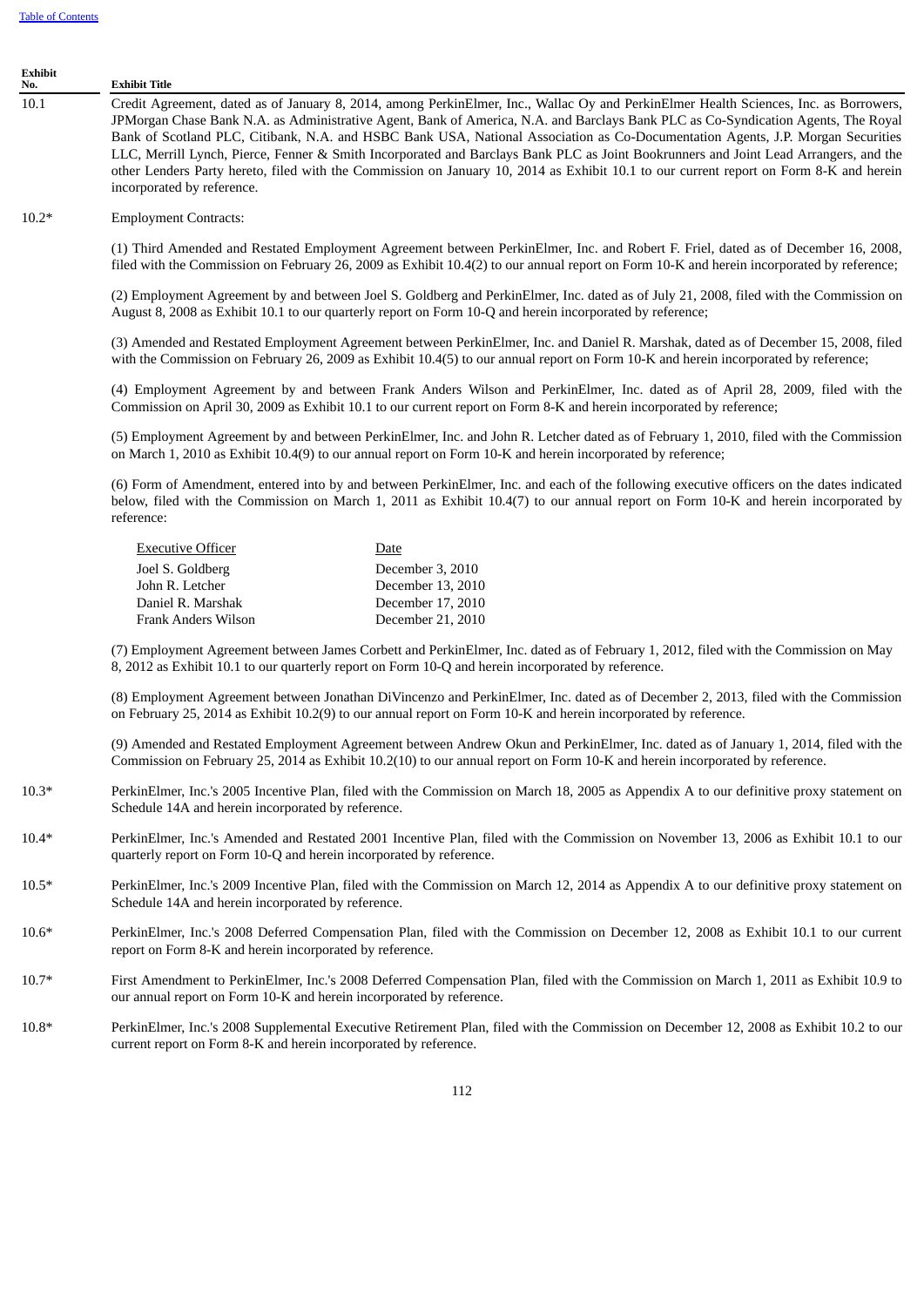| Exhibit<br>No. | <b>Exhibit Title</b>                                                                                                                                                                                                                                                       |
|----------------|----------------------------------------------------------------------------------------------------------------------------------------------------------------------------------------------------------------------------------------------------------------------------|
| $10.9*$        | PerkinElmer, Inc.'s Performance Unit Program Description, filed with the Commission on February 6, 2009 as Exhibit 10.10 to our annual<br>report on Form 10-K and herein incorporated by reference.                                                                        |
| $10.10*$       | PerkinElmer, Inc.'s Performance Incentive Plan (Executive Officers), filed with the Commission on February 6, 2009 as Exhibit 10.11 to our<br>annual report on Form 10-K and herein incorporated by reference.                                                             |
| $10.11*$       | PerkinElmer, Inc.'s Amended and Restated Life Sciences Incentive Plan, filed with the Commission on November 13, 2006 as Exhibit 10.2<br>to our quarterly report on Form 10-Q and herein incorporated by reference.                                                        |
| $10.12*$       | PerkinElmer, Inc. 1998 Employee Stock Purchase Plan as Amended and Restated on December 10, 2009, filed with the Commission on<br>March 1, 2010 as Exhibit 10.15 to our annual report on Form 10-K and herein incorporated by reference.                                   |
| $10.13*$       | Amendment to Vested Option Awards from PerkinElmer, Inc. to Robert F. Friel dated June 23, 2004, filed with the Commission on August 6,<br>2004 as Exhibit 10.4(b) to our quarterly report on Form 10-Q and herein incorporated by reference.                              |
| $10.14*$       | Form of Stock Option Agreement given by PerkinElmer, Inc. to its executive officers for use under the 2005 Incentive Plan, filed with the<br>Commission on November 13, 2006 as Exhibit 10.3 to our quarterly report on Form<br>10-Q and herein incorporated by reference. |
| $10.15*$       | Form of Stock Option Agreement given by PerkinElmer, Inc. to its non-employee directors for use under the 2005 Incentive Plan, filed with<br>the Commission on March 1, 2007 as Exhibit 10.23 to our annual report on Form 10-K and herein incorporated by reference.      |
| $10.16*$       | Form of Stock Option Agreement given by PerkinElmer, Inc. to its chief executive officer for use under the 2009 Incentive Plan, filed with<br>the Commission on April 28, 2009 as Exhibit 10.2 to our current report on Form 8-K and herein incorporated by reference.     |
| $10.17*$       | Form of Stock Option Agreement given by PerkinElmer, Inc. to its executive officers for use under the 2009 Incentive Plan, filed with the<br>Commission on April 28, 2009 as Exhibit 10.3 to our current report on Form 8-K and herein incorporated by reference.          |
| 10.18*         | Form of Stock Option Agreement given by PerkinElmer, Inc. to its non-employee directors for use under the 2009 Incentive Plan, filed with<br>the Commission on April 28, 2009 as Exhibit 10.4 to our current report on Form 8-K and herein incorporated by reference.      |
| 10.19*         | Form of Restricted Stock Agreement with time-based vesting for use under the 2009 Incentive Plan, filed with the Commission on April 28,<br>2009 as Exhibit 10.5 to our current report on Form 8-K and herein incorporated by reference.                                   |
| $10.20*$       | Form of Restricted Stock Agreement with performance-based vesting for use under the 2009 Incentive Plan, filed with the Commission on<br>April 28, 2009 as Exhibit 10.6 to our current report on Form 8-K and herein incorporated by reference.                            |
| $10.21*$       | Form of Restricted Stock Unit Agreement with time-based vesting for use under the 2009 Incentive Plan, filed with the Commission on<br>April 28, 2009 as Exhibit 10.7 to our current report on Form 8-K and herein incorporated by reference.                              |
| $10.22*$       | Form of Restricted Stock Unit Agreement with performance-based vesting for use under the 2009 Incentive Plan, filed with the Commission<br>on April 28, 2009 as Exhibit 10.8 to our current report on Form 8-K and herein incorporated by reference.                       |
| $10.23*$       | Form of Restricted Stock Agreement with time-based vesting for use under the 2009 Incentive Plan, filed with the Commission on May 10,<br>2011 as Exhibit 10.2 to our quarterly report on Form 10-Q and herein incorporated by reference.                                  |
| $10.24*$       | Form of Stock Option Agreement for use under the 2009 Incentive Plan, filed with the Commission on May 10, 2011 as Exhibit 10.3 to our<br>quarterly report on Form 10-Q and herein incorporated by reference.                                                              |
| $10.25*$       | Form of Restricted Stock Unit Agreement given by PerkinElmer, Inc. to its non-employee directors for use under the 2009 Incentive Plan,<br>attached hereto as Exhibit 10.25.                                                                                               |
| $10.26*$       | PerkinElmer, Inc. Savings Plan Amended and Restated effective January 1, 2012, filed with the Commission on February 26, 2013 as Exhibit<br>10.36 to our annual report on Form 10-K and herein incorporated by reference.                                                  |
| $10.27*$       | PerkinElmer, Inc. Employees Retirement Plan Amended and Restated effective January 1, 2012, filed with the Commission on February 26,<br>2013 as Exhibit 10.37 to our annual report on Form 10-K and herein incorporated by reference.                                     |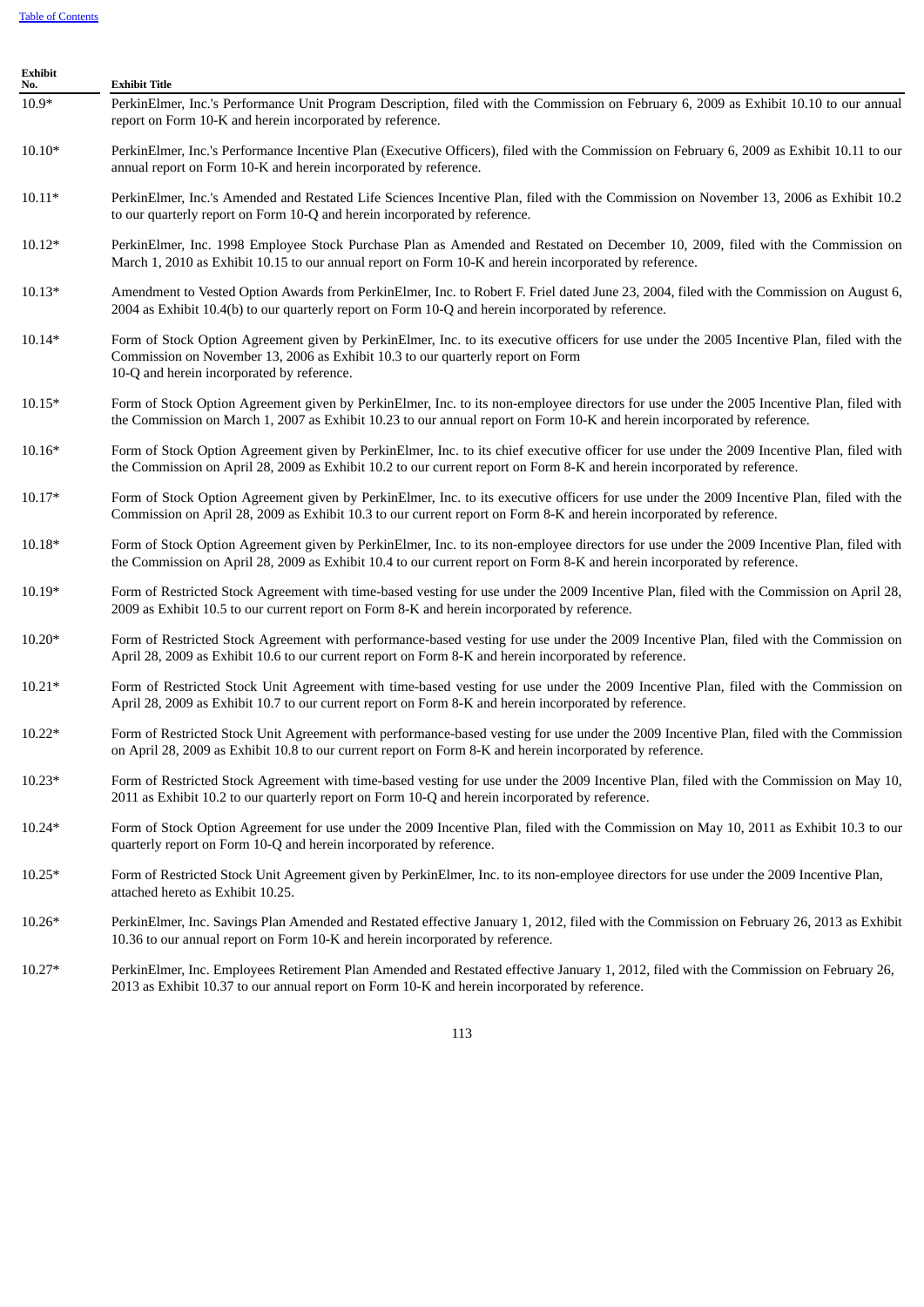| Exhibit<br>No. | <b>Exhibit Title</b>                                                                                                                                                                                                                                                 |
|----------------|----------------------------------------------------------------------------------------------------------------------------------------------------------------------------------------------------------------------------------------------------------------------|
| 10.28          | Purchase and Sale Agreement dated July 18, 2013 between PerkinElmer Health Sciences, Inc. and Senior Housing Properties Trust, filed<br>with the Commission on July 22, 2013 as Exhibit 10.1 to our current report on Form 8-K and herein incorporated by reference. |
| $10.29*$       | PerkinElmer, Inc.'s Amended and Restated Performance Incentive Plan (Executive Officers), filed with the Commission on February 25,<br>2014 as Exhibit 10.37 to our annual report on Form 10-K and herein incorporated by reference.                                 |
| 12.1           | Statement regarding computation of ratio of earnings to fixed charges, attached hereto as Exhibit 12.1.                                                                                                                                                              |
| 21             | Subsidiaries of PerkinElmer, Inc., attached hereto as Exhibit 21.                                                                                                                                                                                                    |
| 23             | Consent of Independent Registered Public Accounting Firm, attached hereto as Exhibit 23.                                                                                                                                                                             |
| 31.1           | Certification of Chief Executive Officer pursuant to Rule 13a-14(a) under the Securities Exchange Act of 1934, attached hereto as Exhibit<br>31.1.                                                                                                                   |
| 31.2           | Certification of Chief Financial Officer pursuant to Rule 13a-14(a) under the Securities Exchange Act of 1934, attached hereto as Exhibit<br>31.2.                                                                                                                   |
| 32.1           | Certification of Chief Executive Officer and Chief Financial Officer pursuant to 18 U.S.C. Section 1350, as adopted pursuant to Section 906<br>of the Sarbanes-Oxley Act of 2002, attached hereto as Exhibit 32.1.                                                   |
| 101.INS        | <b>XBRL Instance Document.</b>                                                                                                                                                                                                                                       |
| 101.SCH        | XBRL Taxonomy Extension Schema Document.                                                                                                                                                                                                                             |
| 101.CAL        | <b>XBRL Calculation Linkbase Document.</b>                                                                                                                                                                                                                           |
| 101.DEF        | <b>XBRL Definition Linkbase Document.</b>                                                                                                                                                                                                                            |
| 101.LAB        | XBRL Labels Linkbase Document.                                                                                                                                                                                                                                       |
| 101.PRE        | <b>XBRL Presentation Linkbase Document.</b>                                                                                                                                                                                                                          |

 $\overline{p}$  The exhibits and schedules to this agreement have been omitted from this filing pursuant to Item 601(b)(2) of Regulation S-K. The registrant agrees to furnish copies of any of such exhibits or schedules to the SEC upon request.

\* Management contract or compensation plan or arrangement required to be filed as an exhibit pursuant to Item 15(b) of Form 10-K.

Attached as Exhibit 101 to this report are the following formatted in XBRL (Extensible Business Reporting Language):

(i) Consolidated Statements of Operations for each of the three years in the period ended December 28, 2014, (ii) Consolidated Balance Sheets as of December 28, 2014 and December 29, 2013, (iii) Consolidated Statements of Comprehensive Income for each of the three years in the period ended December 28, 2014, (iv) Consolidated Statements of Stockholders' Equity for each of the three years in the period ended December 28, 2014, (v) Consolidated Statements of Cash Flows for each of the three years in the period ended December 28, 2014, (vi) Notes to Consolidated Financial Statements, and (vii) Financial Schedule of Valuation and Qualifying Accounts.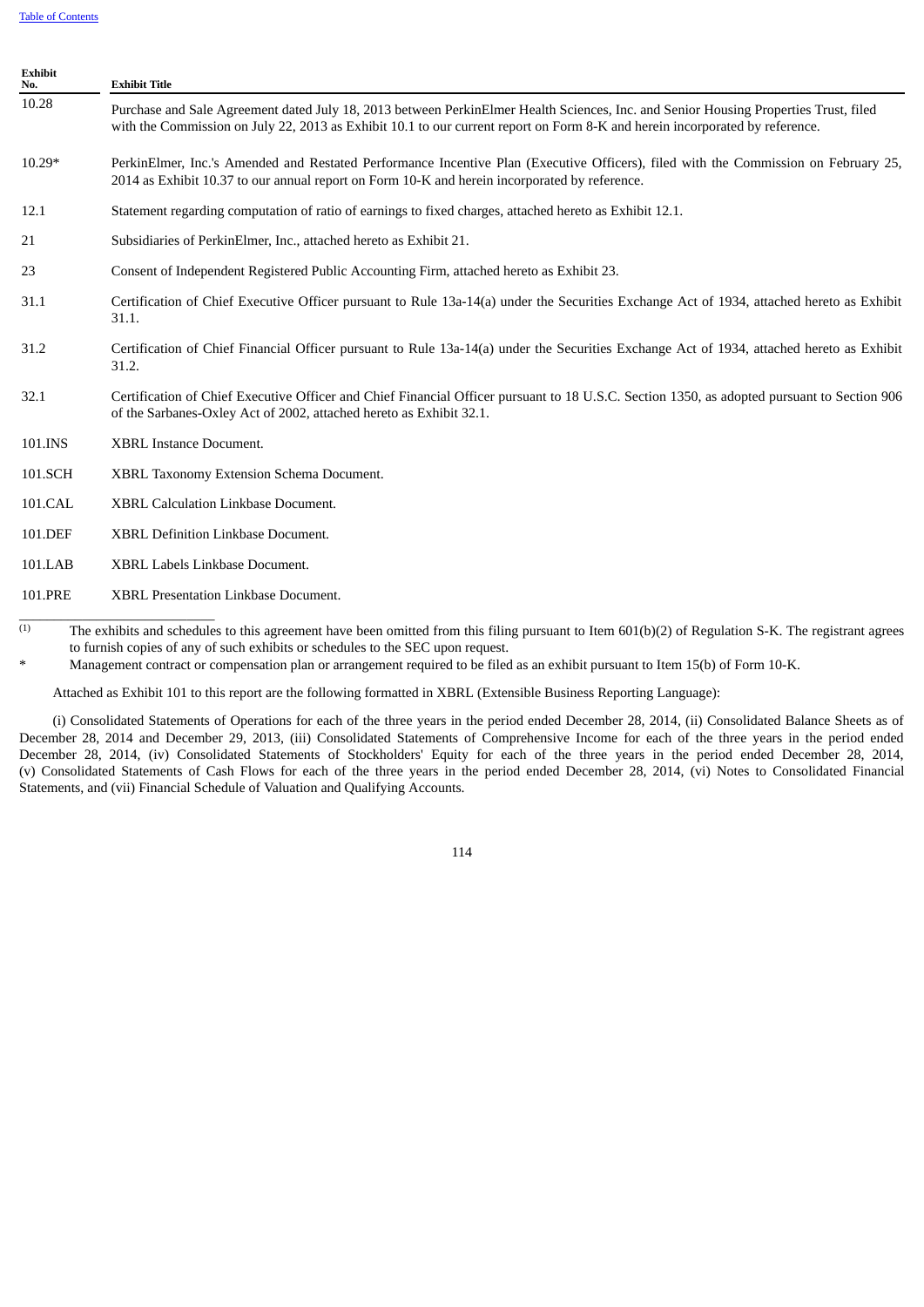# **SCHEDULE II**

# **PERKINELMER, INC. AND SUBSIDIARIES**

## **VALUATION AND QUALIFYING ACCOUNTS For the Three Years Ended December 28, 2014**

| <b>Description</b>                    |  | <b>Balance</b> at<br><b>Beginning of</b><br>Year |      | Charges/<br>Write-<br><b>Provisions</b><br>offs |  |          | Other(1) |       |      | <b>Balance</b><br>at End<br>of Year |  |
|---------------------------------------|--|--------------------------------------------------|------|-------------------------------------------------|--|----------|----------|-------|------|-------------------------------------|--|
|                                       |  |                                                  |      | (In thousands)                                  |  |          |          |       |      |                                     |  |
| <b>Reserve for doubtful accounts:</b> |  |                                                  |      |                                                 |  |          |          |       |      |                                     |  |
| Year ended December 30, 2012          |  | 22.576                                           | - \$ | 4,456                                           |  | (4,274)  | -S       | (40)  | - \$ | 22,718                              |  |
| Year ended December 29, 2013          |  | 22,718                                           |      | 9,427                                           |  | (3, 923) |          | 34    |      | 28,256                              |  |
| Year ended December 28, 2014          |  | 28.256                                           | -S   | 9,400                                           |  | (4,058)  | - \$     | (726) | - \$ | 32,872                              |  |

 $(1)$  Other amounts primarily relate to the impact of acquisitions and foreign exchange movements.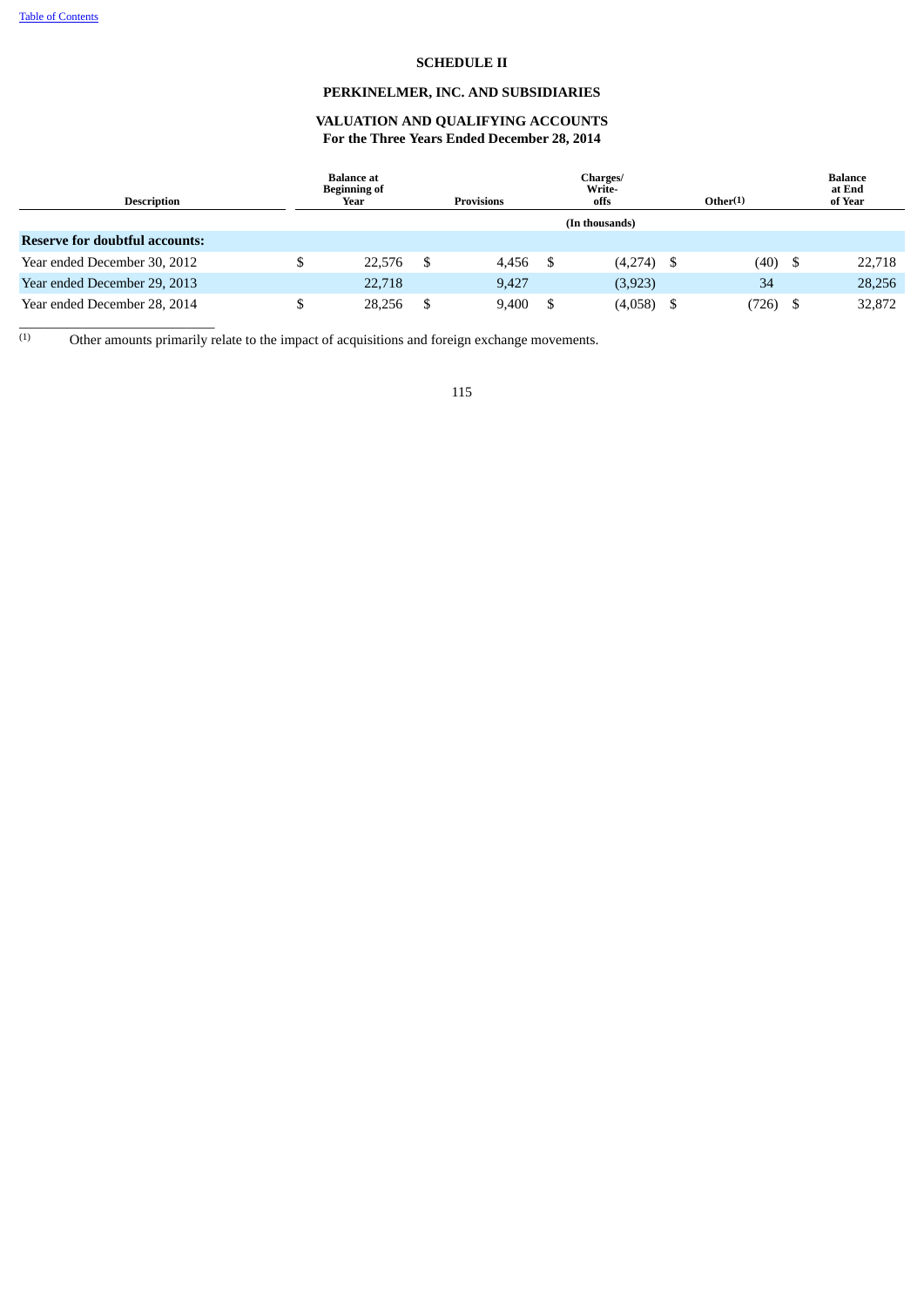# **SIGNATURES**

Pursuant to the requirements of Section 13 or 15(d) of the Securities Exchange Act of 1934, the registrant has duly caused this report to be signed on its behalf by the undersigned, thereunto duly authorized.

|     | Signature                 | PERKINELMER, INC.<br>Title                                        | Date              |
|-----|---------------------------|-------------------------------------------------------------------|-------------------|
| By: | ROBERT F. FRIEL<br>/S/    | Chairman, Chief Executive Officer                                 | February 24, 2015 |
|     | Robert F. Friel           | and President<br>(Principal Executive Officer)                    |                   |
| By: | FRANK A. WILSON<br>/S/    | Sr. Vice President and                                            | February 24, 2015 |
|     | Frank A. Wilson           | Chief Financial Officer<br>(Principal Financial Officer)          |                   |
| By: | <b>ANDREW OKUN</b><br>/S/ | Vice President and                                                | February 24, 2015 |
|     | Andrew Okun               | <b>Chief Accounting Officer</b><br>(Principal Accounting Officer) |                   |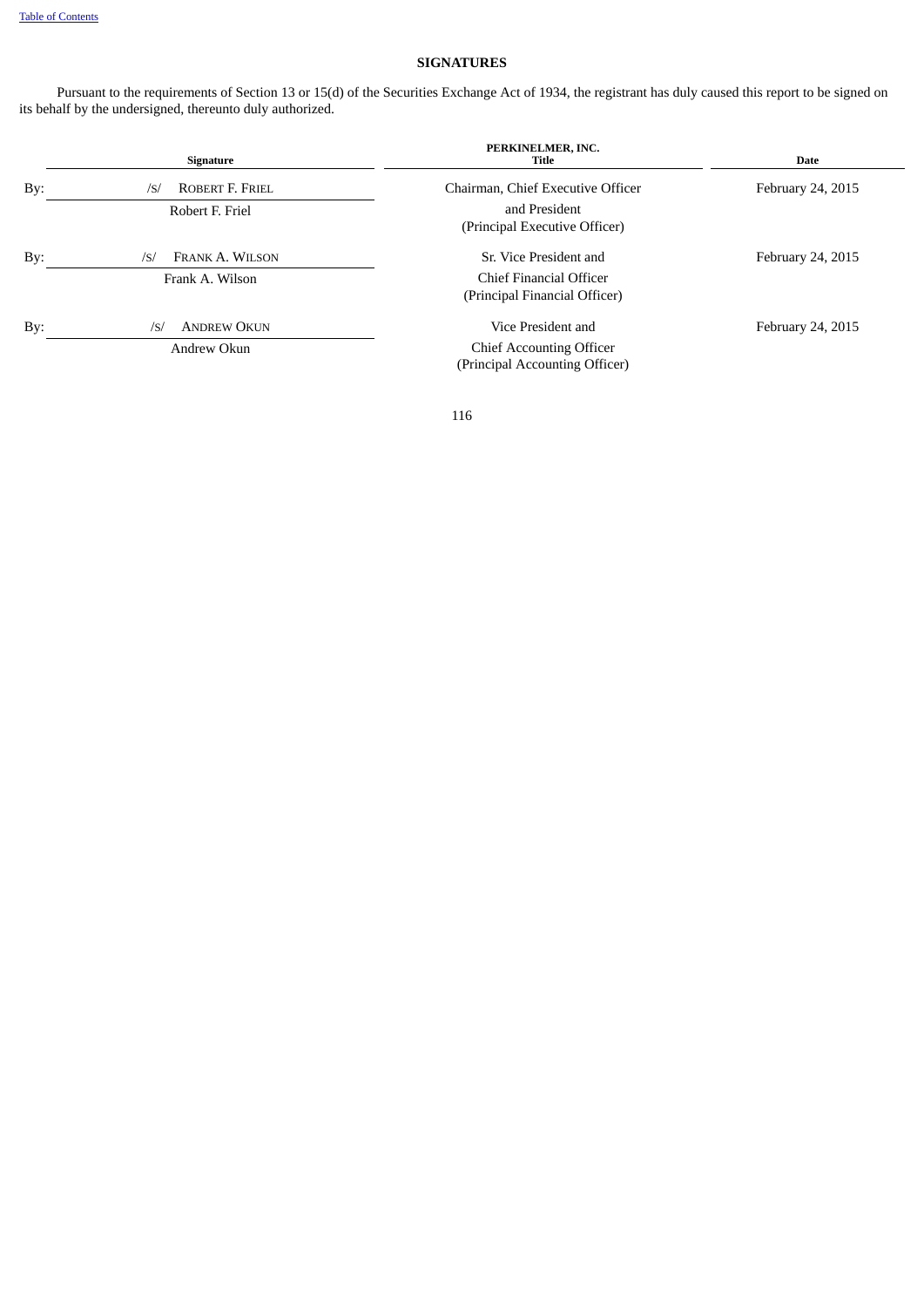### **POWER OF ATTORNEY AND SIGNATURES**

We, the undersigned officers and directors of PerkinElmer, Inc., hereby severally constitute Robert F. Friel and Frank A. Wilson, and each of them singly, our true and lawful attorneys with full power to them, and each of them singly, to sign for us and in our names, in the capacities indicated below, this Annual Report on Form 10-K and any and all amendments to said Annual Report on Form 10-K, and generally to do all such things in our name and behalf in our capacities as officers and directors to enable PerkinElmer, Inc. to comply with the provisions of the Securities Exchange Act of 1934, and all requirements of the Securities and Exchange Commission, hereby rectifying and confirming signed by our said attorneys, and any and all amendments thereto.

Pursuant to the requirements of the Securities Exchange Act of 1934, this report has been signed below by the following persons on behalf of the registrant and in the capacities and on the dates indicated:

|     | <b>Signature</b>                   | <b>Title</b>                                                      | <b>Date</b>       |
|-----|------------------------------------|-------------------------------------------------------------------|-------------------|
| By: | ROBERT F. FRIEL<br>/S/             | Chairman, Chief Executive Officer                                 | February 24, 2015 |
|     | Robert F. Friel                    | and President<br>(Principal Executive Officer)                    |                   |
| By: | FRANK A. WILSON<br>/S/             | Sr. Vice President and                                            | February 24, 2015 |
|     | Frank A. Wilson                    | <b>Chief Financial Officer</b><br>(Principal Financial Officer)   |                   |
| By: | <b>ANDREW OKUN</b><br>$\sqrt{s}$   | Vice President and                                                | February 24, 2015 |
|     | <b>Andrew Okun</b>                 | <b>Chief Accounting Officer</b><br>(Principal Accounting Officer) |                   |
| By: | PETER BARRETT<br>/S/               | Director                                                          | February 24, 2015 |
|     | <b>Peter Barrett</b>               |                                                                   |                   |
| By: | SYLVIE GRÉGOIRE, PharmD<br>/S/     | Director                                                          | February 24, 2015 |
|     | Sylvie Grégoire, PharmD            |                                                                   |                   |
| By: | NICHOLAS A. LOPARDO<br>/S/         | Director                                                          | February 24, 2015 |
|     | Nicholas A. Lopardo                |                                                                   |                   |
| By: | <b>ALEXIS P. MICHAS</b><br>/S/     | Director                                                          | February 24, 2015 |
|     | Alexis P. Michas                   |                                                                   |                   |
| By: | JAMES C. MULLEN<br>/S/             | Director                                                          | February 24, 2015 |
|     | James C. Mullen                    |                                                                   |                   |
| By: | VICKI L. SATO, PhD<br>/S/          | Director                                                          | February 24, 2015 |
|     | Vicki L. Sato, PhD                 |                                                                   |                   |
| By: | <b>KENTON J. SICCHITANO</b><br>/S/ | Director                                                          | February 24, 2015 |
|     | Kenton J. Sicchitano               |                                                                   |                   |
| By: | PATRICK J. SULLIVAN<br>/S/         | Director                                                          | February 24, 2015 |
|     | Patrick J. Sullivan                |                                                                   |                   |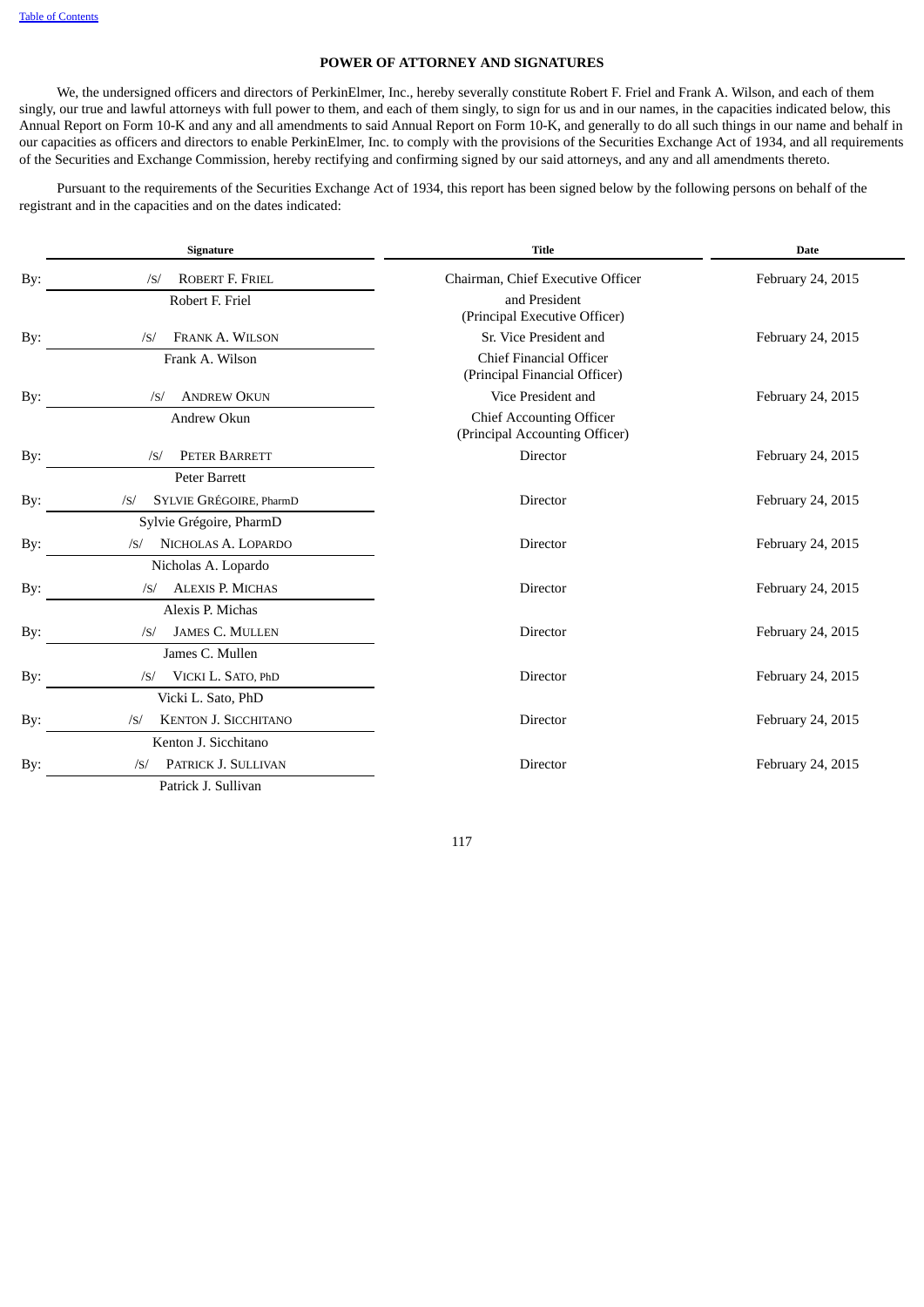**Exhibit**

#### **EXHIBIT INDEX**

| No.         | <b>Exhibit Title</b>                                                                                                                    |
|-------------|-----------------------------------------------------------------------------------------------------------------------------------------|
| $2.1^{(1)}$ | Share Purchase Agreement, dated November 21, 2014, by and among Valedo Partners Fund I AB, the Other Sellers party thereto and          |
|             | PerkinElmer Holding Luxembourg S.à.r.l., filed with the Commission on November 28, 2014 as Exhibit 2.1 to our current report on Form 8- |
|             | K and herein incorporated by reference.                                                                                                 |

- 3.1 PerkinElmer, Inc.'s Restated Articles of Organization, filed with the Commission on May 11, 2007 as Exhibit 3.1 to our quarterly report on Form 10-Q and herein incorporated by reference.
- 3.2 PerkinElmer, Inc.'s Amended and Restated By-Laws, filed with the Commission on April 28, 2009 as Exhibit 3.1 to our current report on Form 8-K and herein incorporated by reference.
- 4.1 Specimen Certificate of PerkinElmer, Inc.'s Common Stock, \$1 par value, filed with the Commission on August 15, 2001 as Exhibit 4.1 to our quarterly report on Form 10-Q and herein incorporated by reference.
- 4.2 Indenture dated as of October 25, 2011 between PerkinElmer, Inc. and U.S. Bank National Association, filed with the Commission on October 27, 2011 as Exhibit 99.1 to our current report on Form 8-K and herein incorporated by reference.
- 4.3 Supplemental Indenture dated as of October 25, 2011 between PerkinElmer, Inc. and U.S. Bank National Association, filed with the Commission on October 27, 2011 as Exhibit 99.2 to our current report on Form 8-K and herein incorporated by reference.
- 4.4 Second Supplemental Indenture dated as of December 22, 2011 between PerkinElmer, Inc. and U.S. Bank National Association, filed with the Commission on February 28, 2012 as Exhibit 4.4 to our annual report on Form 10-K and herein incorporated by reference.
- 10.1 Credit Agreement, dated as of January 8, 2014, among PerkinElmer, Inc., Wallac Oy and PerkinElmer Health Sciences, Inc. as Borrowers, JPMorgan Chase Bank N.A. as Administrative Agent, Bank of America, N.A. and Barclays Bank PLC as Co-Syndication Agents, The Royal Bank of Scotland PLC, Citibank, N.A. and HSBC Bank USA, National Association as Co-Documentation Agents, J.P. Morgan Securities LLC, Merrill Lynch, Pierce, Fenner & Smith Incorporated and Barclays Bank PLC as Joint Bookrunners and Joint Lead Arrangers, and the other Lenders Party hereto, filed with the Commission on January 10, 2014 as Exhibit 10.1 to our current report on Form 8-K and herein incorporated by reference.
- 10.2\* Employment Contracts:

(1) Third Amended and Restated Employment Agreement between PerkinElmer, Inc. and Robert F. Friel, dated as of December 16, 2008, filed with the Commission on February 26, 2009 as Exhibit 10.4(2) to our annual report on Form 10-K and herein incorporated by reference;

(2) Employment Agreement by and between Joel S. Goldberg and PerkinElmer, Inc. dated as of July 21, 2008, filed with the Commission on August 8, 2008 as Exhibit 10.1 to our quarterly report on Form 10-Q and herein incorporated by reference;

(3) Amended and Restated Employment Agreement between PerkinElmer, Inc. and Daniel R. Marshak, dated as of December 15, 2008, filed with the Commission on February 26, 2009 as Exhibit 10.4(5) to our annual report on Form 10-K and herein incorporated by reference;

(4) Employment Agreement by and between Frank Anders Wilson and PerkinElmer, Inc. dated as of April 28, 2009, filed with the Commission on April 30, 2009 as Exhibit 10.1 to our current report on Form 8-K and herein incorporated by reference;

(5) Employment Agreement by and between PerkinElmer, Inc. and John R. Letcher dated as of February 1, 2010, filed with the Commission on March 1, 2010 as Exhibit 10.4(9) to our annual report on Form 10-K and herein incorporated by reference;

(6) Form of Amendment, entered into by and between PerkinElmer, Inc. and each of the following executive officers on the dates indicated below, filed with the Commission on March 1, 2011 as Exhibit 10.4(7) to our annual report on Form 10-K and herein incorporated by reference:

| <b>Executive Officer</b> | Date              |
|--------------------------|-------------------|
| Joel S. Goldberg         | December 3, 2010  |
| John R. Letcher          | December 13, 2010 |
| Daniel R. Marshak        | December 17, 2010 |
| Frank Anders Wilson      | December 21, 2010 |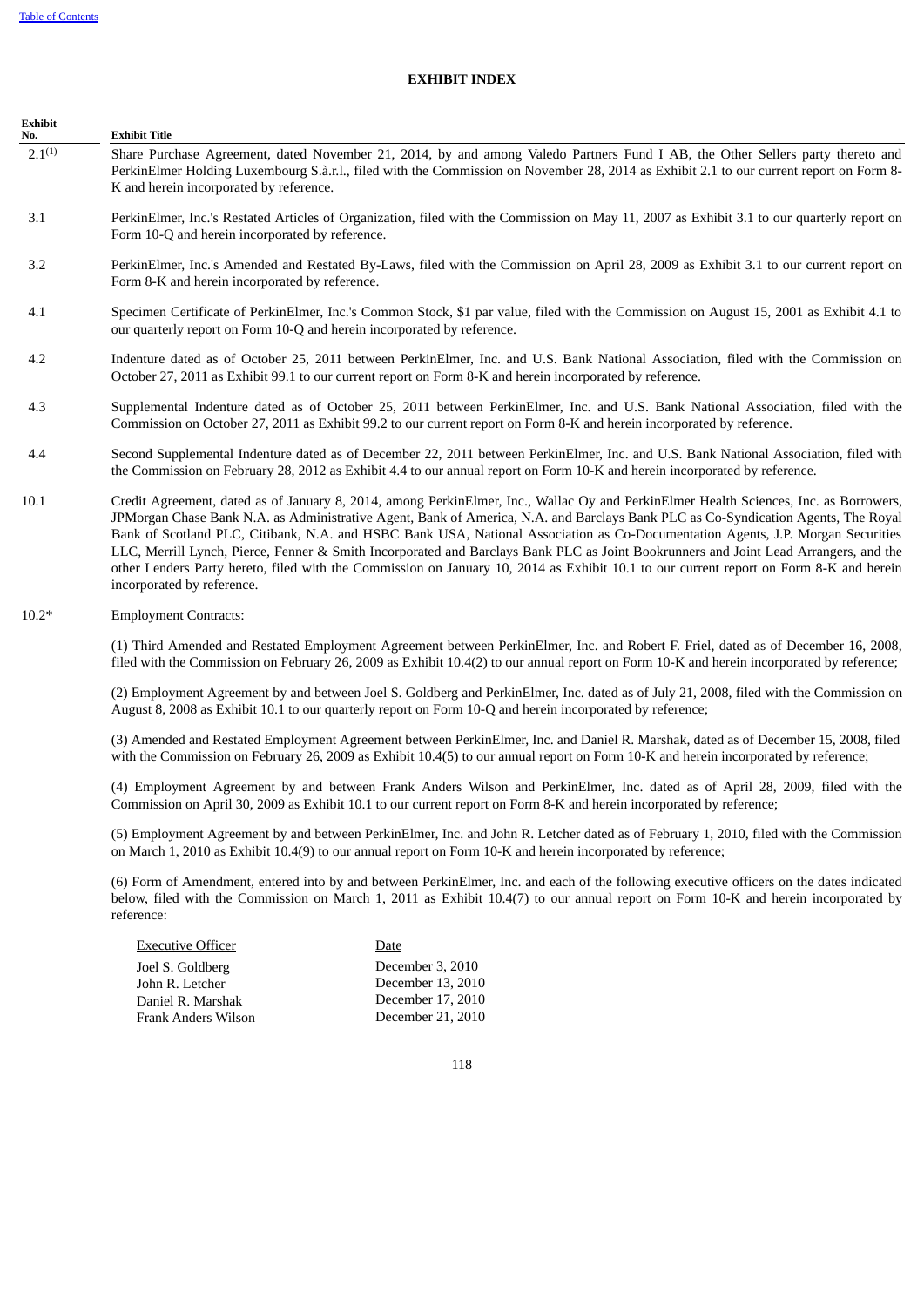| Exhibit<br>No. | <b>Exhibit Title</b>                                                                                                                                                                                                                                                       |
|----------------|----------------------------------------------------------------------------------------------------------------------------------------------------------------------------------------------------------------------------------------------------------------------------|
|                | (7) Employment Agreement between James Corbett and PerkinElmer, Inc. dated as of February 1, 2012, filed with the Commission on May<br>8, 2012 as Exhibit 10.1 to our quarterly report on Form 10-Q and herein incorporated by reference.                                  |
|                | (8) Employment Agreement between Jonathan DiVincenzo and PerkinElmer, Inc. dated as of December 2, 2013, filed with the Commission<br>on February 25, 2014 as Exhibit 10.2(9) to our annual report on Form 10-K and herein incorporated by reference.                      |
|                | (9) Amended and Restated Employment Agreement between Andrew Okun and PerkinElmer, Inc. dated as of January 1, 2014, filed with the<br>Commission on February 25, 2014 as Exhibit 10.2(10) to our annual report on Form 10-K and herein incorporated by reference.         |
| $10.3*$        | PerkinElmer, Inc.'s 2005 Incentive Plan, filed with the Commission on March 18, 2005 as Appendix A to our definitive proxy statement on<br>Schedule 14A and herein incorporated by reference.                                                                              |
| $10.4*$        | PerkinElmer, Inc.'s Amended and Restated 2001 Incentive Plan, filed with the Commission on November 13, 2006 as Exhibit 10.1 to our<br>quarterly report on Form 10-Q and herein incorporated by reference.                                                                 |
| $10.5*$        | PerkinElmer, Inc.'s 2009 Incentive Plan, filed with the Commission on March 12, 2014 as Appendix A to our definitive proxy statement on<br>Schedule 14A and herein incorporated by reference.                                                                              |
| $10.6*$        | PerkinElmer, Inc.'s 2008 Deferred Compensation Plan, filed with the Commission on December 12, 2008 as Exhibit 10.1 to our current<br>report on Form 8-K and herein incorporated by reference.                                                                             |
| $10.7*$        | First Amendment to PerkinElmer, Inc.'s 2008 Deferred Compensation Plan, filed with the Commission on March 1, 2011 as Exhibit 10.9 to<br>our annual report on Form 10-K and herein incorporated by reference.                                                              |
| $10.8*$        | PerkinElmer, Inc.'s 2008 Supplemental Executive Retirement Plan, filed with the Commission on December 12, 2008 as Exhibit 10.2 to our<br>current report on Form 8-K and herein incorporated by reference.                                                                 |
| $10.9*$        | PerkinElmer, Inc.'s Performance Unit Program Description, filed with the Commission on February 6, 2009 as Exhibit 10.10 to our annual<br>report on Form 10-K and herein incorporated by reference.                                                                        |
| $10.10*$       | PerkinElmer, Inc.'s Performance Incentive Plan (Executive Officers), filed with the Commission on February 6, 2009 as Exhibit 10.11 to our<br>annual report on Form 10-K and herein incorporated by reference.                                                             |
| $10.11*$       | PerkinElmer, Inc.'s Amended and Restated Life Sciences Incentive Plan, filed with the Commission on November 13, 2006 as Exhibit 10.2<br>to our quarterly report on Form 10-Q and herein incorporated by reference.                                                        |
| $10.12*$       | PerkinElmer, Inc. 1998 Employee Stock Purchase Plan as Amended and Restated on December 10, 2009, filed with the Commission on<br>March 1, 2010 as Exhibit 10.15 to our annual report on Form 10-K and herein incorporated by reference.                                   |
| $10.13*$       | Amendment to Vested Option Awards from PerkinElmer, Inc. to Robert F. Friel dated June 23, 2004, filed with the Commission on August 6,<br>2004 as Exhibit 10.4(b) to our quarterly report on Form 10-Q and herein incorporated by reference.                              |
| $10.14*$       | Form of Stock Option Agreement given by PerkinElmer, Inc. to its executive officers for use under the 2005 Incentive Plan, filed with the<br>Commission on November 13, 2006 as Exhibit 10.3 to our quarterly report on Form<br>10-Q and herein incorporated by reference. |
| $10.15*$       | Form of Stock Option Agreement given by PerkinElmer, Inc. to its non-employee directors for use under the 2005 Incentive Plan, filed with<br>the Commission on March 1, 2007 as Exhibit 10.23 to our annual report on Form 10-K and herein incorporated by reference.      |
| $10.16*$       | Form of Stock Option Agreement given by PerkinElmer, Inc. to its chief executive officer for use under the 2009 Incentive Plan, filed with<br>the Commission on April 28, 2009 as Exhibit 10.2 to our current report on Form 8-K and herein incorporated by reference.     |
| $10.17*$       | Form of Stock Option Agreement given by PerkinElmer, Inc. to its executive officers for use under the 2009 Incentive Plan, filed with the<br>Commission on April 28, 2009 as Exhibit 10.3 to our current report on Form 8-K and herein incorporated by reference.          |
| $10.18*$       | Form of Stock Option Agreement given by PerkinElmer, Inc. to its non-employee directors for use under the 2009 Incentive Plan, filed with<br>the Commission on April 28, 2009 as Exhibit 10.4 to our current report on Form 8-K and herein incorporated by reference.      |
| $10.19*$       | Form of Restricted Stock Agreement with time-based vesting for use under the 2009 Incentive Plan, filed with the Commission on April 28,<br>2009 as Exhibit 10.5 to our current report on Form 8-K and herein incorporated by reference.                                   |
|                | 110                                                                                                                                                                                                                                                                        |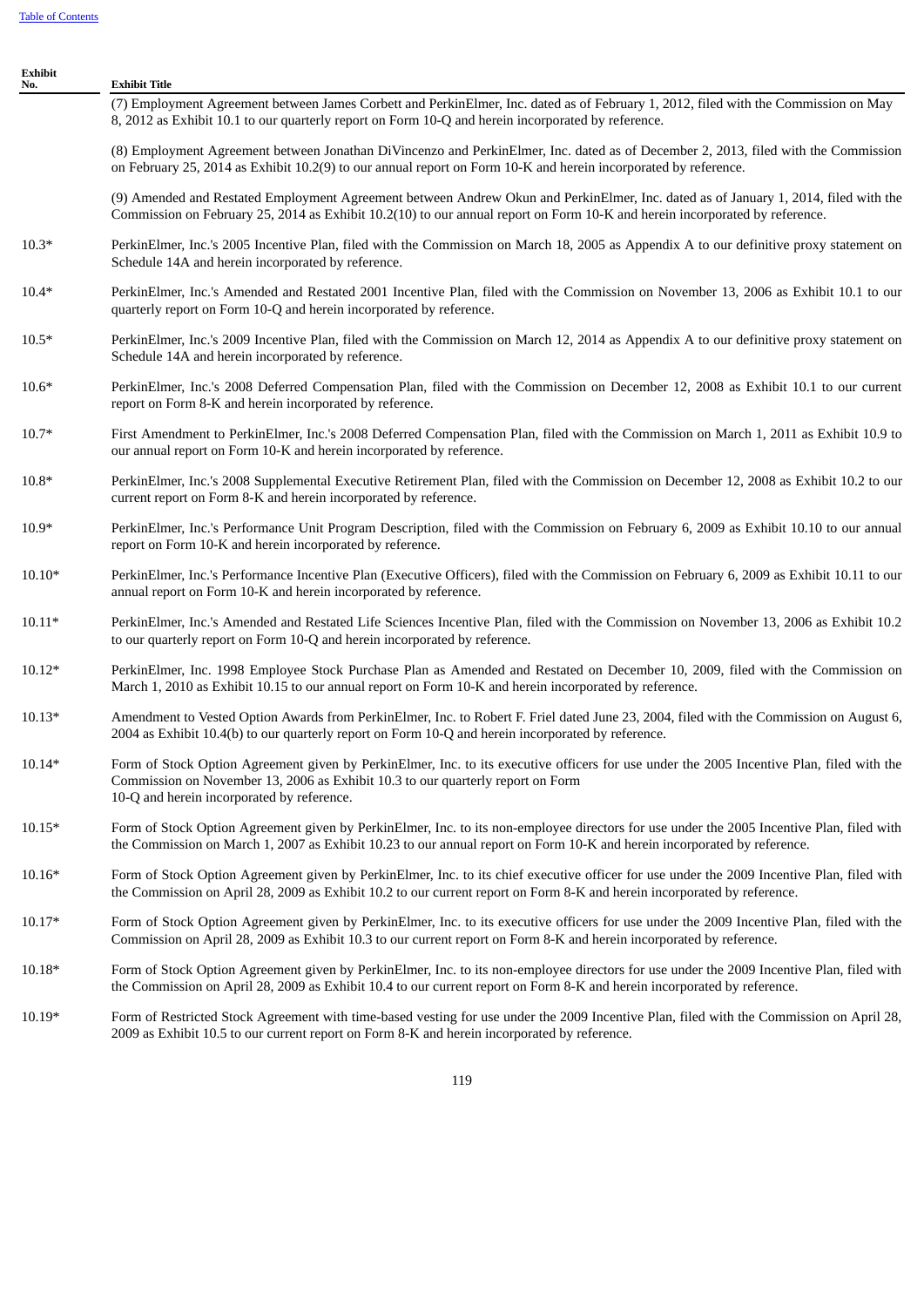| Exhibit<br>No. | <b>Exhibit Title</b>                                                                                                                                                                                                                                                                                                                                                      |  |  |  |
|----------------|---------------------------------------------------------------------------------------------------------------------------------------------------------------------------------------------------------------------------------------------------------------------------------------------------------------------------------------------------------------------------|--|--|--|
| $10.20*$       | Form of Restricted Stock Agreement with performance-based vesting for use under the 2009 Incentive Plan, filed with the Commission on<br>April 28, 2009 as Exhibit 10.6 to our current report on Form 8-K and herein incorporated by reference.                                                                                                                           |  |  |  |
| $10.21*$       | Form of Restricted Stock Unit Agreement with time-based vesting for use under the 2009 Incentive Plan, filed with the Commission on<br>April 28, 2009 as Exhibit 10.7 to our current report on Form 8-K and herein incorporated by reference.                                                                                                                             |  |  |  |
| $10.22*$       | Form of Restricted Stock Unit Agreement with performance-based vesting for use under the 2009 Incentive Plan, filed with the Commission<br>on April 28, 2009 as Exhibit 10.8 to our current report on Form 8-K and herein incorporated by reference.                                                                                                                      |  |  |  |
| $10.23*$       | Form of Restricted Stock Agreement with time-based vesting for use under the 2009 Incentive Plan, filed with the Commission on May 10,<br>2011 as Exhibit 10.2 to our quarterly report on Form 10-Q and herein incorporated by reference.                                                                                                                                 |  |  |  |
| $10.24*$       | Form of Stock Option Agreement for use under the 2009 Incentive Plan, filed with the Commission on May 10, 2011 as Exhibit 10.3 to our<br>quarterly report on Form 10-Q and herein incorporated by reference.                                                                                                                                                             |  |  |  |
| $10.25*$       | Form of Restricted Stock Unit Agreement given by PerkinElmer, Inc. to its non-employee directors for use under the 2009 Incentive Plan,<br>attached hereto as Exhibit 10.25.                                                                                                                                                                                              |  |  |  |
| $10.26*$       | PerkinElmer, Inc. Savings Plan Amended and Restated effective January 1, 2012, filed with the Commission on February 26, 2013 as Exhibit<br>10.36 to our annual report on Form 10-K and herein incorporated by reference.                                                                                                                                                 |  |  |  |
| $10.27*$       | PerkinElmer, Inc. Employees Retirement Plan Amended and Restated effective January 1, 2012, filed with the Commission on February 26,<br>2013 as Exhibit 10.37 to our annual report on Form 10-K and herein incorporated by reference.                                                                                                                                    |  |  |  |
| 10.28          | Purchase and Sale Agreement dated July 18, 2013 between PerkinElmer Health Sciences, Inc. and Senior Housing Properties Trust, filed<br>with the Commission on July 22, 2013 as Exhibit 10.1 to our current report on Form 8-K and herein incorporated by reference.                                                                                                      |  |  |  |
| $10.29*$       | PerkinElmer, Inc.'s Amended and Restated Performance Incentive Plan (Executive Officers), filed with the Commission on February 25,<br>2014 as Exhibit 10.37 to our annual report on Form 10-K and herein incorporated by reference.                                                                                                                                      |  |  |  |
| 12.1           | Statement regarding computation of ratio of earnings to fixed charges, attached hereto as Exhibit 12.1.                                                                                                                                                                                                                                                                   |  |  |  |
| 21             | Subsidiaries of PerkinElmer, Inc., attached hereto as Exhibit 21.                                                                                                                                                                                                                                                                                                         |  |  |  |
| 23             | Consent of Independent Registered Public Accounting Firm, attached hereto as Exhibit 23.                                                                                                                                                                                                                                                                                  |  |  |  |
| 31.1           | Certification of Chief Executive Officer pursuant to Rule 13a-14(a) under the Securities Exchange Act of 1934, attached hereto as Exhibit<br>31.1.                                                                                                                                                                                                                        |  |  |  |
| 31.2           | Certification of Chief Financial Officer pursuant to Rule 13a-14(a) under the Securities Exchange Act of 1934, attached hereto as Exhibit<br>31.2.                                                                                                                                                                                                                        |  |  |  |
| 32.1           | Certification of Chief Executive Officer and Chief Financial Officer pursuant to 18 U.S.C. Section 1350, as adopted pursuant to Section 906<br>of the Sarbanes-Oxley Act of 2002, attached hereto as Exhibit 32.1.                                                                                                                                                        |  |  |  |
| 101.INS        | XBRL Instance Document.                                                                                                                                                                                                                                                                                                                                                   |  |  |  |
| 101.SCH        | XBRL Taxonomy Extension Schema Document.                                                                                                                                                                                                                                                                                                                                  |  |  |  |
| 101.CAL        | XBRL Calculation Linkbase Document.                                                                                                                                                                                                                                                                                                                                       |  |  |  |
| 101.DEF        | XBRL Definition Linkbase Document.                                                                                                                                                                                                                                                                                                                                        |  |  |  |
| 101.LAB        | XBRL Labels Linkbase Document.                                                                                                                                                                                                                                                                                                                                            |  |  |  |
| 101.PRE        | XBRL Presentation Linkbase Document.                                                                                                                                                                                                                                                                                                                                      |  |  |  |
| (1)<br>*       | The exhibits and schedules to this agreement have been omitted from this filing pursuant to Item 601(b)(2) of Regulation S-K. The registrant agrees<br>to furnish copies of any of such exhibits or schedules to the SEC upon request.<br>Management contract or compensation plan or arrangement required to be filed as an exhibit pursuant to Item 15(b) of Form 10-K. |  |  |  |

Attached as Exhibit 101 to this report are the following formatted in XBRL (Extensible Business Reporting Language):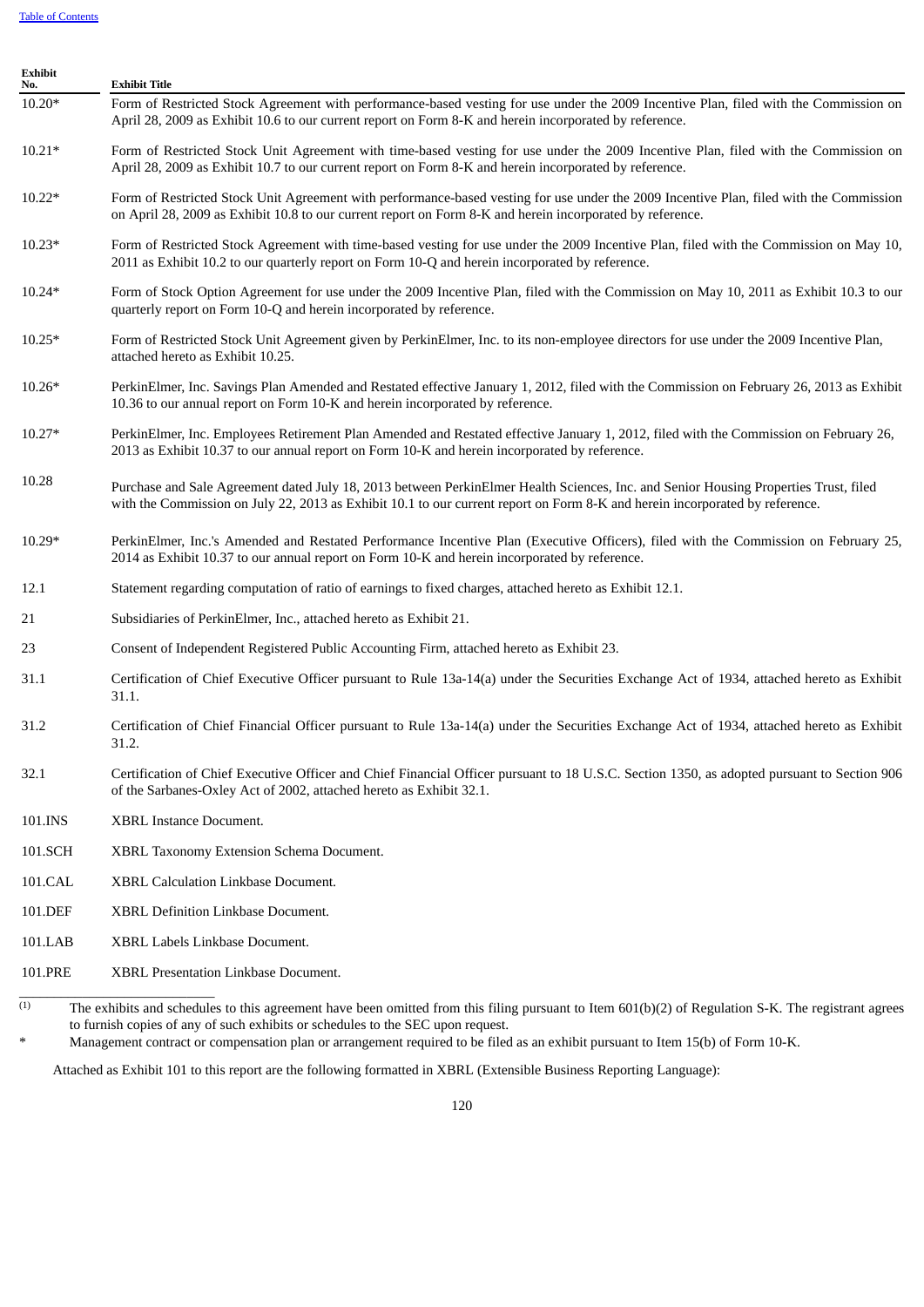(i) Consolidated Statements of Operations for each of the three years in the period ended December 28, 2014, (ii) Consolidated Balance Sheets as of December 28, 2014 and December 29, 2013, (iii) Consolidated Statements of Comprehensive Income for each of the three years in the period ended December 28, 2014, (iv) Consolidated Statements of Stockholders' Equity for each of the three years in the period ended December 28, 2014, (v) Consolidated Statements of Cash Flows for each of the three years in the period ended December 28, 2014, (vi) Notes to Consolidated Financial Statements, and (vii) Financial Schedule of Valuation and Qualifying Accounts.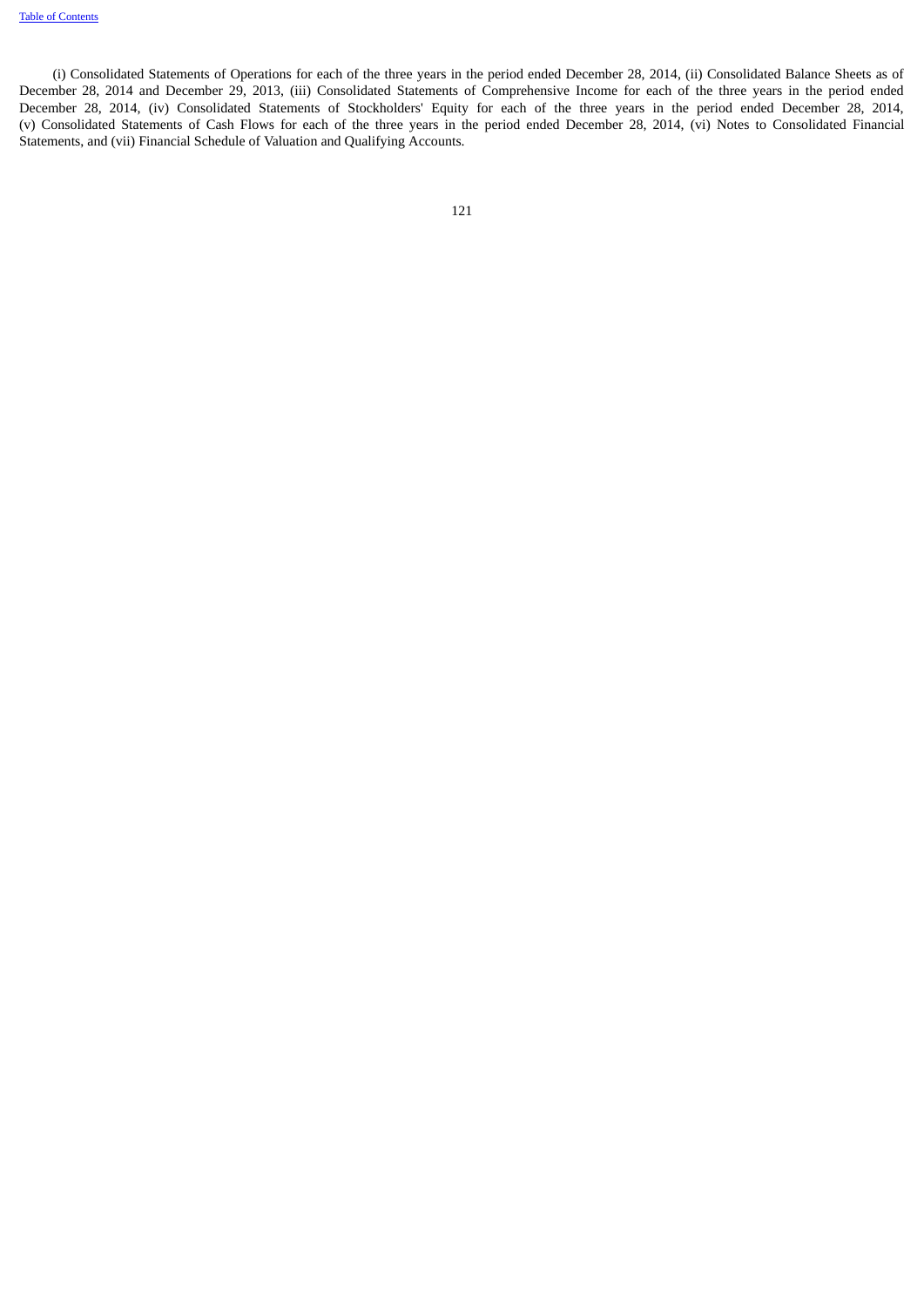## PerkinElmer, Inc.

# Restricted Stock Unit Agreement under 2009 Incentive Plan

This AGREEMENT made as of the day of (month), 201X, (the "Grant Date") between PerkinElmer, Inc., a Massachusetts corporation (the "Company"), and (the "Participant").

For valuable consideration, receipt of which is acknowledged, the parties hereto agree as follows:

# 1. Grant of Units.

(a) Grant. The Company awards to the Participant, subject to the terms and conditions set forth in this Agreement and in the Company's 2009 Incentive Plan (the "Plan"), \_\_\_\_\_\_\_\_\_ restricted stock units of the Company (the "Units"). Each Unit represents the right to receive one share of common stock, \$1.00 par value per share, of the Company ("Common Stock") as provided in this Agreement. The shares of Common Stock that are issuable upon vesting of the Units are referred to in this Agreement as "Shares". Participant agrees that the Units shall be subject to vesting as set forth in Section 2 of this Agreement.

(b) Forfeiture. If the Participant's service as a member of the board of directors of the Company (or, if applicable, the board of directors of a successor corporation to the Company) (the "Board") ceases for any reason or no reason, before the Units vest, all of the Units that are unvested at the time the Participant's service as a director ceases shall be immediately forfeited to the Company.

2. Vesting. Provided that the Participant is, and has been at all times since the Grant Date, a director of the Company on the occurrence of the following events or date(s), the Units will vest as follows:

(a) 100% of the Units shall vest on the first anniversary of the Grant Date;

(b) 100% of the Units shall vest upon the retirement (as defined below), death or total disability of the Participant on or before the date the Participant would have become vested in the Units pursuant to paragraph (a) above; or

(c) 100% of the Units shall vest upon the termination of a Participant's service as a director of the Company on or before the date the Participant would have become vested in the Units pursuant to paragraph (a) above and within the twelve-month period following a Change in Control. For purposes of this Agreement, a "Change in Control" means an event or occurrence set forth in one or more of paragraphs (i) to (iv) below (including an event or occurrence that constitutes a Change in Control under one of such subsections but that is specifically exempted under another such subsection):

(i) The acquisition by an individual, entity or group (within the meaning of Section 13(d)(3) or 14(d) (2) of the Securities Exchange Act of 1934, as amended (the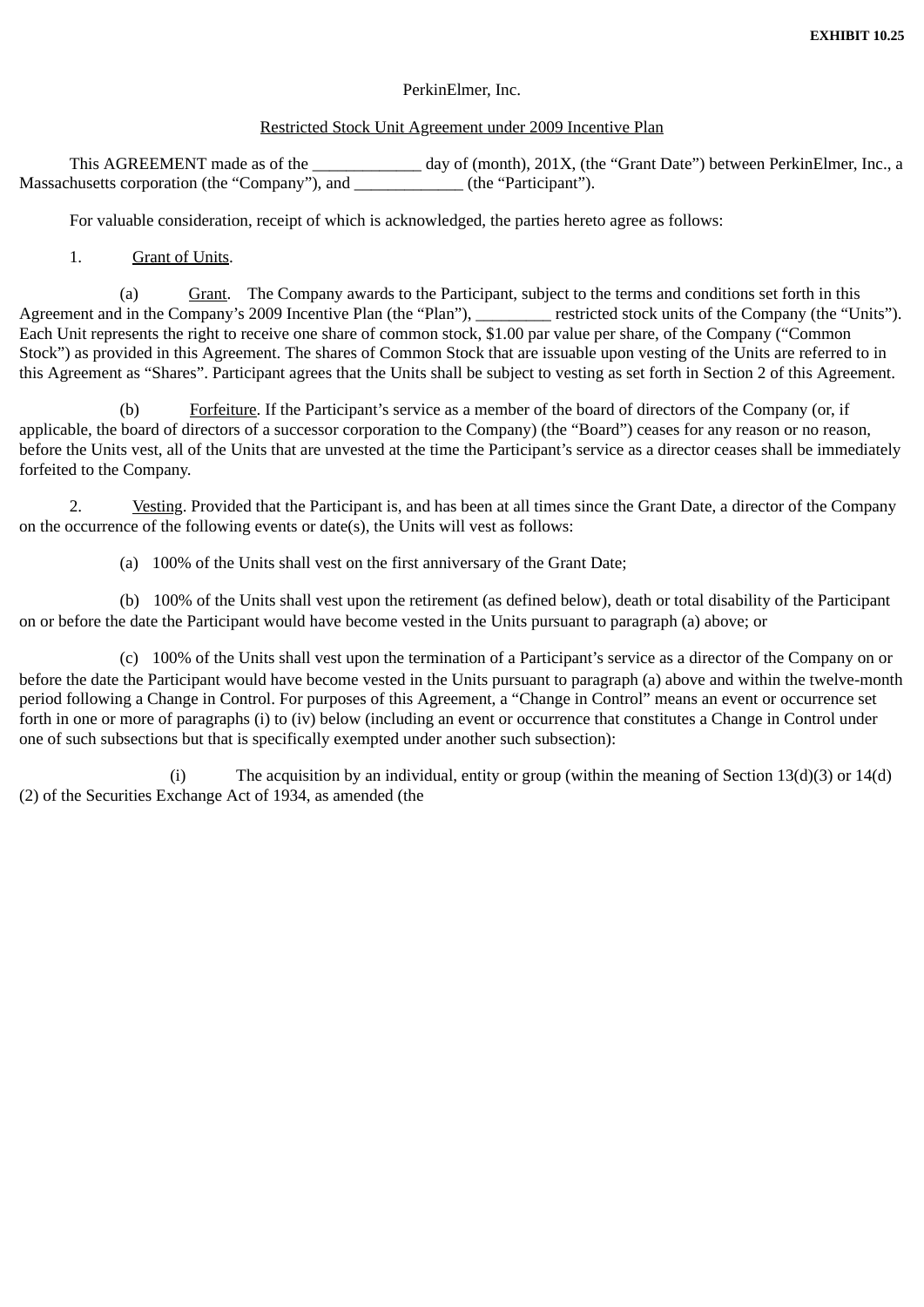"Exchange Act"), (a "Person") of beneficial ownership of any capital stock of the Company if, after such acquisition, such Person beneficially owns (within the meaning of Rule 13d-3 promulgated under the Exchange Act) 20% or more of either (A) the thenoutstanding shares of Common Stock of the Company (the "Outstanding Company Common Stock") or (B) the combined voting power of the then-outstanding securities of the Company entitled to vote generally in the election of directors (the "Outstanding Company Voting Securities"); provided, however, that for purposes of this subsection (i), none of the following acquisitions of Outstanding Company Common Stock or Outstanding Company Voting Securities shall constitute a Change in Control: (I) any acquisition directly from the Company (excluding an acquisition pursuant to the exercise, conversion, or exchange of any security exercisable for, convertible into or exchangeable for common stock or voting securities of the Company, unless the Person exercising, converting or exchanging such security acquired such security directly from the Company or an underwriter or agent of the Company), (II) any acquisition by the Company, (III) any acquisition by an employee benefit plan (or related trust) sponsored or maintained by the Company or any corporation controlled by the Company, or (IV) any acquisition by any corporation pursuant to a transaction which complies with clauses (A) and (B) of paragraph (ii) of this Section  $2(c)$ ;

(ii) Such time as the Continuing Directors (as defined below) do not constitute a majority of the Board, where the term "Continuing Director" means at any date a member of the Board (A) who is a member of the Board on the date of the execution of this Agreement, or (B) who was nominated or elected subsequent to such date by at least a majority of the directors who were Continuing Directors at the time of such nomination or election or whose election to the Board was recommended or endorsed by at least a majority of the directors who were Continuing Directors at the time of such nomination or election; provided, however, that there shall be excluded from this clause (B) any individual whose initial assumption of office occurred as a result of an actual or threatened election contest with respect to the election or removal of directors or other actual or threatened solicitation of proxies or consents, by or on behalf of a person other than the Board;

(iii) The consummation of a merger, consolidation, reorganization, recapitalization or share exchange involving the Company or a sale or other disposition of all or substantially all of the assets of the Company (a "Business Combination"), unless, immediately following such Business Combination, each of the following two conditions is satisfied: (A) all or substantially all of the individuals or entities who were the beneficial owners of the Outstanding Company Common Stock and Outstanding Company Voting Securities immediately prior to such Business Combination beneficially own, directly or indirectly, more than 50% of the then-outstanding shares of common stock and the combined voting power of the then-outstanding securities entitled to vote generally in the election of directors, respectively, of the surviving, resulting or acquiring corporation in such Business Combination (which shall include, without limitation, a corporation which as a result of such transaction owns the Company or substantially all of the Company's assets either directly or indirectly through one or more other entities) (such resulting or acquiring corporation is referred to herein as the "Acquiring Corporation") in substantially the same proportions as their ownership immediately prior to such Business Combination, of the Outstanding Company Common Stock and Outstanding Company

- 2 -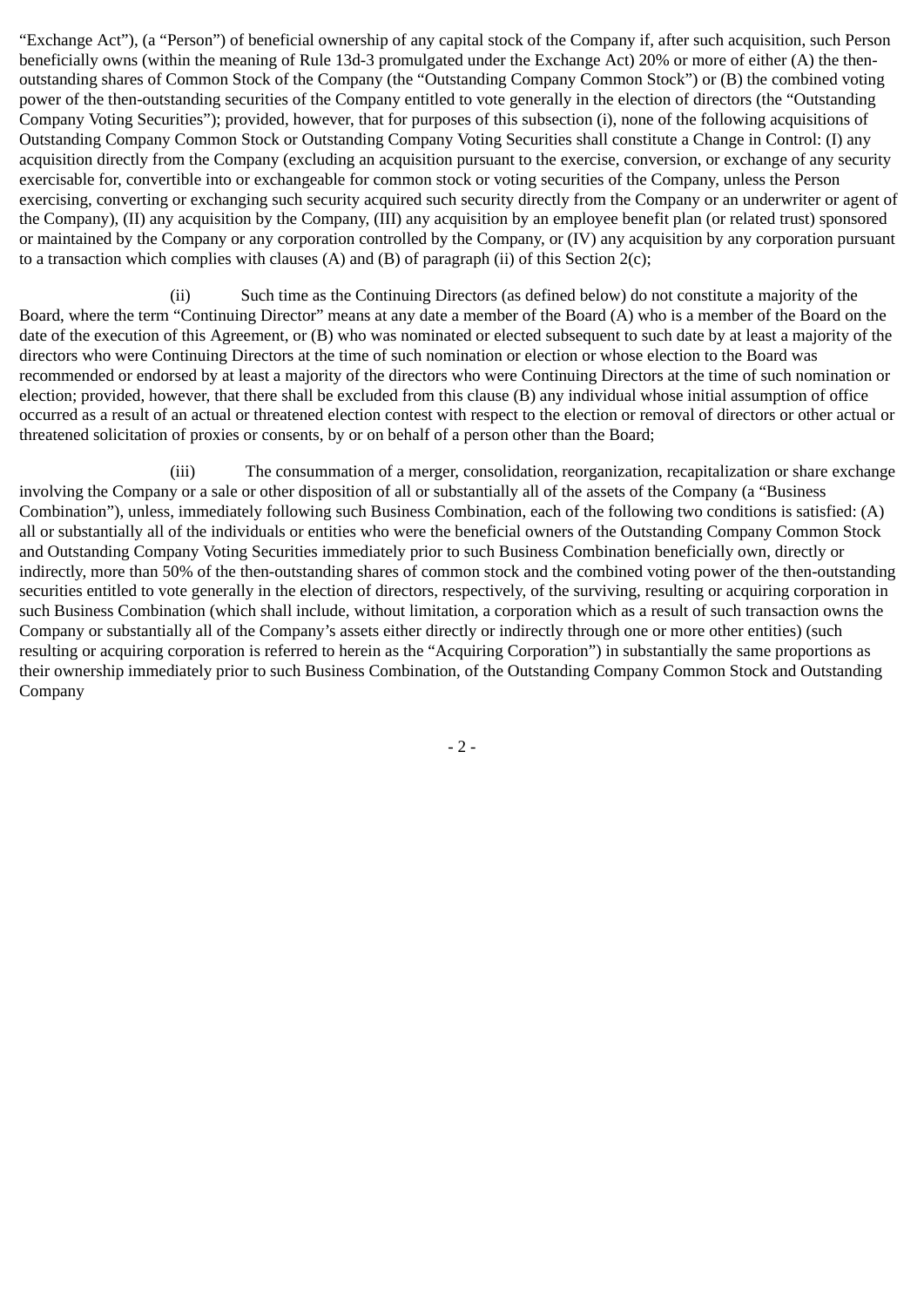Voting Securities, respectively; and (B) no Person beneficially owns, directly or indirectly, 20% or more of the combined voting power of the then-outstanding securities of such corporation entitled to vote generally in the election of directors (except to the extent that such ownership existed prior to the Business Combination); or

Company.

(iv) Approval by the stockholders of the Company of a complete liquidation or dissolution of the

For purposes of this Agreement, "retirement" means the Participant's termination of service as a director at a time when he or she has both attained age 55 and has had 10 years of service as a director at the time of the Participant's termination of service. Absent a determination otherwise by the Committee, the Participant must remain a director of the Company through the vesting date to be entitled to vest in the Units.

# 3. Payment.

(a) Within 60 days following the vesting date(s) of the Units pursuant to Section 2 above, the Company shall distribute to the Participant (or to the Participant's estate in the event of death) the Shares of Common Stock represented by Units that vested on such vesting date.

(b) The Company shall not be obligated to issue to the Participant the Shares upon the vesting of any Unit (or otherwise) unless the issuance and delivery of such Shares shall comply with all relevant provisions of law and other legal requirements including, without limitation, any applicable federal or state securities laws and the requirements of any stock exchange upon which shares of Common Stock may be issued.

4. Restrictions on Transfer. The Participant shall not sell, assign, transfer, pledge, hypothecate or otherwise dispose of, by operation of law or otherwise (collectively "transfer") any Units except by will or the laws of descent and distribution, and no amounts deferred under this Agreement, or any rights therein, shall be subject in any manner to any anticipation, alienation, sale, transfer, assignment, pledge, encumbrance, levy, lien, attachment, garnishment, debt or other charge or disposition of any kind.

5. Dividend and Other Shareholder Rights. Except as set forth in the Plan, neither the Participant nor any person claiming under or through the Participant shall be, or have any rights or privileges of, a stockholder of the Company in respect to the Shares issuable pursuant to the Units granted hereunder until the Shares have been delivered to the Participant.

6. Provisions of the Plan. This Agreement is subject to the provisions of the Plan, a copy of which is furnished to the Participant with this Agreement. Capitalized terms not otherwise defined herein have the meaning ascribed to them in the Plan.

7. Adjustments for Stock Splits, Stock Dividends, Etc.

- 3 -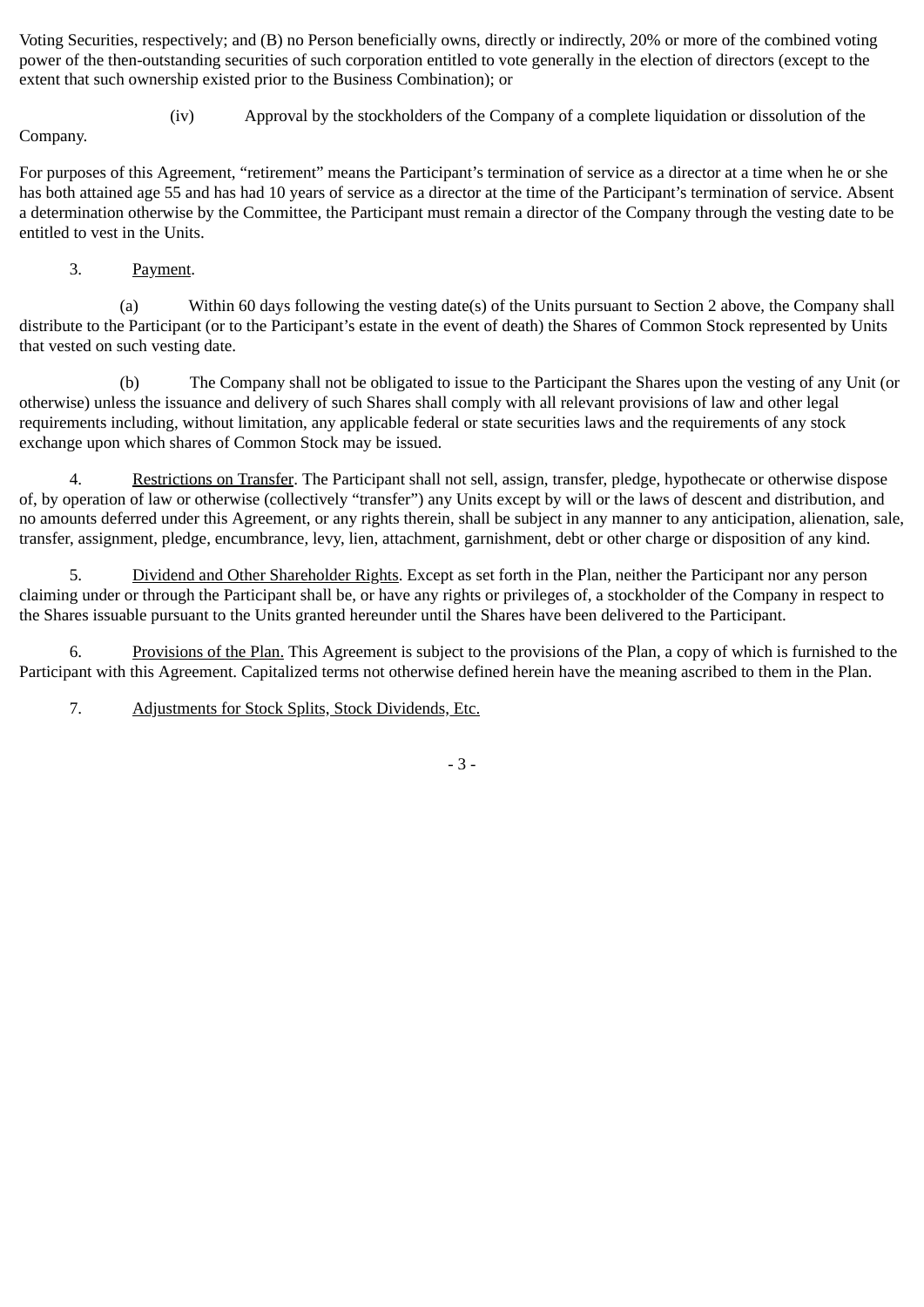(a) If from time to time during the term of this Agreement, there is any stock split-up, reverse stock split, stock dividend, stock distribution, recapitalization, combination of shares, reclassification of shares, spin-off or other similar change in capitalization event or other reclassification of the Common Stock of the Company, or any distribution to holders of Common Stock other than a normal cash dividend, then a Unit shall become the right to receive, subject to the vesting and payment provisions described herein, any and all such new, substituted or additional securities or cash as if the Unit represented a share of Common Stock.

(b) If the Shares are converted into or exchanged for, or stockholders of the Company receive by reason of any distribution in total or partial liquidation, securities of another corporation, or other property (including cash), pursuant to any merger of the Company or acquisition of its assets, other than one that constitutes a Change in Control for the purposes of Section 2 of this Agreement, then the rights of the Company under this Agreement shall inure to the benefit of the Company's successor and a Unit shall become the right to receive, subject to the vesting and payment provisions described herein, any and all such new, substituted or additional securities or cash as if the Unit represented a share of Common Stock.

8. No Section 83(b) Election. The Participant has reviewed with the Participant's own tax advisors the federal, state, local and foreign tax consequences of this investment and the transactions contemplated by this Agreement. The Participant is relying solely on such advisors and not on any statements or representations of the Company or any of its agents. The Participant understands that the Participant (and not the Company) shall be responsible for the Participant's own tax liability that may arise as a result of this investment or the transactions contemplated by this Agreement. The Participant acknowledges that no election under Section 83(b) of the Internal Revenue Code of 1986 may be filed with respect to this award.

# 9. Miscellaneous.

(a) No Rights to Continued Appointment. The Participant acknowledges and agrees that the vesting of the Units pursuant to Section 2 hereof is earned only by continuing service as a director of the Company and satisfying the other terms and conditions set forth in Section 2. The Participant further acknowledges and agrees that the transactions contemplated hereunder and the vesting schedule set forth herein do not constitute an express or implied promise of continued engagement for the vesting period, for any period, or at all.

(b) Compliance with Section 409A. This Agreement is intended to provide an arrangement that is either exempt from or compliant with Code Section 409A, and shall be interpreted consistent with that intent.

(c) Severability. The invalidity or unenforceability of any provision of this Agreement shall not affect the validity or enforceability of any other provision of this Agreement, and each other provision of this Agreement shall be severable and enforceable to the extent permitted by law.

(d) Waiver. Any provision for the benefit of the Company contained in this Agreement may be waived, either generally or in any particular instance, by the Board.

- 4 -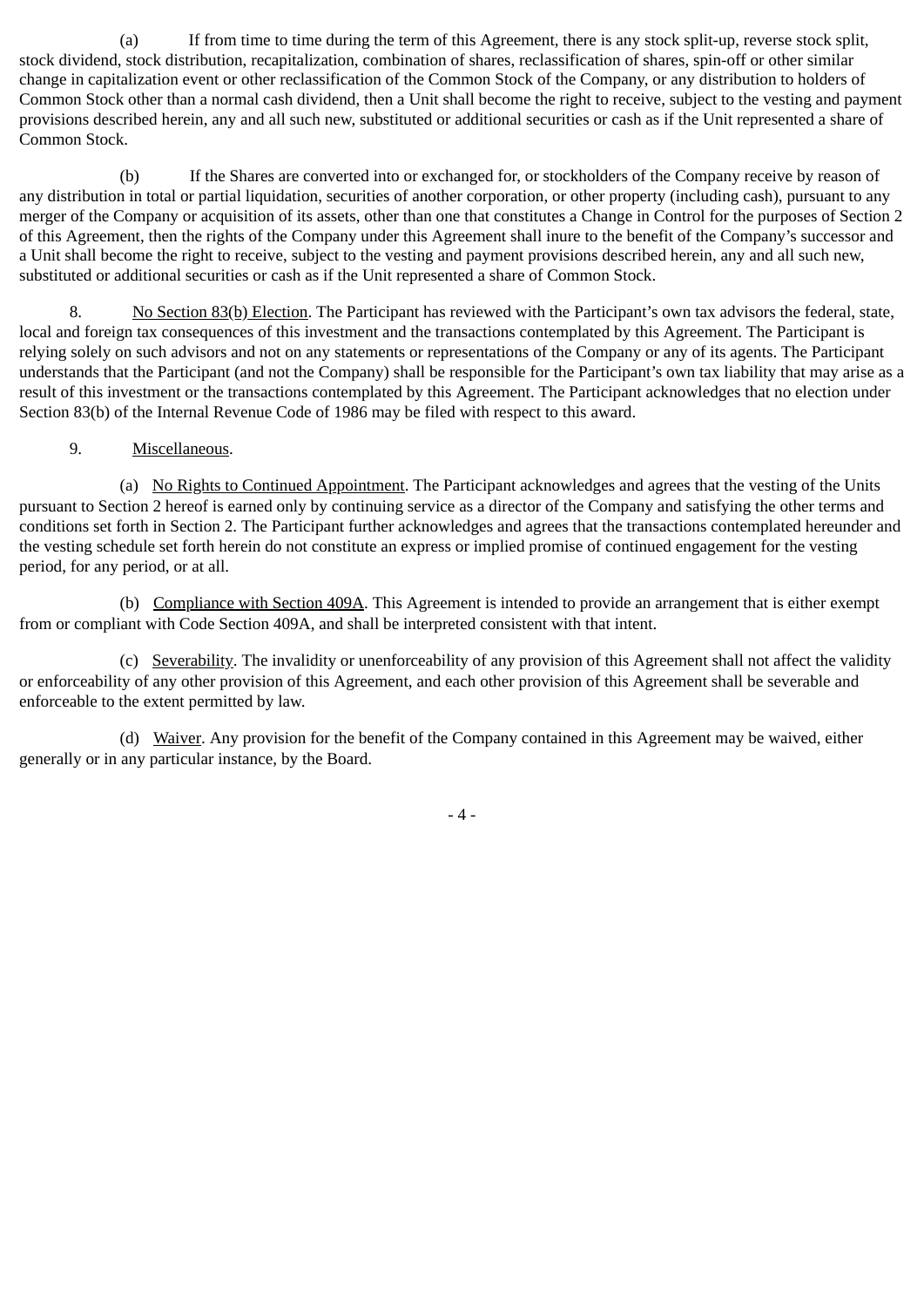(e) Binding Effect. This Agreement shall be binding upon and inure to the benefit of the Company and the Participant and their respective heirs, executors, administrators, legal representatives, successors and assigns, subject to the restrictions on transfer set forth in Section 4 of this Agreement.

(f) Pronouns. Whenever the context may require, any pronouns used in this Agreement shall include the corresponding masculine, feminine or neuter forms, and the singular form of nouns and pronouns shall include the plural, and vice versa.

(g) Entire Agreement. This Agreement and the Plan constitute the entire agreement between the parties, and supersede all prior agreements and understandings, relating to the subject matter of this Agreement.

(h) Amendment. This Agreement may be amended or modified only by a written instrument executed by both the Company and the Participant.

(i) Governing Law. This Agreement shall be construed, interpreted and enforced in accordance with the internal laws of the Commonwealth of Massachusetts without regard to any applicable conflicts of laws.

(j) Participant's Acknowledgments. The Participant acknowledges that he or she: (i) has read and understands this Agreement; (ii) has been represented in the preparation, negotiation, and execution of this Agreement by legal counsel of the Participant's own choice or has voluntarily declined to seek such counsel; (iii) understands the terms and consequences of this Agreement; (iv) is fully aware of the legal and binding effect of this Agreement; and (v) understands that the law firm of Wilmer Cutler Pickering Hale and Dorr LLP, is acting as counsel to the Company in connection with the transactions contemplated by the Agreement, and is not acting as counsel for the Participant.

(k) Unfunded Rights. The right of the Participant to receive Common Stock pursuant to this Agreement is an unfunded and unsecured obligation of the Company. The Participant shall have no rights under this Agreement other than those of an unsecured general creditor of the Company.

- 5 -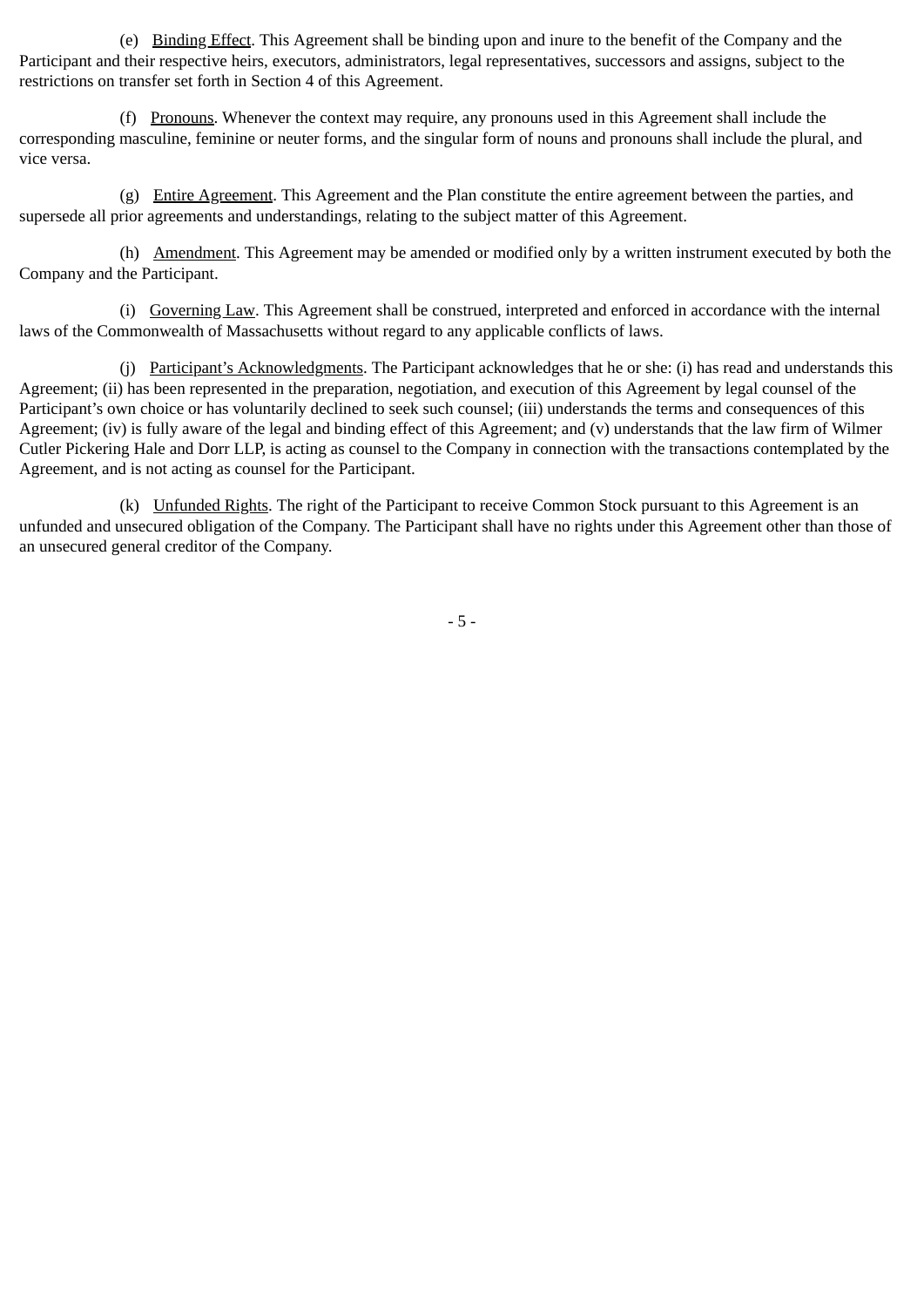IN WITNESS WHEREOF, the parties hereto have executed this Agreement as of the day and year first above written.

PERKINELMER, INC.

| By: $\_$ |  |  |
|----------|--|--|
| Name:    |  |  |
| Title:   |  |  |
|          |  |  |

\_\_\_\_\_\_\_\_\_\_\_\_\_\_\_\_\_\_\_\_\_\_\_\_\_\_\_\_\_

PARTICIPANT

- 6 -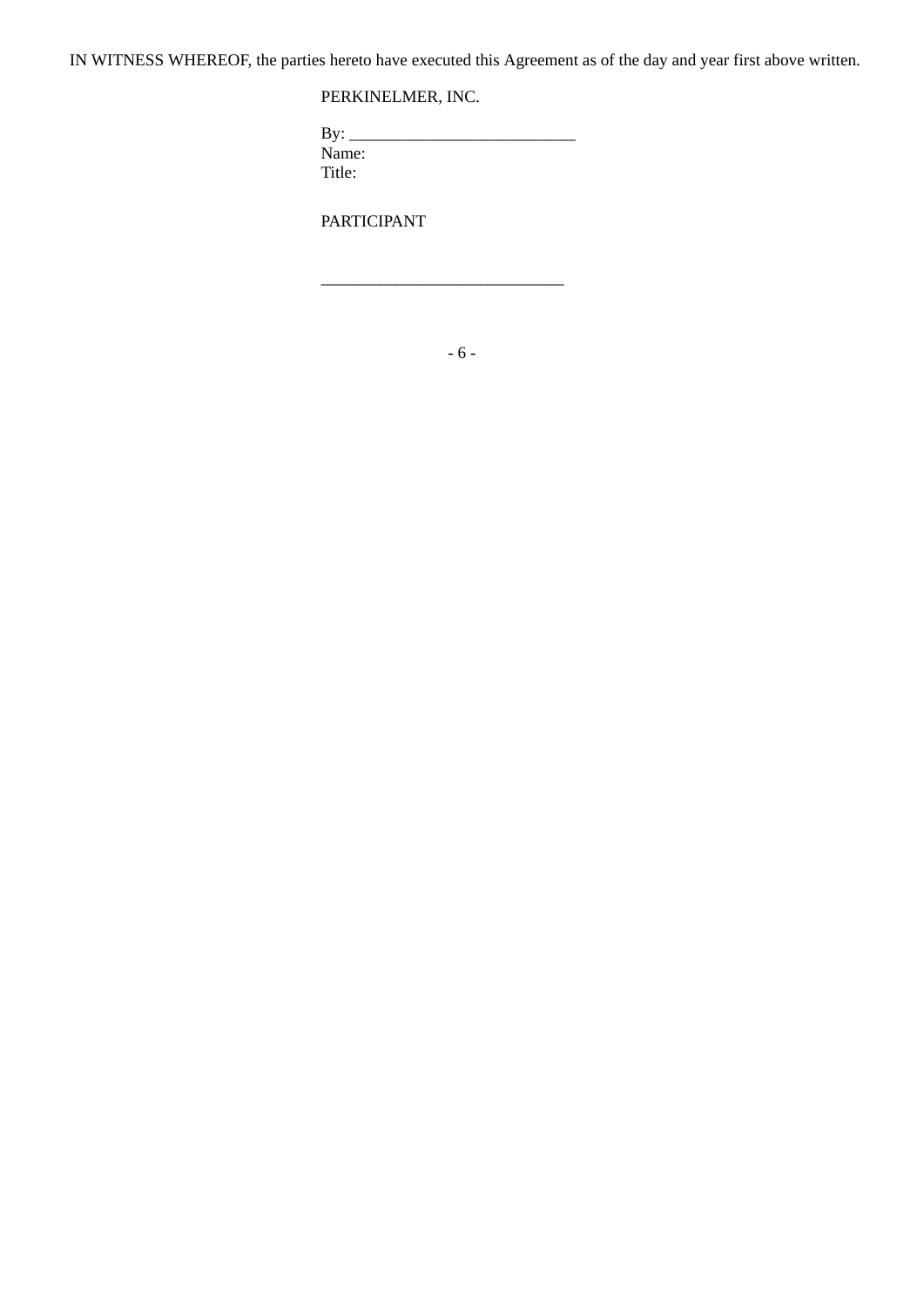# **STATEMENT REGARDING COMPUTATION OF RATIO OF EARNINGS TO FIXED CHARGES**

### **PerkinElmer, Inc. Computation of Ratio of Earnings to Fixed Charges (Unaudited)**

|                                                                                         | <b>Fiscal Year Ended</b> |         |                      |                                  |                      |         |                    |         |     |                    |  |
|-----------------------------------------------------------------------------------------|--------------------------|---------|----------------------|----------------------------------|----------------------|---------|--------------------|---------|-----|--------------------|--|
|                                                                                         | December 28.<br>2014     |         | December 29.<br>2013 |                                  | December 30.<br>2012 |         | January 1,<br>2012 |         |     | January 2,<br>2011 |  |
|                                                                                         |                          |         |                      | (In thousands, except for ratio) |                      |         |                    |         |     |                    |  |
| Fixed charges:                                                                          |                          |         |                      |                                  |                      |         |                    |         |     |                    |  |
| Interest expense and amortization of debt premiums and discounts on<br>all indebtedness | \$                       | 33,097  | \$.                  | 44,066                           | \$.                  | 43,702  | \$                 | 23,310  | \$. | 15,393             |  |
| Interest on rental expense                                                              |                          | 10,960  |                      | 10,520                           |                      | 12,040  |                    | 9,820   |     | 9,360              |  |
| Total fixed charges                                                                     |                          | 44,057  |                      | 54,586                           |                      | 55,742  |                    | 33,130  |     | 24,753             |  |
| Earnings:                                                                               |                          |         |                      |                                  |                      |         |                    |         |     |                    |  |
| Income from continuing operations before income taxes                                   |                          | 169,603 |                      | 163,684                          |                      | 55,164  |                    | 68,003  |     | 167,871            |  |
| Earnings available to cover fixed charges                                               |                          | 213,660 |                      | 218,270                          | \$.                  | 110.906 | \$.                | 101,133 |     | 192,624            |  |
| Ratio of earnings to fixed charges                                                      |                          | 4.8     |                      | 4.0                              |                      | 2.0     |                    | 3.1     |     | 7.8                |  |
| Deficiency in earnings required to cover fixed charges                                  | S.                       |         |                      |                                  |                      |         | \$.                |         | -\$ |                    |  |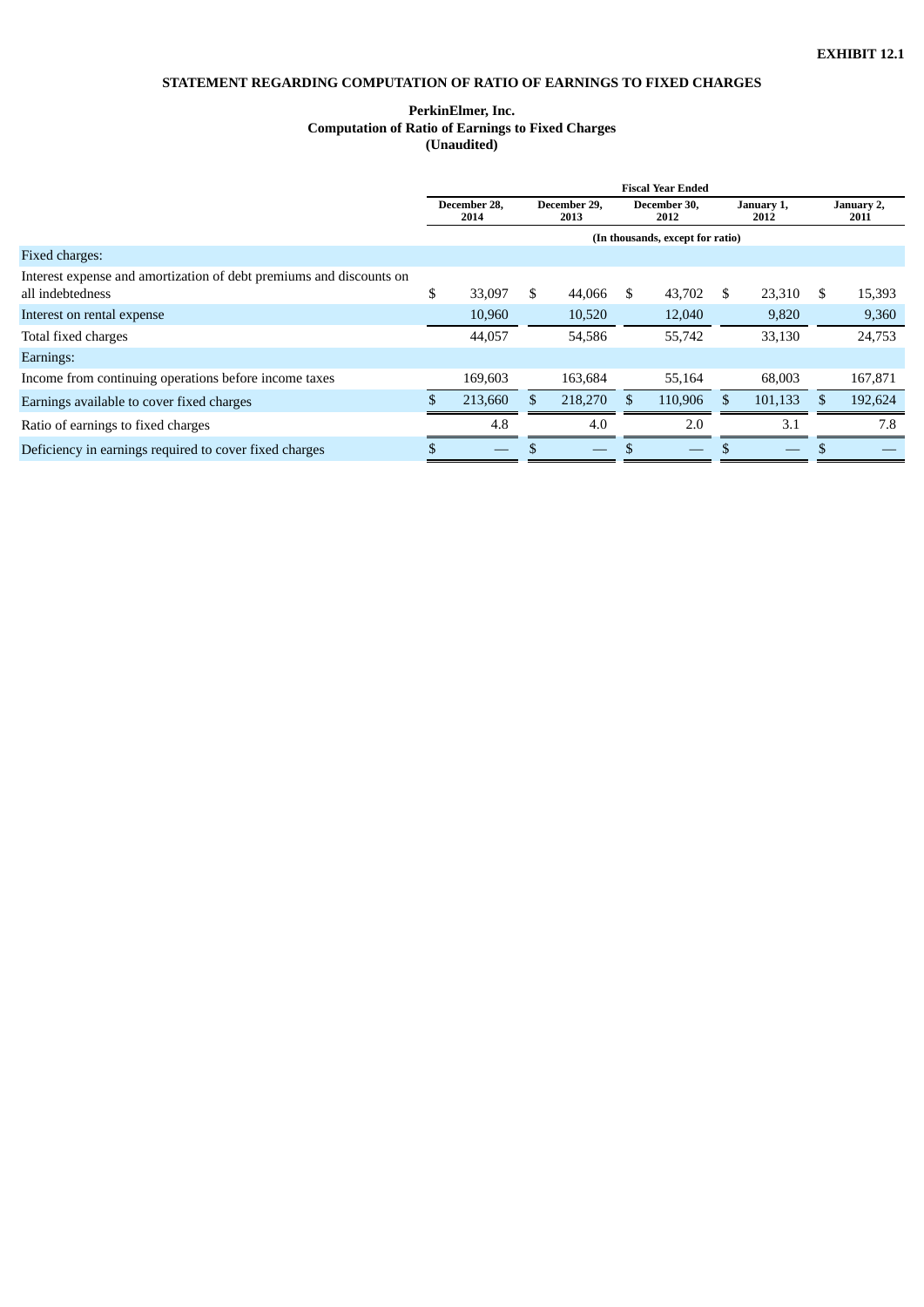# Subsidiaries of the Registrant

As of February 24, 2015, the following is a list of the parent (Registrant) and its active subsidiaries, together with their subsidiaries. Except as noted, all voting securities of the listed subsidiaries are 100% beneficially owned by the Registrant or a subsidiary thereof. The subsidiaries are arranged alphabetically by state and then country of incorporation or organization.

|     | <b>Name of Company</b>                                                   | <b>State or Country</b><br>of Incorporation<br>or Organization | <b>Name of Parent</b>                                                                                 |
|-----|--------------------------------------------------------------------------|----------------------------------------------------------------|-------------------------------------------------------------------------------------------------------|
| 1.  | PerkinElmer, Inc.                                                        | Massachusetts                                                  | N/A                                                                                                   |
| 2.  | Caliper Life Sciences, Inc.                                              | Delaware                                                       | PerkinElmer Holdings, Inc.                                                                            |
| 3.  | Cambridge Research & Instrumentation, Inc.                               | Delaware                                                       | Caliper Life Sciences, Inc.                                                                           |
| 4.  | Ceiba Solutions, Inc.                                                    | Delaware                                                       | PerkinElmer Health Sciences, Inc.                                                                     |
| 5.  | PerkinElmer Health Sciences, Inc.                                        | Delaware                                                       | PerkinElmer Holdings, Inc.                                                                            |
| 6.  | PerkinElmer Informatics, Inc.                                            | Delaware                                                       | PerkinElmer Holdings, Inc.                                                                            |
| 7.  | ViaCell, Inc.                                                            | Delaware                                                       | PerkinElmer Holdings, Inc.                                                                            |
| 8.  | ViaCord, LLC                                                             | Delaware                                                       | ViaCell, Inc.                                                                                         |
| 9.  | VisEn Medical Inc.                                                       | Delaware                                                       | PerkinElmer Health Sciences, Inc.                                                                     |
| 10. | <b>Xenogen Corporation</b>                                               | Delaware                                                       | Caliper Life Sciences, Inc.                                                                           |
| 11. | NovaScreen Biosciences Corporation                                       | Maryland                                                       | Caliper Life Sciences, Inc.                                                                           |
| 12. | PerkinElmer Holdings, Inc.                                               | Massachusetts                                                  | PerkinElmer, Inc.                                                                                     |
| 13. | Perten Instruments, Inc.                                                 | Nevada                                                         | Perten Instruments AB                                                                                 |
| 14. | PerkinElmer Labs, Inc.                                                   | New York                                                       | PerkinElmer Holdings, Inc.                                                                            |
| 15. | PerkinElmer Genetics, Inc.                                               | Pennsylvania                                                   | PerkinElmer Holdings, Inc.                                                                            |
| 16. | PerkinElmer Automotive Research, Inc.                                    | Texas                                                          | PerkinElmer Holdings, Inc.                                                                            |
| 17. | Geospiza, Inc.                                                           | Washington                                                     | PerkinElmer Holdings, Inc.                                                                            |
| 18. | Perkin-Elmer Argentina S.R.L.                                            | Argentina                                                      | PerkinElmer Holdings, Inc. (95%) <sup>1</sup>                                                         |
| 19. | Newport Scientific Pty Ltd                                               | Australia                                                      | Perten Instruments AB                                                                                 |
| 20. | PerkinElmer Pty. Ltd.                                                    | Australia                                                      | PerkinElmer Holdings, Inc.                                                                            |
| 21. | Perten Instruments of Australia Pty Ltd                                  | Australia                                                      | Perten Instruments AB                                                                                 |
| 22. | PerkinElmer Vertriebs GmbH                                               | Austria                                                        | Wellesley B.V.                                                                                        |
| 23. | PerkinElmer NV                                                           | Belgium                                                        | PerkinElmer Life Sciences International Holdings <sup>2</sup>                                         |
| 24. | PerkinElmer do Brasil Ltda.                                              | <b>Brazil</b>                                                  | PerkinElmer International C.V. (99%) <sup>3</sup>                                                     |
| 25. | PerkinElmer Health Sciences Canada, Inc.                                 | Canada                                                         | PerkinElmer Life Sciences International Holdings                                                      |
| 26. | Perten Instruments Inc.                                                  | Canada                                                         | Perten Instruments AB                                                                                 |
| 27. | PerkinElmer Chile Ltda.                                                  | Chile                                                          | PerkinElmer Health Sciences, Inc. (68%) <sup>4</sup>                                                  |
| 28. | PerkinElmer Healthcare Diagnostics (Shanghai) Co., Ltd.                  | China                                                          | PerkinElmer IVD Pte Ltd.                                                                              |
| 29. | PerkinElmer Management (Shanghai) Co., Ltd.                              | China                                                          | PerkinElmer Singapore Pte Ltd.                                                                        |
| 30. | Perten Instruments (Beijing) Co., Ltd.                                   | China                                                          | Perten Instruments AB                                                                                 |
| 31. | Shanghai Haoyuan Biotech Co., Ltd.                                       | China                                                          | PerkinElmer Holding Luxembourg S.à r.l.                                                               |
| 32. | Suzhou PerkinElmer Medical Laboratory Co., Ltd.                          | China                                                          | Suzhou Sym-Bio Lifescience Co., Ltd.                                                                  |
| 33. | Suzhou Sym-Bio Lifescience Co., Ltd.                                     | China                                                          | PerkinElmer Healthcare Diagnostics (Shanghai) Co., Ltd.                                               |
| 34. | PerkinElmer Danmark A/S                                                  | Denmark                                                        | Wallac Oy                                                                                             |
| 35. | PerkinElmer Finland Oy                                                   | Finland                                                        | Wallac Ov                                                                                             |
| 36. | PerkinElmer Investments Ky                                               | Finland                                                        | PerkinElmer Finance Luxembourg S.à r.l. <sup>5</sup>                                                  |
| 37. |                                                                          | Finland                                                        |                                                                                                       |
| 38. | PerkinElmer Oy                                                           |                                                                | Wellesley B.V.                                                                                        |
| 39. | Wallac Oy<br>PerkinElmer SAS                                             | Finland                                                        | PerkinElmer Oy                                                                                        |
| 40. |                                                                          | France                                                         | PerkinElmer Nederland B.V.                                                                            |
| 41. | Perten Instruments France SASU                                           | France                                                         | Perten Instruments AB                                                                                 |
| 42. | PerkinElmer Cellular Technologies Germany GmbH                           | Germany                                                        | PerkinElmer LAS (Germany) GmbH                                                                        |
| 43. | PerkinElmer chemagen Technologie GmbH                                    | Germany                                                        | PerkinElmer Holding Luxembourg S.à r.l.                                                               |
| 44. | PerkinElmer LAS (Germany) GmbH<br>PerkinElmer Technologies GmbH & Co. KG | Germany<br>Germany                                             | PerkinElmer Holdings, Inc.<br>PerkinElmer Cellular Technologies Germany GmbH<br>$(60\%)$ <sup>6</sup> |
| 45. | Perten Instruments GmbH                                                  | Germany                                                        | Perten Instruments AB                                                                                 |
| 46. |                                                                          |                                                                |                                                                                                       |
| 47. | PerkinElmer (Hong Kong) Limited                                          | Hong Kong                                                      | PerkinElmer Holdings, Inc.                                                                            |
| 48. | PerkinElmer Health Sciences Private Limited                              | India                                                          | PerkinElmer IVD Pte Ltd. (85%) <sup>7</sup><br>PerkinElmer Singapore Pte Ltd. <sup>8</sup>            |
|     | PerkinElmer (India) Private Limited                                      | India                                                          |                                                                                                       |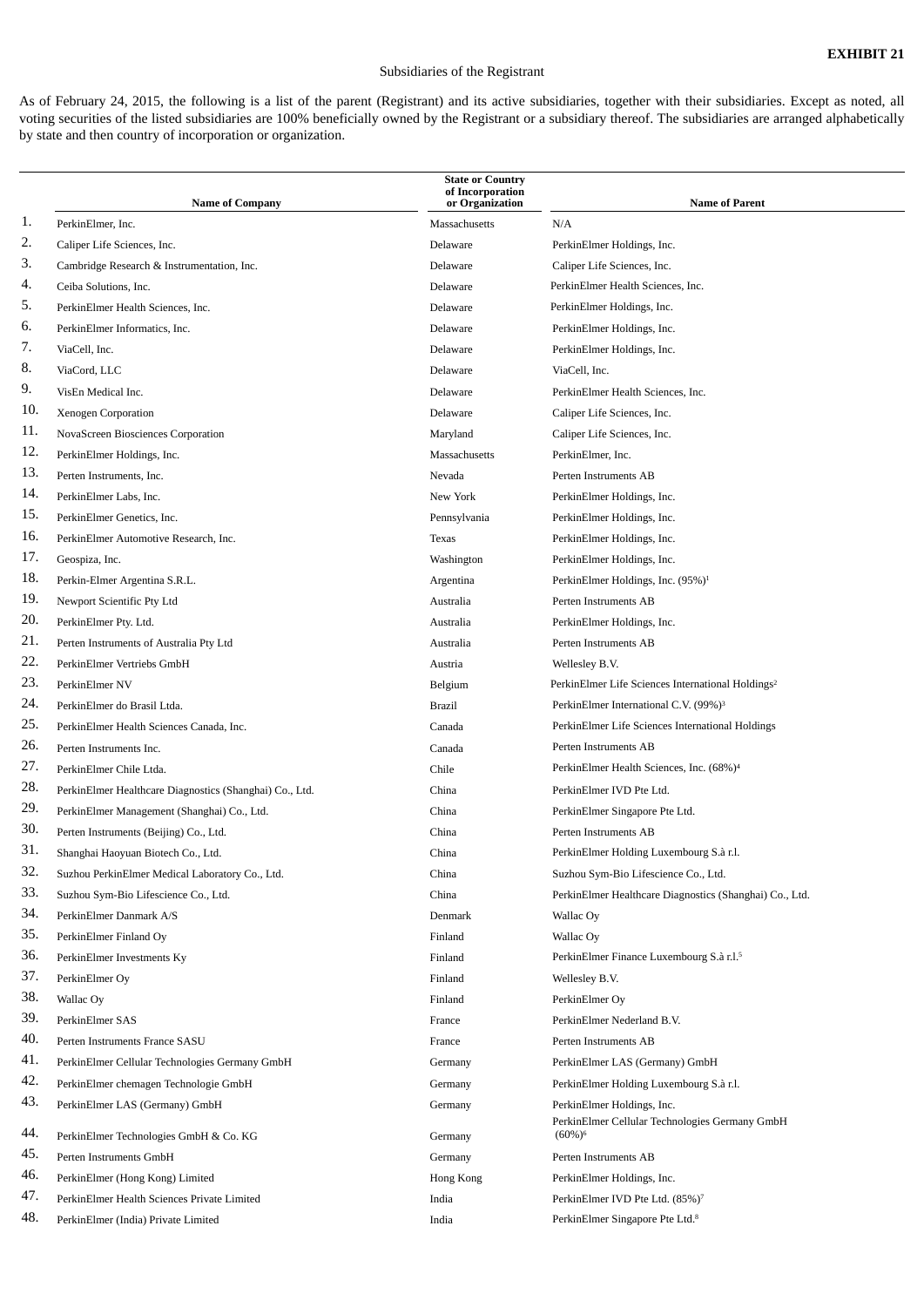|     | <b>Name of Company</b>                             | <b>State or Country</b><br>of Incorporation<br>or Organization | <b>Name of Parent</b>                                               |
|-----|----------------------------------------------------|----------------------------------------------------------------|---------------------------------------------------------------------|
| 49. | PerkinElmer (Ireland) Ltd.                         | Ireland                                                        | Wellesley B.V.                                                      |
| 50. | Airbase Systems Ltd.                               | Israel                                                         | PerkinElmer Holding Luxembourg S.à r.l.                             |
| 51. | PerkinElmer Israel Ltd.                            | Israel                                                         | PerkinElmer Holding Luxembourg S.à r.l.                             |
| 52. | Perkin Elmer Italia SpA                            | Italy                                                          | Wellesley B.V.                                                      |
| 53. | PerkinElmer LAS Srl                                | Italy                                                          | PerkinElmer Holdings, Inc.                                          |
| 54. | Perten Instruments Italia Srl                      | Italy                                                          | Perten Instruments AB                                               |
| 55. | PerkinElmer Japan Co. Ltd.                         | Japan                                                          | PerkinElmer Life Sciences International Holdings (97%) <sup>9</sup> |
| 56. | Perkin Elmer Yuhan Hoesa                           | Korea                                                          | PerkinElmer International C.V.                                      |
| 57. | PerkinElmer Finance Luxembourg S.à r.l.            | Luxembourg                                                     | PerkinElmer Holding Luxembourg S.à r.l.                             |
| 58. | PerkinElmer Holding Luxembourg S.à r.l.            | Luxembourg                                                     | PerkinElmer International C.V.                                      |
| 59. | Perkin Elmer Sdn. Bhd.                             | Malaysia                                                       | PerkinElmer International C.V.                                      |
| 60. | Perkin Elmer de Mexico, S.A.                       | Mexico                                                         | PerkinElmer Holdings, Inc. <sup>10</sup>                            |
| 61. | PerkinElmer Health Sciences B.V.                   | Netherlands                                                    | PerkinElmer Life Sciences International Holdings                    |
| 62. | PerkinElmer International C.V.                     | Netherlands                                                    | PerkinElmer Holdings, Inc. <sup>11</sup>                            |
| 63. | PerkinElmer Nederland B.V.                         | Netherlands                                                    | Wellesley B.V.                                                      |
| 64. | Wellesley B.V.                                     | Netherlands                                                    | PerkinElmer Holding Luxembourg S.à r.l.                             |
| 65. | PerkinElmer Norge AS                               | Norway                                                         | Wallac Oy                                                           |
| 66. | Perkin-Elmer Instruments (Philippines) Corporation | Philippines                                                    | PerkinElmer Holdings, Inc.                                          |
| 67. | PerkinElmer Polska Sp zo.o.                        | Poland                                                         | Wellesley B.V.                                                      |
| 68. | PerkinElmer Shared Services Sp zo.o.               | Poland                                                         | Wellesley B.V.                                                      |
| 69. | PerkinElmer IVD Pte Ltd.                           | Singapore                                                      | Wallac Oy                                                           |
| 70. | PerkinElmer Singapore Pte Ltd.                     | Singapore                                                      | PerkinElmer International C.V.                                      |
| 71. | PerkinElmer South Africa (Pty) Ltd.                | South Africa                                                   | Wellesley B.V.                                                      |
| 72. | Integromics, S.L.                                  | Spain                                                          | PerkinElmer España, S.L.                                            |
| 73. | PerkinElmer España, S.L.                           | Spain                                                          | Wellesley B.V.                                                      |
| 74. | PerkinElmer Sverige AB                             | Sweden                                                         | Wallac Oy                                                           |
| 75. | Perten Instruments AB                              | Sweden                                                         | Perten Invest AB                                                    |
| 76. | Perten Instruments Group AB                        | Sweden                                                         | PerkinElmer Holding Luxembourg S.à r.l.                             |
| 77. | Perten Instruments Holding AB                      | Sweden                                                         | Perten Instruments Group AB                                         |
| 78. | Perten Invest AB                                   | Sweden                                                         | Perten Instruments Holding AB                                       |
| 79. | Caliper Life Sciences AG                           | Switzerland                                                    | Caliper Life Sciences, Inc.                                         |
| 80. | PerkinElmer (Schweiz) AG                           | Switzerland                                                    | Wellesley B.V.                                                      |
| 81. | PerkinElmer Taiwan Corporation                     | Taiwan                                                         | PerkinElmer International C.V.                                      |
| 82. | PerkinElmer Limited                                | Thailand                                                       | PerkinElmer, Inc.                                                   |
| 83. | PerkinElmer Sağlik ve Çevre Bilimleri Ltd.         | Turkey                                                         | PerkinElmer Holding Luxembourg S.a.r.l.                             |
| 84. | Dexela Limited                                     | United Kingdom                                                 | PerkinElmer Holding Luxembourg S.à r.l.                             |
| 85. | Dexela Software Limited                            | United Kingdom                                                 | Dexela Limited                                                      |
| 86. | PerkinElmer Improvision Ltd.                       | United Kingdom                                                 | PerkinElmer (UK) Holdings Ltd.                                      |
| 87. | PerkinElmer Life Sciences International Holdings   | <b>United Kingdom</b>                                          | PerkinElmer Health Sciences, Inc.                                   |
| 88. | PerkinElmer LAS (UK) Ltd.                          | United Kingdom                                                 | PerkinElmer (UK) Holdings Ltd.                                      |
| 89. | PerkinElmer Ltd.                                   | United Kingdom                                                 | PerkinElmer (UK) Holdings Ltd.                                      |
| 90. | PerkinElmer (UK) Holdings Ltd.                     | United Kingdom                                                 | Wellesley B.V.                                                      |

<sup>&</sup>lt;sup>1</sup> PerkinElmer Health Sciences, Inc. owns 5%.

- <sup>3</sup> PerkinElmer Holdings, Inc. owns 1%; PerkinElmer Health Sciences, Inc. owns a de minimus share.
- <sup>4</sup> PerkinElmer Holdings, Inc. owns 32%.

\_\_\_\_\_\_\_\_\_\_\_\_\_\_\_\_\_\_\_\_\_\_\_\_\_\_\_\_

- <sup>5</sup> PerkinElmer Holding Luxembourg S.à r.l. owns a de minimus share.
- <sup>6</sup> PerkinElmer Automotive Research, Inc. owns 40%.
- <sup>7</sup> Surendra Genetic Laboratory & Research Centre Pte Ltd. owns 15%.
- $8$  Wellesley B.V. owns a de minimus share.

<sup>&</sup>lt;sup>2</sup> PerkinElmer, Inc. owns a de minimus share.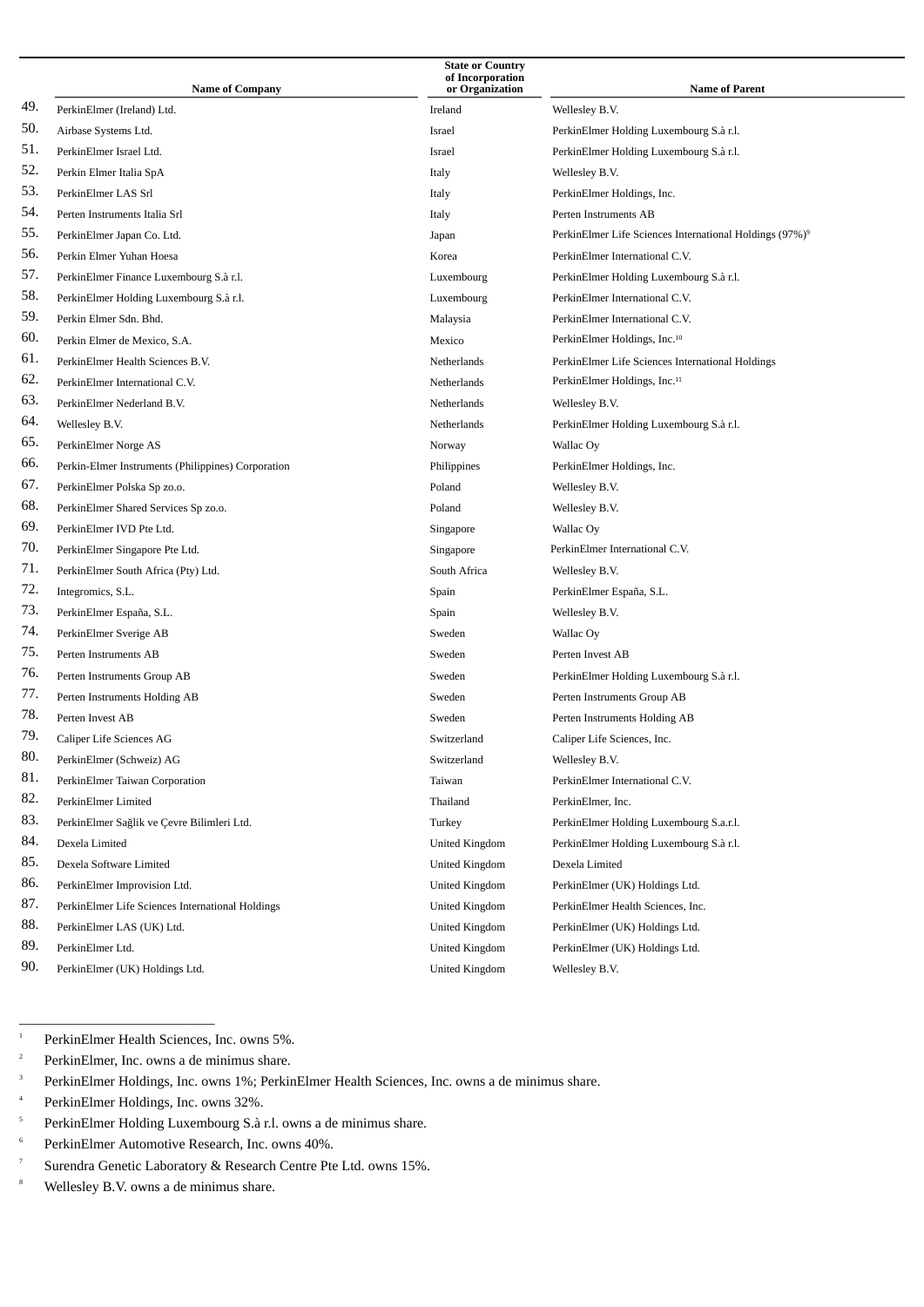- <sup>9</sup> Wallac Oy owns 3%.
- <sup>10</sup> PerkinElmer, Inc. owns a de minimus share.
- <sup>11</sup> PerkinElmer, Inc. owns 1%.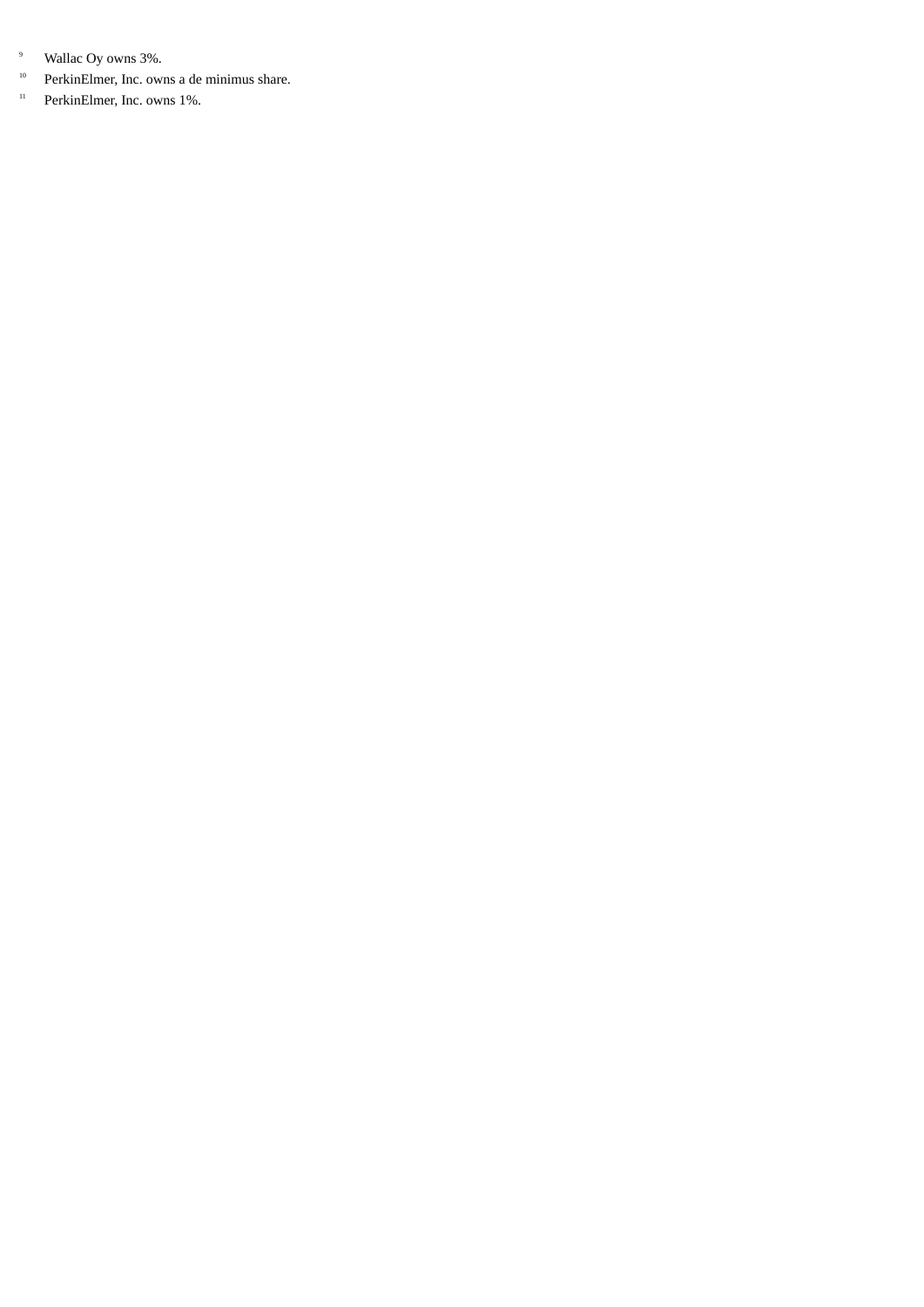#### **CONSENT OF INDEPENDENT REGISTERED PUBLIC ACCOUNTING FIRM**

We consent to the incorporation by reference in Registration Statement Nos. 333-61615, 333-65367, 333-81759, 333-61938, 333-73350, 333-92228, 333- 129407 and 333-158877 on Form S-8 and 333-187422 on Form S-3 of our reports dated February 24, 2015, relating to the financial statements and financial statement schedule of PerkinElmer, Inc., and the effectiveness of PerkinElmer, Inc.'s internal control over financial reporting, appearing in this Annual Report on Form 10-K of PerkinElmer, Inc. for the year ended December 28, 2014.

/s/ DELOITTE & TOUCHE LLP

Boston, Massachusetts February 24, 2015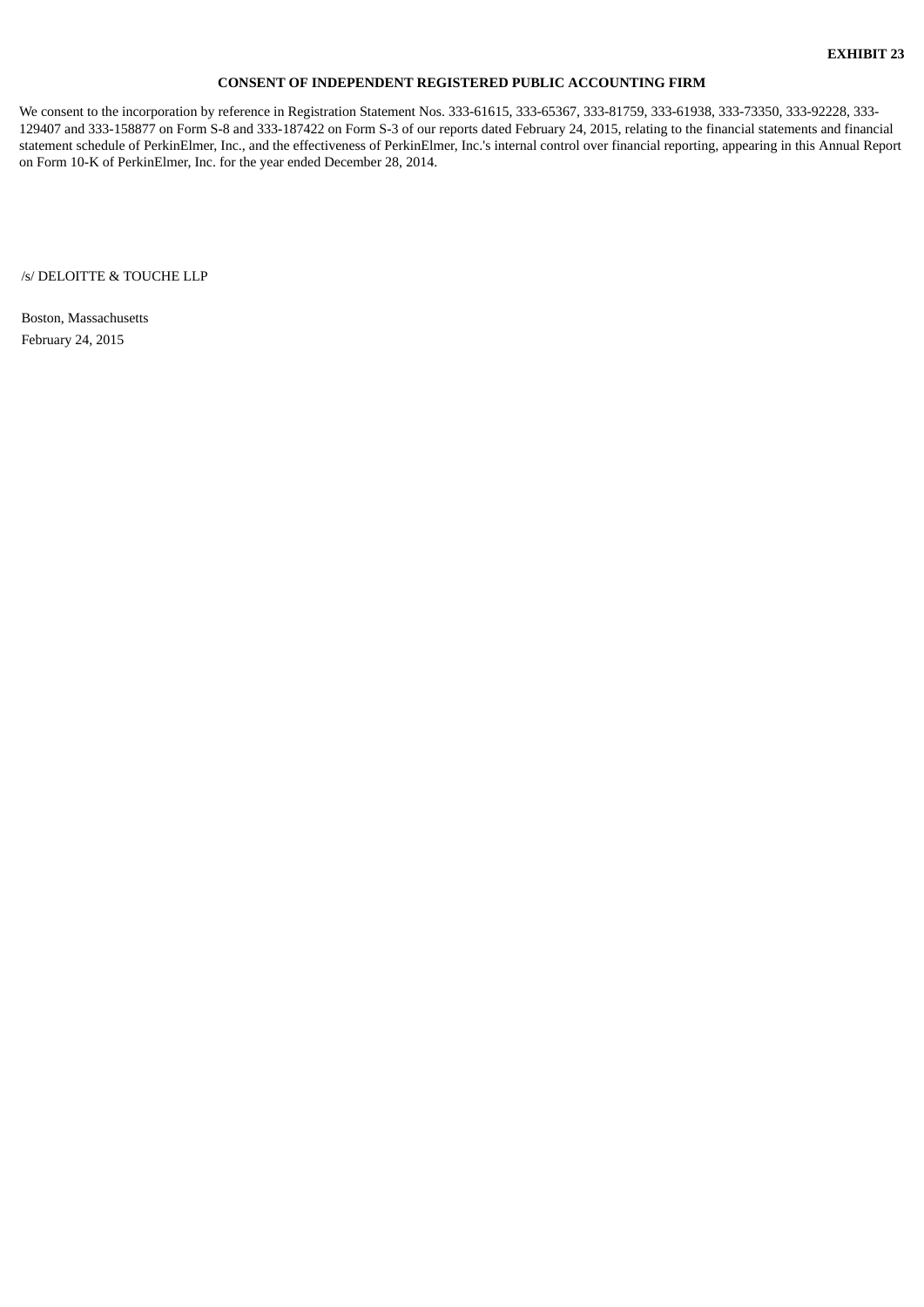#### **CERTIFICATION**

I, Robert F. Friel, certify that:

- 1. I have reviewed this Annual Report on Form 10-K of PerkinElmer, Inc.;
- 2. Based on my knowledge, this report does not contain any untrue statement of a material fact or omit to state a material fact necessary to make the statements made, in light of the circumstances under which such statements were made, not misleading with respect to the period covered by this report;
- 3. Based on my knowledge, the financial statements, and other financial information included in this report, fairly present in all material respects the financial condition, results of operations and cash flows of the registrant as of, and for, the periods presented in this report;
- 4. The registrant's other certifying officer and I are responsible for establishing and maintaining disclosure controls and procedures (as defined in Exchange Act Rules 13a-15(e) and 15d-15(e)) and internal control over financial reporting (as defined in Exchange Act Rules 13a-15(f) and 15d-15(f)) for the registrant and have:
	- a) Designed such disclosure controls and procedures, or caused such disclosure controls and procedures to be designed under our supervision, to ensure that material information relating to the registrant, including its consolidated subsidiaries, is made known to us by others within those entities, particularly during the period in which this report is being prepared;
	- b) Designed such internal control over financial reporting, or caused such internal control over financial reporting to be designed under our supervision, to provide reasonable assurance regarding the reliability of financial reporting and the preparation of financial statements for external purposes in accordance with generally accepted accounting principles;
	- c) Evaluated the effectiveness of the registrant's disclosure controls and procedures and presented in this report our conclusions about the effectiveness of the disclosure controls and procedures, as of the end of the period covered by this report based on such evaluation; and
	- d) Disclosed in this report any change in the registrant's internal control over financial reporting that occurred during the registrant's most recent fiscal quarter (the registrant's fourth fiscal quarter in the case of an annual report) that has materially affected, or is reasonably likely to materially affect, the registrant's internal control over financial reporting; and
- 5. The registrant's other certifying officer and I have disclosed, based on our most recent evaluation of internal control over financial reporting, to the registrant's auditors and the audit committee of the registrant's board of directors (or persons performing the equivalent functions):
	- a) All significant deficiencies and material weaknesses in the design or operation of internal control over financial reporting that are reasonably likely to adversely affect the registrant's ability to record, process, summarize and report financial information; and
	- b) Any fraud, whether or not material, that involves management or other employees who have a significant role in the registrant's internal control over financial reporting.

Date: February 24, 2015

 $/s/$  ROBERT F. FRIEL

**Robert F. Friel Chairman, Chief Executive Officer and President**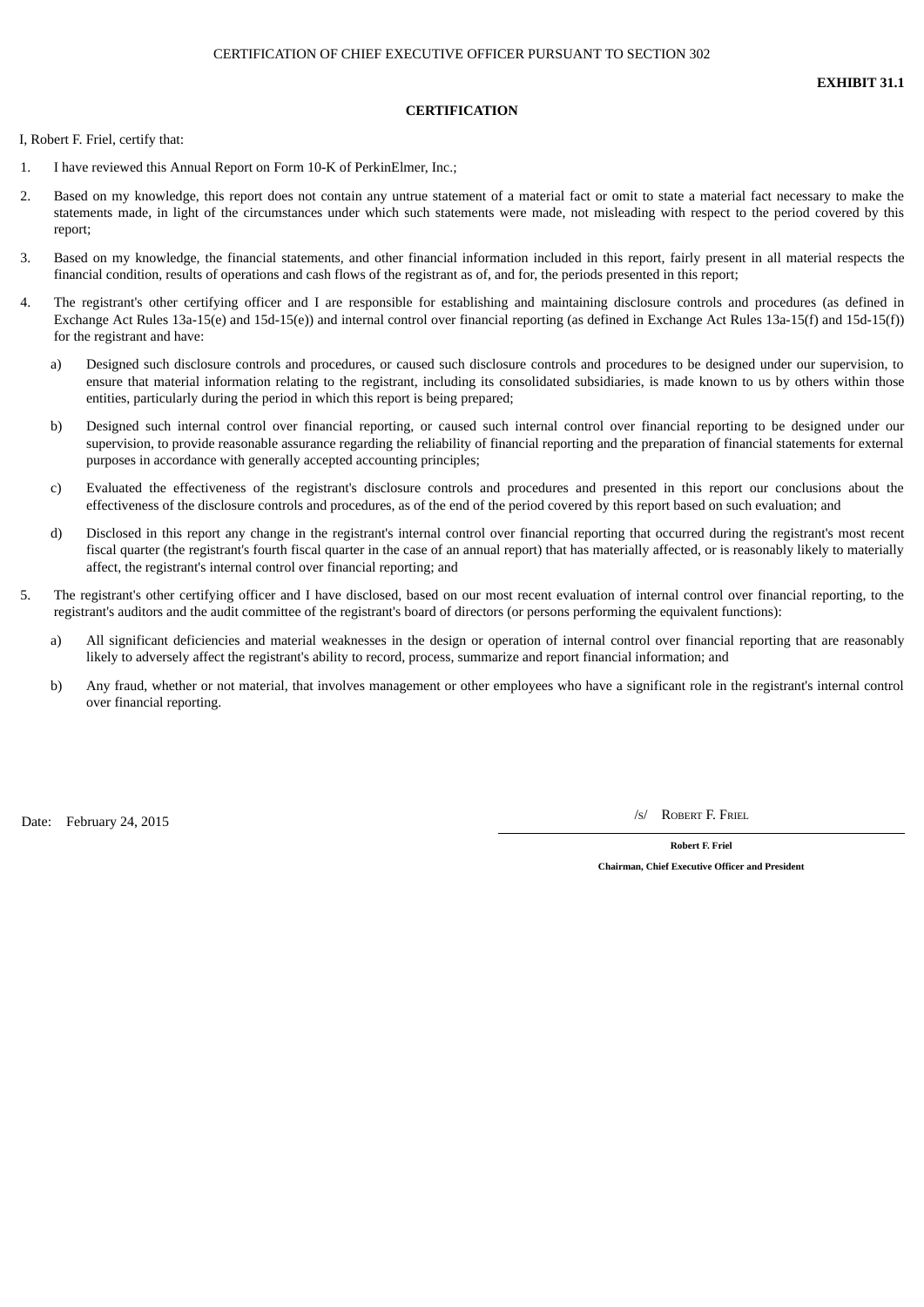#### **CERTIFICATION**

I, Frank A. Wilson, certify that:

- 1. I have reviewed this Annual Report on Form 10-K of PerkinElmer, Inc.;
- 2. Based on my knowledge, this report does not contain any untrue statement of a material fact or omit to state a material fact necessary to make the statements made, in light of the circumstances under which such statements were made, not misleading with respect to the period covered by this report;
- 3. Based on my knowledge, the financial statements, and other financial information included in this report, fairly present in all material respects the financial condition, results of operations and cash flows of the registrant as of, and for, the periods presented in this report;
- 4. The registrant's other certifying officer and I are responsible for establishing and maintaining disclosure controls and procedures (as defined in Exchange Act Rules 13a-15(e) and 15d-15(e)) and internal control over financial reporting (as defined in Exchange Act Rules 13a-15(f) and 15d-15(f)) for the registrant and have:
	- a) Designed such disclosure controls and procedures, or caused such disclosure controls and procedures to be designed under our supervision, to ensure that material information relating to the registrant, including its consolidated subsidiaries, is made known to us by others within those entities, particularly during the period in which this report is being prepared;
	- b) Designed such internal control over financial reporting, or caused such internal control over financial reporting to be designed under our supervision, to provide reasonable assurance regarding the reliability of financial reporting and the preparation of financial statements for external purposes in accordance with generally accepted accounting principles;
	- c) Evaluated the effectiveness of the registrant's disclosure controls and procedures and presented in this report our conclusions about the effectiveness of the disclosure controls and procedures, as of the end of the period covered by this report based on such evaluation; and
	- d) Disclosed in this report any change in the registrant's internal control over financial reporting that occurred during the registrant's most recent fiscal quarter (the registrant's fourth fiscal quarter in the case of an annual report) that has materially affected, or is reasonably likely to materially affect, the registrant's internal control over financial reporting; and
- 5. The registrant's other certifying officer and I have disclosed, based on our most recent evaluation of internal control over financial reporting, to the registrant's auditors and the audit committee of the registrant's board of directors (or persons performing the equivalent functions):
	- a) All significant deficiencies and material weaknesses in the design or operation of internal control over financial reporting that are reasonably likely to adversely affect the registrant's ability to record, process, summarize and report financial information; and
	- b) Any fraud, whether or not material, that involves management or other employees who have a significant role in the registrant's internal control over financial reporting.

Date: February 24, 2015

/s/ FRANK A. WILSON

**Frank A. Wilson Senior Vice President and Chief Financial Officer**